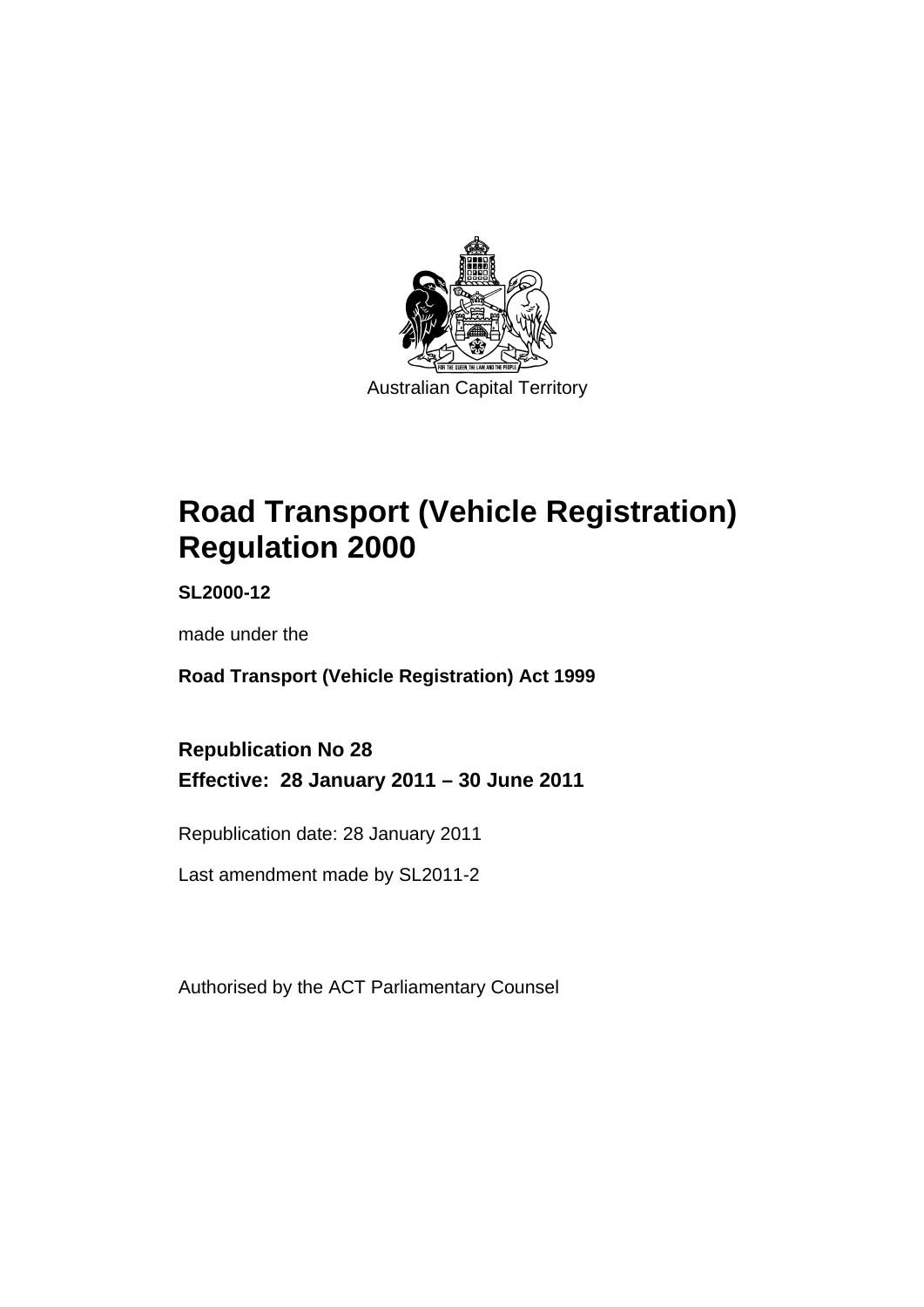#### **About this republication**

#### **The republished law**

This is a republication of the *Road Transport (Vehicle Registration) Regulation 2000*, made under the *Road Transport (Vehicle Registration) Act 1999* (including any amendment made under the *Legislation Act 2001*, part 11.3 (Editorial changes)) as in force on 28 January 2011*.* It also includes any amendment, repeal or expiry affecting the republished law to 28 January 2011.

The legislation history and amendment history of the republished law are set out in endnotes 3 and 4.

#### **Kinds of republications**

The Parliamentary Counsel's Office prepares 2 kinds of republications of ACT laws (see the ACT legislation register at www.legislation.act.gov.au):

- authorised republications to which the *Legislation Act 2001* applies
- unauthorised republications.

The status of this republication appears on the bottom of each page.

#### **Editorial changes**

The *Legislation Act 2001*, part 11.3 authorises the Parliamentary Counsel to make editorial amendments and other changes of a formal nature when preparing a law for republication. Editorial changes do not change the effect of the law, but have effect as if they had been made by an Act commencing on the republication date (see *Legislation Act 2001*, s 115 and s 117). The changes are made if the Parliamentary Counsel considers they are desirable to bring the law into line, or more closely into line, with current legislative drafting practice.

This republication does not include amendments made under part 11.3 (see endnote 1).

#### **Uncommenced provisions and amendments**

If a provision of the republished law has not commenced or is affected by an uncommenced amendment, the symbol  $|\mathbf{U}|$  appears immediately before the provision heading. The text of the uncommenced provision or amendment appears only in the last endnote.

#### **Modifications**

If a provision of the republished law is affected by a current modification, the symbol  $\mathbf{M}$ appears immediately before the provision heading. The text of the modifying provision appears in the endnotes. For the legal status of modifications, see *Legislation Act 2001*, section 95.

#### **Penalties**

At the republication date, the value of a penalty unit for an offence against this law is \$110 for an individual and \$550 for a corporation (see *Legislation Act 2001*, s 133).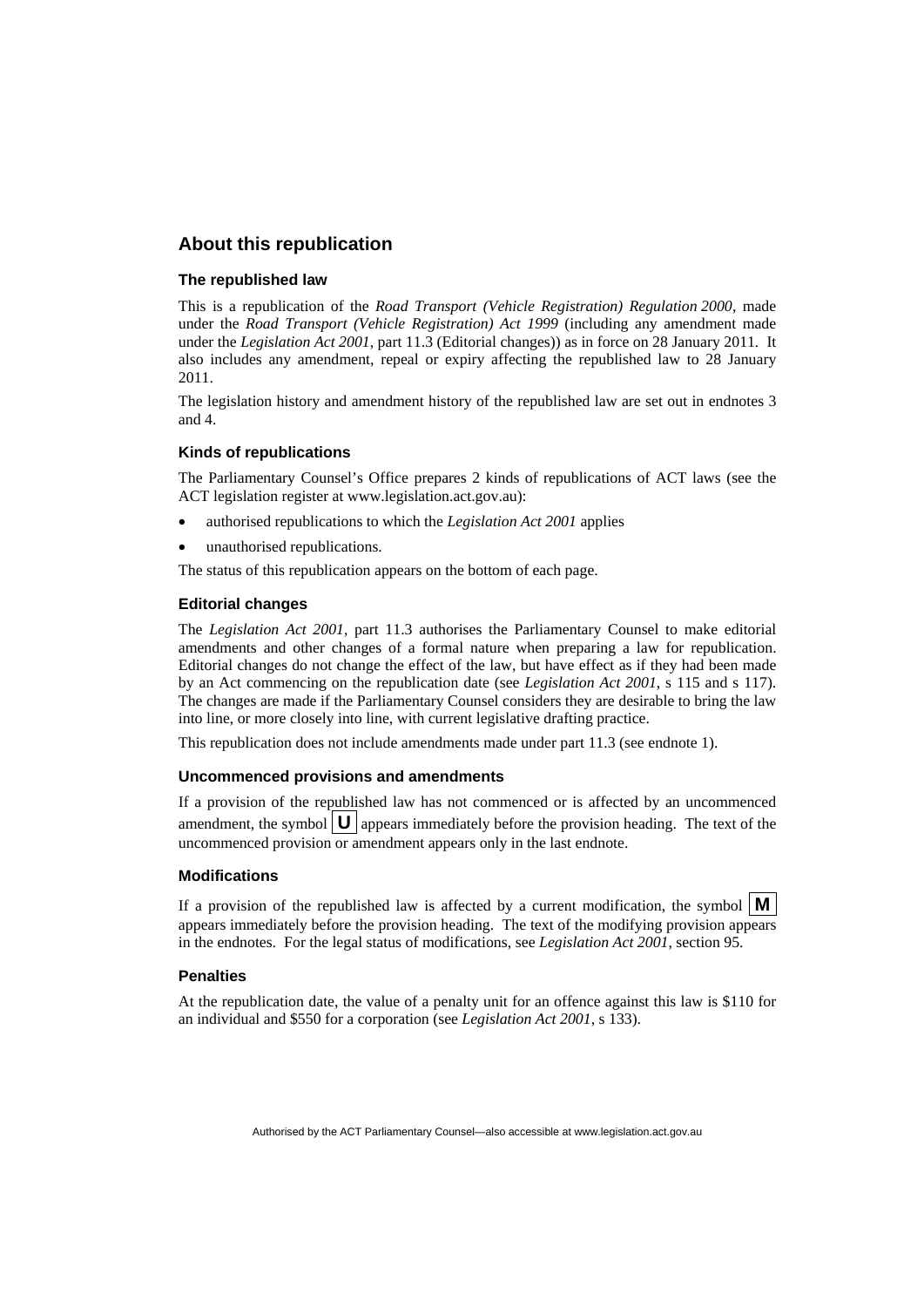

# **Road Transport (Vehicle Registration) Regulation 2000**

made under the

**Road Transport (Vehicle Registration) Act 1999** 

# **Contents**

## **Chapter 1 Preliminary** 1 Name of regulation 2 3 Definitions—the dictionary 2 4 Diagrams—the dictionary 2 5 Notes 3

R28 28/01/11 Road Transport (Vehicle Registration) Regulation 2000 Effective: 28/01/11-30/06/11

contents 1

Page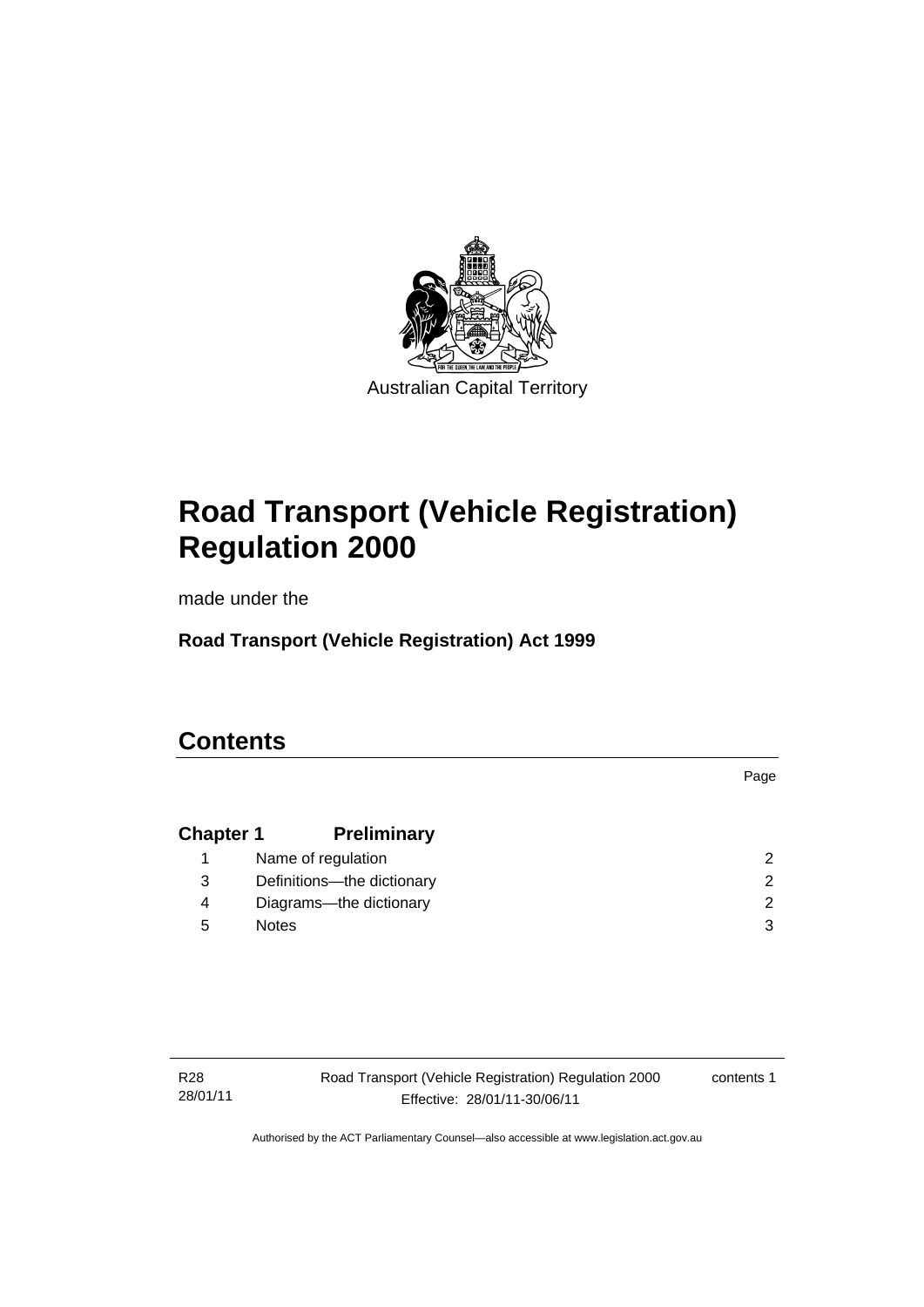#### **Contents**

|                  |                                                                                             | Page            |
|------------------|---------------------------------------------------------------------------------------------|-----------------|
| <b>Chapter 2</b> | <b>Application of regulation</b>                                                            |                 |
| <b>Part 2.1</b>  | <b>General</b>                                                                              |                 |
| 6                | Meaning of registration provisions                                                          | 4               |
| $\overline{7}$   | Suspension of exemptions                                                                    | 4               |
| 8                | Application of Act, s 18 to pt 2.2 vehicles                                                 | 4               |
| <b>Part 2.2</b>  | Vehicles not subject to registration<br>provisions                                          |                 |
| 9                | Vehicles on tow trucks                                                                      | 5               |
| 10               | Vehicles used for agricultural work                                                         | 5               |
| 11               | Vehicles using roads or road related areas to a limited extent during<br>primary production | 6               |
| 12               | Trailers used for road construction and other public works                                  | 6               |
| 13               | Golf and green keeping vehicles used on roads or road related areas                         | $\overline{7}$  |
| 14               | Vehicles temporarily in the ACT                                                             | 8               |
| 15               | Vehicles registered under Interstate Road Transport Act 1985 (Cwlth)                        | 9               |
| 16               | Trailers exempt from registration in another jurisdiction                                   | 9               |
| 17               | Vehicles used to fight rural fires                                                          | 10              |
| 18               | Police vehicles                                                                             | 11              |
| 19               | Lawn mowers                                                                                 | 11              |
| 20               | Bicycles with auxiliary motors                                                              | 11              |
| 21               | Vehicles used by certain people with disabilities                                           | 12 <sup>2</sup> |
| 22               | Vehicles being driven to obtain registration etc                                            | 12              |
| 23               | Vehicles being inspected                                                                    | 13              |
| 24               | Self-propelled elevating work platforms                                                     | 13              |

**Chapter 3 Registration process**

# **Part 3.1 Eligibility for registration**

| 25 | Registered operator of registrable vehicle | 14 |
|----|--------------------------------------------|----|
| 26 | Eligible vehicles                          |    |

| contents 2 | Road Transport (Vehicle Registration) Regulation 2000 | R28      |
|------------|-------------------------------------------------------|----------|
|            | Effective: 28/01/11-30/06/11                          | 28/01/11 |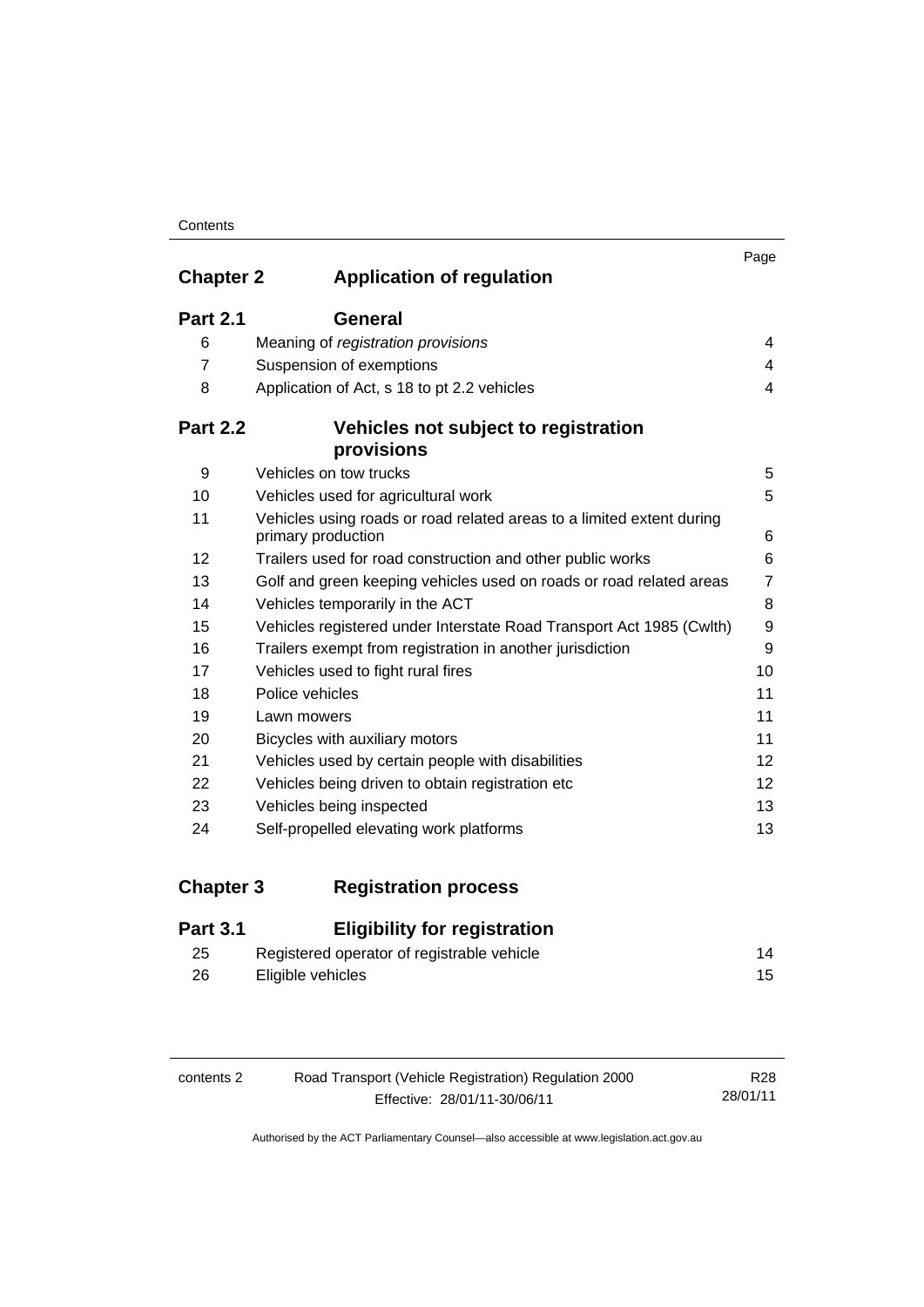| Contents |
|----------|
|----------|

|                 |                                                                   | Page       |
|-----------------|-------------------------------------------------------------------|------------|
| <b>Part 3.2</b> | <b>Applications for registration</b>                              |            |
| 27              | Who may apply for registration?                                   | 16         |
| 28              | Information that may be required for registration application     | 17         |
| 29              | Supporting evidence for registration application                  | 18         |
| 30              | Giving authority registration application and supporting evidence | 18         |
| 31              | Duration of registration                                          | 19         |
| 32              | Deciding applications for registration-general                    | 20         |
| 32A             | Deciding applications for registration-written-off vehicles       | 21         |
| 32AA            | Deciding applications for registration-public passenger vehicles  | 22         |
| 32B             | Deciding applications for registration-taxis                      | 23         |
| 32C             | Deciding applications for registration-certain hire cars          | 24         |
| 33              | Conditional registration                                          | 25         |
| <b>Part 3.3</b> | The registrable vehicles register                                 |            |
| 34              | General information to be recorded in register                    | 27         |
| 35              | Other information that may be recorded in register                | 28         |
| 36              | Recording of dealing restrictions                                 | 28         |
| 37              | Changes in description or configuration to be recorded            | 29         |
| 38              | Register to record information over previous 2 years              | 29         |
| 39              | Searches of registrable vehicles register etc                     | 29         |
| <b>Part 3.4</b> | <b>Registration documents</b>                                     |            |
| 40              | <b>Registration certificates</b>                                  | 30         |
| 41              | Damaged registration certificates                                 | 31         |
| 42              | Lost, stolen or destroyed registration certificates               | 31         |
| 43              | Recovery of lost or stolen registration certificates              | 32         |
| 44              | <b>Registration labels</b>                                        | 33         |
| 45              | Using a vehicle without registration label etc                    | 34         |
| 45A             | Streamlined registration procedures                               | 35         |
| <b>Part 3.5</b> | <b>Numberplates</b>                                               |            |
| Division 3.5.1  | General                                                           |            |
| 46              | Definitions for pt 3.5                                            | 37         |
| 47              | Determination of non-standard registration numbers                | 37         |
| R <sub>28</sub> | Road Transport (Vehicle Registration) Regulation 2000             | contents 3 |
| 28/01/11        | Effective: 28/01/11-30/06/11                                      |            |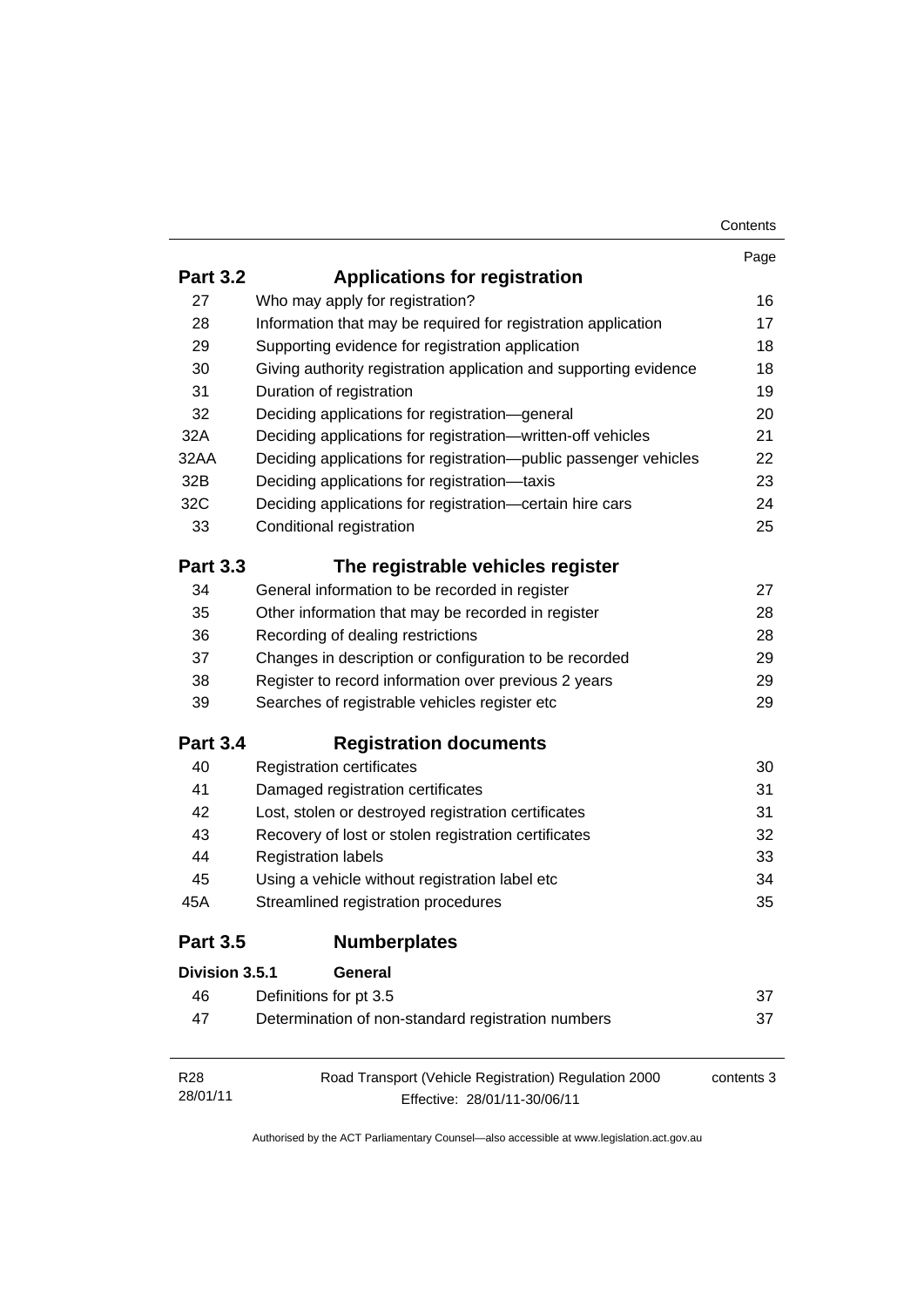#### **Contents**

| 48              | Application of pt 3.5 to trader's plates                  | Page<br>38 |
|-----------------|-----------------------------------------------------------|------------|
|                 |                                                           |            |
| Division 3.5.2  | Issue of numberplates generally                           |            |
| 49              | Vehicle numberplates                                      | 38         |
| 50              | Bicycle rack numberplates                                 | 39         |
| 51              | Dimensions, layout etc of numberplates                    | 39         |
| 52              | Authority may change registration number                  | 40         |
| Division 3.5.3  | Non-standard registration numbers                         |            |
| 53              | Nature of prescribed rights                               | 41         |
| 54              | Selling rights to non-standard registration numbers       | 41         |
| 55              | Assignment of rights                                      | 41         |
| 56              | Storage of non-standard registration numbers              | 42         |
| 57              | Power to cancel right to non-standard registration number | 42         |
| 58              | Hire of non-standard numberplates                         | 42         |
| Division 3.5.4  | Use of numberplates                                       |            |
| 59              | Display of numberplates                                   | 43         |
| 60              | Using vehicle without numberplate etc                     | 47         |
| Division 3.5.5  | Swapping, transfer and exchange of numberplates           |            |
| 61              | Swapping of numberplates                                  | 48         |
| 62              | Transfer of numberplate to another vehicle                | 48         |
| 63              | Exchange of numberplates                                  | 48         |
| Division 3.5.6  | Damaged, lost, stolen and destroyed numberplates          |            |
| 64              | Damaged numberplates                                      | 49         |
| 65              | Lost, stolen or destroyed numberplates                    | 50         |
| 66              | Recovery of lost or stolen numberplates                   | 51         |
| <b>Part 3.6</b> | <b>Renewal of registration</b>                            |            |
| 67              | Notice of renewal for registration                        | 52         |
| 68              | Renewal of registration                                   | 53         |
| 68A             | Seasonal vehicles-maximum registration renewal period     | 55         |
|                 |                                                           |            |

| contents 4 | Road Transport (Vehicle Registration) Regulation 2000 | R28      |
|------------|-------------------------------------------------------|----------|
|            | Effective: 28/01/11-30/06/11                          | 28/01/11 |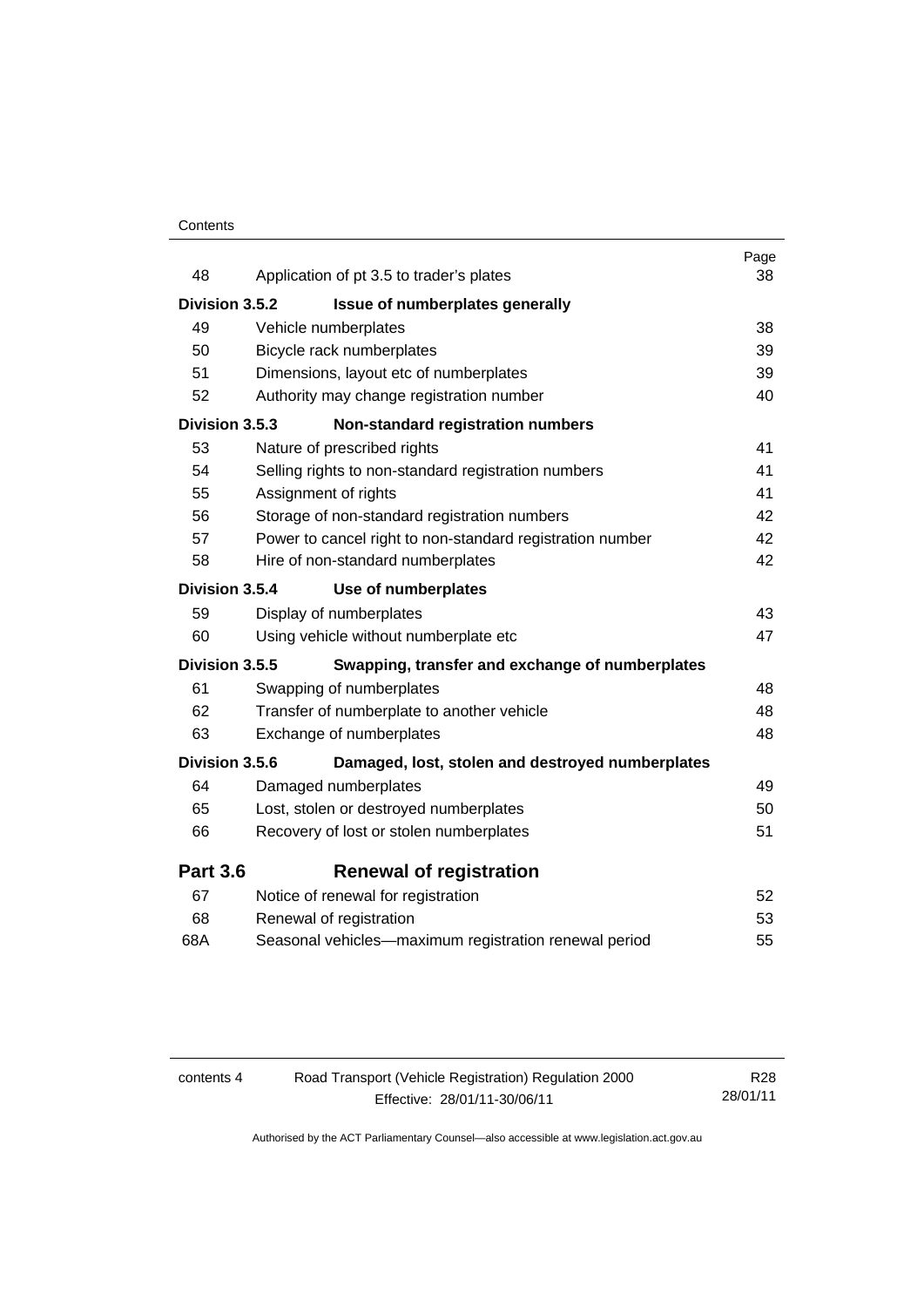| Contents |
|----------|
|----------|

|                  |                                                            | Contents |
|------------------|------------------------------------------------------------|----------|
|                  |                                                            | Page     |
| <b>Chapter 4</b> | <b>Alteration of registration status</b>                   |          |
| <b>Part 4.1</b>  | General obligations of registered operators                |          |
| 69               | Obligation to notify change of name or address etc         | 56       |
| 71               | Obligations in relation to changed vehicles                | 56       |
| 72               | Verification of register and monitoring of compliance      | 57       |
| <b>Part 4.2</b>  | <b>Transfer of registration</b>                            |          |
| 73               | Obligations of disposers                                   | 59       |
| 74               | Obligations of acquirers                                   | 60       |
| 75               | Interim entry about disposal of vehicle                    | 61       |
| 76               | Repossession and restoration                               | 61       |
| 77               | Transfer on death of registered operator                   | 62       |
| 77A              | Transfer of suspended registration                         | 63       |
| 78               | When transfer of registration may or must be refused       | 64       |
| 79               | Action on approval of application for transfer             | 65       |
| 80               | Exemptions from pt 4.2                                     | 66       |
| <b>Part 4.3</b>  | <b>Expiry of registration</b>                              |          |
| 81               | Expiry of registration                                     | 67       |
| 82               | Return of numberplates if registration expires             | 67       |
| <b>Part 4.4</b>  | Surrender, suspension and cancellation of<br>registration  |          |
| 83               | Surrender of registration by registered operator           | 68       |
| 84               | Suspension or cancellation of registration                 | 69       |
| 85               | Procedures for suspension and cancellation of registration | 70       |
| 85A              | Re-establishment of cancelled registration                 | 72       |
| <b>Chapter 5</b> | Authorised uses of unregistered vehicles                   |          |
| <b>Part 5.1</b>  | <b>Unregistered vehicle permits</b>                        |          |
| 86               | Issue of unregistered vehicle permits etc                  | 74       |
| 87               | Obligations of holder of unregistered vehicle permit       | 75       |
|                  |                                                            |          |
|                  |                                                            |          |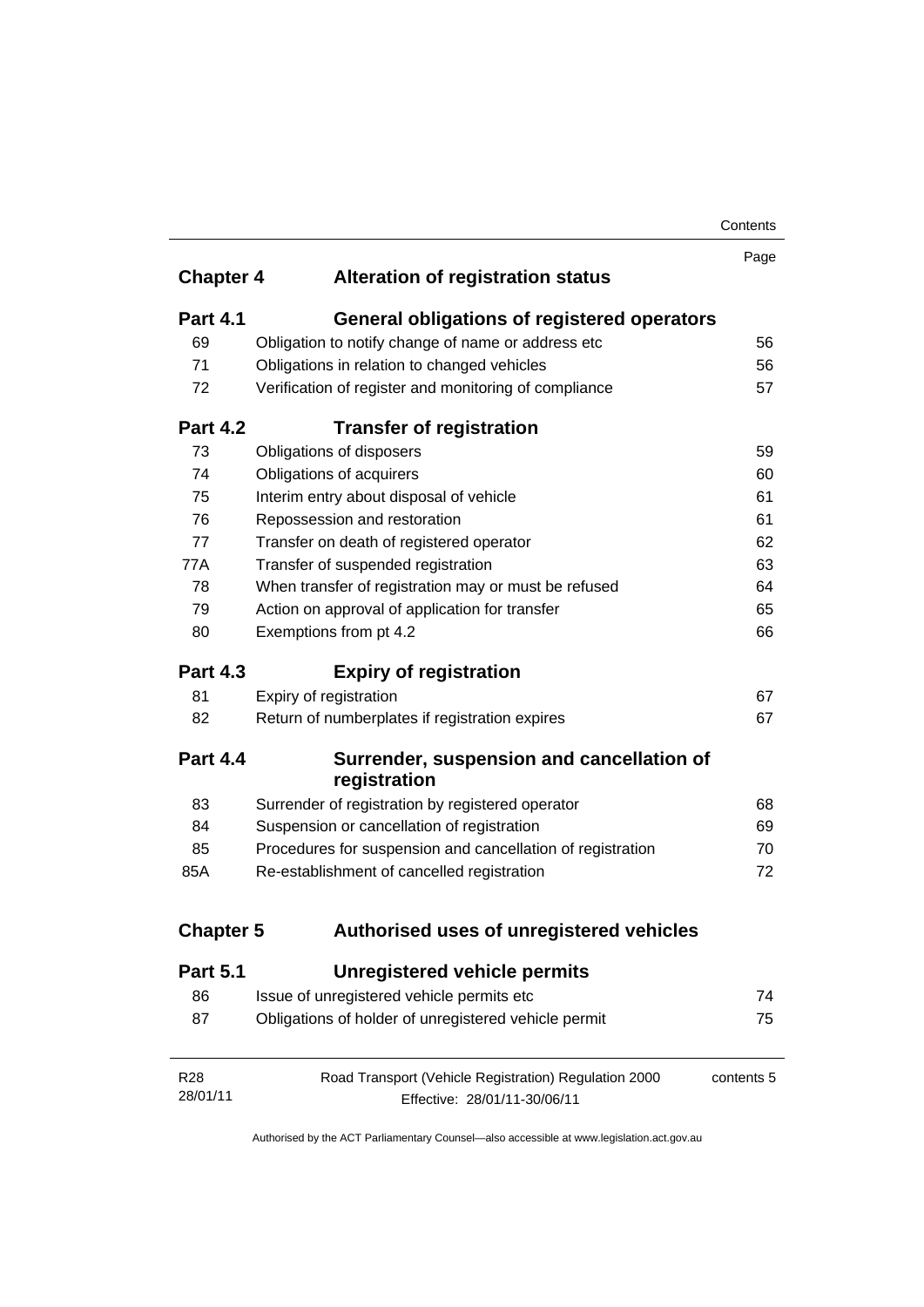#### **Contents**

| <b>Part 5.2</b> | <b>Trader's plates</b>                                            |    |
|-----------------|-------------------------------------------------------------------|----|
| 88              | Issue of trader's plates                                          | 76 |
| 89              | Recall of trader's plates                                         | 76 |
| 90              | Identification labels for trader's plates                         | 77 |
| 91              | Lost, stolen or destroyed identification labels                   | 77 |
| 92              | Replacement identification labels                                 | 78 |
| 93              | Recovery of lost or stolen identification labels                  | 78 |
| 94              | Use of vehicles with trader's plates on road or road related area | 79 |
| 95              | Attaching of identification labels                                | 79 |
| 96              | Authorised use of trader's plates                                 | 79 |
| 97              | Unauthorised uses of identification labels                        | 81 |
| 98              | Trader to make, keep and produce records                          | 81 |
| 99              | Questions about use of plate to be answered                       | 82 |
| 100             | Disposal or cessation of business                                 | 83 |
| 101             | Return of trader's plate                                          | 83 |
| 102             | Surrender of trader's plates                                      | 83 |

# **Chapter 6 Vehicle standards**

| <b>Part 6.1</b> | <b>General requirements</b>                                                |                 |
|-----------------|----------------------------------------------------------------------------|-----------------|
| 103             | What are the applicable vehicle standards?                                 | 84              |
| 104             | Road transport authority may exempt vehicle etc from certain<br>provisions | 84              |
| 105             | Meaning of operator of a motor vehicle or trailer for pt 6.1               | 84              |
| 106             | Meaning of <i>operator</i> of a combination for pt 6.1                     | 85              |
| 107             | Motor vehicles and trailers to be properly maintained                      | 85              |
| 108             | Emission control systems to be fitted and properly maintained              | 86              |
| 109             | Motor vehicles not complying with sch 1                                    | 88              |
| 110             | Trailers not complying with sch 1                                          | 89              |
| 111             | Combinations not complying with sch 1                                      | 90              |
| <b>Part 6.2</b> | <b>Standards and certifications</b>                                        |                 |
| 112             | Compliance with applicable vehicle standards                               | 91              |
| 113             | Noncomplying and non-standard vehicles                                     | 91              |
|                 |                                                                            |                 |
| contents 6      | Road Transport (Vehicle Registration) Regulation 2000                      | R <sub>28</sub> |
|                 | Effective: 28/01/11-30/06/11                                               | 28/01/11        |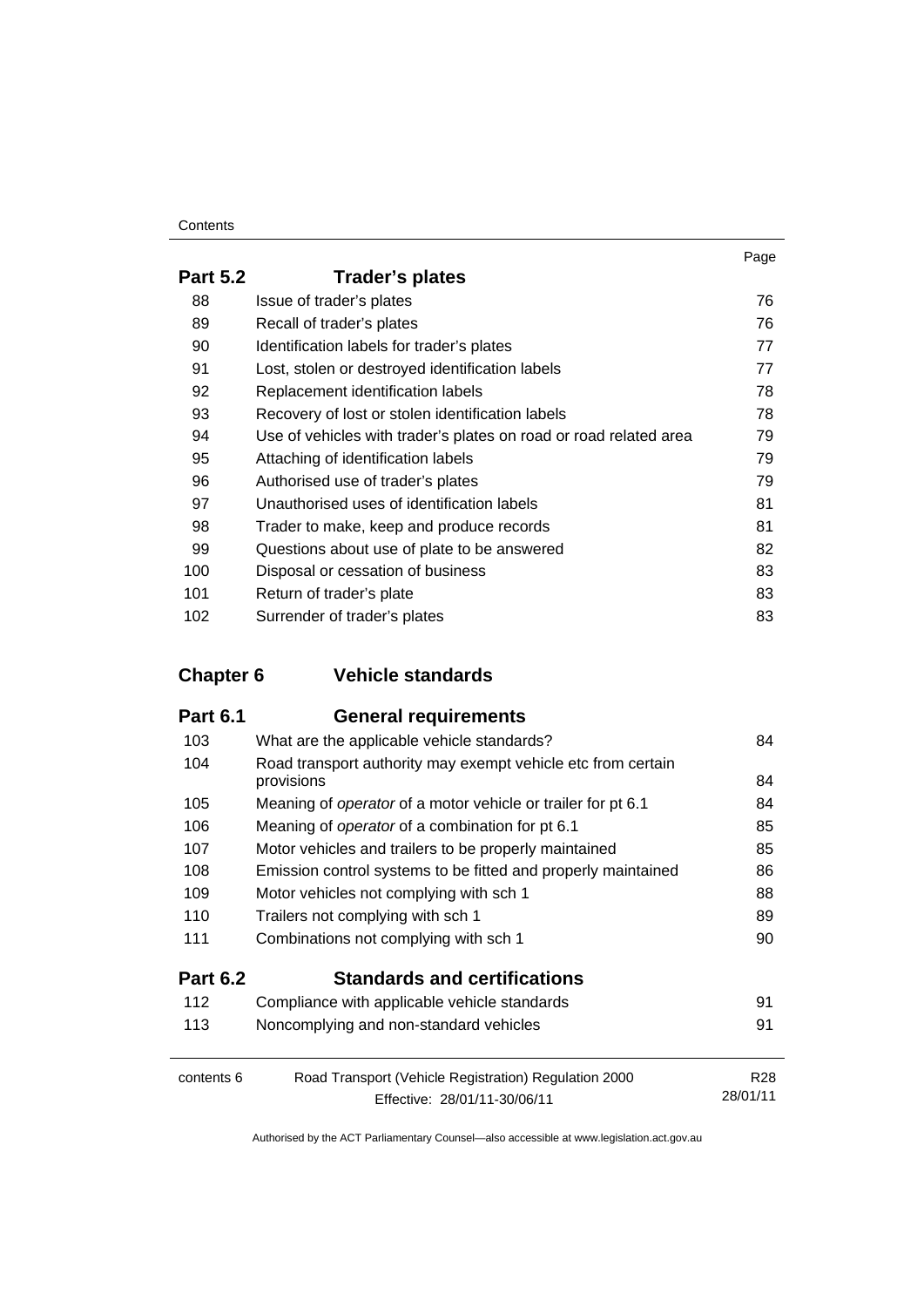|                             |                                                                                       | Contents   |
|-----------------------------|---------------------------------------------------------------------------------------|------------|
| 114                         | Installation of operations plates, modification of vehicles etc                       | Page<br>92 |
| <b>Part 6.3</b>             | <b>Inspections</b>                                                                    |            |
| Division 6.3.1              | General                                                                               |            |
| 115                         | Definitions for pt 6.3                                                                | 93         |
| Division 6.3.2              | <b>Authorised examiners</b>                                                           |            |
| 116                         | Eligibility to apply for authorisation as examiners                                   | 94         |
| 117                         | Application procedure for authorisation                                               | 95         |
| 118                         | When applications for authorisation can be refused                                    | 95         |
| 119                         | Authorisation of examiners and certificates of appointment                            | 96         |
| 120                         | Approval of application for additional class of vehicles                              | 96         |
| 121                         | Examiners register                                                                    | 96         |
| 122                         | Change of name or address of authorised examiner                                      | 97         |
| 123                         | Surrender of authorisation                                                            | 98         |
| 124                         | When authority may take action in relation to authorisation                           | 98         |
| 125                         | Procedures for authority taking action in relation to authorisation                   | 99         |
| 126                         | Return of certificate of appointment on cancellation or suspension                    | 103        |
| Division 6.3.3              | <b>Approval of premises</b>                                                           |            |
| 127                         | Eligibility for approval of premises                                                  | 103        |
| 128                         | Application procedure for approval of premises                                        | 104        |
| 129                         | Inspection of premises before approval                                                | 104        |
| 130                         | When applications for approval of premises can be refused                             | 105        |
| 131                         | Approval of premises and certificates of approval                                     | 105        |
| 132                         | Approval of application for additional class of vehicles                              | 106        |
| 133                         | Surrender of approval of premises                                                     | 106        |
| 134                         | Automatic cancellation of approval of premises                                        | 106        |
| 135                         | When authority may take action in relation to approval of premises                    | 107        |
| 136                         | Procedures for authority taking action in relation to approval of<br>premises         | 108        |
| 137                         | Return of certificate of approval on cancellation or suspension                       | 111        |
| Division 6.3.4              | General duties of proprietors of approved premises                                    |            |
| 138                         | Certificate of approval to be displayed at approved premises                          | 111        |
| 139                         | Manuals and design rules to be kept at approved premises                              | 112        |
| R <sub>28</sub><br>28/01/11 | Road Transport (Vehicle Registration) Regulation 2000<br>Effective: 28/01/11-30/06/11 | contents 7 |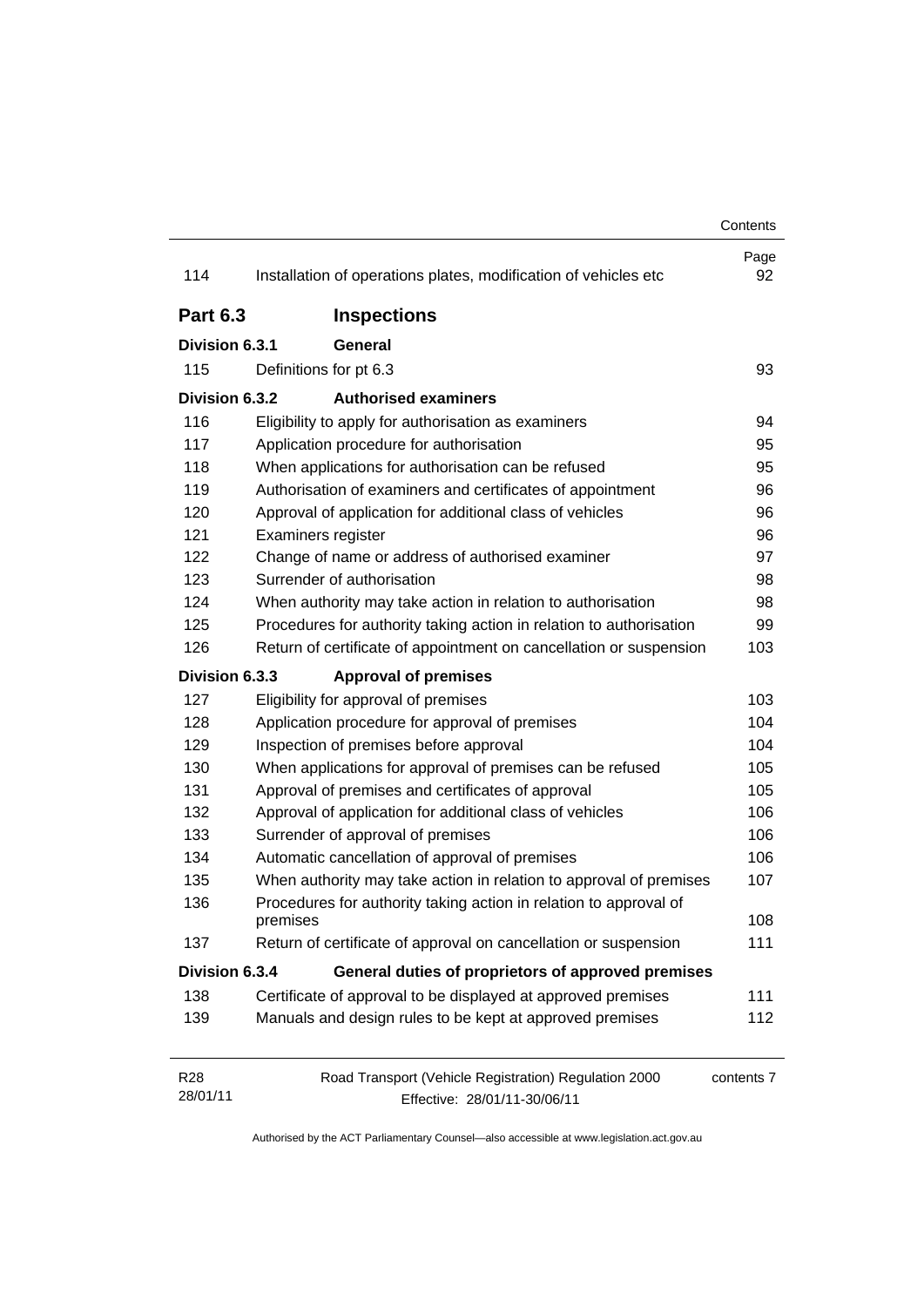|                  |                                                                              | Page            |  |
|------------------|------------------------------------------------------------------------------|-----------------|--|
| 140              | Notice to be displayed at approved premises                                  |                 |  |
| 141              | Proprietor of approved premises to give notice on ceasing to be              |                 |  |
|                  | proprietor                                                                   | 112             |  |
| 142              | Change of name of proprietor of approved premises                            | 113             |  |
| Division 6.3.5   | Inspections and tests of vehicles                                            |                 |  |
| 143              | Inspection of vehicles                                                       | 113             |  |
| 144              | Vehicles to be inspected on request                                          | 114             |  |
| 145              | Duties of authorised examiners inspecting and testing vehicles               | 114             |  |
| 146              | Issue of certificates of inspection etc                                      | 115             |  |
| 147              | People by whom inspections may be carried out                                | 115             |  |
| 148              | Fees payable on inspection                                                   | 116             |  |
| 149              | Offences relating to unauthorised people and unapproved premises             | 116             |  |
| 150              | Review of decision of authorised examiner                                    | 117             |  |
| Division 6.3.6   | <b>Miscellaneous</b>                                                         |                 |  |
| 152              | Issue of replacement certificates of appointment and approval                | 118             |  |
| 153              | Minister may determine maximum fees for inspections                          | 118             |  |
| 153A             | Authorisation and approval of premises guidelines—relevant offences          | 118             |  |
| <b>Part 6.4</b>  | <b>Component identification numbers</b>                                      |                 |  |
| 154              | Definitions for pt 6.4                                                       | 120             |  |
| 155              | Allocation of component identification numbers by authority                  | 120             |  |
| 156              | Stamping component identification numbers without authority etc              | 121             |  |
| 157              | Change or replacement of vehicle part                                        | 122             |  |
| 158              | Authority may authorise interference with component identification<br>number | 123             |  |
| <b>Part 6.5</b>  | <b>Defect notices</b>                                                        |                 |  |
| 159              | Issue of defect notices and formal warnings                                  | 124             |  |
| 160              | Recording, clearance and withdrawal of defect notices                        | 127             |  |
| <b>Chapter 7</b> | <b>Miscellaneous</b>                                                         |                 |  |
| 161              | Authorised use of vehicles with suspended registration                       | 130             |  |
| 162              | 2 individuals may be recorded as registered operator of light vehicle        | 130             |  |
| contents 8       | Road Transport (Vehicle Registration) Regulation 2000                        | R <sub>28</sub> |  |
|                  | Effective: 28/01/11-30/06/11                                                 | 28/01/11        |  |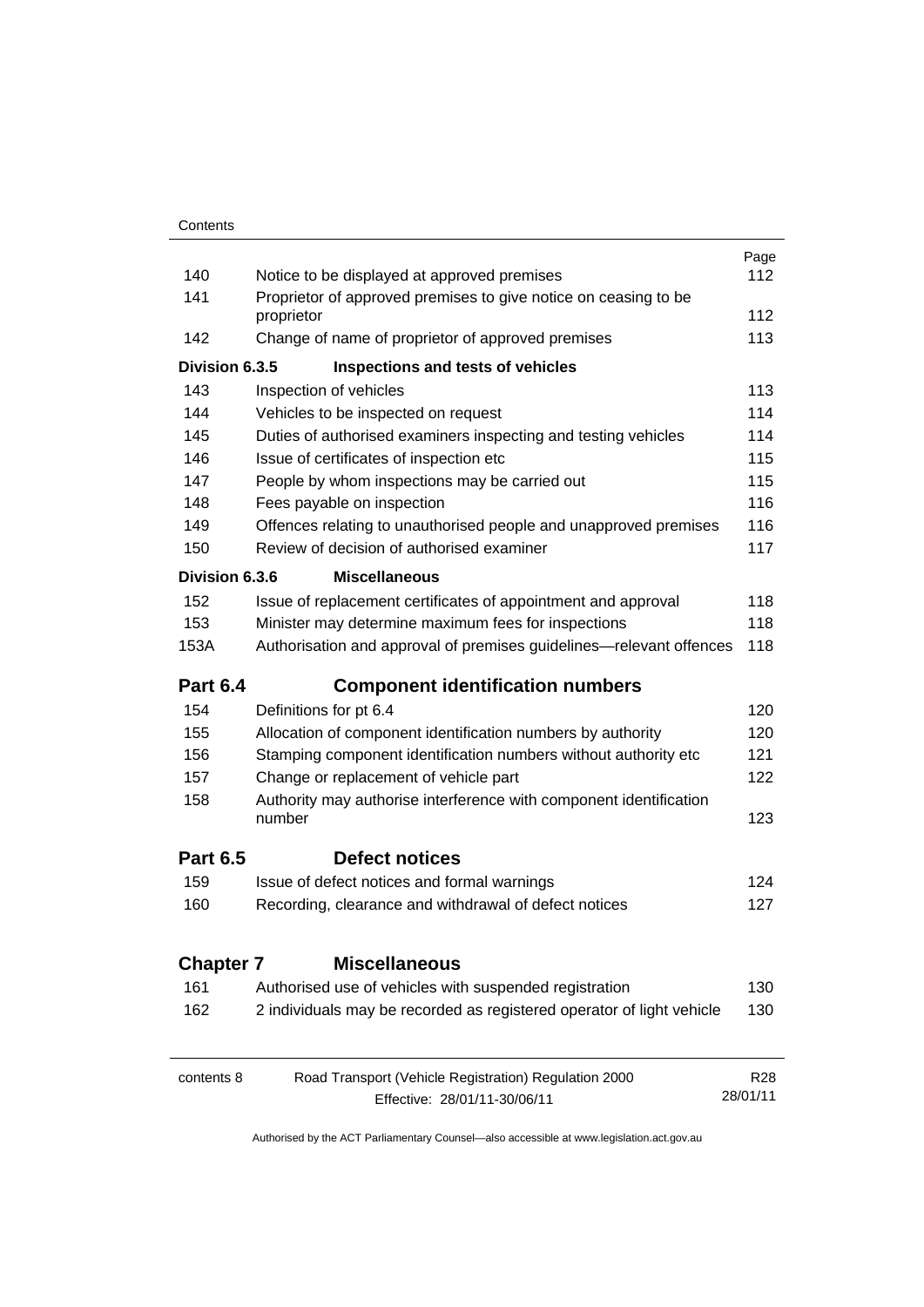|                   |                                                                           | Contents |
|-------------------|---------------------------------------------------------------------------|----------|
|                   |                                                                           | Page     |
| 163               | Application of the Road Transport (Mass, Dimensions and Loading)<br>Act   |          |
| 164               | Special provisions about boat trailers                                    |          |
| <b>Schedule 1</b> | <b>Vehicle standards</b>                                                  | 134      |
| <b>Part 1.1</b>   | General                                                                   | 134      |
| 1.1               | Object of sch 1                                                           | 134      |
| 1.2               | Diagrams-sch 1                                                            | 135      |
| 1.4               | Optional items                                                            | 135      |
| 1.5               | Special requirements for vehicles used by people with disabilities etc    | 135      |
| <b>Part 1.2</b>   | <b>Application of sch 1</b>                                               | 136      |
| 1.6               | Application of sch 1 to plant                                             | 136      |
| 1.7               | Vehicles to which sch 1 does not apply                                    | 136      |
| 1.8               | Non-application of sch 1-inconsistent ADR requirements                    | 137      |
| 1.9               | Non-application of sch 1-exemption under other laws                       | 137      |
| 1.10              | Non-application of sch 1-Motor Vehicle Standards Act approvals            | 138      |
| <b>Part 1.3</b>   | <b>Australian Design Rules</b>                                            | 139      |
| Division 1.3.1    | Interpretation                                                            | 139      |
| 1.11              | What is an ADR?                                                           | 139      |
| 1.12              | What is a national standard?                                              | 140      |
| 1.13              | References to national standards                                          | 140      |
| 1.14              | What is a 2nd edition ADR?                                                | 140      |
| 1.15              | What is a 3rd edition ADR?                                                | 140      |
| Division 1.3.2    | <b>Compliance with ADRs</b>                                               |          |
| 1.16              | Compliance with 2nd edition ADRs                                          | 140      |
| 1.17              | Compliance with 3rd edition ADRs                                          | 141      |
| 1.18              | Exception to compliance with ADRs-vehicles that are not road<br>vehicles  | 142      |
| 1.19              | Exception to compliance with ADRs-Motor Vehicle Standards Act             | 142      |
| 1.20              | Partial exception to compliance with ADRs-personally imported<br>vehicles | 143      |
| 1.21              | Alteration of specifications                                              | 145      |
|                   |                                                                           |          |
| D <sub>00</sub>   | anast (Vahiala Demistration) Demulation 2000                              |          |

| R <sub>28</sub> | Road Transport (Vehicle Registration) Regulation 2000 | contents 9 |
|-----------------|-------------------------------------------------------|------------|
| 28/01/11        | Effective: 28/01/11-30/06/11                          |            |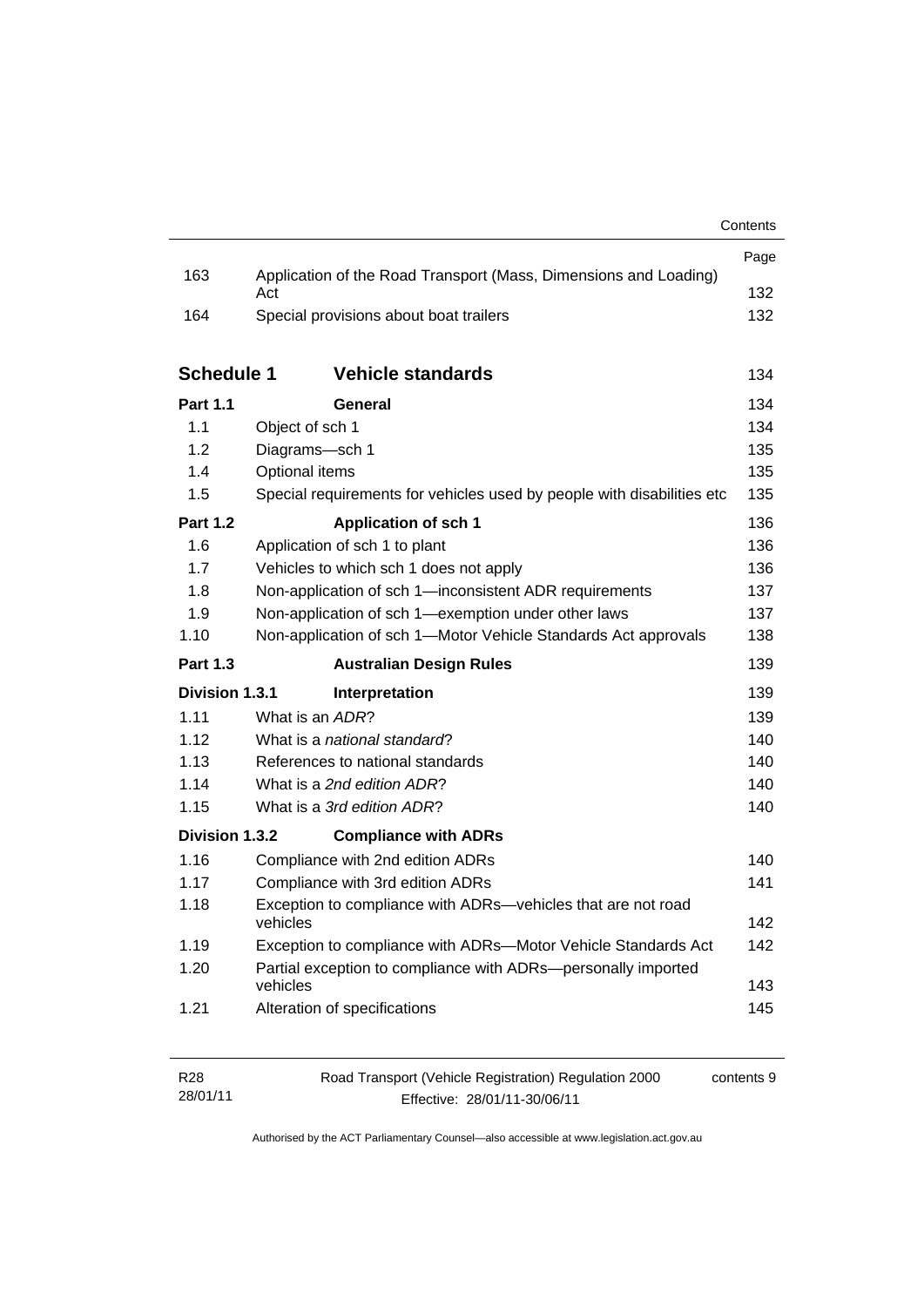#### **Contents**

|                 |                                                       | Page            |
|-----------------|-------------------------------------------------------|-----------------|
| <b>Part 1.4</b> | <b>Adopted standards</b>                              | 147             |
| 1.22            | What is an adopted standard?                          | 147             |
| 1.23            | Exception to compliance with adopted standards        | 147             |
| 1.24            | Reference to adopted standards                        | 147             |
| <b>Part 1.5</b> | <b>General safety requirements</b>                    | 148             |
| Division 1.5.1  | <b>All vehicles</b>                                   | 148             |
| 1.25            | Steering                                              | 148             |
| 1.26            | Turning ability                                       | 149             |
| 1.27            | Ability to travel backwards and forwards              | 149             |
| 1.28            | Protrusions                                           | 149             |
| 1.29            | Oil and grease not to be dropped                      | 149             |
| 1.30            | Driver's view and vehicle controls                    | 150             |
| 1.31            | Seating                                               | 150             |
| 1.32            | Child restraint anchorages                            | 150             |
| 1.33            | Door latches and hinges                               | 151             |
| 1.34            | Mudguards and spray suppression                       | 151             |
| 1.35            | Horns, alarms etc                                     | 153             |
| 1.36            | <b>Rear-vision mirrors</b>                            | 154             |
| 1.37            | Rear-vision mirrors-surfaces                          | 155             |
| 1.38            | Additional rear-vision mirrors                        | 156             |
| 1.39            | Automatic transmission                                | 156             |
| 1.40            | Diesel engines                                        | 158             |
| 1.41            | Bonnet securing devices                               | 158             |
| 1.42            | Electrical wiring, connections and installations      | 158             |
| 1.43            | Speedometers                                          | 159             |
| 1.44            | Television receivers and visual display units         | 159             |
| 1.45            | Windows generally                                     | 160             |
| 1.46            | Windscreens and windows                               | 160             |
| 1.47            | Window tinting                                        | 162             |
| 1.48            | Windscreen-wipers and washers                         | 163             |
| 1.49            | Wheels and tyres-size and capacity                    | 164             |
| 1.50            | Pneumatic tyres generally                             | 164             |
| 1.51            | Pneumatic tyres-carcass construction                  | 164             |
| 1.52            | Pneumatic tyres-size and capacity                     | 164             |
| contents 10     | Road Transport (Vehicle Registration) Regulation 2000 | R <sub>28</sub> |
|                 | Effective: 28/01/11-30/06/11                          | 28/01/11        |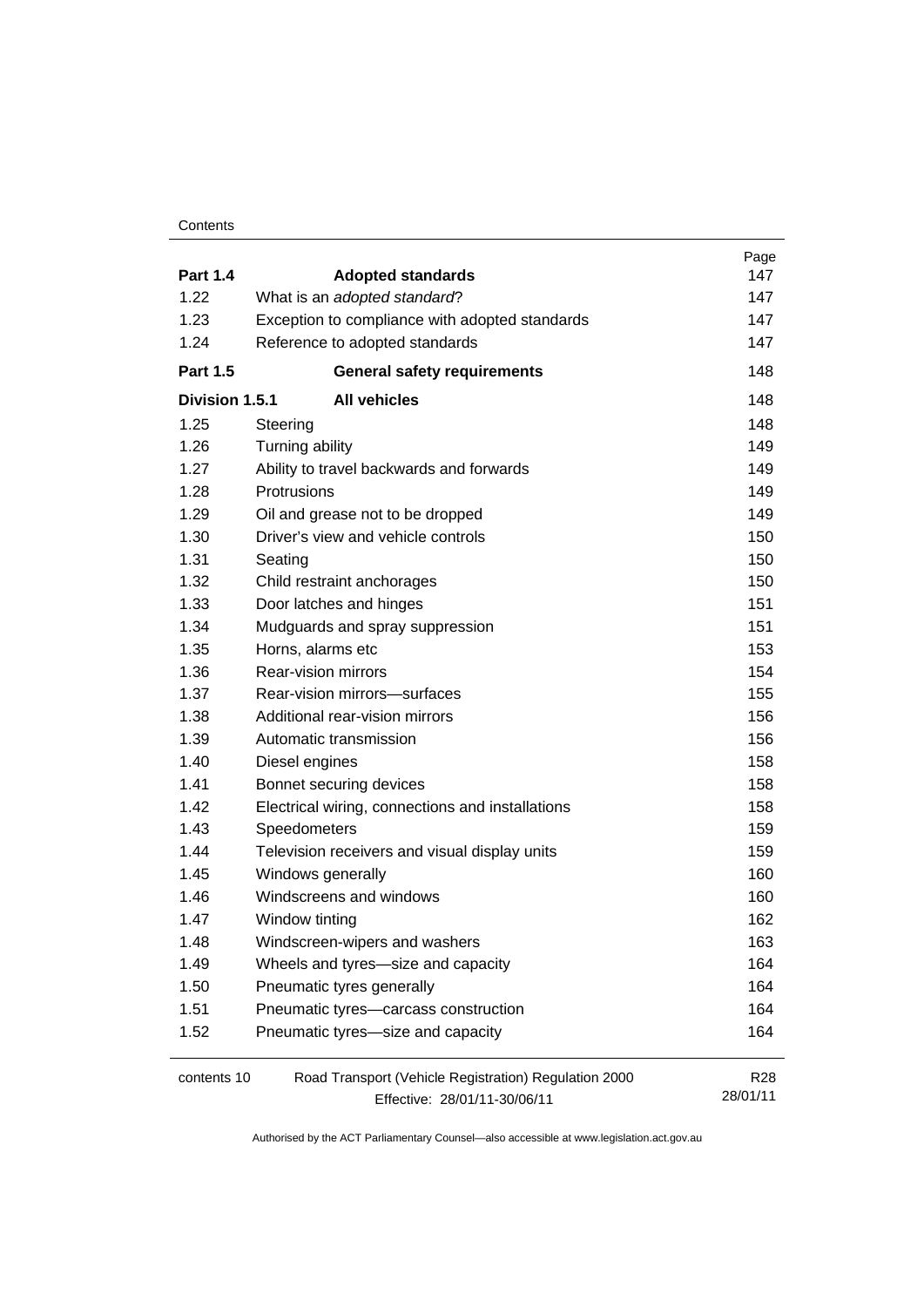| Contents |
|----------|
|----------|

| 1.53            | Tyres-defects                                       |                                                           | Page<br>165 |  |
|-----------------|-----------------------------------------------------|-----------------------------------------------------------|-------------|--|
| 1.54            | Tyres for use on vehicles with GVM over 4.5t        |                                                           |             |  |
| 1.55            |                                                     | Tyres-manufacturer's rating                               |             |  |
| 1.56            | <b>Retreads</b>                                     |                                                           |             |  |
| 1.57            | Tyre tread                                          |                                                           | 167         |  |
| Division 1.5.2  |                                                     | Additional requirements for motorbikes                    |             |  |
| 1.58            |                                                     | Steering gear and handlebars                              | 168         |  |
| 1.59            | Footrests                                           |                                                           | 169         |  |
| 1.60            | Chain guards                                        |                                                           | 169         |  |
| Division 1.5.3  |                                                     | Additional requirements for public passenger vehicles     |             |  |
| 1.60A           |                                                     | Public passenger vehicles to have fire-extinguisher       | 170         |  |
| <b>Part 1.6</b> |                                                     | <b>Vehicle marking</b>                                    | 171         |  |
| 1.61            |                                                     | Vehicle and engine identification numbers                 | 171         |  |
| 1.62            |                                                     | Compliance plate to be attached to certain motor vehicles | 171         |  |
| 1.63            | Compliance plate to be attached to certain trailers |                                                           |             |  |
| 1.64            | White or silver band on certain vehicles            |                                                           |             |  |
| 1.65            | Warning signs for combinations over 22m long        |                                                           |             |  |
| 1.66            | Warning signs not to be displayed on other vehicles |                                                           |             |  |
| 1.67            | Specifications for warning signs                    |                                                           | 174         |  |
| 1.68            | Left-hand drive signs                               |                                                           | 176         |  |
| <b>Part 1.7</b> |                                                     | Vehicle configuration and dimensions                      | 177         |  |
| Division 1.7.1  |                                                     | <b>Axles</b>                                              |             |  |
| 1.69            | Axle configuration                                  |                                                           | 177         |  |
| 1.70            |                                                     | Relation between axles in axle group                      | 179         |  |
| Division 1.7.2  |                                                     | <b>Dimensions</b>                                         |             |  |
| 1.71            |                                                     | References to length etc in div 1.7.2                     | 179         |  |
| 1.72            | Width                                               |                                                           | 179         |  |
| 1.73            | Length of single motor vehicles                     |                                                           | 179         |  |
| 1.74            | Length of single trailers                           |                                                           | 180         |  |
| 1.75            | Length of combinations                              |                                                           | 181         |  |
| 1.76            | Rear overhang                                       |                                                           | 182         |  |
| 1.77            | Trailer drawbar length                              |                                                           | 183         |  |

| R <sub>28</sub> | Road Transport (Vehicle Registration) Regulation 2000 | contents 11 |
|-----------------|-------------------------------------------------------|-------------|
| 28/01/11        | Effective: 28/01/11-30/06/11                          |             |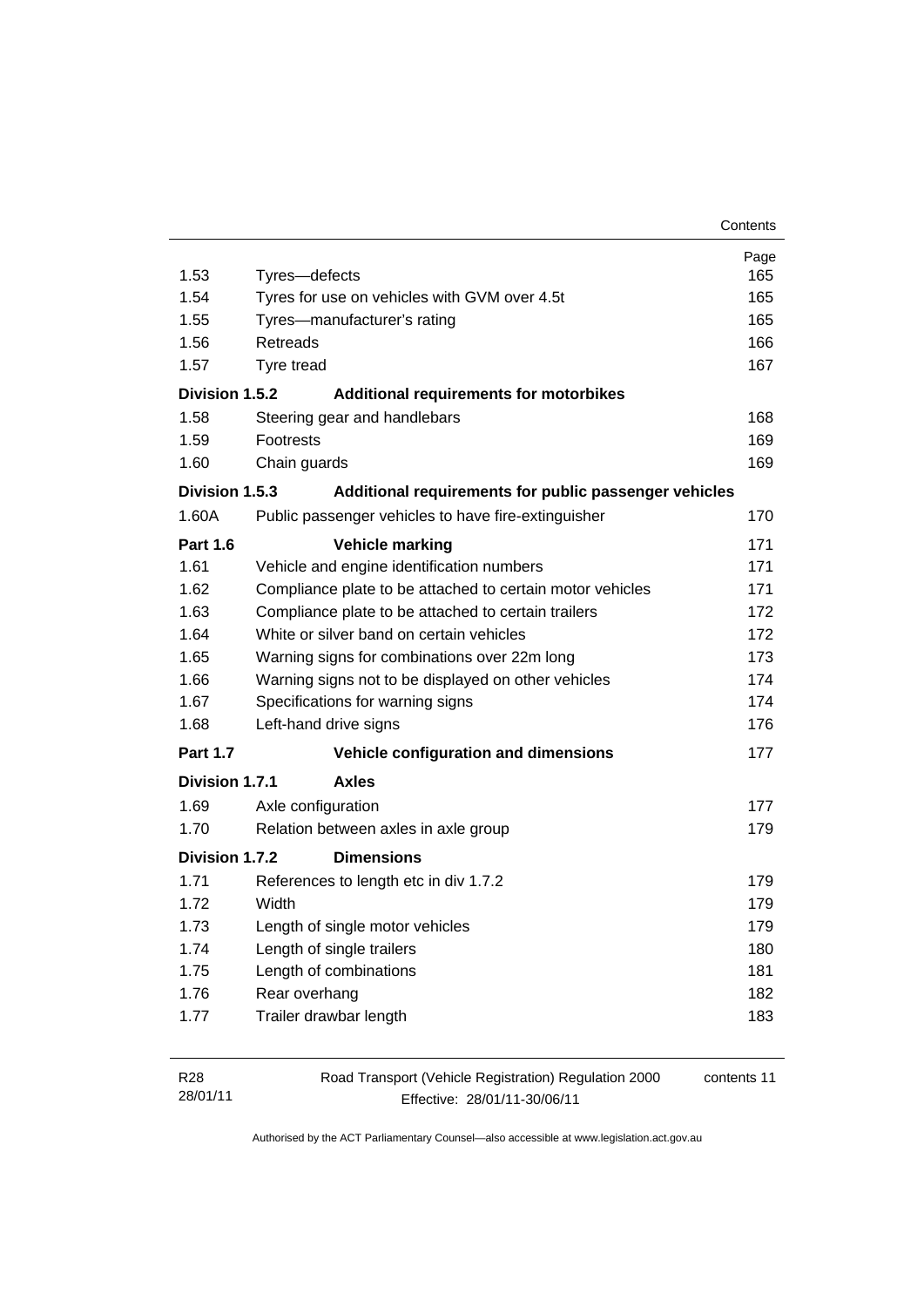| 1.78                  | Height                         |                                                         | Page<br>183 |
|-----------------------|--------------------------------|---------------------------------------------------------|-------------|
| 1.79                  | Ground clearance               |                                                         | 184         |
| <b>Part 1.8</b>       |                                | <b>Lights and reflectors</b>                            | 186         |
| Division 1.8.1        |                                | <b>General requirements for lights</b>                  |             |
| 1.80                  |                                | Certain requirements apply only at night                | 186         |
| 1.81                  | Prevention of glare            |                                                         | 186         |
| 1.82                  | Pairs of lights                |                                                         |             |
| Division 1.8.2        |                                | <b>Headlights</b>                                       |             |
| 1.83                  |                                | Headlights to be fitted to vehicles                     | 187         |
| 1.84                  |                                | How headlights are to be fitted                         | 188         |
| 1.85                  |                                | How single headlights are to be fitted                  | 188         |
| 1.86                  |                                | How additional headlights are to be fitted              | 188         |
| 1.87                  |                                | Performance of headlights                               | 189         |
| 1.88                  |                                | Effective range of headlights                           | 189         |
| 1.89                  |                                | Changing headlights from high-beam to low-beam position | 189         |
| Division 1.8.3        |                                | <b>Parking lights</b>                                   |             |
| 1.90                  | Parking lights                 |                                                         | 190         |
| Division 1.8.4        |                                | <b>Daytime running lights</b>                           |             |
| 1.91                  |                                | Daytime running lights                                  | 192         |
| Division 1.8.5        |                                | <b>Tail-lights</b>                                      |             |
| 1.92                  | Tail-lights generally          |                                                         | 193         |
| 1.93                  | Pattern of fitting tail-lights |                                                         | 193         |
| 1.94                  | Performance of tail-lights     |                                                         | 194         |
| 1.95                  | Wiring of tail-lights          |                                                         | 195         |
| <b>Division 1.8.6</b> |                                | <b>Numberplate lights</b>                               |             |
| 1.96                  | Numberplate lights             |                                                         | 195         |
| Division 1.8.7        |                                | <b>Clearance lights</b>                                 |             |
| 1.97                  |                                | Front clearance lights                                  | 195         |
| 1.98                  | External cabin lights          |                                                         | 196         |
| 1.99                  |                                | Rear clearance lights                                   | 196         |
|                       |                                |                                                         |             |

| contents 12 | Road Transport (Vehicle Registration) Regulation 2000 | R28      |
|-------------|-------------------------------------------------------|----------|
|             | Effective: 28/01/11-30/06/11                          | 28/01/11 |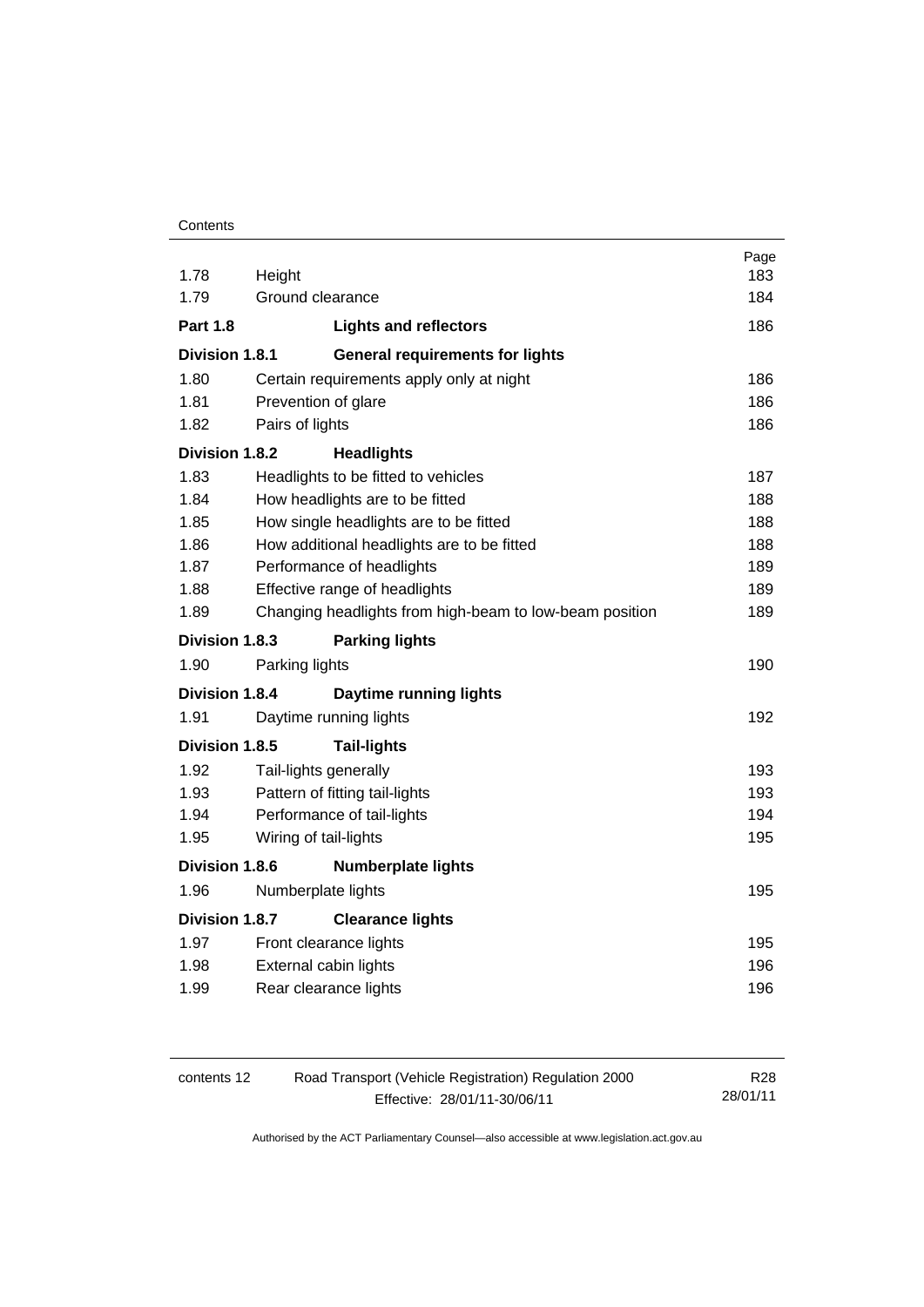|                 |                                        |                                                        | Contents |
|-----------------|----------------------------------------|--------------------------------------------------------|----------|
|                 |                                        |                                                        | Page     |
| Division 1.8.8  |                                        | <b>Side marker lights</b>                              |          |
| 1.100           |                                        | Vehicles needing side marker lights                    | 197      |
| 1.101           |                                        | Location of side marker lights                         | 198      |
| 1.102           |                                        | Performance of side marker lights                      | 199      |
| 1.103           |                                        | Side marker lights and rear clearance lights           | 200      |
| Division 1.8.9  |                                        | <b>Brakelights</b>                                     |          |
| 1.104           | Fitting brakelights                    |                                                        | 200      |
| 1.105           |                                        | Performance and operation of brakelights               | 201      |
| Division 1.8.10 |                                        | <b>Reversing lights</b>                                |          |
| 1.106           | Reversing lights                       |                                                        | 202      |
| Division 1.8.11 |                                        | <b>Direction indicator lights</b>                      |          |
| 1.107           |                                        | Direction indicator lights on motor vehicles           | 202      |
| 1.108           |                                        | Direction indicator lights on trailers                 | 203      |
| 1.109           | Location of direction indicator lights |                                                        | 203      |
| 1.110           |                                        | Operation and visibility of direction indicator lights | 204      |
| Division 1.8.12 |                                        | <b>Fog lights</b>                                      |          |
| 1.111           | Front fog lights                       |                                                        | 206      |
| 1.112           | Rear fog lights                        |                                                        | 207      |
| Division 1.8.13 |                                        | <b>Interior lights</b>                                 |          |
| 1.113           | Interior lights                        |                                                        | 207      |
| Division 1.8.14 |                                        | <b>Reflectors generally</b>                            |          |
| 1.114           |                                        | General requirements for reflectors                    | 208      |
| Division 1.8.15 |                                        | <b>Rear reflectors</b>                                 |          |
| 1.115           | Rear reflectors                        |                                                        | 208      |
| Division 1.8.16 |                                        | Side reflectors                                        |          |
| 1.116           |                                        | Compulsory side reflectors on pole-type trailers       | 209      |
| 1.117           |                                        | Optional side reflectors                               | 209      |
| Division 1.8.17 |                                        | <b>Front reflectors</b>                                |          |
| 1.118           |                                        | Compulsory front reflectors on trailers                | 209      |
| 1.119           |                                        | Optional front reflectors                              | 210      |
|                 |                                        |                                                        |          |

| R28      | Road Transport (Vehicle Registration) Regulation 2000 | contents 13 |
|----------|-------------------------------------------------------|-------------|
| 28/01/11 | Effective: 28/01/11-30/06/11                          |             |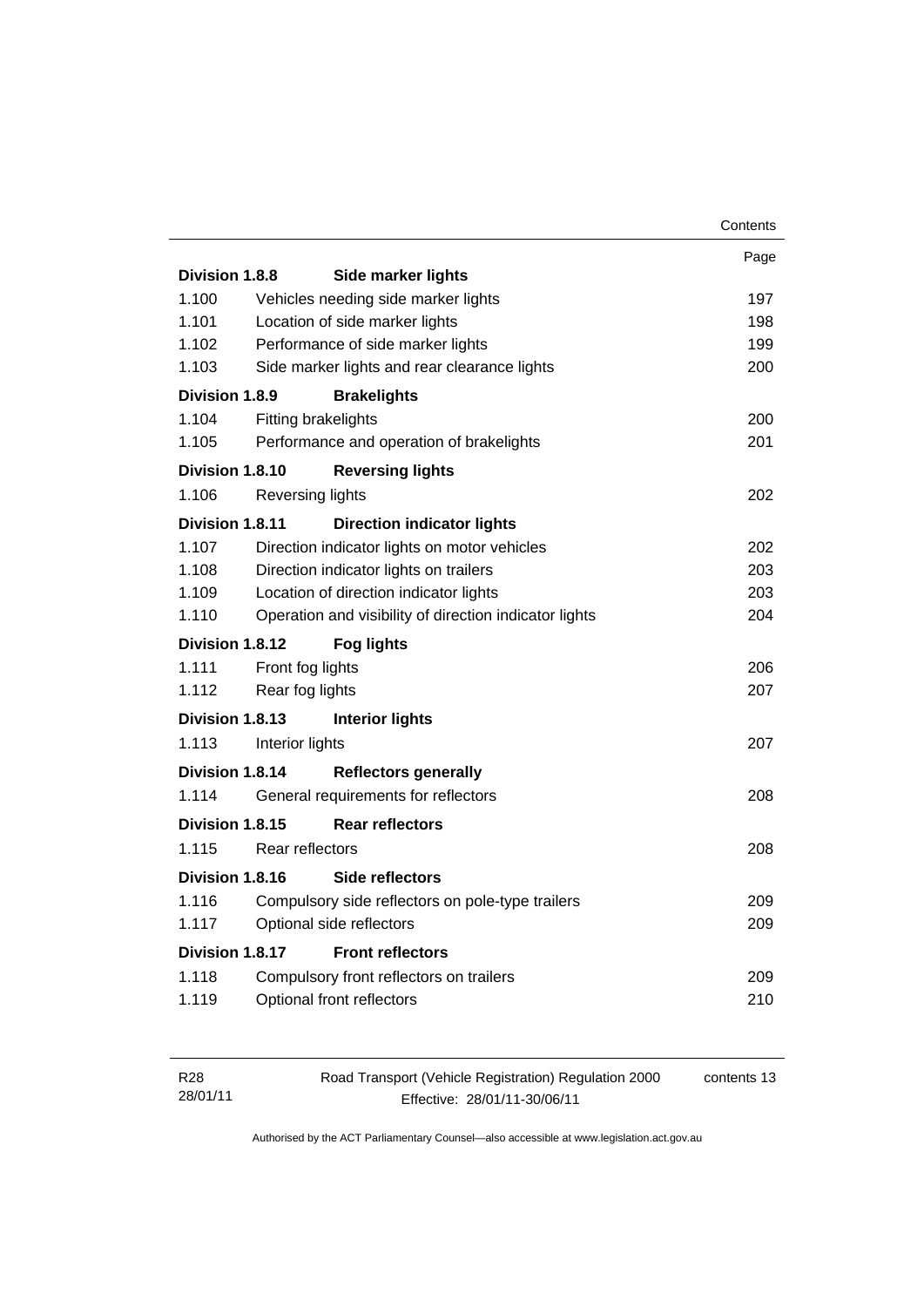#### **Contents**

|                 |                             |                                                             | Page |
|-----------------|-----------------------------|-------------------------------------------------------------|------|
| Division 1.8.19 |                             | Warning lights and signs on buses carrying children         |      |
| 1.120           | Application of div 1.8.19   |                                                             | 211  |
| 1.121           |                             | Fitting of warning lights and signs                         | 211  |
| 1.122           |                             | Operation and performance of warning lights                 | 212  |
| 1.123           |                             | Specifications for warning signs                            | 213  |
| Division 1.8.20 |                             | Other lights, reflectors, rear marking plates or signals    |      |
| 1.124           | Other lights and reflectors |                                                             | 214  |
| 1.125           |                             | Use of direction indicator lights as hazard warning lights  | 215  |
| 1.126           | Rear marking plates         |                                                             | 216  |
| 1.127           | Signalling devices          |                                                             | 217  |
| 1.128           |                             | Mechanical signalling devices                               | 218  |
| 1.129           | Turn signals                |                                                             | 218  |
| Division 1.8.21 |                             | <b>Maintenance of lights</b>                                |      |
| 1.130           |                             | Lights to be maintained on certain vehicles                 | 219  |
| Division 1.8.22 |                             | Vehicles not required to have lights or reflectors          |      |
| 1.131           |                             | Certain vehicles used in daylight                           | 220  |
| 1.132           |                             | Certain vehicles used for collection or exhibition purposes | 220  |
| <b>Part 1.9</b> |                             | <b>Braking systems</b>                                      | 221  |
| Division 1.9.1  |                             | <b>Brake requirements for all vehicles</b>                  |      |
| 1.133           | Parts of a braking system   |                                                             | 221  |
| 1.134           | Provision for wear          |                                                             | 222  |
| 1.135           |                             | Supply of air or vacuum to brakes                           | 222  |
| 1.136           |                             | Performance of braking systems                              | 223  |
| Division 1.9.2  |                             | Motor vehicle braking systems                               |      |
| 1.137           |                             | What braking system a motor vehicle must have               | 225  |
| 1.138           |                             | Operation of brakes on motor vehicles                       | 226  |
| 1.139           |                             | Air or vacuum brakes on motor vehicles                      | 226  |
| Division 1.9.3  |                             | <b>Trailer braking systems</b>                              |      |
| 1.140           |                             | What brakes a trailer must have                             | 228  |
| 1.141           |                             | Operation of brakes on trailers                             | 228  |
| 1.142           |                             | Air or vacuum brakes on trailers                            | 228  |
|                 |                             |                                                             |      |
|                 |                             |                                                             |      |

| contents 14 | Road Transport (Vehicle Registration) Regulation 2000 | R28      |
|-------------|-------------------------------------------------------|----------|
|             | Effective: 28/01/11-30/06/11                          | 28/01/11 |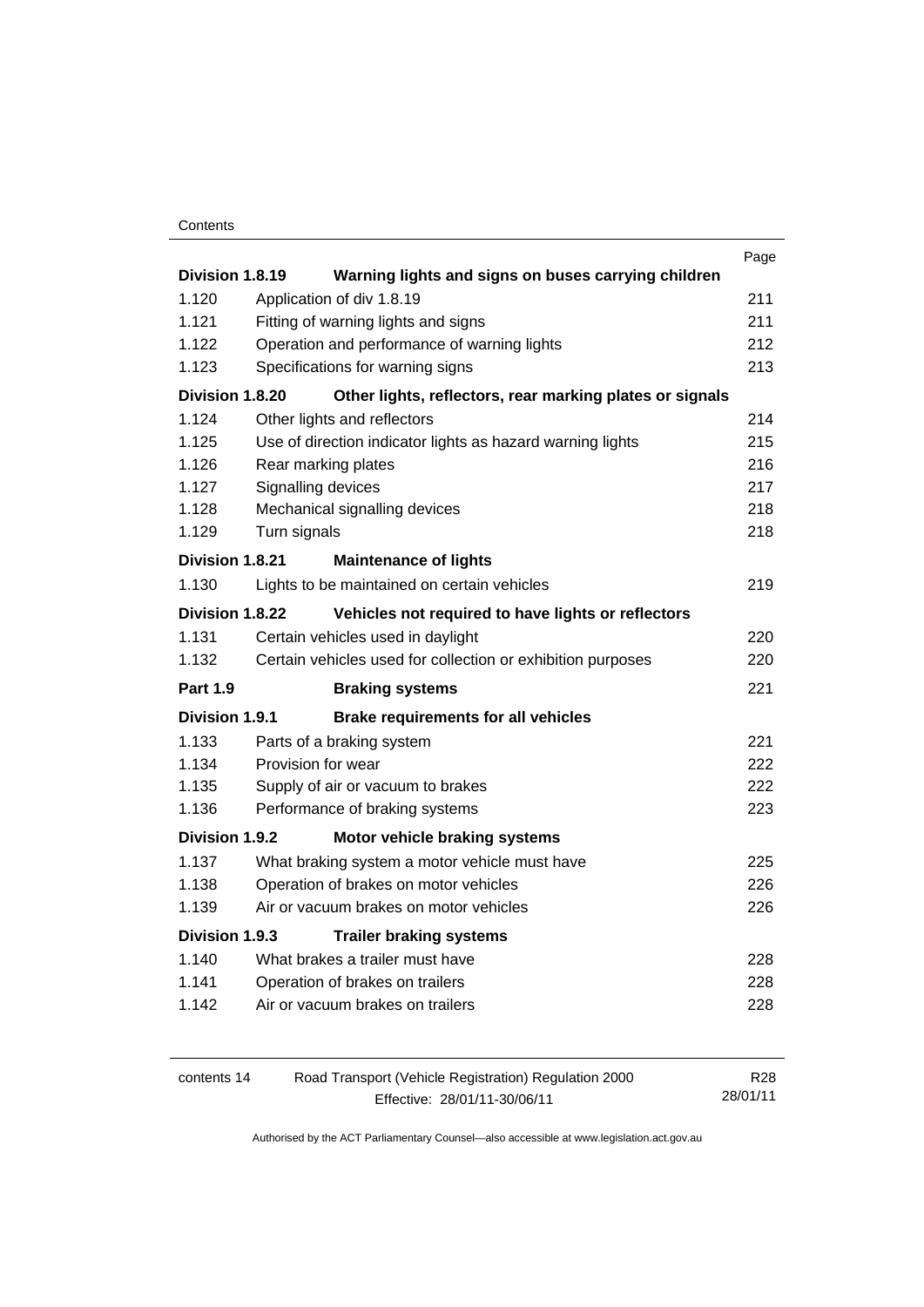| Contents |
|----------|
|----------|

|                  |                                                                             | Page       |
|------------------|-----------------------------------------------------------------------------|------------|
| Division 1.9.4   | Additional brake requirements for B-doubles and long<br>road trains         |            |
| 1.143            | Application of div 1.9.4 to certain road trains                             | 229        |
| 1.144            | Braking system design for a prime mover in a B-double                       | 229        |
| 1.145            | Braking system design for motor vehicles in road trains                     | 229        |
| 1.146            | Braking system design for trailers in B-doubles or road trains              | 230        |
| 1.147            | Air brakes of motor vehicles in B-doubles or road trains                    | 230        |
| 1.148            | Air brakes in a B-double or road train—least favoured chamber               | 231        |
| 1.149            | Recovery of air pressure for brakes in B-doubles and road trains            | 232        |
| 1.150            | Air supply for brakes in B-doubles and road trains                          | 232        |
| 1.151            | Brake line couplings                                                        | 233        |
| 1.152            | Simultaneous parking brake application                                      | 233        |
| 1.153            | Capacity of air reservoirs                                                  | 233        |
| Part 1.10        | <b>Control of emissions</b>                                                 | 234        |
| Division 1.10.1  | <b>Crankcase gases and visible emissions</b>                                |            |
| 1.154            | Crankcase gases                                                             | 234        |
| 1.155            | Visible emissions                                                           | 234        |
| Division 1.10.2  | <b>Exhaust systems</b>                                                      |            |
| 1.156            | <b>Exhaust systems</b>                                                      | 235        |
| Division 1.10.3  | Noise emissions                                                             |            |
| 1.157            | Silencing device for exhaust systems                                        | 237        |
| 1.158            | Stationary noise levels-car-type vehicles and motorbikes and<br>motortrikes |            |
| 1.159            | Stationary noise levels—other vehicles with spark-ignition engines          | 237<br>238 |
| 1.160            | Stationary noise levels-other vehicles with diesel engines                  |            |
| 1.161            | Measurement of stationary noise levels                                      | 238<br>240 |
| <b>Part 1.11</b> | LPG fuel systems and unleaded petrol motor vehicles                         | 241        |
| 1.162            | LPG-powered vehicles                                                        | 241        |
| 1.163            | Unleaded petrol motor vehicles                                              | 241        |
| <b>Part 1.12</b> | <b>Maximum road speed limiting</b>                                          | 242        |
| 1.164            | Speed limiting                                                              | 242        |
| 1.165            | Exemptions from speed limiting                                              | 242        |
|                  |                                                                             |            |

| R28      | Road Transport (Vehicle Registration) Regulation 2000 | contents 15 |
|----------|-------------------------------------------------------|-------------|
| 28/01/11 | Effective: 28/01/11-30/06/11                          |             |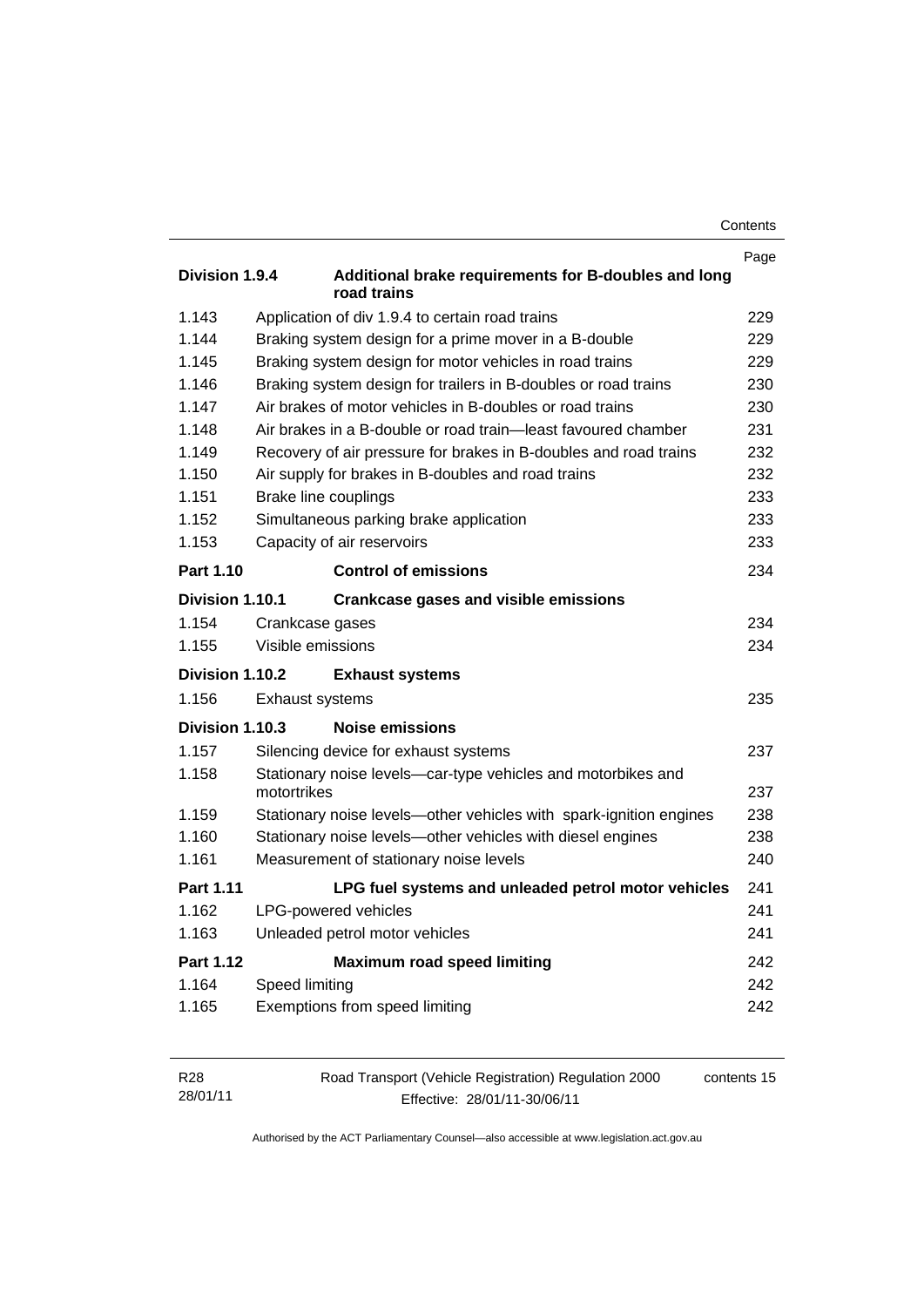#### **Contents**

| Part 1.13                                              |             | <b>Mechanical connections between vehicles</b>                                        | Page<br>243            |
|--------------------------------------------------------|-------------|---------------------------------------------------------------------------------------|------------------------|
|                                                        |             |                                                                                       |                        |
| Division 1.13.1<br>1.166<br>1.167<br>Drawbar couplings |             | Couplings on all types of vehicles                                                    |                        |
|                                                        |             | General coupling requirements                                                         | 243                    |
|                                                        |             |                                                                                       | 243                    |
| Division 1.13.2                                        |             | Additional coupling requirements for B-doubles and<br>long road trains                |                        |
| 1.168                                                  |             | Application of div 1.13.2 to road trains                                              | 245                    |
| 1.169                                                  |             | Couplings for B-doubles and road trains                                               | 245                    |
| 1.170                                                  |             | Selection of fifth wheel couplings for B-doubles and road trains                      | 246                    |
| 1.171                                                  |             | D-value of a fifth wheel coupling                                                     | 247                    |
| 1.172                                                  |             | Mounting of fifth wheel couplings on B-doubles and road trains                        | 247                    |
| 1.173                                                  | road trains | Branding of fifth wheel couplings and turntables on B-doubles and                     | 247                    |
| 1.174                                                  |             | Selection of kingpins for B-doubles and road trains                                   | 248                    |
| 1.175                                                  |             | Attachment of kingpins on B-doubles and road trains                                   | 249                    |
| 1.176                                                  |             | Branding of kingpins on B-doubles and road trains                                     | 250                    |
| 1.177                                                  |             | Selection of couplings and drawbar eyes for road trains                               | 250                    |
| 1.178                                                  |             | Attachment of couplings and drawbar eyes on road trains                               | 250                    |
| 1.179                                                  |             | Branding of couplings and drawbar eyes on road trains                                 | 251                    |
| 1.180                                                  |             | Tow coupling overhang on road trains                                                  | 251                    |
| Part 1.14                                              |             | <b>Other matters</b>                                                                  | 254                    |
| 1.181                                                  |             | Vehicle equipment                                                                     | 254                    |
| 1.182                                                  |             | <b>Restored vehicles</b>                                                              | 254                    |
| 1.183                                                  |             | Retractable axles                                                                     | 254                    |
| 1.184                                                  |             | Measurement of distance between parallel lines                                        | 254                    |
| 1.185                                                  |             | Interpretation of certain 2nd edition ADRs                                            | 255                    |
| <b>Schedule 2</b>                                      |             | <b>Prescribed requirements</b>                                                        | 257                    |
| <b>Chapter 2.1</b>                                     |             | <b>Brake testing for light vehicles</b>                                               |                        |
| Part 2.1.1                                             |             | Roller brake testing equipment                                                        | 257                    |
| Division 2.1.1.1                                       |             | <b>Prescribed requirements</b>                                                        | 257                    |
| contents 16                                            |             | Road Transport (Vehicle Registration) Regulation 2000<br>Effective: 28/01/11-30/06/11 | <b>R28</b><br>28/01/11 |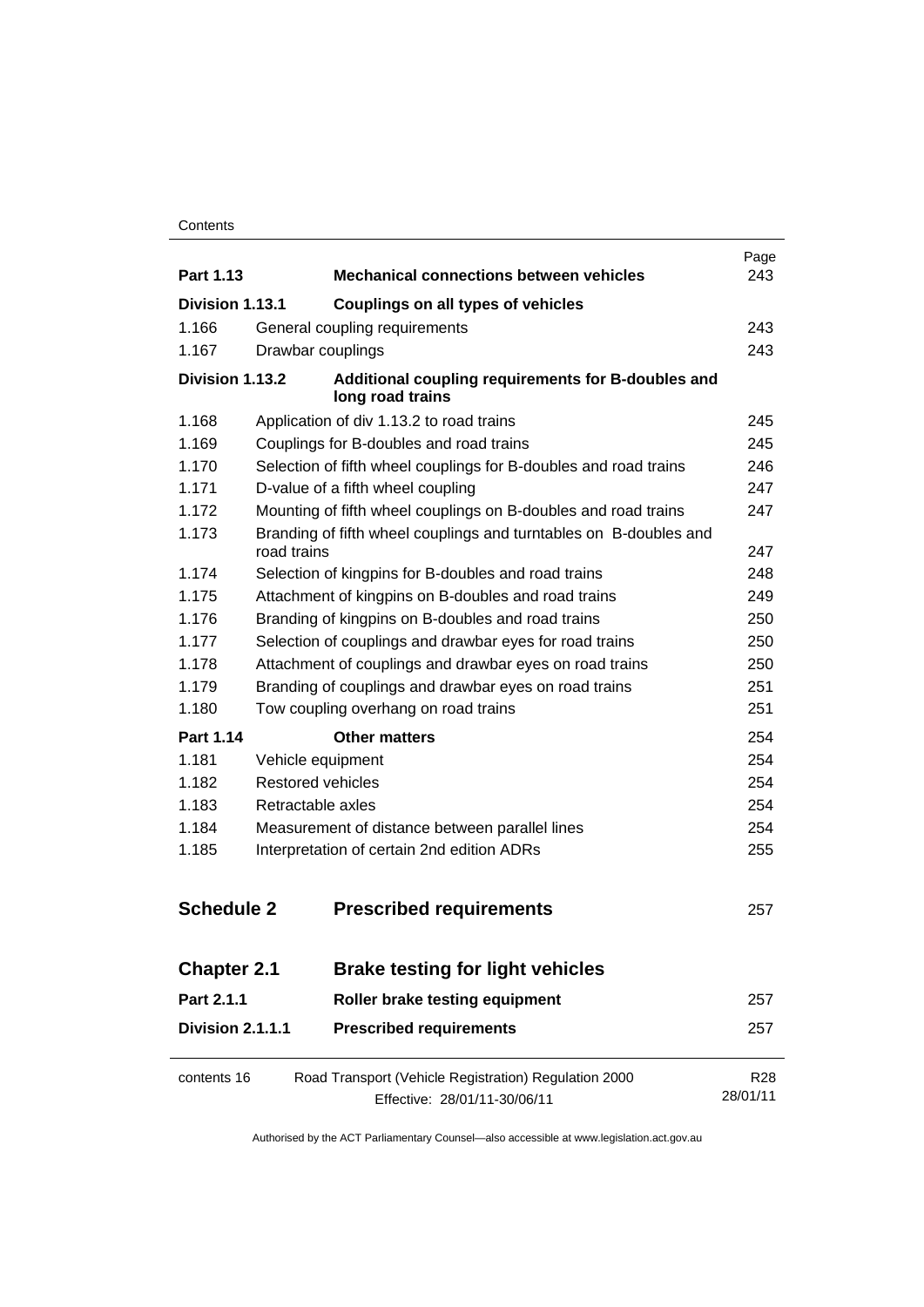|                    |                                                                | Contents |
|--------------------|----------------------------------------------------------------|----------|
|                    |                                                                | Page     |
| Division 2.1.1.2   | <b>Optional features</b>                                       | 259      |
| Part 2.1.2         | Skid plate brake testing                                       | 260      |
| Division 2.1.2.1   | <b>Prescribed requirements</b>                                 | 260      |
| Division 2.1.2.2   | <b>Optional features</b>                                       | 261      |
| Part 2.1.3         | Vehicle deceleration brake testing                             | 262      |
| Division 2.1.3.1   | <b>Prescribed requirements</b>                                 | 262      |
| Division 2.1.3.2   | <b>Optional features</b>                                       | 262      |
| <b>Chapter 2.2</b> | <b>Prescribed requirements for all registrable</b><br>vehicles |          |
| Part 2.2.1         | <b>Headlamp aim testing equipment</b>                          | 263      |
| Part 2.2.2         | Light transmittance testing equipment                          | 265      |
| Part 2.2.3         | <b>Noise testing equipment</b>                                 | 267      |
| <b>Dictionary</b>  |                                                                | 268      |
| <b>Endnotes</b>    |                                                                |          |
| 1                  | About the endnotes                                             |          |
| 2                  | Abbreviation key                                               | 291      |

 3 Legislation history 292 4 Amendment history 296 5 Earlier republications 309

contents 17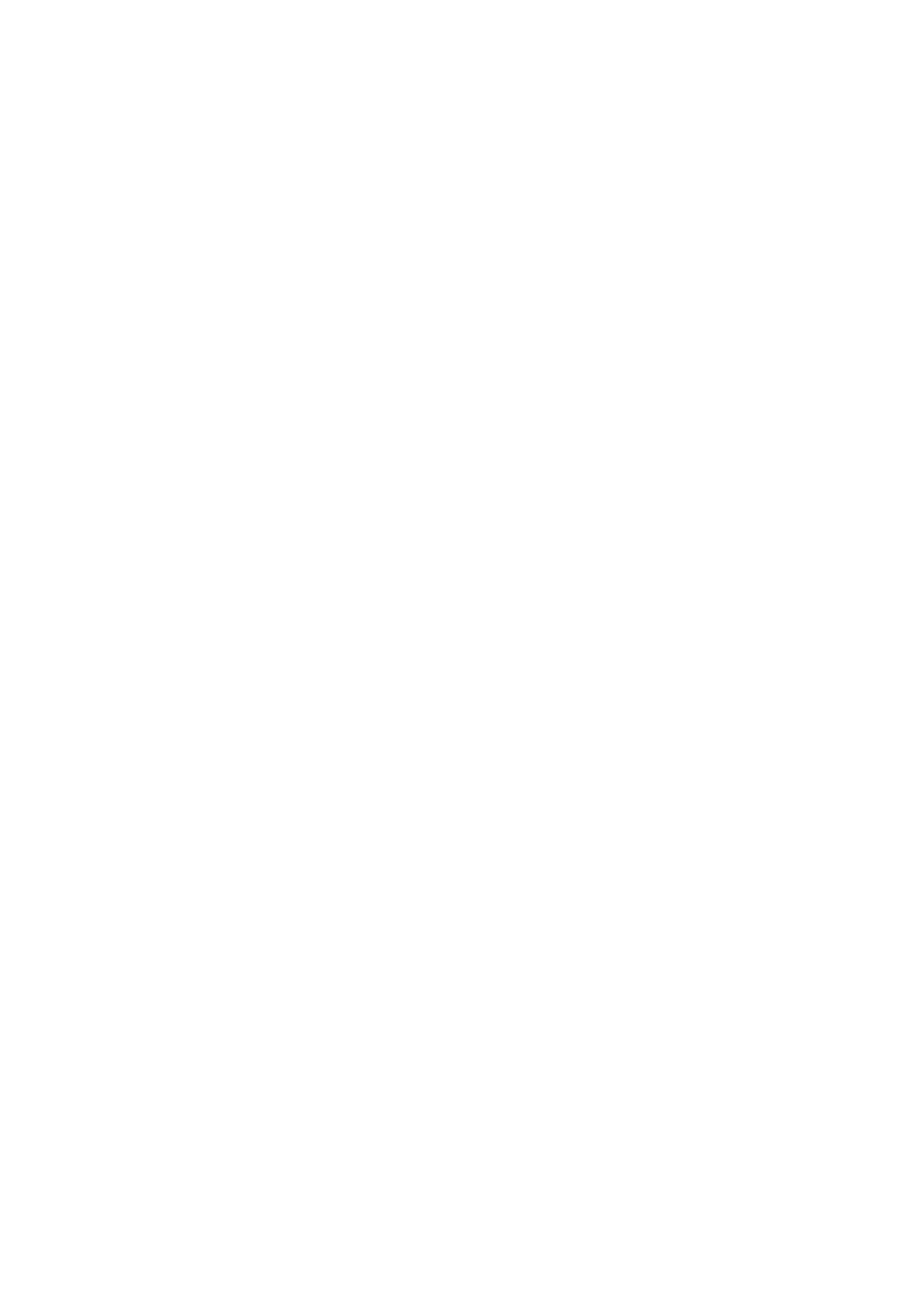

# **Road Transport (Vehicle Registration) Regulation 2000**

made under the

**Road Transport (Vehicle Registration) Act 1999** 

R28 28/01/11

l

page 1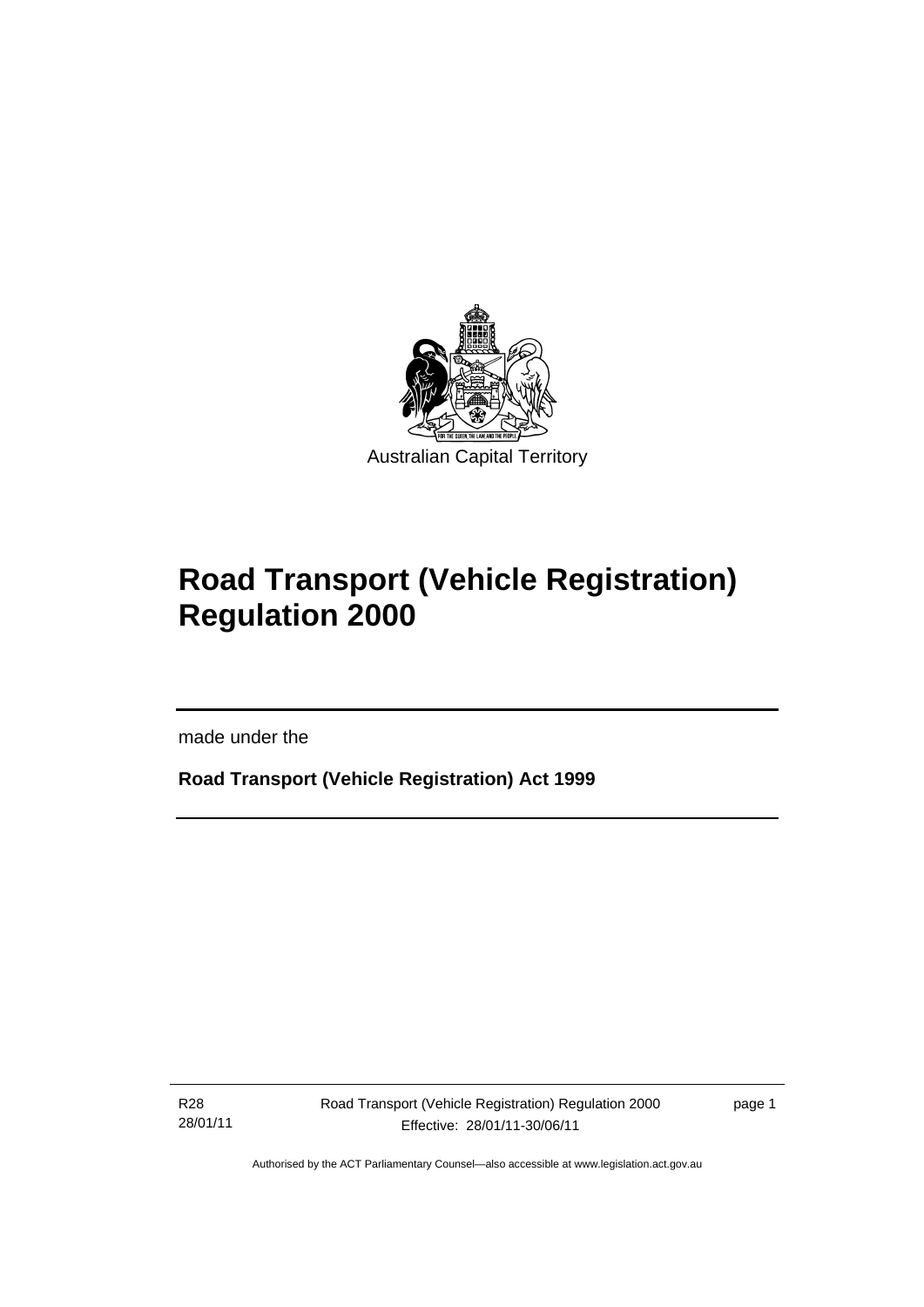#### **Chapter 1** Preliminary

Section 1

# **Chapter 1** Preliminary

#### **1 Name of regulation**

This regulation is the *Road Transport (Vehicle Registration) Regulation 2000*.

#### **3 Definitions—the dictionary**

The dictionary at the end of this regulation is part of this regulation.

*Note 1* The dictionary at the end of this regulation defines certain terms used in this regulation, and includes references (*signpost definitions*) to other terms defined elsewhere.

> For example, the signpost definition '*road transport legislation*—see the *Road Transport (General) Act 1999*, section 6.' means that the term 'road transport legislation' is defined in that section and the definition applies to this regulation.

*Note 2* A definition in the dictionary (including a signpost definition) applies to the entire regulation unless the definition, or another provision of the regulation, provides otherwise or the contrary intention otherwise appears (see Legislation Act, s 155 and s 156 (1)).

#### **4 Diagrams—the dictionary**

- (1) A diagram in the dictionary is part of this regulation.
- (2) A diagram of something in the dictionary is an illustrative example of the thing in black and white, but does not represent its dimensions, or the dimensions of any part of it.

R28 28/01/11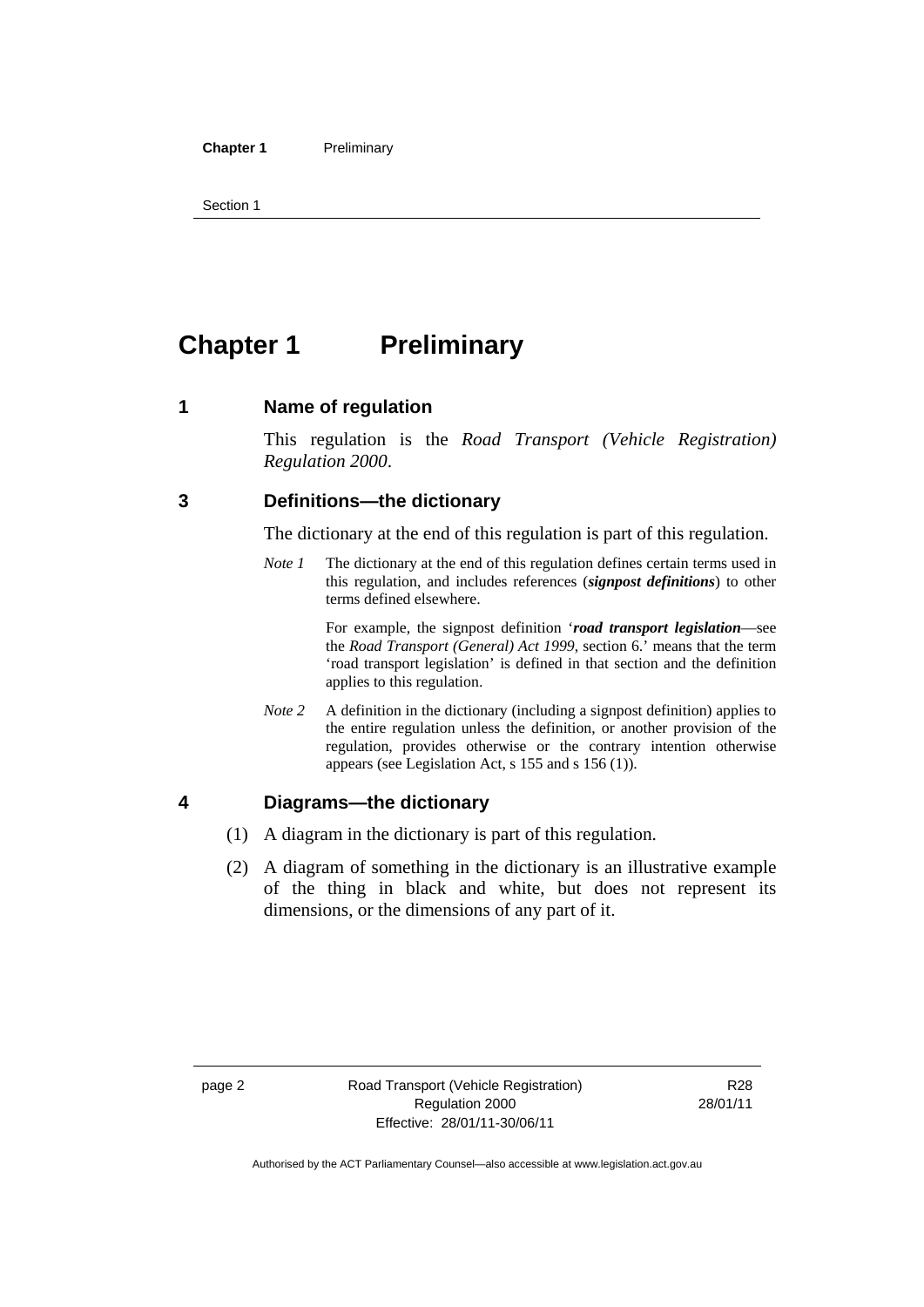### **5 Notes**

A note in this regulation is explanatory and is not part of this regulation.

R28 28/01/11 Road Transport (Vehicle Registration) Regulation 2000 Effective: 28/01/11-30/06/11

page 3

*Note* See the Legislation Act, s 127 (1), (4) and (5) for the legal status of notes.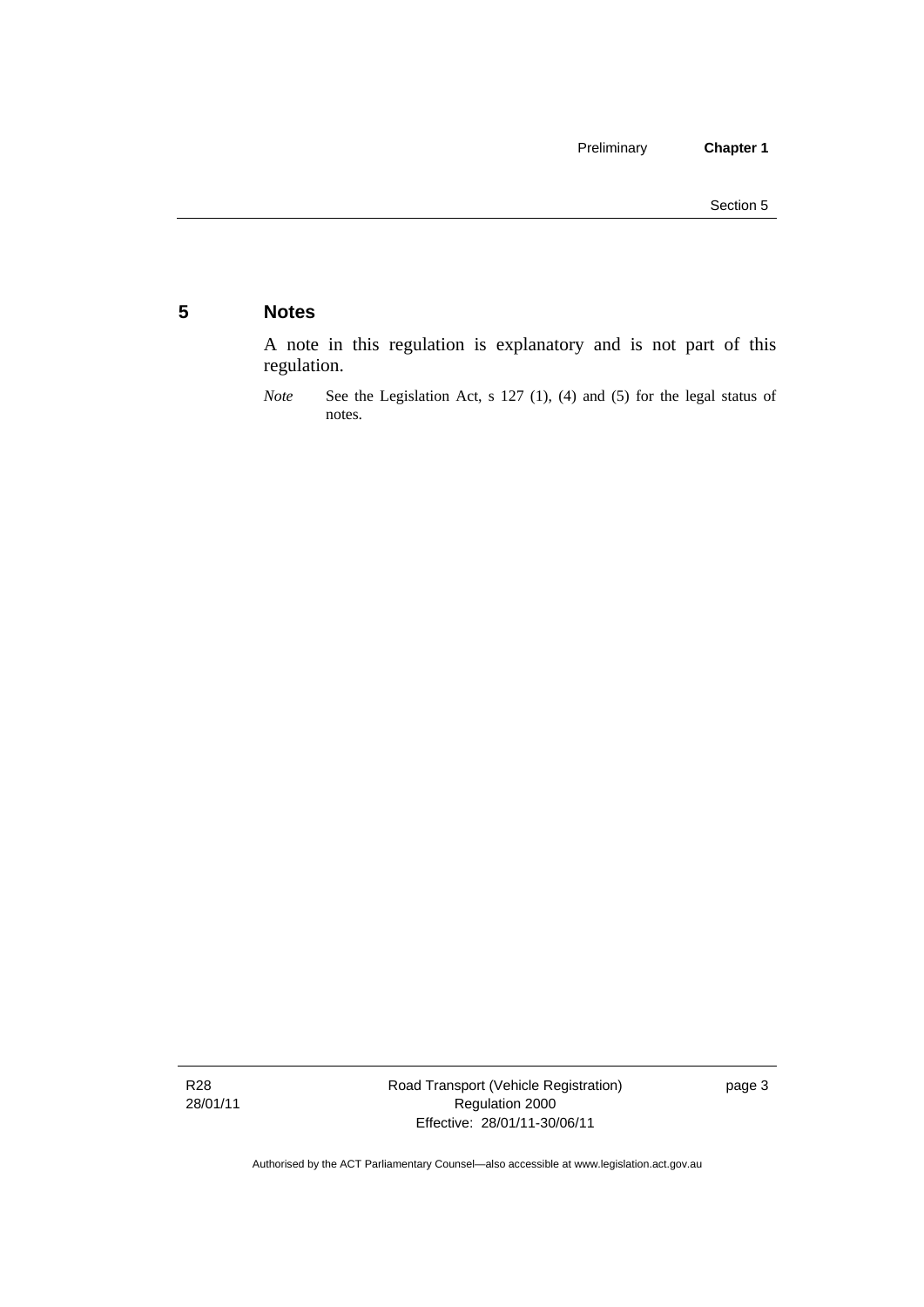**Chapter 2** Application of regulation Part 2.1 **General** 

Section 6

# **Chapter 2 Application of regulation**

# **Part 2.1 General**

#### **6 Meaning of** *registration provisions*

In this chapter:

*registration provisions* means the provisions of this regulation about the registration of registrable vehicles, including the issue and use of registration labels and numberplates and the use of unregistered vehicles.

### **7 Suspension of exemptions**

- (1) The road transport authority may suspend the operation of section 14 (Vehicles temporarily in the ACT) and section 16 (Trailers exempt from registration in another jurisdiction) in relation to a registrable vehicle if the authority, having regard to any matter mentioned in section 84 (Suspension or cancellation of registration), decides that the suspension is in the public interest.
- (2) The suspension may be indefinite or for the period the road transport authority decides.

### **8 Application of Act, s 18 to pt 2.2 vehicles**

For the Act, section 18 (2) (b), the use of an unregistered vehicle mentioned in part 2.2 (Vehicles not subject to registration provisions) on a road or road related area is permitted under this regulation.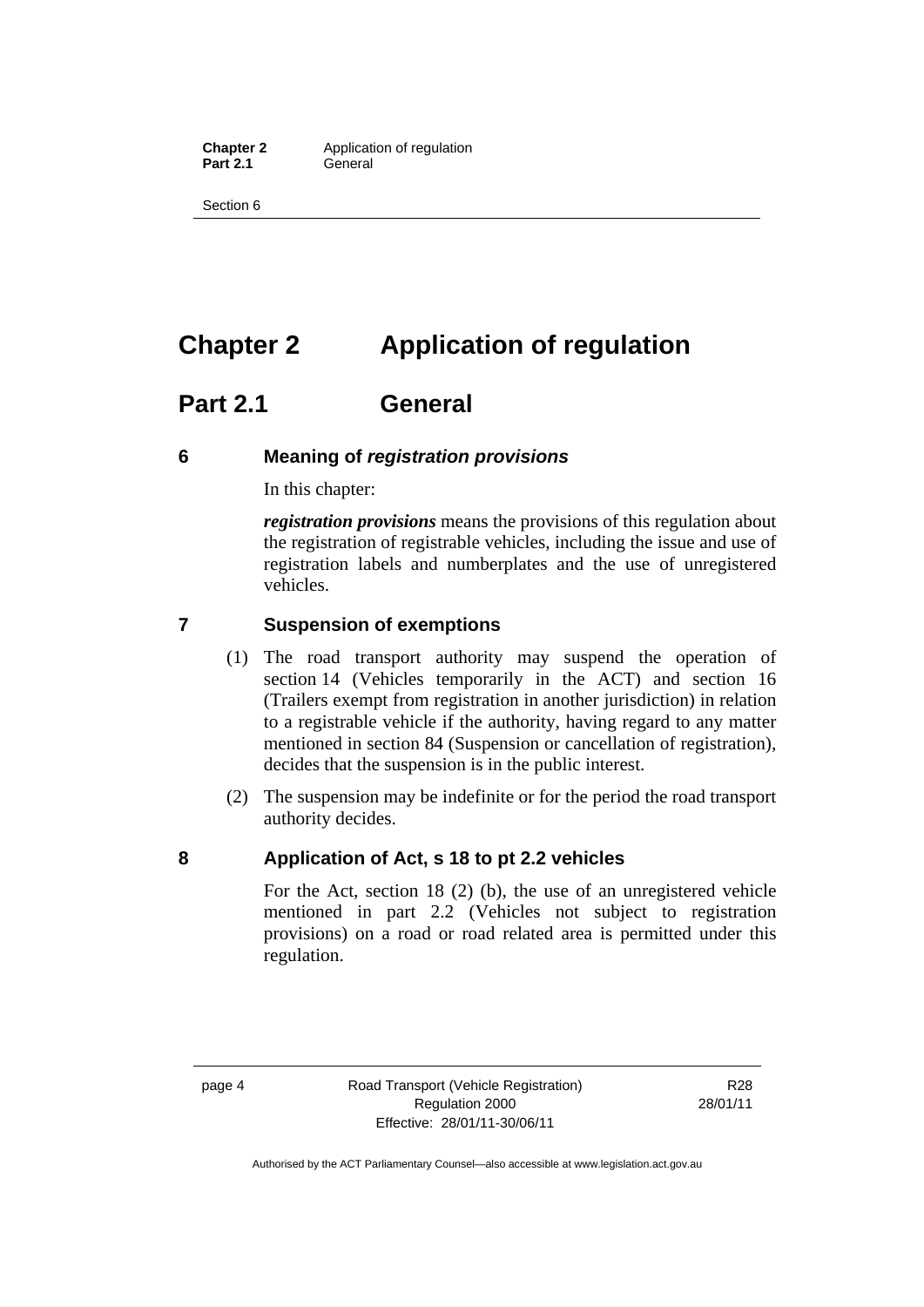# **Part 2.2 Vehicles not subject to registration provisions**

### **9 Vehicles on tow trucks**

The registration provisions do not apply to a registrable vehicle being towed by a tow truck.

#### **10 Vehicles used for agricultural work**

- (1) The registration provisions do not apply to—
	- (a) an agricultural implement towed by another vehicle; or
	- (b) a trailer towed by an agricultural machine that is being used to perform agricultural tasks.
- (2) In this section:

*agricultural implement* means a vehicle without its own automotive power, built to perform agricultural tasks.

*agricultural machine* means a machine with its own automotive power, built to perform agricultural tasks.

#### **Examples of agricultural implements**

irrigating equipment, augers, conveyors, harvester fronts, harvest bins and machinery fully carried on the three-point linkage of a tractor

#### **Examples of agricultural machines**

tractors and harvesters

*Note* An example is part of the regulation, is not exhaustive and may extend, but does not limit, the meaning of the provision in which it appears (see Legislation Act, s 126 and s 132).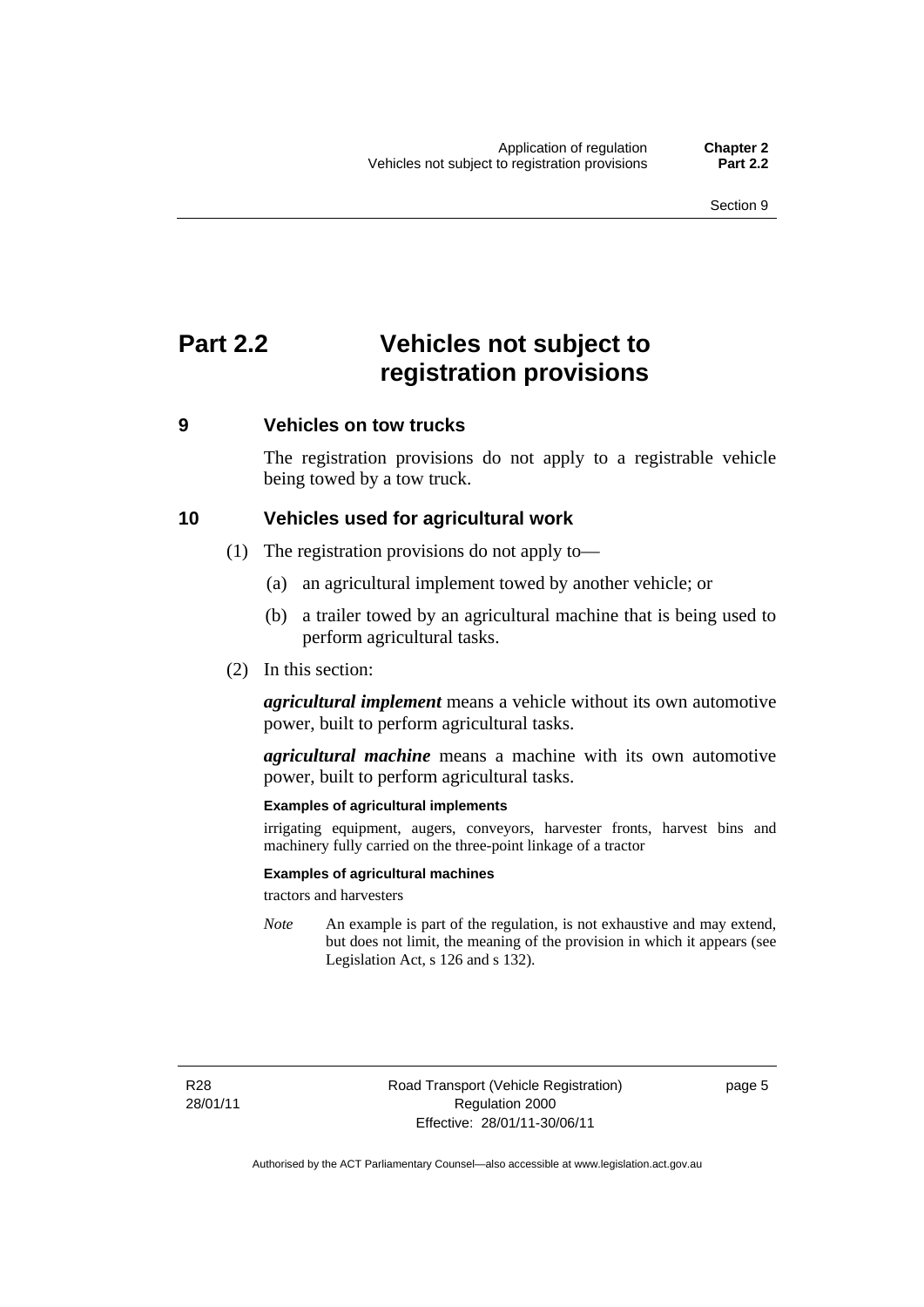Section 11

### **11 Vehicles using roads or road related areas to a limited extent during primary production**

The registration provisions do not apply to a registrable vehicle that is only used on a road or road related area when it is being driven across the road or road related area in travelling directly to or from land that is used only or mainly for primary production.

### **12 Trailers used for road construction and other public works**

- (1) The registration provisions do not apply to a trailer towed by a registered motor vehicle that—
	- $(a)$  is
		- (i) only used for road construction, maintenance (including cleaning, sweeping, watering or a similar process) or repair; or
		- (ii) not let out on hire and only used for rolling tennis courts, cricket wickets, lawns or pathways, or improving the surface of the ground or for similar work, on unleased territory land or on land dedicated or reserved by the Territory for public health, recreation, enjoyment or other similar public purposes; and
	- (b) is only used on a road or road related area when at, going to or returning from the place where the work mentioned in paragraph (a) is done.
- (2) In this section:

*trailer* does not include a vehicle built or used mainly to carry goods or materials, or a caravan used for recreational purposes.

R28 28/01/11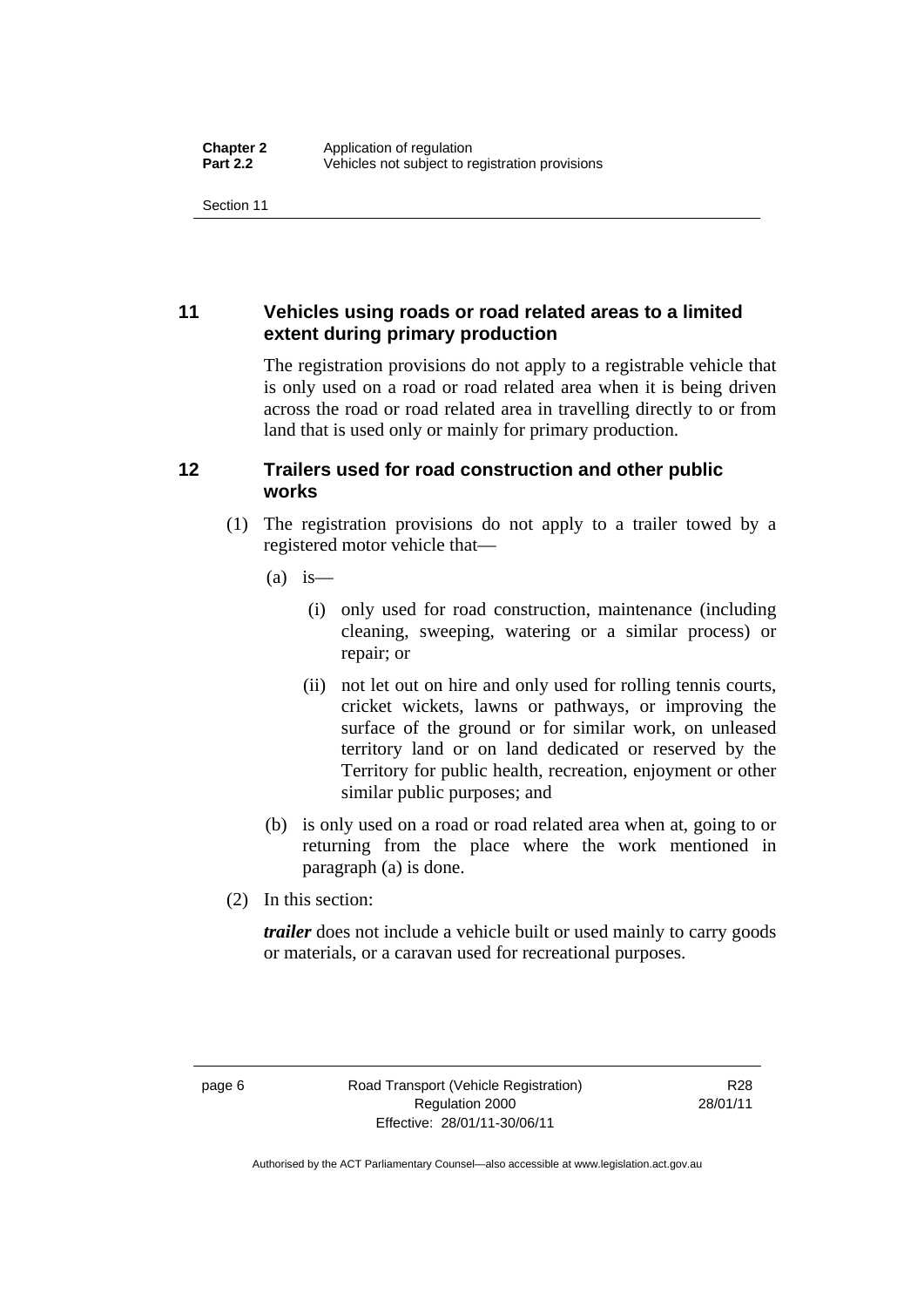### **13 Golf and green keeping vehicles used on roads or road related areas**

- (1) The registration provisions do not apply to a golf vehicle or green keeping vehicle being driven directly across a road or road related area that intersects with or crosses a golf course if the vehicle—
	- (a) is being used in the course of, or as an incident to, a game of golf or to watch a game of golf; or
	- (b) is travelling to or from the golf course to be used for or in relation to the rolling or maintenance or surface improvement of part of the golf course; or
	- (c) is travelling to or from a car park or storage building that is separated from the golf course by the road or road related area.
- (2) In this section:

*golf course* means an area of land designed and used for playing golf, and includes any tee, fairway, green, rough, pathway, bunker and bridge forming part of the golf course.

#### *golf vehicle* means—

- (a) a motorised buggy or cart designed and used to carry a golfer, spectator or golfing equipment on a golf course; or
- (b) a motorbike with an engine capacity not over 50mL used to carry a golfer, spectator or golf equipment on a golf course; or
- (c) a trailer being towed by such a vehicle.

*green keeping vehicle* means a vehicle used only or mainly for or in relation to the rolling, maintenance or surface improvement of part of a golf course.

page 7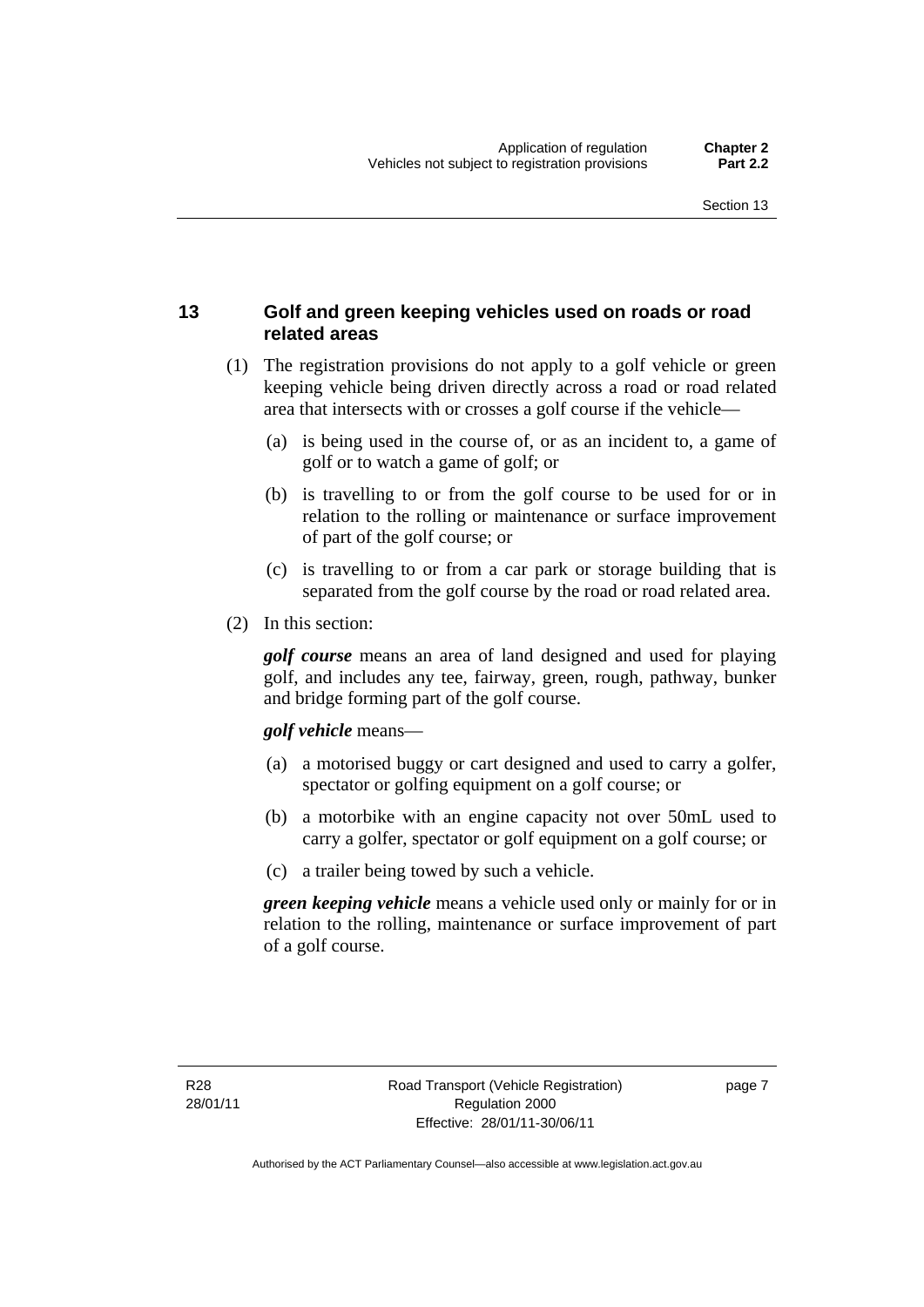Section 14

### **14 Vehicles temporarily in the ACT**

- (1) The registration provisions do not apply to a registrable vehicle that is temporarily in the ACT if—
	- (a) the vehicle is—
		- (i) registered under the law of another jurisdiction, external territory or foreign country; or
		- (ii) permitted under a relevant law of another jurisdiction to be used on a road or road related area in that jurisdiction, even though it is unregistered; and
	- (b) the vehicle has the numberplates and labels required under that law; and
	- (c) the numberplates and labels comply fully with that law; and
	- (d) if the vehicle is unregistered—the vehicle is being used in accordance with the conditions (if any) of the permit or other authority applying to the vehicle under that law, so far as they can be applied to the use of the vehicle in the ACT.
- (2) In this section:

*relevant law*, of another jurisdiction, external territory or foreign country, means a law of the other jurisdiction, territory or country that substantially corresponds to the provisions of this regulation about trader's plates or unregistered vehicle permits.

page 8 Road Transport (Vehicle Registration) Regulation 2000 Effective: 28/01/11-30/06/11

R28 28/01/11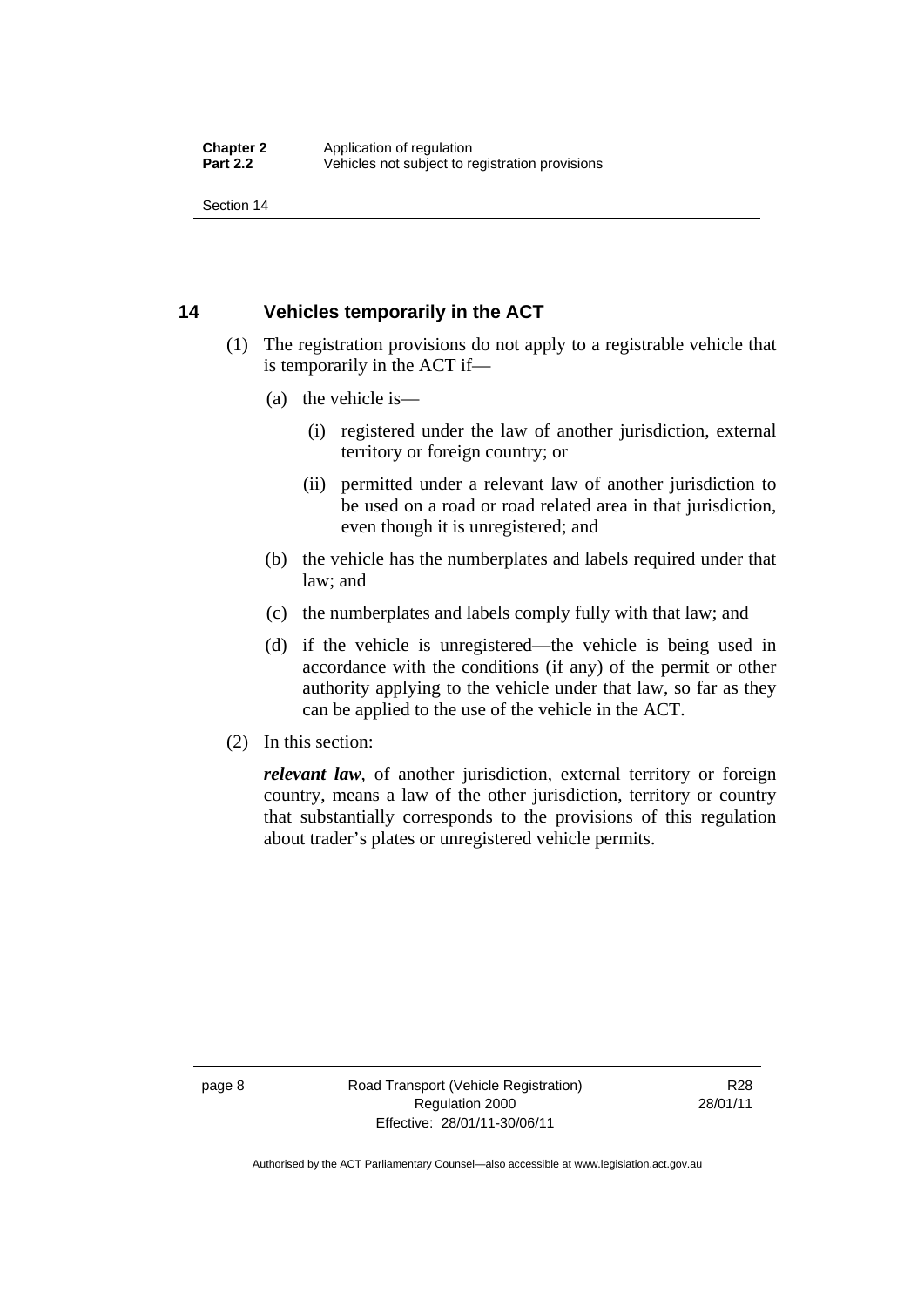### **15 Vehicles registered under Interstate Road Transport Act 1985 (Cwlth)**

- (1) This section applies to a registrable vehicle that—
	- (a) is registered under the *Interstate Road Transport Act 1985* (Cwlth); and
	- (b) has clearly displayed, as required under that Act, the number allotted and the current registration label issued in relation to the vehicle's registration.
- (2) The registration provisions do not apply to the vehicle while—
	- (a) it is carrying passengers or goods between prescribed places within the meaning of that Act; or
	- (b) it is being used for a purpose incidental to carrying passengers or goods between those places.

#### **16 Trailers exempt from registration in another jurisdiction**

- (1) The registration provisions do not apply to a trailer that is exempt from registration under the law of another jurisdiction if the trailer—
	- (a) is being towed by a motor vehicle that is registered under a law of that jurisdiction; and
	- (b) is not being used to carry a boat; and
	- (c) is not being used in the course of a trade, business or industry; and
	- (d) weighs less than 200kg unladen; and
	- (e) has a manufactured width that is not wider than the towing vehicle; and
	- (f) is not longer than 3m (including the drawbar and any load); and

page 9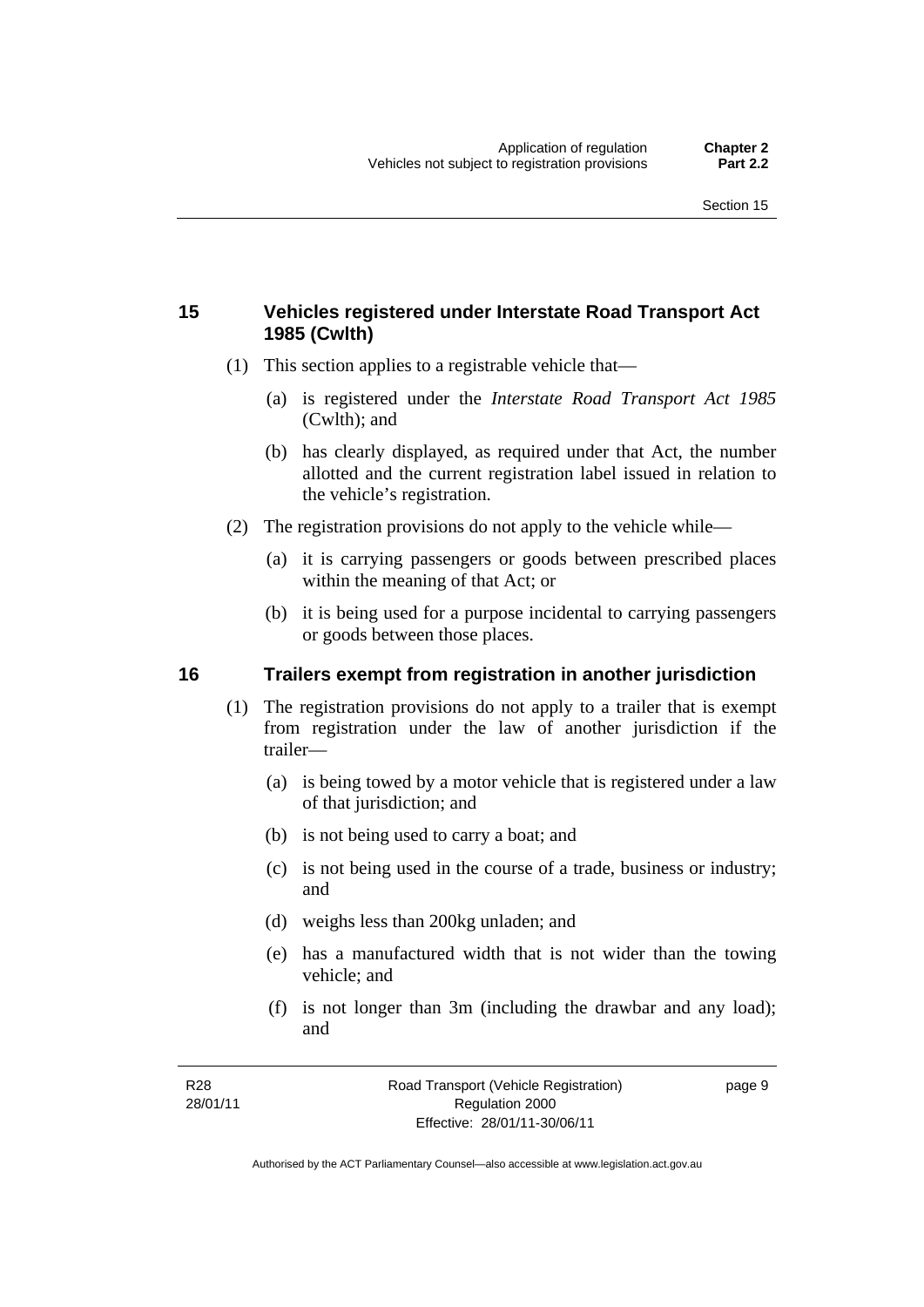Section 17

- (g) displays (whether by painting or otherwise) the registration number of the towing vehicle to the rear of the trailer so the number can be read during daylight 20m from the rear of the trailer.
- (2) Subsection (1) (g) does not apply to the trailer if the registration number on the rear numberplate of the towing vehicle is not obscured by the trailer.

### **17 Vehicles used to fight rural fires**

- (1) The registration provisions do not apply to a registrable vehicle that is used on a road or road related area if the vehicle—
	- (a) is attached to a rural fire service brigade and has painted on it, or securely attached to it, a sign clearly identifying the brigade to which it is attached; and
	- (b) is used to carry people or equipment to or from the work of preventing, extinguishing, or preventing the spread of, fires in rural areas (including fire hazard reduction work); and
	- (c) is travelling for the purpose mentioned in paragraph (b) or any of the following purposes:
		- (i) to respond to an incident or emergency in accordance with the *Emergencies Act 2004* or a corresponding law;
		- (ii) to assist at an incident or emergency under the control of the fire brigade, the SES or any other entity;
		- (iii) to train members of the rural fire service, including volunteers;
		- (iv) for a purpose necessary for, or incidental to, the service or repair of the vehicle;
		- (v) to exercise any other function of the rural fire service.

R28 28/01/11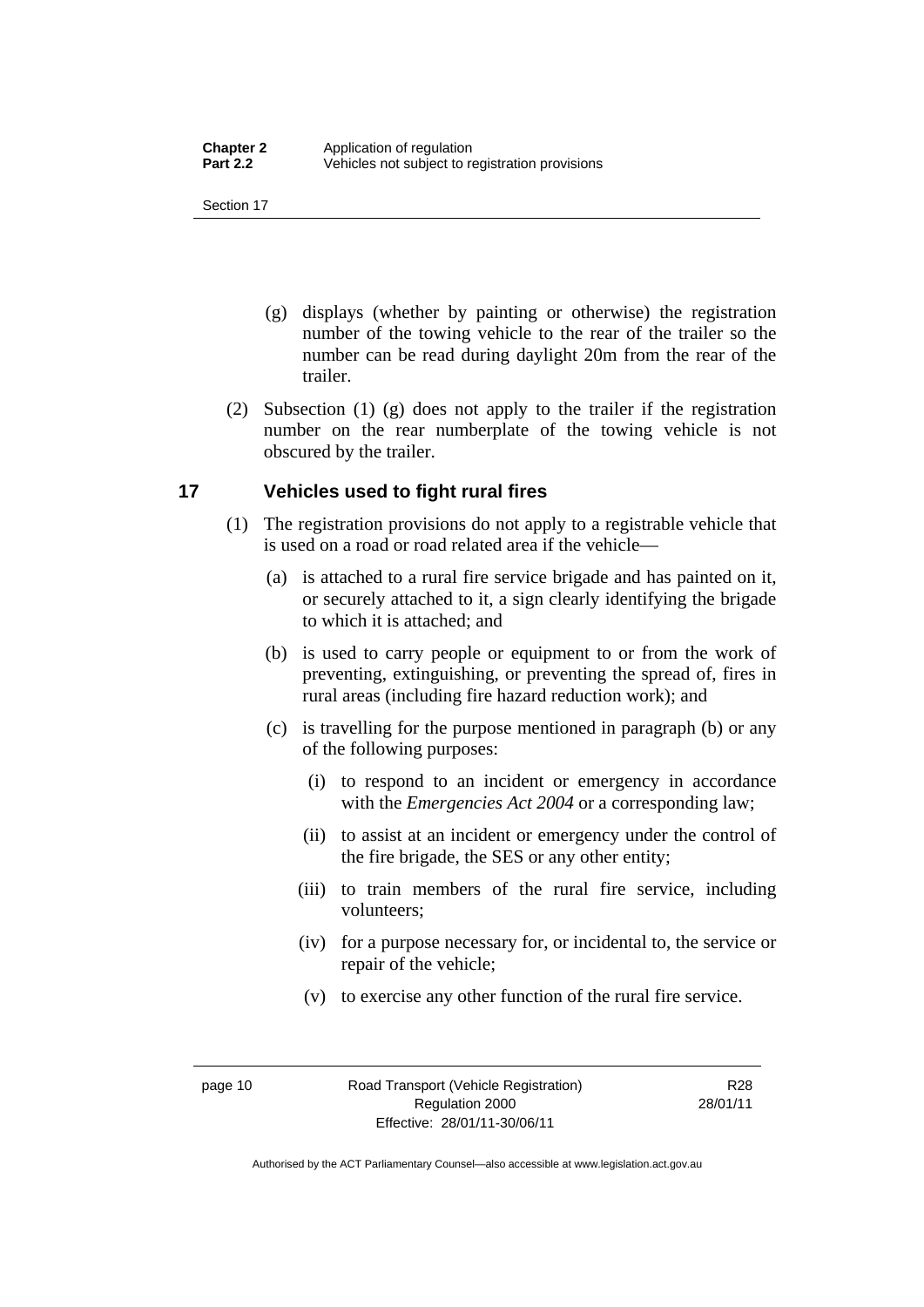(2) In this section:

*rural area*—see the *Emergencies Act 2004*, section 65 (4).

#### *rural fire service brigade* means—

- (a) a brigade of the rural fire service; or
- (b) a brigade of a similar entity established under the law of another jurisdiction.

### **18 Police vehicles**

The registration provisions do not apply to a registrable vehicle that is being used for police work and to which is attached a numberplate issued by the road transport authority in substitution for the numberplate that would otherwise be required to be attached to the vehicle under this regulation.

#### **19 Lawn mowers**

The registration provisions do not apply to a registrable vehicle, weighing not more than 250kg when unladen, that is built or used only for cutting grass or for purposes incidental to cutting grass.

#### **20 Bicycles with auxiliary motors**

The registration provisions do not apply to a registrable vehicle that is a bicycle.

*Note* A bicycle does not include any vehicle with an auxiliary motor capable of generating a power output over 200W (see *Road Transport (General) Act 1999*, dictionary and the Australian Road Rules).

R28 28/01/11 page 11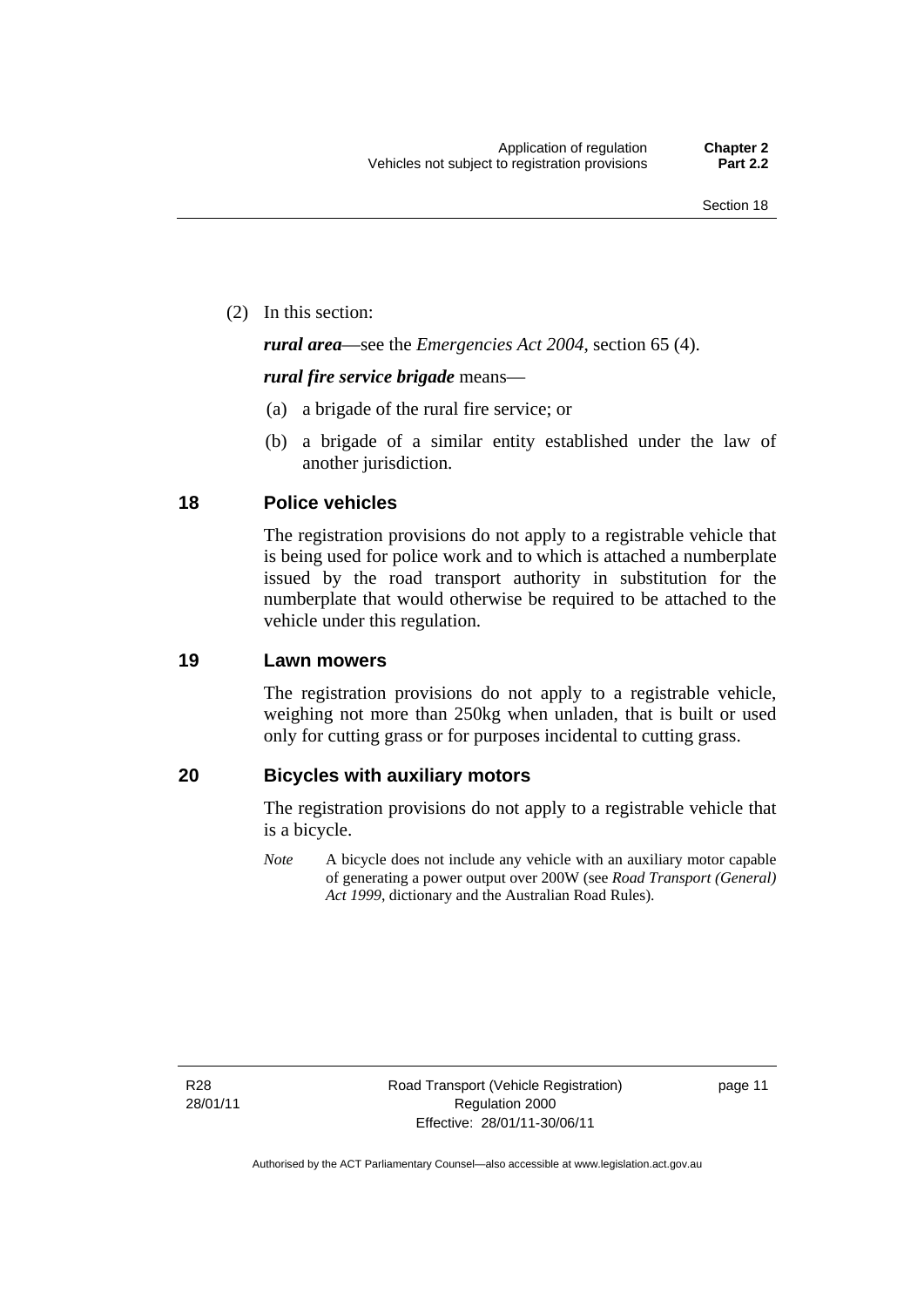Section 21

### **21 Vehicles used by certain people with disabilities**

The registration provisions do not apply to a registrable vehicle that—

- (a) is designed, and while on a road or road related area is used only, to carry a person with a disability that substantially impairs the person's mobility; and
- (b) cannot travel faster than 10km/h on level ground.

### **22 Vehicles being driven to obtain registration etc**

- (1) The registration provisions do not apply to a registrable vehicle while it is being driven, for the purpose of obtaining registration of the vehicle, by the most direct or convenient route—
	- (a) to the nearest convenient designated place; or
	- (b) to the nearest convenient vehicle inspection station or authorised examiner to find out whether the vehicle complies with the applicable vehicle standards; or
	- (c) to the nearest convenient weighbridge to find out the weight of the vehicle.
- (2) The registration provisions do not apply to a registrable vehicle while it is being driven, for the purpose of obtaining registration of the vehicle, in the course of inspection or testing of the vehicle to find out whether the vehicle complies with the applicable vehicle standards.
- (3) The registration provisions do not apply to a registrable vehicle while it is being driven, for the purpose of obtaining an unregistered vehicle permit for the vehicle, by the most direct or convenient route to the nearest convenient place where the permit can be obtained for the vehicle.
- (4) This section applies to a registrable vehicle only if a third-party policy is in force for the vehicle.

page 12 Road Transport (Vehicle Registration) Regulation 2000 Effective: 28/01/11-30/06/11 R28 28/01/11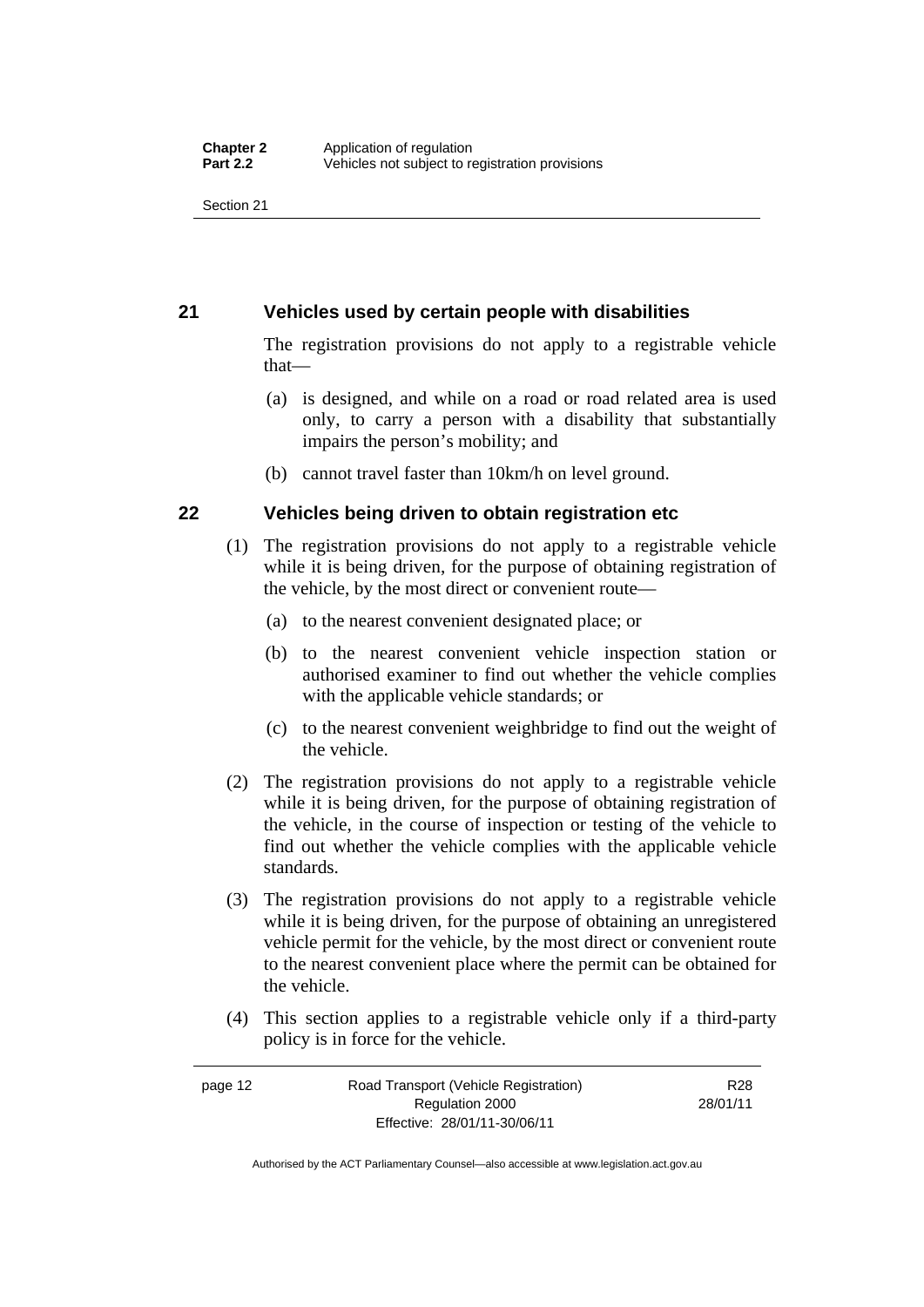### **23 Vehicles being inspected**

- (1) The registration provisions do not apply to a registrable vehicle the registration of which has expired but to which the numberplates are still attached while the vehicle is being driven by an authorised person to decide whether the vehicle complies with the applicable vehicle standards.
- (2) This section applies to the registrable vehicle only if a third-party policy is in force for the vehicle.

### **24 Self-propelled elevating work platforms**

- (1) The Act does not apply to a self-propelled elevating work platform.
- (2) In this section:

### *self-propelled elevating work platform* means a vehicle that—

- (a) is self-propelled; and
- (b) is used for construction, maintenance or warehouse operations; and
- (c) is designed mainly for use outside a road or road related area; and
- (d) cannot travel faster than 10km/h; and
- (e) is being used for the purpose for which it was built; and
- (f) is not used for transport on a road or road related area other than for the purposes of loading or unloading the vehicle onto another vehicle or repositioning the vehicle at a work site.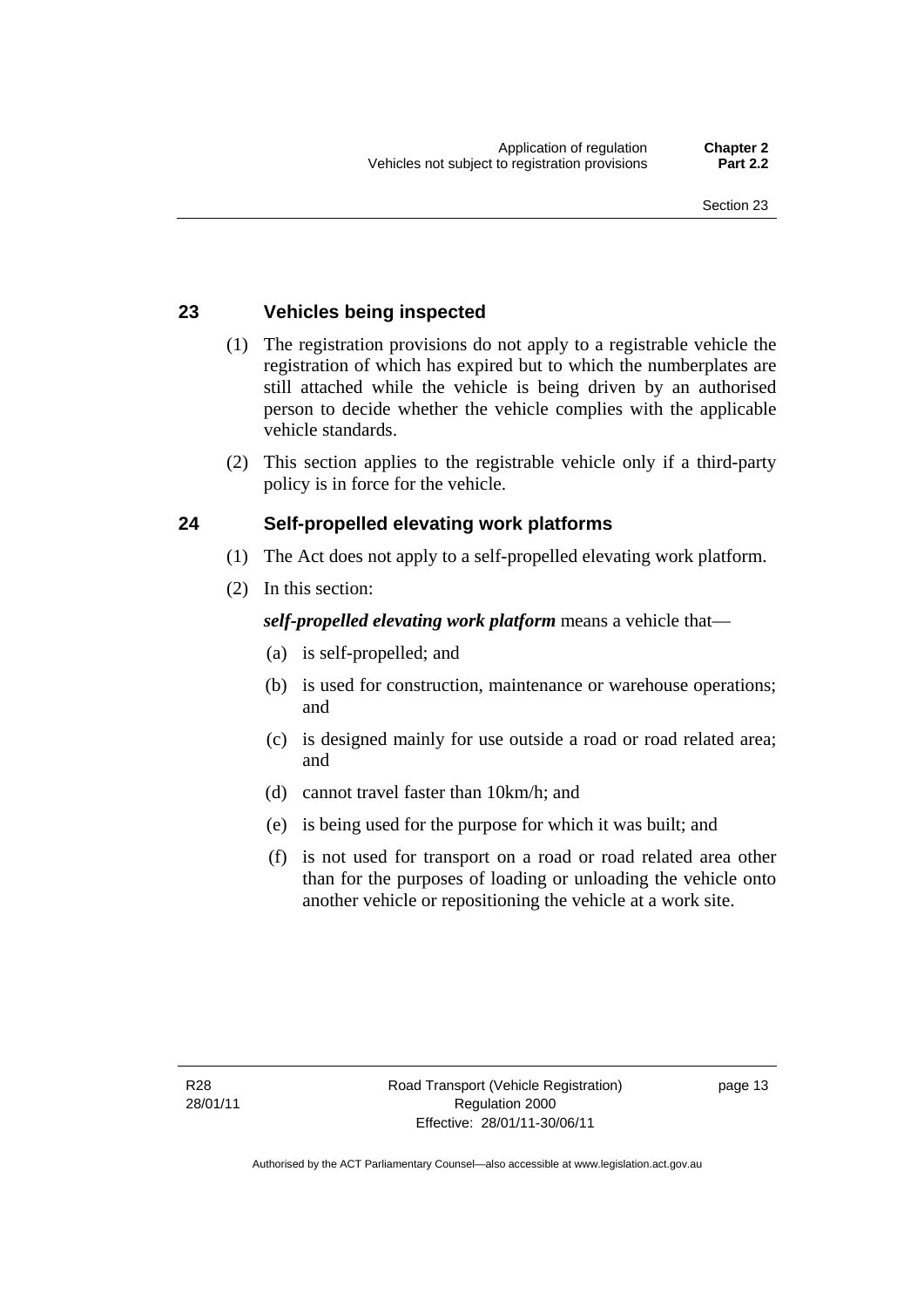**Chapter 3** Registration process **Part 3.1 Eligibility for registration** 

Section 25

# **Chapter 3 Registration process**

# **Part 3.1 Eligibility for registration**

### **25 Registered operator of registrable vehicle**

- (1) A person is eligible to be the registered operator of a registrable vehicle if the person is—
	- (a) an individual who is at least the required age; or
	- (b) a corporation.
- (2) However, the road transport authority may record a person in the registrable vehicles register as the registered operator of a registrable vehicle even if the person is under the required age.
- (3) A person recorded in the registrable vehicles register under subsection (2) as the registered operator of a registrable vehicle is, for this regulation (including renewal of registration), taken to have been eligible to be the registered operator of the vehicle.
- (4) In this section:

#### *required age* means—

- (a) for a heavy vehicle—18 years; or
- (b) for a motorbike—16 years 9 months; or
- (c) for any other light vehicle—16 years.

page 14 Road Transport (Vehicle Registration) Regulation 2000 Effective: 28/01/11-30/06/11

R28 28/01/11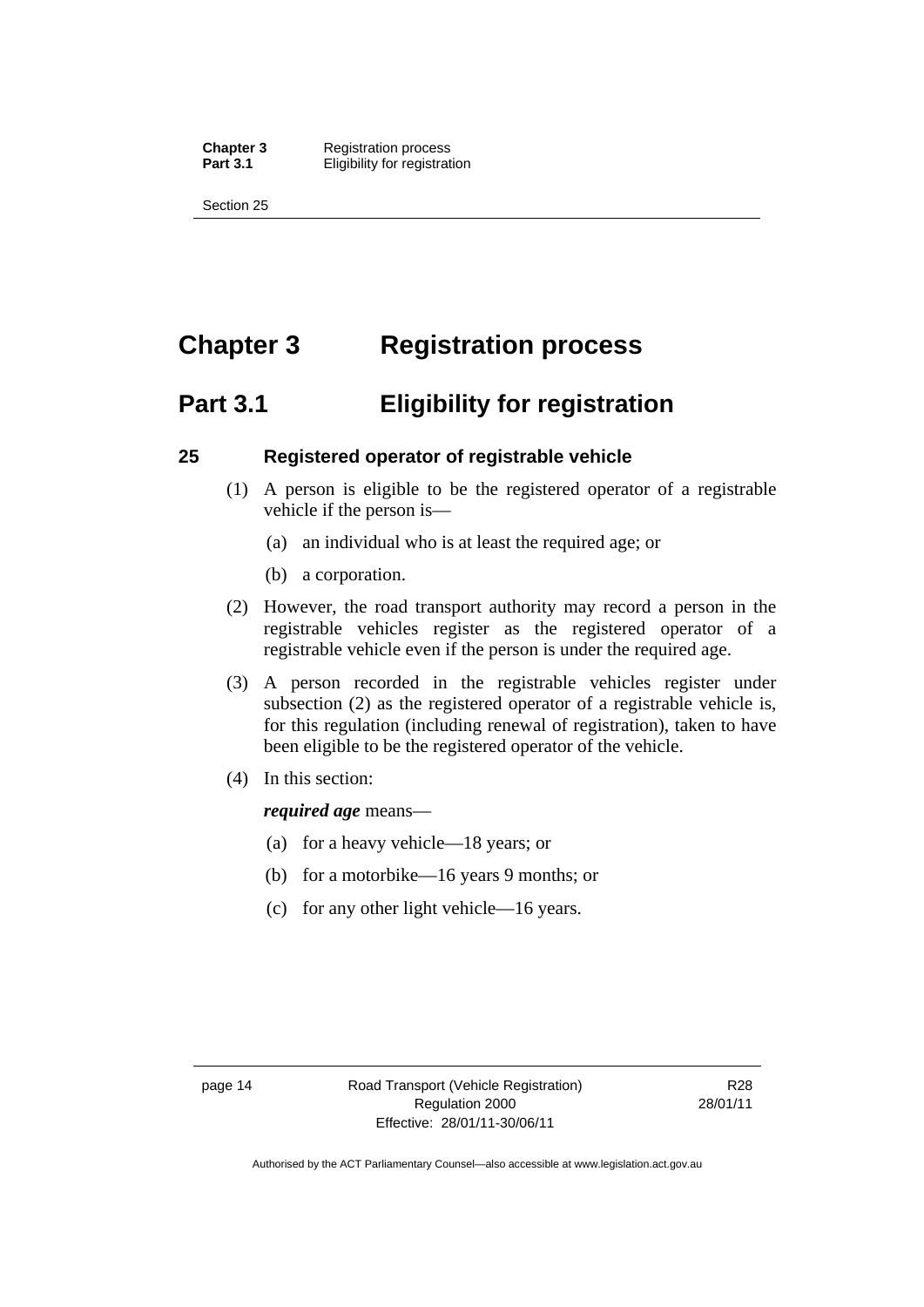### **26 Eligible vehicles**

- (1) A registrable vehicle is eligible to be registered without conditions if—
	- (a) the vehicle complies with the applicable vehicle standards; and
	- (b) the *Road Transport (Third-Party Insurance) Act 2008*, chapter 2 (Compulsory third-party insurance (CTP insurance)) and the *Duties Act 1999* are complied with in relation to the vehicle; and
	- (c) the vehicle is owned by, or is under the management of, a person who is eligible to be the registered operator of the vehicle.
- (2) However, the road transport authority may refuse to register a registrable vehicle if satisfied that—
	- (a) the vehicle has been registered in another jurisdiction; and
	- (b) the registration in the other jurisdiction has been cancelled or suspended; and
	- (c) the reason for the cancellation or suspension still exists.

page 15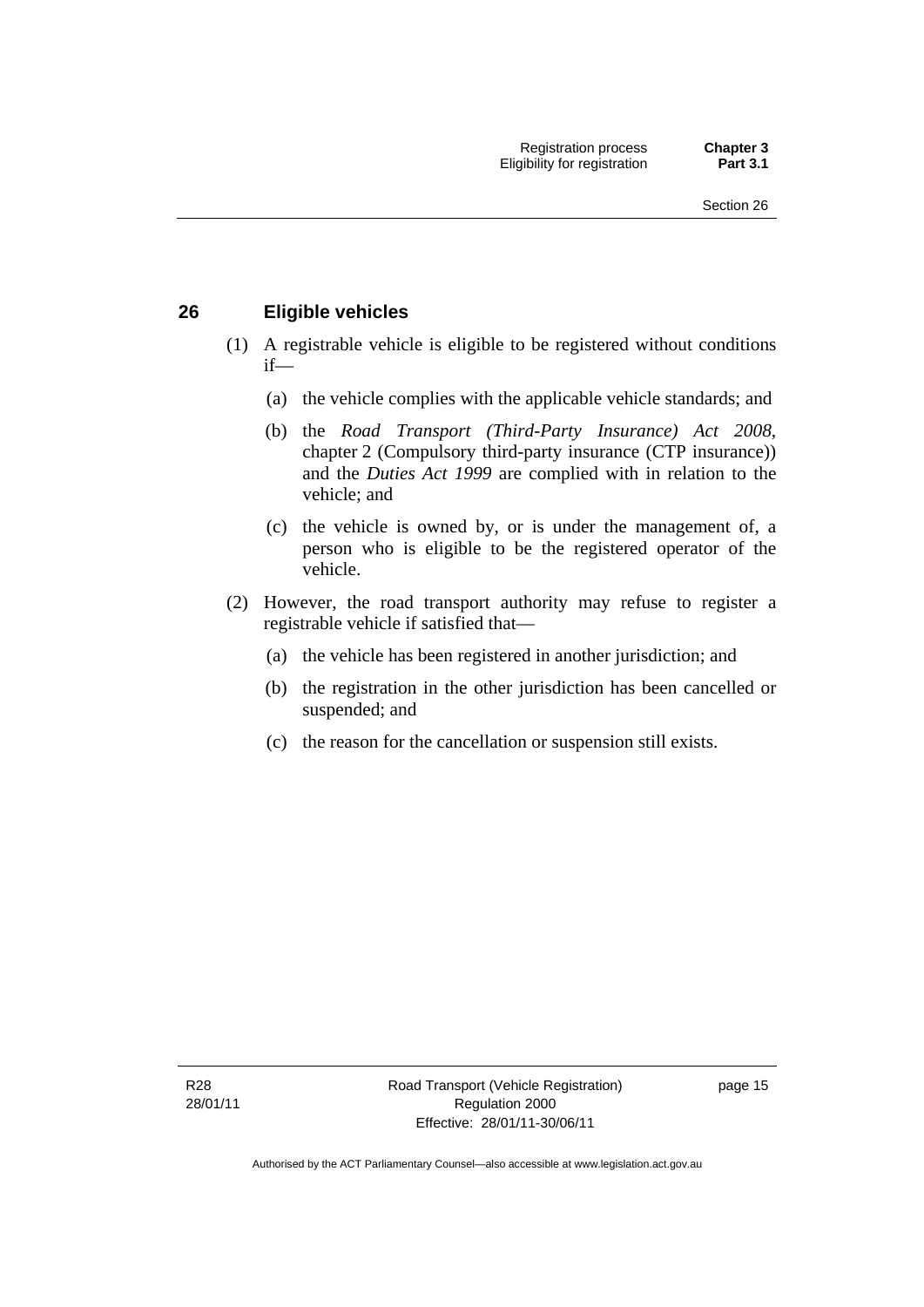# **Part 3.2 Applications for registration**

#### **27 Who may apply for registration?**

- (1) Application for registration of a registrable vehicle may be made  $by-$ 
	- (a) an individual who is eligible to be the registered operator of a registrable vehicle; or
	- (b) an agent of—
		- (i) an individual who is eligible to be the registered operator of a registrable vehicle; or
		- (ii) a corporation.
- (2) If an application for registration of a registrable vehicle is made by an agent, the road transport authority may register the vehicle only if the agent produces—
	- (a) evidence of the agent's identity in a form acceptable to the authority; and
	- (b) a document evidencing the authority of the agent to act as agent of the individual or corporation seeking registration as the registered operator.
- (3) If 2 individuals are seeking registration as registered operators of the same light vehicle, either of them may make an application under this section on behalf of both of them if the road transport authority is satisfied that the person making the application is acting as the agent of the other person.

R28 28/01/11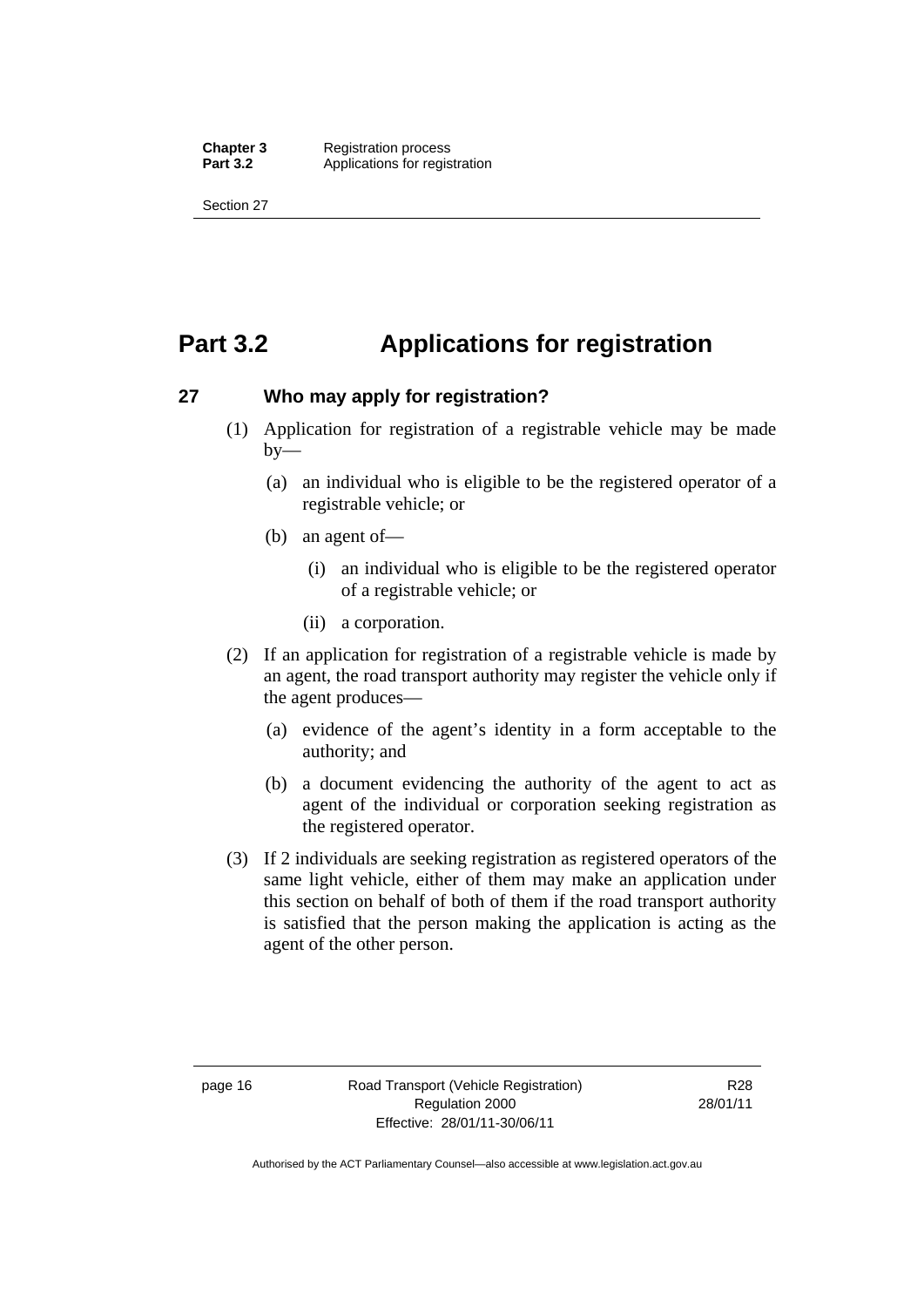- (4) If 2 individuals are seeking to be recorded as registered operators of a light vehicle through an application made by an agent—
	- (a) only 1 agent can act on behalf of both of them; and
	- (b) the agent must produce a document mentioned in subsection (2) (b) from each of them.
	- *Note* Section 162 makes provision for the respective rights, liabilities and obligations of multiple registered operators of a registrable vehicle.
- (5) Only 1 person may apply to be recorded, or be recorded, as registered operator of a heavy vehicle.
	- *Note* Under s 162, 2 individuals may be recorded as registered operators of a light vehicle.

## **28 Information that may be required for registration application**

The road transport authority may require an applicant for registration of a registrable vehicle to give to the authority, in the application form or otherwise, information about—

- (a) for an individual seeking to be recorded (or on whose behalf an agent is seeking to be recorded) as the registered operator of the registrable vehicle—the individual's identity and home address; and
- (b) for a corporation seeking to be recorded (or on whose behalf an agent is seeking to be recorded) as the registered operator of the registrable vehicle—the corporation's identity and business address; and
- (c) an address for the service of notices; and
- (d) the proposed garage address of the vehicle; and
- (e) fees, charges, premiums and other amounts relating to the vehicle or its registration that are payable under the *Road Transport (General) Act 1999* and the *Duties Act 1999*; and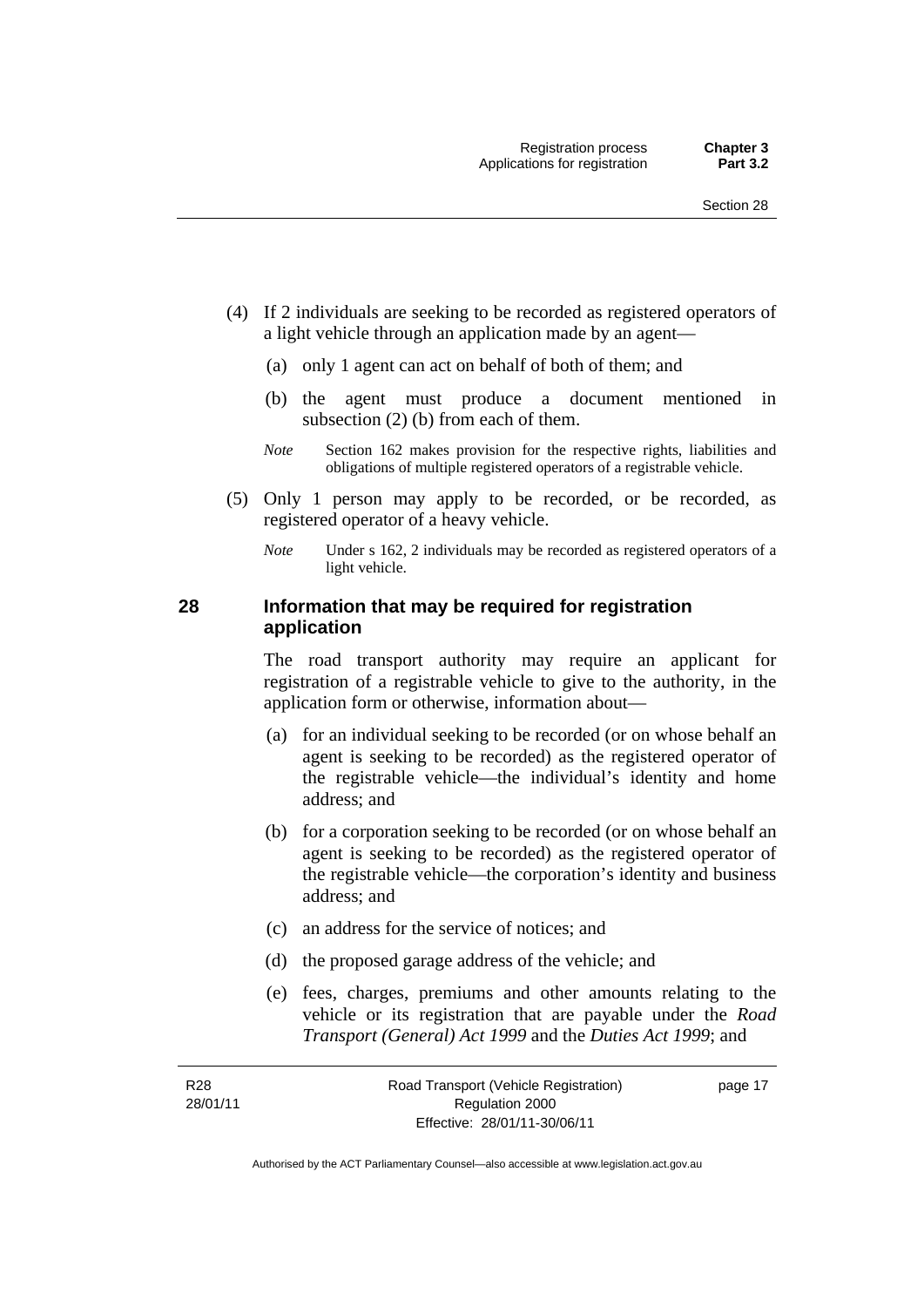(f) anything else relevant to the decision whether to register the vehicle or to record an individual or corporation in the register as the registered operator of the vehicle.

## **29 Supporting evidence for registration application**

The road transport authority may require an applicant for registration of a registrable vehicle to provide evidence, in the form required by the authority, confirming—

- (a) the identity of anyone seeking to be recorded as the registered operator of the vehicle; and
- (b) how the vehicle came into the ownership, or under the management, of the person; and
- (c) the proposed garage address of the vehicle; and
- (d) the vehicle complies with the applicable vehicle standards; and
- (e) if the vehicle does not comply with the applicable vehicle standards—the acceptability of the vehicle for registration; and
- (f) if the vehicle is a heavy vehicle—the vehicle's nominated configuration; and
- (g) any other information reasonably required by the authority to decide the application.

## **30 Giving authority registration application and supporting evidence**

An applicant for registration of a registrable vehicle must give the road transport authority—

- (a) an application for registration and any information required by the authority under section 28 for the application; and
- (b) any supporting evidence required by the authority under section 29.

page 18 Road Transport (Vehicle Registration) Regulation 2000 Effective: 28/01/11-30/06/11 R28 28/01/11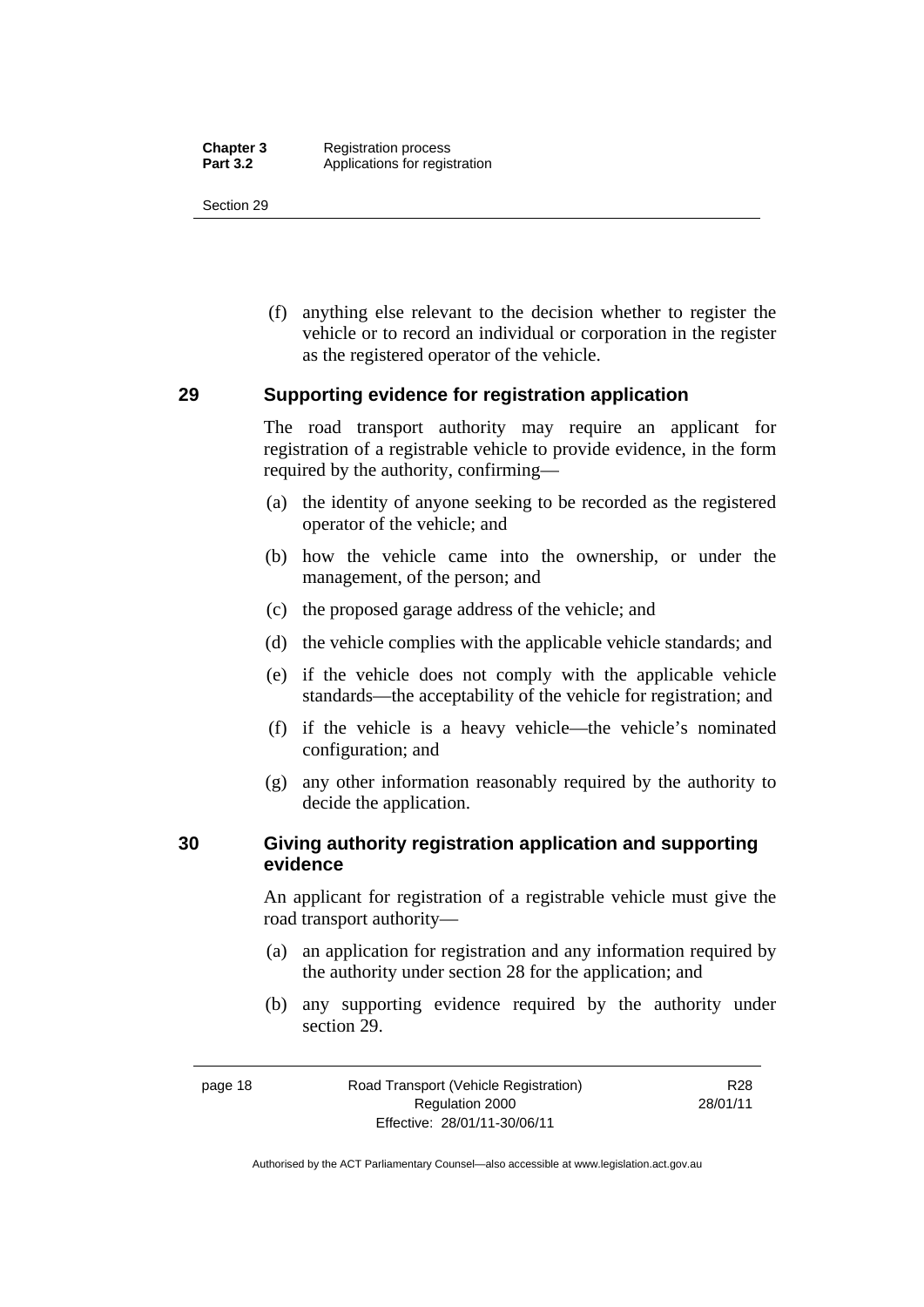## **31 Duration of registration**

- (1) A registrable vehicle may be registered—
	- (a) for a vehicle other than a seasonal vehicle—for 1 year; or
	- (b) for a seasonal vehicle—for 9 months; or
	- (c) for any vehicle—for 3 or 6 months.

*Note Seasonal vehicle* is defined in the dict.

- (2) An applicant for registration of a registrable vehicle must nominate a period mentioned in subsection (1) that relates to the vehicle.
- (3) However, an applicant may nominate, and the road transport authority may approve, a different period of registration for a vehicle.

#### **Example**

The authority may approve a different period of registration to achieve a common registration expiry day for vehicles in a fleet.

- *Note* An example is part of the regulation, is not exhaustive and may extend, but does not limit, the meaning of the provision in which it appears (see Legislation Act, s 126 and s 132).
- (4) The road transport authority may, in writing, declare a kind of vehicle to be a seasonal vehicle.

**Examples of kinds of vehicles that may be declared to be seasonal vehicles** 

- 1 vehicles used in primary production
- 2 heavy vehicles.
- (5) A declaration under subsection (4) is a disallowable instrument.
	- *Note* A disallowable instrument must be notified, and presented to the Legislative Assembly, under the Legislation Act.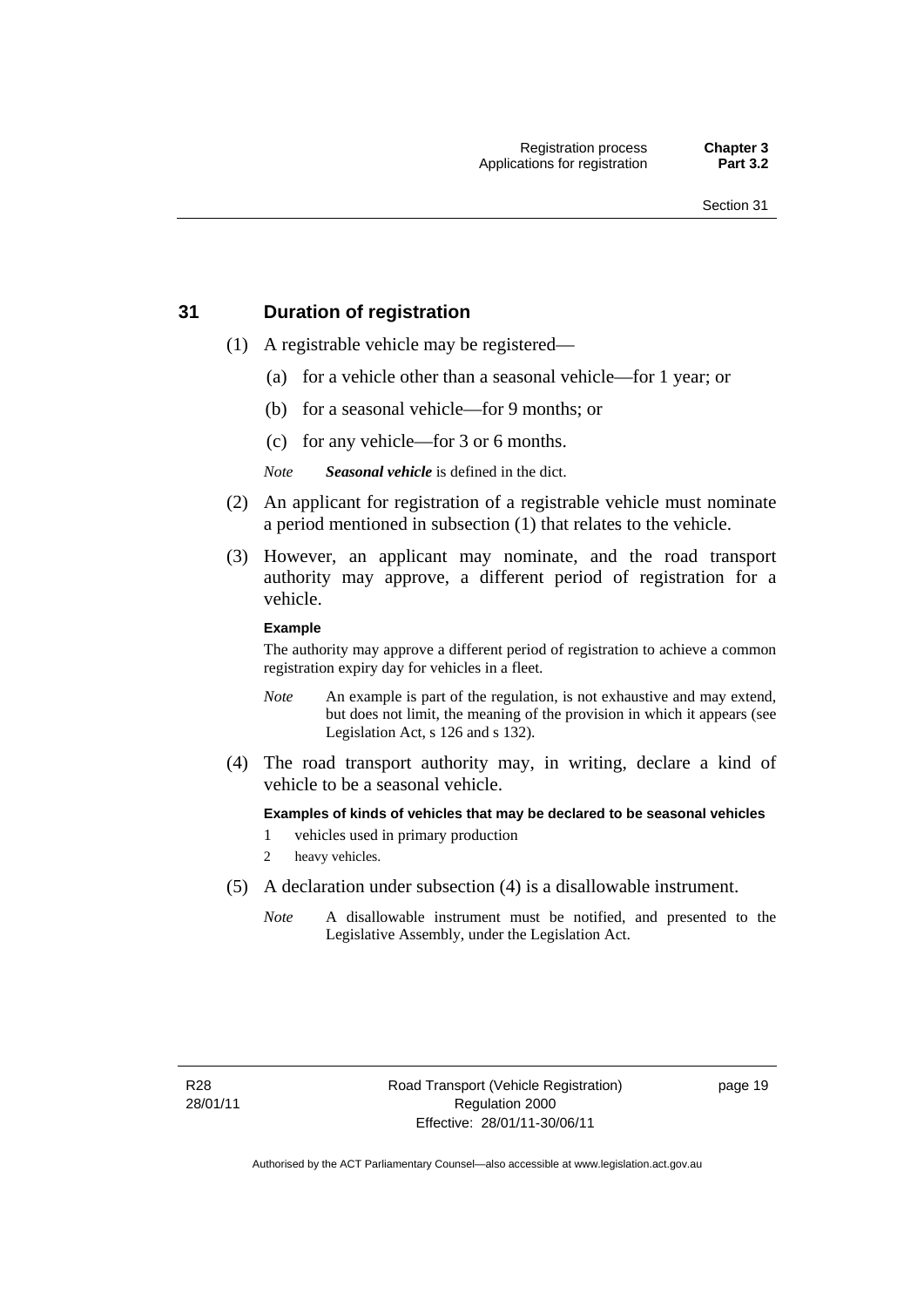#### **32 Deciding applications for registration—general**

*Note* For applications for the renewal of a registration, see s 68.

- (1) The road transport authority may refuse to approve an application for registration of a registrable vehicle if—
	- (a) the vehicle is not an eligible vehicle; or
	- (b) the applicant has not complied with a requirement of the road transport legislation in relation to the registration of the vehicle (including, for example, any requirement to pay a fee, charge or other amount); or
	- (c) the authority believes on reasonable grounds that—
		- (i) the vehicle, or a part of the vehicle, is or may be stolen; or
		- (ii) information given in, or in relation to, the application for registration is false, misleading or incomplete in a material particular; or
		- (iii) there are unpaid fines or financial penalties resulting from the use of the vehicle in Australia; or
		- (iv) the vehicle is being used for an unlawful purpose; or
	- (d) the authority is not satisfied that the vehicle's garage address is in the ACT; or
	- (e) the applicant has failed to comply with a territory law about certificates of inspection of registrable vehicles; or
	- (f) the application may otherwise be refused under this regulation.
	- *Note* An example is part of the regulation, is not exhaustive and may extend, but does not limit, the meaning of the provision in which it appears (see Legislation Act, s 126 and s 132).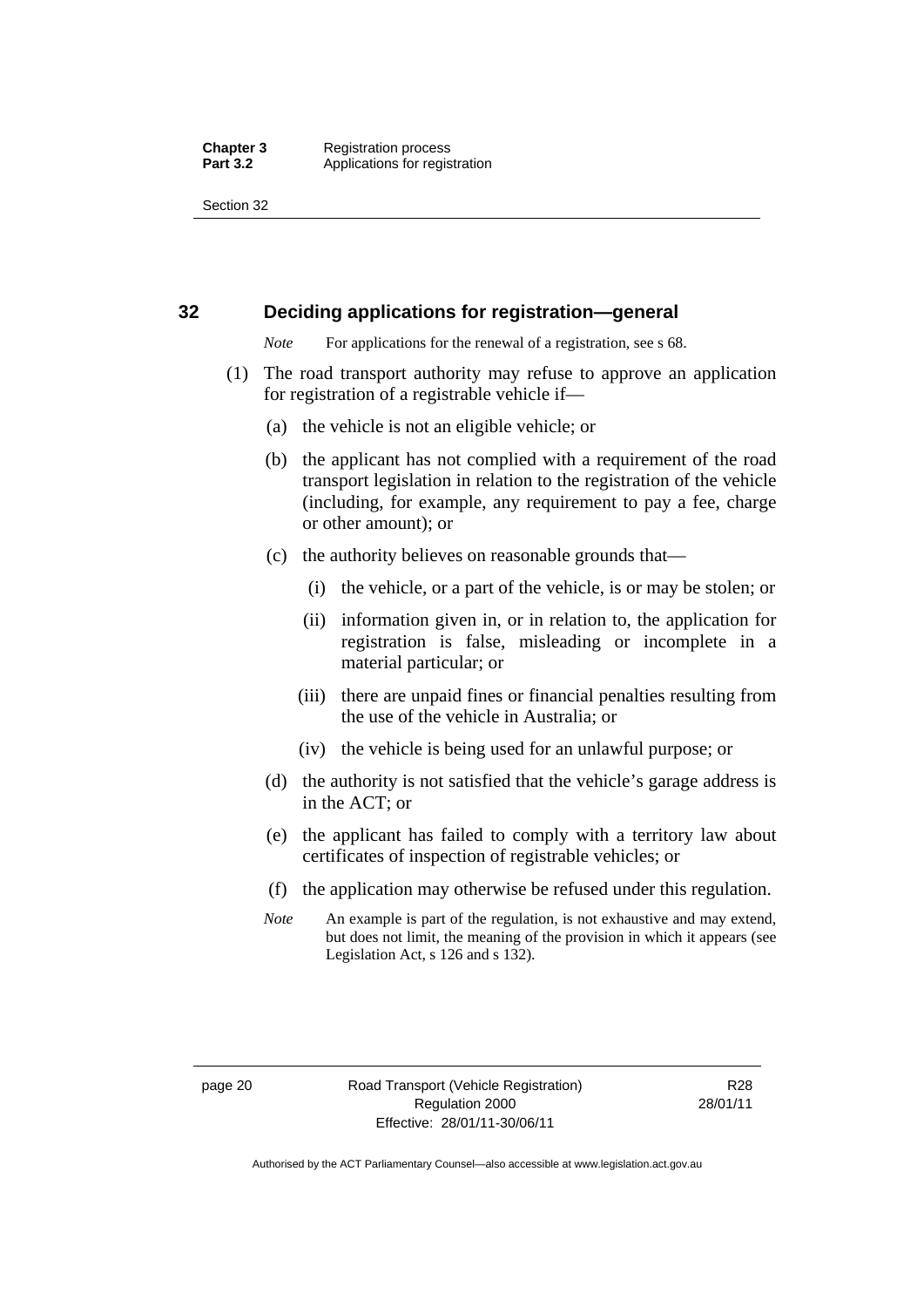- (2) The road transport authority must refuse to approve an application for the registration of a registrable vehicle if—
	- (a) the authority is required to refuse to approve the application for a vehicle's registration under—
		- (i) section 32A (Deciding applications for registration written-off vehicles); or
		- (ii) section 32B (Deciding applications for registration taxis); or
		- (iii) section 32C (Deciding applications for registration certain hire cars); or
	- (b) an order of a court in Australia prevents the vehicle's registration, and the authority has been told about the order.
- (3) If the road transport authority approves an application by or on behalf of a person for registration of a registrable vehicle, the authority must register the vehicle in the name of the person as the registered operator.

## **32A Deciding applications for registration—written-off vehicles**

- (1) This section applies in relation to an application for the registration of a registrable vehicle if the vehicle identifier for the vehicle is the same as the vehicle identifier for a vehicle that is recorded as having been written-off (the *relevant record*) in—
	- (a) the written-off vehicles register; or
	- (b) an approved corresponding WOVR and the road transport authority has notice of the relevant record in the corresponding register.
- (2) If the relevant record indicates that the vehicle is a statutory writeoff, the road transport authority must refuse to approve the application for the vehicle's registration.

| R <sub>28</sub> | Road Transport (Vehicle Registration) | page 21 |
|-----------------|---------------------------------------|---------|
| 28/01/11        | Regulation 2000                       |         |
|                 | Effective: 28/01/11-30/06/11          |         |

Authorised by the ACT Parliamentary Counsel—also accessible at www.legislation.act.gov.au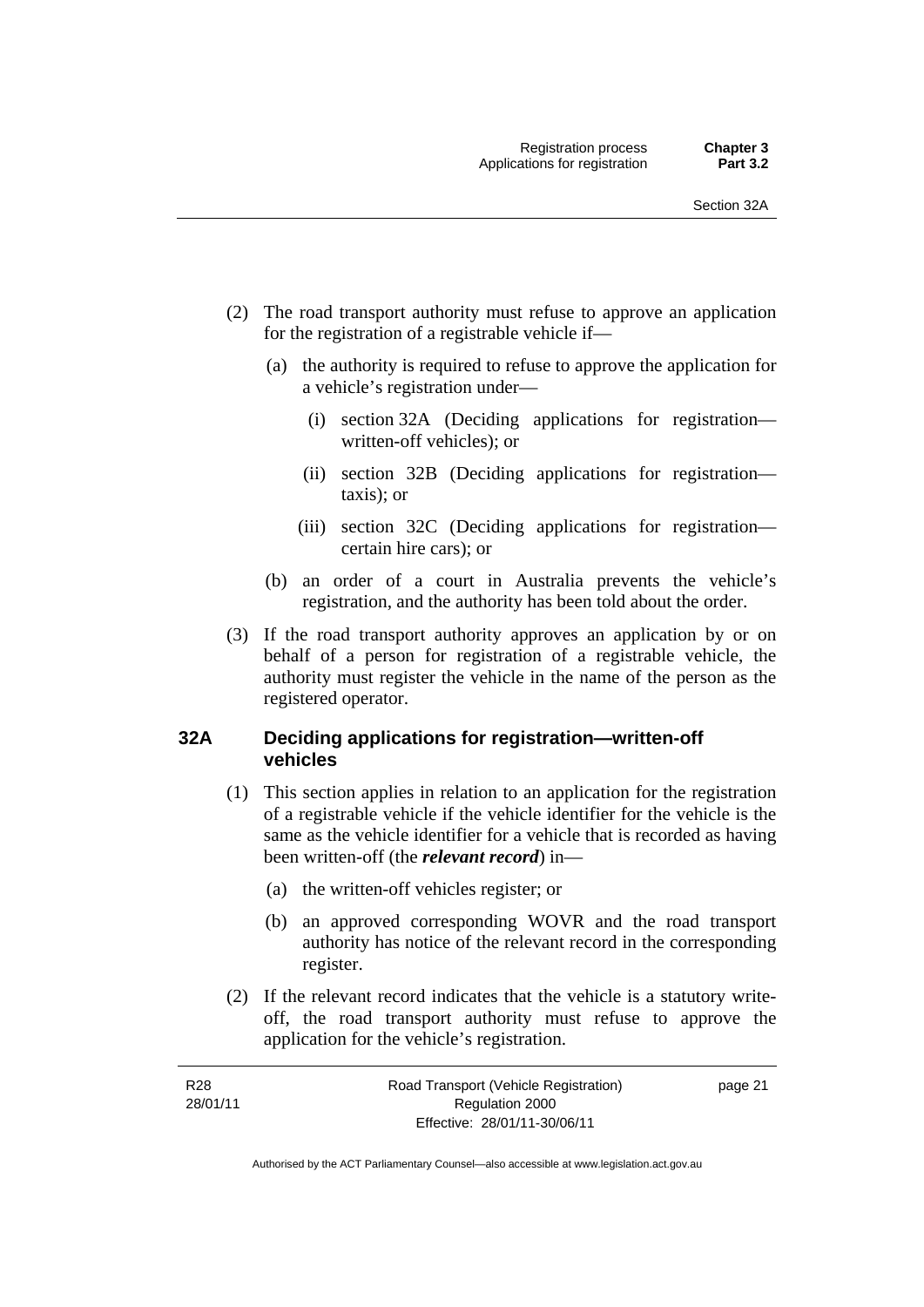Section 32AA

- (3) If the relevant record indicates that the vehicle is a repairable writeoff, the road transport authority must refuse to approve the application for the vehicle's registration unless the authority is satisfied that—
	- (a) the vehicle is the original vehicle to which the vehicle identifier was assigned; and
	- (b) the vehicle complies with the applicable vehicle standards.
- (4) However, subsection (3) does not apply if the vehicle has been reregistered, or the vehicle's registration has been renewed, since the relevant record was made.
- (5) In this section:

*repairable write-off*—see the *Road Transport (General) Regulation 2000*, section 20.

*statutory write-off*—see the *Road Transport (General) Regulation 2000*, section 22.

## **32AA Deciding applications for registration—public passenger vehicles**

(1) The road transport authority may refuse to approve an application for registration of a registrable vehicle as a public passenger vehicle if the applicant is not the accredited operator of the vehicle.

*Note* A public passenger vehicle is a public bus, taxi or hire car.

(2) In this section:

*accredited operator*, of a public passenger vehicle—see the *Road Transport (Public Passenger Services) Regulation 2002*, dictionary.

*Note* For other requirements for registration of taxis and hire cars, see s 32B and s 32C.

page 22 Road Transport (Vehicle Registration) Regulation 2000 Effective: 28/01/11-30/06/11

R28 28/01/11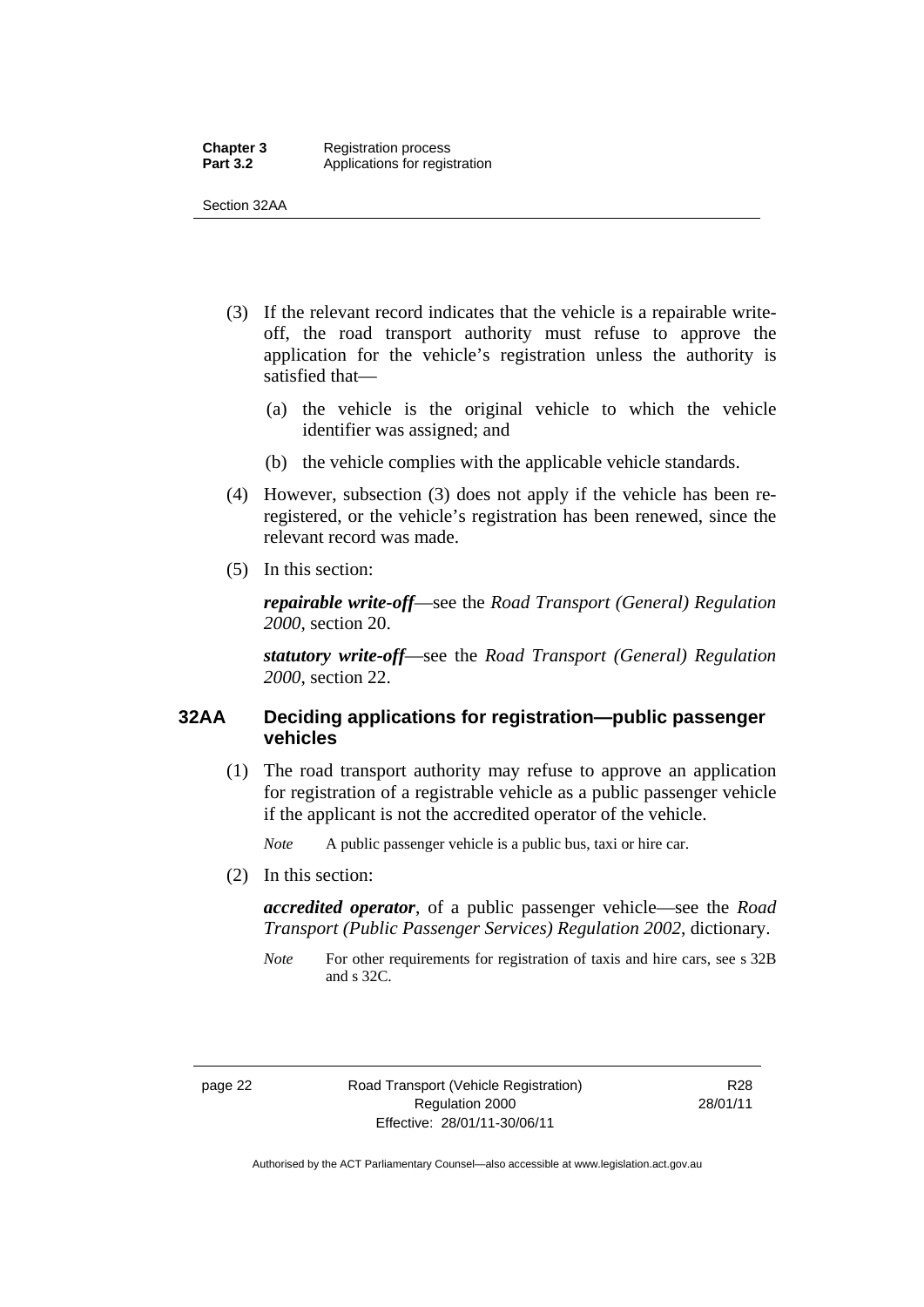## **32B Deciding applications for registration––taxis**

*Note* For applications for the renewal of a registration, see s 68.

- (1) The road transport authority must refuse to approve an application for the 1st registration of the vehicle as a taxi if the vehicle is 6 years old or older.
- (2) The road transport authority must refuse to approve an application for the registration of a registrable vehicle as a taxi if––
	- (a) the vehicle is for use as a standard taxi; and
	- (b) any of the following applies:
		- (i) the vehicle has been used as a taxi for 6 years or more;
		- (ii) the vehicle is 8 years old or older;
		- (iii) the vehicle does not have seating for at least 4 adults (including the driver);
		- (iv) the vehicle does not have at least 4 doors.
- (3) The road transport authority must refuse to approve an application for the registration of a registrable vehicle as a taxi if––
	- (a) the vehicle is for use as a single capacity wheelchair-accessible taxi; and
	- (b) either—
		- (i) the vehicle has been used as a taxi for 8 years or more; or
		- (ii) the vehicle is 10 years old or older.
- (4) The road transport authority must refuse to approve an application for the registration of a registrable vehicle as a taxi if—
	- (a) the vehicle is for use as a dual capacity wheelchair-accessible taxi; and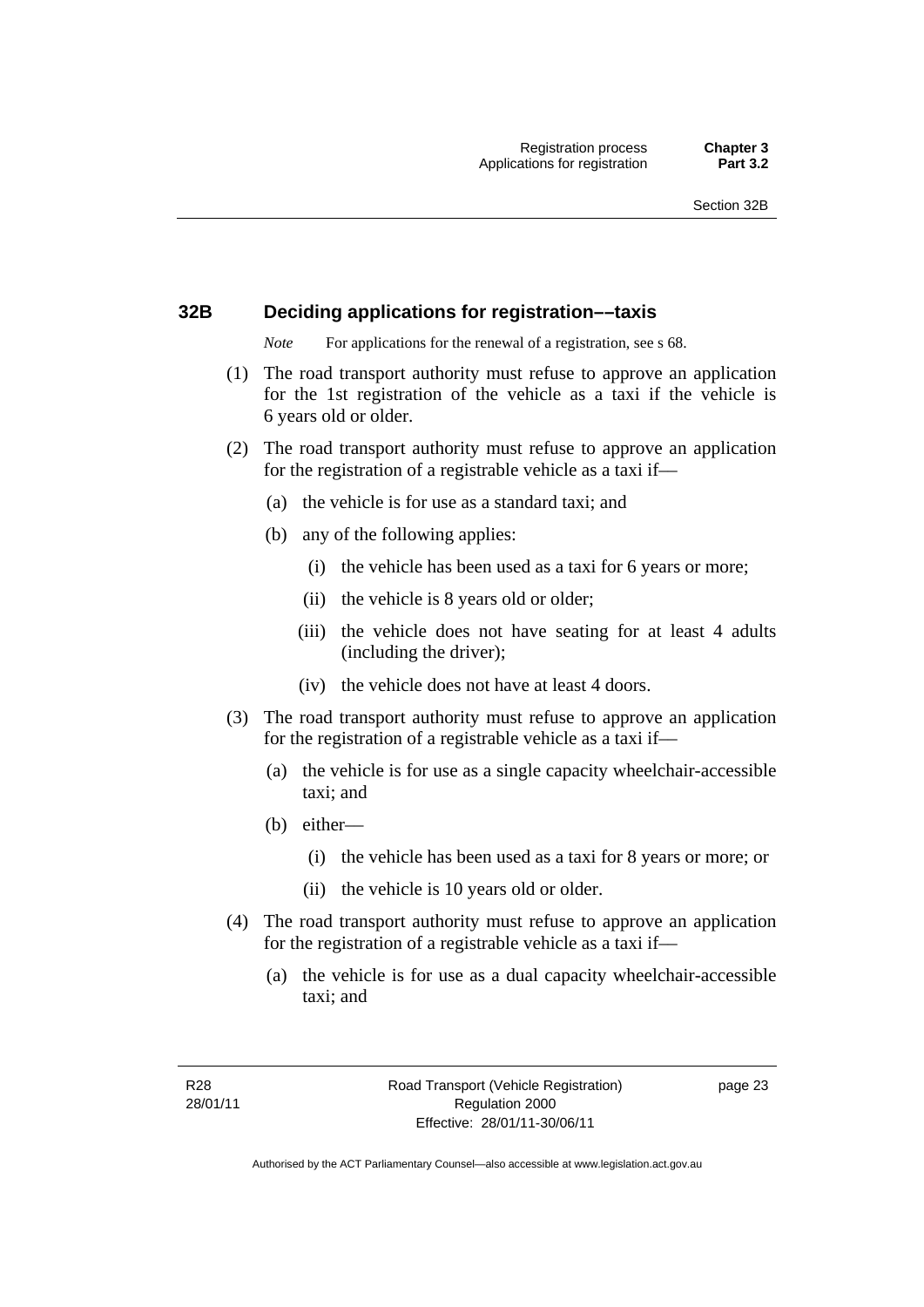Section 32C

- (b) either—
	- (i) the vehicle has been used as a taxi for 10 years or more; or
	- (ii) the vehicle is 12 years old or older.
- (5) For this section, the age of a vehicle is measured from 6 months after the end of the month shown on the vehicle's compliance plate.
- (6) In this section:

*dual capacity wheelchair-accessible taxi* means a wheelchair-accessible taxi that can accommodate 2 or more wheelchairs.

*single capacity wheelchair-accessible taxi* means a wheelchair-accessible taxi that can accommodate 1 (but not more than 1) wheelchair.

*standard taxi* means a taxi that is not a wheelchair-accessible taxi.

*wheelchair-accessible taxi*––see the *Road Transport (Public Passenger Services) Regulation 2002*, dictionary.

## **32C Deciding applications for registration—certain hire cars**

*Note* For applications for the renewal of a registration, see s 68 (9).

- (1) The road transport authority must refuse to approve an application for the registration of a registrable vehicle as a hire car (other than a restricted hire car) if the wheelbase of the vehicle is less than 2 800mm.
- (2) In this section:

*hire car*—see the *Road Transport (Public Passenger Services) Act 2001*, dictionary.

*restricted hire car*—see the *Road Transport (Public Passenger Services) Act 2001*, dictionary.

R28 28/01/11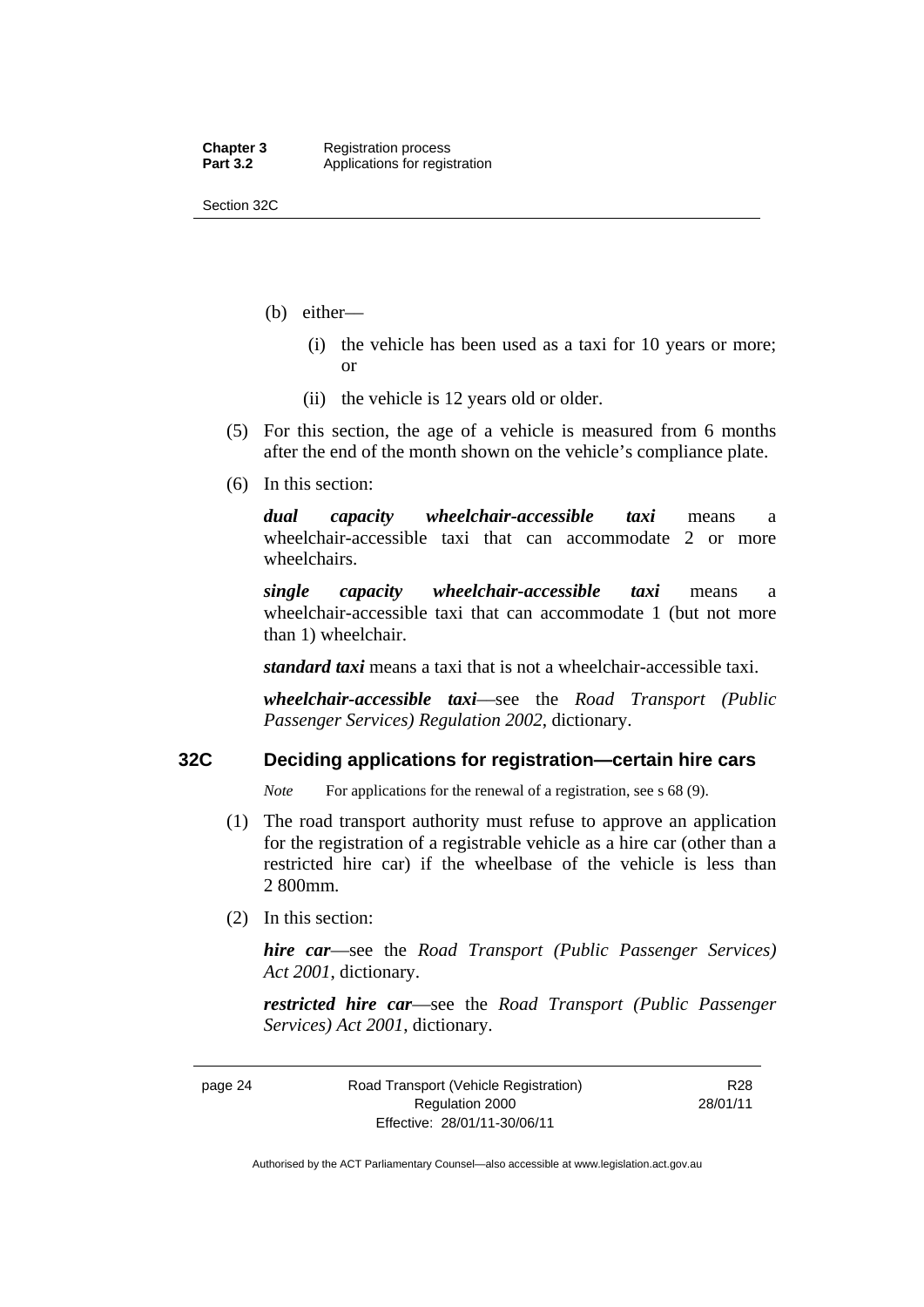## **33 Conditional registration**

- (1) The road transport authority may register a registrable vehicle conditionally if—
	- (a) the vehicle does not comply with an applicable vehicle standard; or
	- (b) the authority considers it appropriate for another reason to register the vehicle conditionally.
- (2) The road transport authority may refuse to register a registrable vehicle conditionally under subsection (1) (a) if—
	- (a) the vehicle does not have its own operations or identification plate; or
	- (b) no certificate of approved operations under section 114 (Installation of operations plates, modification of vehicles etc) has been issued or accepted by the authority for the vehicle.
- (3) In deciding the conditions to be imposed on the registration of a registrable vehicle that does not comply with an applicable vehicle standard, the road transport authority must take into account the nature and extent of the noncompliance.
- (4) The road transport authority may at any time vary or cancel the conditions imposed on the registration of a registrable vehicle.
- (5) The road transport authority must tell the registered operator in writing of the conditions, or a change in the conditions, applying to the registration of a registrable vehicle.
- (6) A condition, or a change in the conditions, applying to the registration of a registrable vehicle takes effect when the road transport authority tells the registered operator in writing about the condition or change.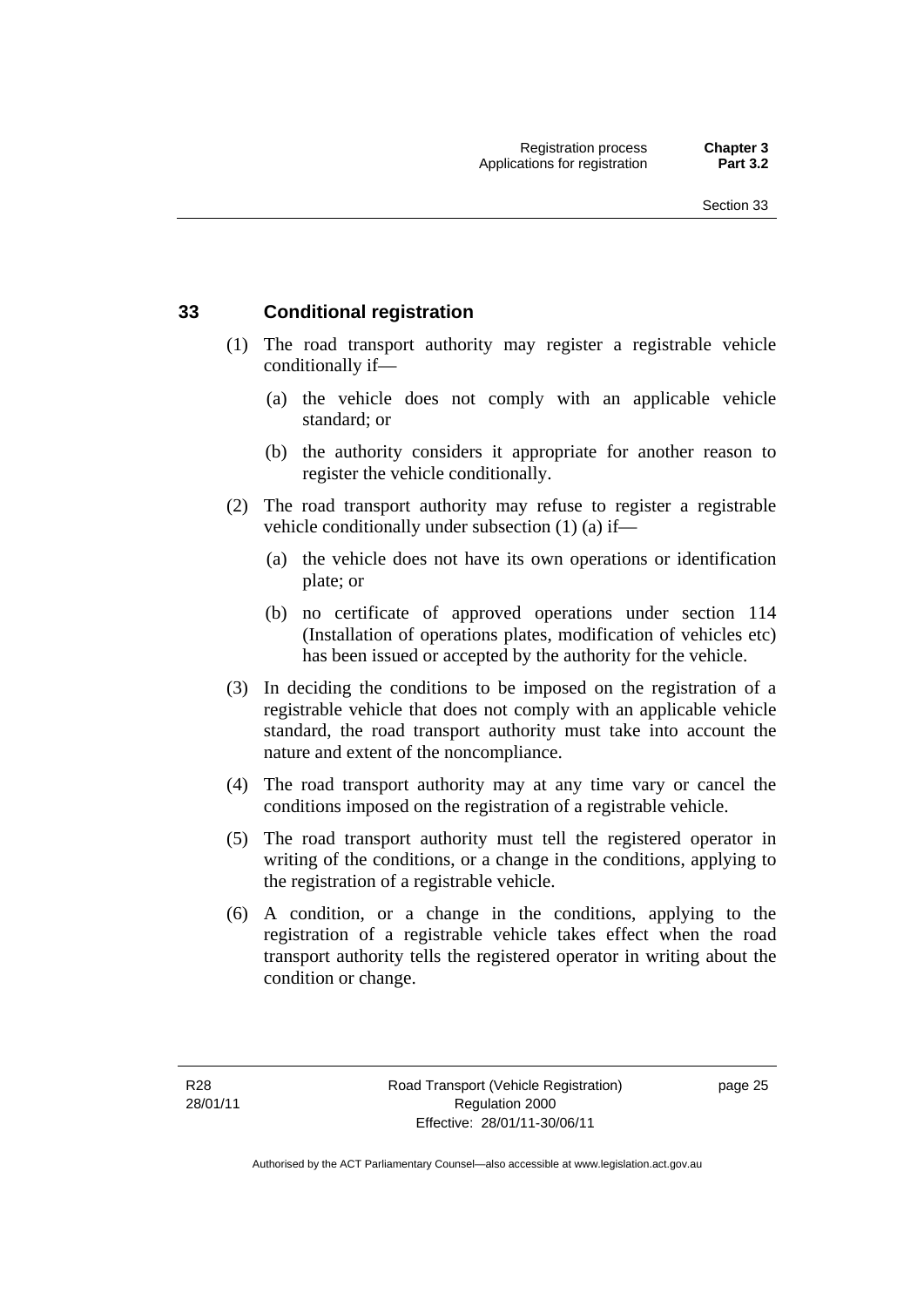| <b>Chapter 3</b> | <b>Registration process</b>   |
|------------------|-------------------------------|
| <b>Part 3.2</b>  | Applications for registration |

 (7) A person, other than the registered operator of a vehicle, must not use, or, if in charge of the vehicle, permit the use of, a vehicle that is conditionally registered in contravention of a condition of registration.

Maximum penalty (for subsection  $(7)$ ): 20 penalty units.

*Note* The registered operator is required to comply with conditions of registration of a vehicle under the Act, s 21 (3).

page 26 Road Transport (Vehicle Registration) Regulation 2000 Effective: 28/01/11-30/06/11

R28 28/01/11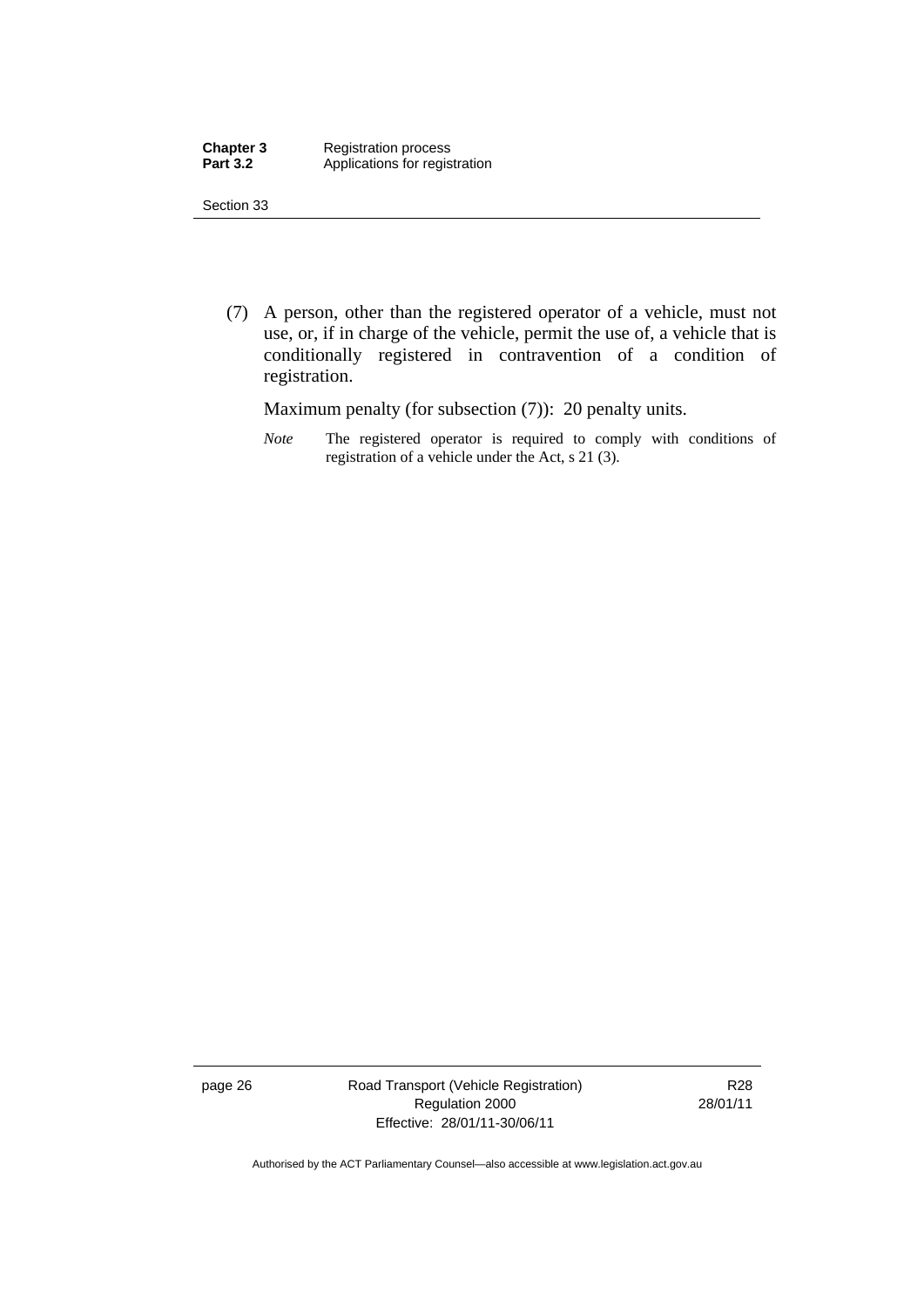# **Part 3.3 The registrable vehicles register**

#### **34 General information to be recorded in register**

If the road transport authority registers a registrable vehicle, the authority must record in the registrable vehicles register, in relation to the vehicle—

- (a) the identification details of the vehicle; and
- (b) the vehicle's garage address; and
- (c) if the registered operator is an individual—the individual's name, home address, and address for the service of notices (if any); and
- (d) if the registered operator is a corporation—the corporation's name, business address, and address for the service of notices (if any); and
- (e) the expiry date of the registration; and
- (f) if the vehicle is conditionally registered—the conditions of registration; and
- (g) the vehicle's GVM (if applicable); and
- (h) the vehicle's GCM (if applicable); and
- (i) the vehicle's tare mass; and
- (j) for a heavy vehicle—the vehicle's nominated configuration; and
- (k) the vehicle's registration charge category; and
- (l) if a third-party policy has been issued for the vehicle—the name of the insurer that issued the policy and the expiry date of the policy.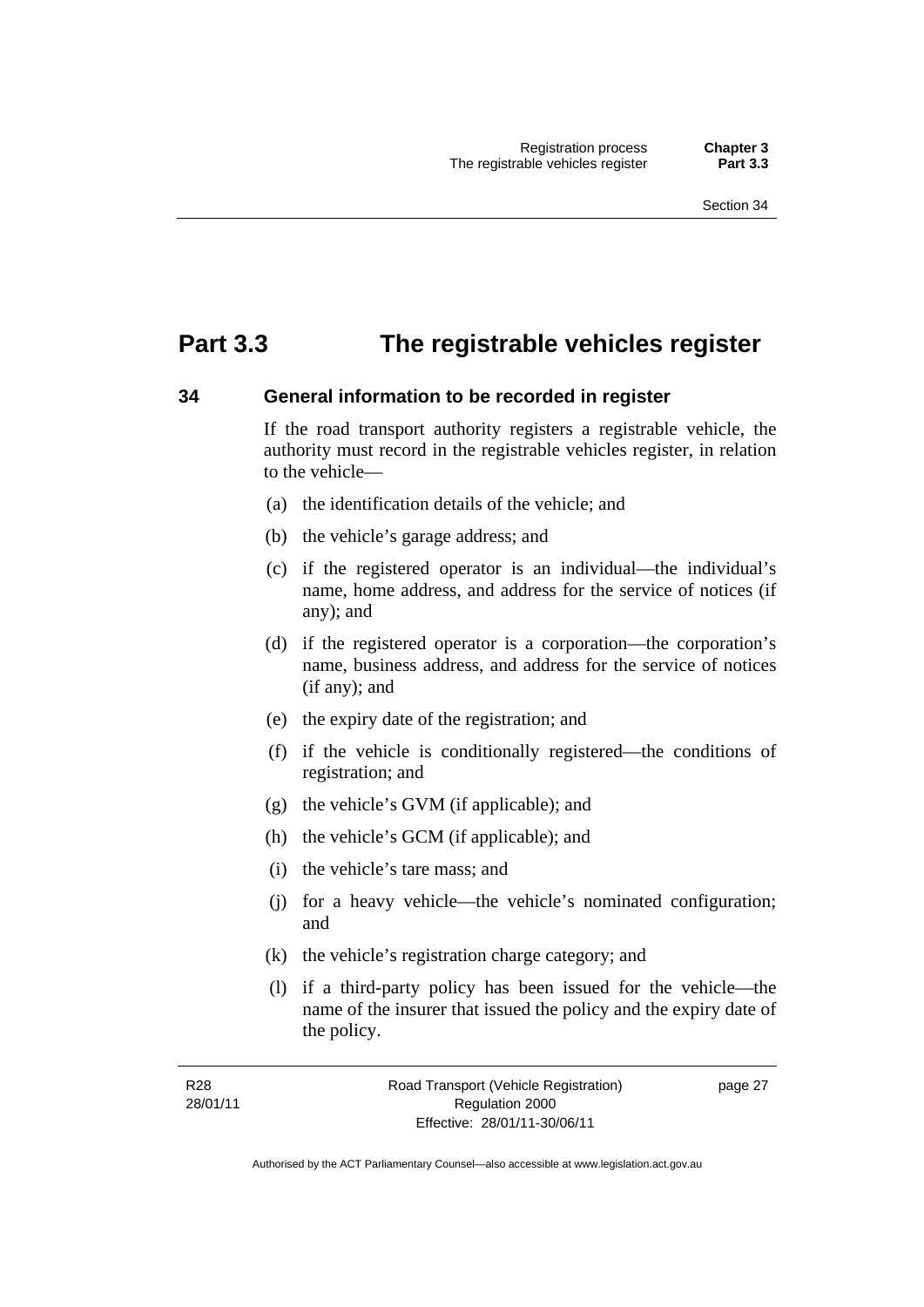## **35 Other information that may be recorded in register**

The road transport authority may record in the registrable vehicles register other information for—

- (a) the purposes of the road transport legislation; or
- (b) the purposes of any other territory law; or
- (c) any other purpose the authority considers appropriate.

## **36 Recording of dealing restrictions**

- (1) Without limiting section 35, the road transport authority may record information in the registrable vehicles register to identify a dealing restriction for a registrable vehicle.
- (2) Despite any other provision of this regulation, if a dealing in relation to a registrable vehicle contravenes a dealing restriction recorded in the registrable vehicles register for the vehicle, the road transport authority may—
	- (a) if the dealing requires the authority's approval—refuse to approve the dealing; and
	- (b) refuse to record details of the dealing in the register; and
	- (c) refuse to exercise any other function in relation to the dealing.
- (3) In this section:

*dealing*, in relation to a registrable vehicle, means—

- (a) registering the vehicle; or
- (b) renewing the registration of the vehicle; or
- (c) transferring the vehicle's registration.

*dealing restriction*, for a registrable vehicle, means a condition on the registration of the vehicle restricting dealing in relation to the vehicle.

page 28 Road Transport (Vehicle Registration) Regulation 2000 Effective: 28/01/11-30/06/11

R28 28/01/11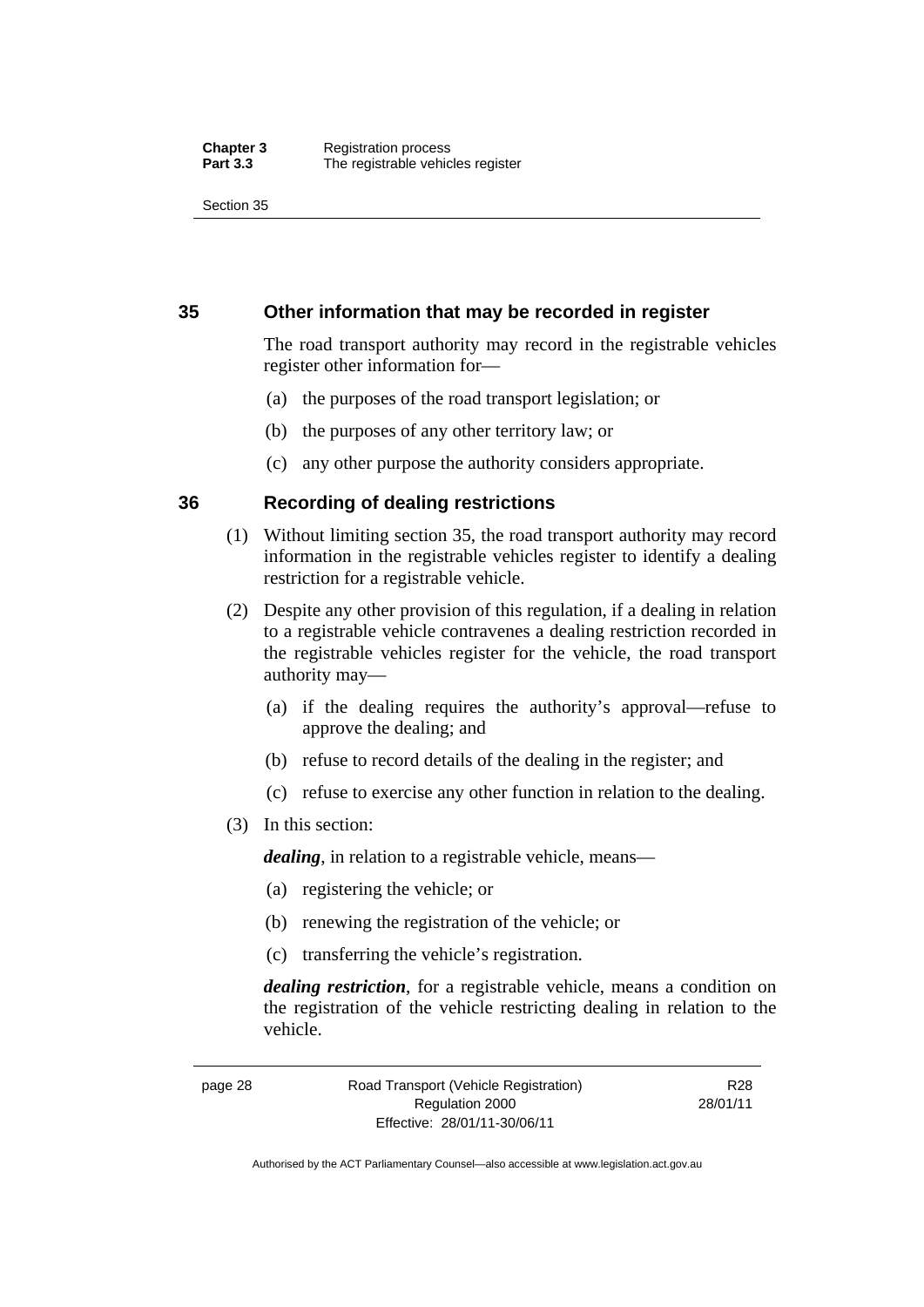## **37 Changes in description or configuration to be recorded**

- (1) If the registered operator of a registrable vehicle tells the road transport authority in writing about a change in a registrable vehicle's description or nominated configuration recorded in the registrable vehicles register, the authority must record the change in the register unless satisfied that the information is false.
- (2) The road transport authority may require evidence, in a form acceptable to the authority, confirming that the change has happened.

## **38 Register to record information over previous 2 years**

The road transport authority must ensure that the registrable vehicles register contains details of all registrable vehicles that are currently registered, or that have been registered within the previous 2 years.

#### **39 Searches of registrable vehicles register etc**

The registered operator of a registrable vehicle may—

- (a) inspect information in the registrable vehicles register in relation to the vehicle; and
- (b) obtain a certificate of all or any of that information.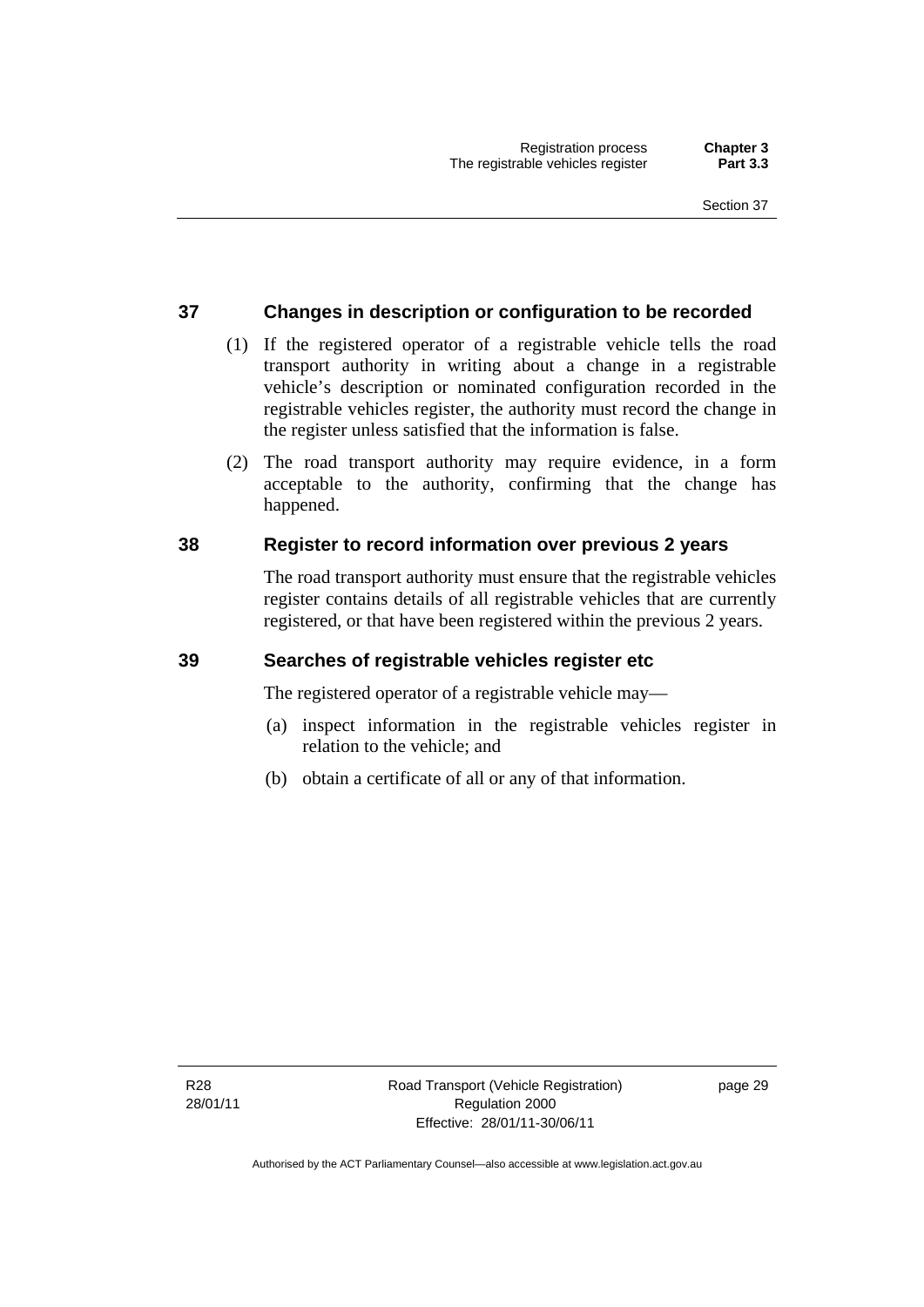**Chapter 3** Registration process<br>**Part 3.4** Registration docume **Registration documents** 

Section 40

# **Part 3.4 Registration documents**

#### **40 Registration certificates**

- (1) If the road transport authority registers a registrable vehicle, the authority must issue a registration certificate for the vehicle and give it to the registered operator.
- (2) A registration certificate for a vehicle must include—
	- (a) the registered operator's name; and
	- (b) the address (if any) for the service of notices on the registered operator of the vehicle; and
	- (c) the vehicle's garage address; and
	- (d) the vehicle's registration number; and
	- (e) the vehicle's make; and
	- (f) the vehicle's model or body type (whichever is more descriptive); and
	- (g) the vehicle's VIN or, if there is no VIN, any chassis number and engine number of the vehicle; and
	- (h) the vehicle's GVM (if applicable); and
	- (i) the vehicle's GCM (if applicable); and
	- (j) the vehicle's tare mass; and
	- (k) for a heavy vehicle—the vehicle's nominated configuration, and registration charge category (shown by a code approved by the authority); and
	- (l) for a light vehicle—the registration charge category (shown by a code approved by the authority); and

page 30 Road Transport (Vehicle Registration) Regulation 2000 Effective: 28/01/11-30/06/11

R28 28/01/11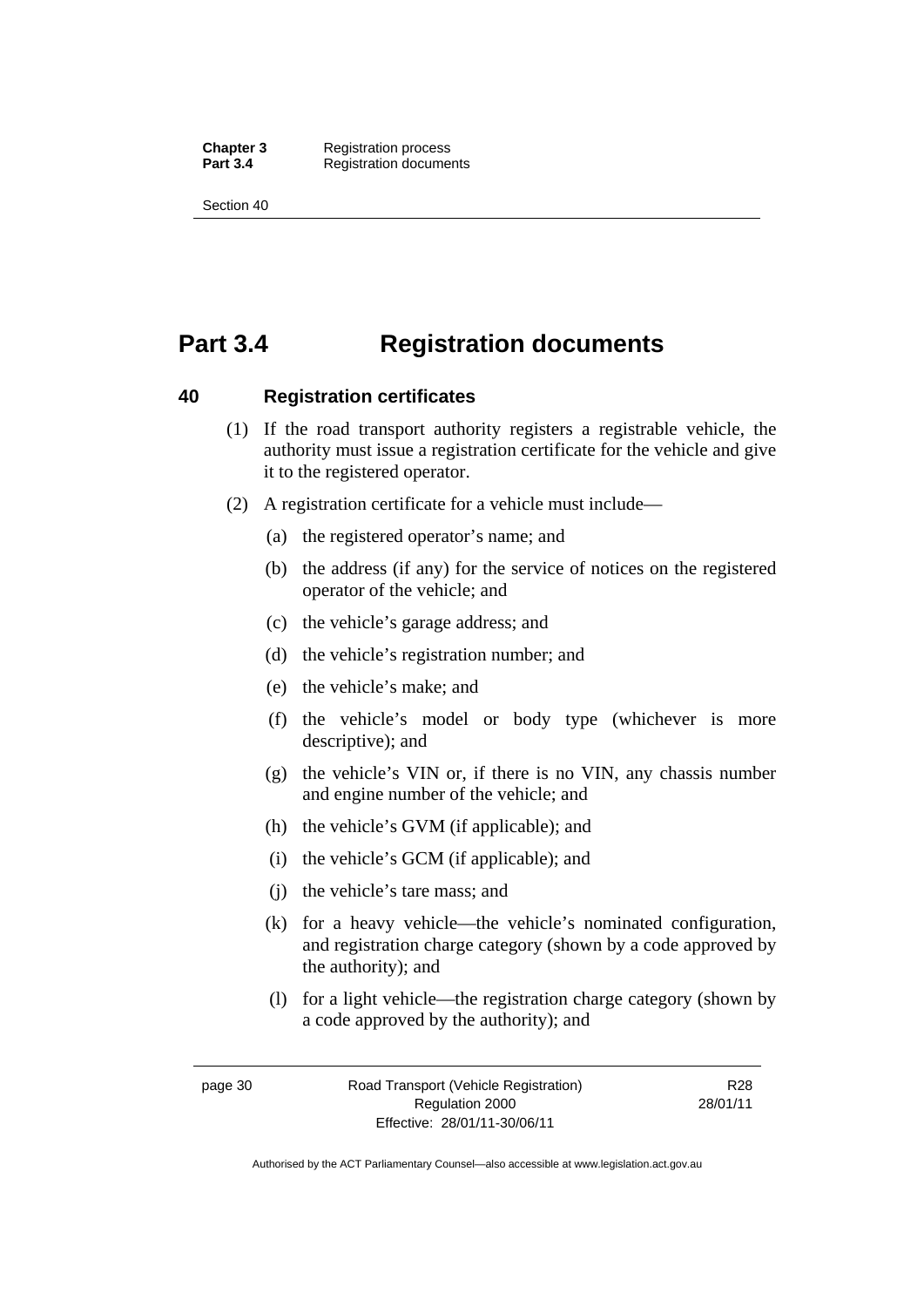- (m) the expiry date of the registration; and
- (n) if the vehicle is conditionally registered—the registration conditions.
- *Note* A list of the codes used in registration certificates (and their meanings) can be obtained from the authority.
- (3) The road transport authority may also include in the registration certificate any other information the authority considers appropriate.

## **41 Damaged registration certificates**

- (1) If the registration certificate for a vehicle becomes damaged in a material respect, the registered operator must, as soon as is practicable (but within 14 days) after discovering the damage—
	- (a) tell the road transport authority about the damage; and
	- (b) return the certificate to the authority.

Maximum penalty: 20 penalty units.

- (2) If the registered operator returns the registration certificate under this section, the road transport authority may issue a replacement registration certificate to the operator.
- (3) For this section, a registration certificate becomes damaged in a *material respect* if anything required to be included on the certificate under section 40 (2) (Registration certificates) is missing or cannot be readily read.

## **42 Lost, stolen or destroyed registration certificates**

(1) If a registration certificate for a vehicle is lost, stolen or destroyed, the registered operator must, as soon as practicable (but within 14 days) after discovering the loss, theft or destruction, tell the road transport authority about the loss, theft or destruction.

Maximum penalty: 20 penalty units.

R28 28/01/11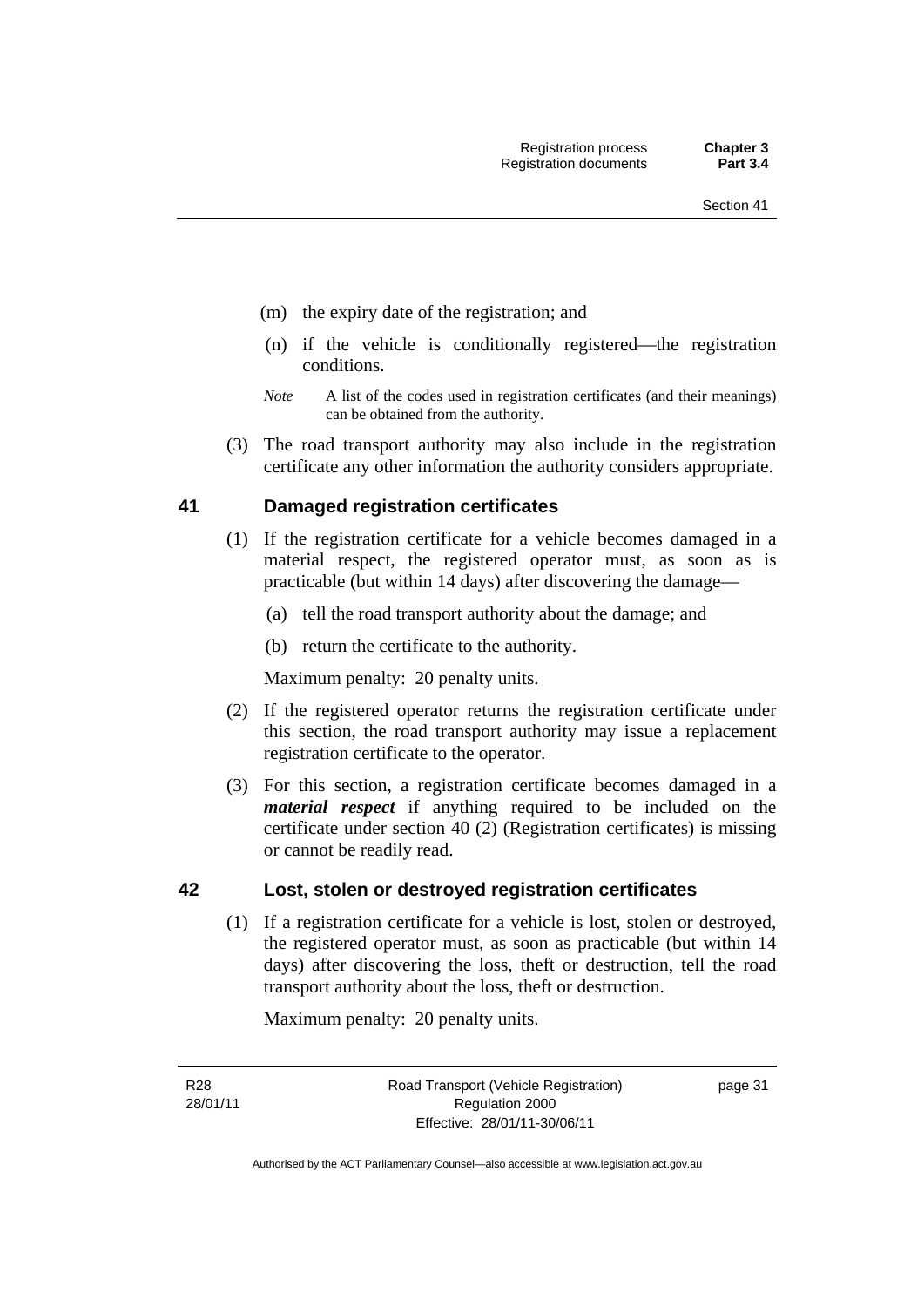- (2) If the registered operator tells the road transport authority about the loss, theft or destruction of the registration certificate, the authority may, by written notice given to the operator, require the operator to provide to the authority, within a stated period and in a stated form, a statement confirming, and explaining the circumstances of, the loss, theft or destruction.
- (3) A person must not, without reasonable excuse, fail to comply with a notice given to the person under subsection (2).

Maximum penalty: 20 penalty units.

 (4) If the road transport authority is satisfied that the registration certificate for a vehicle has been lost, stolen or destroyed, the authority may issue a replacement registration certificate to the registered operator.

## **43 Recovery of lost or stolen registration certificates**

If the registered operator of a vehicle recovers the vehicle's lost or stolen registration certificate, the operator must, as soon as practicable (but within 14 days) after recovering the certificate—

- (a) tell the road transport authority about the recovery of the certificate; and
- (b) give the certificate to the authority unless the authority tells the operator that the certificate need not be given to the authority.

Maximum penalty: 20 penalty units.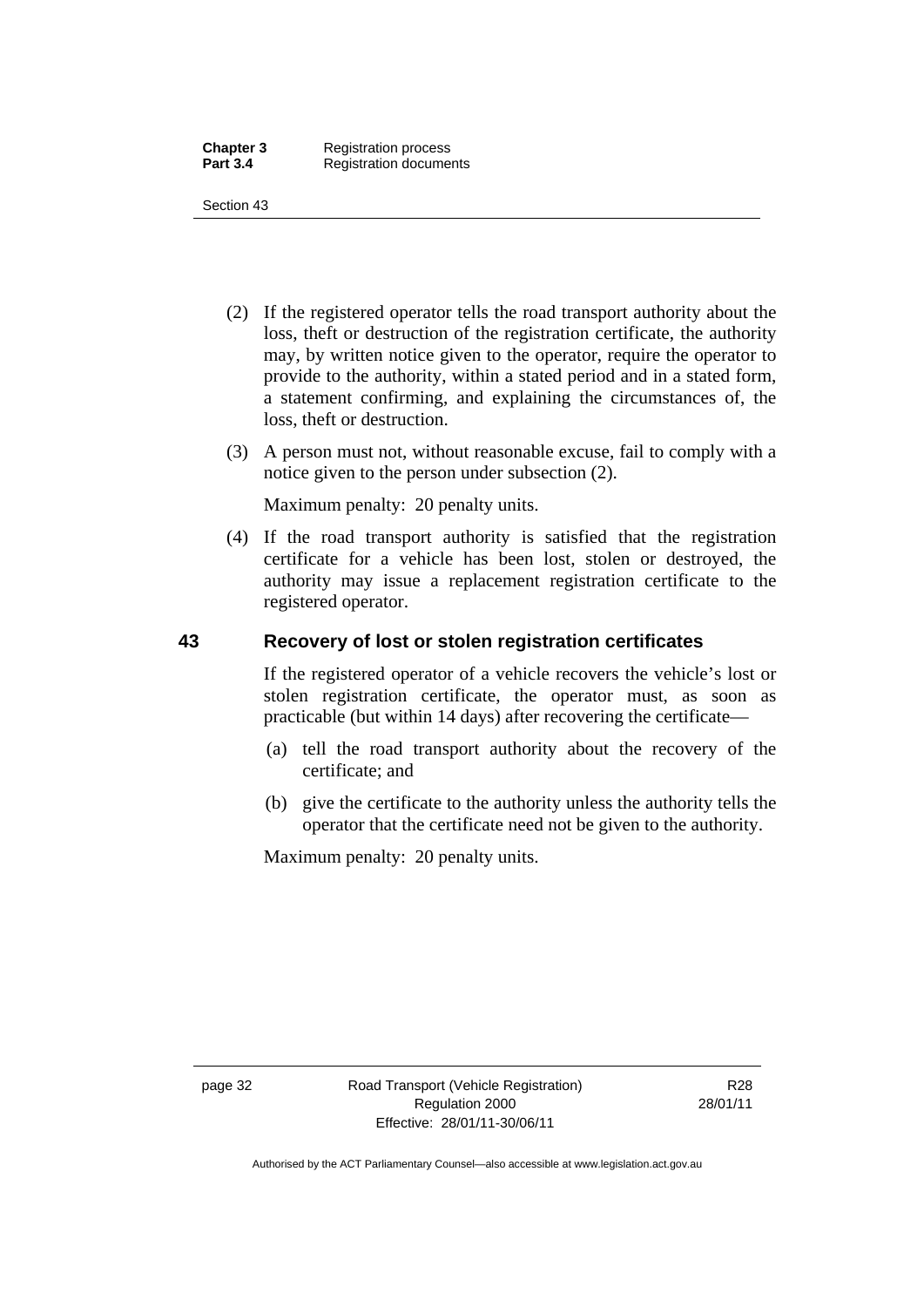## **44 Registration labels**

- (1) If the road transport authority registers a registrable vehicle, the authority must issue a registration label for the vehicle and give it to the registered operator.
- (2) However, the road transport authority is not required to issue a registration label for a registrable vehicle owned by a State, Territory or the Commonwealth, or by a State, Territory or Commonwealth authority.
- (3) A registration label for a vehicle must include—
	- (a) the registration number of the vehicle; and
	- (b) the vehicle's make; and
	- (c) the vehicle's model or body type (whichever is more descriptive); and
	- (d) the vehicle's VIN or, if there is no VIN, any chassis number or engine number of the vehicle; and
	- (e) the vehicle's GVM (if applicable); and
	- (f) the vehicle's GCM (if applicable); and
	- (g) the vehicle's registration charge category (shown by a code approved by the authority); and
	- (h) the expiry date of the vehicle's registration; and
	- (i) if the vehicle is conditionally registered—the registration conditions (shown by a code approved by the authority).
	- *Note 1* A list of the codes used on registration labels (and their meanings) can be obtained from the authority.
	- *Note* 2 The registered operator must be told about the conditions applying to the vehicle's registration (see s 33 (5)).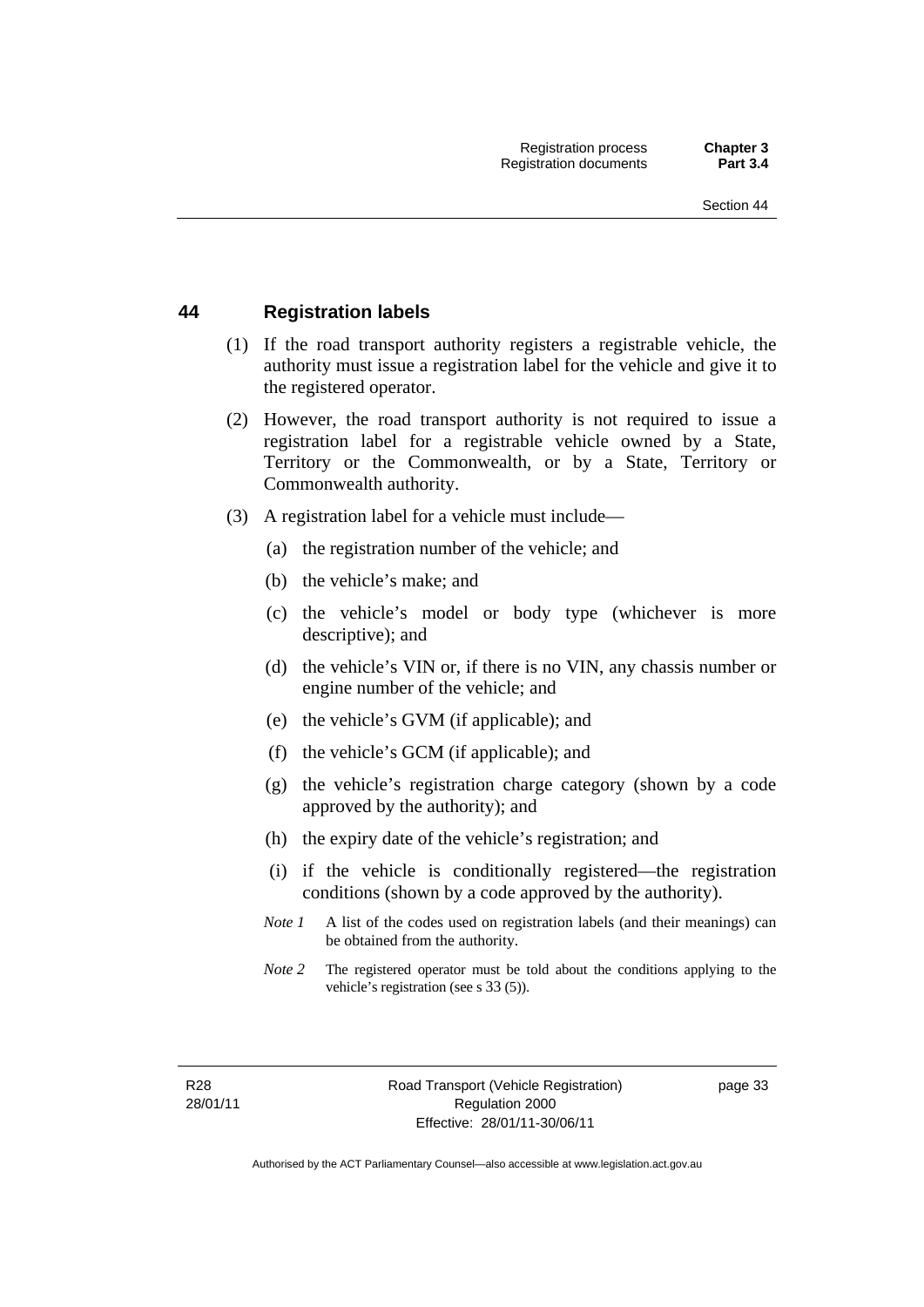- (4) The registration label for a vehicle must be attached—
	- (a) for all vehicles—so the information on the label is readable from the outside of the vehicle; and
	- (b) for a motor vehicle with a windscreen or fixed window—
		- (i) to the lower left side (or nearside) of the windscreen; or
		- (ii) to a fixed window on the left side (or nearside) of the vehicle; and
	- (c) for a caravan or other trailer with a fixed rear window or a hinged rear window that is designed to be closed when the vehicle is being towed—to that window, in a place as close as possible to the vehicle's numberplate; and
	- (d) for a vehicle other than a vehicle mentioned in paragraph (b) or (c)—on or next to the vehicle's rear numberplate so the characters on the numberplate are not obscured.
- (5) The road transport authority may give a replacement registration label for a vehicle to the registered operator if satisfied that the original is lost, stolen or damaged or has been destroyed.

#### **45 Using a vehicle without registration label etc**

- (1) A person must not use a registrable vehicle on a road or road related area if—
	- (a) the vehicle does not have a current registration label attached to it; or
	- (b) the current registration label attached to the vehicle is not attached to it in accordance with this part; or
	- (c) the current registration label attached to the vehicle is illegible.

Maximum penalty: 20 penalty units.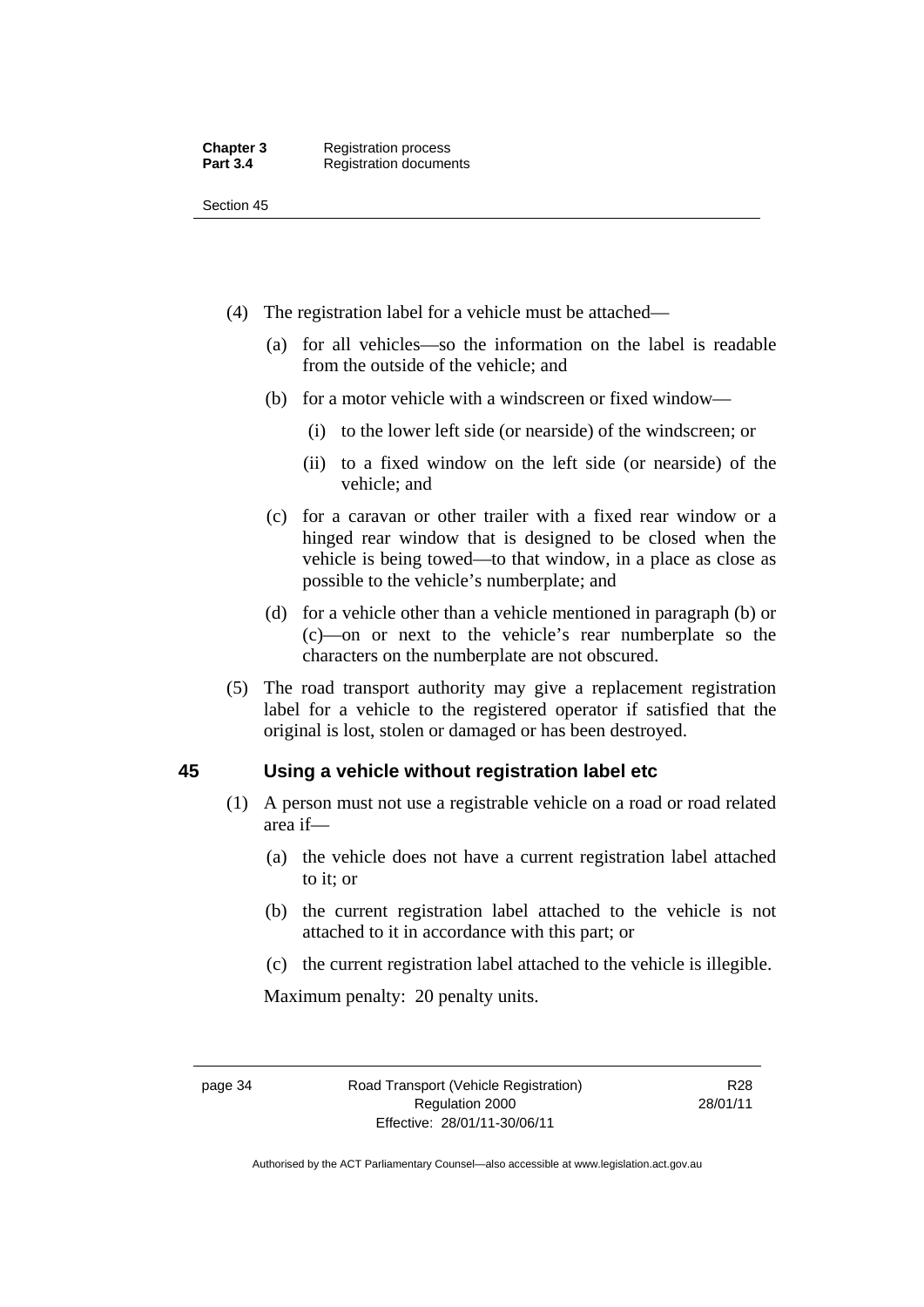(2) The responsible person for a vehicle used by someone else in contravention of subsection (1) also commits an offence if the person failed to take reasonable precautions to prevent the contravention.

Maximum penalty: 20 penalty units.

- (3) This section does not apply to a vehicle if—
	- (a) an unregistered vehicle permit is in force for the vehicle; or
	- (b) a trader's plate is attached to the vehicle; or
	- (c) the vehicle is registered but the vehicle registration label has not been received by the registered owner of the vehicle.
- (4) For this section, a registration label is *illegible* if anything that is required under section 44 (3) (Registration labels) cannot, for any reason, be readily read.

#### **45A Streamlined registration procedures**

- (1) This section applies if the road transport authority—
	- (a) sends the registered operator of a registrable vehicle a registration certificate (the *prospective registration certificate*) and a registration label (the *prospective registration label*) for a future period for the vehicle; and
	- (b) invites the registered operator to renew the registration of the vehicle.
- (2) The prospective registration certificate is not issued by the road transport authority as a registration certificate, and the prospective registration label is not issued by the road transport authority as a registration label, until the appropriate fee determined for the registration mentioned in the certificate and label has been paid.
	- *Note* Fees are determined under the *Road Transport (General) Act 1999*, s 96.

R28 28/01/11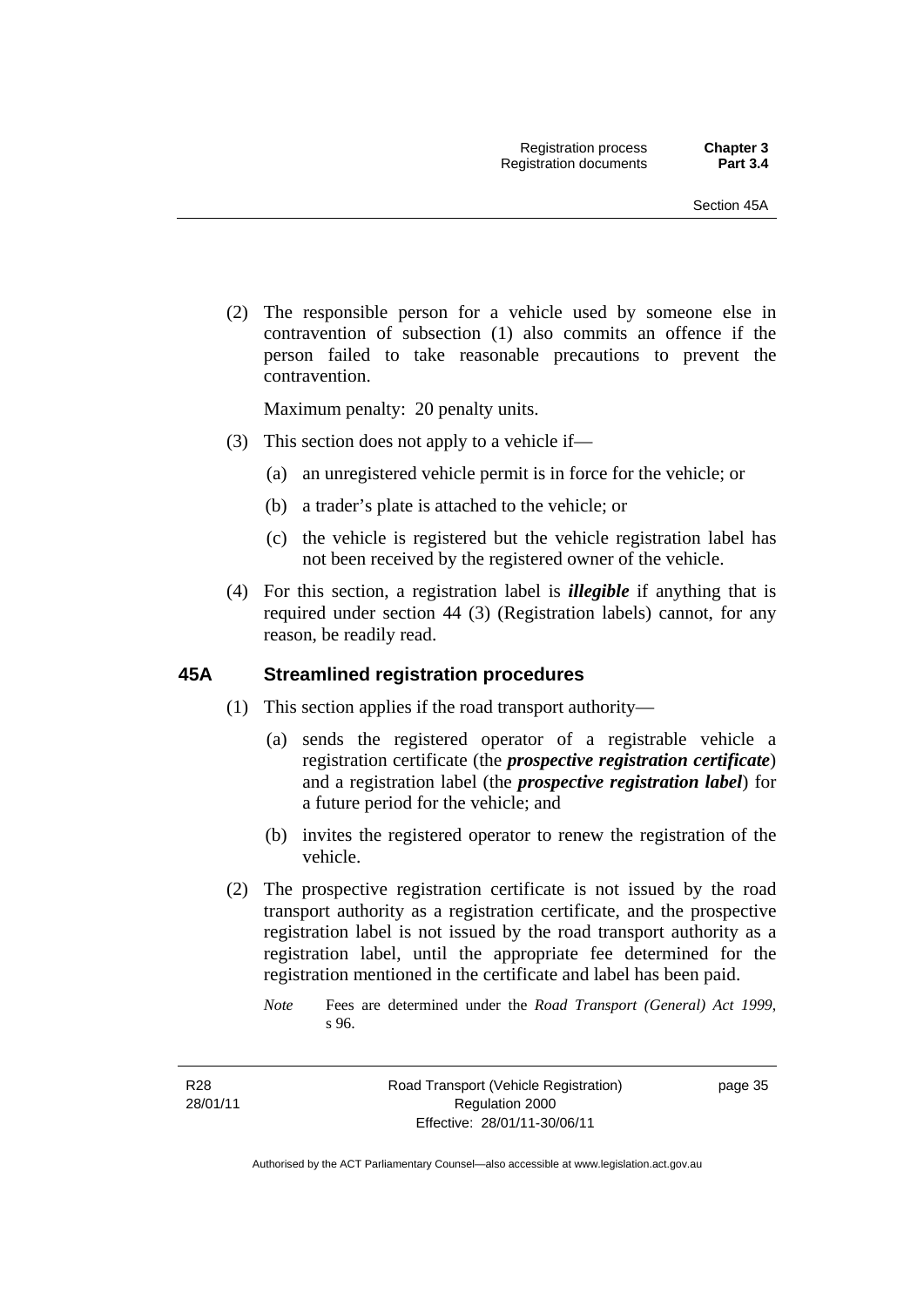Section 45A

 (3) If the prospective registration certificate has not been issued by the road transport authority as a registration certificate, a person must not use the prospective registration certificate to pretend to have registration.

Maximum penalty: 20 penalty units.

 (4) If the prospective registration label has not been issued by the road transport authority as a registration label, a person must not attach the unissued prospective registration label to a vehicle.

Maximum penalty: 20 penalty units.

 (5) If the road transport authority issues a registration certificate and registration label for the registration of the registrable vehicle for a period completely or partly covered by the prospective registration certificate and prospective registration label for the vehicle, the prospective registration certificate and prospective registration label cannot be issued and may be destroyed without notice to the authority under section 42 (Lost, stolen or destroyed registration certificates).

page 36 Road Transport (Vehicle Registration) Regulation 2000 Effective: 28/01/11-30/06/11

R28 28/01/11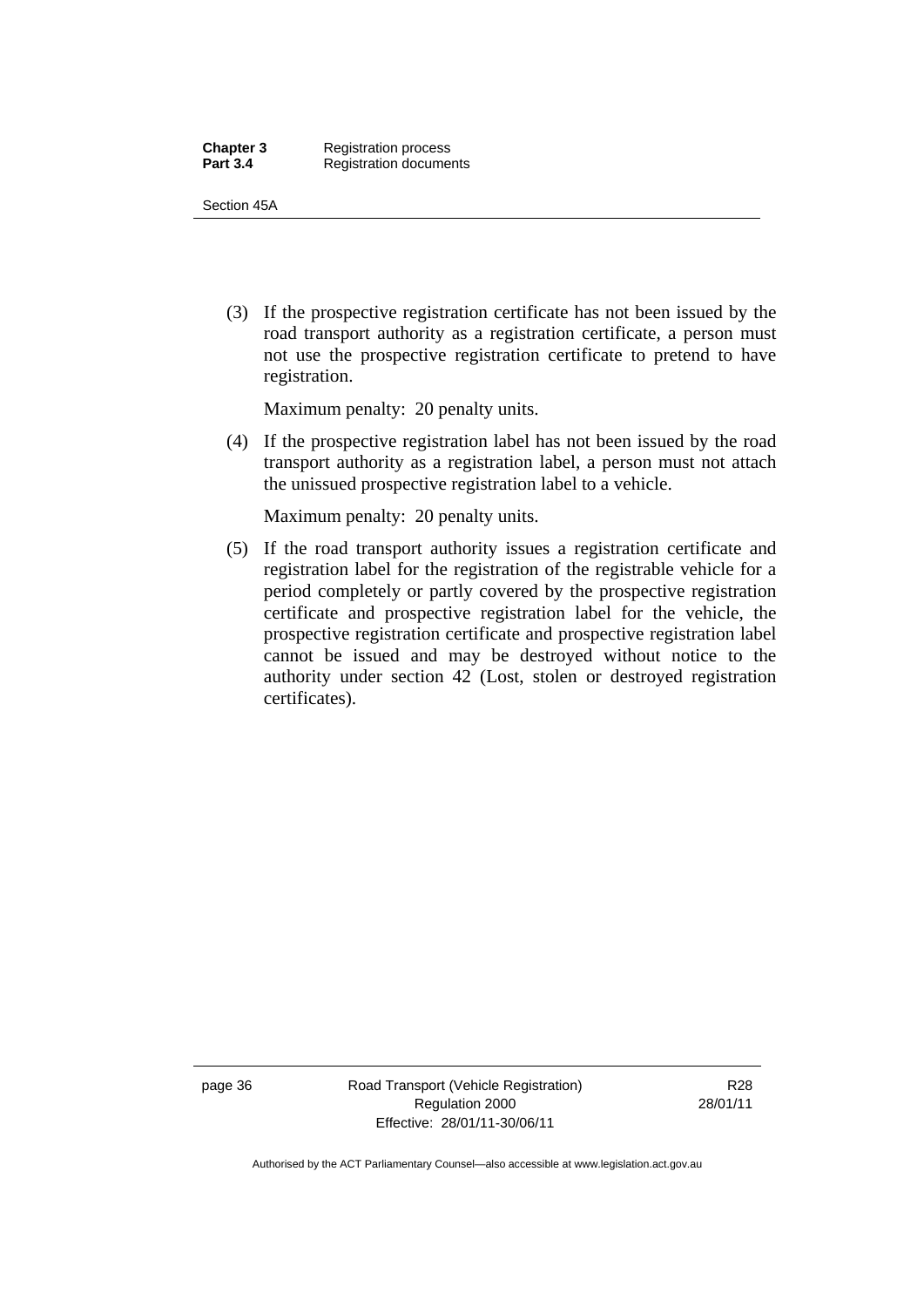# **Part 3.5 Numberplates**

## **Division 3.5.1 General**

#### **46 Definitions for pt 3.5**

In this part:

*owner*, of a prescribed right to a non-standard registration number, means—

- (a) the person entitled to the right; or
- (b) if 2 people are entitled to the right—each of those people.

*plate-holder*, of a numberplate, means—

- (a) for a trader's plate—the person issued with the plate; or
- (b) for any other numberplate—the registered operator of the registrable vehicle for which the numberplate is issued.

*prescribed right*, to a non-standard registration number, means a right to the number sold under section 54 (Selling rights to nonstandard registration numbers).

*right*, to a non-standard registration number, means the exclusive right to be given the number as a registration number.

#### **47 Determination of non-standard registration numbers**

- (1) The road transport authority may, in writing, determine that a number is a non-standard registration number.
- (2) A determination is a notifiable instrument.

*Note* A notifiable instrument must be notified under the Legislation Act.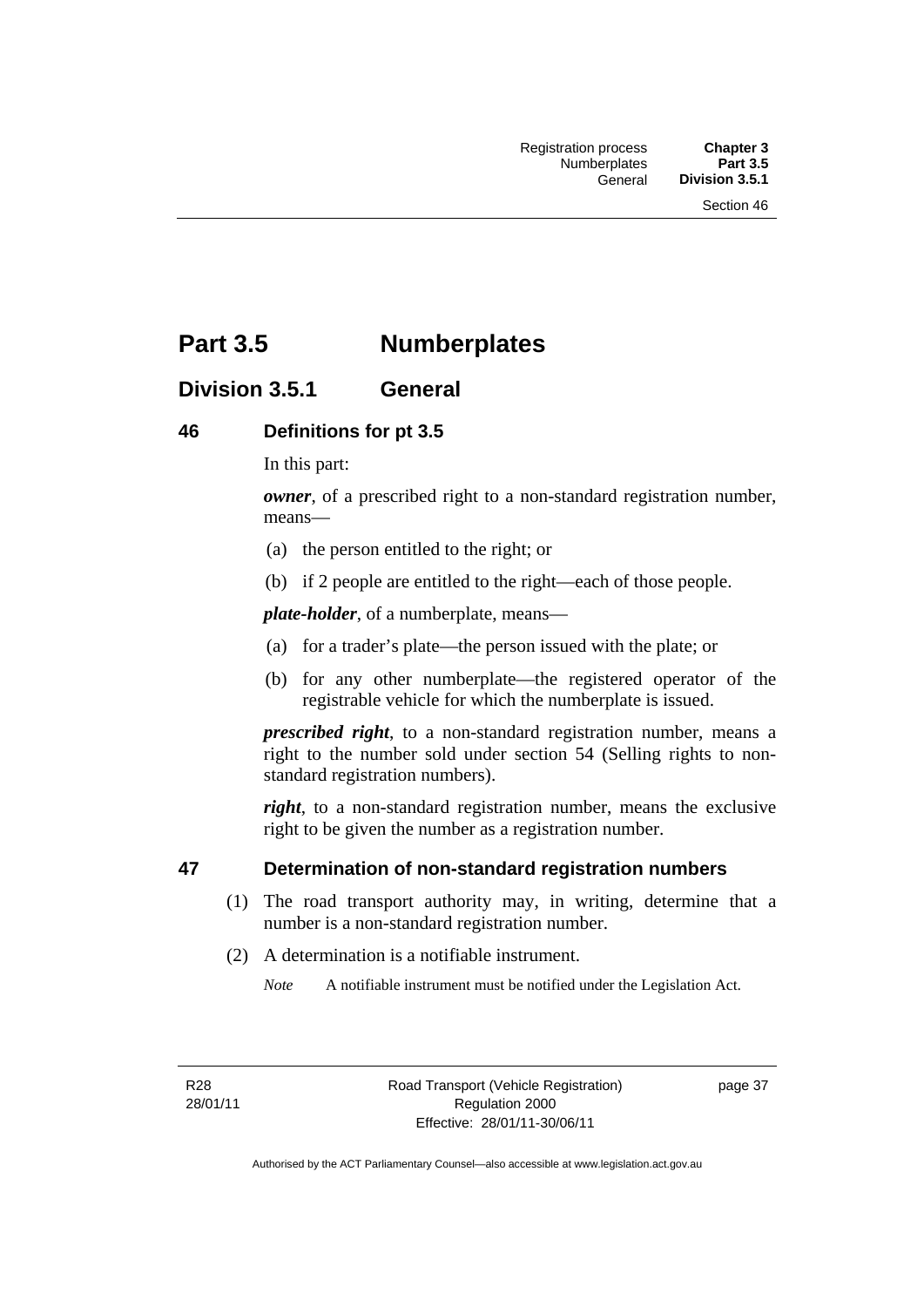**48 Application of pt 3.5 to trader's plates** 

This part (except division 3.5.6 (Damaged, lost, stolen and destroyed numberplates)) does not apply to trader's plates.

*Note* Pt 5.2 provides for the issue and use of trader's plates.

## **Division 3.5.2 Issue of numberplates generally**

## **49 Vehicle numberplates**

- (1) If the road transport authority registers a registrable vehicle, the authority must give a distinguishing registration number to the vehicle.
- (2) The road transport authority must issue—
	- (a) for a motor vehicle registered by the authority (other than a motorbike or motortrike)—2 vehicle numberplates with the vehicle's registration number; and
	- (b) for a motorbike, motortrike or trailer registered by the authority—at least 1 vehicle numberplate with the registration number of the motorbike, motortrike or trailer; and
	- (c) for any other registrable vehicle registered by the authority the number of vehicle numberplates the authority considers appropriate with the vehicle's registration number.
- (3) This section does not require the road transport authority to—
	- (a) give a distinguishing registration number if the vehicle already has a distinguishing registration number; or
	- (b) issue vehicle numberplates with the vehicle's registration number if the vehicle already has the required number of numberplates with the vehicle's registration number.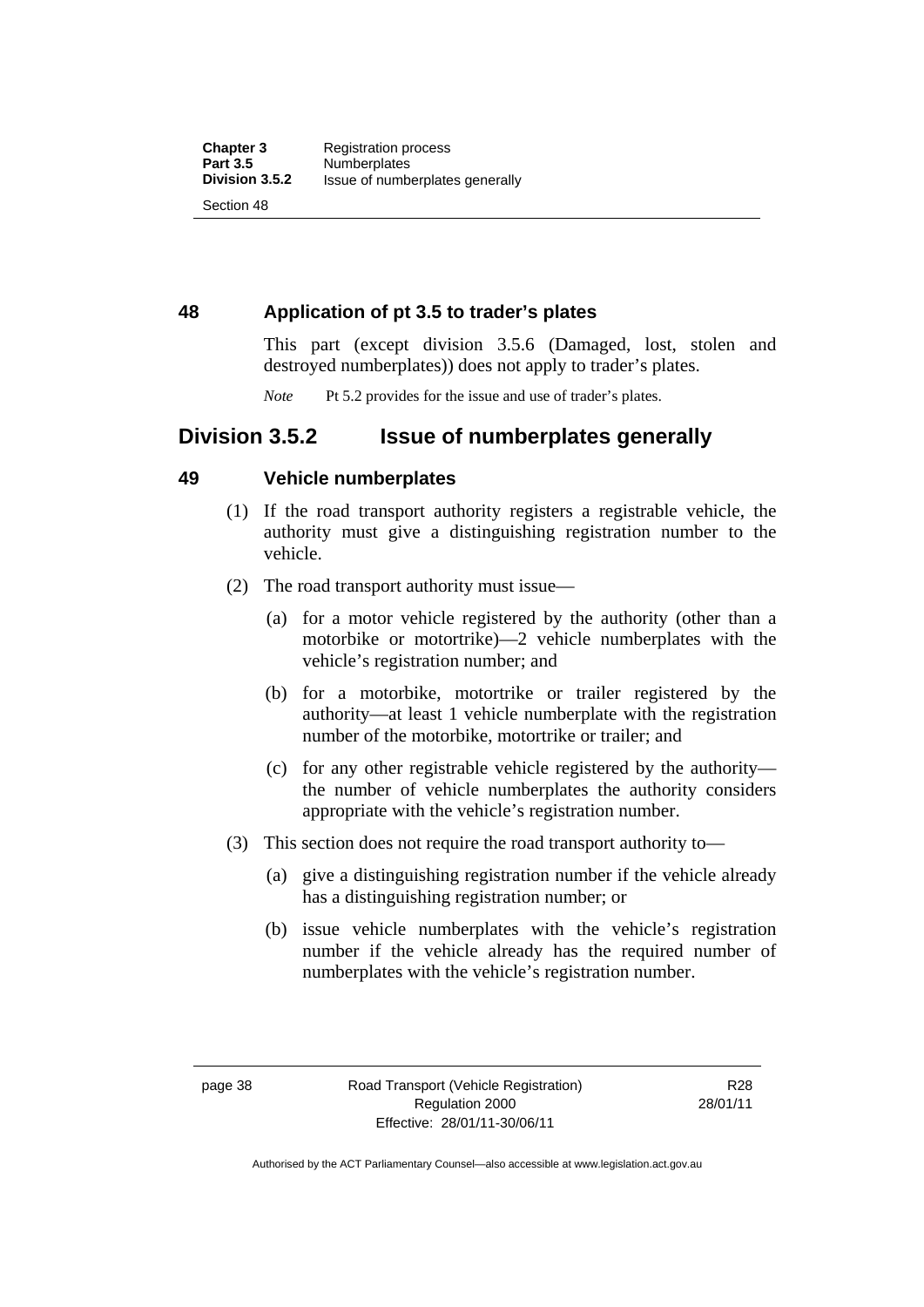## **50 Bicycle rack numberplates**

- (1) The registered operator of a registered motor vehicle (other than a motorbike or motortrike) may apply to the road transport authority for the issue of a bicycle rack numberplate for the vehicle in addition to the vehicle numberplates issued for the vehicle.
- (2) If the registered operator applies under subsection (1), the road transport authority may issue a bicycle rack numberplate with the same number as the vehicle's registration number to the registered operator.
- (3) For this regulation—
	- (a) a bicycle rack numberplate issued to the registered operator of a motor vehicle is taken to be issued for use for that vehicle; and
	- (b) a bicycle rack numberplate displayed, under this regulation, on a bicycle rack on a motor vehicle is taken to be attached to the vehicle; and
	- (c) in deciding whether a bicycle rack numberplate has the same number as the registration number of a motor vehicle only the registration number given to the vehicle is to be considered, and any additional material on any vehicle numberplate of the vehicle, or on the bicycle rack numberplate, is to be disregarded.

#### **51 Dimensions, layout etc of numberplates**

- (1) The road transport authority may, in writing, determine the dimensions, layout and other characteristics with which numberplates must comply.
- (2) A determination is a notifiable instrument.
	- *Note* A notifiable instrument must be notified under the Legislation Act.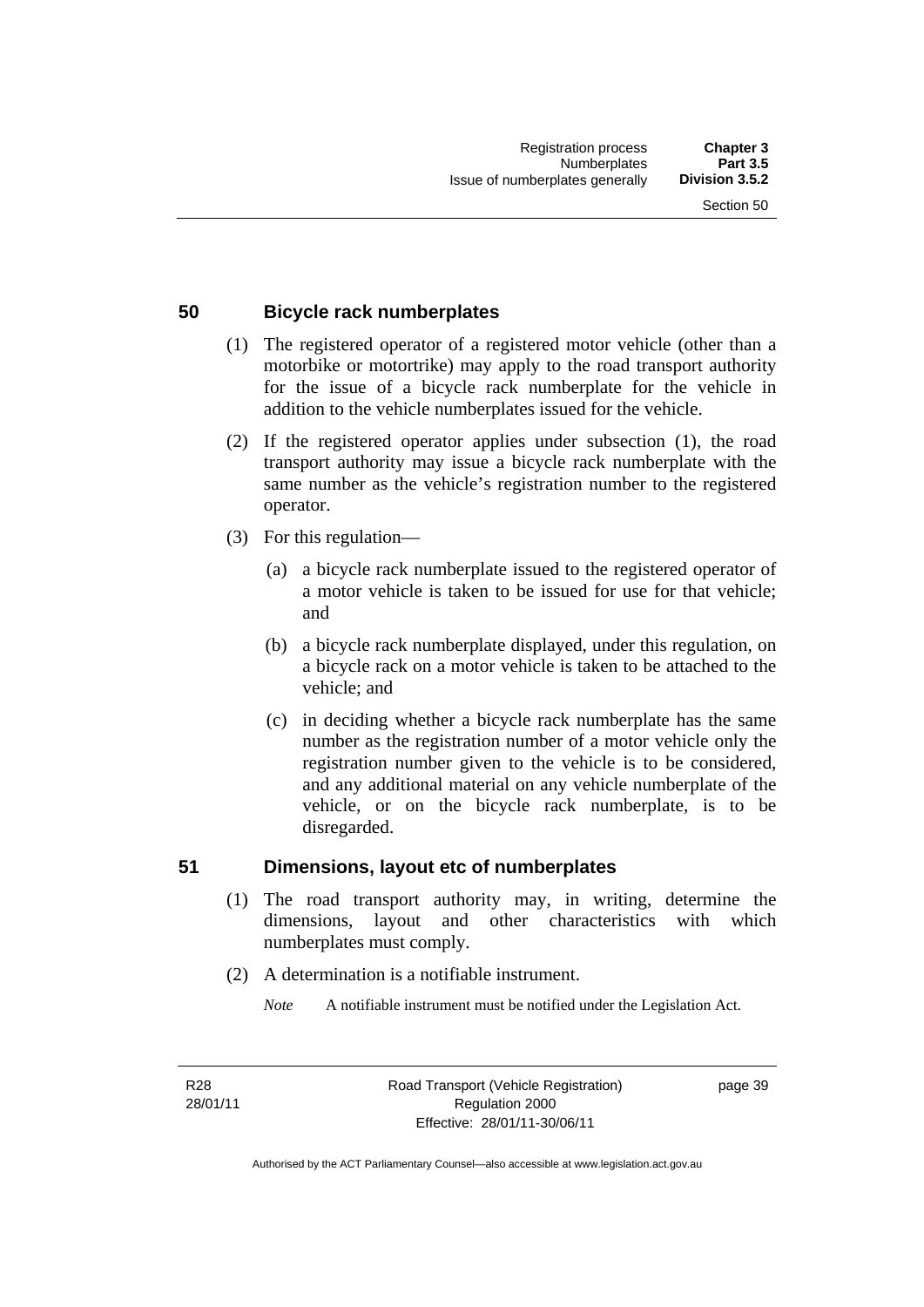**52 Authority may change registration number** 

- (1) The road transport authority may change the registration number given to a registered vehicle.
- (2) Without limiting subsection (1), the road transport authority may change the registration number given to a registered vehicle if the authority considers that
	- (a) there is an error of any kind in a numberplate issued for the vehicle; or
	- (b) there has been an error of any kind in the issuing of a numberplate for the vehicle; or
	- (c) the numberplate should not have been issued for any other reason.
- (3) If the road transport authority changes the registration number of a registered vehicle under this section, the authority may, by written notice given to the registered operator, require the operator to return to the authority, within the period stated in the notice, the numberplates issued for the vehicle.
- (4) A person must not, without reasonable excuse, fail to comply with a notice given to the person under subsection (3).

Maximum penalty: 20 penalty units.

 (5) If the registered operator of a vehicle returns a numberplate under this section, the road transport authority must issue a replacement numberplate to the operator.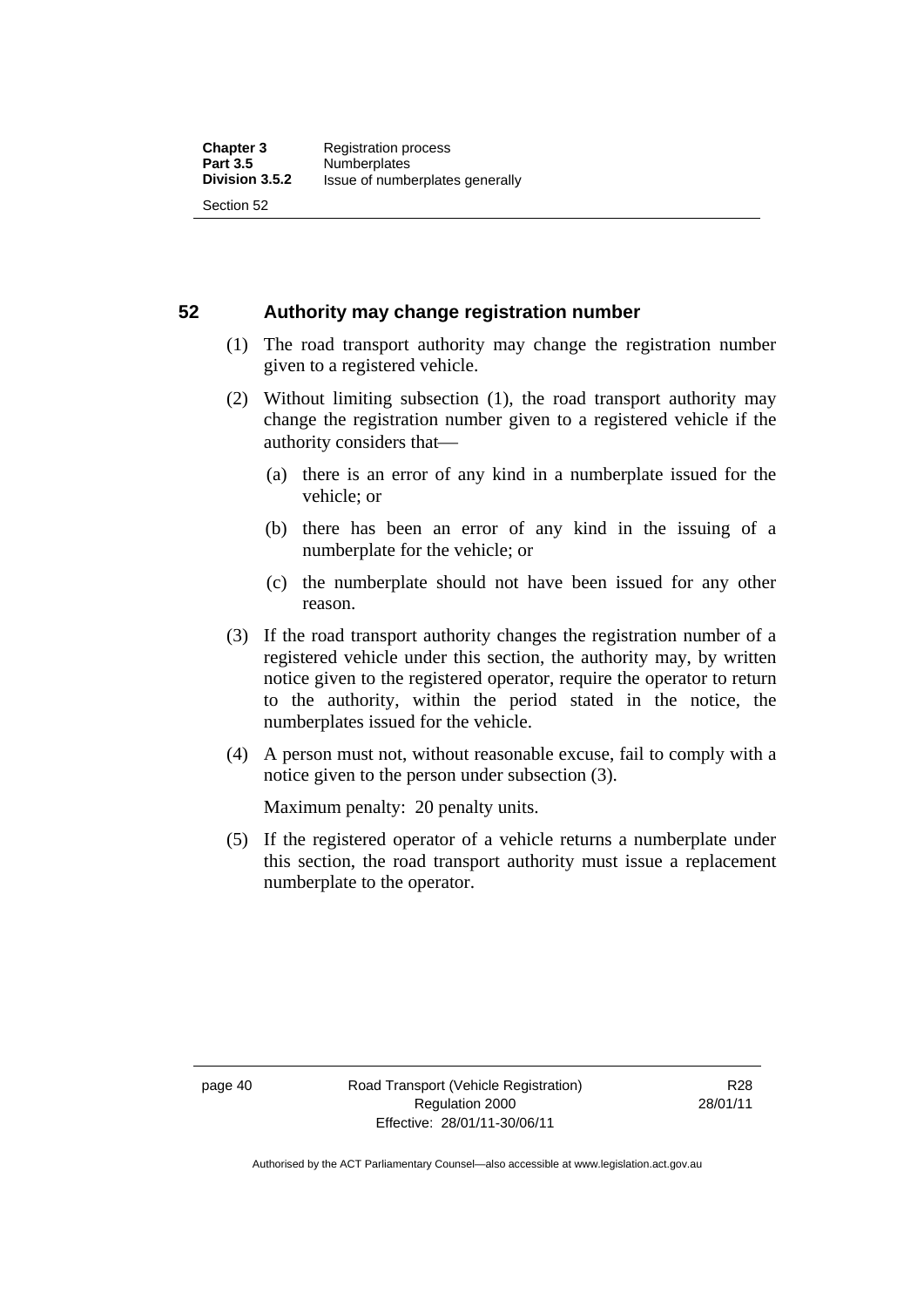# **Division 3.5.3 Non-standard registration numbers**

## **53 Nature of prescribed rights**

A prescribed right to a non-standard registration number is personal property.

## **54 Selling rights to non-standard registration numbers**

- (1) The road transport authority may, on behalf of the Territory, sell rights to non-standard registration numbers in the way, and at the times, the authority considers appropriate.
- (2) Subsection (1) does not apply to a non-standard registration number for which a person has a prescribed right.
- (3) The road transport authority must decide in writing the conditions on which rights may be sold and the conditions subject to which rights may be exercised.
- (4) Without limiting subsection (3), a right may be sold on conditions that allow the road transport authority, on behalf of the Territory, to extend the term of the right on application by the owner of the right.

## **55 Assignment of rights**

- (1) A prescribed right may only be assigned if the road transport authority approves the assignment of the right to the proposed assignee.
- (2) If the owner of a prescribed right applies to the road transport authority to approve a proposed assignment of the right to someone, the road transport authority must, by written notice to the owner, approve the assignment of the right to the proposed assignee.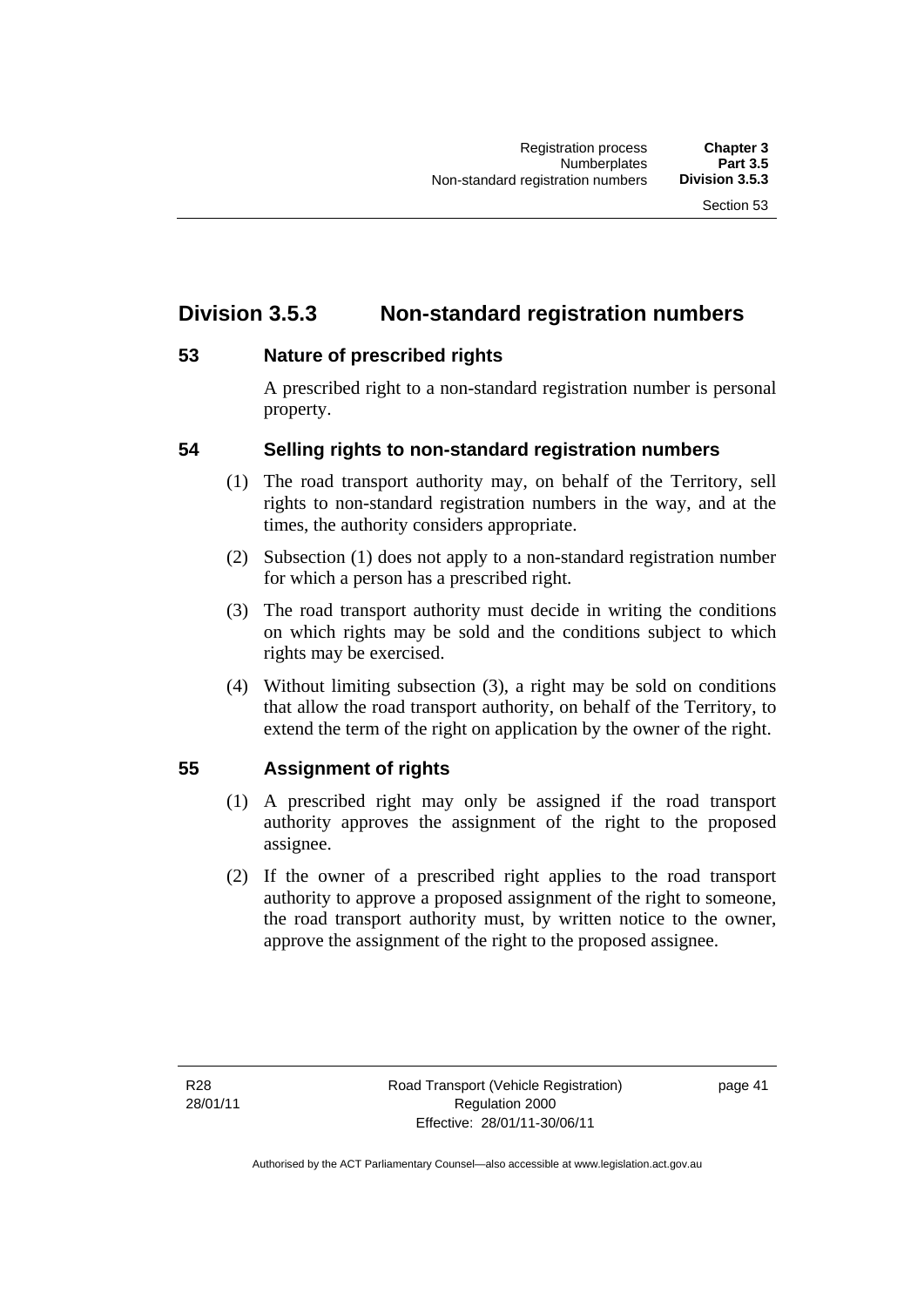## **56 Storage of non-standard registration numbers**

- (1) The road transport authority may store a numberplate with a nonstandard registration number on behalf of the owner of the prescribed right to the number.
- (2) The road transport authority must decide in writing the conditions on which numberplates may be stored.

## **57 Power to cancel right to non-standard registration number**

- (1) The road transport authority may cancel a prescribed right to a nonstandard registration number by written notice given to the owner of the right.
- (2) If the road transport authority cancels a right to a non-standard registration number and the owner of the right had 1 or more numberplates with the non-standard number, the owner of the right must return the numberplates to the authority within the time mentioned for return in the notice.

Maximum penalty: 20 penalty units.

 (3) If the road transport authority cancels a right, the owner of the right is entitled to reasonable compensation as agreed between the owner and the authority or, if they cannot agree within a reasonable time, as decided by a court of competent jurisdiction.

## **58 Hire of non-standard numberplates**

- (1) The road transport authority may hire out numberplates that display non-standard registration numbers.
- (2) The road transport authority must decide in writing the terms on which the numberplates may be hired out.

R28 28/01/11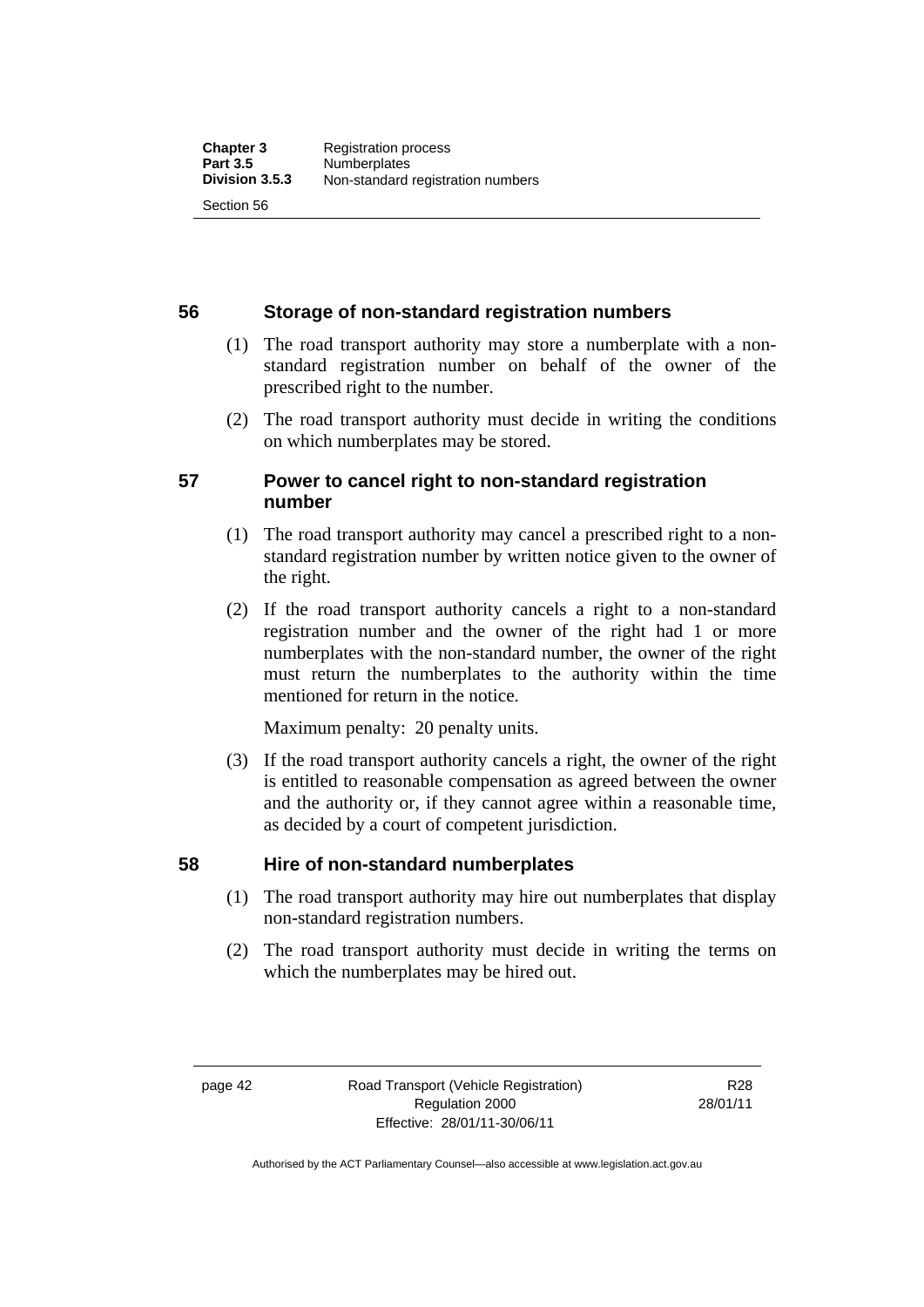## **Division 3.5.4 Use of numberplates**

## **59 Display of numberplates**

- (1) The registered operator of a registered vehicle must ensure that a vehicle numberplate issued for the vehicle is securely attached to the vehicle so that (if the vehicle is on level ground)—
	- (a) the numberplate is—
		- (i) upright and substantially parallel to the vehicle's axles; and
		- (ii) not over 1.3m above ground level; and
	- (b) the numbers on the numberplate are clearly visible from a distance of 20m at any point within an arc of 45° from the surface of the numberplate above and to either side of the vehicle, as shown in diagram 59.1, figures 1 and 2 (for heavy vehicles) and diagram 59.2, figures 1 and 2 (for light vehicles); and
	- (c) any cover on the numberplate—
		- (i) is clear, clean, untinted and flat over the surface of the numberplate; and
		- (ii) has no reflective or other characteristics that would prevent the successful operation of a traffic offence detection device.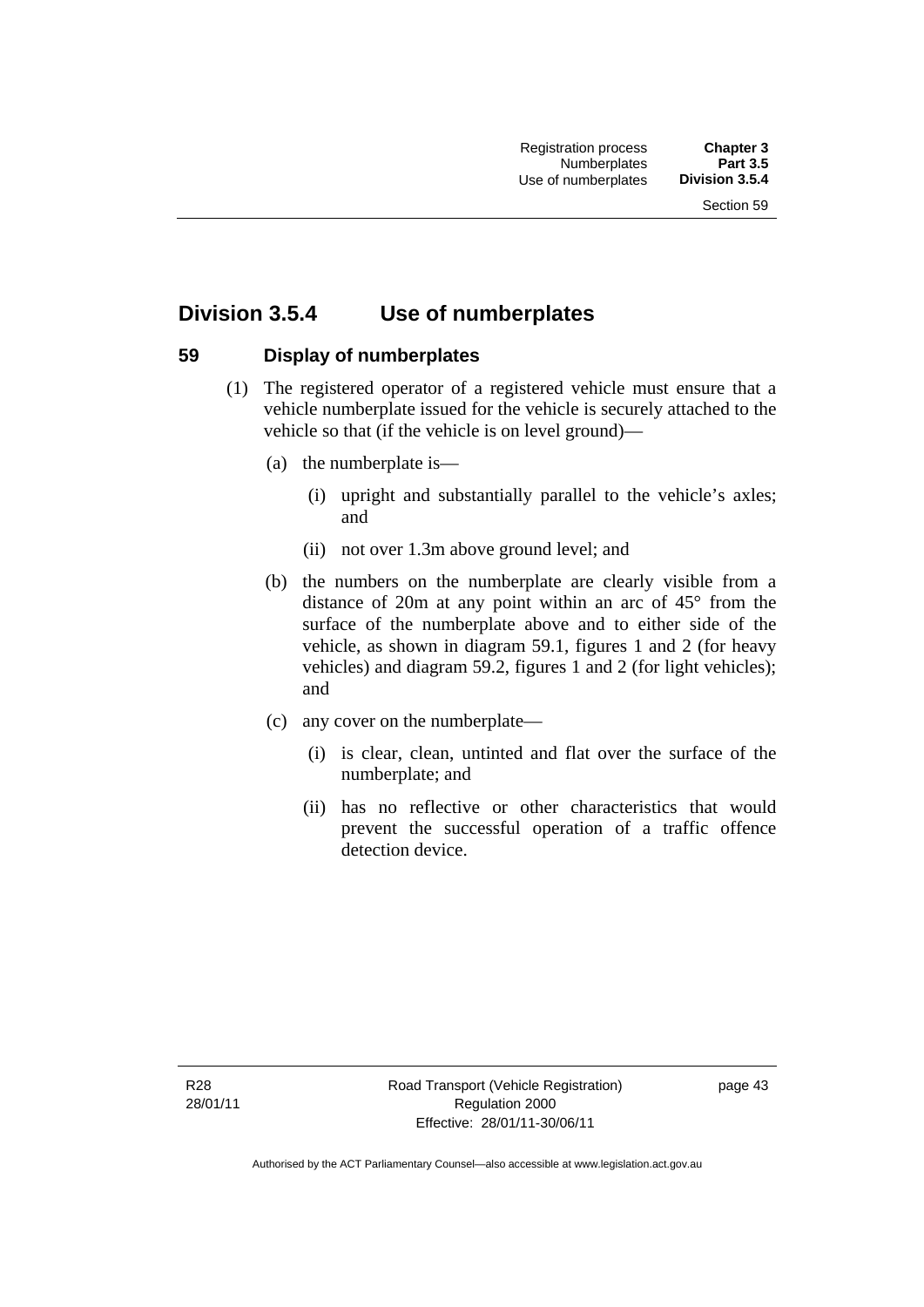| <b>Chapter 3</b> | <b>Registration process</b> |
|------------------|-----------------------------|
| <b>Part 3.5</b>  | Numberplates                |
| Division 3.5.4   | Use of numberplates         |
| Section 59       |                             |



page 44 Road Transport (Vehicle Registration) Regulation 2000 Effective: 28/01/11-30/06/11

R28 28/01/11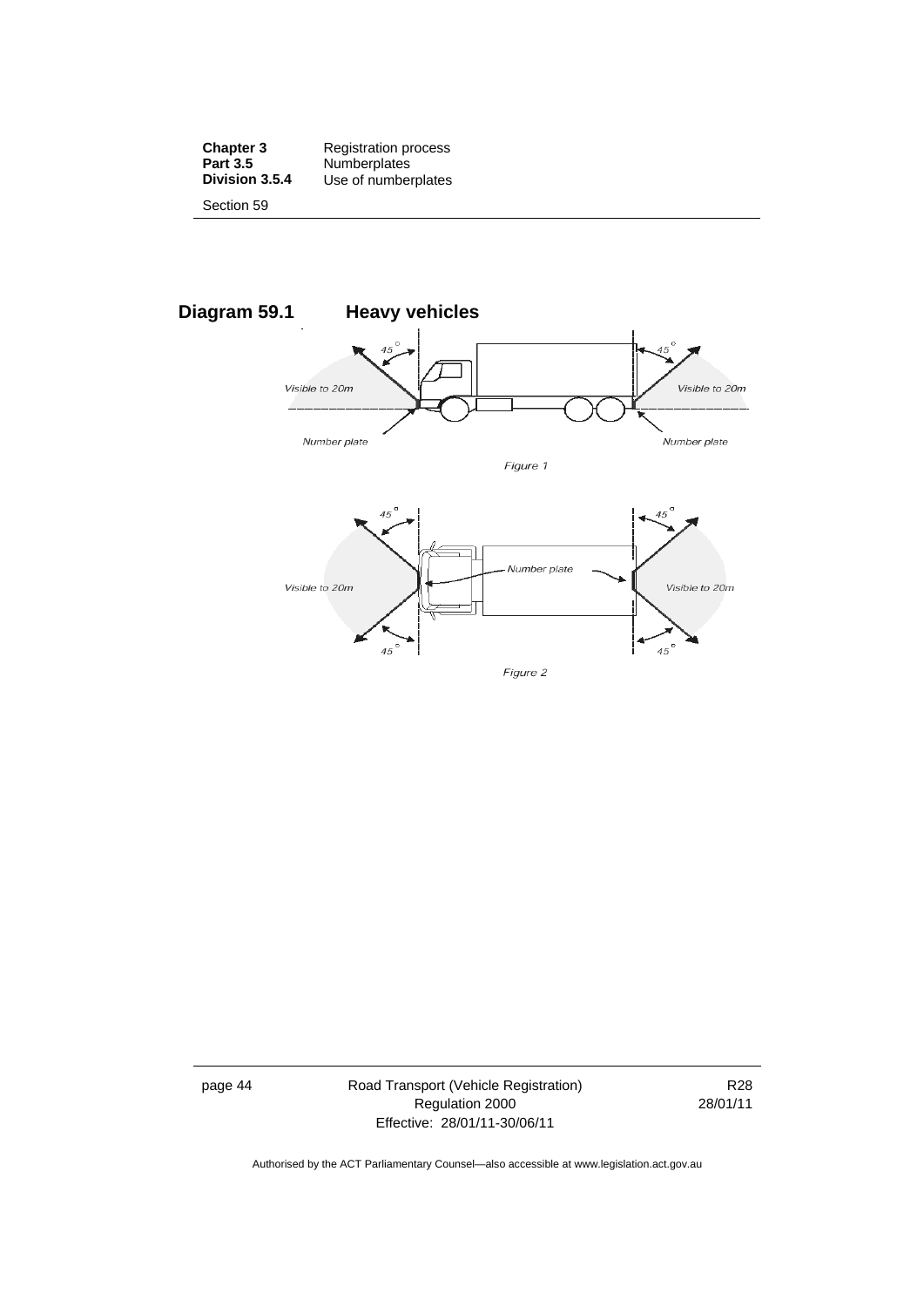



- (2) Subsection (1) applies to a vehicle operating as a stand-by taxi as if the reference to a numberplate issued for the vehicle were a reference to the numberplate issued for the usual taxi.
- (3) The registered operator of a registered vehicle must ensure that—
	- (a) for a motor vehicle (other than a motorbike or motortrike)—1 numberplate is attached to the front of the vehicle and another to its rear; and
	- (b) for a motorbike, motortrike or trailer—at least 1 numberplate is attached to its rear.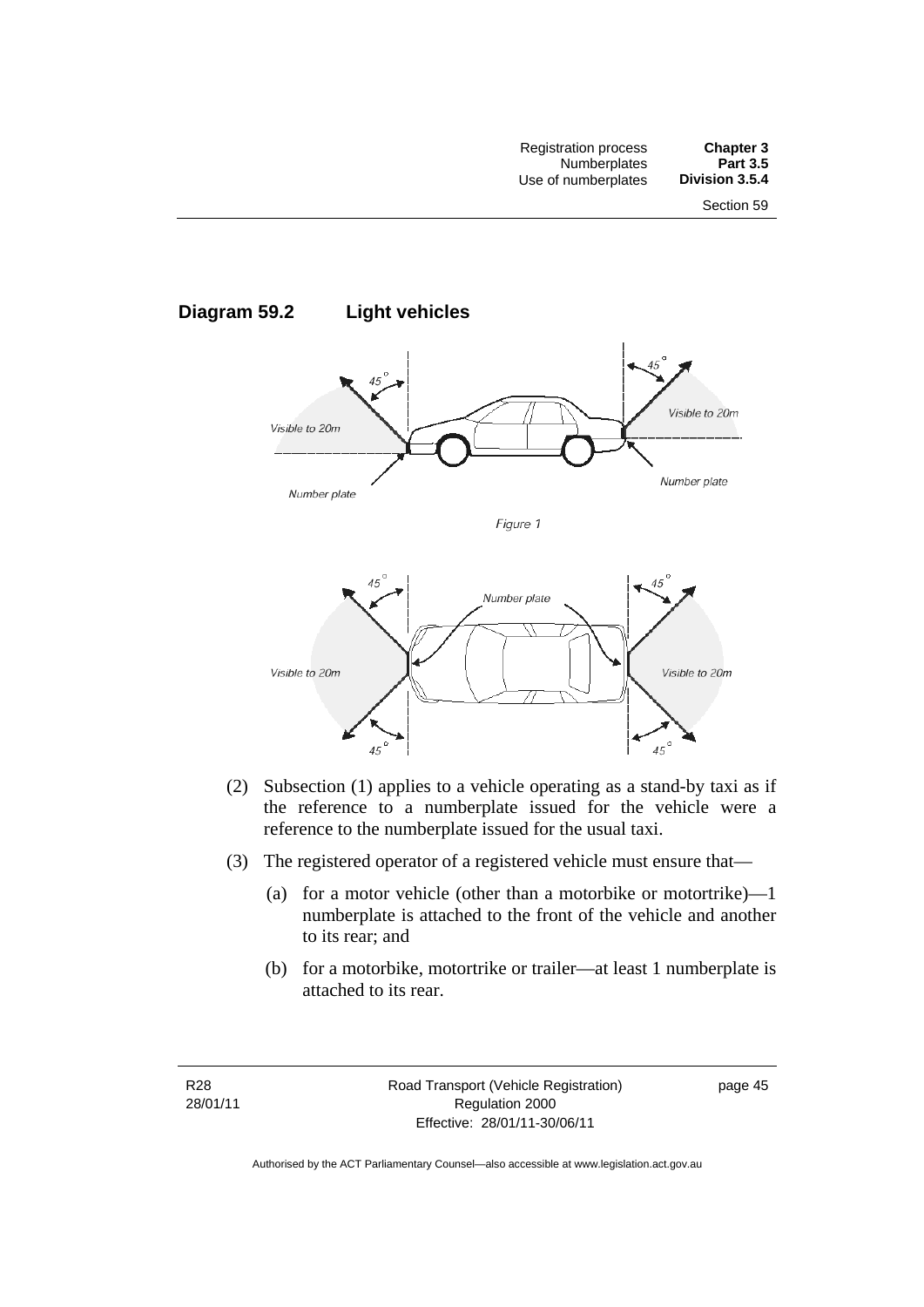- (4) Subsections (1) (a) and (b) and (3) (a) and (b) do not apply to a vehicle numberplate of a registrable vehicle if—
	- (a) because of the construction of the vehicle, it is not practicable to comply with the paragraphs; and
	- (b) the numberplate is attached in a way that complies as far as practicable with the paragraphs.
- (5) Subsection (1) (b) does not apply to the rear vehicle numberplate of a registrable vehicle if—
	- (a) the rear numberplate of the registrable vehicle is obscured by a vehicle that is being towed by the registrable vehicle; and
	- (b) the towed vehicle displays a rear numberplate in accordance with subsections (1) and (3) or, if the towed vehicle is not required to display a rear numberplate, the registration number of the registrable vehicle is displayed at the rear of the towed vehicle in a way that complies as far as practicable with subsections (1) and (3).
- (6) The road transport authority may exempt a vehicle or person from a provision of this section.
- (7) If an exemption under this section is given subject to conditions, the exemption applies only if all the conditions of the exemption are complied with.
- (8) In this section:

*stand-by taxi*—see the *Road Transport (Public Passenger Services) Regulation 2002*, section 109 (1).

*usual taxi*—see the *Road Transport (Public Passenger Services) Regulation 2002*, section 109 (1).

Authorised by the ACT Parliamentary Counsel—also accessible at www.legislation.act.gov.au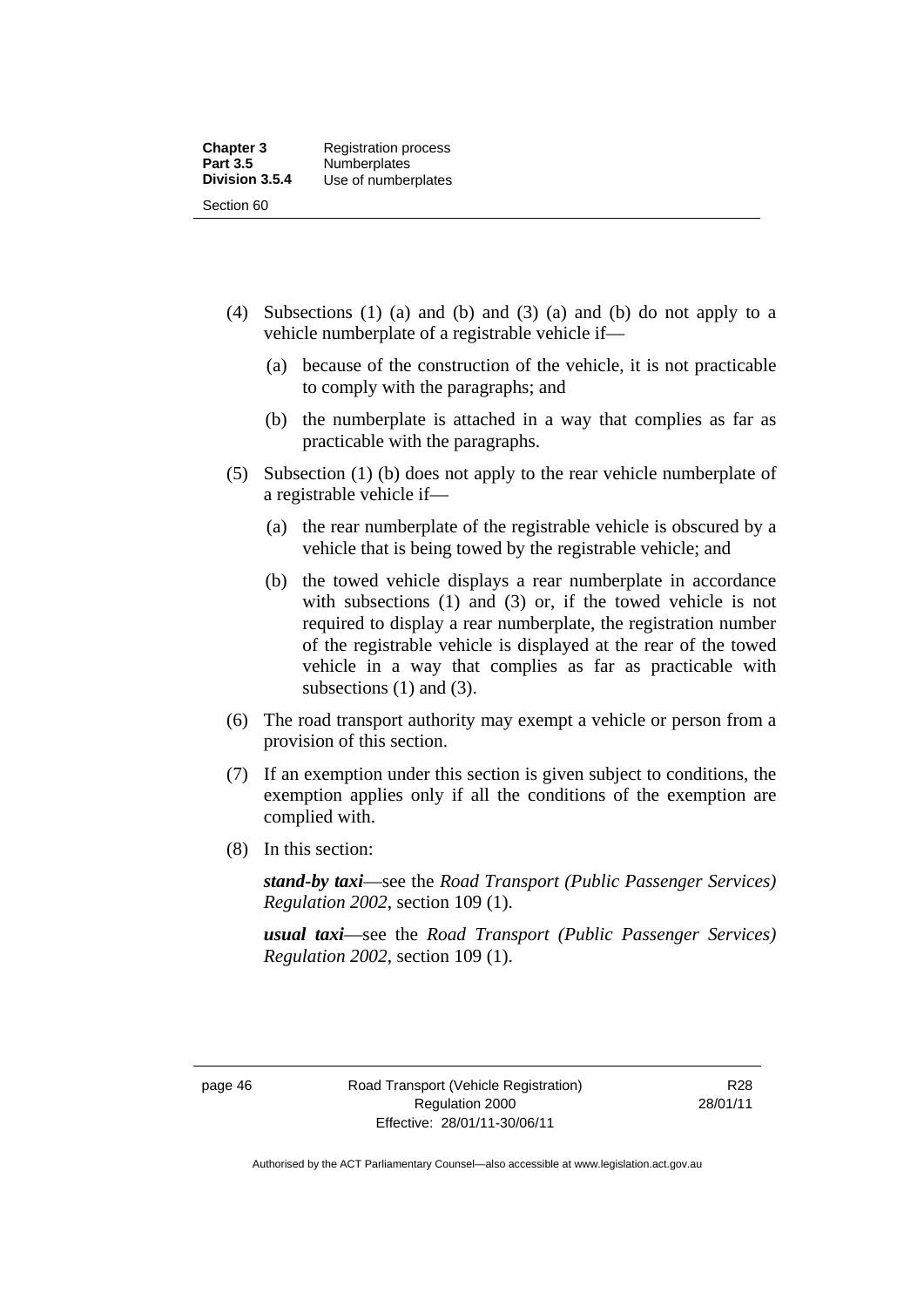#### **60 Using vehicle without numberplate etc**

- (1) A person must not use a registrable vehicle on a road or road related area if—
	- (a) the vehicle does not have the numberplates or numberplate required under this division attached to it; or
	- (b) a numberplate attached to the vehicle is not attached in accordance with this division; or
	- (c) a numberplate attached to the vehicle is illegible.

Maximum penalty: 20 penalty units.

 (2) The responsible person for a vehicle used by someone else in contravention of subsection (1) also commits an offence if the person failed to take reasonable precautions to prevent the contravention.

Maximum penalty: 20 penalty units.

- (3) This section does not apply to a vehicle if—
	- (a) an unregistered vehicle permit is in force for the vehicle; or
	- (b) a trader's plate is attached to the vehicle.
- (4) For this section, a numberplate is *illegible* if anything required to be included on the numberplate cannot, for any reason, be readily read.
- (5) For subsection (4), a number on the numberplate is taken not to be readily readable if the number is not clearly visible as required by section 59 (1) (b) (Display of numberplates).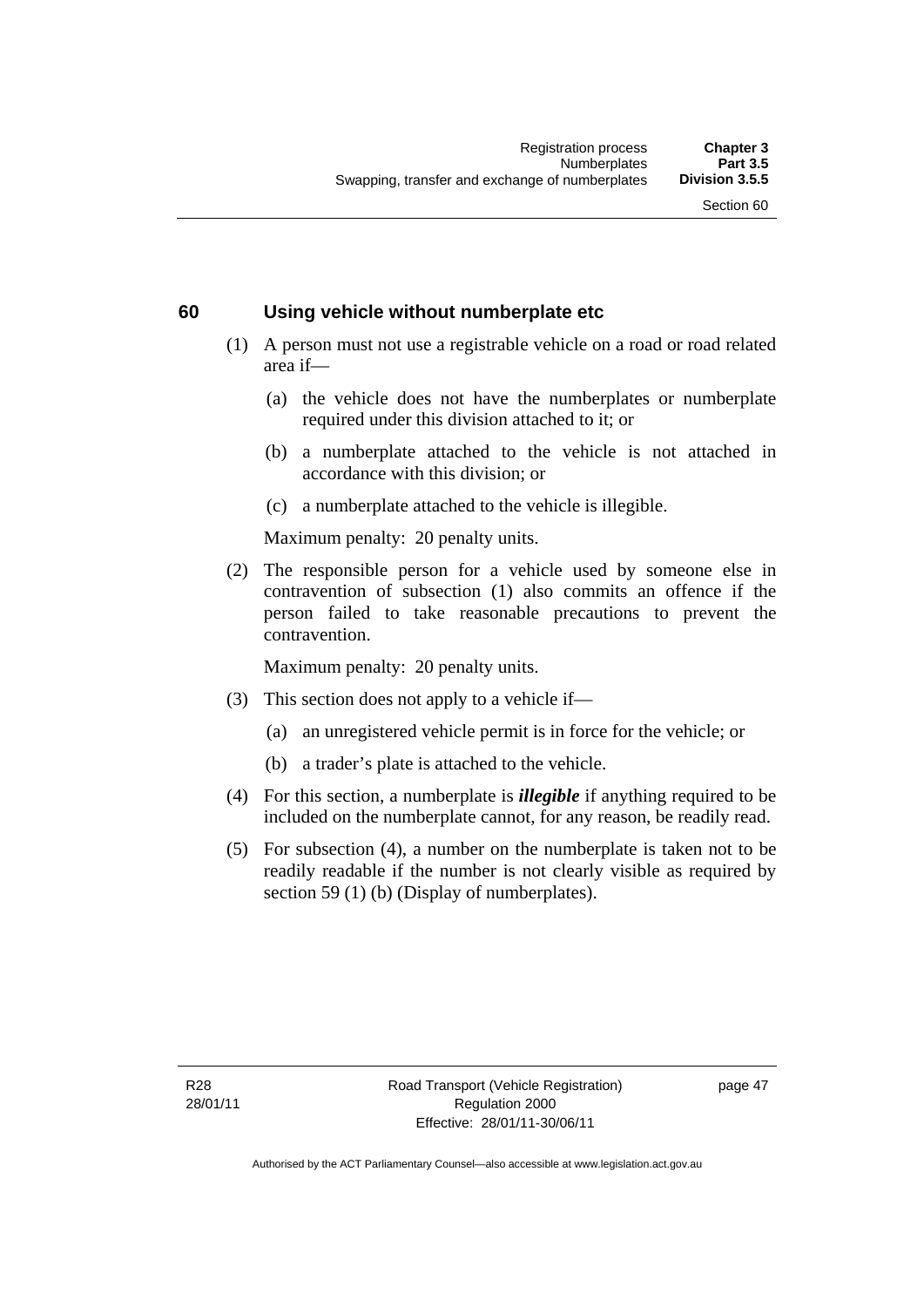**Division 3.5.5 Swapping, transfer and exchange of numberplates** 

#### **61 Swapping of numberplates**

The road transport authority may approve the swap of numberplates between registrable vehicles.

## **62 Transfer of numberplate to another vehicle**

The road transport authority may transfer the numberplates of a registrable vehicle (the *giving vehicle*) to another registrable vehicle (the *receiving vehicle*) if—

- (a) the registration of the giving vehicle was cancelled following approval of an application to surrender its registration; and
- (b) if the giving vehicle has 1 registered operator—the same person is (or is to be) the registered operator of the receiving vehicle; and
- (c) if the giving vehicle has 2 registered operators—the authority is satisfied that each registered operator who can agree to the transfer does agree; and
- (d) if the receiving vehicle has 2 registered operators—the authority is satisfied that each registered operator who can agree to the transfer does agree.

## **63 Exchange of numberplates**

(1) If the registered operator of a registered vehicle surrenders the numberplates issued for the vehicle to the road transport authority, the authority may issue numberplates with a different registration number for the vehicle.

R28 28/01/11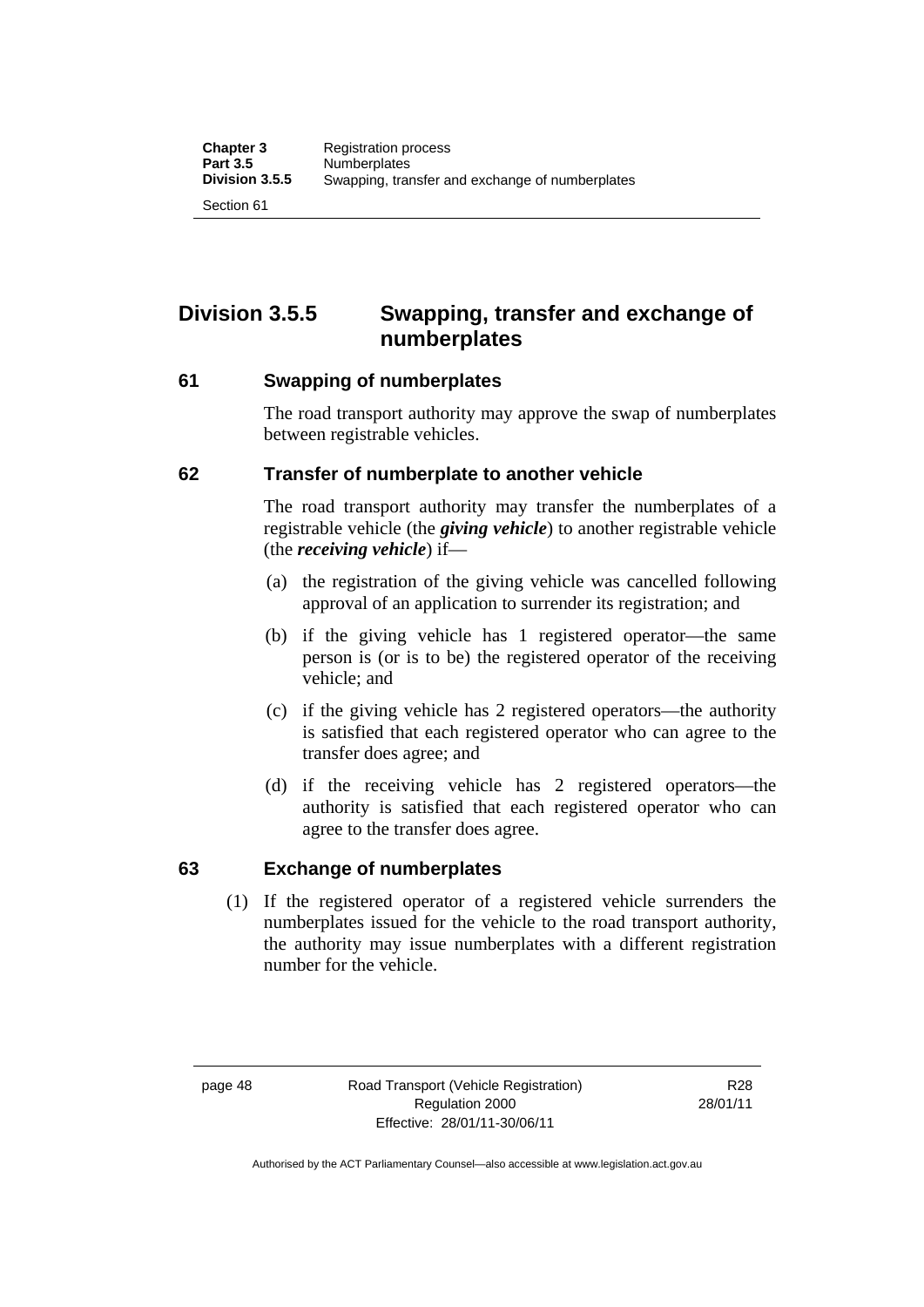(2) If the road transport authority is satisfied that 1 or more of the numberplates issued for the vehicle have been lost, stolen or destroyed, the authority may act under subsection (1) even though the numberplate or numberplates have not been surrendered.

## **Division 3.5.6 Damaged, lost, stolen and destroyed numberplates**

## **64 Damaged numberplates**

- (1) If a numberplate becomes damaged in a material respect, the plateholder must, as soon as is practicable (but within 14 days) after discovering the damage—
	- (a) tell the road transport authority about the damage; and
	- (b) return the numberplate to the authority and, unless otherwise approved by the authority, any other numberplate with the same registration number.

Maximum penalty: 20 penalty units.

- (2) If the plate-holder returns a numberplate under this section, the road transport authority may issue a replacement numberplate with the same distinguishing number to the plate-holder.
- (3) For this section, a numberplate becomes damaged in a *material respect* if anything required to be included on the numberplate is missing or cannot be readily read.
- (4) For subsection (3), a number on the numberplate is taken not to be readily readable if the number is not clearly visible as required by section 59 (1) (b) (Display of numberplates).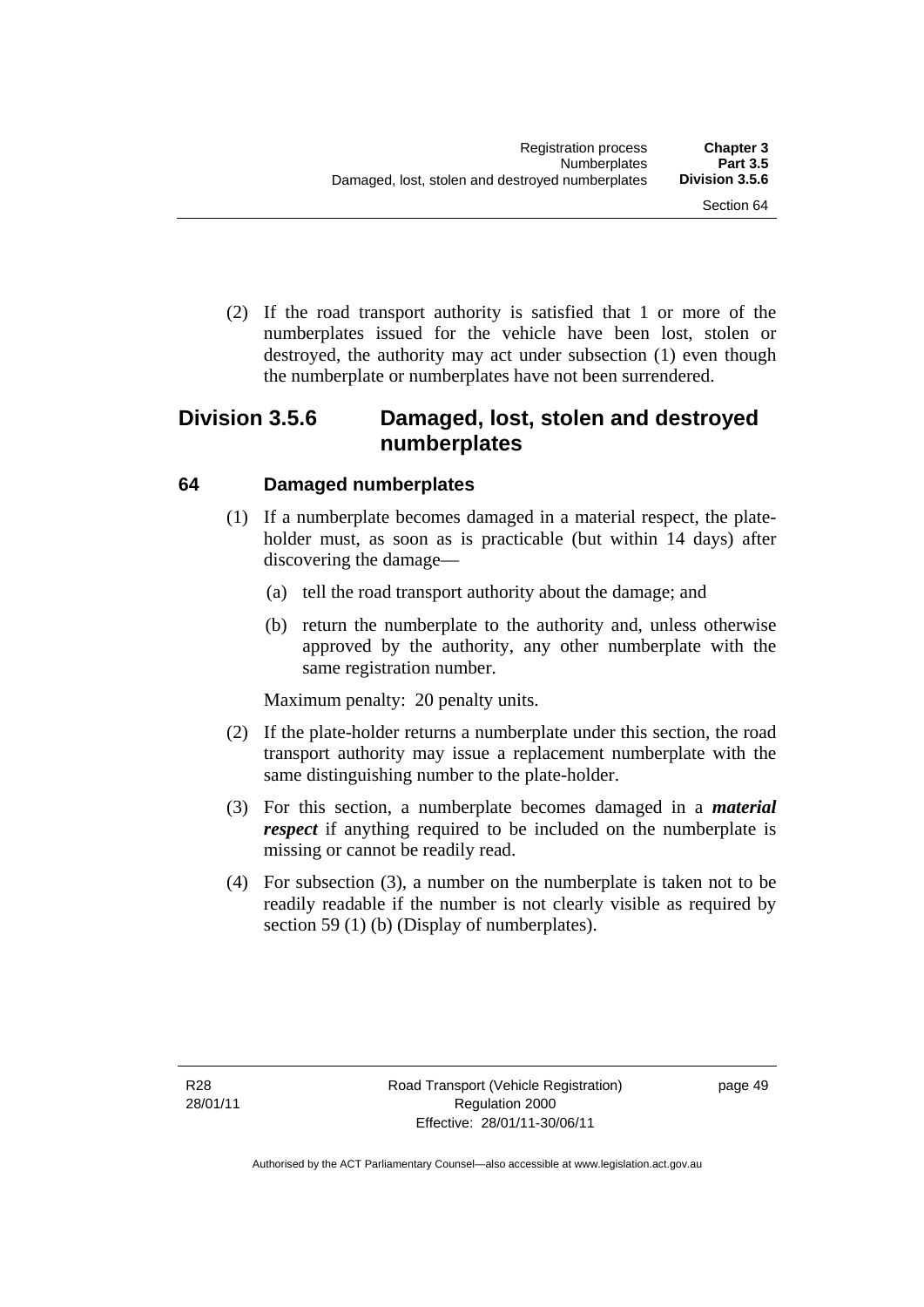## **65 Lost, stolen or destroyed numberplates**

- (1) If a vehicle numberplate is lost, stolen or destroyed, the plate-holder must, as soon as practicable (but within 14 days) after discovering the loss, theft or destruction—
	- (a) tell the road transport authority about the loss, theft or destruction; and
	- (b) return to the authority any other numberplate issued to the plate-holder with the same distinguishing number unless it has also been lost, stolen or destroyed.

Maximum penalty: 20 penalty units.

 (2) If a bicycle rack numberplate is lost, stolen or destroyed, the plateholder must, as soon as practicable (but within 14 days) after discovering the loss, theft or destruction, tell the road transport authority in writing about the loss, theft or destruction.

Maximum penalty: 20 penalty units.

- (3) If the plate-holder for a numberplate tells the road transport authority about the loss, theft or destruction of the numberplate, the authority may, by written notice given to the plate-holder, require the plate-holder to provide to the authority, within a stated period and in a stated form, a statement confirming, and explaining the circumstances of, the loss, theft or destruction.
- (4) A person must not, without reasonable excuse, fail to comply with a notice given to the person under subsection (3).

Maximum penalty: 20 penalty units.

 (5) If the road transport authority is satisfied that a vehicle numberplate has been lost, stolen or destroyed, the authority may issue replacement numberplates with the same or a different distinguishing number to the plate-holder.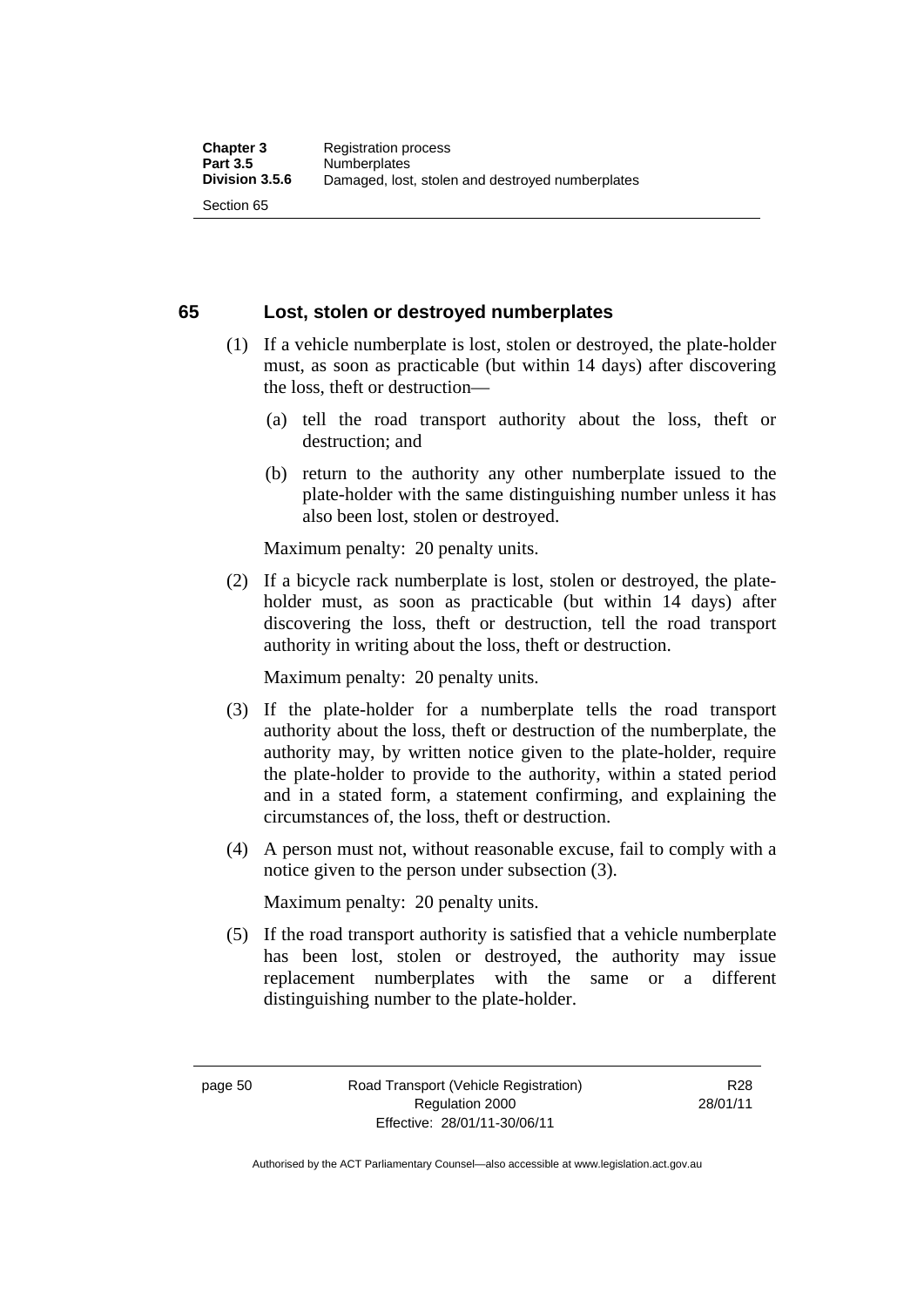(6) If the road transport authority is satisfied that a bicycle rack numberplate has been lost, stolen or destroyed, the authority may issue a replacement numberplate with the same distinguishing number to the plate-holder.

#### **66 Recovery of lost or stolen numberplates**

If the plate-holder of a lost or stolen numberplate recovers the numberplate, the plate-holder must, as soon as practicable (but within 14 days) after recovering the numberplate—

- (a) tell the road transport authority about the recovery of the numberplate; and
- (b) give the numberplate to the authority unless the authority tells the plate-holder that the numberplate need not be given to the authority.

Maximum penalty: 20 penalty units.

R28 28/01/11 Road Transport (Vehicle Registration) Regulation 2000 Effective: 28/01/11-30/06/11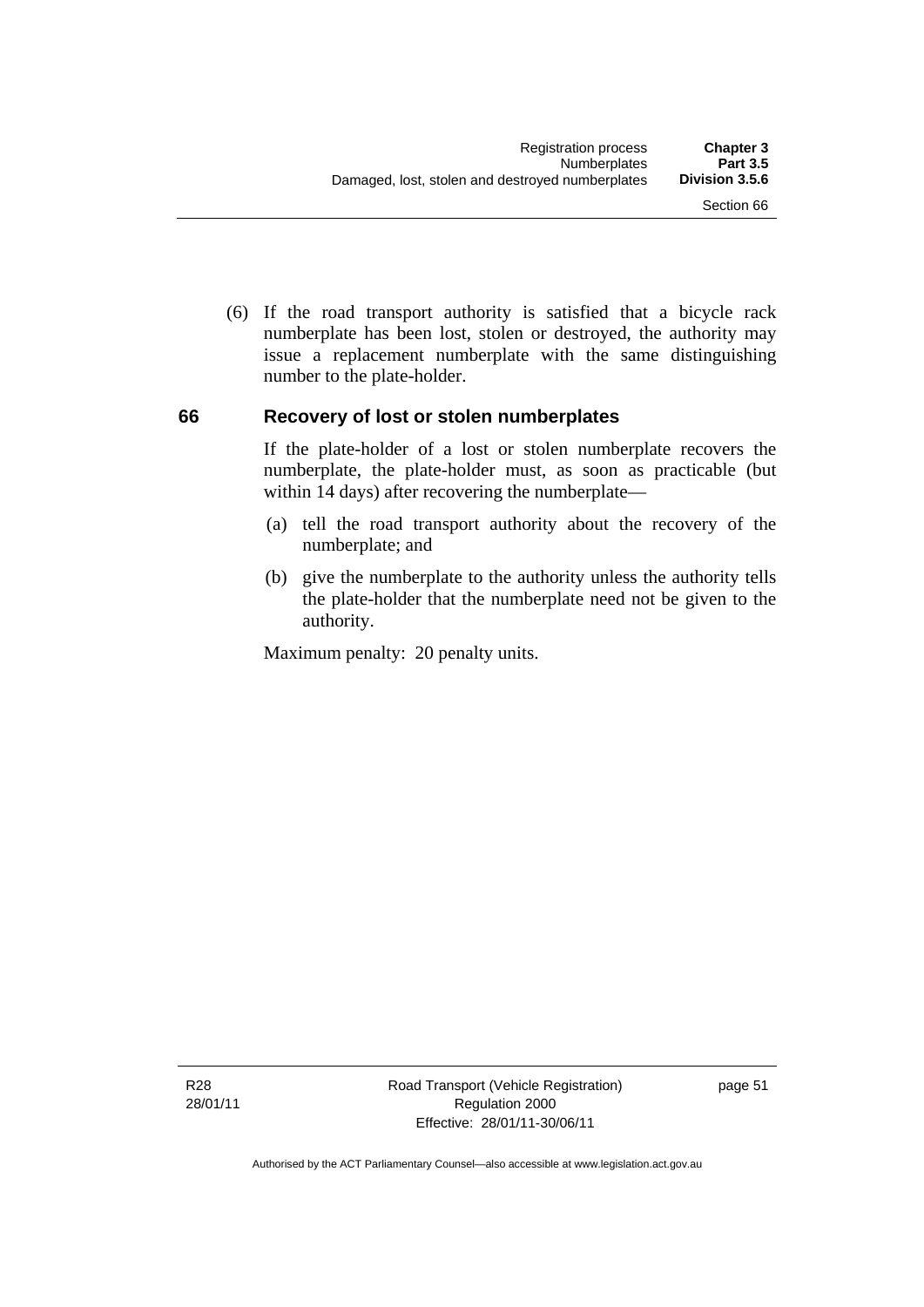**Chapter 3** Registration process<br>**Part 3.6** Renewal of registration **Renewal of registration** 

Section 67

# **Part 3.6 Renewal of registration**

#### **67 Notice of renewal for registration**

- (1) A *notice of renewal* for the registration of a registered vehicle is a notice—
	- (a) addressed to the registered operator of the vehicle; and
	- (b) stating that the vehicle's registration will expire if it is not renewed on or before a date stated in the notice.
- (2) If the road transport authority fails to send a notice of renewal for the registration of a registered vehicle, or the notice is not received by the registered operator of the vehicle, the failure or nonreceipt does not affect—
	- (a) the expiry of the vehicle's registration; or
	- (b) the obligation of the operator to renew the vehicle's registration if the operator intends the vehicle to be used on a road or road related area after the expiry of its existing registration.
- (3) The road transport authority is not required to send a notice of renewal for the registration of a seasonal vehicle.

page 52 Road Transport (Vehicle Registration) Regulation 2000 Effective: 28/01/11-30/06/11

R28 28/01/11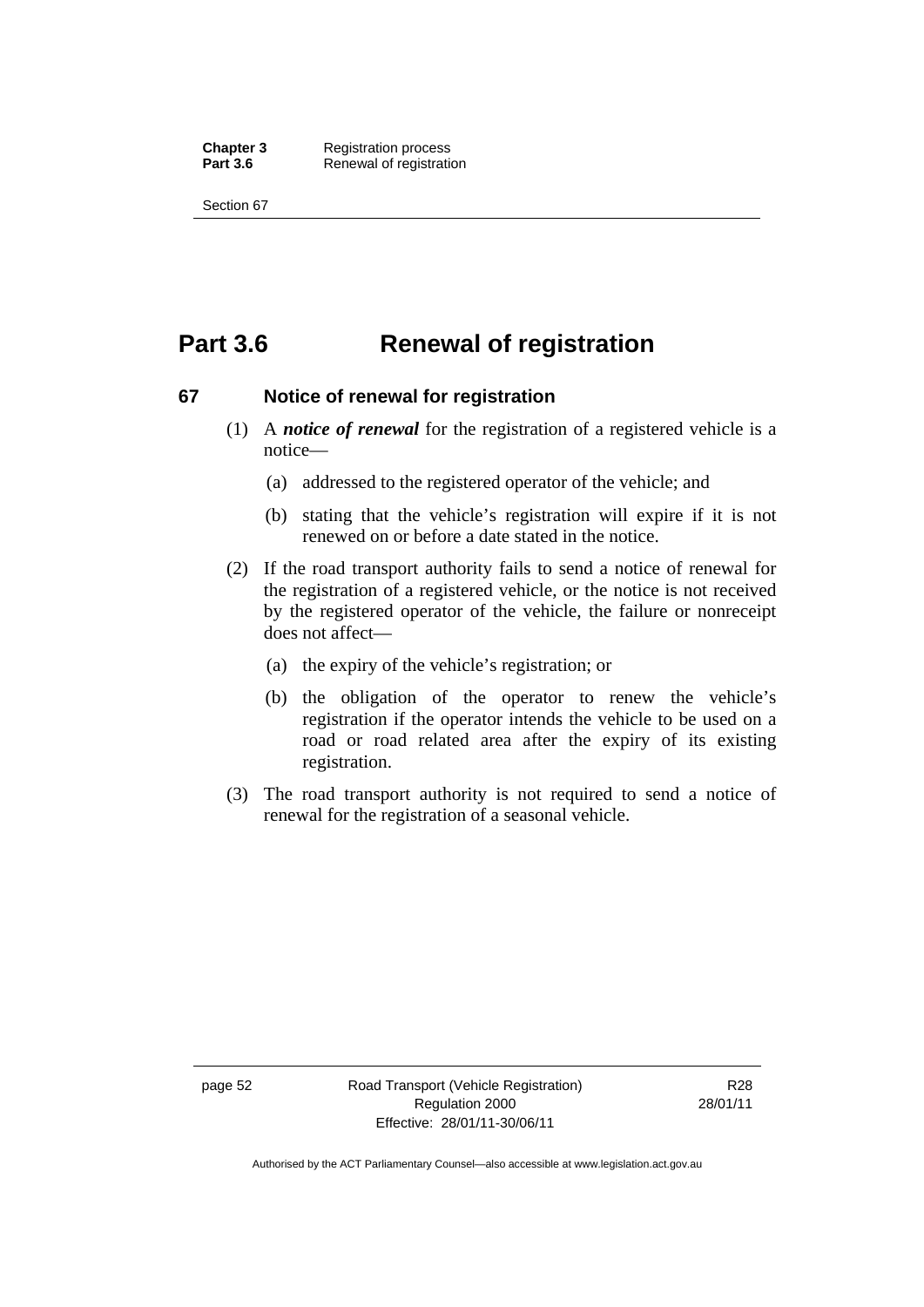(4) The road transport authority may include information or material not related to vehicle registration with notices of renewal sent to registered operators if satisfied on reasonable grounds that providing the information or material is in the public interest.

**Example—information or material that may be provided in the public interest**  promotional information or material that is part of a public awareness campaign on a health or safety issue

*Note* An example is part of the regulation, is not exhaustive and may extend, but does not limit, the meaning of the provision in which it appears (see Legislation Act, s 126 and s 132).

#### **68 Renewal of registration**

- (1) The registered operator of a registered vehicle may apply to the road transport authority to renew the registration of the vehicle.
- (2) The registration of a registered vehicle may be renewed not more than 1 year after its expiry.
- (3) Subsection (2) does not have the effect of enabling a registrable vehicle to be retrospectively registered.
- (4) The registration of a registrable vehicle may be renewed—
	- (a) for a vehicle other than a seasonal vehicle—for 1 year; or
	- (b) for a seasonal vehicle—for 9 months; or
	- (c) for any vehicle—for 3 or 6 months.
	- *Note* The renewal of registration of a seasonal vehicle may be restricted under s 68A (2).
- (5) However, the road transport authority may approve a different period of renewal nominated by the registered operator.
- (6) If the registered operator wishes to renew the registration for a period different from the current registration period, the operator must nominate the proposed renewal period in accordance with subsections (4) and (5).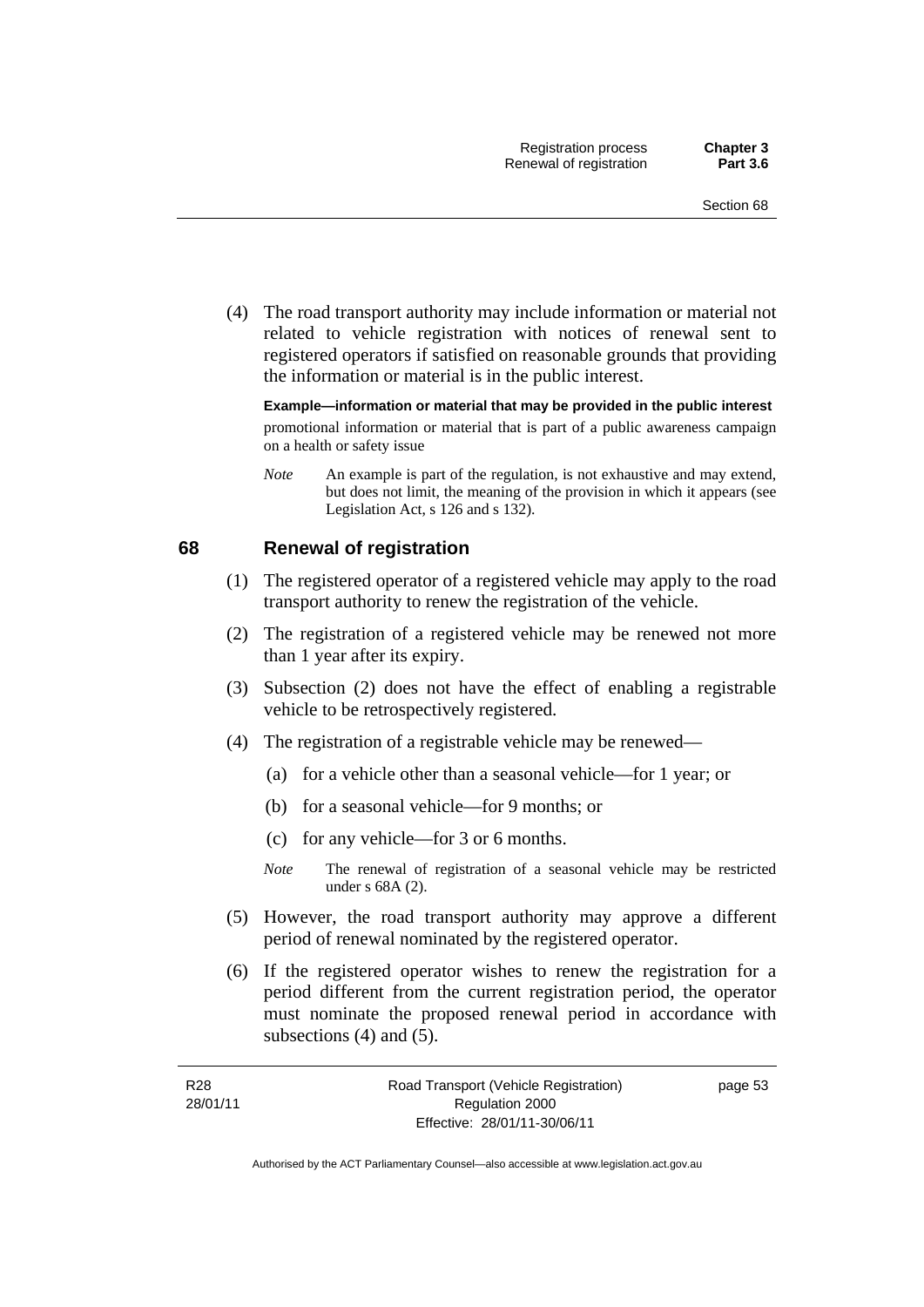- (7) The road transport authority may require the registered operator to give to the authority information or supporting evidence that the authority could require from an applicant for registration.
	- *Note* See s 28 (Information that may be required for registration application) and s 29 (Supporting evidence for registration application) for the kind of information or evidence the authority may require.
- (8) The road transport authority must renew the registration of the vehicle if the registered operator complies with this section.
- (9) However, the road transport authority—
	- (a) may refuse to renew the registration if the authority could have refused, under section 32 (1) (Deciding applications for registration—general), to approve an application by the registered operator for the registration of the vehicle; and
	- (b) must refuse to renew the registration if the authority is required to refuse to approve the application for a vehicle's registration under—
		- (i) section 32A (Deciding applications for registration written-off vehicles); or
		- (ii) section 32B (Deciding applications for registration taxis); or
		- (iii) section 32C (Deciding applications for registration certain hire cars).
- (10) Despite subsection (9) (b), the road transport authority may renew the registration of a vehicle recorded as a statutory write-off in the written-off vehicles register or an approved corresponding WOVR if—
	- (a) the vehicle has been registered, or the vehicle's registration has been renewed, in the ACT after the record was made and before 28 January 2003; and

R28 28/01/11

Authorised by the ACT Parliamentary Counsel—also accessible at www.legislation.act.gov.au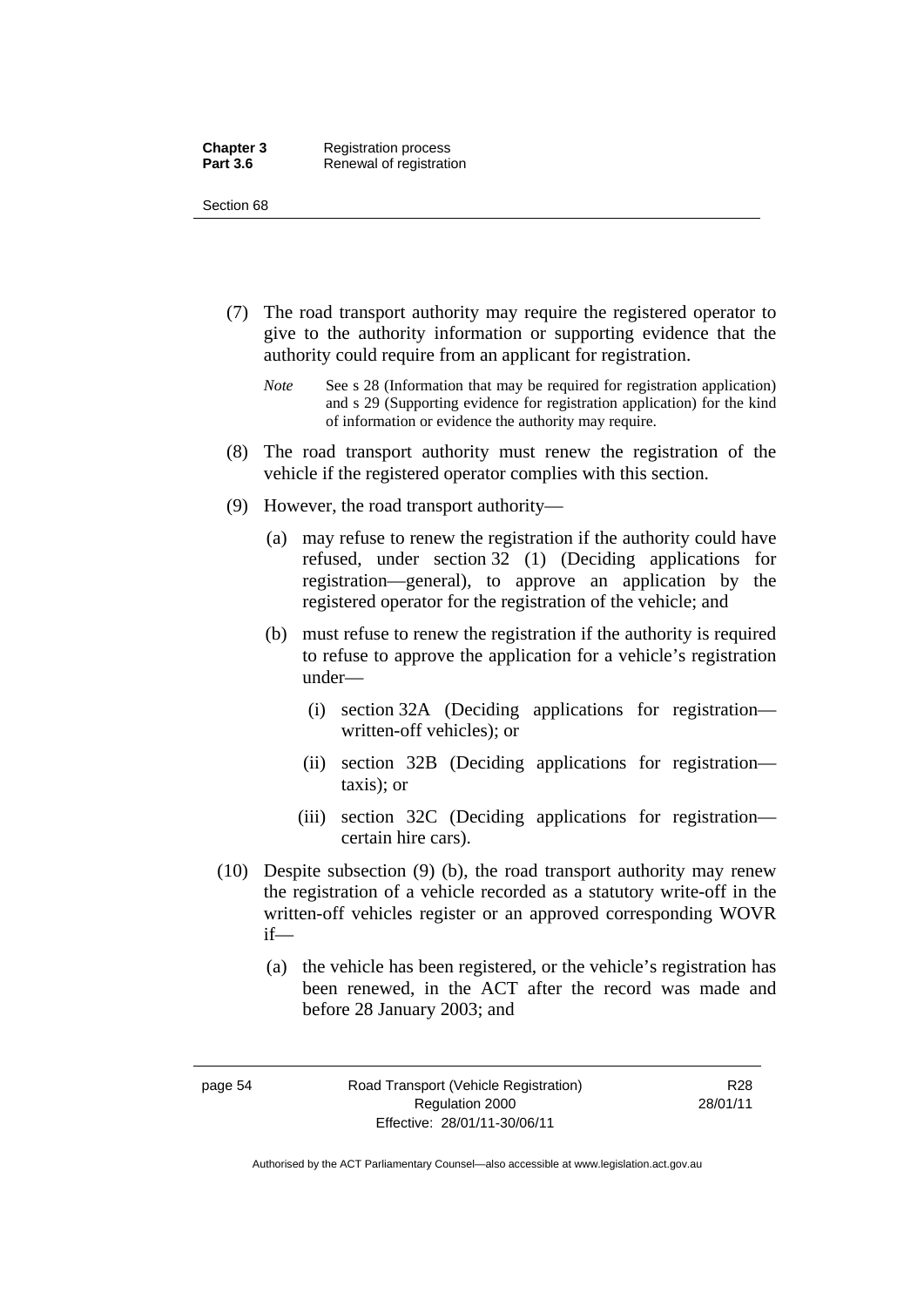- (b) the authority is satisfied that—
	- (i) the vehicle is the original vehicle to which the vehicle's vehicle identifier was assigned; and
	- (ii) the vehicle complies with the applicable vehicle standards.

#### **68A Seasonal vehicles—maximum registration renewal period**

- (1) The road transport authority may, in writing, declare the maximum period for which a seasonal vehicle may be registered in any 12 month period.
- (2) The registration of a seasonal vehicle must not be renewed for the period mentioned in section 68 (4) (b) or (c) if renewal for the period would mean the vehicle was registered for more than the maximum period.
- (3) A declaration under subsection (1) is a disallowable instrument.
	- *Note* A disallowable instrument must be notified, and presented to the Legislative Assembly, under the Legislation Act.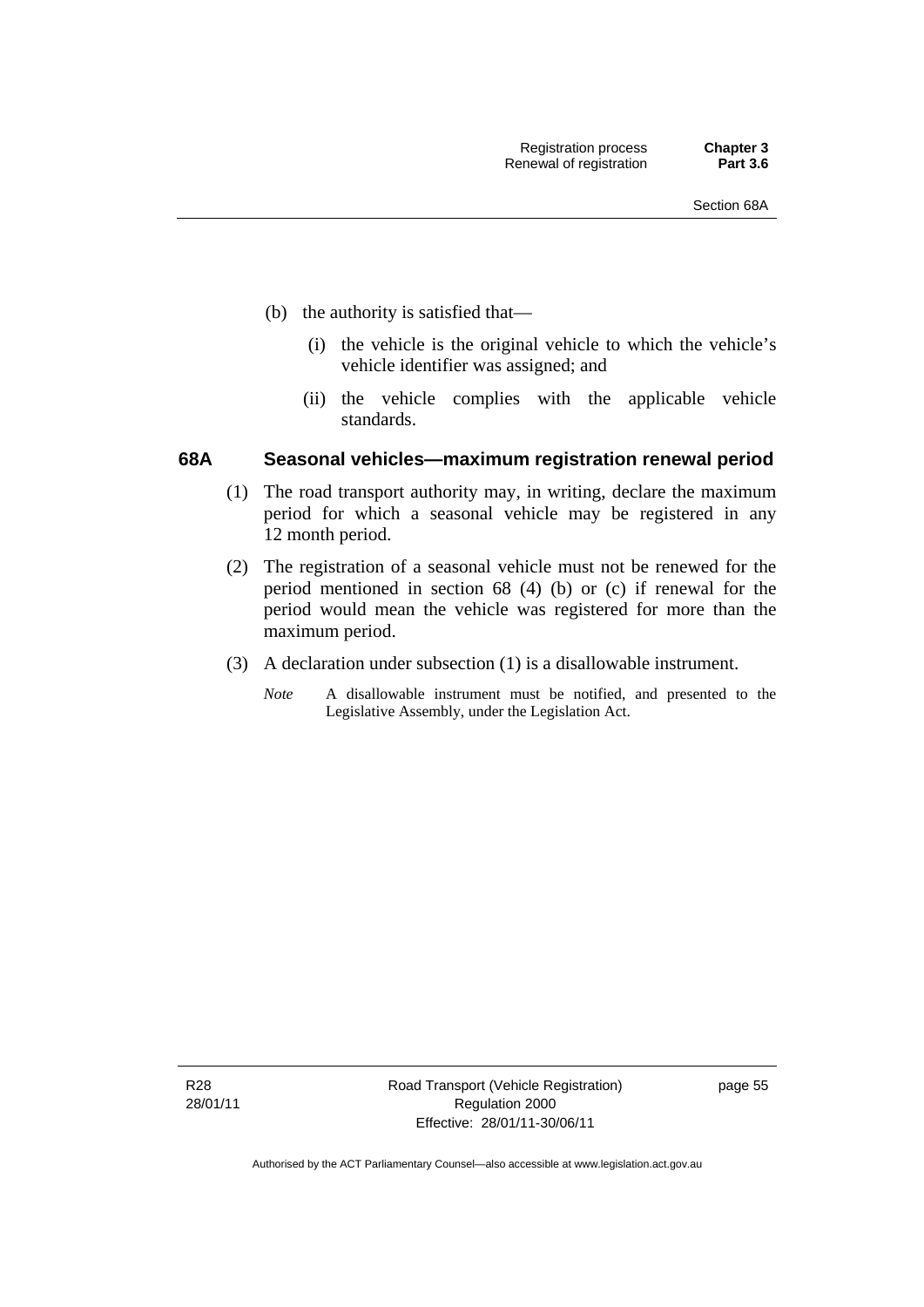# **Chapter 4 Alteration of registration status**

# **Part 4.1 General obligations of registered operators**

#### **69 Obligation to notify change of name or address etc**

- (1) This section applies to the registered operator of a registered vehicle if—
	- (a) the vehicle's garage address changes; or
	- (b) the operator is an individual and the individual has changed his or her name or home address or address for service of notices; or
	- (c) the operator is a corporation and the corporation has changed its name or business address or address for service of notices.
- (2) The registered operator must tell the road transport authority about the change—
	- (a) orally not later than 14 days after the change; and
	- (b) if the authority asks the operator to tell the authority about the change in writing—in writing within the period (not less than 14 days) required by the authority.

Maximum penalty: 20 penalty units.

#### **71 Obligations in relation to changed vehicles**

(1) This section applies to the registered operator of a registered vehicle if the vehicle has been changed in a way that changes the description of the vehicle from the description on the vehicle's registration certificate.

R28 28/01/11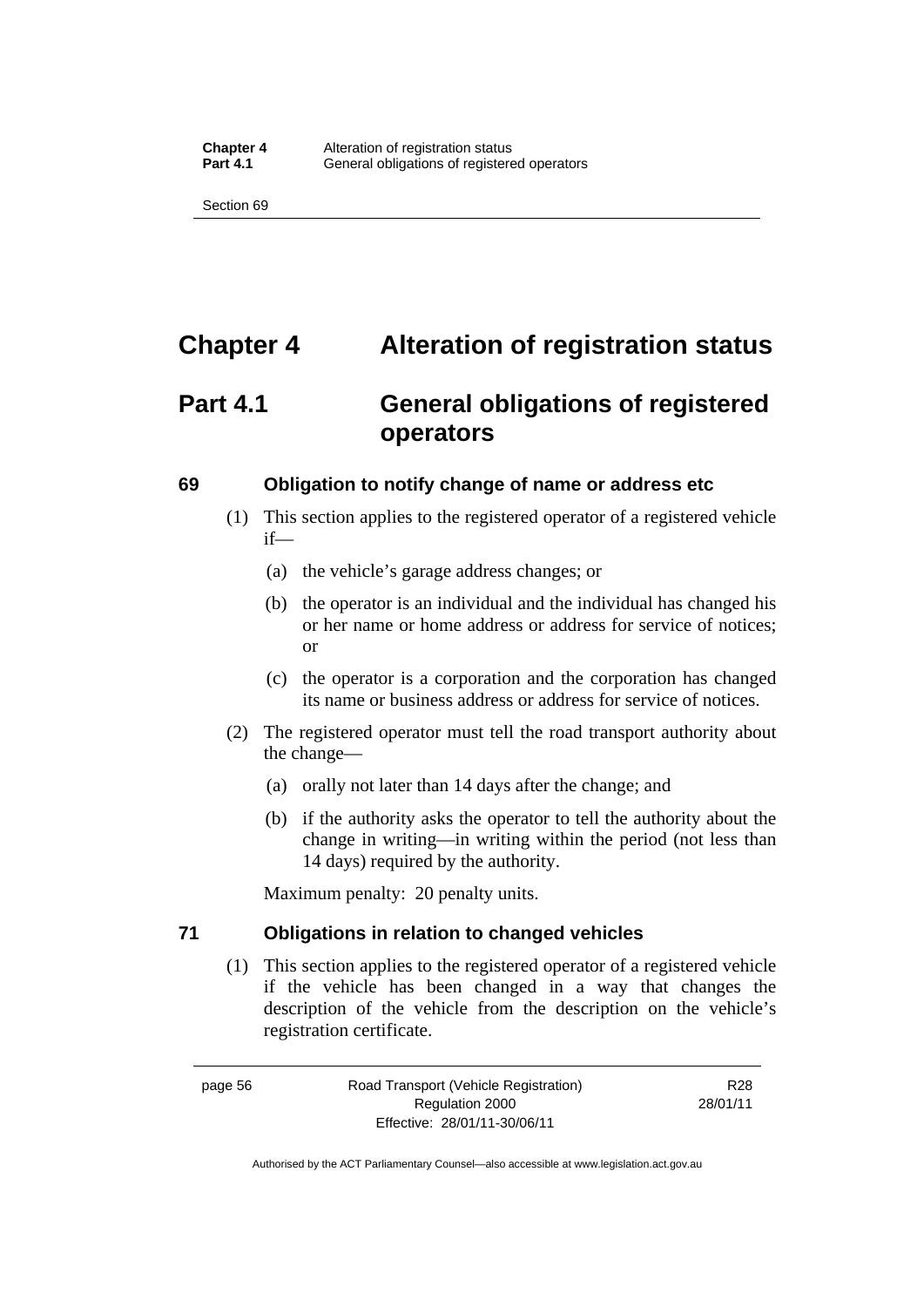(2) The registered operator must tell the road transport authority in writing about the change as soon as possible (but within 14 days) after the change.

Maximum penalty: 20 penalty units.

- (3) If the vehicle has been changed in a way that would incur liability for an additional fee, charge or other amount under the *Road Transport (General) Act 1999*, the registered operator must ensure that the vehicle is not used on a road or road related area until—
	- (a) the road transport authority has been told about the change in writing; and
	- (b) the amount has been paid.

Maximum penalty: 20 penalty units.

#### **72 Verification of register and monitoring of compliance**

- (1) If the road transport authority suspects on reasonable grounds that information in the register in relation to a registered vehicle may be inaccurate or misleading, the authority may, by written notice given to the registered operator, require the operator to provide evidence to the authority, in a stated form, about anything relevant to the registration or continued registration of the vehicle, including, for example—
	- (a) the vehicle's identification details; and
	- (b) the vehicle's garage address; and
	- (c) if the operator is an individual—the individual's name, home address, and address for the service of notices (if any); and
	- (d) if the operator is a corporation—the corporation's name, business address, and address for the service of notices (if any); and
	- (e) the vehicle's registration charge category.

R28 28/01/11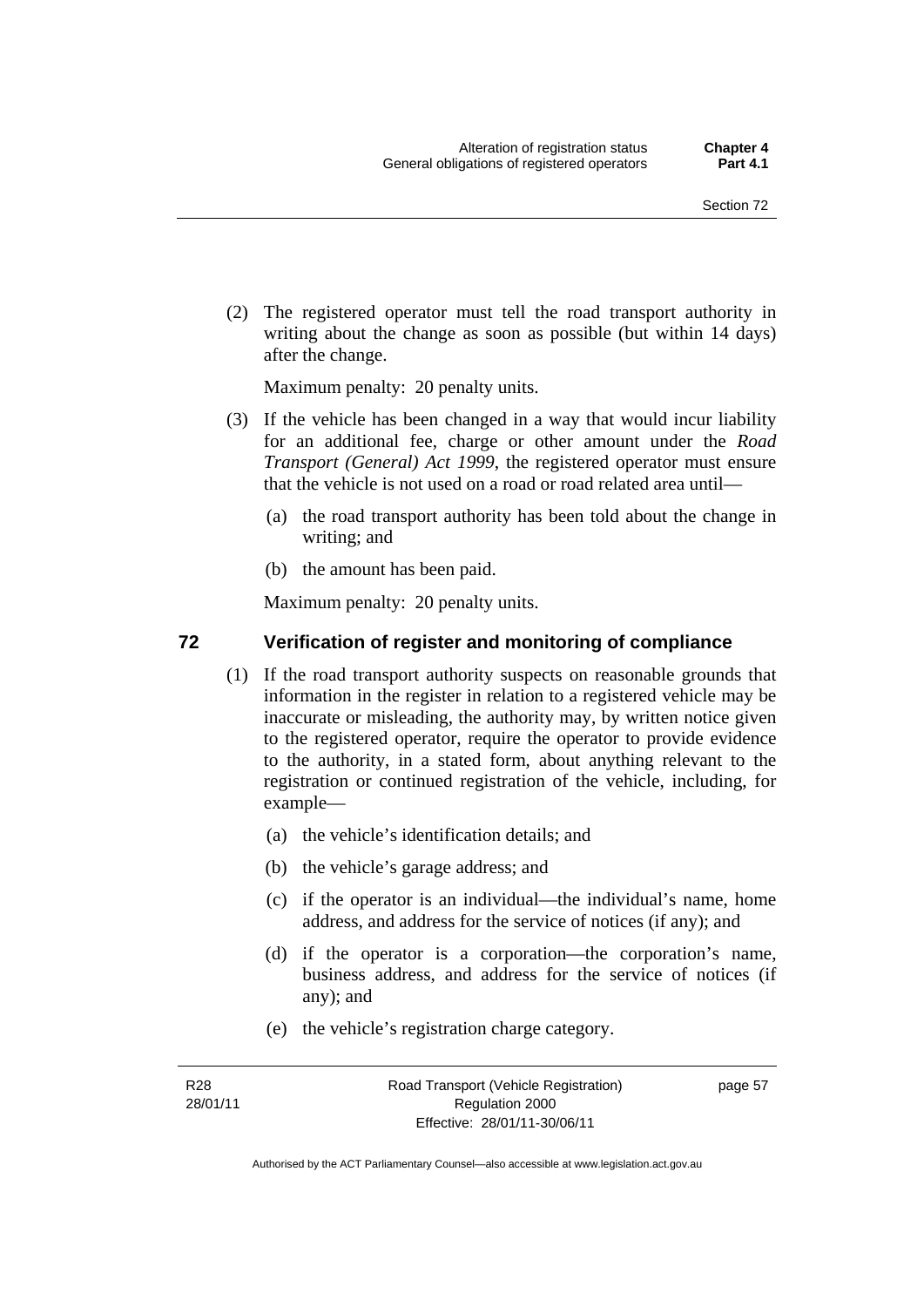- (2) The notice may require the person to—
	- (a) provide a stated document that is in the person's possession or control for inspection; or
	- (b) produce the vehicle for inspection at a stated time and place.
- (3) If a person who is required to produce a vehicle for inspection under this section asks the road transport authority for a change to the time or place stated in the notice, the authority must consider the request and may, by written notice given to the person, change the time or place in accordance with the request.
- (4) A person must not, without reasonable excuse, fail to comply with a notice given to the person under this section.

Maximum penalty (for subsection (4)): 20 penalty units.

page 58 Road Transport (Vehicle Registration) Regulation 2000 Effective: 28/01/11-30/06/11

R28 28/01/11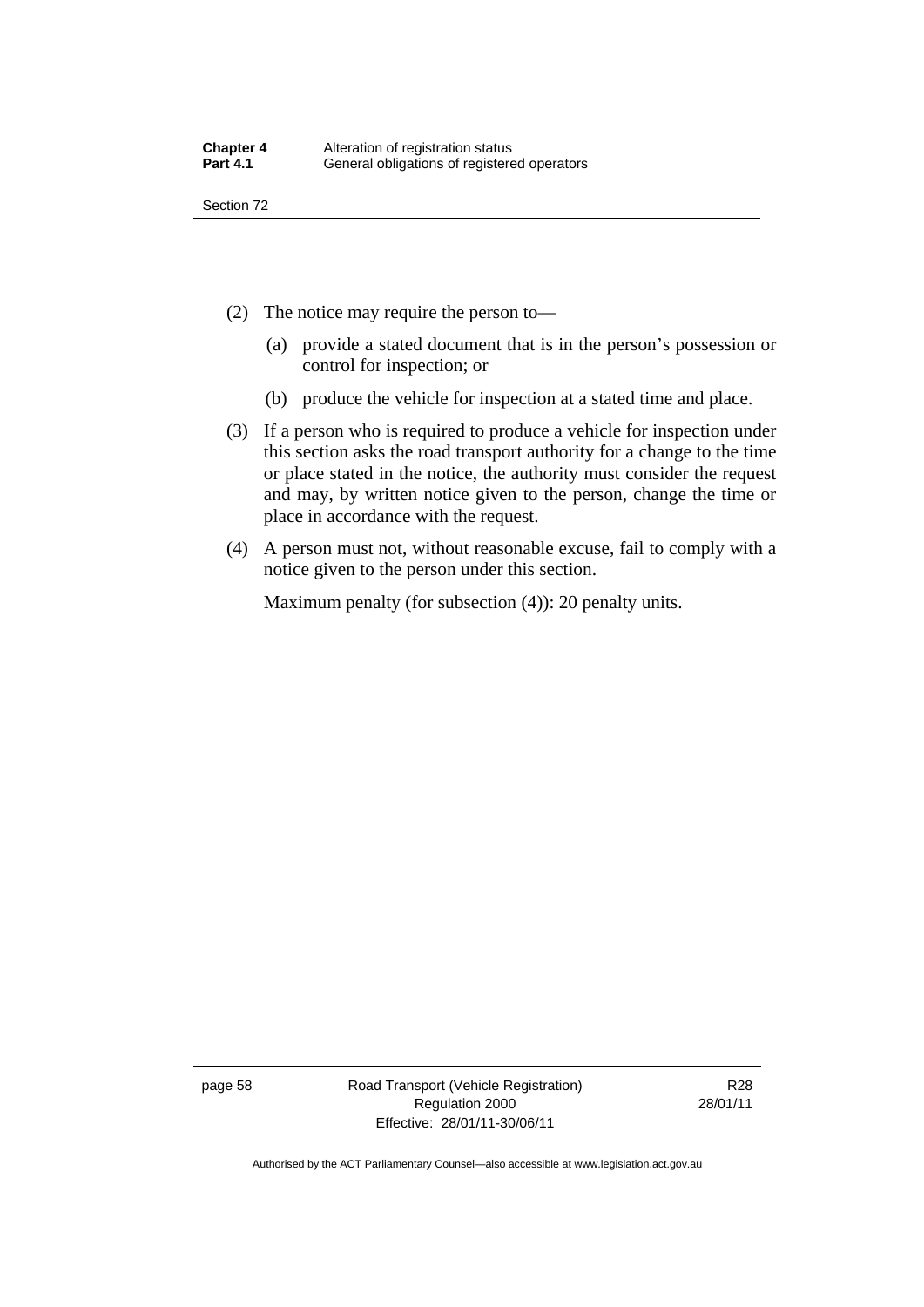# **Part 4.2 Transfer of registration**

#### **73 Obligations of disposers**

- (1) A person, or the agent of a person, who disposes of a registered vehicle must, immediately after disposing of the vehicle—
	- (a) fill in an application for transfer of registration form as disposer and sign it; and
	- (b) give the completed form to the person who has acquired the vehicle (the *acquirer*).
- (2) The person commits an offence if the person, or the agent of the person, does not give the completed form to the acquirer as required by subsection (1).

Maximum penalty: 20 penalty units.

- (3) This section and section 74 (1) (Obligations of acquirers) do not apply to—
	- (a) a passing of possession of a vehicle—
		- (i) under a hiring, other than a hiring under a hire-purchase agreement, for not longer than 3 months; or
		- (ii) under a lending, other than a lending under a lease agreement, for not longer than 3 months; or
		- (iii) to an agent for sale or disposal; or
		- (iv) to a bailee for alteration, repair, renovation, garaging, storing or a similar purpose not involving the use of the vehicle for the benefit of the bailee; or
	- (b) the transfer of a vehicle under an order of a court in Australia or any other legal process.

Authorised by the ACT Parliamentary Counsel—also accessible at www.legislation.act.gov.au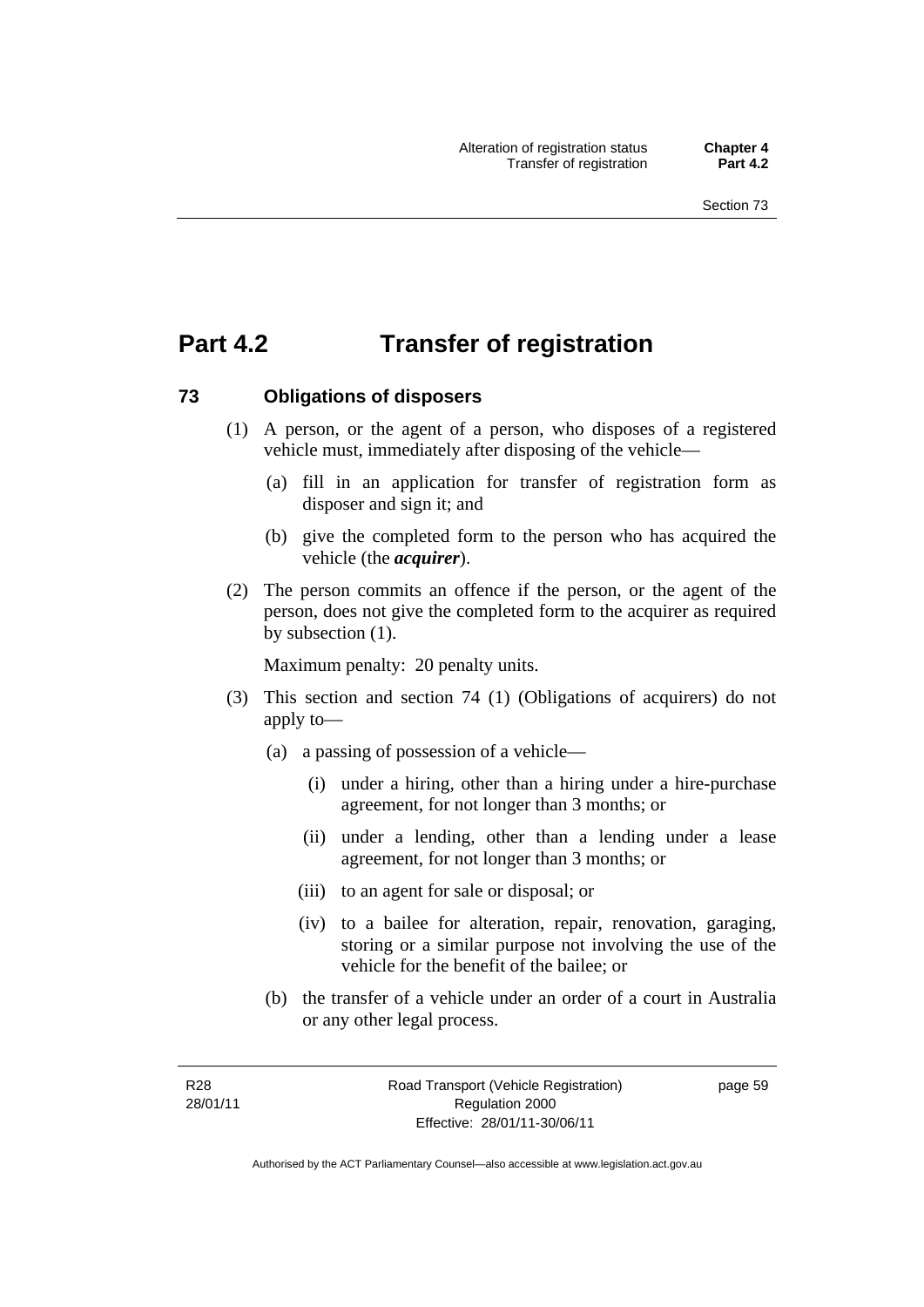# **74 Obligations of acquirers**

- (1) A person, or the agent of a person, who acquires a registered vehicle must, not later than 14 days after acquiring the vehicle—
	- (a) fill in as the acquirer the form received from the disposer as mentioned in section 73 (1) (Obligations of disposers) and sign it; and
	- (b) give the completed form to the road transport authority with any duty payable under the *Duties Act 1999* for the transfer of registration of the vehicle.
- (2) The person commits an offence if the person, or the agent of the person, does not give the completed form with the amount of the duty (if any) to the road transport authority as required by subsection  $(1)$ .

Maximum penalty: 20 penalty units.

- (3) If a registered vehicle is acquired under an order of a court in Australia or any other legal process, the person, or the agent of the person, who acquires the vehicle must, not later than 14 days after acquiring the vehicle—
	- (a) fill in a form telling the road transport authority about the court order or other legal process and sign it; and
	- (b) give the completed form to the authority with any duty payable under the *Duties Act 1999* for the transfer of registration of the vehicle.
- (4) The person commits an offence if the person, or an agent of the person, does not give the completed form with the amount of the duty (if any) to the road transport authority as required by subsection (3).

Maximum penalty: 20 penalty units.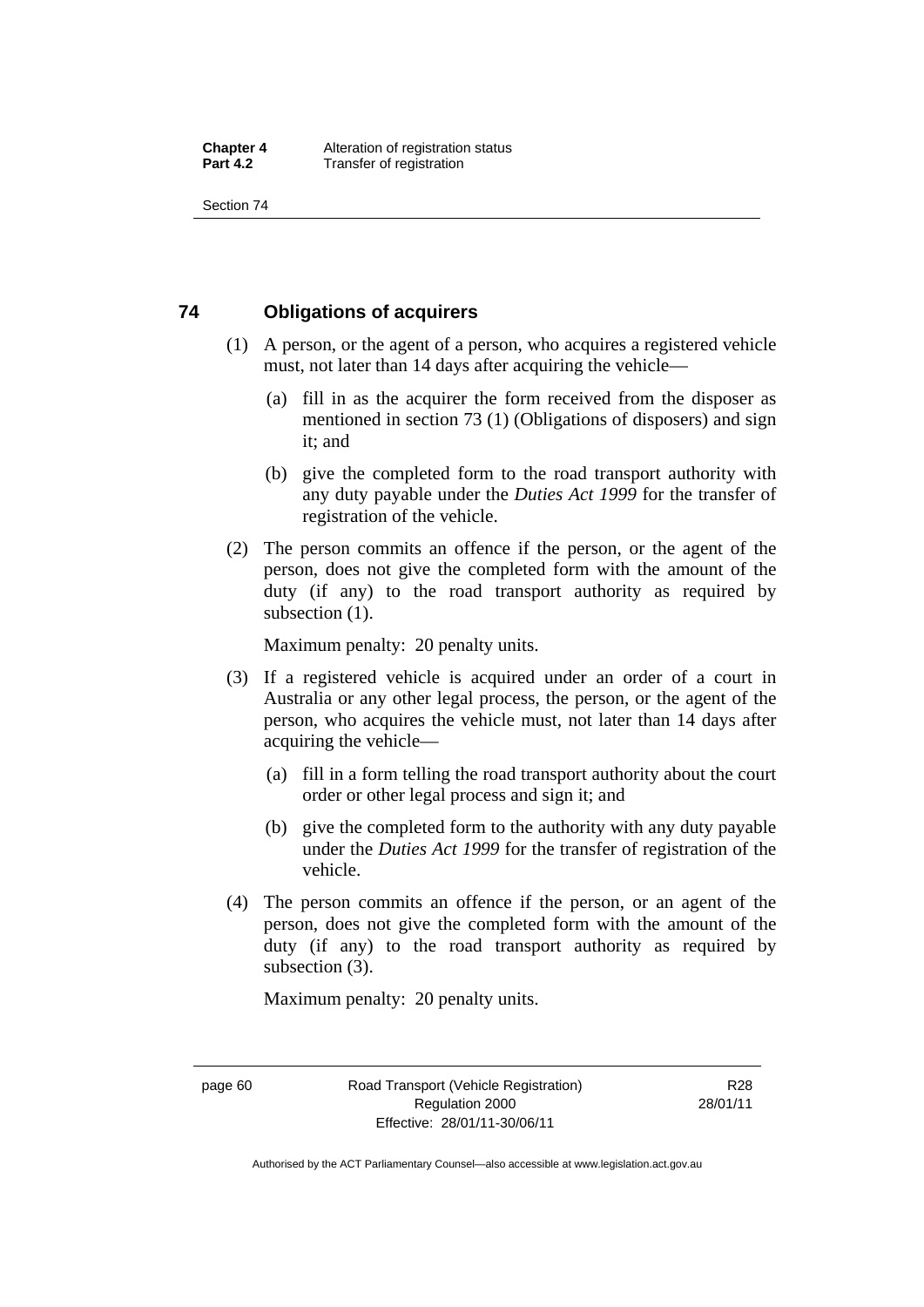# **75 Interim entry about disposal of vehicle**

If the road transport authority is told by the registered operator of a registered vehicle that the vehicle has been disposed of, the authority may make an entry in the register to that effect until the application for transfer of the vehicle is received.

#### **76 Repossession and restoration**

- (1) If the holder of a security interest in a registered vehicle takes possession of the vehicle, or returns possession of the vehicle to the registered operator, the holder must, not later than 14 days after taking the action—
	- (a) fill in a form telling the road transport authority about the action and sign it; and
	- (b) give the completed and signed form to the authority with any duty payable under the *Duties Act 1999* for the transfer of registration of the vehicle.
- (2) The holder of the security interest commits an offence if the holder, or the agent of the holder, does not give the completed form with the amount of the duty (if any) to the road transport authority as required by subsection (1).

Maximum penalty: 20 penalty units.

(3) In this section:

*security interest* means an interest in, or a power over, goods that secures payment of a debt or other financial obligation or the performance of any other obligation, and includes any interest in, or power over, goods of a lessor, owner or other supplier of goods, but does not include a possessory lien or pledge.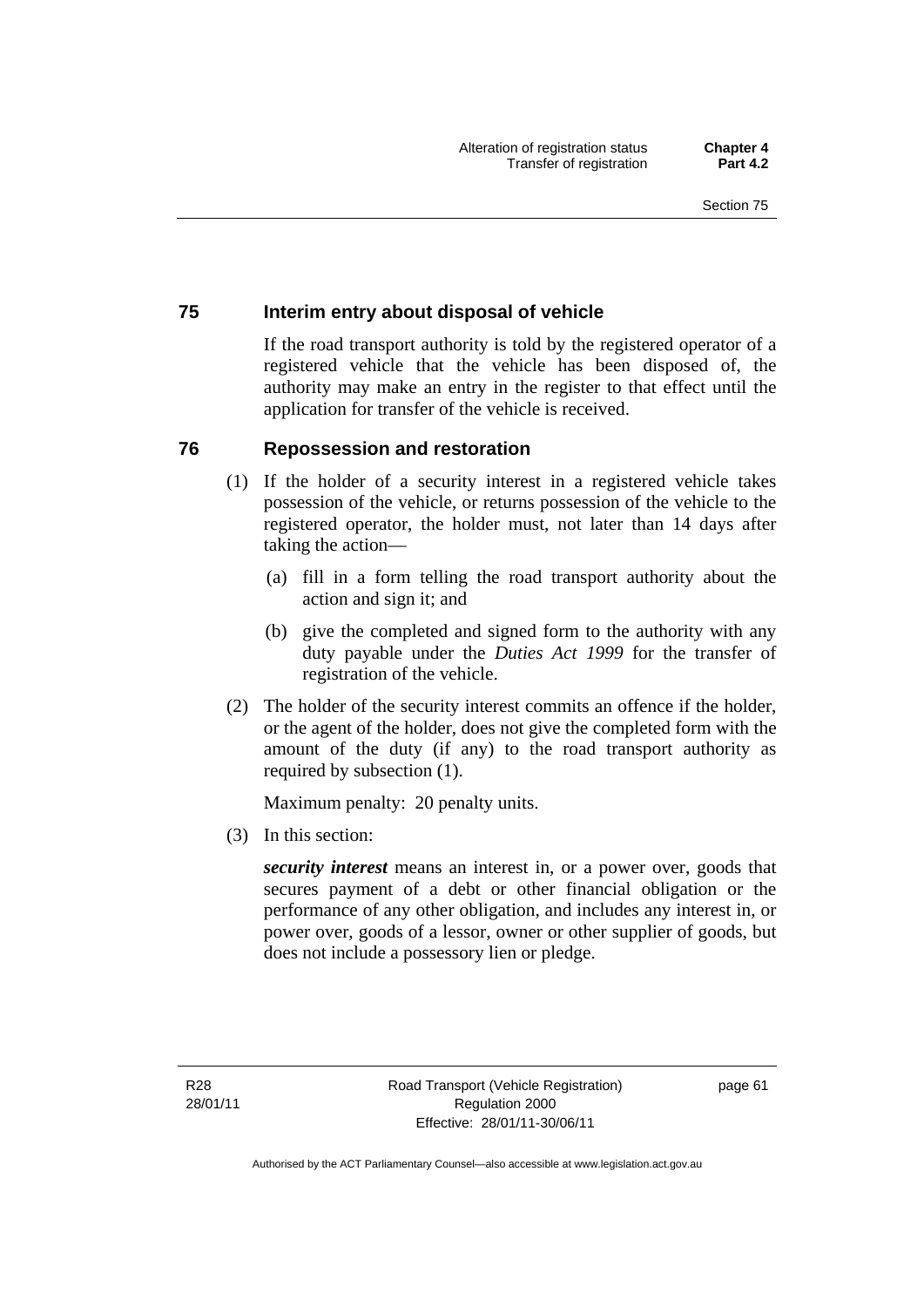# **77 Transfer on death of registered operator**

- (1) This section applies if the road transport authority is satisfied that the registered operator of a registered vehicle (the *previous registered operator*) has died.
- (2) The road transport authority may transfer the registration of the vehicle to a person (the *first transferee*) who applies to the authority for the transfer if—
	- (a) the person satisfies the authority that the person is entitled to the transfer; and
	- (b) for a vehicle that has 2 registered operators—the authority is satisfied that the surviving registered operator agrees to the transfer; and
	- (c) the registration certificate for the vehicle is surrendered to the authority.
- (3) The road transport authority may subsequently transfer the registration of the vehicle to someone (the *second transferee*) other than the first transferee if, while the first transferee is the registered operator of the vehicle, a person produces probate of the will or letters of administration granted to the person for the estate of the previous registered operator and applies to have the registration transferred to the second transferee.
- (4) If the road transport authority intends to transfer the registration of the vehicle to the second transferee, the authority may, by written notice given to the first transferee, require the first transferee to return to the authority, within a stated reasonable period, the vehicle's registration certificate.
- (5) A person must not, without reasonable excuse, fail to comply with a notice given to the person under subsection (4).

Maximum penalty: 20 penalty units.

R28 28/01/11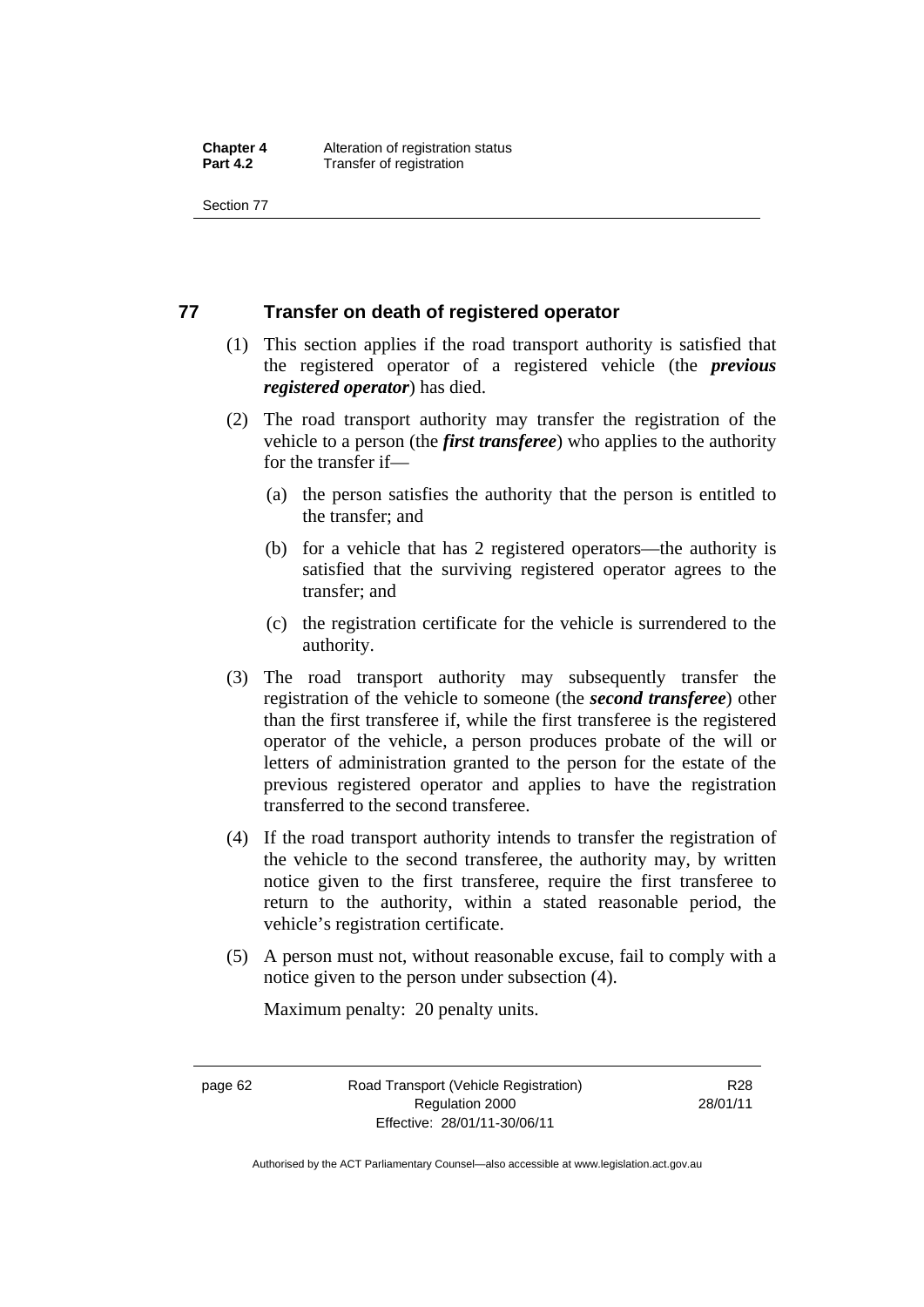# **77A Transfer of suspended registration**

- (1) This section applies if—
	- (a) a vehicle's registration is suspended under section 85; and
	- (b) the registration is suspended because a registration payment made by the registered operator is dishonoured; and
		- *Note 1* The *Road Transport (General) Regulation 2000*, s 16 and s 17 relate to dishonour notices and suspension notices for dishonoured payments of amounts payable under the road transport legislation.
		- *Note* 2 The suspension period for a dishonoured payment is 14 days (see *Road Transport (General) Regulation 2000*, s 17).
	- (c) a person acquires the vehicle; and
	- (d) the road transport authority is satisfied on reasonable grounds that the person did not know, and could not reasonably be expected to have known, about the suspension when the person acquired the vehicle.
- (2) The person may apply to the road transport authority to re-establish the vehicle's registration.
- (3) The application must—
	- (a) nominate the registration period in accordance with section 31 (Duration of registration); and
	- (b) be accompanied by the vehicle registration fee for the period.
- (4) On application, the road transport authority must—
	- (a) cancel the vehicle's registration and re-establish the registration for the period applied for; or
	- (b) refuse the application.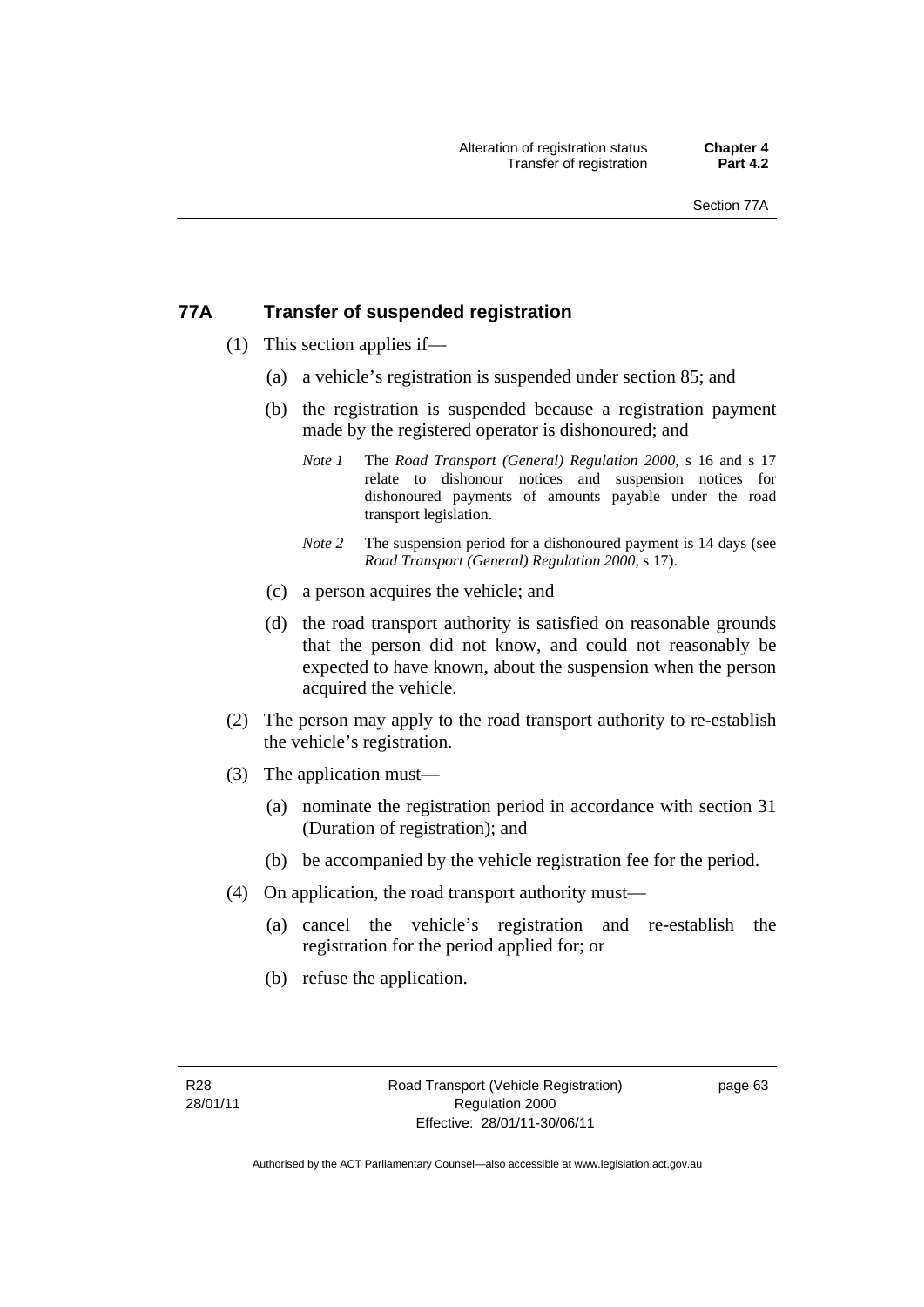- (5) However—
	- (a) section 78 applies to an application under this section as if it were an application to register the transfer of registration of a registrable vehicle; and
	- (b) the road transport authority may refuse an application under this section only if allowed or required to refuse it under section 78.
- (6) If the road transport authority re-establishes the vehicle's registration under subsection (4) (a), the person is not liable to pay a surcharge otherwise payable on re-establishing registration because the registration is cancelled.

# **78 When transfer of registration may or must be refused**

- (1) The road transport authority may refuse an application to register the transfer of registration of a registrable vehicle if—
	- (a) a defect notice has been issued for the vehicle that prohibits use of the vehicle or imposes conditions on the use of the vehicle, and has not been cleared under section 160 (Recording, clearance and withdrawal of defect notices); or
	- (b) the vehicle is registered on condition that it not be transferred; or
	- (c) the applicant has not complied with the road transport legislation in relation to the transfer of the registration; or
	- (d) the vehicle identifier for the vehicle is the same as the vehicle identifier for a vehicle that is recorded as having been writtenoff in—
		- (i) the written-off vehicles register; or
		- (ii) an approved corresponding WOVR and the road transport authority has notice of the record in the corresponding register; or

| page 64 | Road Transport (Vehicle Registration) | R <sub>28</sub> |
|---------|---------------------------------------|-----------------|
|         | Regulation 2000                       | 28/01/11        |
|         | Effective: 28/01/11-30/06/11          |                 |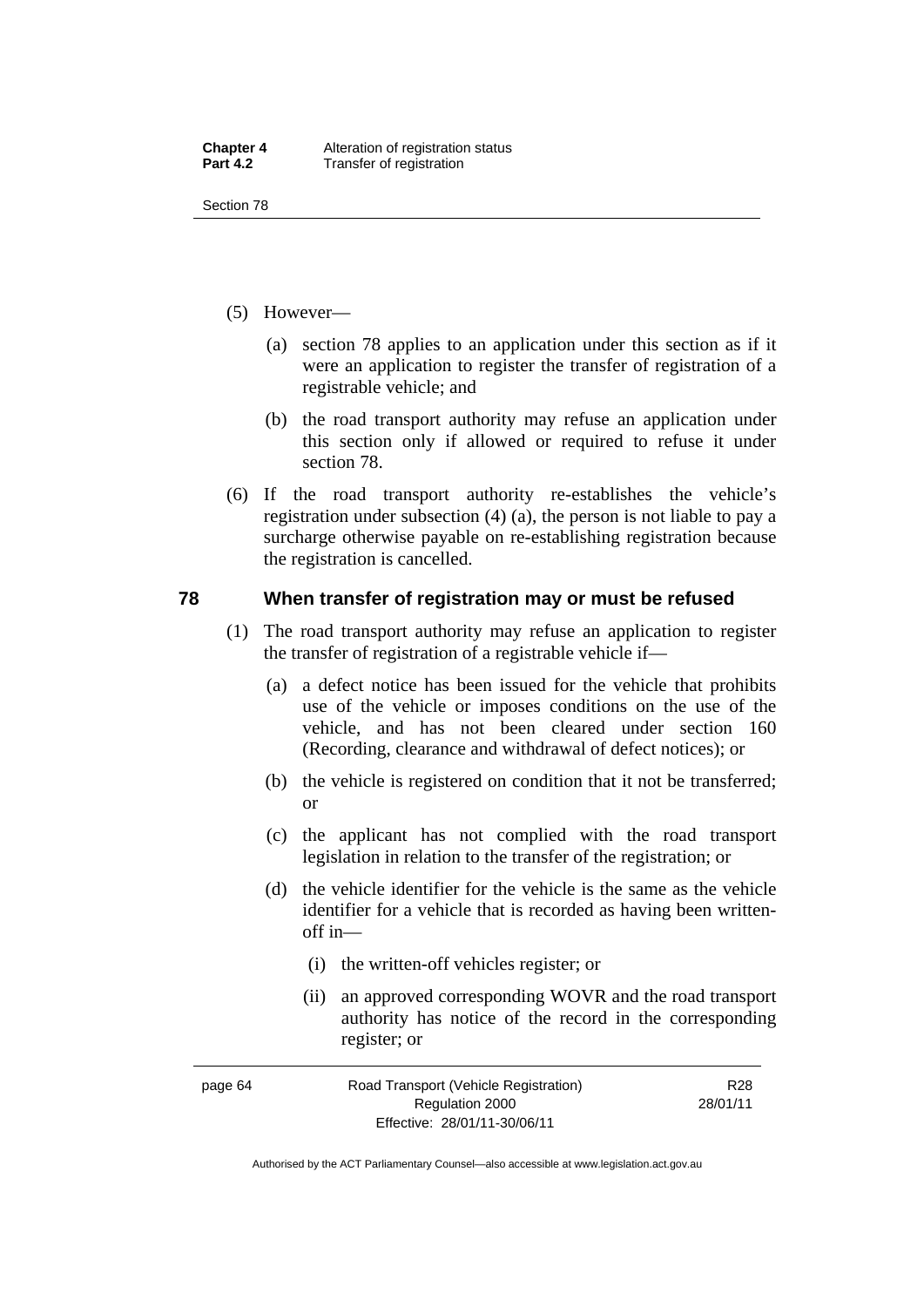- (e) the authority believes on reasonable grounds that the ownership, possession, control or description of the vehicle is uncertain; or
- (f) the person acquiring the vehicle fails to—
	- (i) provide a certificate of roadworthiness required by the authority; or
	- (ii) comply with any requirement of the authority in relation to the inspection of the vehicle; or
- (g) the authority could have refused, under section 32 (1) (Deciding applications for registration—general), to have approved an application by the applicant for the registration of the vehicle; or
- (h) for a vehicle with 2 registered operators—the authority is not satisfied that both registered operators agree to the transfer; or
- (i) the authority is satisfied that the effective management of the vehicle has not changed.
- (2) However, the road transport authority may approve the application even if one of the parties to the transfer has not complied with a provision of this regulation in relation to the transfer.
- (3) The road transport authority must refuse to approve an application for the transfer of registration of a registered vehicle if an order of a court in Australia prevents the transfer of the vehicle's registration, and the authority has been told about the order.

### **79 Action on approval of application for transfer**

If the road transport authority approves an application to register the transfer of registration of a registered vehicle, the authority must record the details of the transfer in the register and issue a new registration certificate to the new registered operator.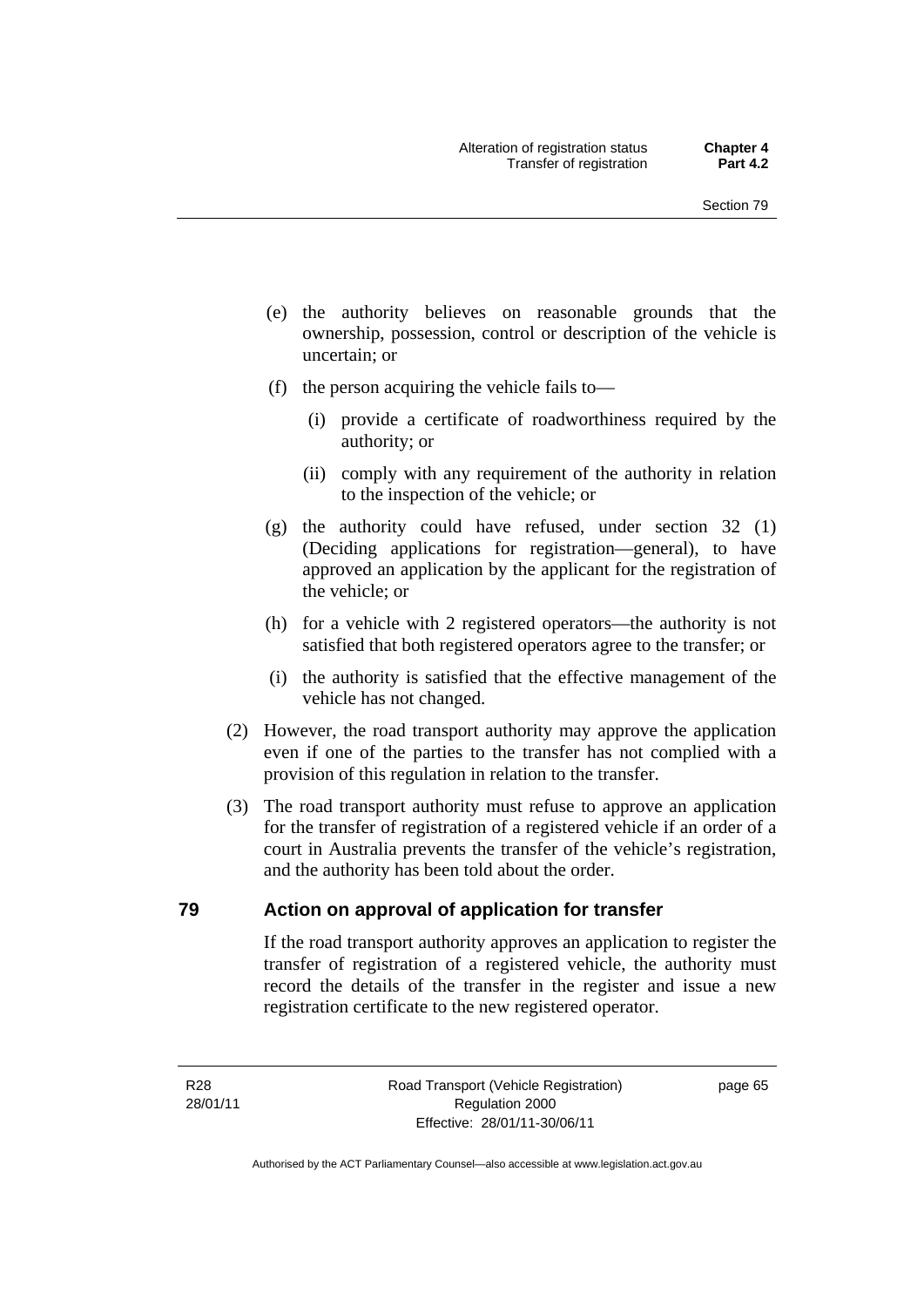**Chapter 4** Alteration of registration status<br> **Part 4.2** Transfer of registration **Transfer of registration** 

Section 80

# **80 Exemptions from pt 4.2**

- (1) The road transport authority may exempt a vehicle or person from a provision of this part.
- (2) If an exemption is given subject to conditions, the exemption applies only if all the conditions of the exemption are complied with.

page 66 Road Transport (Vehicle Registration) Regulation 2000 Effective: 28/01/11-30/06/11

R28 28/01/11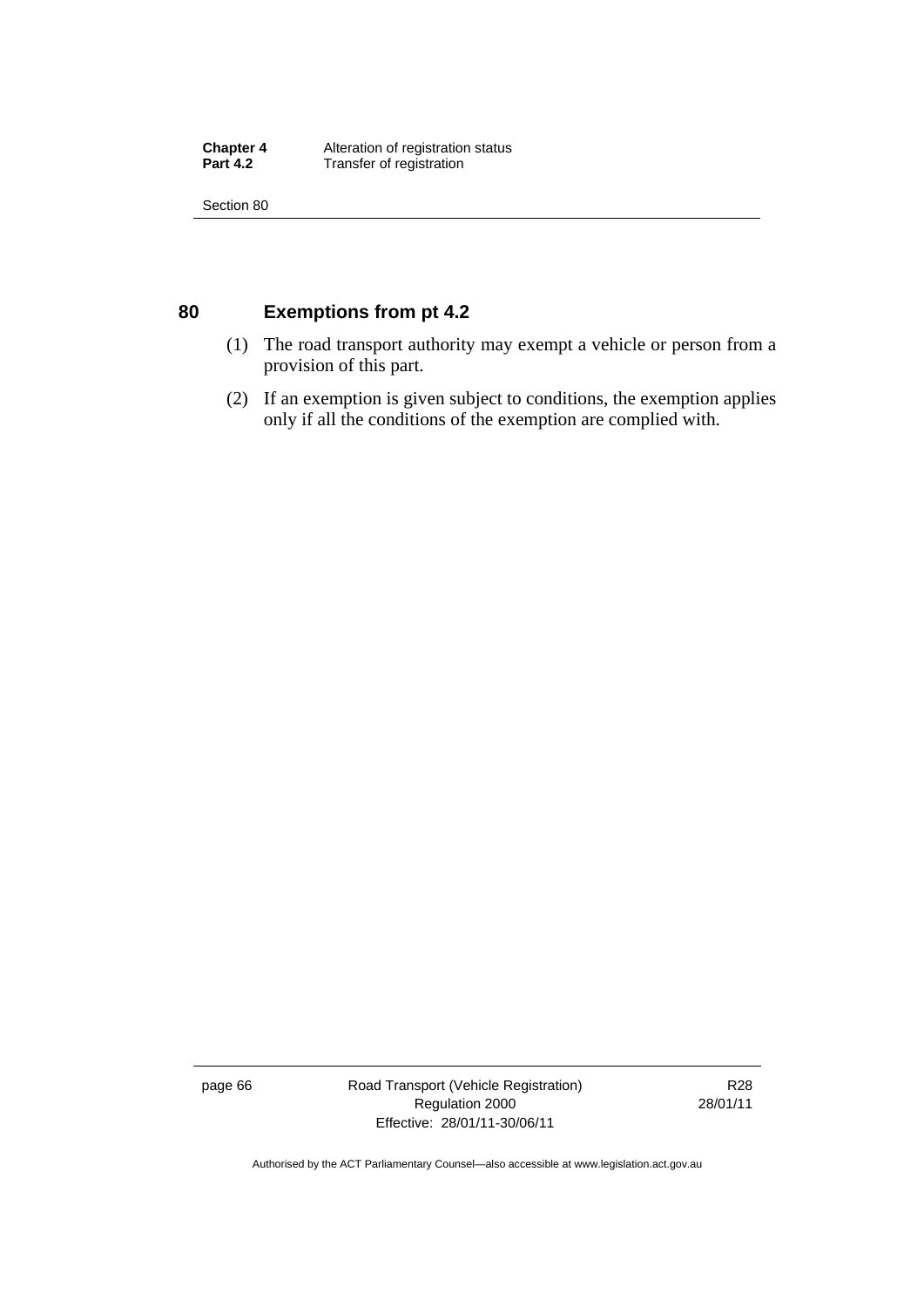# **Part 4.3 Expiry of registration**

## **81 Expiry of registration**

The registration of a registrable vehicle expires at the end of the day recorded in the register as the vehicle's registration expiry day.

## **82 Return of numberplates if registration expires**

- (1) This section applies to the registered operator of a registered vehicle if the vehicle's registration is not renewed before the expiry of the registration.
- (2) The road transport authority may, by written notice given to the registered operator, require the operator to return the numberplates issued for the vehicle.
- (3) A person must not, without reasonable excuse, fail to comply with a notice given to the person under this section.

Maximum penalty: 20 penalty units.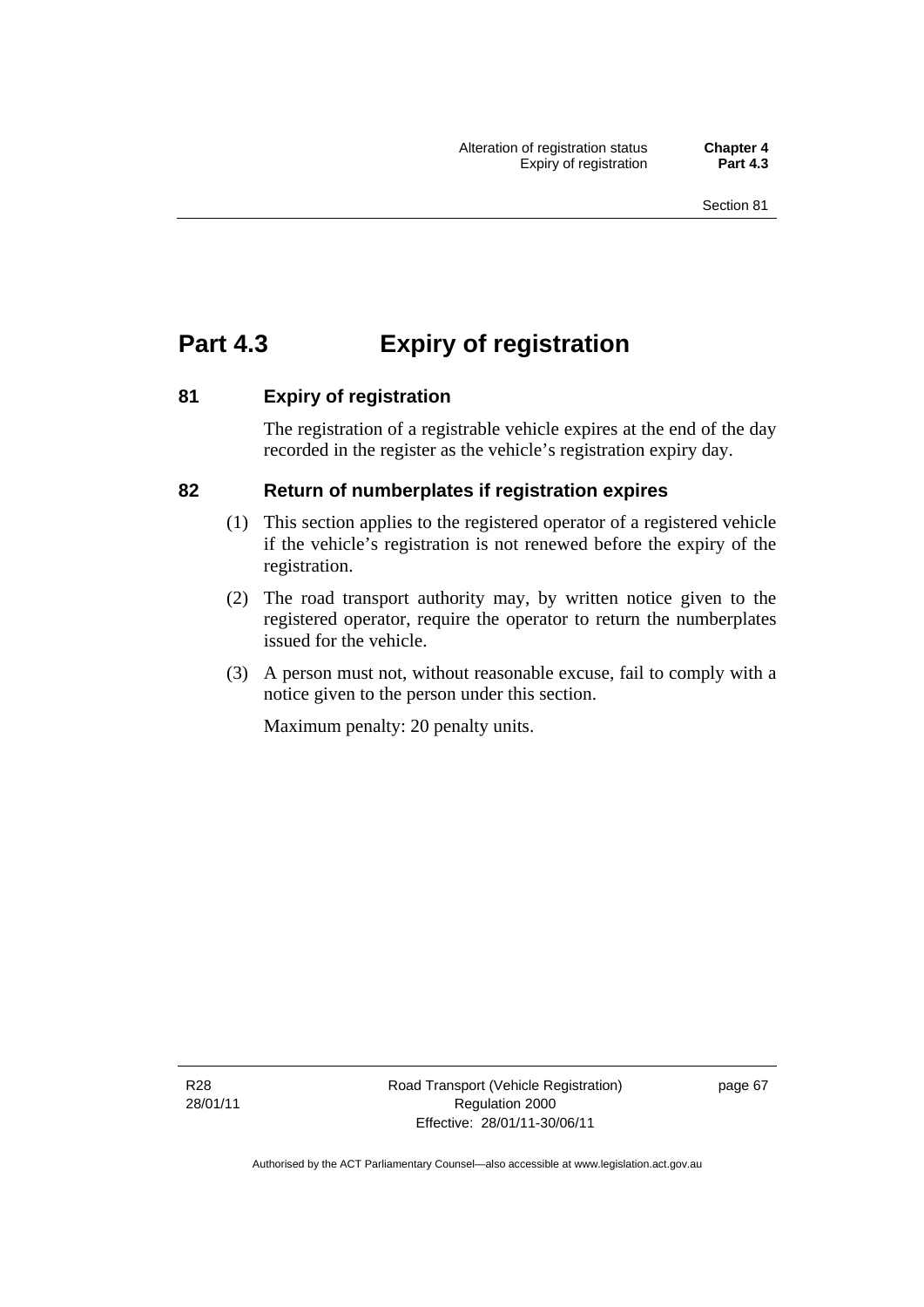# **Part 4.4 Surrender, suspension and cancellation of registration**

# **83 Surrender of registration by registered operator**

- (1) The registered operator of a registered vehicle may apply to the road transport authority to surrender its registration.
- (2) The application may be made personally by the registered operator or by an agent who produces written evidence of his or her appointment as an agent.
- (3) The applicant must, with the application, give the road transport authority a statement, signed by the registered operator or agent, that—
	- (a) the vehicle's registration label has been destroyed; or
	- (b) the applicant will destroy the label as soon as practicable, but not later than 2 days after the applicant gives the authority the statement; or
	- (c) the applicant is unable to destroy the label, and the reason the applicant is unable to destroy it.
- (4) The road transport authority may, by written notice given to the applicant, require the applicant to return the vehicle's registration certificate, numberplates or both.
- (5) If the applicant complies with this section, the road transport authority must approve the application, and cancel the vehicle's registration, unless the vehicle has 2 registered operators and the authority is not satisfied that both registered operators agree to the surrender.

page 68 Road Transport (Vehicle Registration) Regulation 2000 Effective: 28/01/11-30/06/11

R28 28/01/11

*Note* The *Road Transport (General) Regulation 2000*, s 14 provides for the refund of fees on surrender of registration.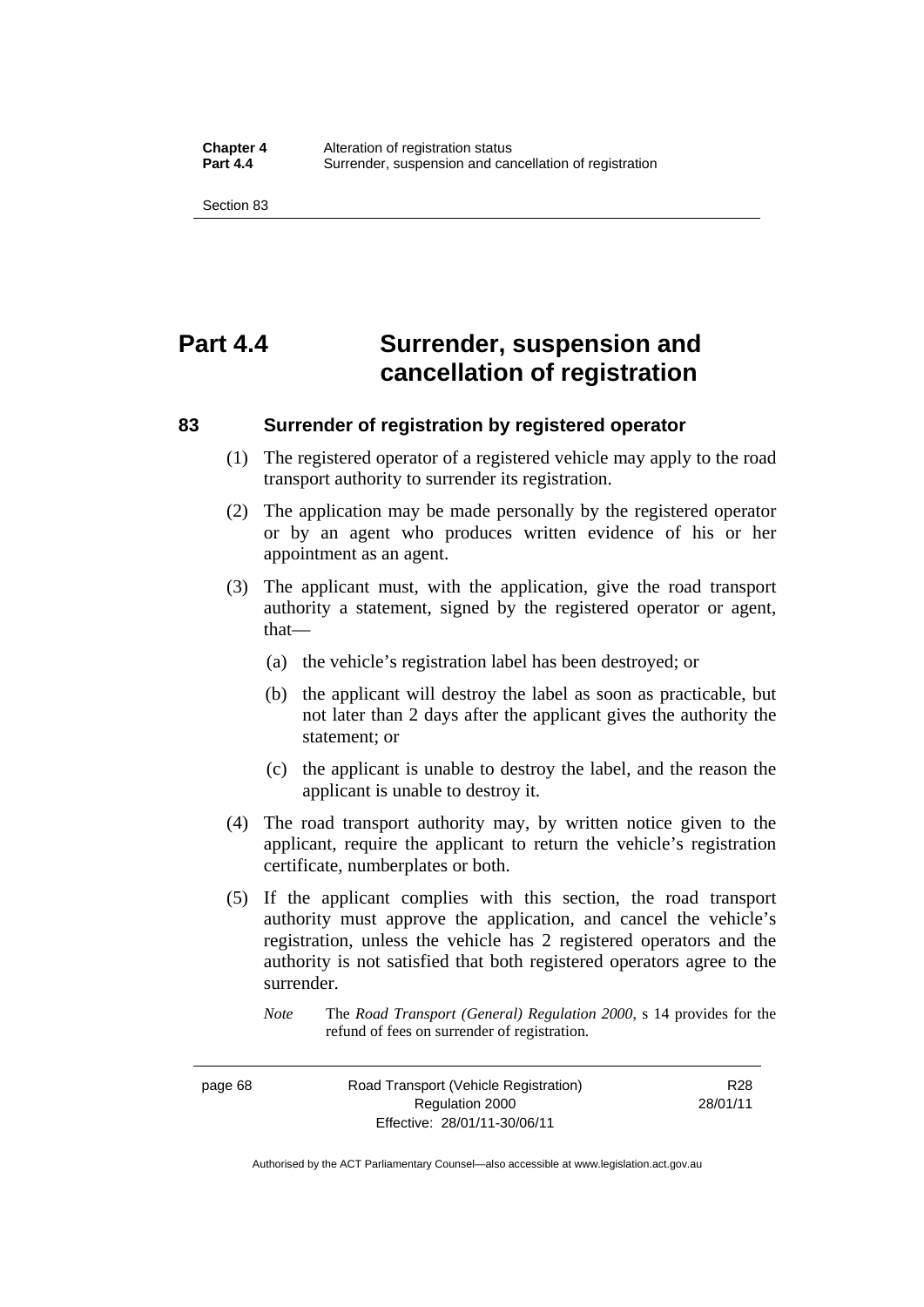#### **84 Suspension or cancellation of registration**

The road transport authority may suspend or cancel the registration of a registered vehicle under section 85 (Procedures for suspension and cancellation of registration) if the authority is satisfied on reasonable grounds that—

- (a) a defect notice issued for the vehicle has not been complied with and the date for compliance mentioned in the notice has expired; or
- (b) the vehicle does not comply with the applicable vehicle standards; or
- (c) an amount payable under the *Road Transport (General) Act 1999* or the *Duties Act 1999* in relation to the vehicle has not been paid; or
- (d) the vehicle identifier for the vehicle is the same as the vehicle identifier for a vehicle that is recorded as having been writtenoff in—
	- (i) the written-off vehicles register; or
	- (ii) an approved corresponding WOVR and the road transport authority has notice of the record in the corresponding register; or
- (e) the ownership, possession, control or description of the vehicle as recorded in the register is uncertain; or
- (f) the vehicle has been registered in error; or
- (g) if the vehicle is a public passenger vehicle—
	- (i) for a vehicle licensed as a taxi or hire car under the *Road Transport (Public Passenger Services) Regulation 2002*—the vehicle is no longer licensed as a taxi or hire car; or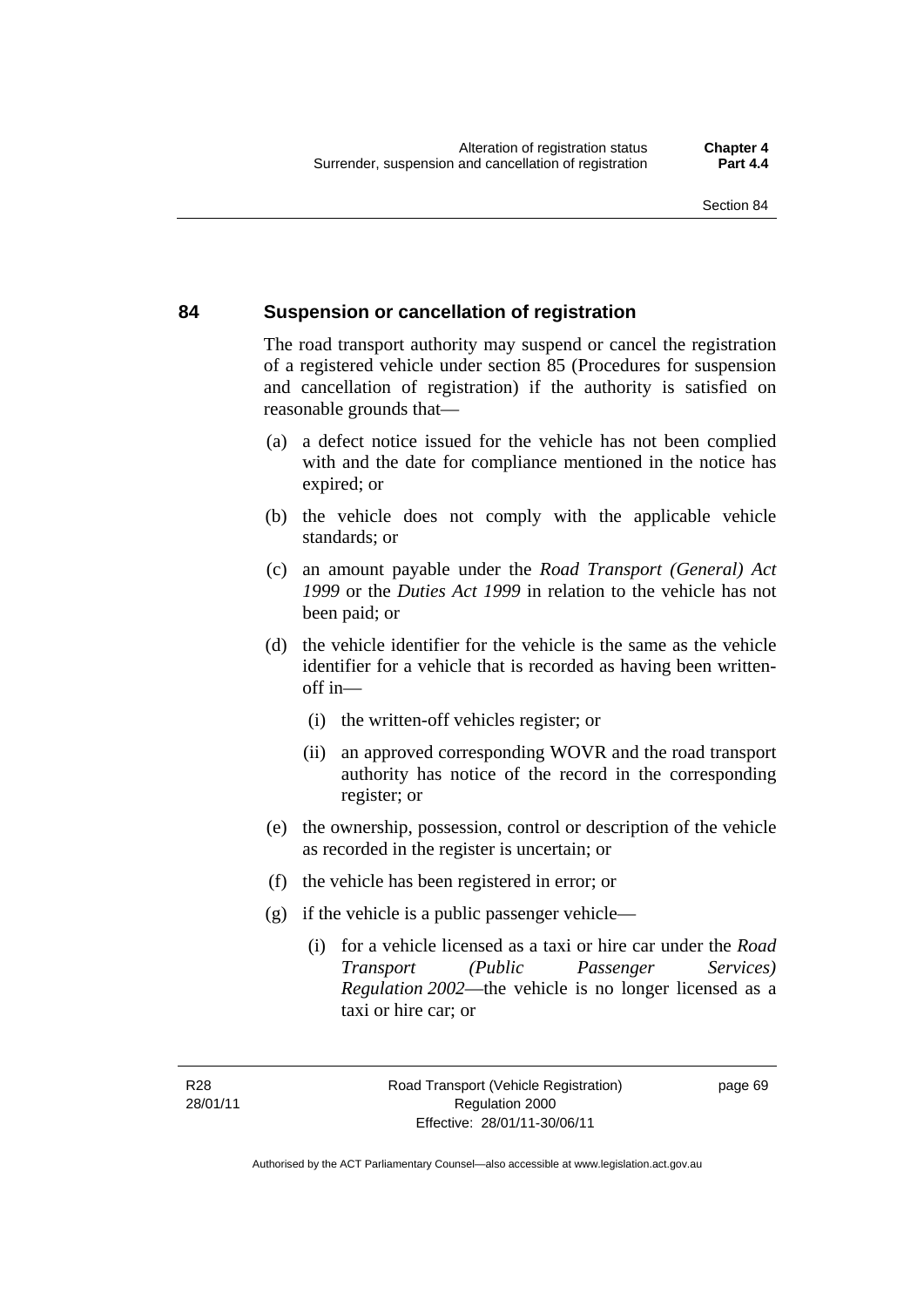- (ii) the registered operator of the vehicle is not accredited under the *Road Transport (Public Passenger Services) Regulation 2002* to operate that public passenger vehicle; or
- (iii) the vehicle is no longer operated as a public passenger vehicle.

#### **Examples for par (g) (i)**

- 1 The taxi licence has been transferred to someone else but the vehicle to which the licence relates has not been transferred to that person.
- 2 The taxi licence or hire car licence has been suspended or cancelled.
- *Note* An example is part of the regulation, is not exhaustive and may extend, but does not limit, the meaning of the provision in which it appears (see Legislation Act, s 126 and s 132).

#### **85 Procedures for suspension and cancellation of registration**

- (1) If the road transport authority proposes to suspend or cancel the registration of a registered vehicle (the *proposed action*), the authority must give the registered operator of the vehicle a written notice stating—
	- (a) the proposed action; and
	- (b) if the proposed action is to suspend the registration—the suspension period; and
	- (c) the grounds for the proposed action; and
	- (d) any action that must be taken by the operator to avoid or reverse the proposed action; and
	- (e) the date when the suspension or cancellation takes effect (the *date of effect*); and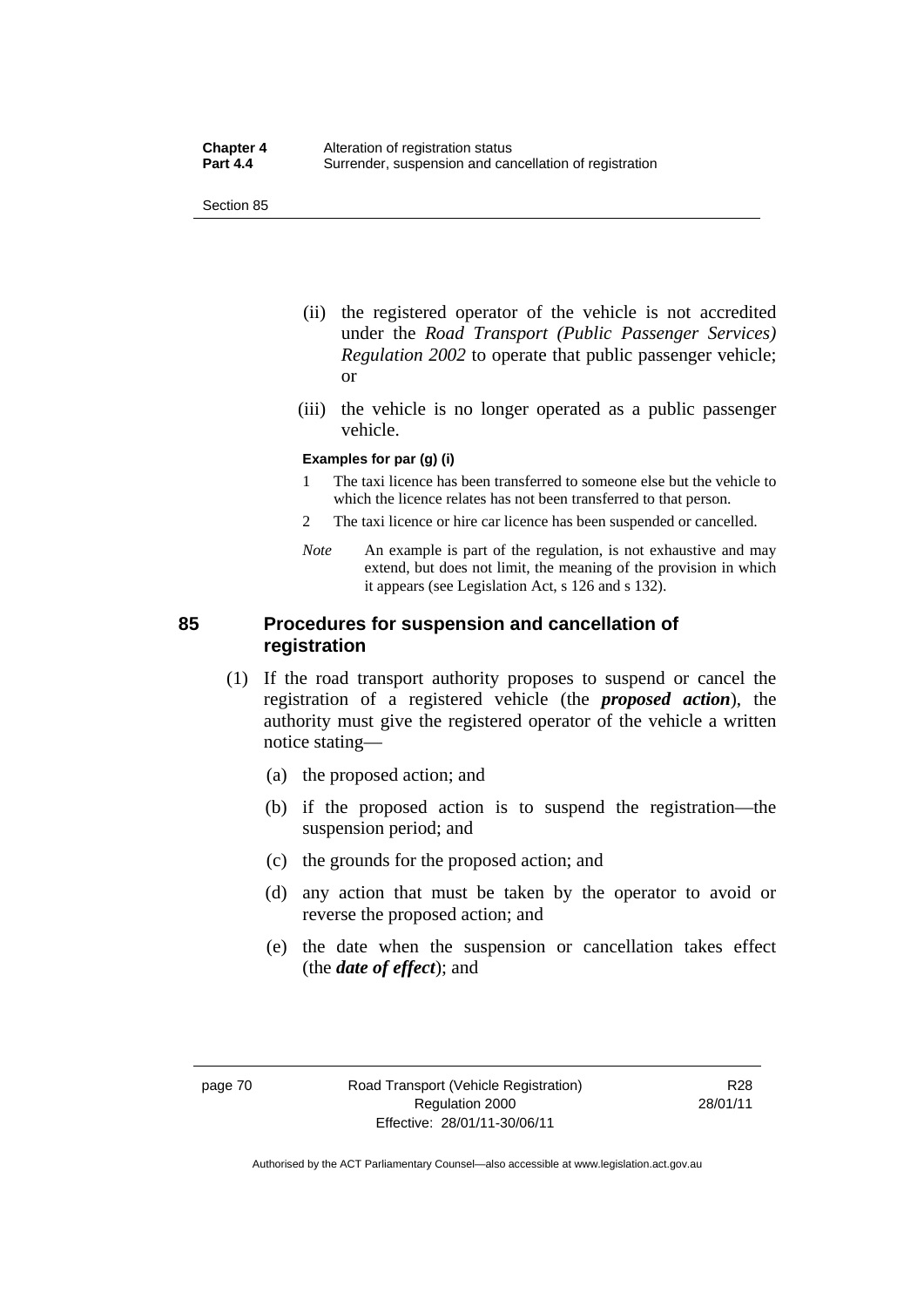- (f) if the proposed action is to cancel the registration—the operator must destroy the vehicle's registration label as soon as practicable after the cancellation takes effect; and
- (g) if the proposed action is to cancel the registration—whether and, if so, by when the operator is required to return to the authority the vehicle's registration certificate or the numberplates issued for the vehicle if the cancellation takes effect.
- (2) The notice must also state that, unless the notice is cancelled by the road transport authority before the date of effect—
	- (a) if the proposed action is to suspend the vehicle's registration the vehicle must not be used on a road or road related area during the suspension period; or
	- (b) if the proposed action is to cancel the vehicle's registration the vehicle must not be used on a road or road related area on or after the date of effect.
- (3) The notice may, but need not, provide an opportunity for the registered operator to make representations why the proposed action should not be taken.
- (4) The date of effect must not be earlier than 14 days after the notice is given to the registered operator.
- (5) However, the road transport authority may decide that the suspension or cancellation is to take effect on a date not earlier than the date when the notice is given to the registered operator if the authority is satisfied on reasonable grounds that—
	- (a) a defect notice issued for the vehicle has not been complied with and the date for compliance mentioned in the notice has expired; or
	- (b) the vehicle does not comply with the applicable vehicle standards; or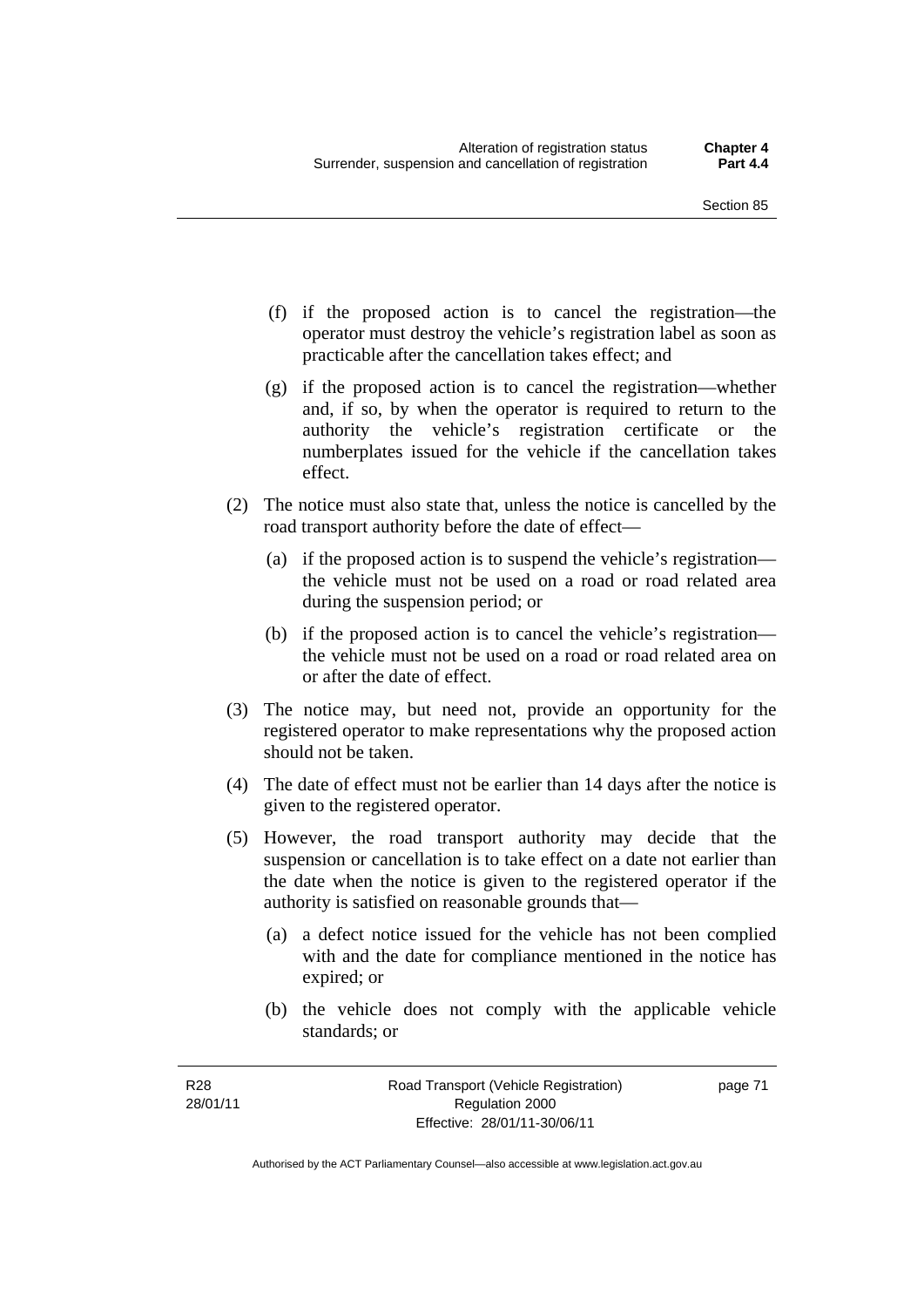Section 85A

- (c) the vehicle identifier for the vehicle is the same as the vehicle identifier for a vehicle that is recorded as having been writtenoff in—
	- (i) the written-off vehicles register; or
	- (ii) an approved corresponding WOVR and the road transport authority has notice of the record in the corresponding register; or
- (d) the vehicle is a public passenger vehicle mentioned in section 84 (g).
- (6) If the vehicle's registration is cancelled, the registered operator—
	- (a) must destroy the vehicle's registration label as soon as practicable after the cancellation takes effect; and
	- (b) must not, without reasonable excuse, fail to return to the authority the vehicle's registration certificate, or a numberplate issued for the vehicle, in accordance with a requirement under subsection  $(1)$   $(g)$ .

Maximum penalty (for subsection  $(6)$ ): 20 penalty units.

#### **85A Re-establishment of cancelled registration**

- (1) This section applies if—
	- (a) a vehicle's registration is cancelled under section 85; and
	- (b) the registration is cancelled because a registration payment made by the previous registered operator is dishonoured; and
		- *Note* The *Road Transport (General) Regulation 2000*, s 16 and s 19 relate to dishonour notices and cancellation notices for dishonoured payments of amounts payable under the road transport legislation.
	- (c) a person acquires the vehicle; and

R28 28/01/11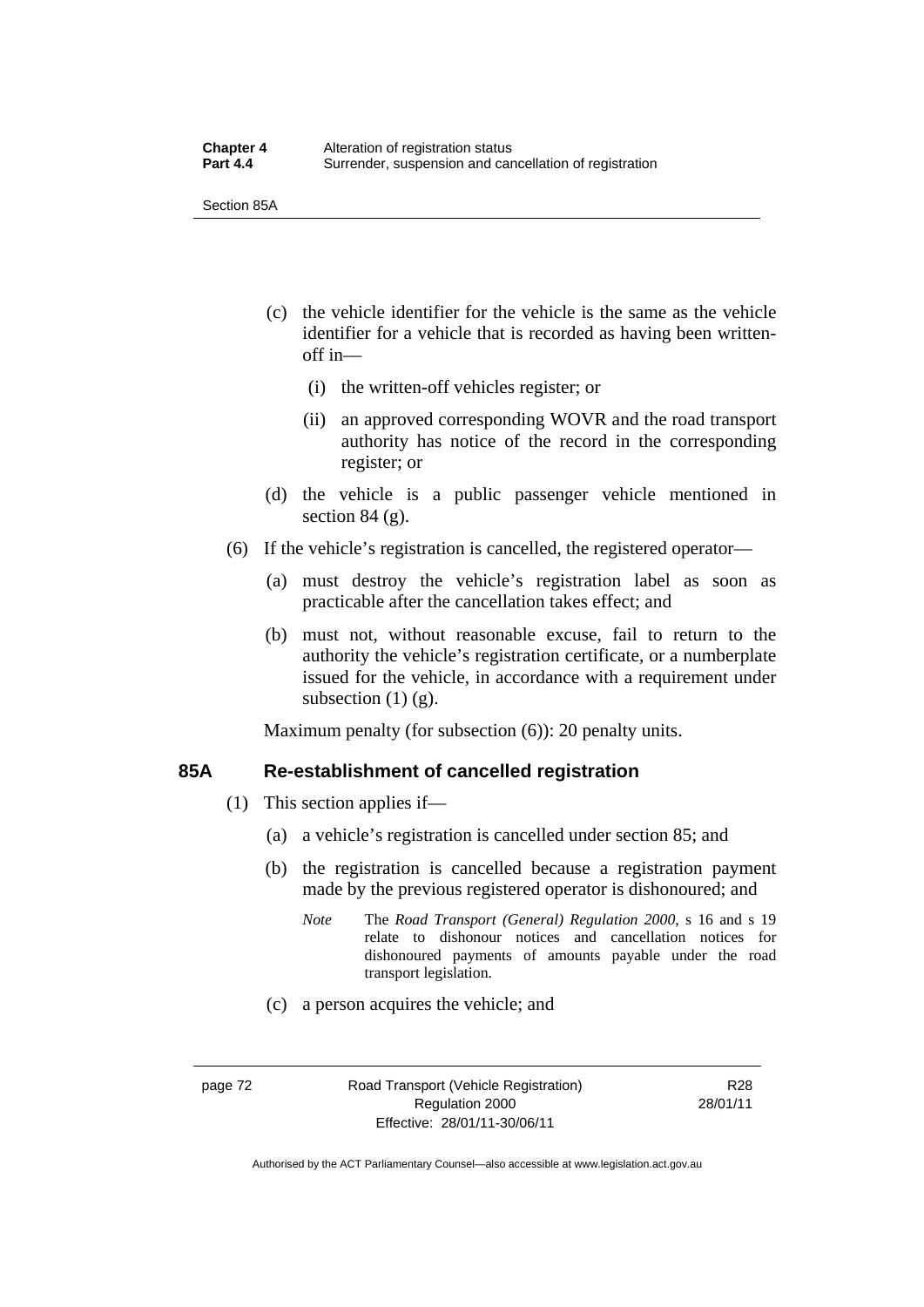- (d) the road transport authority is satisfied on reasonable grounds that the person did not know, and could not reasonably be expected to have known, about the cancellation when the person acquired the vehicle.
- (2) The person may apply to the road transport authority to re-establish the vehicle's registration.
- (3) On application, the road transport authority must—
	- (a) re-establish the vehicle's registration; or
	- (b) refuse the application.
- (4) However—
	- (a) section 32 (Deciding applications for registration—general) applies to an application under this section as if it were an application for registration of a registrable vehicle; and
	- (b) the road transport authority may refuse an application under this section only if allowed or required to refuse it under section 32.
- (5) If the road transport authority re-establishes the vehicle's registration under subsection (3) (a), the person is not liable to pay a surcharge otherwise payable on re-establishing registration because the registration is cancelled.
	- *Note* The Minister may determine a fee payable as a surcharge for the registration of a vehicle if the registration has lapsed or been cancelled (see *Road Transport (General) Act 1999*, s 96).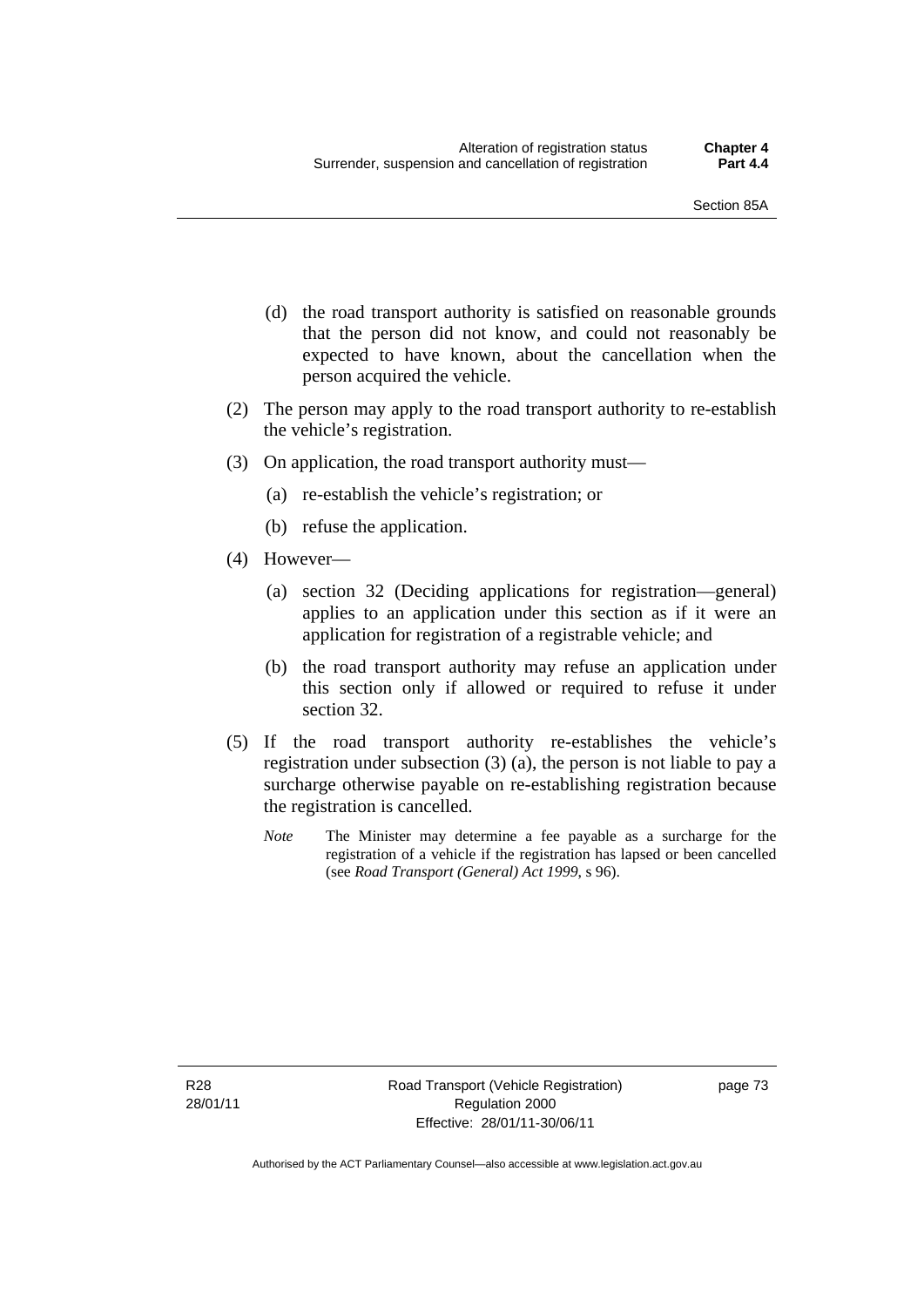# **Chapter 5 Authorised uses of unregistered vehicles**

# **Part 5.1 Unregistered vehicle permits**

#### **86 Issue of unregistered vehicle permits etc**

- (1) The road transport authority may issue an unregistered vehicle permit for a registrable vehicle if—
	- (a) it would be unreasonable or impracticable to require the vehicle to be registered during the period of the permit; or
	- (b) the vehicle has been driven to a place under section 22 (1) (Vehicles being driven to obtain registration etc) to obtain registration and registration has been refused.
- (2) An unregistered vehicle permit issued for a registrable vehicle authorises use of the vehicle, subject to the conditions (if any) stated in the permit, on—
	- (a) any road or road related area; or
	- (b) stated roads or road related areas.
- (3) Unless sooner cancelled, an unregistered vehicle permit expires on the expiry date stated in the permit—
	- (a) if the permit states an expiry time—at the expiry time; or
	- (b) if no expiry time is stated—at the end of the day recorded as the expiry date.

R28 28/01/11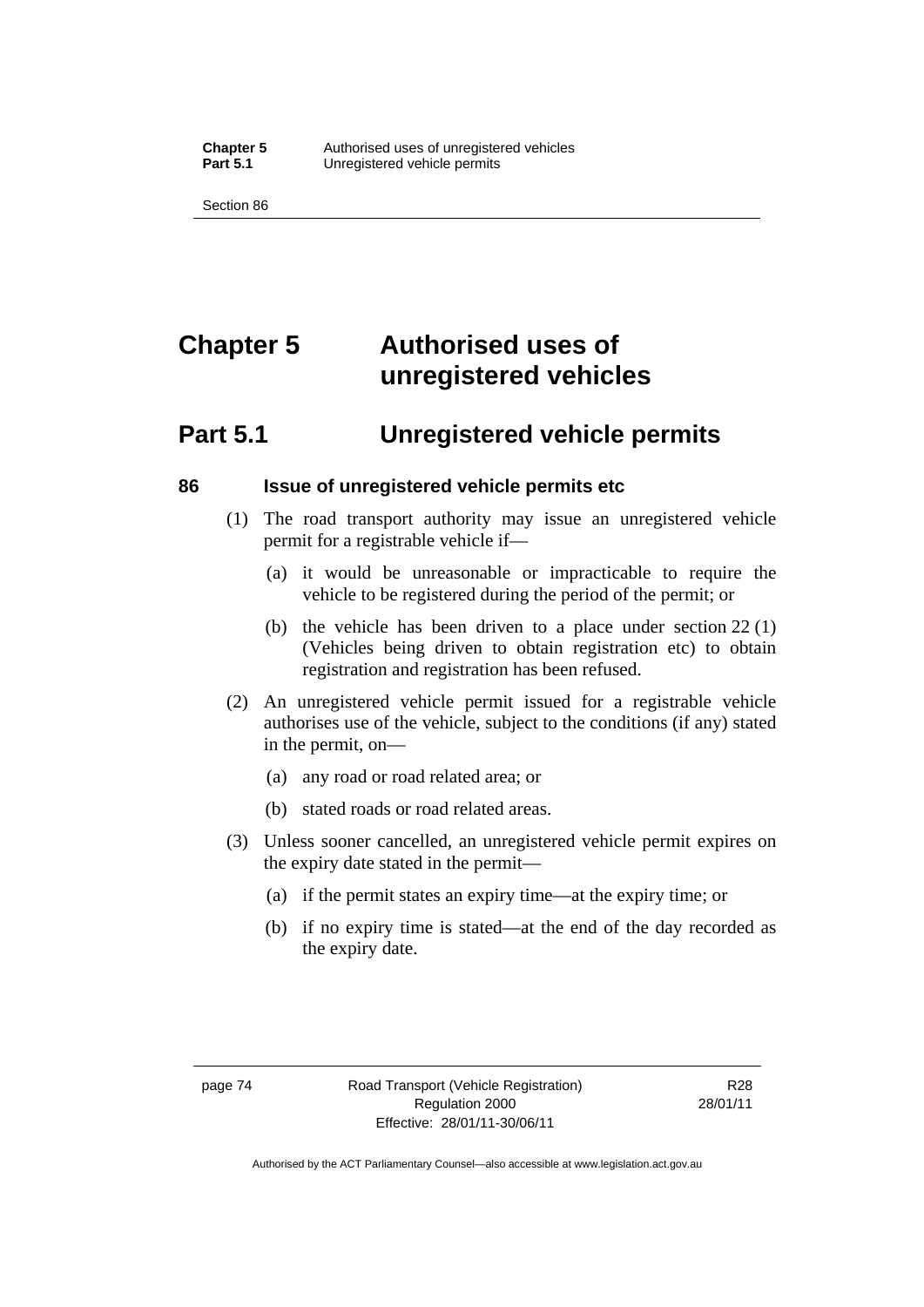- (4) If the road transport authority issues an unregistered vehicle permit for a registrable vehicle, the authority must—
	- (a) record details of the permit, including any condition to which the permit is subject, in the register; and
	- (b) give a temporary identification number to the vehicle and tell the person to whom the permit is issued what the number is.
- (5) The road transport authority may vary or cancel an unregistered vehicle permit at any time by written notice given to the holder of the permit.
- (6) An unregistered vehicle permit must include a label showing the temporary identification number given to the vehicle or, if the vehicle has a registration number, that number.

#### **87 Obligations of holder of unregistered vehicle permit**

The holder of an unregistered vehicle permit issued for a registrable vehicle must ensure that the label included in the permit is attached securely to the vehicle in a prominent place.

Maximum penalty: 20 penalty units.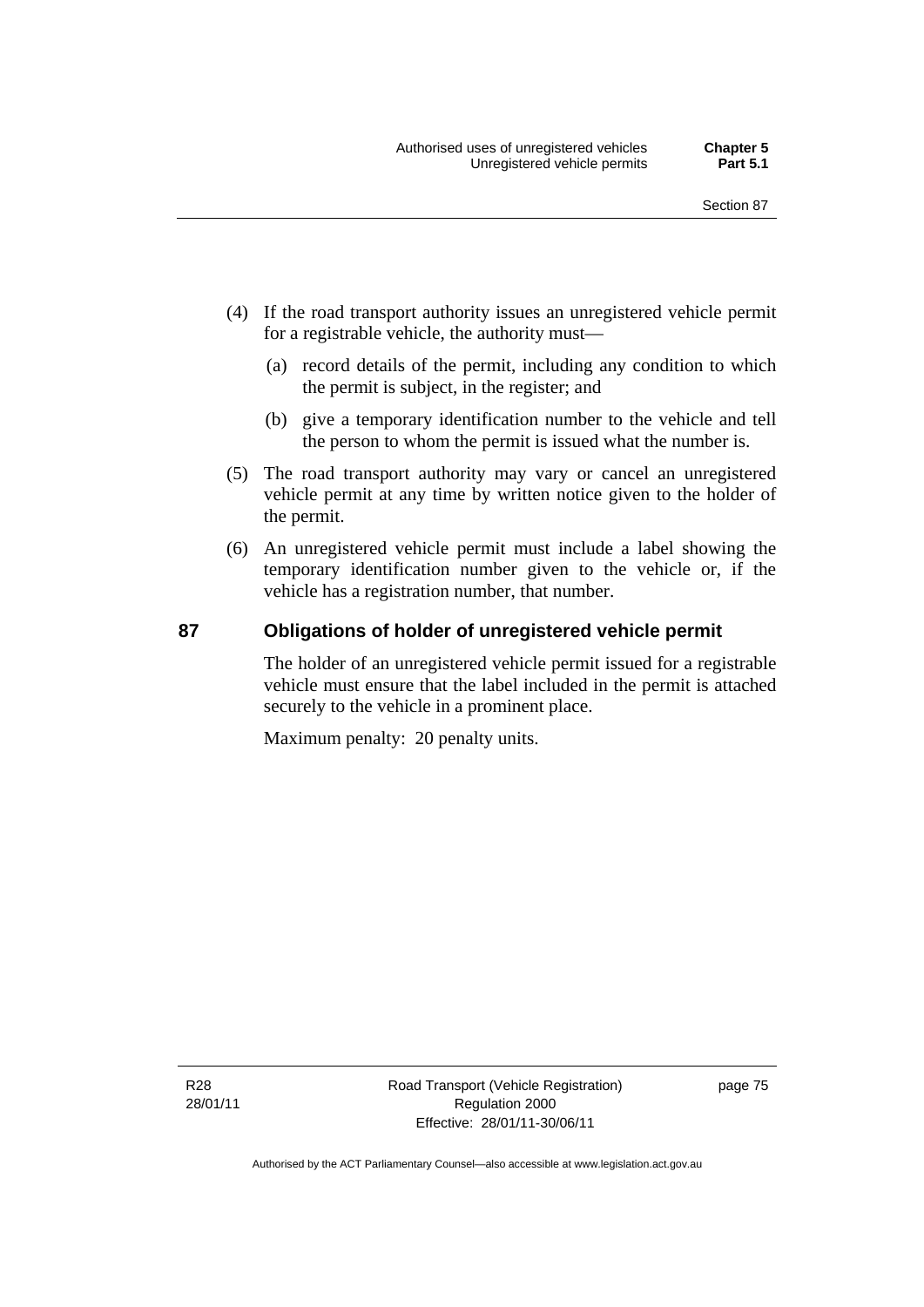# **Part 5.2 Trader's plates**

#### **88 Issue of trader's plates**

- (1) The road transport authority may issue 1 or more trader's plates to a person if the authority is satisfied the person—
	- (a) is a manufacturer, repairer or transporter of, or dealer in, registrable vehicles; and
	- (b) has suitable premises for the purpose.
	- *Note* If a person applies to the road transport authority for a trader's plate, the person must also select a CTP insurer for a CTP policy for motor vehicles to which the trader's plate may be attached and pay the CTP premium for the CTP policy (see the *Road Transport (Third-Party Insurance) Act 2008*, s 30).
- (2) The road transport authority may, in writing, determine the dimensions, layout and other characteristics with which trader's plates must comply.
- (3) A determination is a notifiable instrument.

*Note* A notifiable instrument must be notified under the Legislation Act.

#### **89 Recall of trader's plates**

- (1) If the road transport authority considers that
	- (a) there is an error of any kind in a trader's plate; or
	- (b) there has been an error of any kind in the issuing of a trader's plate; or
	- (c) a trader's plate should not have been issued for any other reason;

R28 28/01/11

Authorised by the ACT Parliamentary Counsel—also accessible at www.legislation.act.gov.au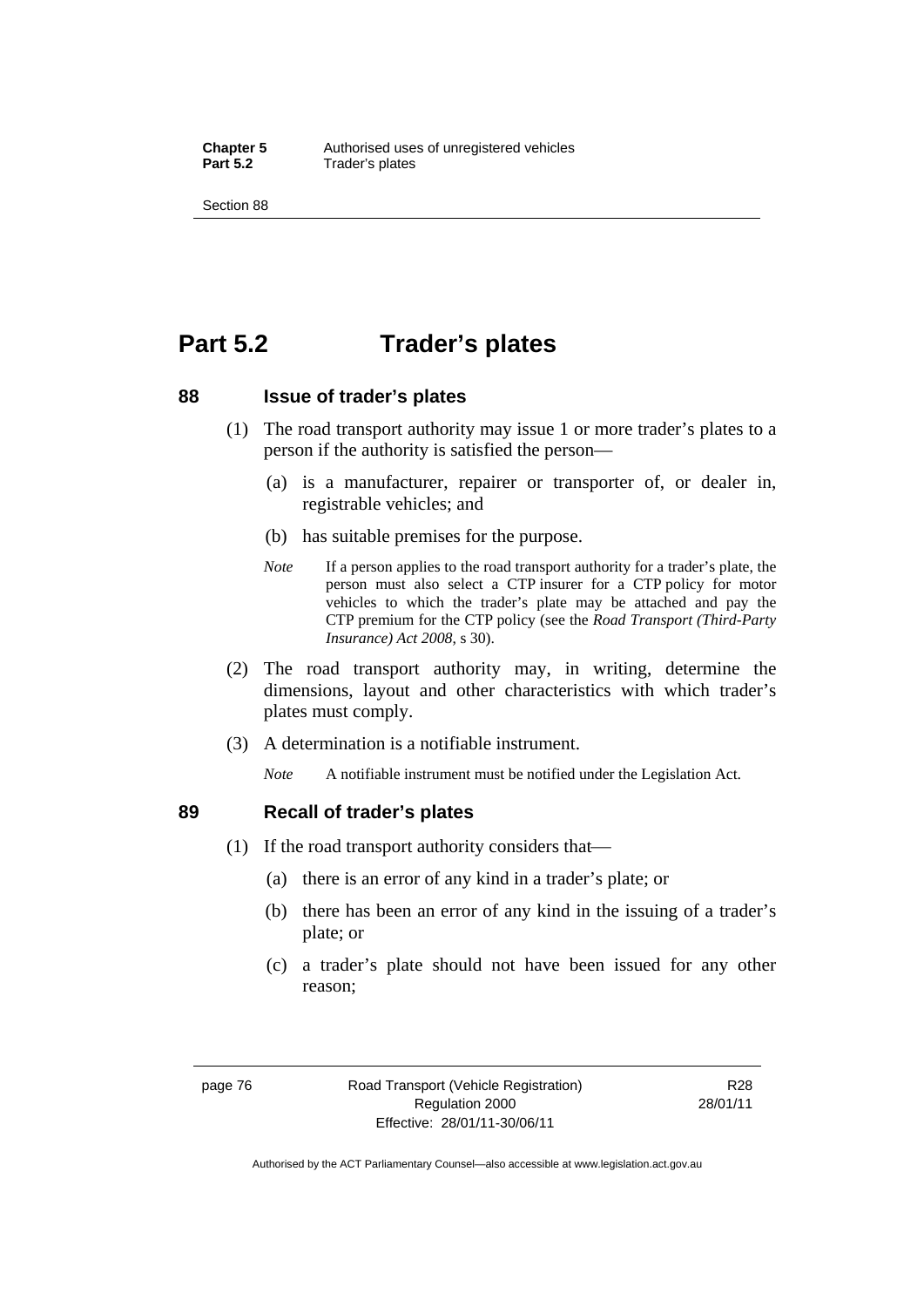the authority may, by written notice given to the person to whom the plate was issued, require the person to return the plate to the authority within the period stated in the notice.

 (2) A person must not, without reasonable excuse, fail to comply with a notice given to the person under subsection (1).

Maximum penalty: 20 penalty units.

 (3) If a person returns a trader's plate under this section, the road transport authority may issue a replacement trader's plate to the person.

#### **90 Identification labels for trader's plates**

- (1) If the road transport authority issues a trader's plate to a person, the authority must also issue to the person an identification label for the plate.
- (2) The identification label must state the period for which the trader's plate is issued.

# **91 Lost, stolen or destroyed identification labels**

(1) If an identification label for a trader's plate is lost, stolen or destroyed, the person to whom it was issued must, as soon as practicable (but within 14 days) after discovering the loss, theft or destruction, tell the road transport authority about the loss, theft or destruction.

Maximum penalty: 20 penalty units.

 (2) If the person tells the road transport authority about the loss, theft or destruction of the identification label, the authority may, by written notice given to the person, require the person to provide to the authority, within a stated period and in a stated form, a statement confirming, and explaining the circumstances of, the loss, theft or destruction.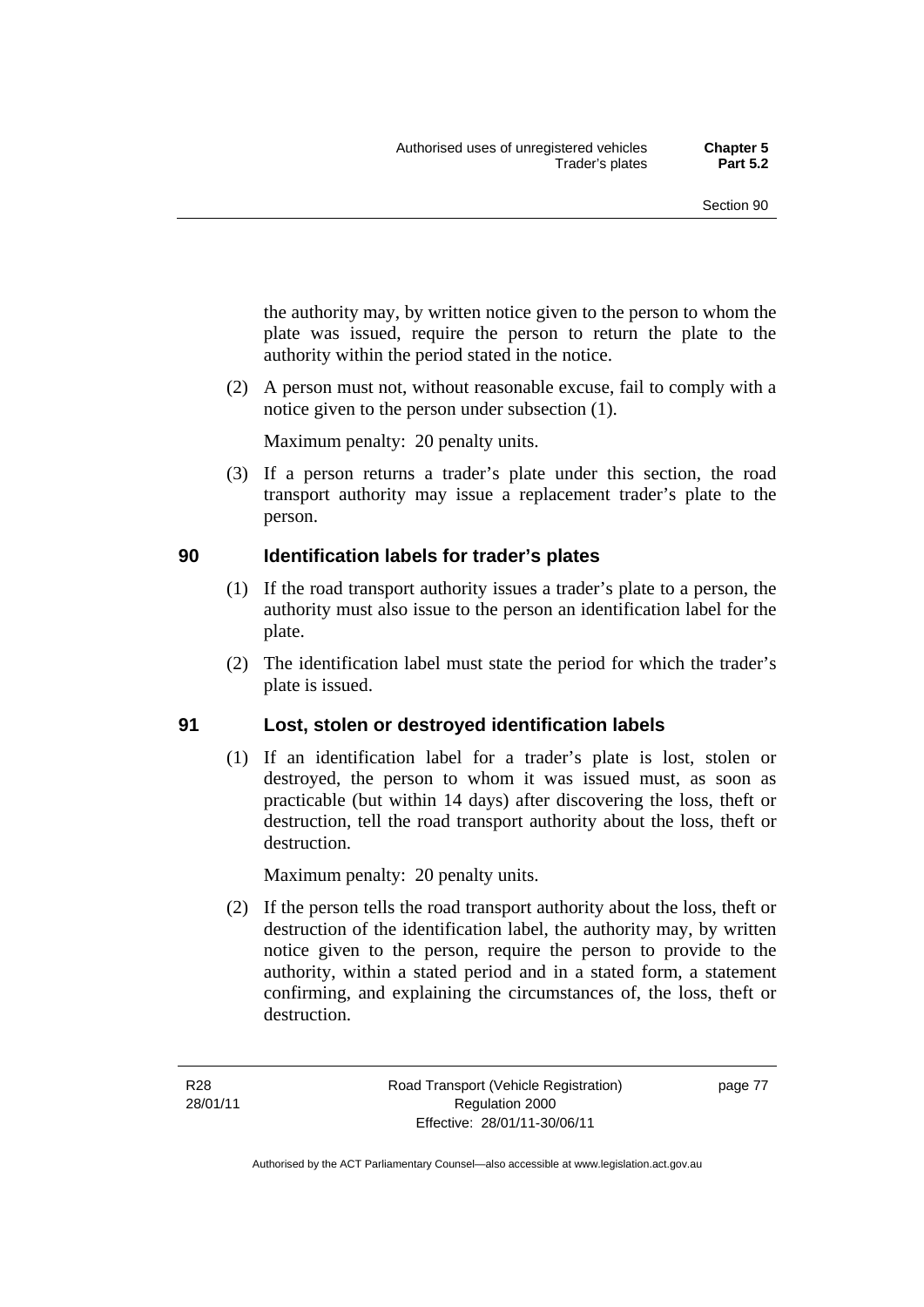(3) A person must not, without reasonable excuse, fail to comply with a notice given to the person under subsection (2).

Maximum penalty: 20 penalty units.

## **92 Replacement identification labels**

- (1) The road transport authority may give a replacement identification label for a trader's plate to the person to whom the original identification label was issued if satisfied that the original label is lost, stolen or damaged or has been destroyed.
- (2) Before the road transport authority issues a replacement identification label to the person, the authority may require the person to return the damaged original identification label to the authority.
- (3) On the issue of the replacement identification label, the original identification label is void.

# **93 Recovery of lost or stolen identification labels**

If the person to whom a replacement identification label was issued recovers the original identification label, the person must, as soon as practicable (but within 14 days) after recovering the original label—

- (a) tell the road transport authority about the recovery of the original label; and
- (b) give the original label to the authority unless the authority tells the person that the original label need not be given to the authority.

Maximum penalty: 20 penalty units.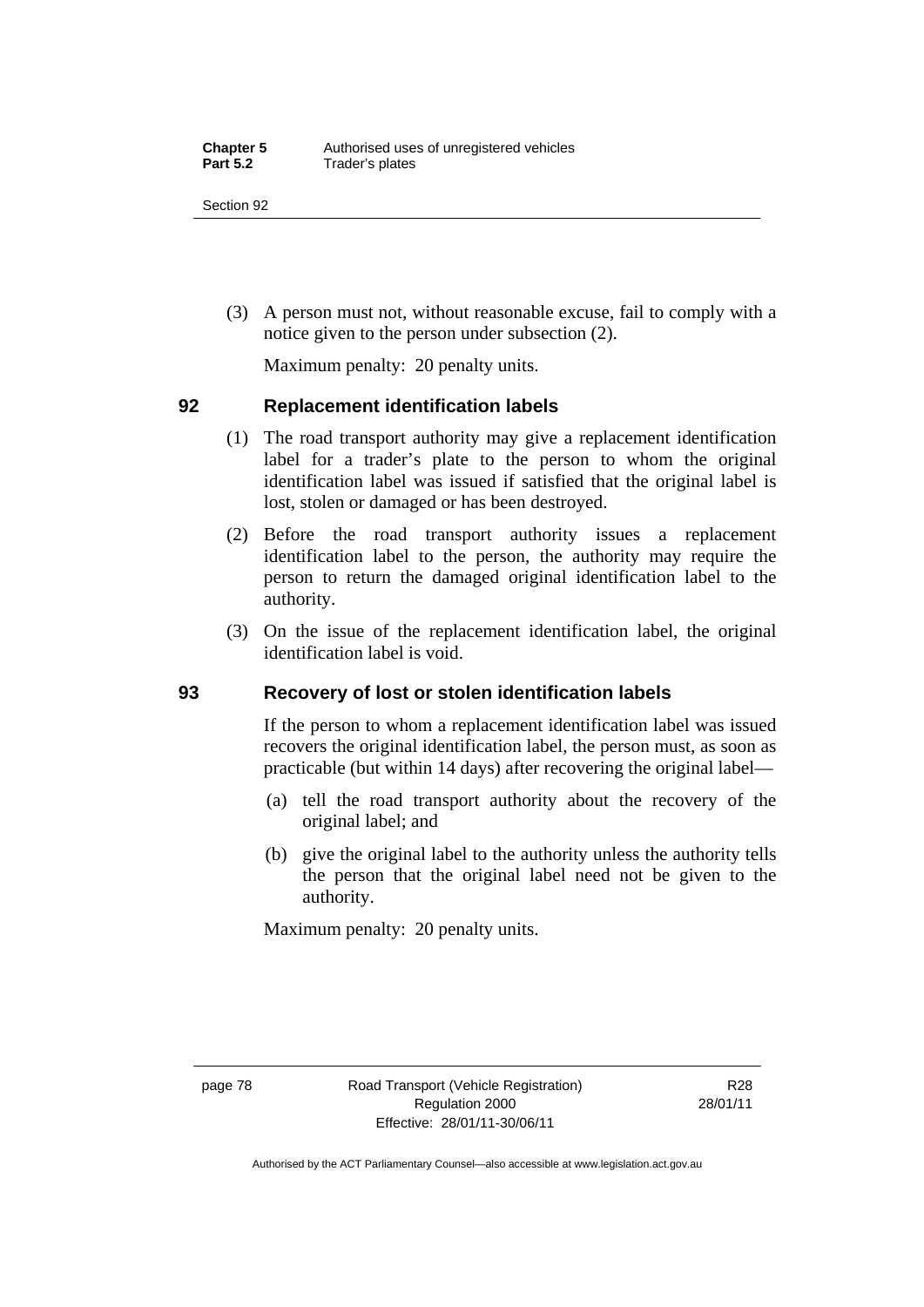# **94 Use of vehicles with trader's plates on road or road related area**

For the Act, section 18 (2) (a), an unregistered vehicle with a trader's plate attached may be used on a road or road related area if—

- (a) the identification label for the trader's plate is displayed on the vehicle in accordance with section 95; and
- (b) the use of the vehicle is an authorised use under section 96.

## **95 Attaching of identification labels**

The identification label for the trader's plate must be displayed in a holder attached to the trader's plate in accordance with the following requirements:

- (a) the holder must be attached to the trader's plate so the label faces outward from the vehicle;
- (b) the holder must be made from transparent glass or other transparent material so the label is clearly visible to a person facing the label from 6m away from the label.

#### **96 Authorised use of trader's plates**

- (1) The use of an unregistered vehicle to which a trader's plate is attached is an authorised use if—
	- (a) the vehicle (or, for a trailer, the vehicle towing it) is carrying the person to whom the plate was issued (the *trader*), the trader's authorised employee or the trader's agent authorised in writing; and
	- (b) the vehicle is being driven—
		- (i) for a purpose related to its manufacture or repair (including painting or a similar process) or related to, or incidental to, dealing in the vehicle; or

| R28      | Road Transport (Vehicle Registration) | page 79 |
|----------|---------------------------------------|---------|
| 28/01/11 | Regulation 2000                       |         |
|          | Effective: 28/01/11-30/06/11          |         |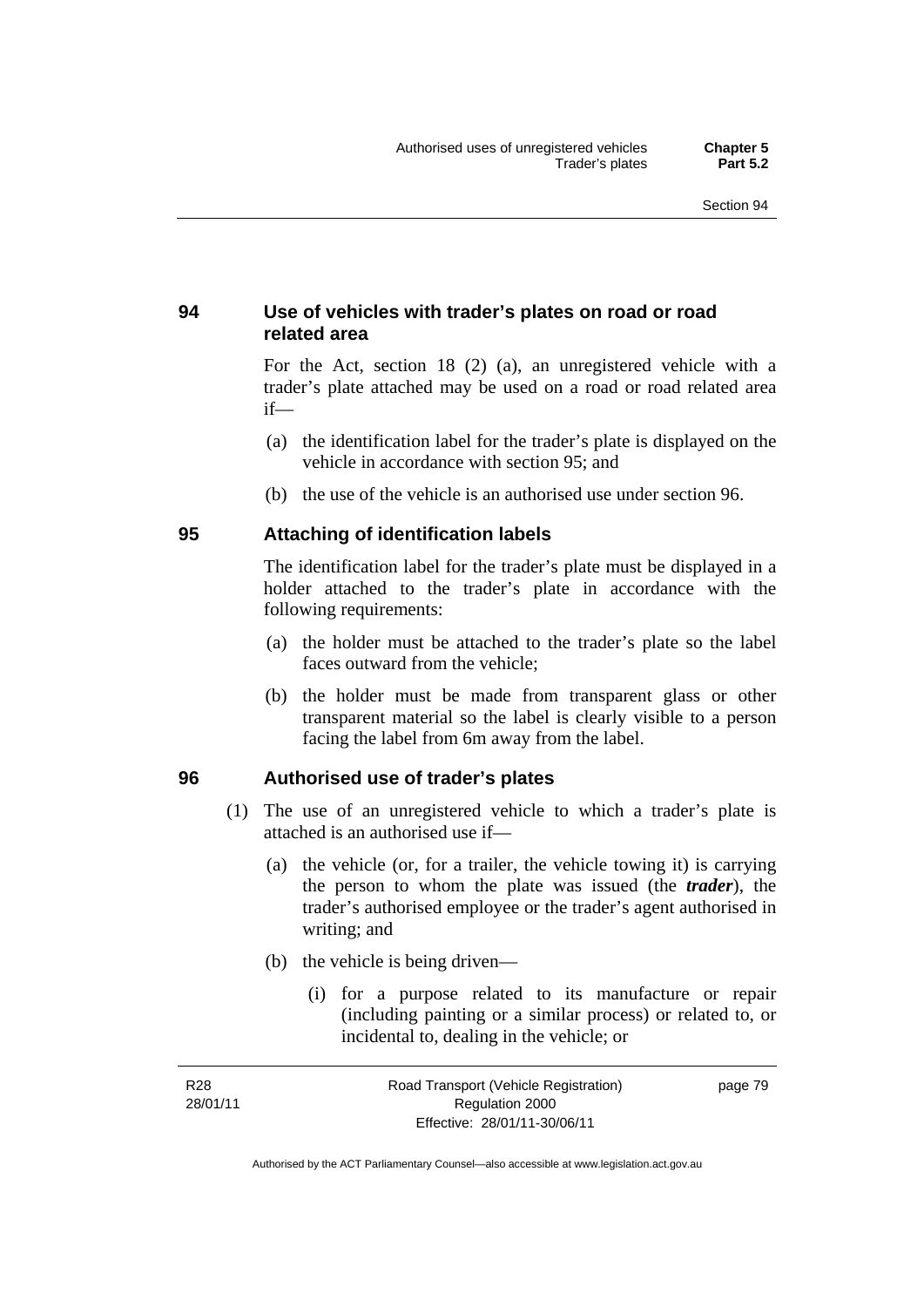- (ii) for the purpose of obtaining registration of the vehicle, by the most direct or convenient route to the nearest convenient designated place or authorised examiner; or
- (iii) for delivery at the address of a person who has acquired it from the trader.
- (2) Subsection (1) (a) does not apply if the vehicle is a motorcycle.
- (3) However, subsection (1) authorises the use of the unregistered registrable vehicle to carry a load only if—
	- (a) the load is carried only to demonstrate to a genuine prospective purchaser the capacity of the vehicle for carrying a type or weight of load; or
	- (b) the vehicle is being driven by the most direct or convenient route to the premises of the trader from the place where the trader has built or purchased the vehicle and the load consists only of a registrable vehicle built or purchased by the trader for sale by the trader; or
	- (c) the vehicle is a trailer specially built to carry a boat and the load consists only of a boat; or
	- (d) the vehicle is not heavier than 2t unladen and is being driven—
		- (i) by the shortest practicable route to the premises of the trader from the place where the trader has built or purchased the vehicle and the load consists only of goods intended for the trader's personal use or for use in his or her business; or
		- (ii) only for carrying spare parts, for use in relation to the repair of registrable vehicles by the trader, to the trader's premises from a railway station or airport to which they have been consigned to the trader.

R28 28/01/11

Authorised by the ACT Parliamentary Counsel—also accessible at www.legislation.act.gov.au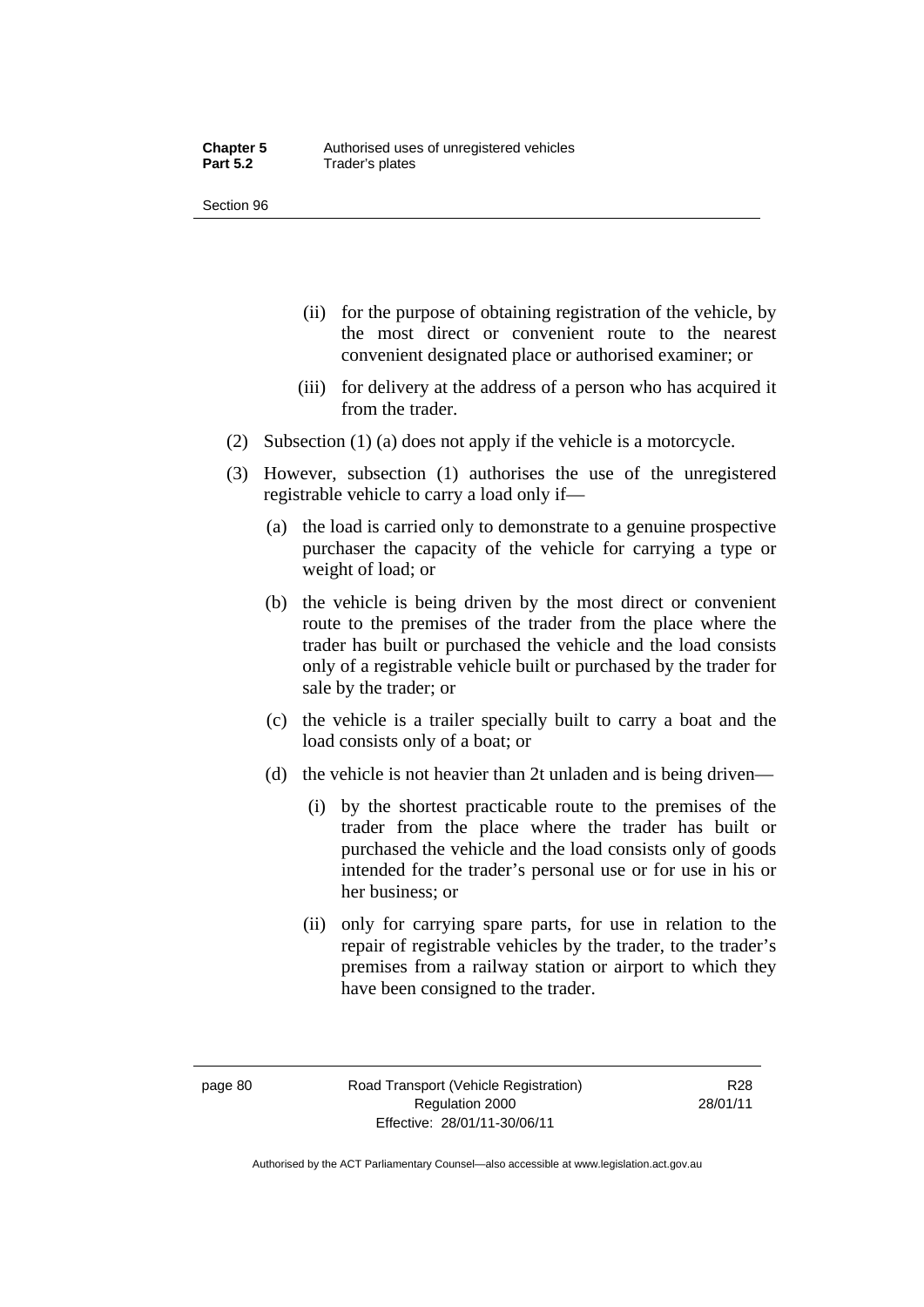### **97 Unauthorised uses of identification labels**

- (1) A person must not use a registrable vehicle to which a trader's plate is attached on a road or road related area if the identification label displayed on the trader's plate—
	- (a) is illegible; or
	- (b) has been changed in a material particular; or
	- (c) was issued for attachment to another trader's plate; or
	- (d) is void; or
	- (e) was issued for use in a period that has expired.

Maximum penalty: 20 penalty units.

 (2) A person must not lend or part with an identification label issued to the person unless authorised by this regulation.

Maximum penalty: 20 penalty units.

- (3) For this section:
	- (a) an identification label is *illegible* if anything required to be included on the label cannot, for any reason, be readily read; and
	- (b) an identification label has been changed in a *material particular* if anything that is required to be included on the label has been omitted or otherwise changed.

**98 Trader to make, keep and produce records** 

A person issued with a trader's plate for a registrable vehicle must—

- (a) each time a registrable vehicle is driven on a road or road related area (the *journey*) with the plate attached, make a record of the following particulars:
	- (i) the date the vehicle was driven;

R28 28/01/11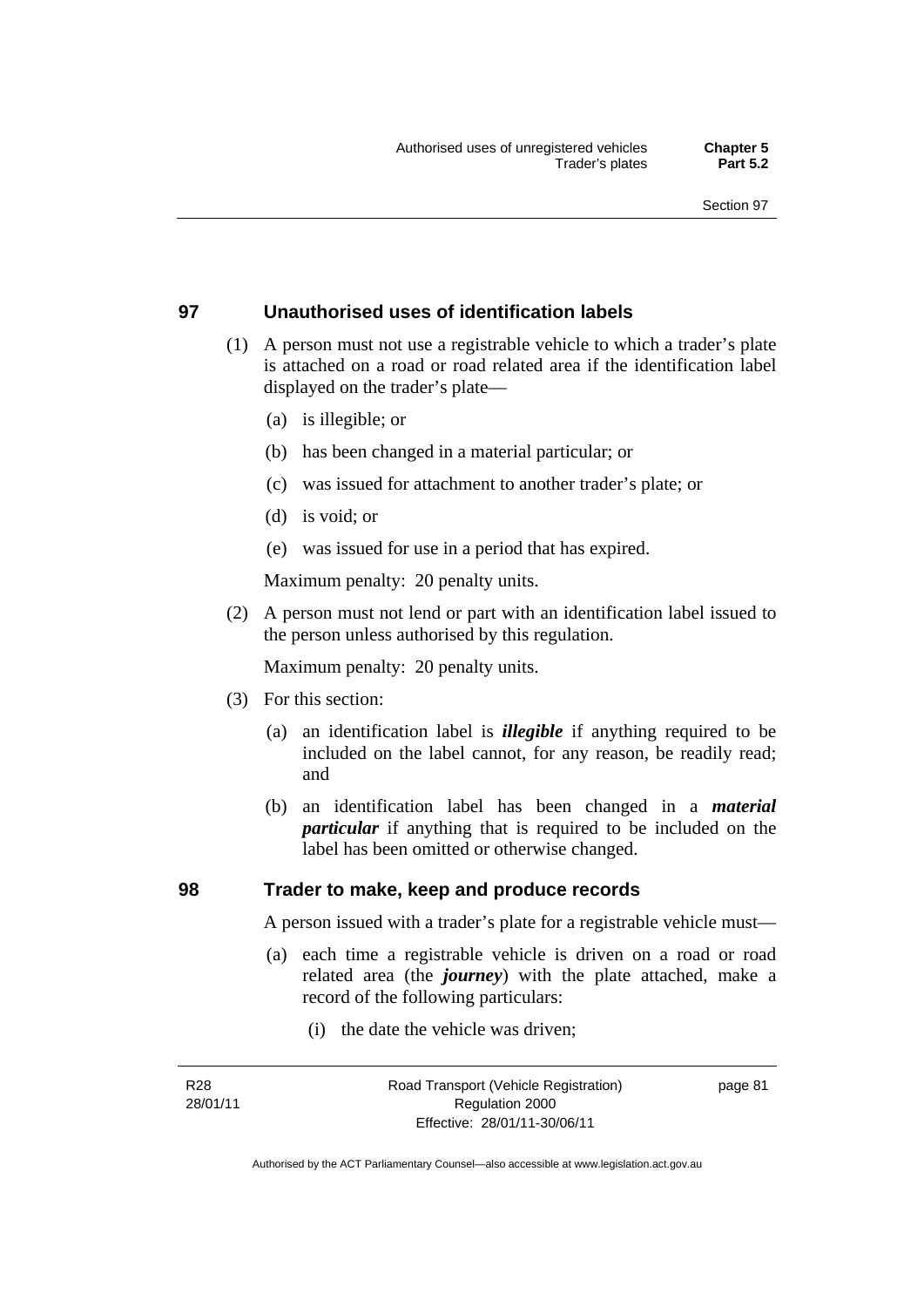- (ii) the number of the trader's plate;
- (iii) the make of the vehicle;
- (iv) the purpose for which the vehicle was used;
- (v) the driver's name and driver licence number;
- (vi) the time the vehicle started the journey;
- (vii) the time the vehicle returned from the journey, or the time the trader's plate was returned; and
- (b) keep the record at the premises mentioned in section 88 (1) (b) (Issue of trader's plates) for at least 6 months after the record is made; and
- (c) produce any record for the previous 6 months for inspection when asked by a police officer or authorised person.

Maximum penalty: 20 penalty units.

# **99 Questions about use of plate to be answered**

- (1) A police officer or authorised person may require the driver, or person in charge, of a vehicle to which a trader's plate is attached, or a person to whom a trader's plate has been issued, to answer any questions about the purpose for which the plate is being, or has been, used.
- (2) A person must not, without reasonable excuse, fail to answer a question when required to do so under subsection (1).

Maximum penalty: 20 penalty units.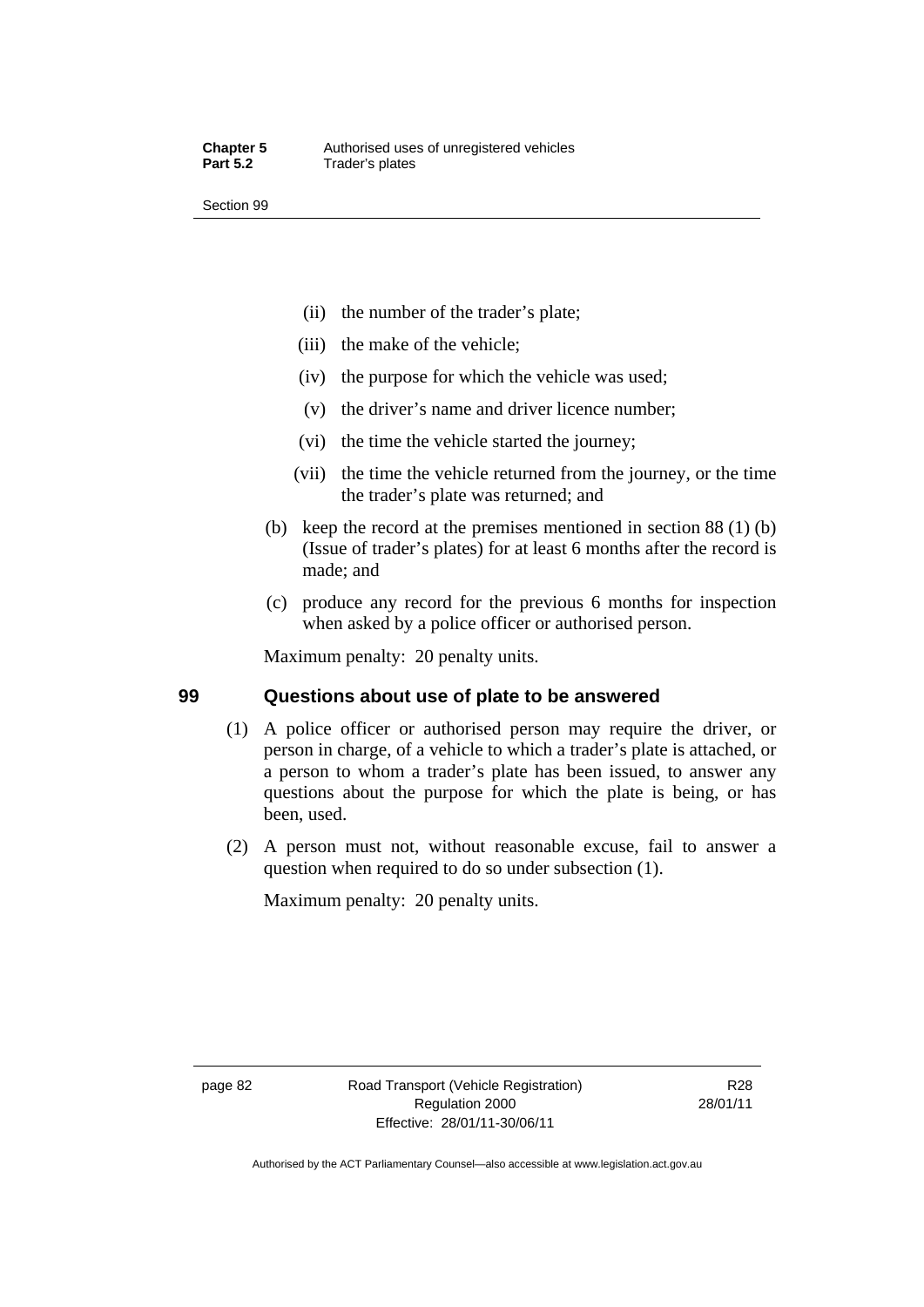## **100 Disposal or cessation of business**

 (1) If a person sells, disposes of or ceases to carry on the business in relation to which a trader's plate has been issued to the person, the person must give written notice of the sale, disposition or cessation of business to the road transport authority as soon as practicable (but within 14 days).

Maximum penalty: 20 penalty units.

 (2) On application by the person to whom the business has been sold or disposed of, the road transport authority may transfer the trader's plate to person.

#### **101 Return of trader's plate**

- (1) If the road transport authority is satisfied on reasonable grounds that a person is no longer entitled to hold a trader's plate issued or transferred to the person, the authority may, by written notice to the person, require the person to return the trader's plate to the authority within the period stated in the notice.
- (2) A person must not, without reasonable excuse, fail to comply with a notice under subsection (1).

Maximum penalty: 20 penalty units.

 (3) A person to whom a trader's plate has been issued or transferred must, not later than 14 days after the end of the period for which the trader's plate was issued, return the trader's plate to the road transport authority.

Maximum penalty: 20 penalty units.

#### **102 Surrender of trader's plates**

A trader's plate may be surrendered by the person to whom it was issued or transferred by returning it to the road transport authority.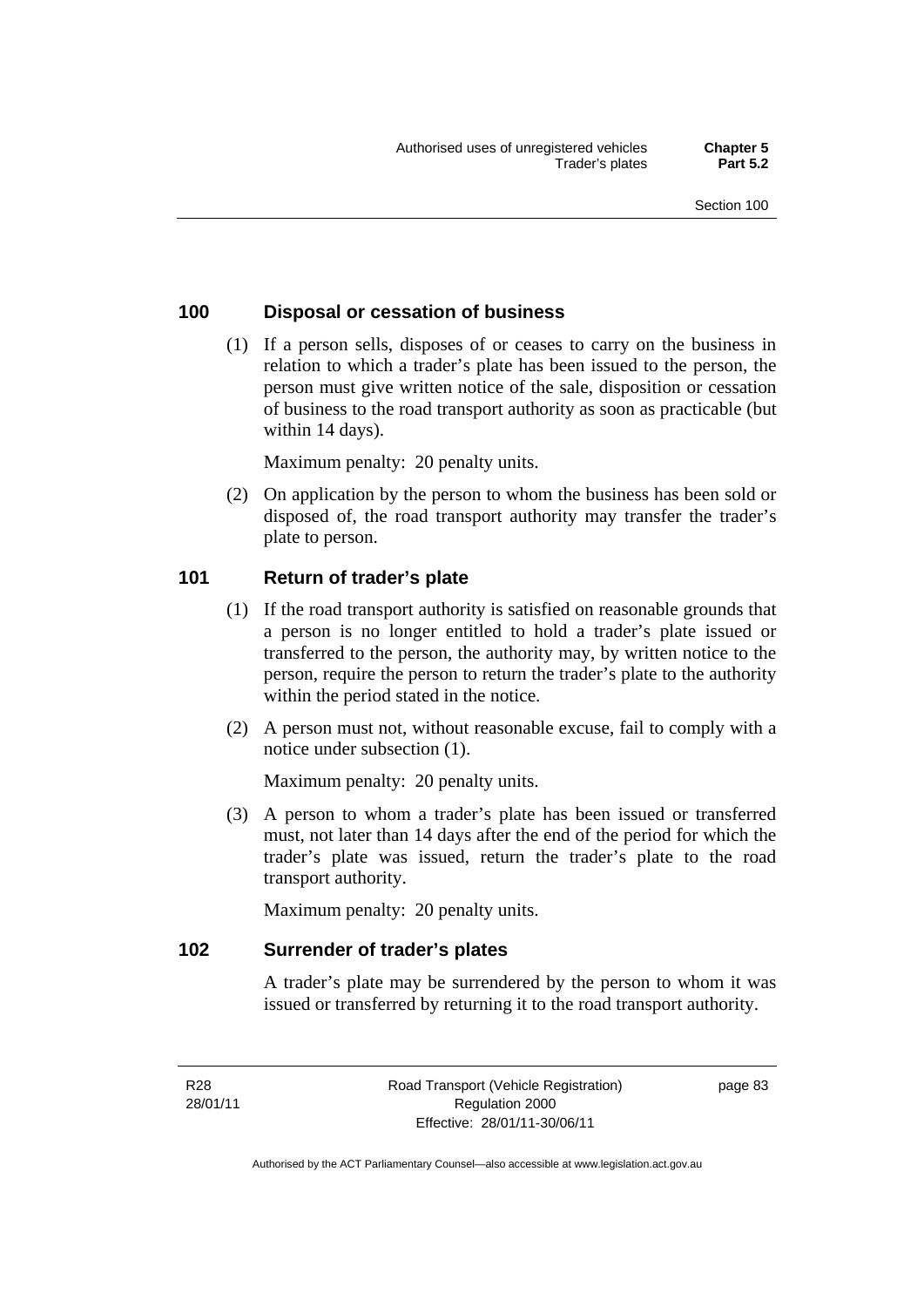**Chapter 6** Vehicle standards<br>**Part 6.1** General requirement **General requirements** 

Section 103

# **Chapter 6 Vehicle standards**

# **Part 6.1 General requirements**

## **103 What are the applicable vehicle standards?**

The *applicable vehicle standards* for a registrable vehicle are the requirements mentioned in schedule 1 that apply to the vehicle.

## **104 Road transport authority may exempt vehicle etc from certain provisions**

- (1) The road transport authority may exempt a vehicle, combination or person from a provision of section 108 (Emission control systems to be fitted and properly maintained) or schedule 1.
- (2) If an exemption under this section is given subject to conditions, the exemption applies only if all the conditions of the exemption are complied with.

# **105 Meaning of** *operator* **of a motor vehicle or trailer for pt 6.1**

- (1) For this part, the *operator* of a motor vehicle or trailer is the registered operator of the vehicle.
- (2) However, if another person is responsible, or also responsible, for the maintenance of the vehicle, the other person is also the *operator* of the vehicle for this part.
- (3) Despite subsections (1) and (2), it is a defence to the prosecution of the registered operator for an offence against this part in relation to the vehicle if, at the relevant time—
	- (a) the registered operator was not solely or partly responsible for the maintenance of the vehicle; and

R28 28/01/11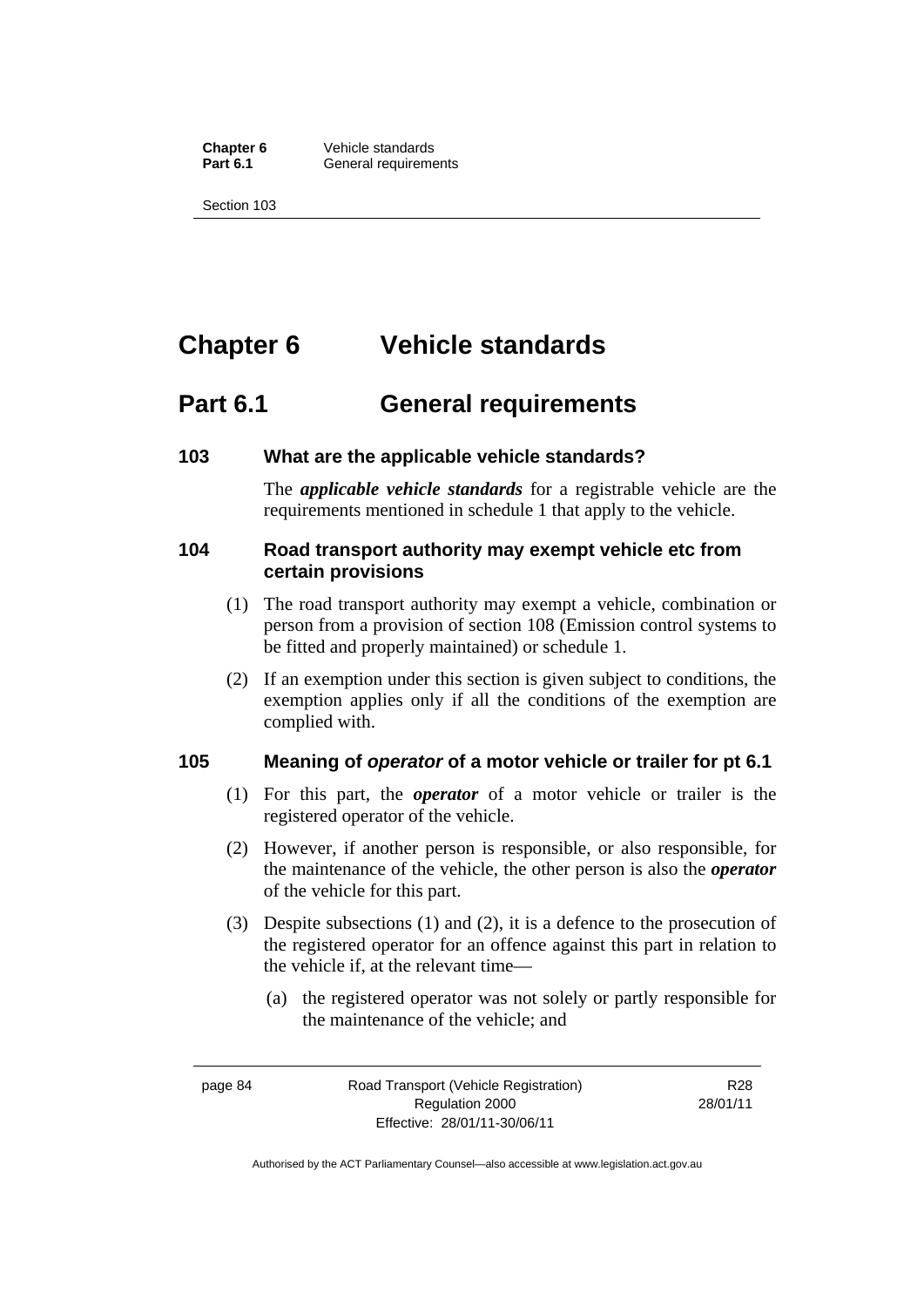(b) another person was, or other persons between them were, solely responsible for the maintenance of the vehicle.

#### **106 Meaning of** *operator* **of a combination for pt 6.1**

- (1) For this part, the *operator* of a combination is the registered operator of the first or only motor vehicle forming part of the combination.
- (2) However, if another person is responsible, or also responsible, for the operation of the combination, the other person is also the *operator* of the combination for this part.
- (3) Despite subsections (1) and (2), it is a defence to the prosecution of the registered operator of the motor vehicle for an offence against this part in relation to the combination if, at the relevant time—
	- (a) the registered operator was not solely or partly responsible for the operation of the combination; and
	- (b) another person was, or other persons between them were, solely responsible for the operation of the combination.

#### **107 Motor vehicles and trailers to be properly maintained**

- (1) This section applies to a motor vehicle or trailer whether or not it forms part of a combination, but does not apply to a vehicle mentioned in schedule 1, section 1.7.
	- *Note* Sch 1, s 1.7 provides that the schedule does not apply to the vehicles mentioned in the section.
- (2) A person must not drive a motor vehicle on a road or road related area unless the vehicle is maintained in a condition that enables it to be driven safely.

Maximum penalty: 20 penalty units.

R28 28/01/11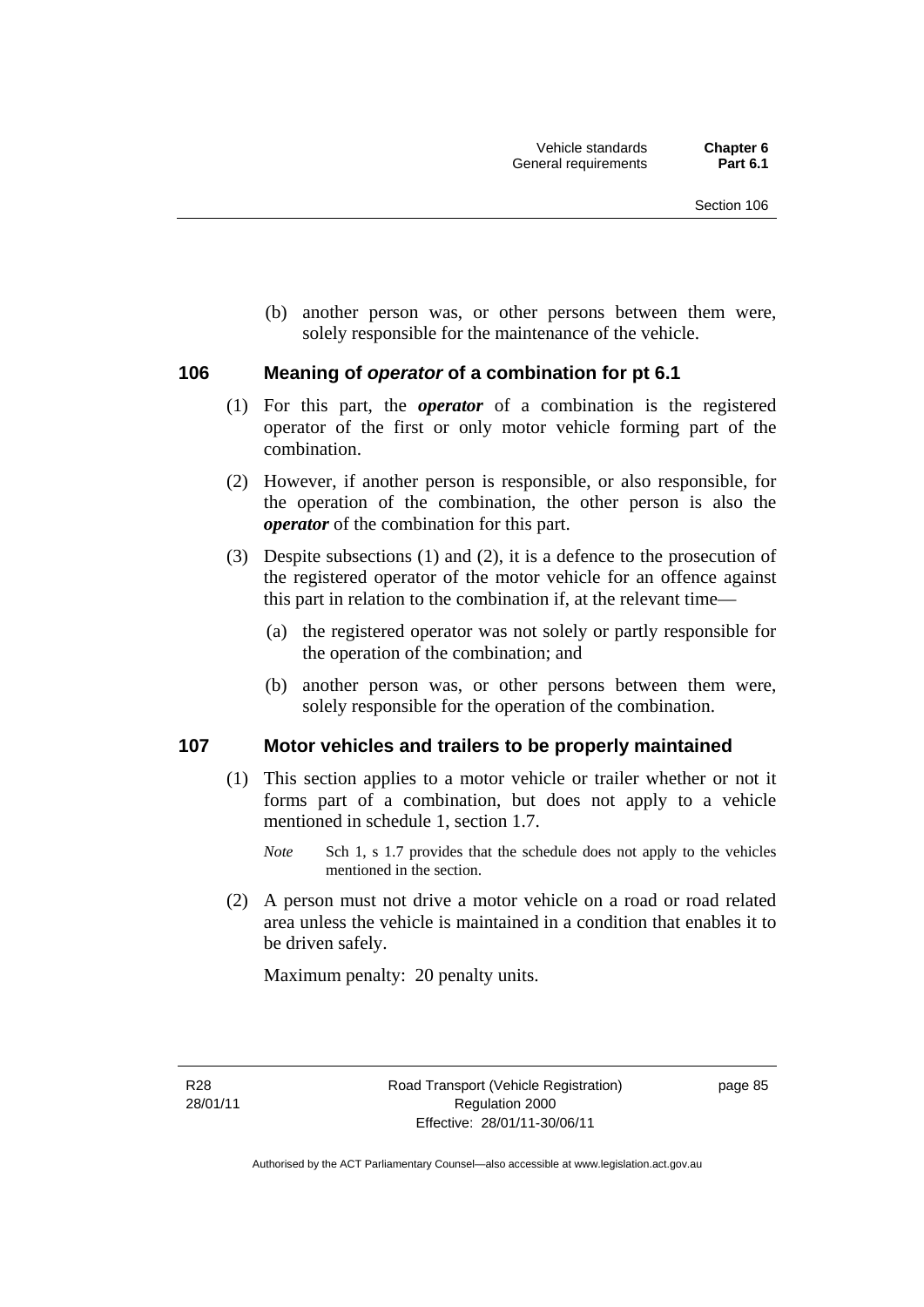(3) A person must not drive the first or only motor vehicle forming part of a combination on a road or road related area unless each other vehicle forming part of the combination is maintained in a condition that enables it to be towed safely.

Maximum penalty: 20 penalty units.

 (4) The operator of a motor vehicle that is on a road or road related area must maintain the vehicle in a condition that enables it to be driven safely.

Maximum penalty: 20 penalty units.

 (5) The operator of a trailer that is on a road or road related area must maintain the trailer in a condition that enables it to be towed safely.

Maximum penalty: 20 penalty units.

- (6) For this section, a vehicle is not maintained in a condition that enables it to be driven or towed safely if driving or towing the vehicle would endanger the person driving or towing the vehicle, anyone else in or on the vehicle (or the combination of which it forms part) or other road users.
	- *Note* The *ACT Inspection Manual for Light Vehicles* and the *ACT Inspection Manual for Heavy Vehicles*, published by the road transport authority, provide information to help people meet the requirements of this section. The manuals are available from the road transport authority.

### **108 Emission control systems to be fitted and properly maintained**

- (1) This section applies to a motor vehicle or trailer whether or not it forms part of a combination, but does not apply to a vehicle mentioned in schedule 1, section 1.7.
	- *Note* Sch 1, s 1.7 provides that the schedule does not apply to the vehicles mentioned in the section.

page 86 Road Transport (Vehicle Registration) Regulation 2000 Effective: 28/01/11-30/06/11

R28 28/01/11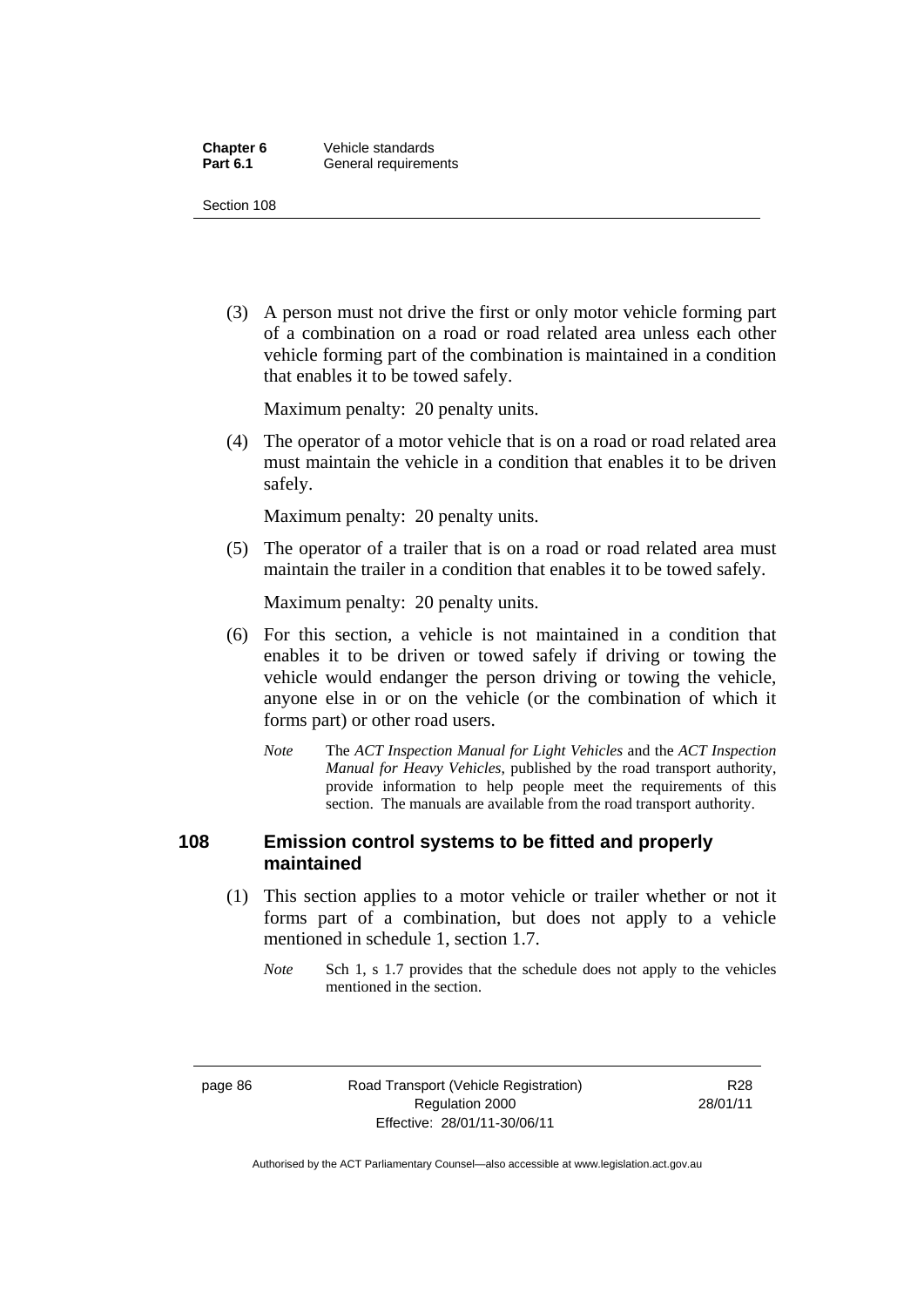(2) A person must not drive a motor vehicle on a road or road related area unless each emission control system of the vehicle remains fitted to the vehicle.

Maximum penalty: 20 penalty units.

 (3) A person must not drive a motor vehicle on a road or road related area unless each emission control system fitted to the vehicle is maintained in a condition that ensures that the system continues operating essentially in accordance with the system's original design.

Maximum penalty: 20 penalty units.

 (4) A person must not drive the first or only motor vehicle forming part of a combination on a road or road related area unless each emission control system of any other vehicle forming part of the combination remains fitted to the vehicle.

Maximum penalty: 20 penalty units.

 (5) A person must not drive the first or only motor vehicle forming part of a combination on a road or road related area unless each emission control system fitted to any other vehicle forming part of the combination is maintained in a condition that ensures that the system continues operating essentially in accordance with the system's original design.

Maximum penalty: 20 penalty units.

 (6) The operator of a vehicle that is on a road or road related area must ensure that each emission control system of the vehicle remains fitted to the vehicle.

Maximum penalty: 20 penalty units.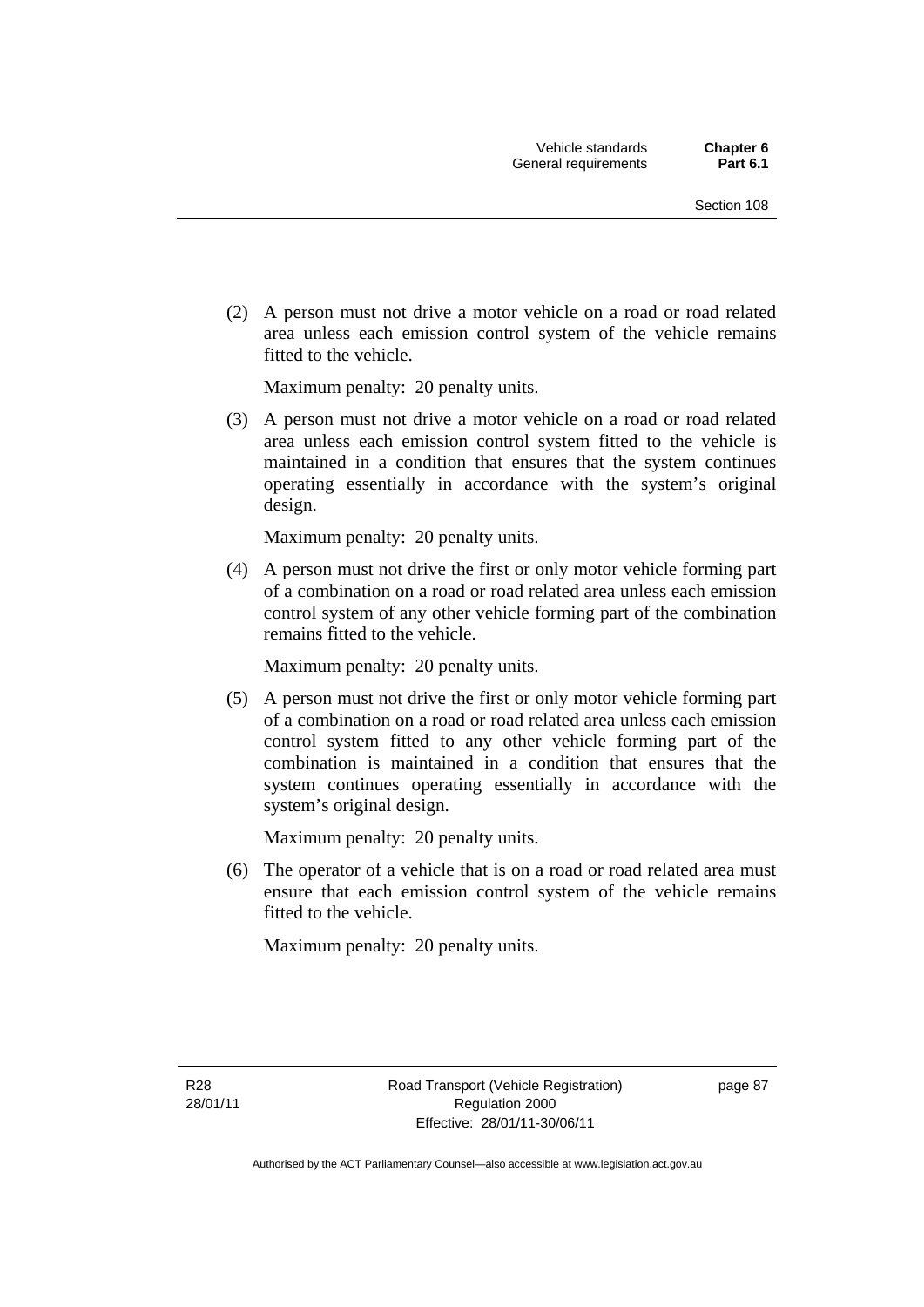(7) The operator of a vehicle that is on a road or road related area must maintain each emission control system fitted to the vehicle in a condition that ensures that the system continues operating essentially in accordance with the system's original design.

Maximum penalty: 20 penalty units.

- (8) It is a defence to a prosecution for an offence against a subsection of this section if the person charged establishes that it was not reasonable or practicable to comply with the subsection.
- (9) A subsection of this section does not apply to a vehicle if the vehicle is exempt—
	- (a) from the subsection; or
	- (b) from the provision of the law of another jurisdiction corresponding to the subsection.
- (10) However, the vehicle is exempt from the subsection only if all conditions of the exemption (if any) are being complied with.
- (11) In this section:

*emission control system*, for a vehicle, means an emission control system fitted to the vehicle when it was built.

*Note* The *ACT Inspection Manual for Light Vehicles* and the *ACT Inspection Manual for Heavy Vehicles*, published by the road transport authority, provide information to help people meet the requirements of this section. The manuals are available from the road transport authority.

#### **109 Motor vehicles not complying with sch 1**

 (1) This section applies to a motor vehicle whether or not it forms part of a combination.

page 88 Road Transport (Vehicle Registration) Regulation 2000 Effective: 28/01/11-30/06/11

R28 28/01/11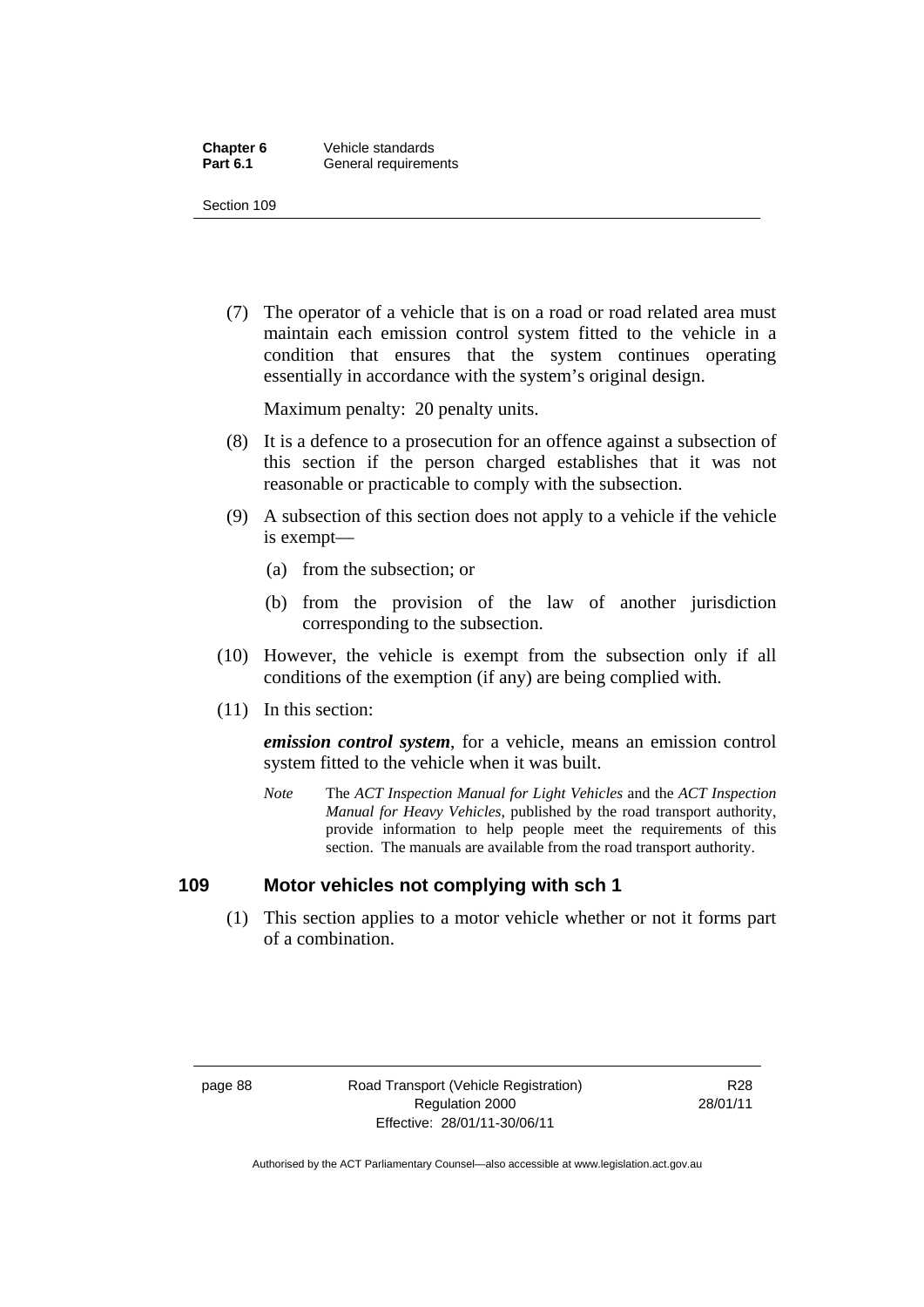- (2) If the motor vehicle contravenes a provision of schedule 1 applying to the vehicle (other than as a vehicle forming part of a combination)—
	- (a) the driver of the motor vehicle commits an offence; and
	- (b) the operator, or each operator, of the motor vehicle also commits the offence.

Maximum penalty: 20 penalty units.

#### **Example of a provision applying to a motor vehicle (other than as a vehicle forming part of a combination)**

sch 1, s 1.83 (1), which is about how headlights are to be fitted to motor vehicles

*Note* An example is part of the regulation, is not exhaustive and may extend, but does not limit, the meaning of the provision in which it appears (see Legislation Act, s 126 and s 132).

#### **110 Trailers not complying with sch 1**

- (1) This section applies to a trailer whether or not it forms part of a combination.
- (2) If the trailer contravenes a provision of schedule 1 applying to the trailer (other than as a vehicle forming part of a combination)—
	- (a) the driver of the first or only motor vehicle towing the trailer commits an offence; and
	- (b) the operator, or each operator, of the trailer also commits the offence.

Maximum penalty: 20 penalty units.

#### **Example of a provision applying to a trailer (other than as a vehicle forming part of a combination)**

sch 1, s 1.69 (3), which is about axle configurations on trailers

*Note* An example is part of the regulation, is not exhaustive and may extend, but does not limit, the meaning of the provision in which it appears (see Legislation Act, s 126 and s 132).

R28 28/01/11 Road Transport (Vehicle Registration) Regulation 2000 Effective: 28/01/11-30/06/11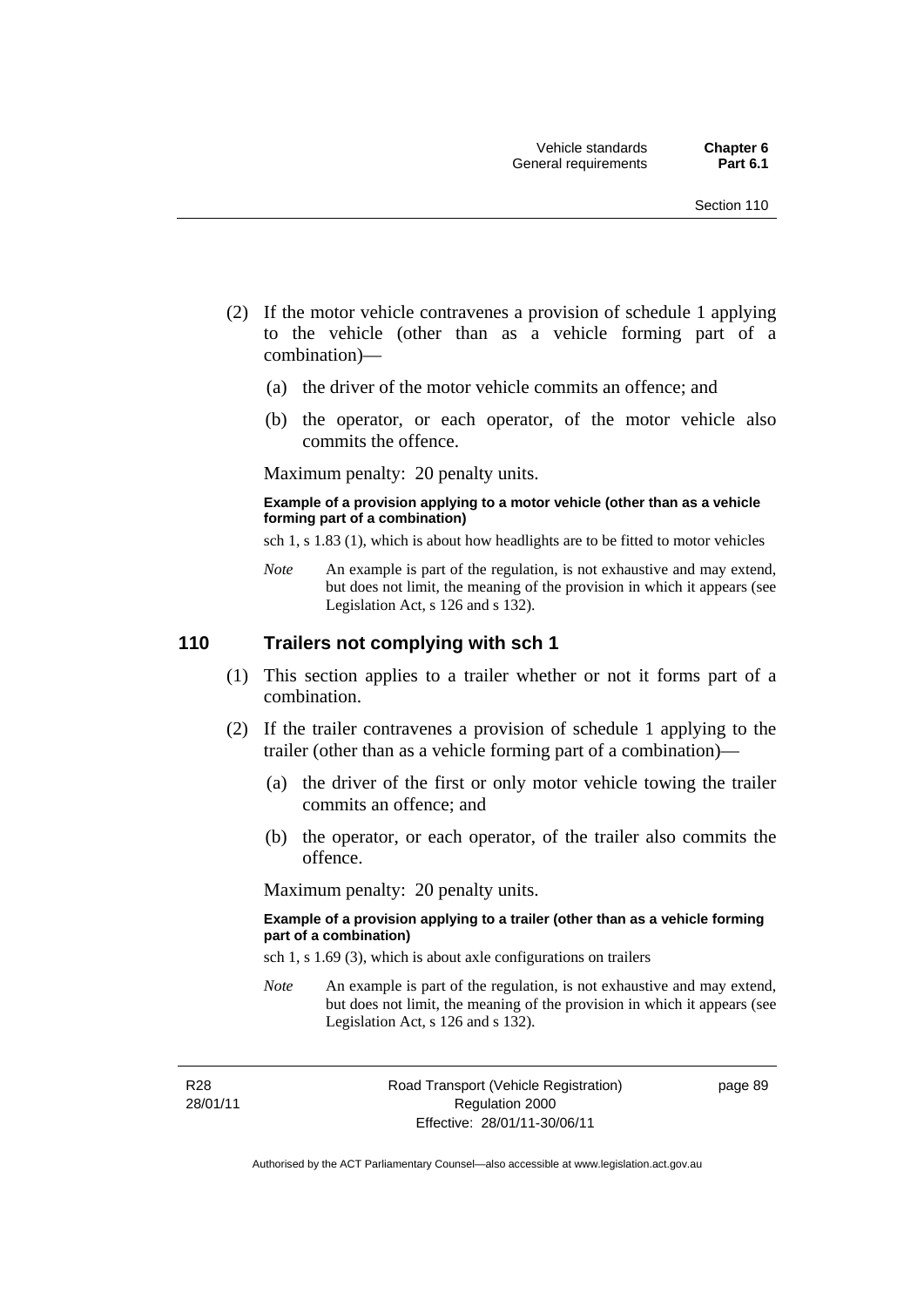**Chapter 6** Vehicle standards<br>**Part 6.1** General requirement **General requirements** 

Section 111

#### **111 Combinations not complying with sch 1**

- (1) If a combination contravenes a provision of schedule 1 applying to the combination—
	- (a) the driver of the first or only motor vehicle forming part of the combination commits an offence; and
	- (b) the operator, or each operator, of the combination also commits the offence.

Maximum penalty: 20 penalty units.

#### **Example of a provision applying to a combination**

sch 1, s 1.75, which is about the maximum length of combinations

- *Note* An example is part of the regulation, is not exhaustive and may extend, but does not limit, the meaning of the provision in which it appears (see Legislation Act, s 126 and s 132).
- (2) If a vehicle contravenes a provision of schedule 1 that applies to the vehicle as a vehicle forming part of a combination—
	- (a) the driver of the first or only motor vehicle forming part of the combination commits an offence; and
	- (b) the operator, or each operator, of the combination also commits the offence.

Maximum penalty: 20 penalty units.

#### **Example of a provision applying to a vehicle as a vehicle forming part of a combination**

sch 1, s 1.146, which is about brake performance for trailers in B-doubles and road trains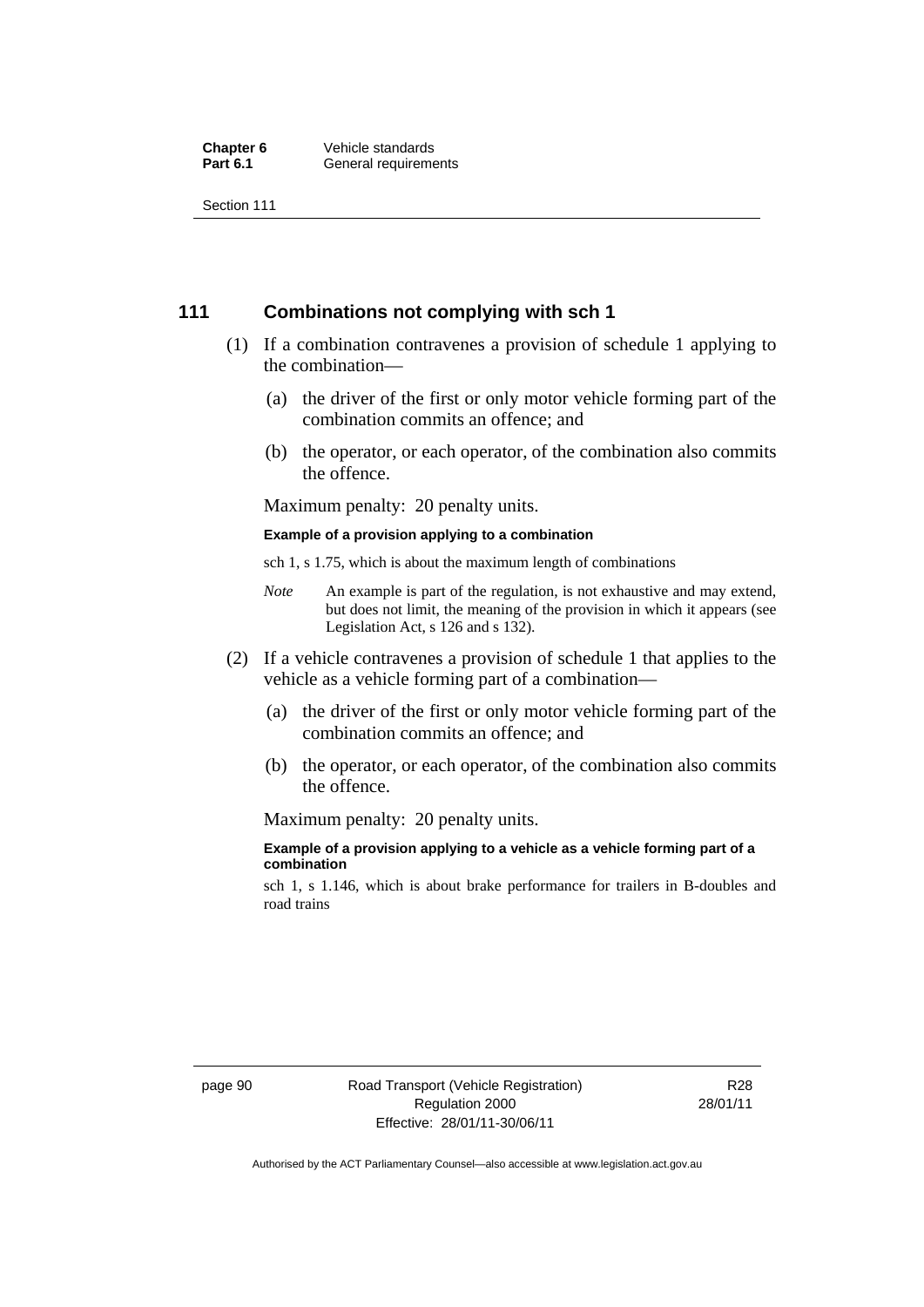# **Part 6.2 Standards and certifications**

# **112 Compliance with applicable vehicle standards**

- (1) The road transport authority may accept as evidence that a registrable vehicle complies with the applicable vehicle standards
	- (a) an identification plate relating to the vehicle; or
	- (b) a certificate to that effect issued by the manufacturer of the vehicle.
- (2) If the road transport authority does not have the evidence mentioned in subsection  $(1)$  for a vehicle, the authority may inspect the vehicle and, if satisfied that the vehicle does comply, issue a certificate certifying that the vehicle complies with the applicable vehicle standards.

# **113 Noncomplying and non-standard vehicles**

A registrable vehicle that does not comply with the applicable vehicle standards may be conditionally registered if the vehicle has

- (a) an operations plate installed on it under section 114; or
- (b) a certificate of approved operations issued or accepted for it under section 114; or
- (c) an identification plate relating to the vehicle.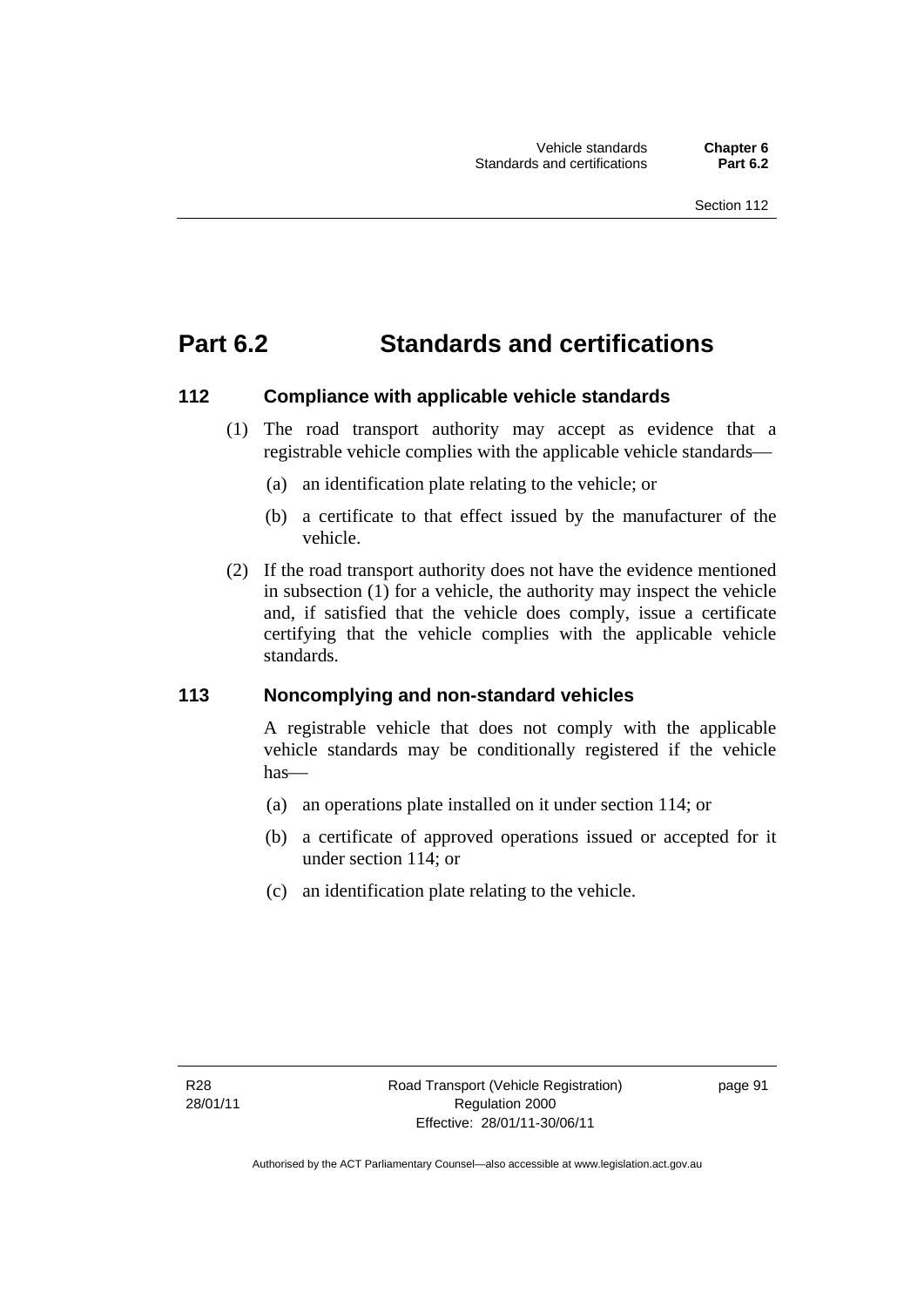Section 114

# **114 Installation of operations plates, modification of vehicles etc**

- (1) The road transport authority may authorise a person to install an operations plate on, or issue or accept a certificate of approved operations for, a registrable vehicle that has been built or modified in a way that causes the vehicle not to comply with the applicable vehicle standards.
- (2) An operations plate installed on, or a certificate of approved operations issued or accepted for, a registrable vehicle must indicate—
	- (a) any deficiency in the vehicle's operating characteristics; and
	- (b) any condition that should be imposed on the vehicle's registration.
- (3) A person who modifies, or adds components to, a registrable vehicle must ensure that
	- (a) if the vehicle complied with the applicable vehicle standards immediately before the modification or addition—the vehicle continues to comply with the standards; and
	- (b) the modification or addition is certified by an authorised person as complying with the *National Code of Practice for Heavy Vehicle Modifications* (1993) published by the Federal Office of Road Safety as *Vehicle Standards Bulletin No 6* or a specification approved, in writing, by the road transport authority.

Maximum penalty: 20 penalty units.

(4) An approval under subsection (3) (b) is a notifiable instrument.

*Note* A notifiable instrument must be notified under the Legislation Act.

R28 28/01/11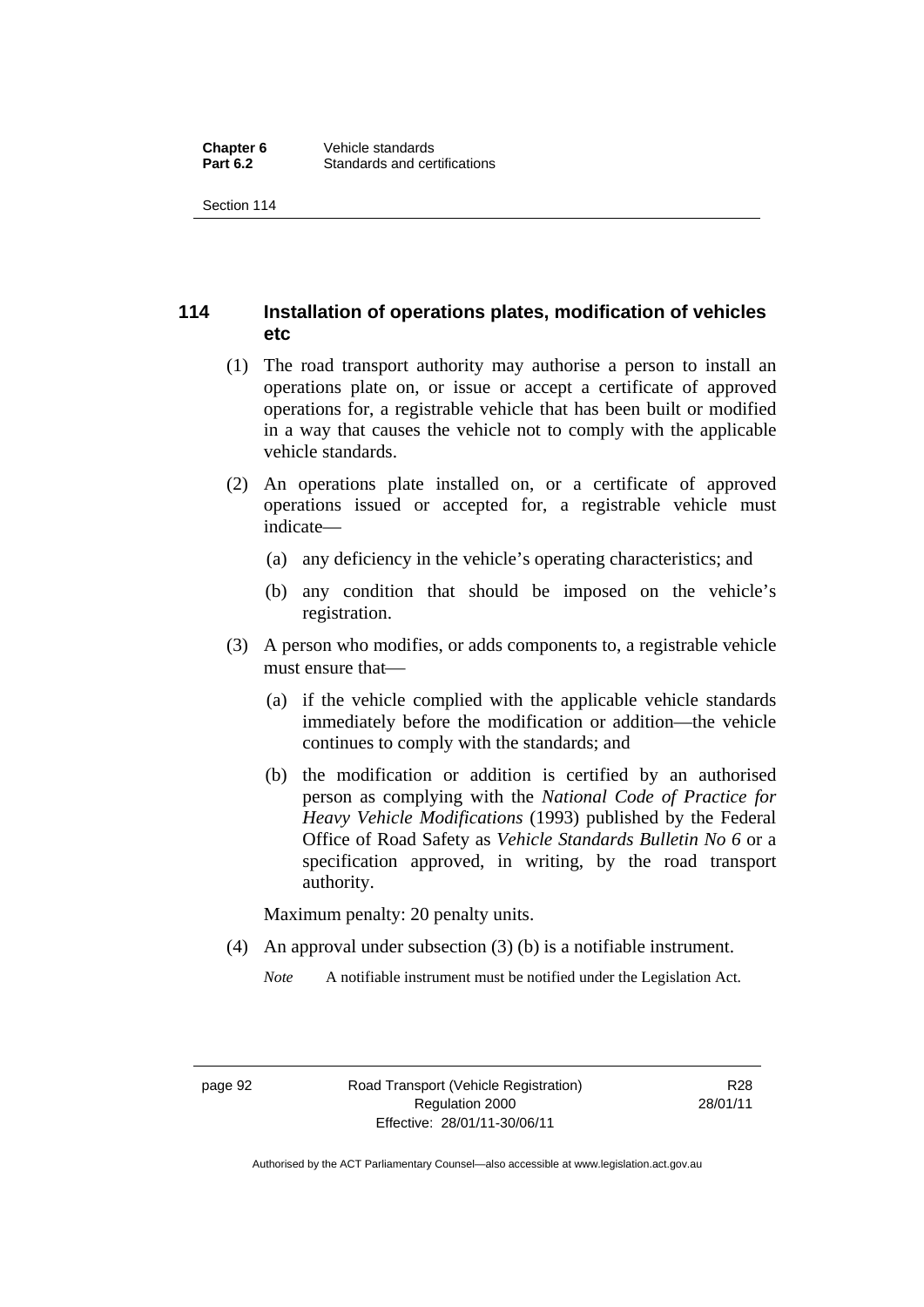# **Part 6.3 Inspections**

# **Division 6.3.1 General**

# **115 Definitions for pt 6.3**

In this part:

*approval*, of premises, means the approval of the premises under section 131.

*approved premises* means premises that are approved under section 131.

*authorisation* means the authorisation of a person as an examiner.

*authorised examiner* means a person who is authorised under section 119 as an examiner.

*certificate of approval* means a certificate issued under section 131.

*certificate of appointment* means a certificate of appointment given under section 119.

*examiners register* means the register of authorised examiners kept by the road transport authority under section 121.

*owner*, of premises, means the person who holds a lease of the premises from the Commonwealth.

*prescribed requirements*, for premises and equipment on premises, means the requirements set out in schedule 2 for the class of vehicles for which the premises and equipment are proposed to be used for inspection or testing.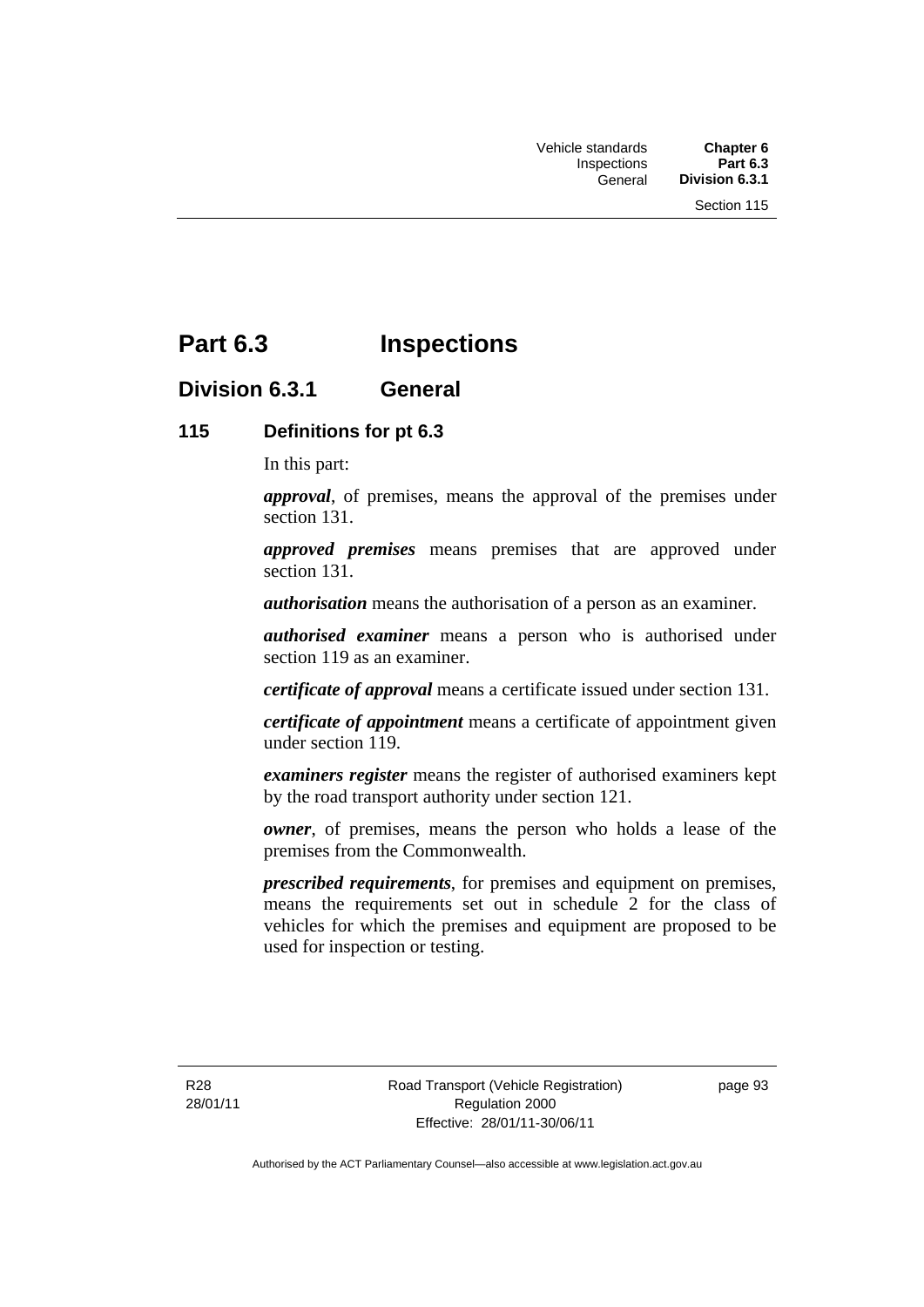**Chapter 6** Vehicle standards<br> **Part 6.3** Inspections **Part 6.3 Inspections**<br>**Division 6.3.2** Authorised 6 **Division 6.3.2** Authorised examiners Section 116

*proprietor*, of premises, means—

- (a) the owner of the premises; or
- (b) if the premises are occupied by someone other than the owner—the occupier of the premises.

# **Division 6.3.2 Authorised examiners**

### **116 Eligibility to apply for authorisation as examiners**

- (1) A person is eligible to apply for authorisation for a class of vehicles if the person—
	- (a) holds a qualification in relation to the mechanics of vehicles that is determined by the road transport authority, in writing, to be an acceptable qualification for that class of vehicles; and
	- (b) has not been convicted or found guilty of an offence that the road transport authority considers is relevant to the application; and
		- *Note* The road transport authority must comply with any guidelines approved by the Minister under s 153A (Authorisation and approval of premises guidelines—relevant offences).
	- (c) is not disqualified under section 125 (Procedures for authority taking action in relation to authorisation) from applying for the authorisation; and
	- (d) is a suitable person to be an authorised examiner.
- (2) A determination under subsection (1) (a) is a notifiable instrument.
	- *Note* A notifiable instrument must be notified under the Legislation Act.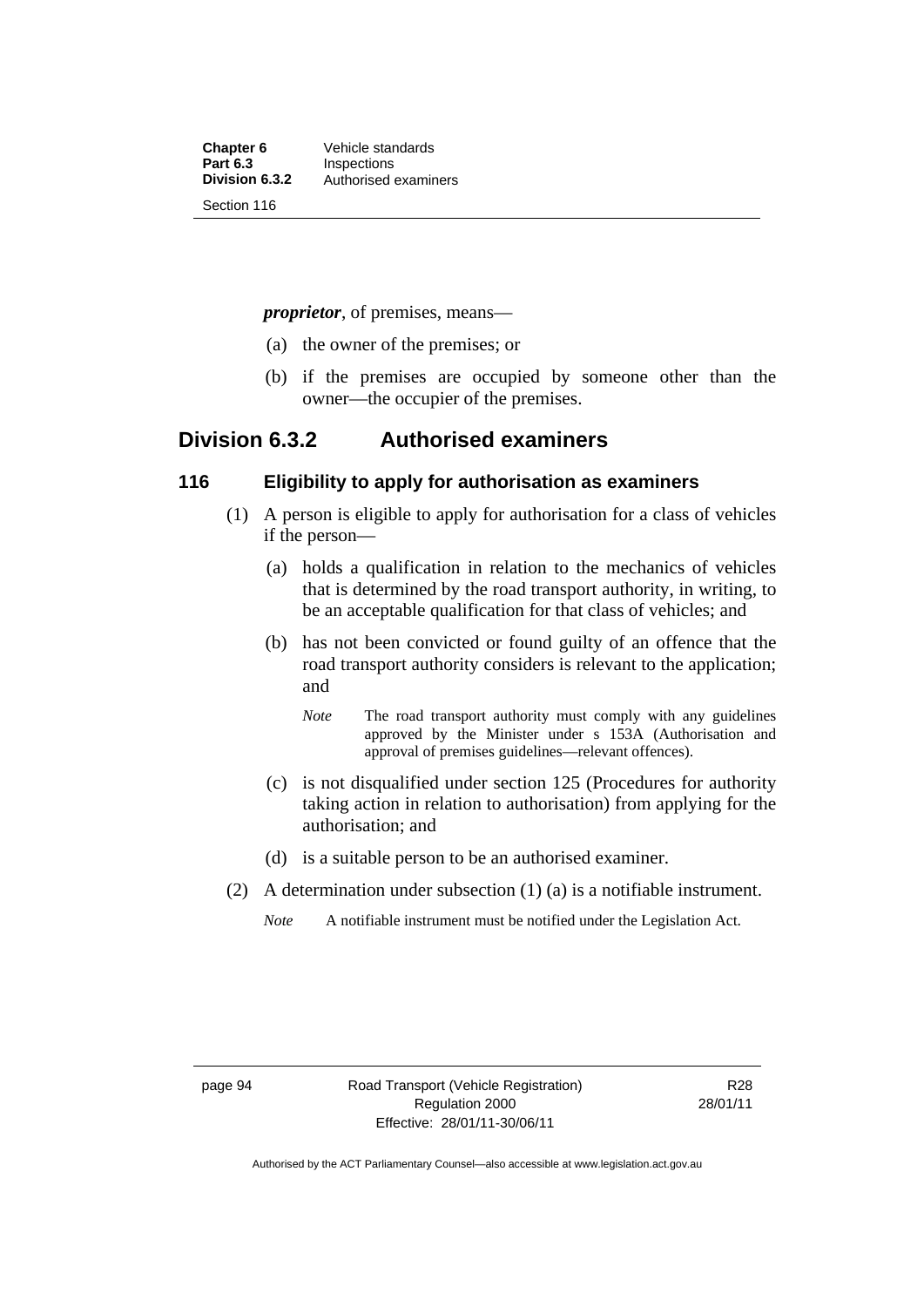# **117 Application procedure for authorisation**

- (1) A person who applies to the road transport authority for authorisation (including for the renewal of an authorisation) for a class of vehicles must give the authority—
	- (a) a completed application form that contains the particulars necessary to show that the person is eligible to be authorised as an examiner for the class of vehicles; and
	- (b) a statement supplied by a police officer about the applicant's criminal history (if any) and the infringement notices (if any) served on the person.
	- *Note* An infringement notice includes a notice (however described) served on a person under the law of another jurisdiction that gives the person the option of paying an amount for an offence instead of being charged with the offence (see dict, def *infringement notice*).
- (2) The road transport authority may require the person to give the authority any additional documents or other information that the authority reasonably needs to decide the application.

### **118 When applications for authorisation can be refused**

The road transport authority may refuse to approve an application by a person for authorisation (including for the renewal of an authorisation) for a class of vehicles if the authority believes on reasonable grounds that—

- (a) the person is not eligible to apply for authorisation as an examiner for that class of vehicles; or
- (b) the person has not complied with a requirement made by the authority in relation to the application or a requirement of the Act relating to the application.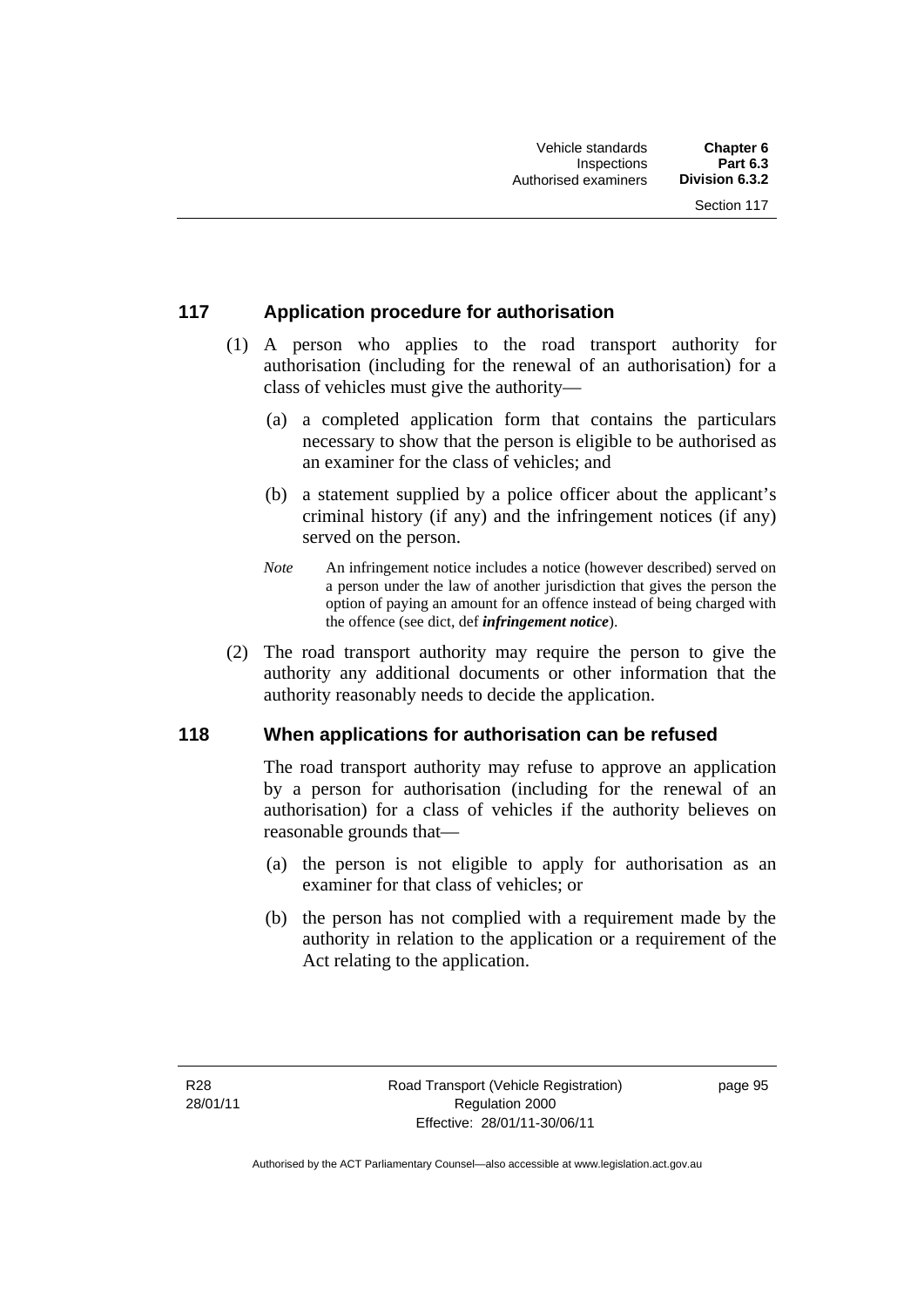**119 Authorisation of examiners and certificates of appointment** 

- (1) If the road transport authority approves an application by a person for authorisation for a class of vehicles, the authority must authorise the person as an examiner for that class and give the person a certificate of appointment.
- (2) The certificate of appointment must show—
	- (a) the person's name; and
	- (b) the class of vehicles for which the person is authorised; and
	- (c) the expiry date of the authorisation.
- (3) An authorisation is for 1 year.

# **120 Approval of application for additional class of vehicles**

If the road transport authority approves an application by an authorised examiner for authorisation (other than for renewal of an authorisation) for an additional class of vehicles, the road transport authority must, if the examiner returns his or her certificate of appointment to the authority, amend the certificate to include the additional class of vehicles and return it to the examiner.

# **121 Examiners register**

- (1) The road transport authority must keep a register of authorised examiners.
- (2) The register must contain—
	- (a) the name and home address of each authorised examiner; and
	- (b) the class of vehicle that the examiner is authorised to inspect or test; and
	- (c) if the examiner is the proprietor of approved premises—the address of the premises; and

| page 96 | Road Transport (Vehicle Registration) | R <sub>28</sub> |
|---------|---------------------------------------|-----------------|
|         | Regulation 2000                       | 28/01/11        |
|         | Effective: 28/01/11-30/06/11          |                 |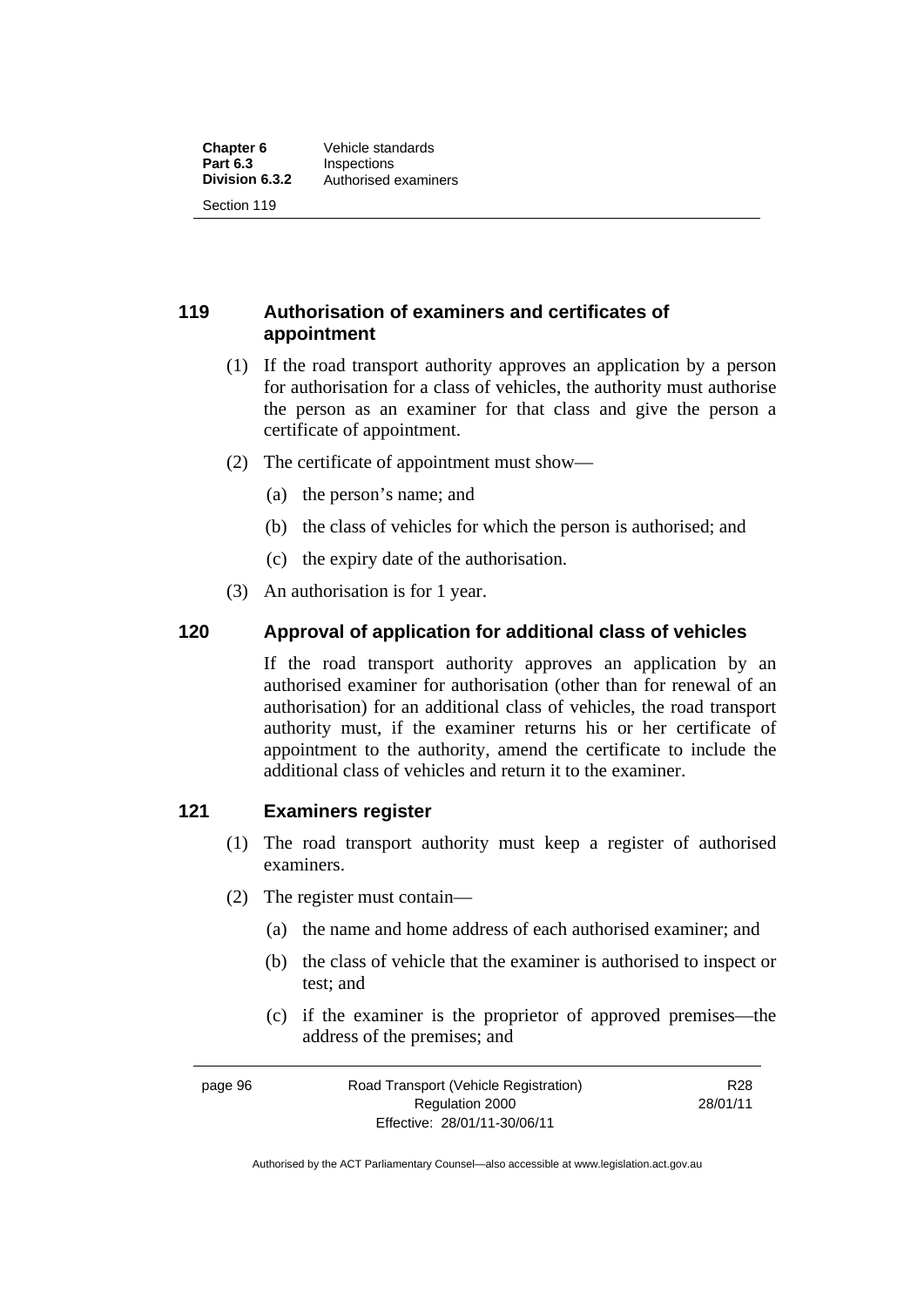- (d) if the examiner is not the proprietor of approved premises—the address of the premises where the person is employed; and
- (e) the date the entry is made.
- (3) The register may also include any other information given to the road transport authority and any other information the authority considers appropriate.
- (4) The register may be kept in the form of, or as part of, 1 or more computer databases or in any other form the road transport authority considers appropriate.
- (5) The road transport authority may correct any mistake, error or omission in the register.
- (6) The road transport authority must remove from the register the name of anyone who is no longer an authorised examiner.
- (7) If the road transport authority is told about a change in something recorded in the register and the authority is satisfied that the change has happened, the authority must enter the particulars of the change in the register as soon as practicable.

### **122 Change of name or address of authorised examiner**

- (1) If an authorised examiner changes his or her name, the examiner must, as soon as practicable (but within 14 days) after the change—
	- (a) tell the road transport authority about the change; and
	- (b) return his or her certificate of appointment to the authority for amendment.

Maximum penalty: 5 penalty units.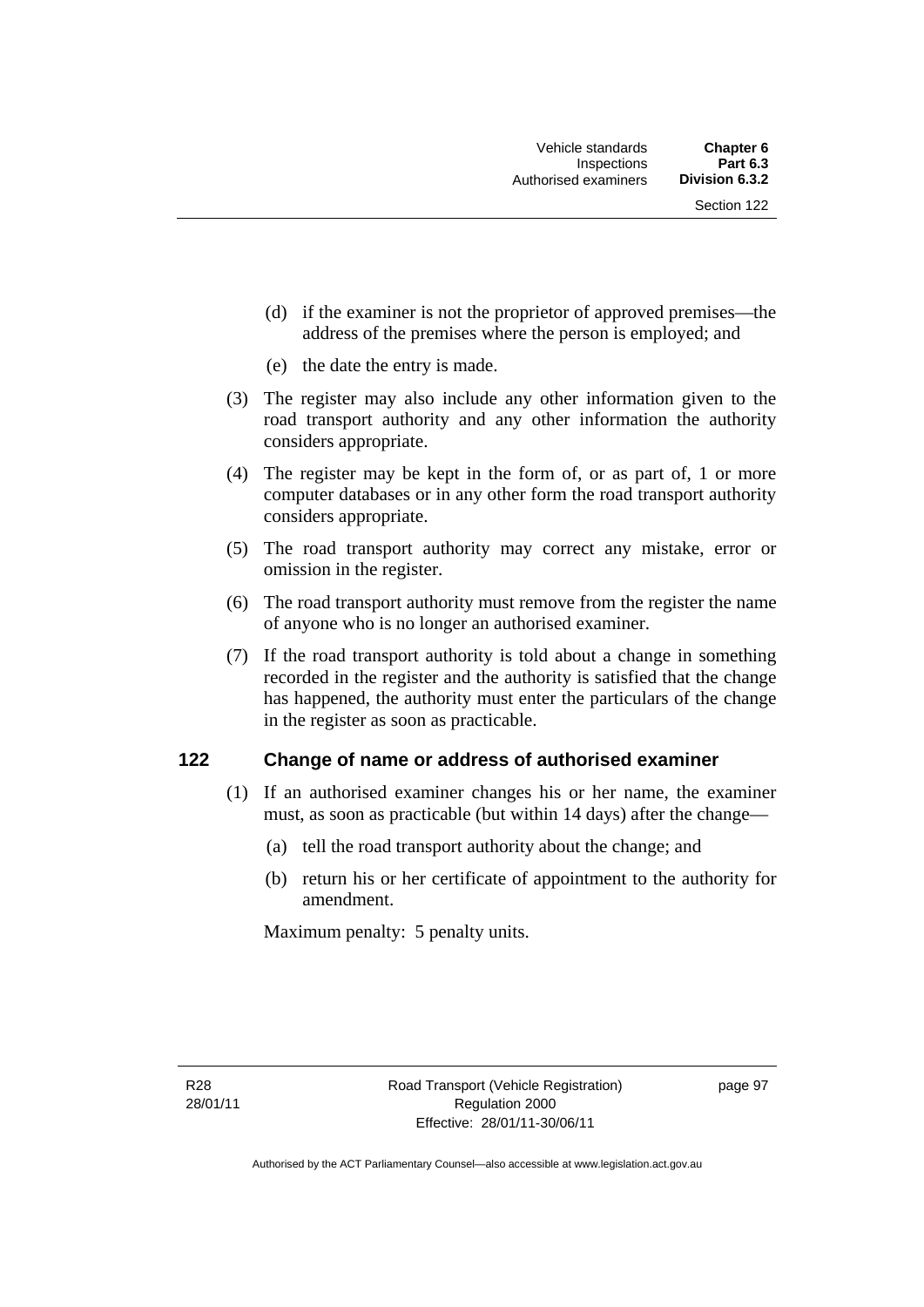- (2) If an authorised examiner changes his or her home address or another address recorded in the examiners register in relation to the examiner, the examiner must tell the road transport authority about the change—
	- (a) orally not later than 14 days after the change; and
	- (b) if the authority asks the person to tell the authority about the change in writing—in writing within the period (not less than 14 days) required by the authority.

Maximum penalty: 5 penalty units.

# **123 Surrender of authorisation**

- (1) A person who is authorised as an examiner may apply to the road transport authority to surrender the person's authorisation.
- (2) The application may be made personally by the person or by an agent who produces written evidence of his or her appointment as agent.
- (3) The person must return the certificate of appointment to the road transport authority with the application.
- (4) If the person complies with this section, the road transport authority must approve the application unless the authority is taking action to cancel or suspend the person's authorisation.

# **124 When authority may take action in relation to authorisation**

The road transport authority may take action under section 125 in relation to a person's authorisation if—

 (a) the person is not eligible to apply for authorisation or for authorisation for a class of vehicles for which the person is authorised; or

R28 28/01/11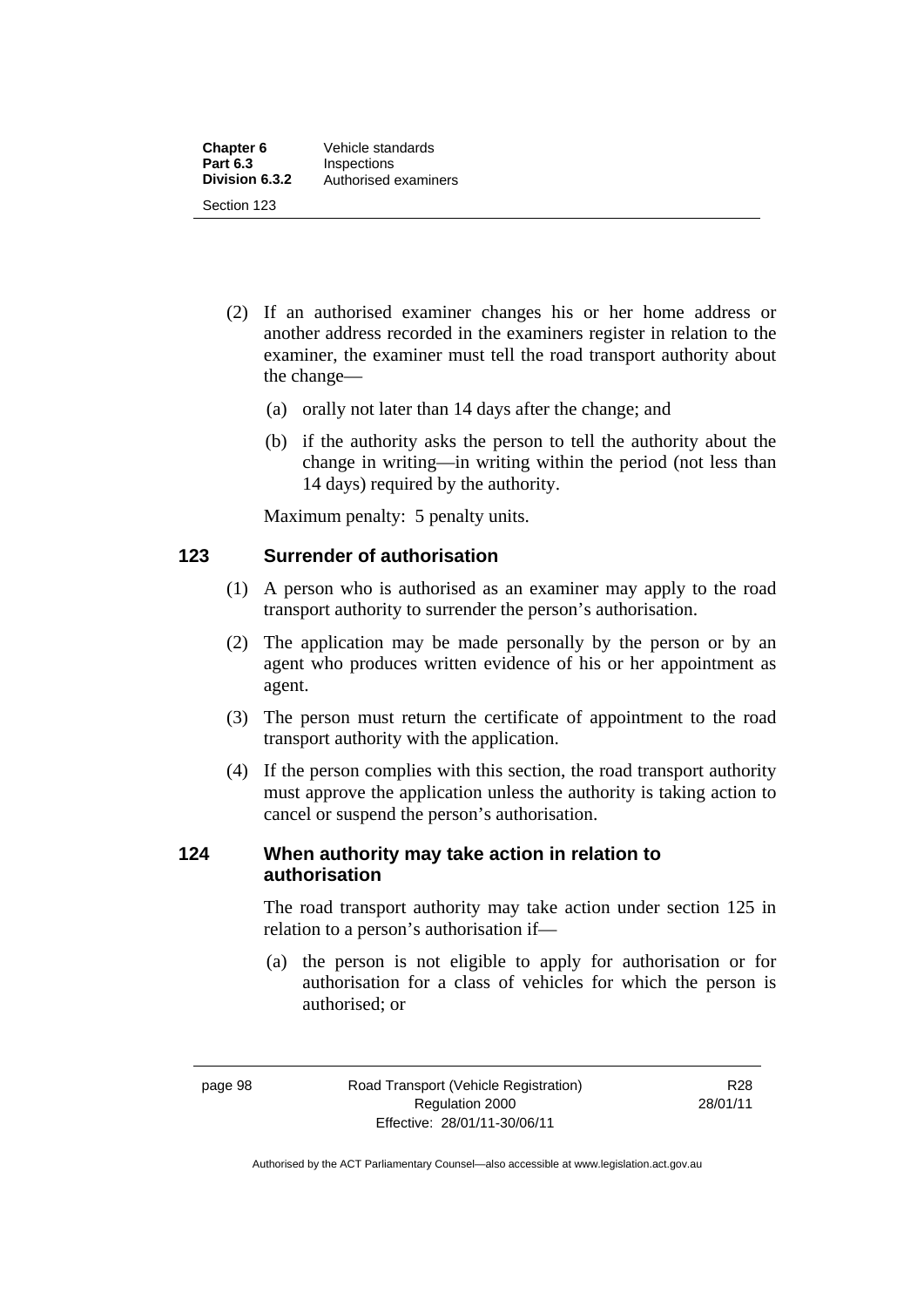- (b) the person is convicted or found guilty of—
	- (i) an offence against this part; or
	- (ii) another offence that the road transport authority considers is relevant to the authorisation; or
		- *Note* The road transport authority must comply with any guidelines approved by the Minister under s 153A (Authorisation and approval of premises guidelines relevant offences).
- (c) the person was authorised because of a false or misleading statement made, or false or misleading information supplied, by the person in or in relation to the application for (or for renewal of) authorisation; or
- (d) the person contravenes either of the following sections:
	- (i) section 145 (Duties of authorised examiners inspecting and testing vehicles);
	- (ii) section 146 (Issue of certificates of inspection etc).
- *Note* If an authorised examiner does not pay a fee for the examiner's authorisation, or pays in a way that is not effective, the authorisation may also be cancelled (see *Road Transport (General) Regulation 2000*, pt 5).

### **125 Procedures for authority taking action in relation to authorisation**

- (1) The road transport authority may take the following action under this section in relation to a person's authorisation:
	- (a) cancel the authorisation and disqualify the person from applying for authorisation for not longer than 2 years;
	- (b) cancel the authorisation for a class of vehicles and disqualify the person from applying for authorisation for that class for not longer than 2 years;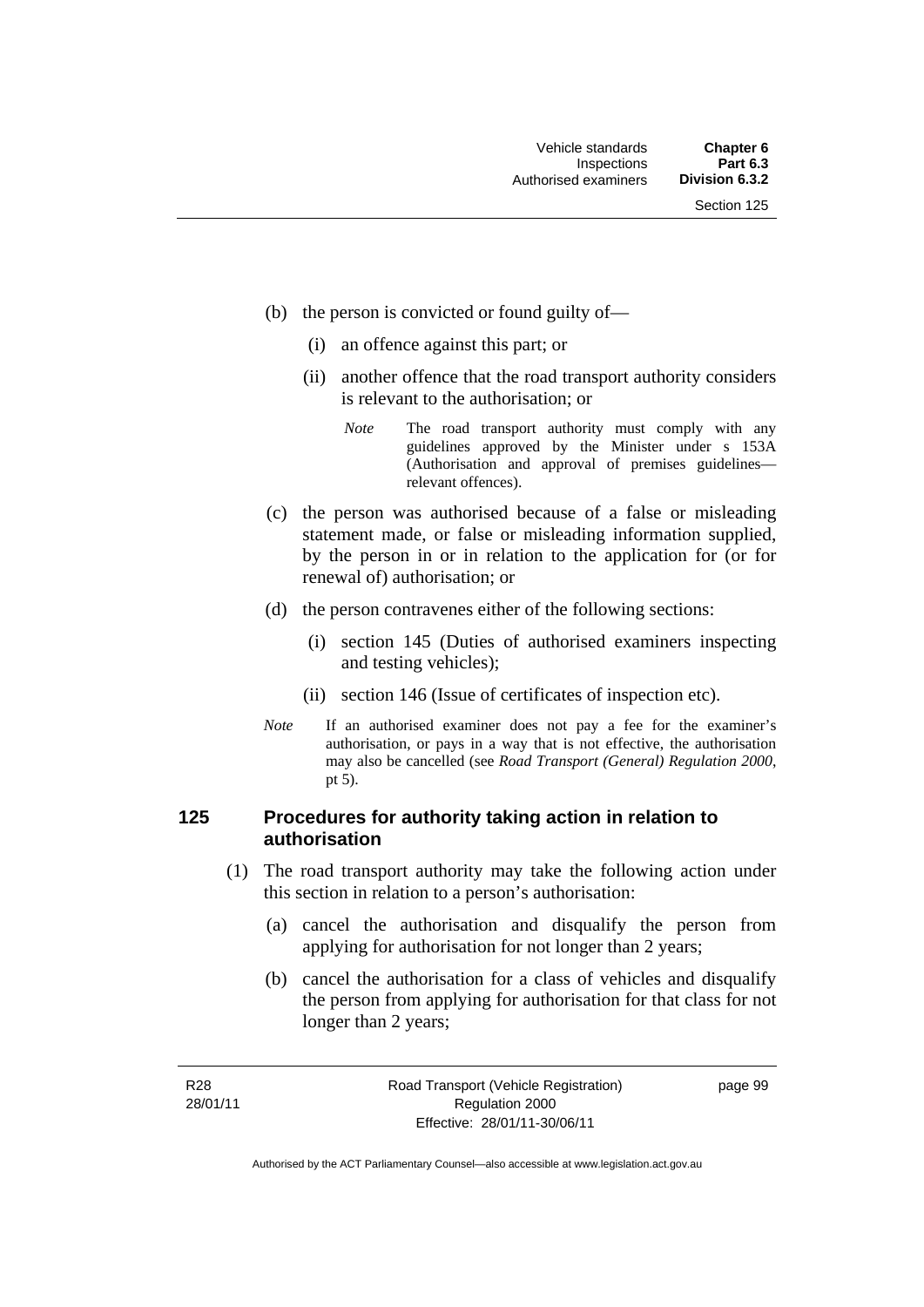- (c) suspend the authorisation for not longer than 1 year and, if the authority considers appropriate, disqualify the person from applying for authorisation for not longer than 1 year;
- (d) suspend the authorisation for a class of vehicles for not longer than 1 year and, if the authority considers appropriate, disqualify the person from applying for authorisation for that class for not longer than 1 year;
- (e) if the authorisation is already suspended—do either of the following:
	- (i) cancel the authorisation (completely or for a class of vehicles) and disqualify the person from applying for authorisation (completely or for a class of vehicles) for not longer than 2 years;
	- (ii) suspend the authorisation (completely or for a class of vehicles) for an additional period of not longer than 1 year and, if the authority considers appropriate, disqualify the person from applying for authorisation (completely or for a class of vehicles) for a period, or an additional period, of not longer than 1 year.
- (2) If the road transport authority proposes to take action under this section in relation to a person's authorisation, the authority must give the person a notice that—
	- (a) states the proposed action, including any proposed suspension (or additional suspension) period and any proposed period of disqualification (or additional disqualification) from applying for authorisation; and
	- (b) states the grounds for the proposed action; and
	- (c) invites the person to make written representations, within a stated period of at least 14 days after the person is given the notice, why the proposed action should not be taken.

page 100 Road Transport (Vehicle Registration) Regulation 2000 Effective: 28/01/11-30/06/11

R28 28/01/11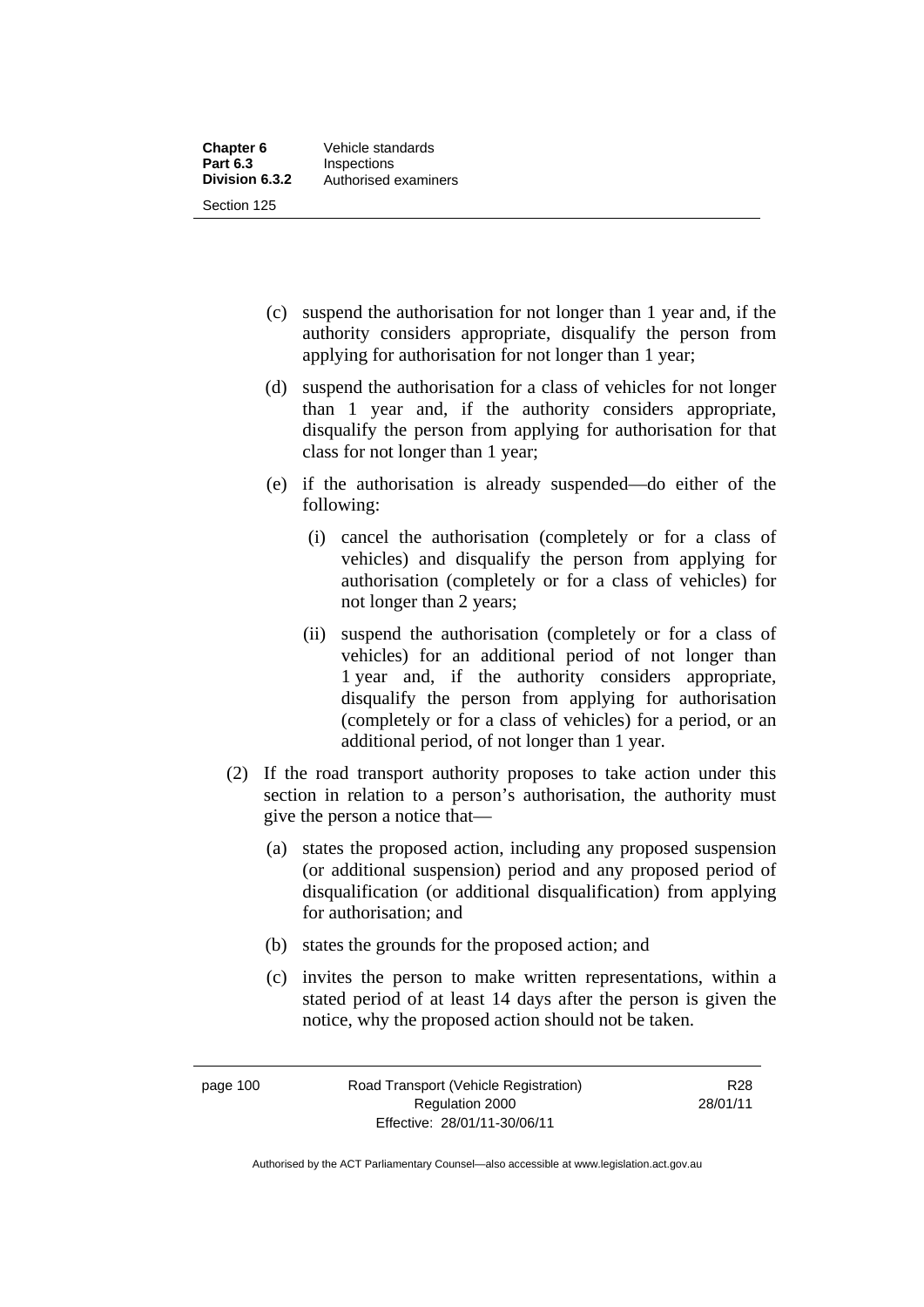- (3) If, after considering any written representations made by the person within the stated period, the road transport authority is satisfied on reasonable grounds that a ground mentioned in section 124 exists to take action under this section, the authority may take the following action:
	- (a) if the proposed action included cancelling the person's authorisation—either cancel the authorisation or suspend the authorisation (completely or for a class of vehicles) for not longer than 1 year;
	- (b) if the proposed action included cancelling the person's authorisation for a class of vehicles—either cancel the authorisation, or suspend the authorisation for not longer than 1 year, for that class;
	- (c) if the proposed action included suspending the authorisation for a stated period or stated additional period—suspend the authorisation for not longer than that period;
	- (d) if the proposed action included suspending the authorisation for a class of vehicles for a stated period or stated additional period—suspend the authorisation for that class for not longer than that period;
	- (e) if the proposed action included disqualifying the person from applying for authorisation for a stated period or stated additional period—disqualify the person from applying for authorisation for not longer than that period (completely or for a class of vehicles);
	- (f) if the proposed action included disqualifying the person from applying for authorisation for a class of vehicles for a stated period or stated additional period—disqualify the person from applying for authorisation for that class for not longer than that period.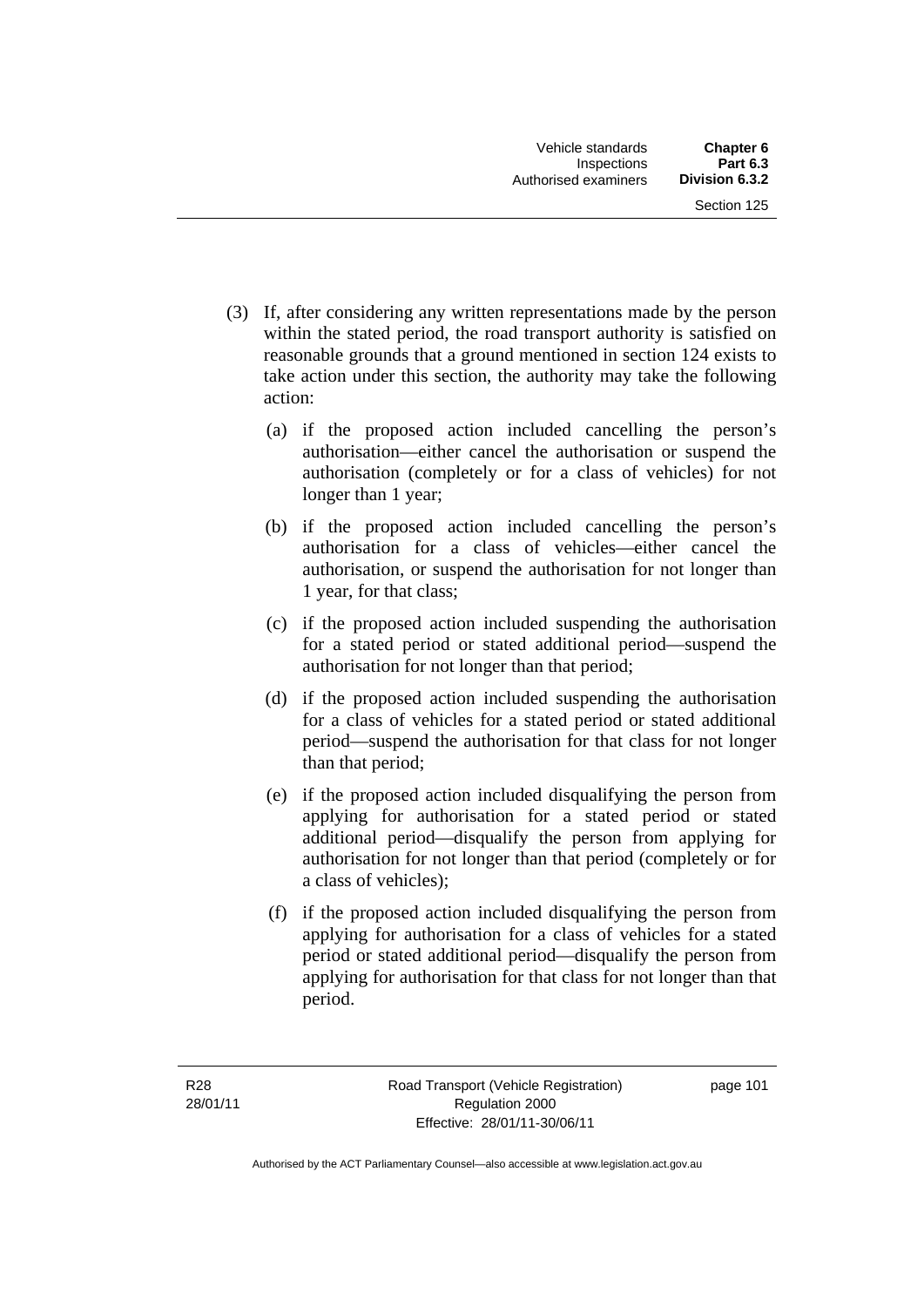- (4) If the road transport authority decides to cancel or suspend the authorisation (completely or for a class of vehicles), or disqualify the person from applying for authorisation (completely or for a class of vehicles), the internal review notice about the decision must include a statement about when the cancellation, suspension or disqualification takes effect.
	- *Note* A decision to take action under this section is an internally reviewable decision (see *Road Transport (General) Act 1999*, s 90, def *internally reviewable decision* and *Road Transport (General) Regulation 2000*, sch 1), and the road transport authority must give an internal review notice to the person (see *Road Transport (General) Act 1999*, s 91).
- (5) A cancellation or suspension takes effect on—
	- (a) the 7th day after the day the internal review notice about the cancellation or suspension is given to the person; or
	- (b) if the notice states a later date of effect—the stated date.
- (6) A cancellation or suspension must not take effect earlier than 7 days after the person is told about the decision.
- (7) If the road transport authority suspends a person's authorisation, the person is, during the suspension—
	- (a) taken not to be an authorised examiner; and
	- (b) disqualified from applying for authorisation as an examiner.
- (8) If the road transport authority suspends a person's authorisation for a class of vehicles, the person is, during the suspension—
	- (a) taken not to be an authorised examiner for that class; and
	- (b) disqualified from applying for authorisation as an examiner for that class.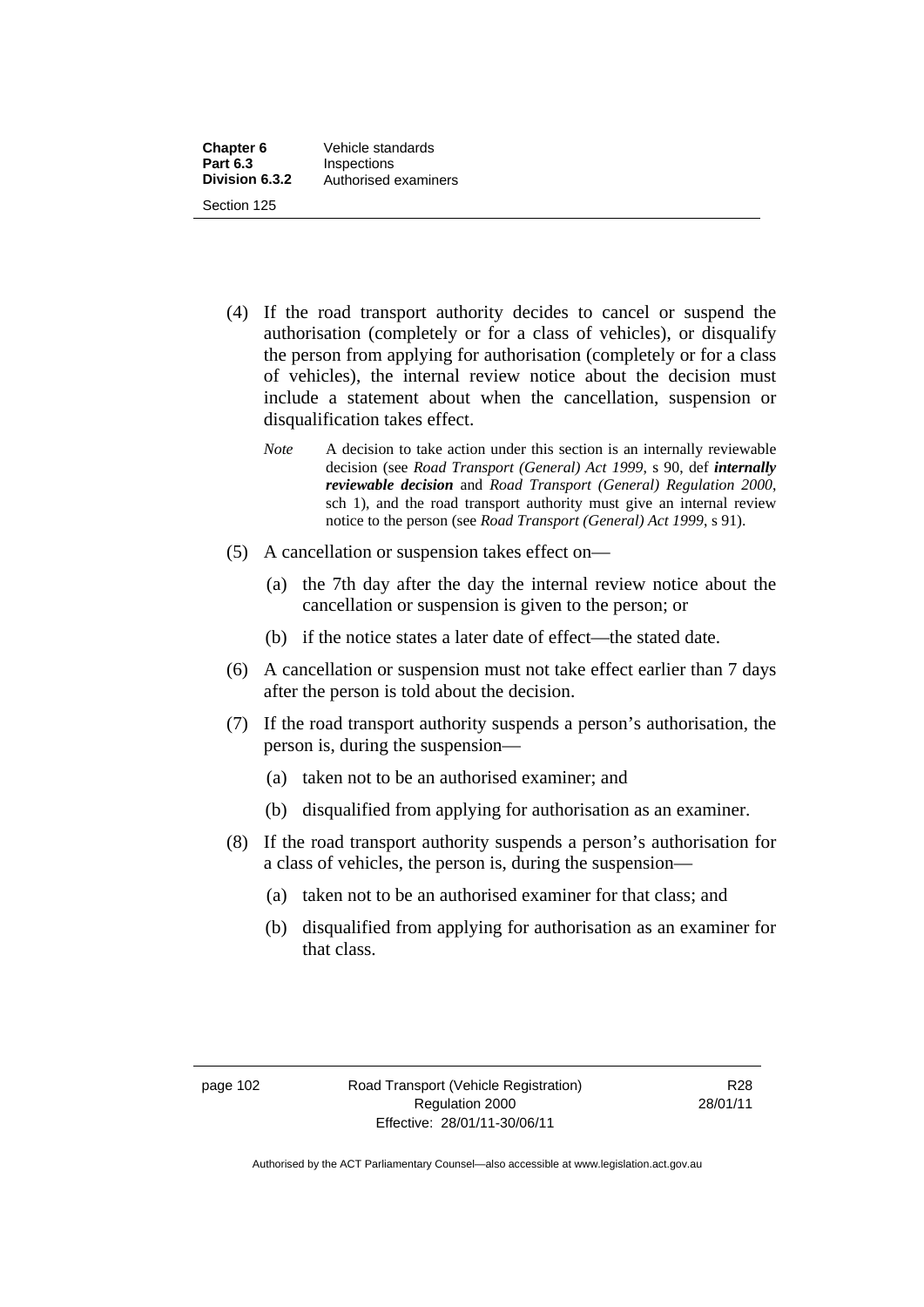# **126 Return of certificate of appointment on cancellation or suspension**

If the authorisation of a person as an authorised examiner is cancelled or suspended (completely or for a class of vehicles), the person must not, without reasonable excuse, fail to return his or her certificate of appointment to the road transport authority as soon as practicable (but within 7 days) after the cancellation or suspension takes effect, unless the authority tells the person that the certificate need not be returned.

Maximum penalty: 20 penalty units.

# **Division 6.3.3 Approval of premises**

# **127 Eligibility for approval of premises**

- (1) Premises are eligible for approval for a class of vehicles if—
	- (a) the premises, and the equipment proposed to be used on the premises in or in relation to the inspection and testing of vehicles, complies with the prescribed requirements for the class of vehicles; and
	- (b) the proprietor of the premises or, if the proprietor is a corporation, each director of the corporation has not been convicted or found guilty of an offence that the road transport authority considers is relevant to the approval; and
		- *Note* The road transport authority must comply with any guidelines approved by the Minister under s 153A (Authorisation and approval of premises guidelines—relevant offences).
	- (c) the proprietor is not disqualified under section 136 (Procedures for authority taking action in relation to approval of premises) from applying for the approval; and
	- (d) the proprietor of the premises is a suitable person to be the proprietor of approved premises.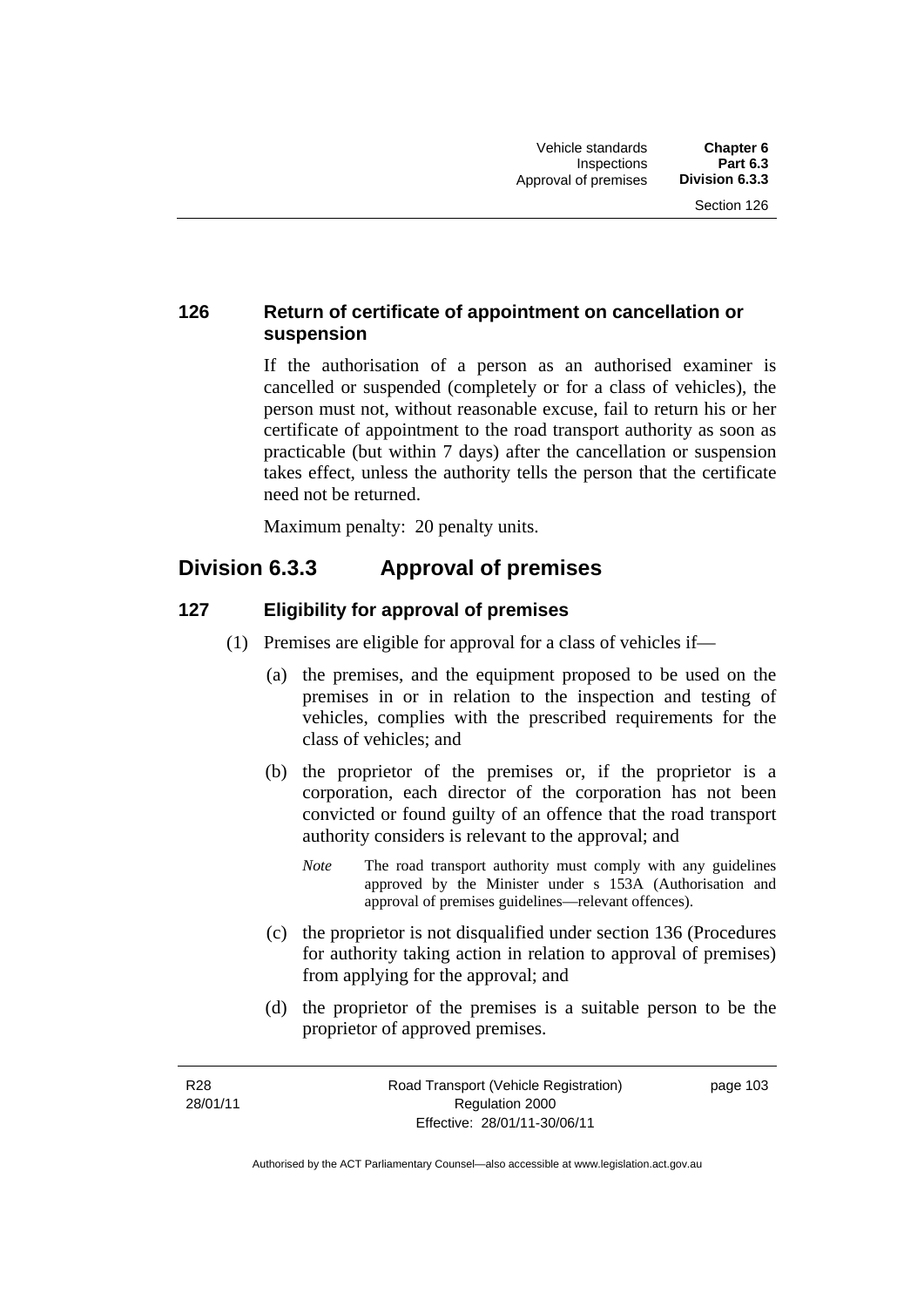(2) A person is eligible to apply for approval of premises if the person is the proprietor of the premises.

# **128 Application procedure for approval of premises**

- (1) A person who applies to the road transport authority for approval (including renewal of an approval) of premises for a class of vehicles must give the authority—
	- (a) a completed application form that contains the particulars necessary to show that the premises are eligible for approval for the class of vehicles and that the person is eligible to apply for approval of the premises; and
	- (b) a statement supplied by a police officer about the applicant's criminal history (if any) and the infringement notices (if any) served on the person.
	- *Note* An infringement notice includes a notice (however described) served on a person under the law of another jurisdiction that gives the person the option of paying an amount for an offence instead of being charged with the offence (see dict, def *infringement notice*).
- (2) The road transport authority may require the person to give the authority any additional documents or other information that the authority reasonably needs to decide the application.

### **129 Inspection of premises before approval**

- (1) An authorised person may enter premises for which an application has been made for approval with the consent of the occupier of the premises.
- (2) The authorised person may inspect the premises, and any equipment on the premises proposed to be used in or in relation to the inspection and testing of vehicles, to find out whether the premises and equipment comply with the prescribed requirements for the class of vehicles to which the application relates.

page 104 Road Transport (Vehicle Registration) Regulation 2000 Effective: 28/01/11-30/06/11

R28 28/01/11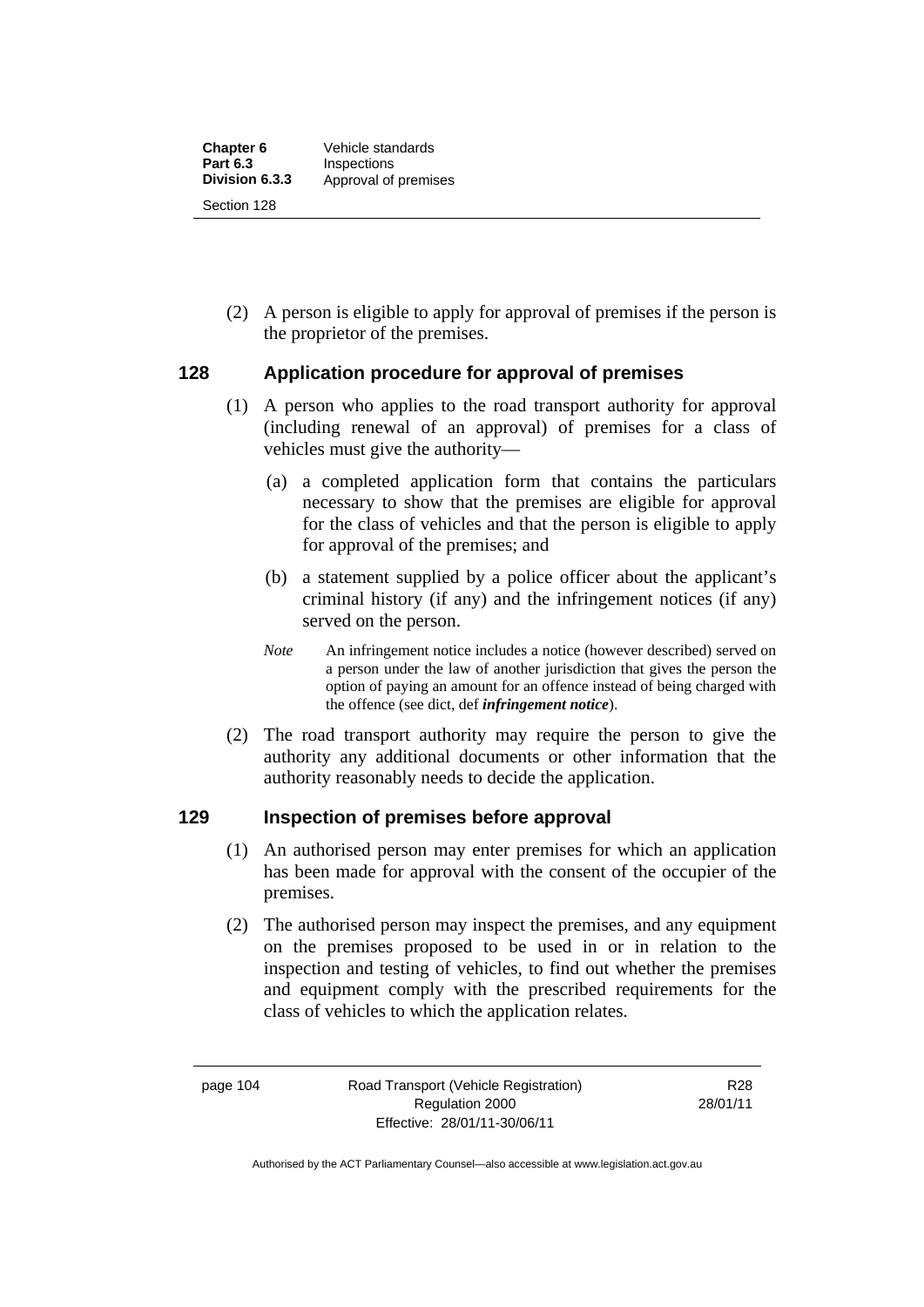# **130 When applications for approval of premises can be refused**

The road transport authority may refuse to approve an application by a person for approval of premises (including renewal of an approval) for a class of vehicles if the authority believes on reasonable grounds that—

- (a) the premises are not eligible to be approved for that class; or
- (b) the applicant is not eligible to apply for the approval.

# **131 Approval of premises and certificates of approval**

- (1) If the road transport authority approves an application by a person for the approval of premises for a class of vehicles, the authority must approve the premises for that class and give the person a certificate of approval.
- (2) A certificate of approval for premises must show—
	- (a) the name of the proprietor of the premises; and
	- (b) the address of the premises; and
	- (c) the class of vehicles that may be inspected and tested on the premises; and
	- (d) the expiry date of the approval.
- (3) An approval is for 1 year.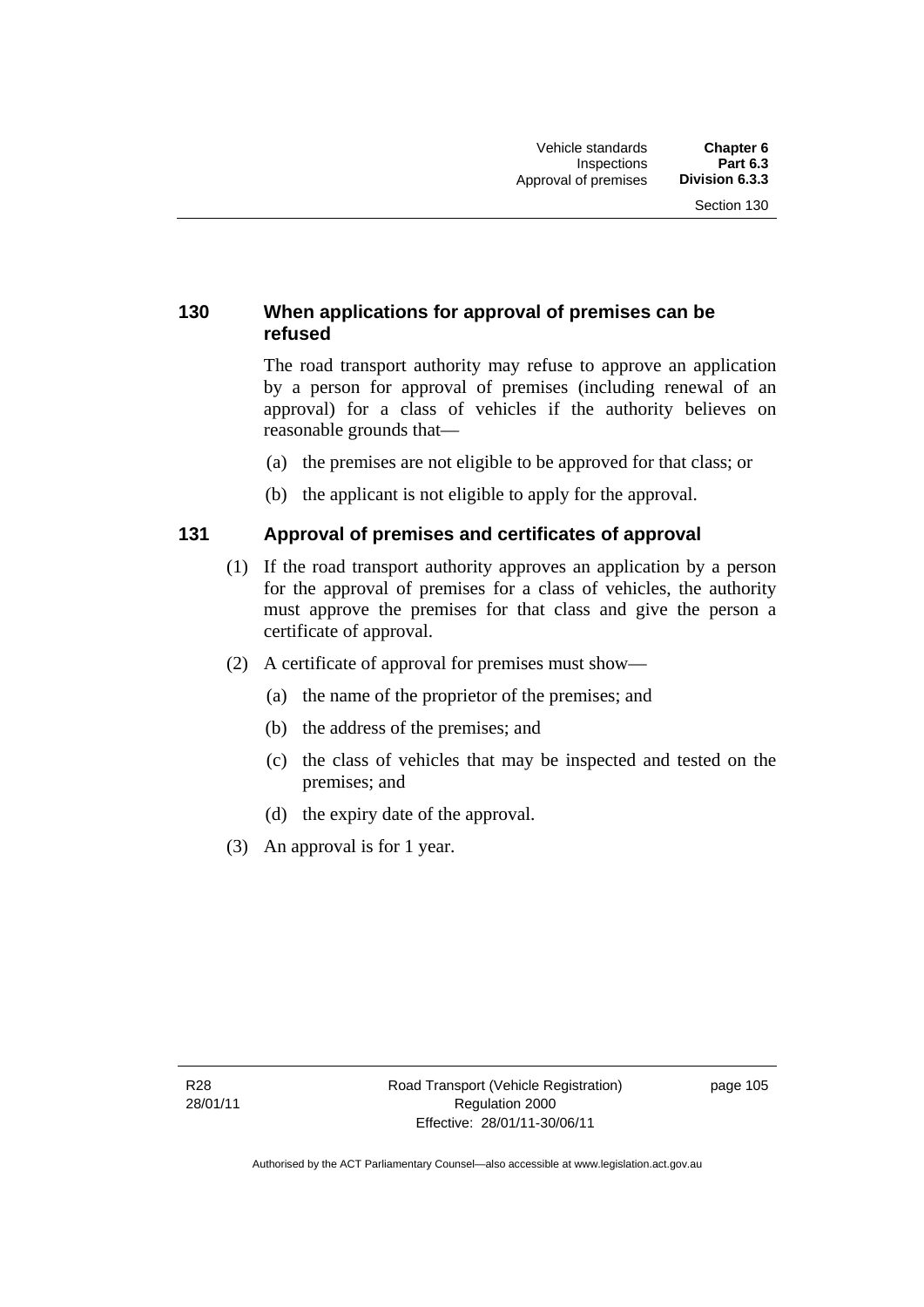# **132 Approval of application for additional class of vehicles**

If the road transport authority approves an application by the proprietor of approved premises for approval (other than for renewal of an approval) for an additional class of vehicles, the road transport authority must, if the proprietor of the premises returns his or her certificate of approval to the authority, amend the certificate to include the additional class of vehicles and return it to the proprietor.

### **133 Surrender of approval of premises**

- (1) The proprietor of approved premises may apply to the road transport authority to surrender the approval for the premises.
- (2) The application may be made personally or by an agent who produces written evidence of his or her appointment as agent.
- (3) The proprietor must return the certificate of approval for the premises to the road transport authority with the application.
- (4) If the proprietor complies with this section, the road transport authority must approve the application unless the authority is taking action to cancel or suspend approval of the premises.

### **134 Automatic cancellation of approval of premises**

The approval of premises is automatically cancelled if a person who is the proprietor of the premises ceases to be the proprietor of the premises.

page 106 Road Transport (Vehicle Registration) Regulation 2000 Effective: 28/01/11-30/06/11

R28 28/01/11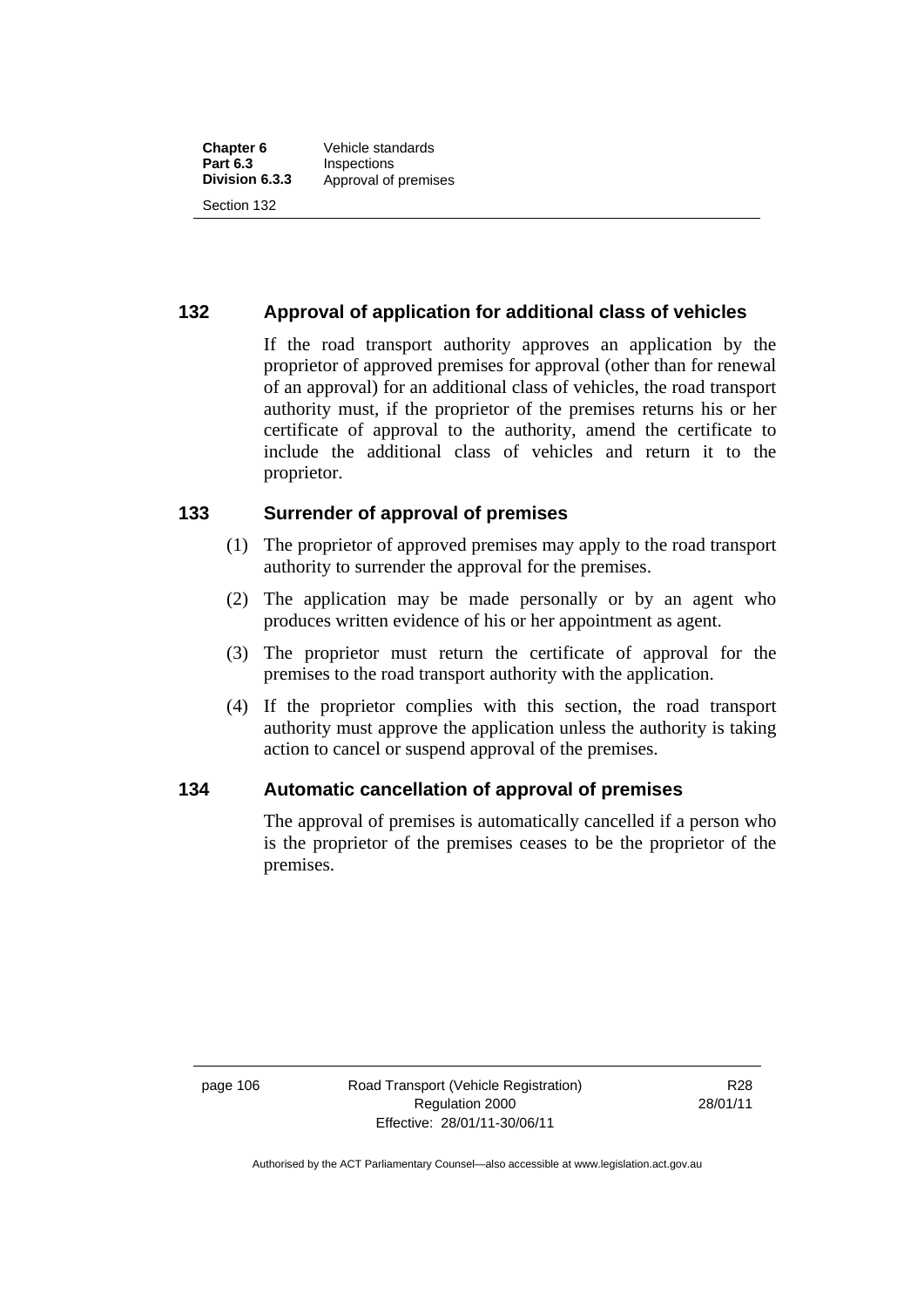# **135 When authority may take action in relation to approval of premises**

The road transport authority may take action under section 136 in relation to the approval of premises if—

- (a) the premises are not eligible to be approved premises or to be approved premises for a class of vehicles for which the premises are approved; or
- (b) the premises were approved because of a false or misleading statement made, or false or misleading information given, by the proprietor of the premises in or in relation to the application for (or for renewal of) the approval; or
- (c) the proprietor of the premises or, if the proprietor is a corporation, a director of the corporation is convicted or found guilty of—
	- (i) an offence against this part; or
	- (ii) another offence that the road transport authority considers is relevant to the approval; or
		- *Note* The road transport authority must comply with any guidelines approved by the Minister under s 153A (Authorisation and approval of premises guidelines relevant offences).
- (d) the proprietor of the premises contravenes any of the following sections:
	- (i) section 144 (Vehicles to be inspected on request);
	- (ii) section 146 (Issue of certificates of inspection etc);
	- (iii) section 148 (Fees payable on inspection).
- *Note* If the proprietor fails to pay a fee for renewal of the approval of premises, or pays in a way that is not effective, the approval may also be cancelled (see *Road Transport (General) Regulation 2000*, pt 5).

R28 28/01/11 Road Transport (Vehicle Registration) Regulation 2000 Effective: 28/01/11-30/06/11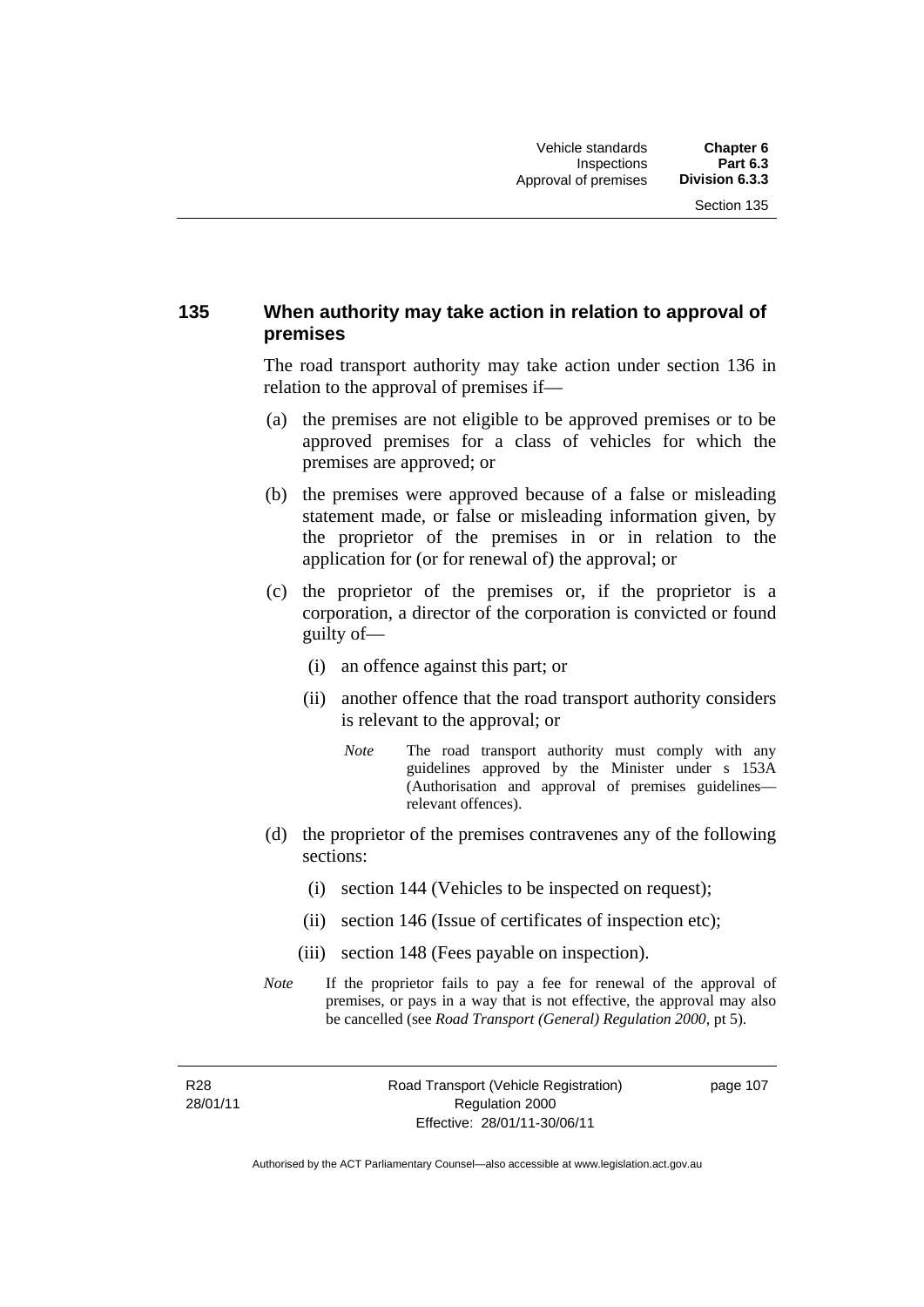**136 Procedures for authority taking action in relation to approval of premises** 

- (1) The road transport authority may take the following action under this section in relation to the approval of premises:
	- (a) cancel the approval and disqualify the proprietor from applying for approval of premises for not longer than 2 years;
	- (b) cancel the approval for a class of vehicles and disqualify the proprietor from applying for approval of premises for that class for not longer than 2 years;
	- (c) suspend the approval for not longer than 1 year and, if the authority considers appropriate, disqualify the proprietor from applying for approval of premises for not longer than 1 year;
	- (d) suspend the approval for a class of vehicles for not longer than 1 year and, if the authority considers appropriate, disqualify the proprietor from applying for approval of premises for that class for not longer than 1 year;
	- (e) if the approval is already suspended—do either of the following:
		- (i) cancel the approval (completely or for a class of vehicles) and disqualify the proprietor from applying for approval of premises (completely or for a class of vehicles) for not longer than 2 years;
		- (ii) suspend the approval (completely or for a class of vehicles) for an additional period of not longer than 1 year and, if the authority considers appropriate, disqualify the proprietor from applying for approval of premises (completely or for a class of vehicles) for a period, or an additional period, of not longer than 1 year.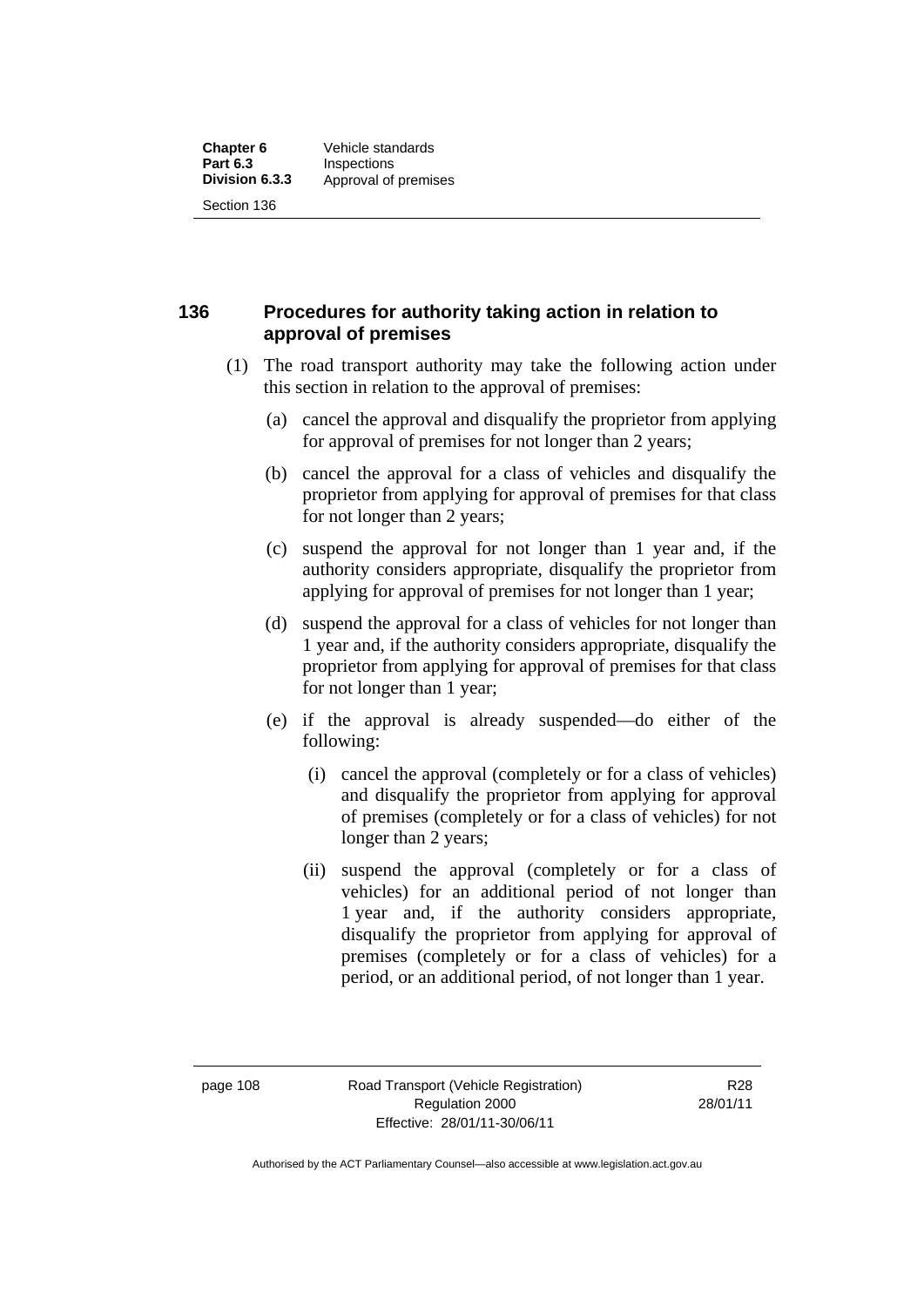- (2) If the road transport authority proposes to take action under this section in relation to the approval of premises, the authority must give the proprietor of the premises a notice that—
	- (a) states the proposed action, including any proposed suspension (or additional suspension) period and any proposed period of disqualification (or additional disqualification) from applying for approval of premises; and
	- (b) states the grounds for the proposed action; and
	- (c) invites the proprietor to make written representations, within a stated period of at least 14 days after the proprietor is given the notice, why the proposed action should not be taken.
- (3) If, after considering any written representations made by the proprietor within the stated period, the road transport authority is satisfied on reasonable grounds that a ground mentioned in section 135 exists to take action under this section, the authority may take the following action:
	- (a) if the proposed action included cancelling the approval of the premises—either cancel the approval or suspend the approval (completely or for a class of vehicles) for not longer than 1 year;
	- (b) if the proposed action included cancelling the approval for a class of vehicles—either cancel the approval, or suspend the approval for not longer than 1 year, for that class;
	- (c) if the proposed action included suspending the approval for a stated period or stated additional period—suspend the approval for not longer than that period;
	- (d) if the proposed action included suspending the approval for a class of vehicles for a stated period or stated additional period—suspend the approval for that class for not longer than that period;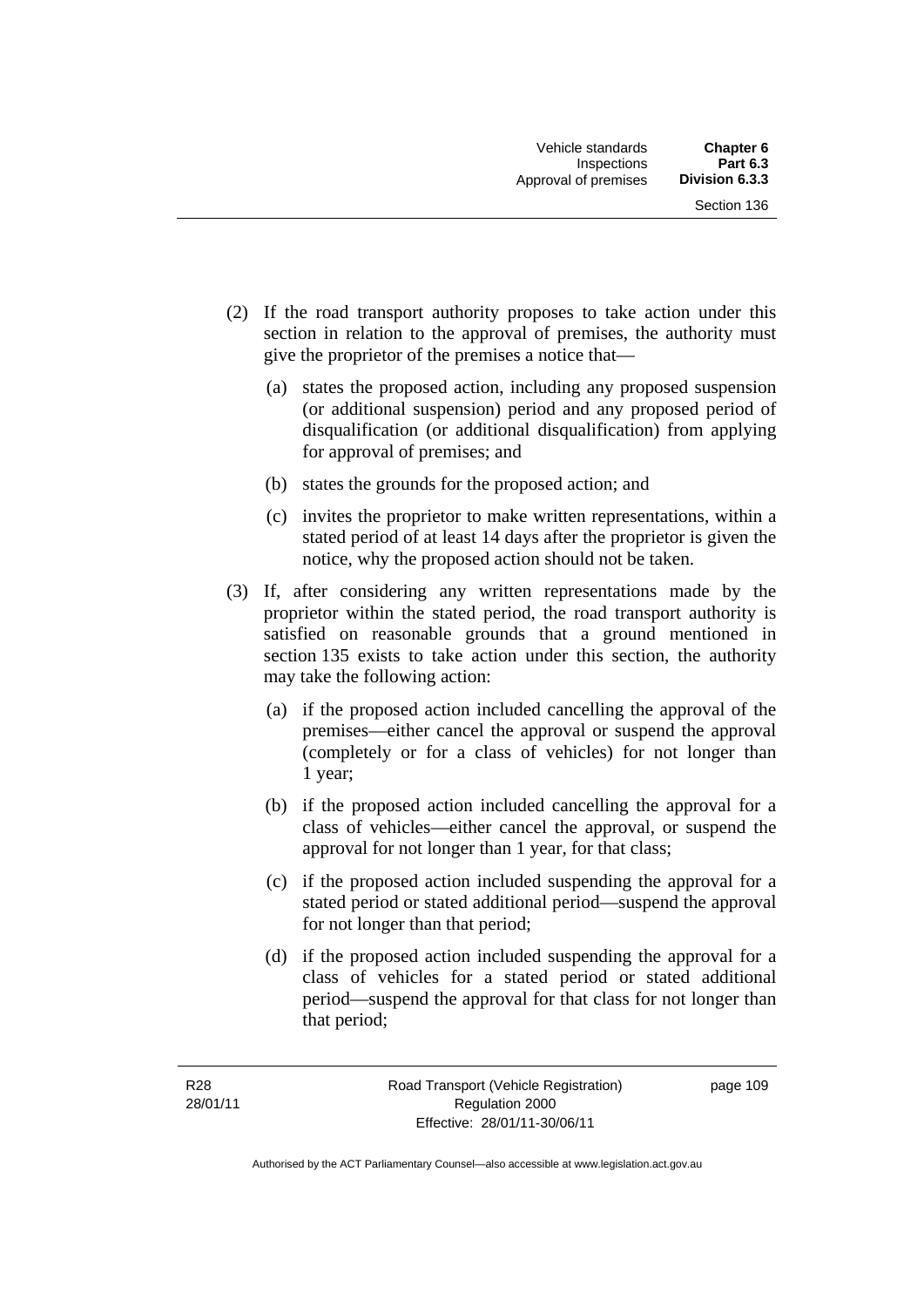| <b>Chapter 6</b> | Vehicle standards    |
|------------------|----------------------|
| <b>Part 6.3</b>  | Inspections          |
| Division 6.3.3   | Approval of premises |
| Section 136      |                      |

- (e) if the proposed action included disqualifying the proprietor from applying for approval for a stated period or stated additional period—disqualify the person from applying for approval (completely or for a class of vehicles) for not longer than that period;
- (f) if the proposed action included disqualifying the proprietor from applying for approval for a class of vehicles for a stated period or stated additional period—disqualify the person from applying for approval for that class for not longer than that period.
- (4) If the road transport authority decides to cancel or suspend the approval (completely or for a class of vehicles), or disqualify the proprietor from applying for approval of premises (completely or for a class of vehicles), the internal review notice must include a statement about when the cancellation, suspension or disqualification takes effect.
	- *Note* A decision to take action under this section is an internally reviewable decision (see *Road Transport (General) Act 1999*, s 90, def *internally reviewable decision* and *Road Transport (General) Regulation 2000*, sch 1), and the road transport authority must give an internal review notice to the proprietor (see *Road Transport (General) Act 1999*, s 91).
- (5) A cancellation or suspension takes effect on—
	- (a) the 7th day after the day the internal review notice about the cancellation or suspension is given to the proprietor; or
	- (b) if the notice states a later date of effect—the stated date.
- (6) If the road transport authority suspends the approval of premises, then, during the suspension—
	- (a) the premises are taken not to be approved premises; and
	- (b) the proprietor is disqualified from applying for approval of premises.

Authorised by the ACT Parliamentary Counsel—also accessible at www.legislation.act.gov.au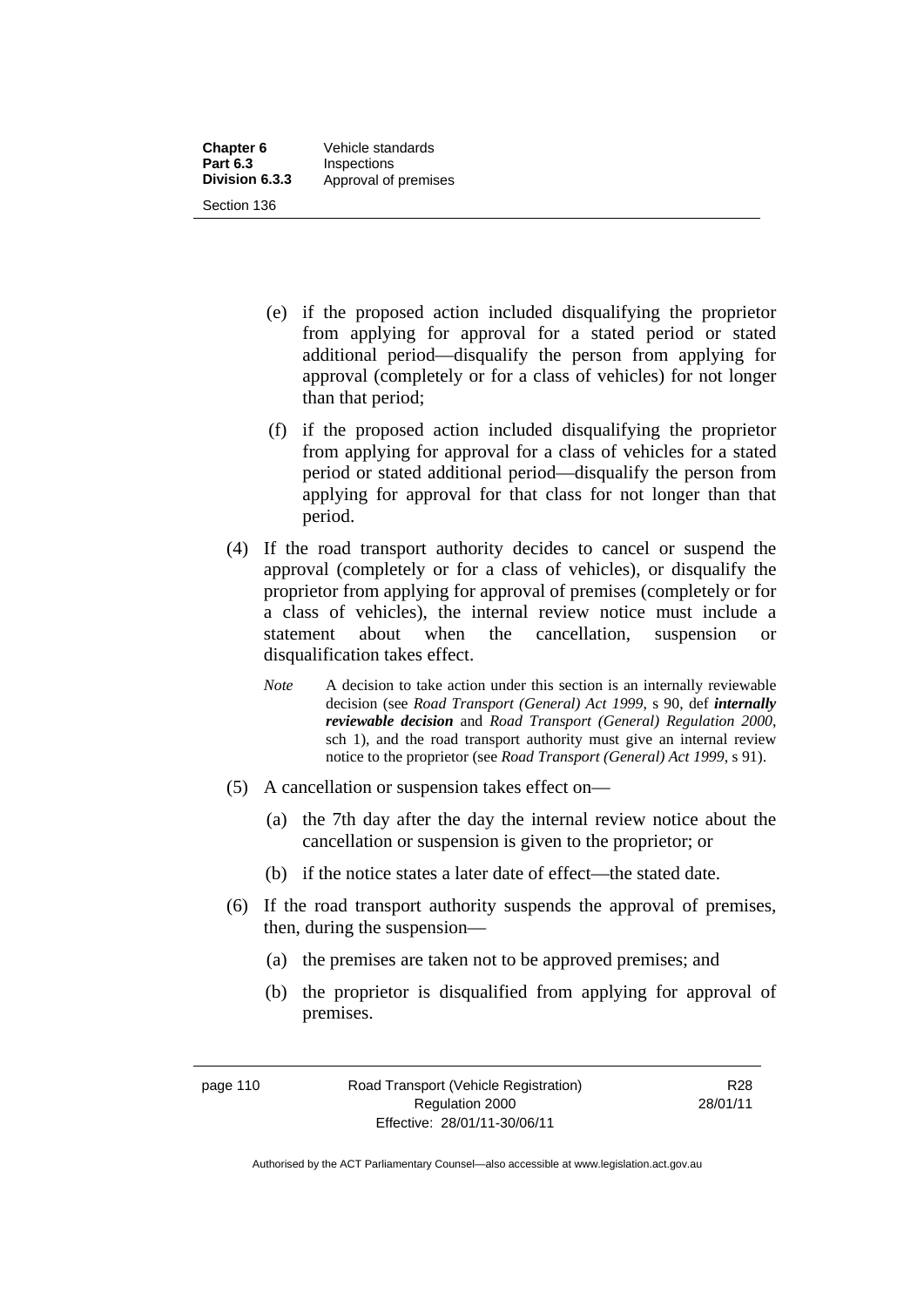- (7) If the road transport authority suspends the approval of premises for a class of vehicles, then, during the suspension—
	- (a) the premises are taken not to be approved premises for that class; and
	- (b) the proprietor is disqualified from applying for approval for that class.

# **137 Return of certificate of approval on cancellation or suspension**

If the approval of premises is cancelled or suspended (completely or for a class of vehicles), the proprietor must not, without reasonable excuse, fail to return the certificate of approval for the premises to the road transport authority as soon as practicable (but within 7 days) after the cancellation or suspension takes effect unless the authority tells the person that the certificate need not be returned.

Maximum penalty: 20 penalty units.

# **Division 6.3.4 General duties of proprietors of approved premises**

# **138 Certificate of approval to be displayed at approved premises**

The proprietor of approved premises must display the certificate of approval for the premises at the premises so it can be readily seen by anyone entering the premises.

Maximum penalty: 5 penalty units.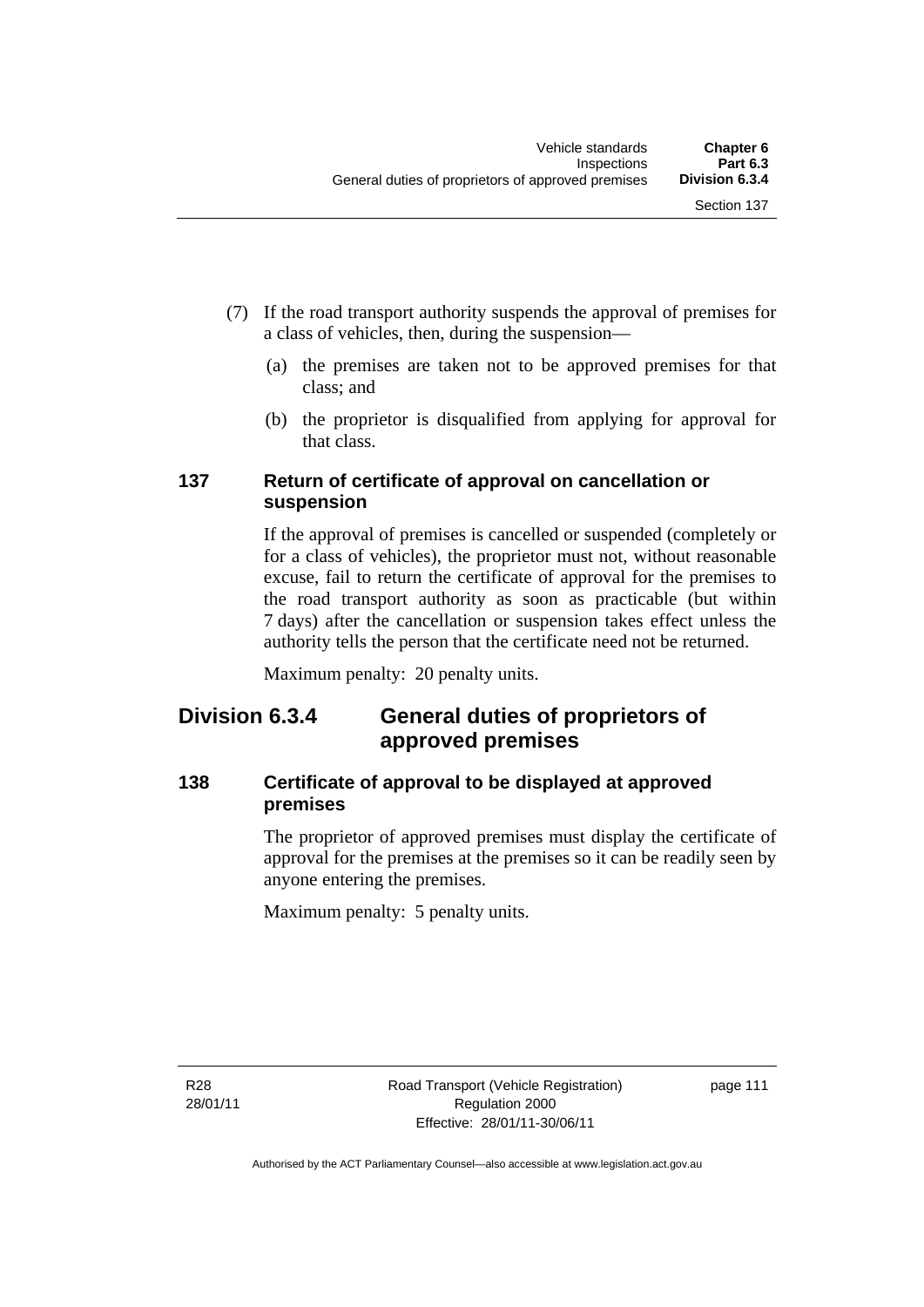# **139 Manuals and design rules to be kept at approved premises**

- (1) The proprietor of approved premises must keep at the premises an up-to-date copy of—
	- (a) the ACT Inspection Manual for Light Vehicles and the ACT Inspection Manual for Heavy Vehicles published by the road transport authority and each Australian Design Rule forming a part of either manual; and
	- (b) any document a part of which is applied, adopted or incorporated in either manual.

Maximum penalty: 5 penalty units.

 (2) The proprietor of approved premises must, if asked by someone, make a copy of the documents mentioned in subsection (1) available for inspection by the person at any reasonable time.

Maximum penalty: 5 penalty units.

### **140 Notice to be displayed at approved premises**

The proprietor of approved premises must display a notice with the words 'approved inspection station' in capital letters at least 5cm high at the premises so it can be readily seen by anyone entering the premises.

Maximum penalty: 5 penalty units.

### **141 Proprietor of approved premises to give notice on ceasing to be proprietor**

If the person who is the proprietor of approved premises ceases to be the proprietor of the premises, the person must, as soon as practicable (but within 7 days) after ceasing to be the proprietor—

(a) tell the road transport authority in writing; and

R28 28/01/11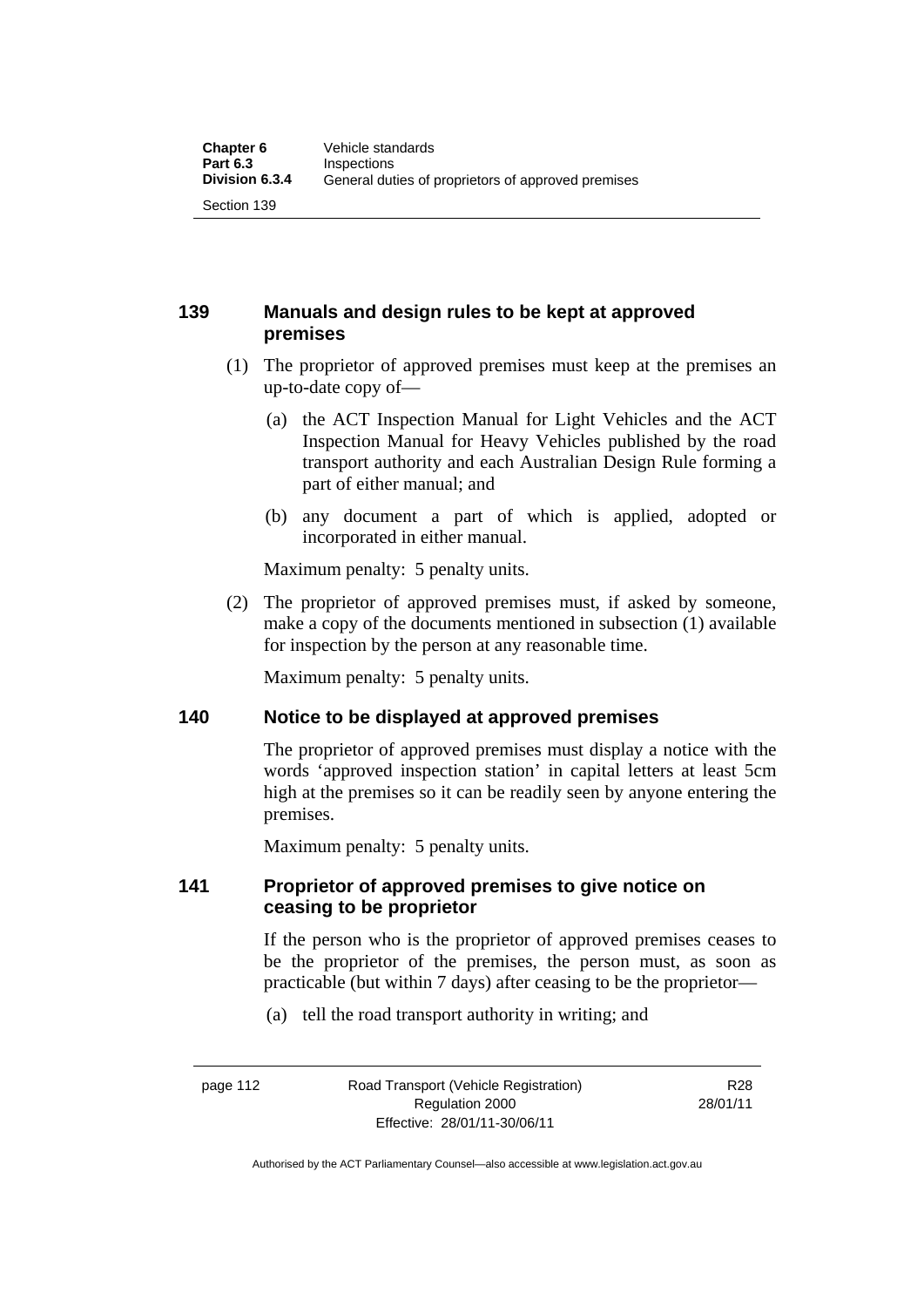(b) return the certificate of approval issued to the proprietor for the premises to the authority.

Maximum penalty: 5 penalty units.

### **142 Change of name of proprietor of approved premises**

If the proprietor of approved premises changes his or her name, the proprietor must, as soon as practicable (but within 14 days) after the change—

- (a) tell the road transport authority about the change; and
- (b) return the certificate of approval issued to the proprietor in relation to the premises to the authority for amendment.

Maximum penalty: 5 penalty units.

# **Division 6.3.5 Inspections and tests of vehicles**

#### **143 Inspection of vehicles**

- (1) This section applies to a person who is the registered operator of a registered vehicle or has control over an unregistered vehicle.
- (2) The road transport authority may, by written notice given to the person, require the person to produce the vehicle for inspection by an authorised person or authorised examiner at a time and place stated in the notice.
- (3) If the person asks the road transport authority for a change to the time or place stated in the notice, the authority must consider the request and, if the request is reasonable, must, by written notice given to the person, change the time or place in accordance with the request.
- (4) A person must not, without reasonable excuse, fail to comply with a notice given to the person under this section.

Maximum penalty (for subsection (4)): 20 penalty units.

| R <sub>28</sub> | Road Transport (Vehicle Registration) | page 113 |
|-----------------|---------------------------------------|----------|
| 28/01/11        | Regulation 2000                       |          |
|                 | Effective: 28/01/11-30/06/11          |          |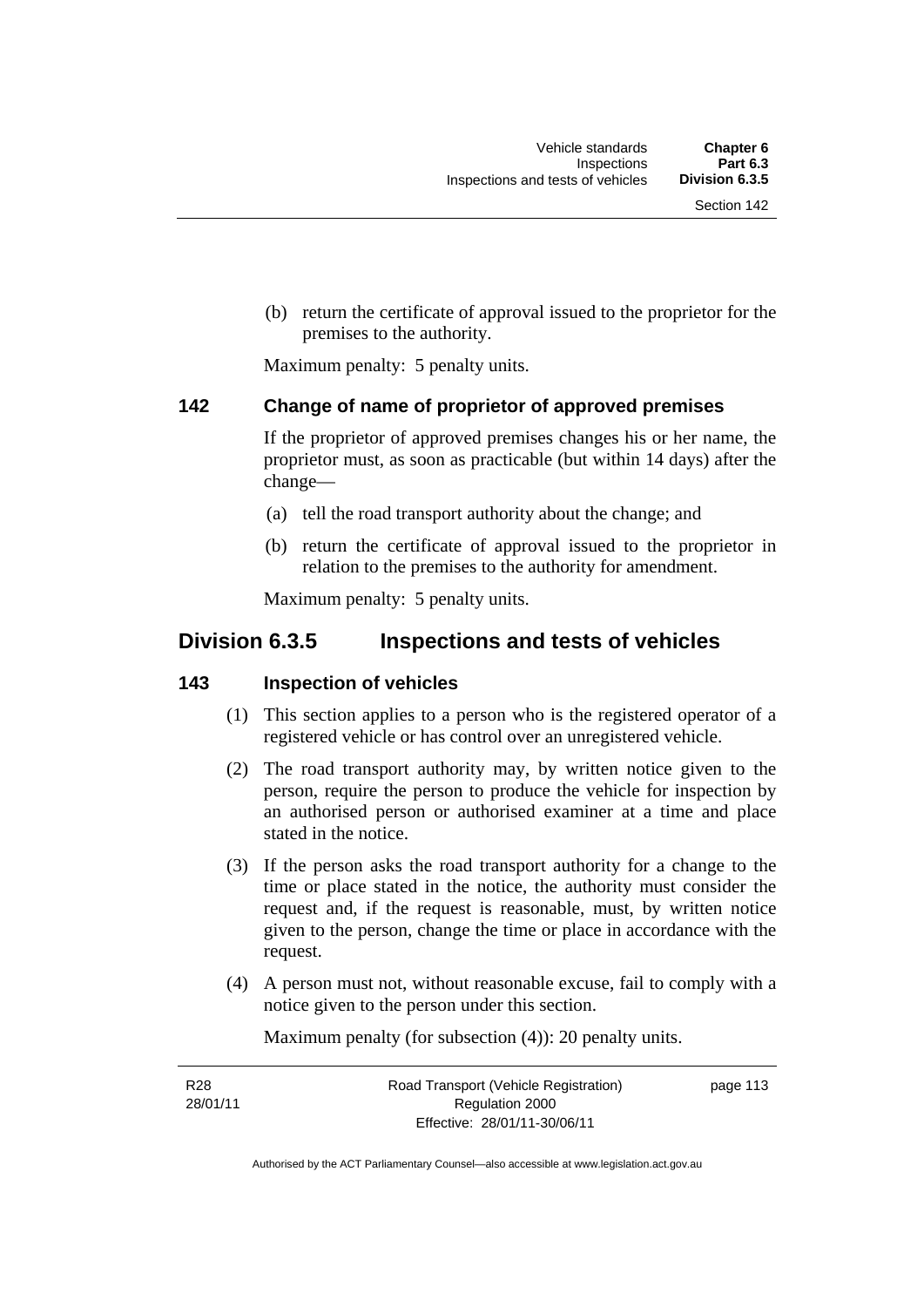Section 144

# **144 Vehicles to be inspected on request**

The proprietor of approved premises must not, without reasonable excuse, refuse to inspect or test a vehicle (or arrange for it to be inspected or tested) if—

- (a) the proprietor is asked by the driver of the vehicle to inspect or test the vehicle, to decide whether the vehicle, and its parts and equipment, comply with the applicable vehicle standards; and
- (b) the vehicle is a vehicle that may be inspected or tested under this regulation on the premises; and
- (c) the proprietor of the premises is an authorised examiner, or an authorised examiner is employed at the premises, who is authorised under this regulation to inspect or test the vehicle.

# **145 Duties of authorised examiners inspecting and testing vehicles**

An authorised examiner must not, for this regulation—

- (a) inspect or test a vehicle included in a class of vehicles that is not mentioned in his or her certificate of appointment; or
- (b) inspect or test a vehicle other than at approved premises; or
- (c) without reasonable excuse, refuse to inspect or test a vehicle included in a class of vehicles mentioned in his or her certificate of appointment; or
- (d) certify in a certificate issued under section 146 that a vehicle, or any part or equipment of the vehicle, complies with the applicable vehicle standards unless—
	- (i) the examiner has inspected or tested the vehicle, part or equipment of the vehicle; and
	- (ii) the vehicle, part or equipment of the vehicle, complies with the standards.

| page 114 | Road Transport (Vehicle Registration) | R <sub>28</sub> |
|----------|---------------------------------------|-----------------|
|          | Regulation 2000                       |                 |
|          | Effective: 28/01/11-30/06/11          |                 |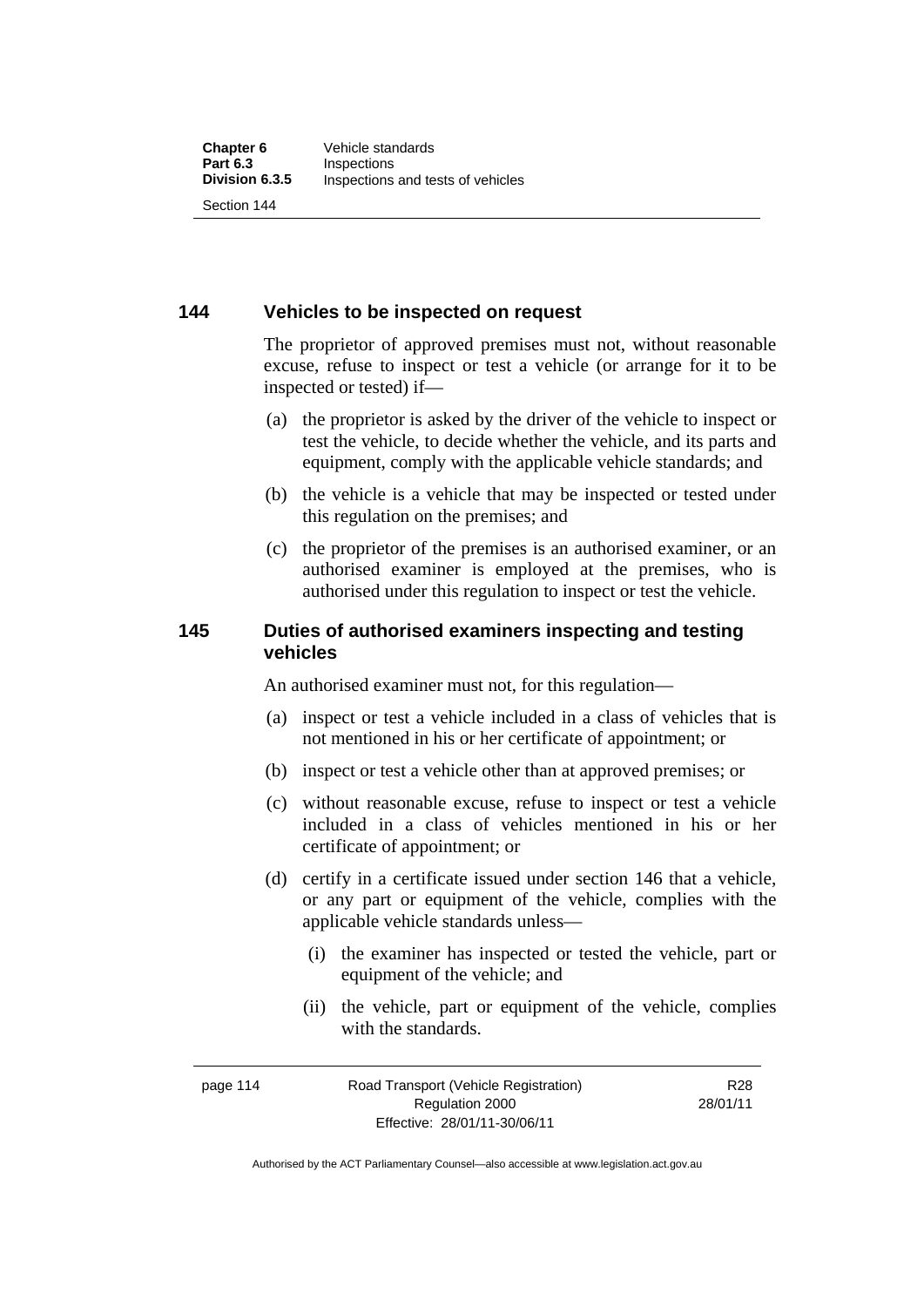### **146 Issue of certificates of inspection etc**

- (1) If a vehicle is inspected or tested by an authorised examiner, the authorised examiner must issue a certificate of inspection for the vehicle—
	- (a) certifying that the vehicle, and its parts and equipment, comply with the applicable vehicle standards; or
	- (b) certifying that the vehicle, or a part or equipment of the vehicle, does not comply with the applicable vehicle standards and stating the ways in which it does not comply.
- (2) The proprietor of the approved premises where the vehicle was tested or inspected must—
	- (a) give the certificate to the driver of the vehicle; and
	- (b) give a copy of the certificate to the road transport authority; and
	- (c) keep a copy of the certificate at the premises.
- (3) A certificate of inspection remains in force for 1 month beginning on the day it is given.

### **147 People by whom inspections may be carried out**

The proprietor of approved premises must not allow a person employed by the proprietor—

- (a) who is not an authorised examiner to test or inspect a vehicle for this regulation; or
- (b) who is an authorised examiner to test or inspect, for this regulation—
	- (i) a vehicle in a class of vehicles that is not mentioned in the proprietor's certificate of approval for the premises; or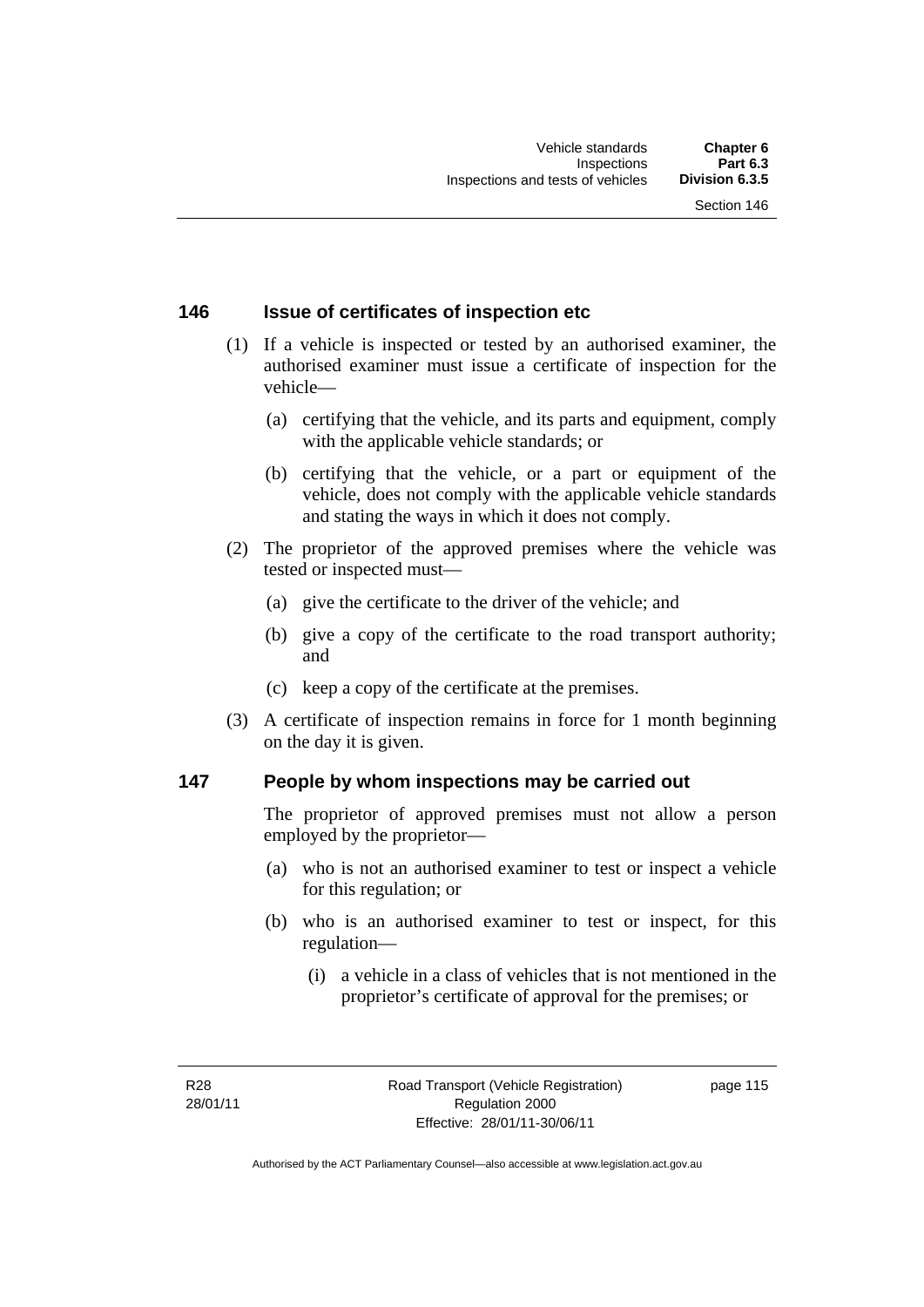(ii) a vehicle in a class of vehicles that is not mentioned in the examiner's certificate of appointment.

Maximum penalty: 20 penalty units.

### **148 Fees payable on inspection**

- (1) The proprietor of approved premises must not charge a fee for an inspection or test of a vehicle for this regulation that is more than the appropriate fee worked out in accordance with the determination in force under section 153 (Minister may determine maximum fees for inspections).
- (2) A person is entitled to bring a proceeding to recover a fee in relation to an inspection or test of a vehicle for this regulation only if—
	- (a) the inspection or test was carried out by a person who was, at the time, an authorised examiner; and
	- (b) the inspection or test was carried out at premises that were, at the time, approved premises; and
	- (c) the vehicle was included in a class of motor vehicles that was, at the time, mentioned in—
		- (i) the certificate of appointment held by the person mentioned in paragraph (a); and
		- (ii) the certificate of approval issued for the premises mentioned in paragraph (b).

### **149 Offences relating to unauthorised people and unapproved premises**

(1) A person who is not an authorised examiner must not inspect or test a vehicle for this regulation.

Maximum penalty: 20 penalty units.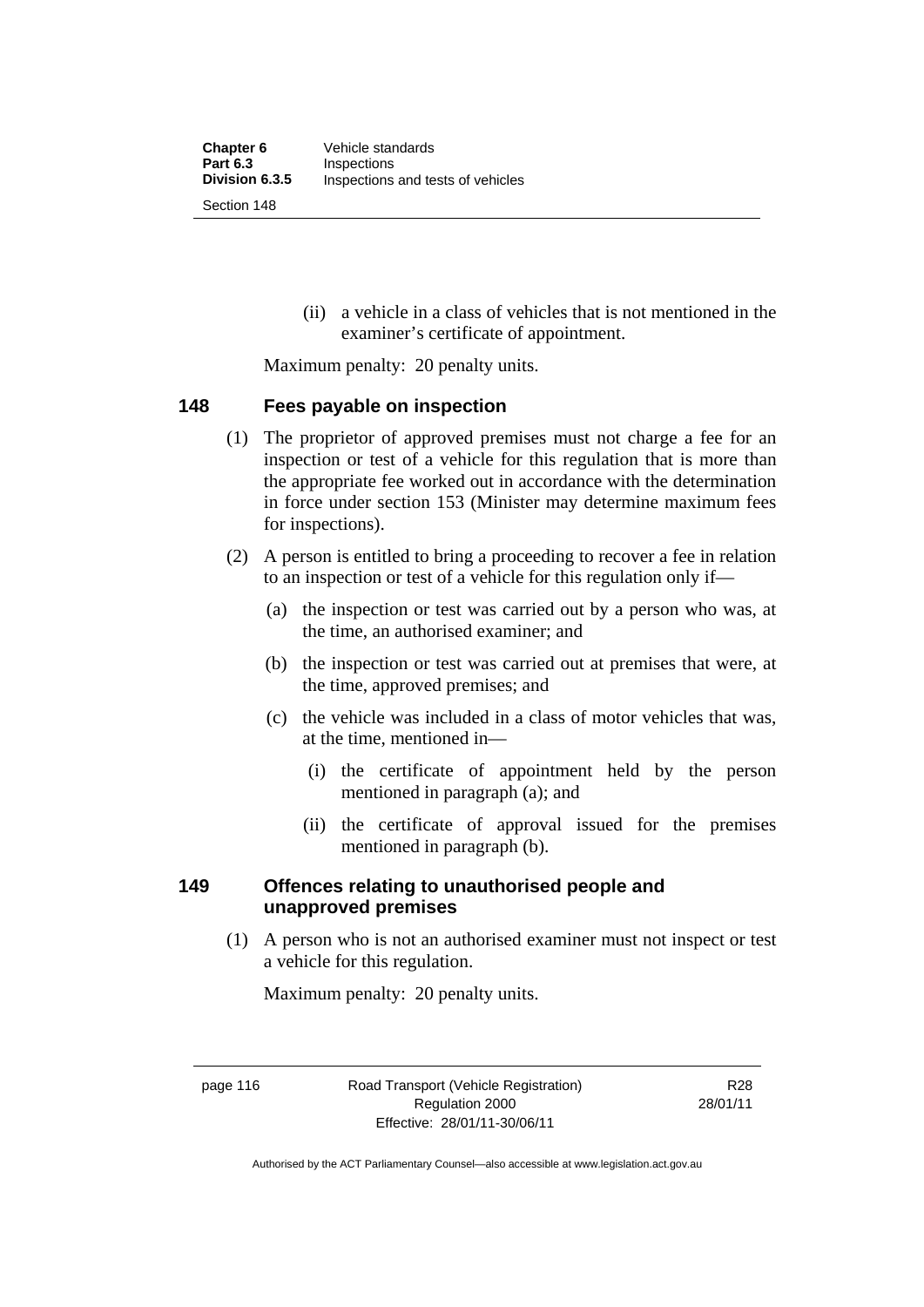(2) A person must not pretend to be an authorised examiner.

Maximum penalty: 20 penalty units.

 (3) The proprietor of premises that are not approved premises must not permit a vehicle to be inspected or tested for this regulation at the premises.

Maximum penalty: 20 penalty units.

 (4) The proprietor of premises must not pretend that the premises are approved premises.

Maximum penalty: 20 penalty units.

# **150 Review of decision of authorised examiner**

- (1) Application may be made to the road transport authority for review of a decision of an authorised examiner certifying that a vehicle, or a part or equipment of a vehicle, does not comply with the applicable vehicle standards.
- (2) As soon as practicable after the application is made to the road transport authority, the authority must—
	- (a) have the vehicle inspected or tested by an authorised person; and
	- (b) decide whether the vehicle complies with the applicable vehicle standards; and
	- (c) tell the applicant in writing of the decision.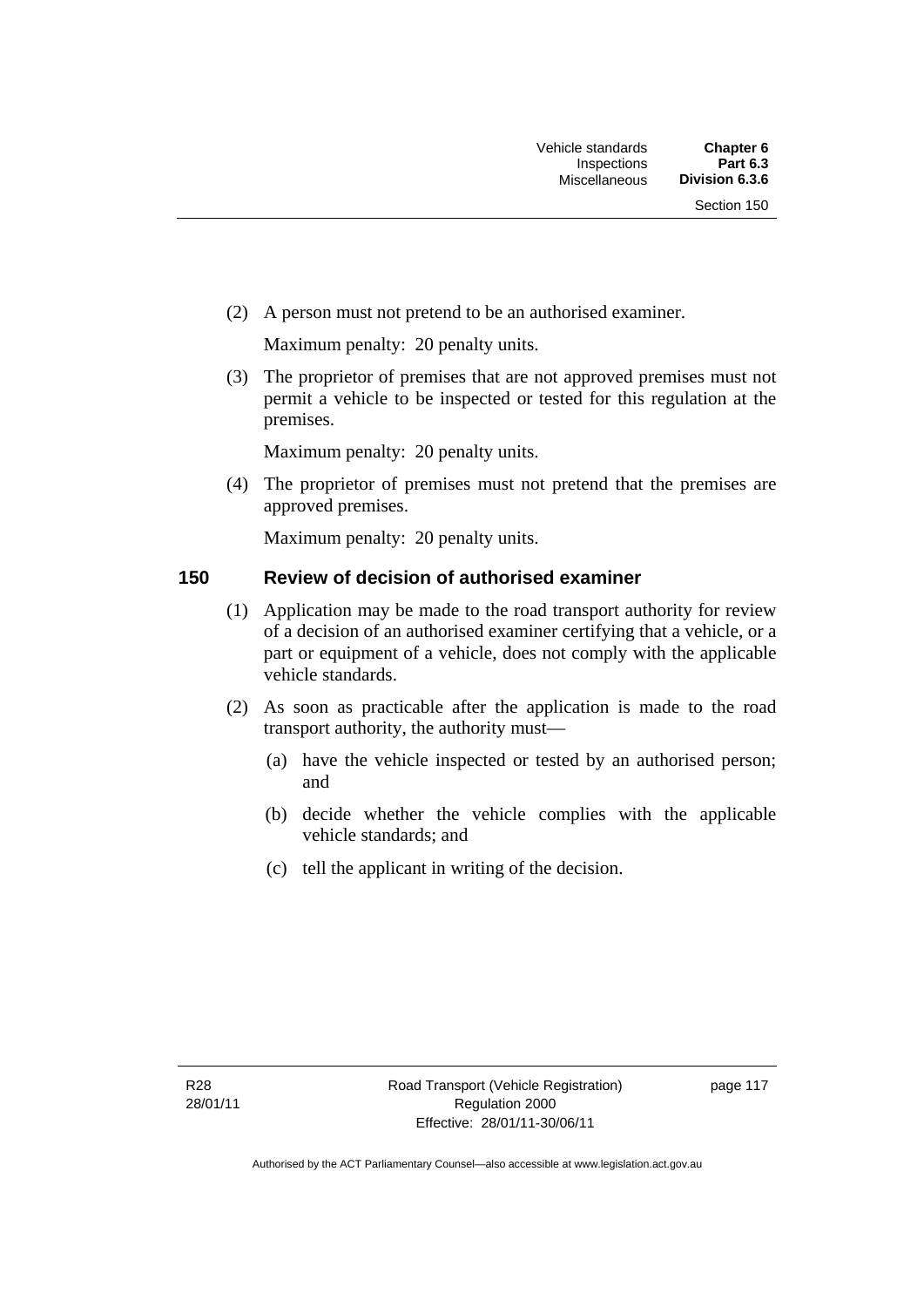**Chapter 6** Vehicle standards<br> **Part 6.3** Inspections **Inspections**<br>Miscellaneous **Division 6.3.6** Section 152

# **Division 6.3.6 Miscellaneous**

# **152 Issue of replacement certificates of appointment and approval**

- (1) The road transport authority may issue a replacement certificate of appointment to an examiner if satisfied that the certificate of appointment has been lost, stolen or destroyed.
- (2) The road transport authority may issue a replacement certificate of approval to the proprietor of approved premises if satisfied that the certificate of approval has been lost, stolen or destroyed.

# **153 Minister may determine maximum fees for inspections**

- (1) The Minister may, in writing, determine the maximum fees that are payable to a proprietor of approved premises for inspecting or testing vehicles for this regulation.
- (2) A determination is a notifiable instrument.

*Note* A notifiable instrument must be notified under the Legislation Act.

# **153A Authorisation and approval of premises guidelines relevant offences**

- (1) The Minister may approve guidelines about the exercise of the road transport authority's functions under the following provisions:
	- (a) section 116 (1) (b) (Eligibility to apply for authorisation as examiners);
	- (b) section 124 (b) (When authority may take action in relation to authorisation);
	- (c) section 127 (1) (b) (Eligibility for approval of premises);
	- (d) section 135 (c) (ii) (When authority may take action in relation to approval of premises).

R28 28/01/11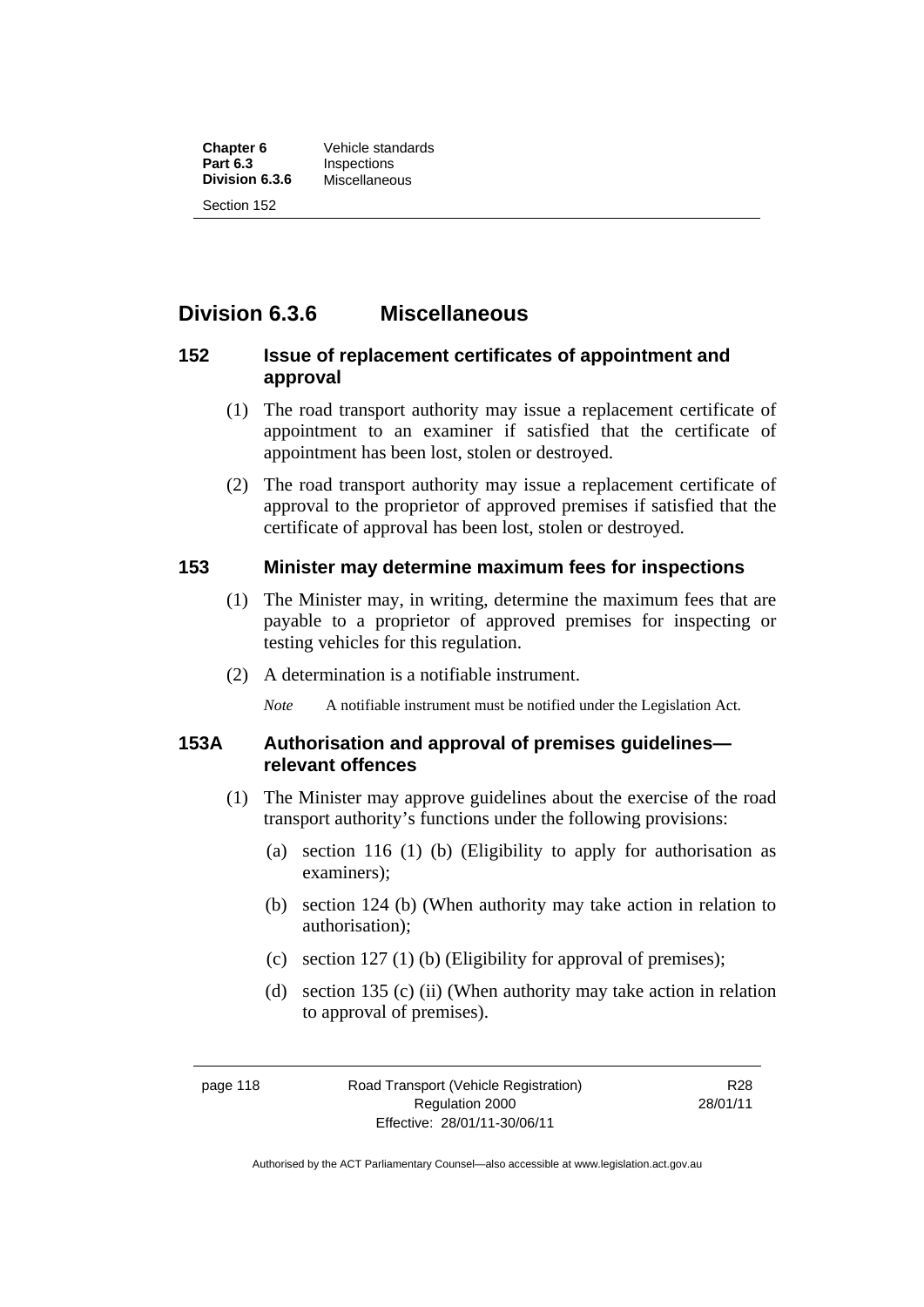- (2) Without limiting subsection (1), the guidelines may make provision about—
	- (a) the offences that are relevant in relation to—
		- (i) an application for authorisation as an examiner; and
		- (ii) the suitability of a person to continue to hold an authorisation; and
		- (iii) the eligibility for approval of premises; and
		- (iv) the suitability of premises to continue to be approved premises; and
	- (b) the matters or circumstances that may or must be considered in deciding whether—
		- (i) an application for an authorisation or approval of premises may or must be refused; or
		- (ii) an authorisation or approval of premises may or must be suspended or cancelled.

#### **Examples for par (b)**

- 1 whether a person has been convicted for a single offence or multiple offences and the nature and seriousness of the offence
- 2 the age of the person when the offence was committed
- 3 the time elapsed since the offence was committed
- *Note* An example is part of the regulation, is not exhaustive and may extend, but does not limit, the meaning of the provision in which it appears (see Legislation Act, s 126 and s 132).
- (3) The road transport authority must comply with any guidelines approved under this section.
- (4) Approved guidelines are a disallowable instrument.
	- *Note* A disallowable instrument must be notified, and presented to the Legislative Assembly, under the Legislation Act.

R28 28/01/11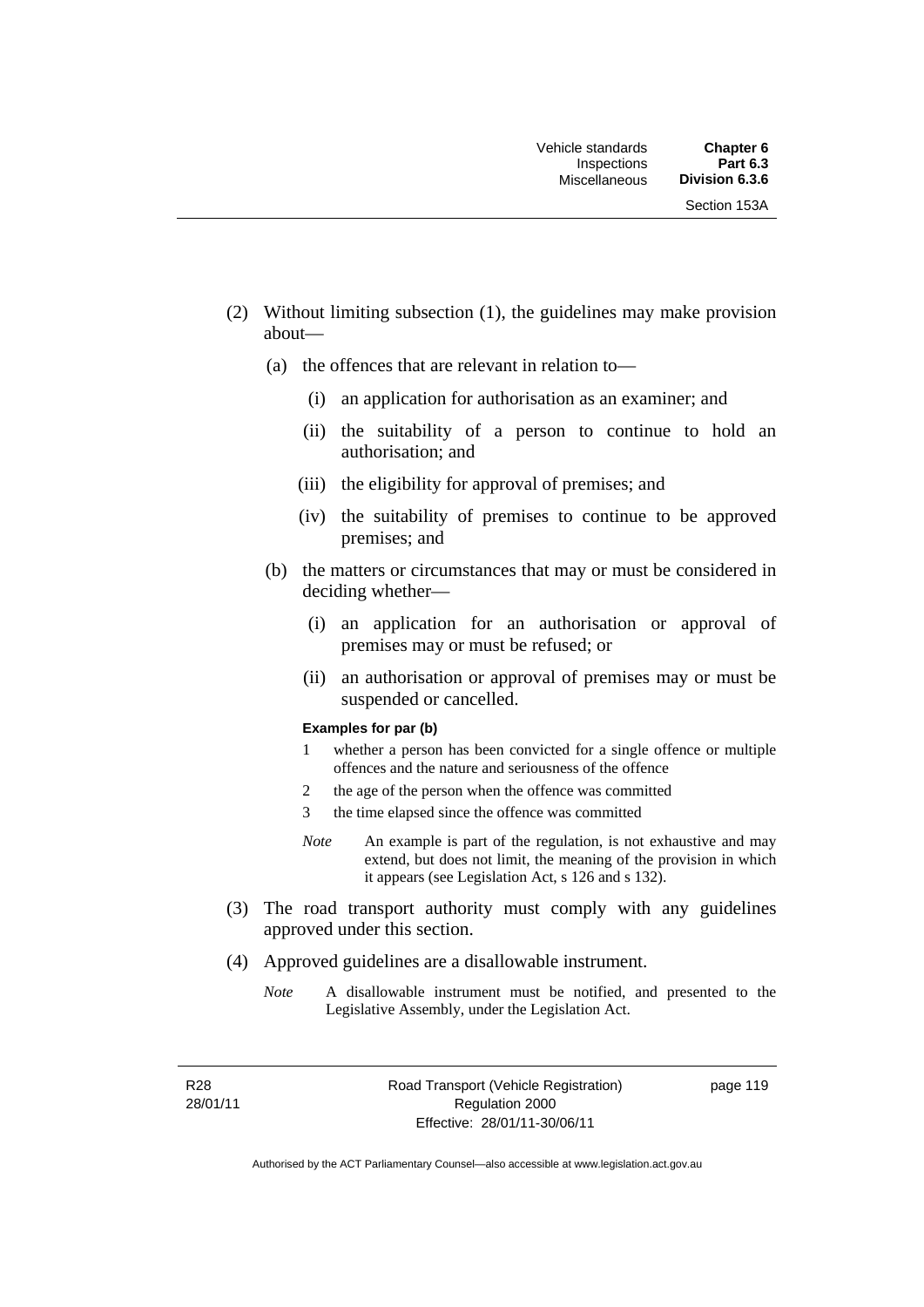Section 154

# **Part 6.4 Component identification numbers**

### **154 Definitions for pt 6.4**

In this part:

*component identification number*, for a vehicle part of a registrable vehicle, means the number and any accompanying letters or symbols stamped on, or otherwise attached to, the part as a way of identifying the part, but does not include a casting number or a number used to identify a class of parts for manufacturing purposes.

*vehicle part*, of a registrable vehicle, means—

- (a) the vehicle's engine; or
- (b) the vehicle's engine block; or
- (c) for a motor vehicle other than a motorbike—the vehicle's chassis, chassis sub-frame or body; or
- (d) for a motorbike or motortrike—the vehicle's frame or crankcase.

### **155 Allocation of component identification numbers by authority**

- (1) The road transport authority may allot an engine number (the *number*) for a vehicle part of a registrable vehicle if-
	- (a) there is no component identification number stamped on or attached to the part, or the component identification number stamped on or attached to the part appears to have been changed, defaced, removed or otherwise interfered with; and
	- (b) the number is necessary to identify the part.

page 120 Road Transport (Vehicle Registration) Regulation 2000 Effective: 28/01/11-30/06/11 R28 28/01/11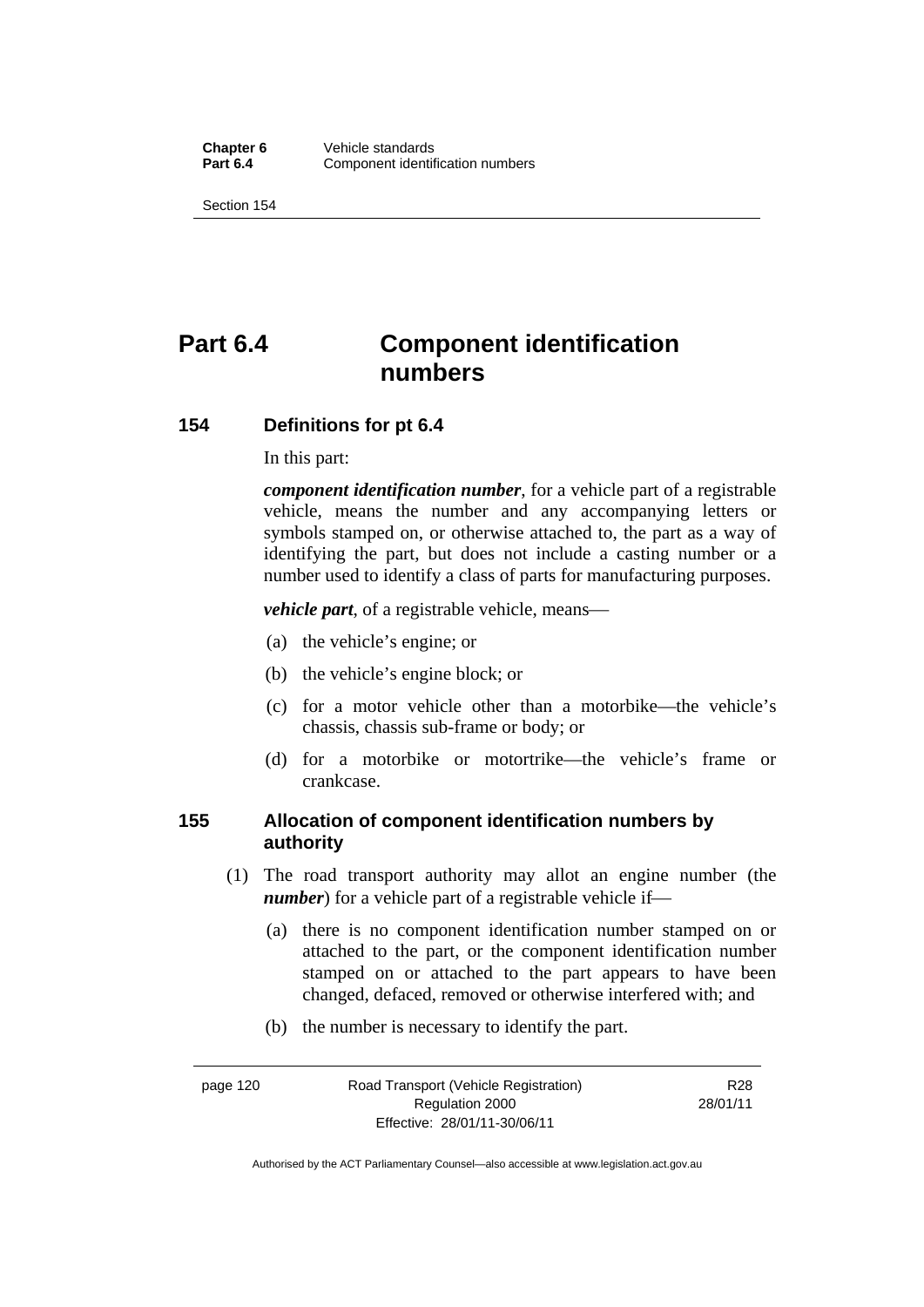- (2) The road transport authority may, by written notice given to the registered operator of the registrable vehicle, require the operator to have the number the authority has allotted to the vehicle part stamped on or attached to the part in the place stated in the notice.
- (3) A person must not, without reasonable excuse, fail to comply with a notice under subsection (2).

Maximum penalty: 20 penalty units.

# **156 Stamping component identification numbers without authority etc**

 (1) A person (other than a manufacturer) must not stamp or attach a component identification number on or to a vehicle part of a registrable vehicle.

Maximum penalty: 20 penalty units.

- (2) Subsection (1) does not apply to a person who stamps or attaches a component identification number on or to a vehicle part of a registrable vehicle in accordance with this part.
- (3) A person must not change, deface, remove or otherwise interfere with a component identification number stamped on or attached to a vehicle part of a registrable vehicle otherwise than in accordance with an authorisation under section 158 (Authority may authorise interference with component identification number).

Maximum penalty: 20 penalty units.

 (4) A person must not possess a vehicle part of a registrable vehicle knowing that the component identification number stamped on or attached to the part has been changed, defaced, removed or otherwise interfered with otherwise than in accordance with an authorisation under section 158 or in accordance with a law of another jurisdiction corresponding to that section.

Maximum penalty: 20 penalty units.

R28 28/01/11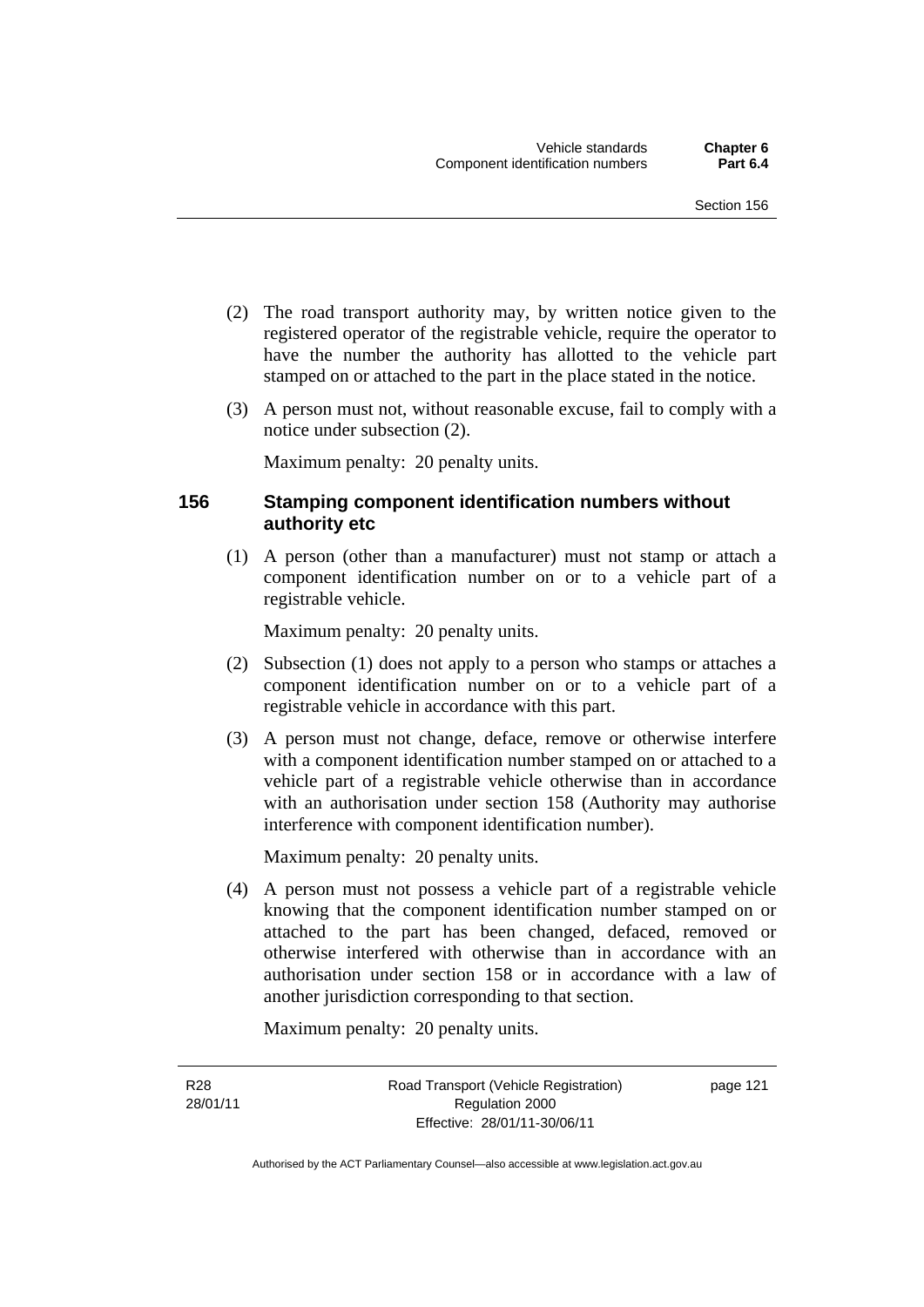Section 157

#### **157 Change or replacement of vehicle part**

A person who changes or replaces a vehicle part of a registrable vehicle must—

- (a) within 14 days after the change or replacement, tell the road transport authority, by written notice, about the change or replacement, including
	- (i) the date of the change or replacement; and
	- (ii) the registration number (if any) of the vehicle; and
	- (iii) the name and address of the registered operator of, or responsible person for, the vehicle; and
	- (iv) the make and component identification number of the vehicle part removed from the vehicle; and
	- (v) the make and component identification number of the vehicle part substituted for the original vehicle part; and
	- (vi) the name and address of the person from whom the substituted vehicle part was obtained; and
- (b) keep a copy of the notice in the person's possession for 6 months; and
- (c) produce a copy of the notice for inspection on request by a police officer or authorised person.

Maximum penalty: 20 penalty units.

*Note* The *Road Transport (General) Act 1999*, s 80 empowers police officers to enter premises carrying out vehicle repairs for the purpose of tracing stolen vehicles and vehicle parts.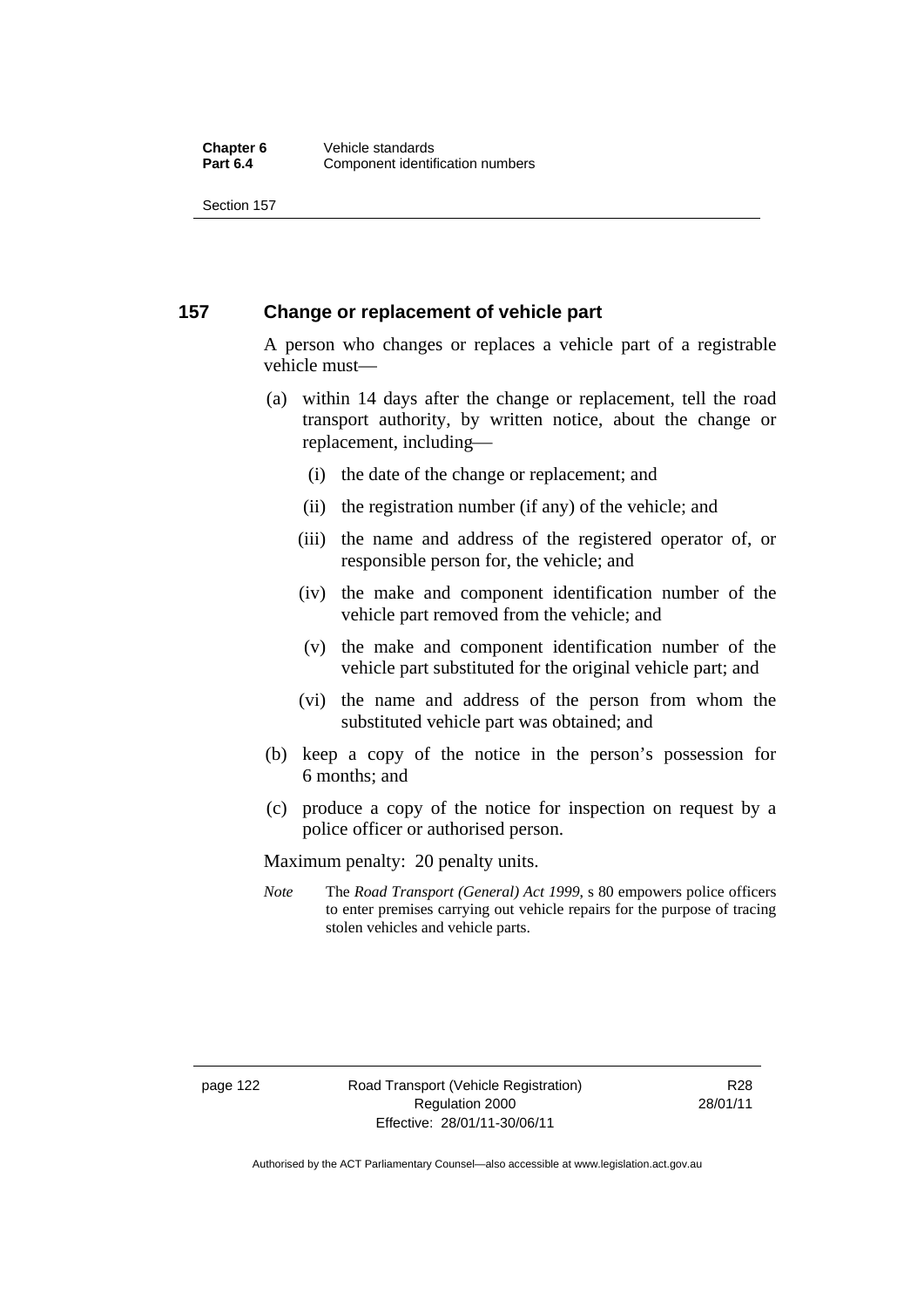# **158 Authority may authorise interference with component identification number**

The road transport authority may authorise, in writing, the registered operator of a registrable vehicle to change, deface, remove or otherwise interfere with a component identification number stamped on or attached to a vehicle part of the vehicle.

R28 28/01/11 Road Transport (Vehicle Registration) Regulation 2000 Effective: 28/01/11-30/06/11

page 123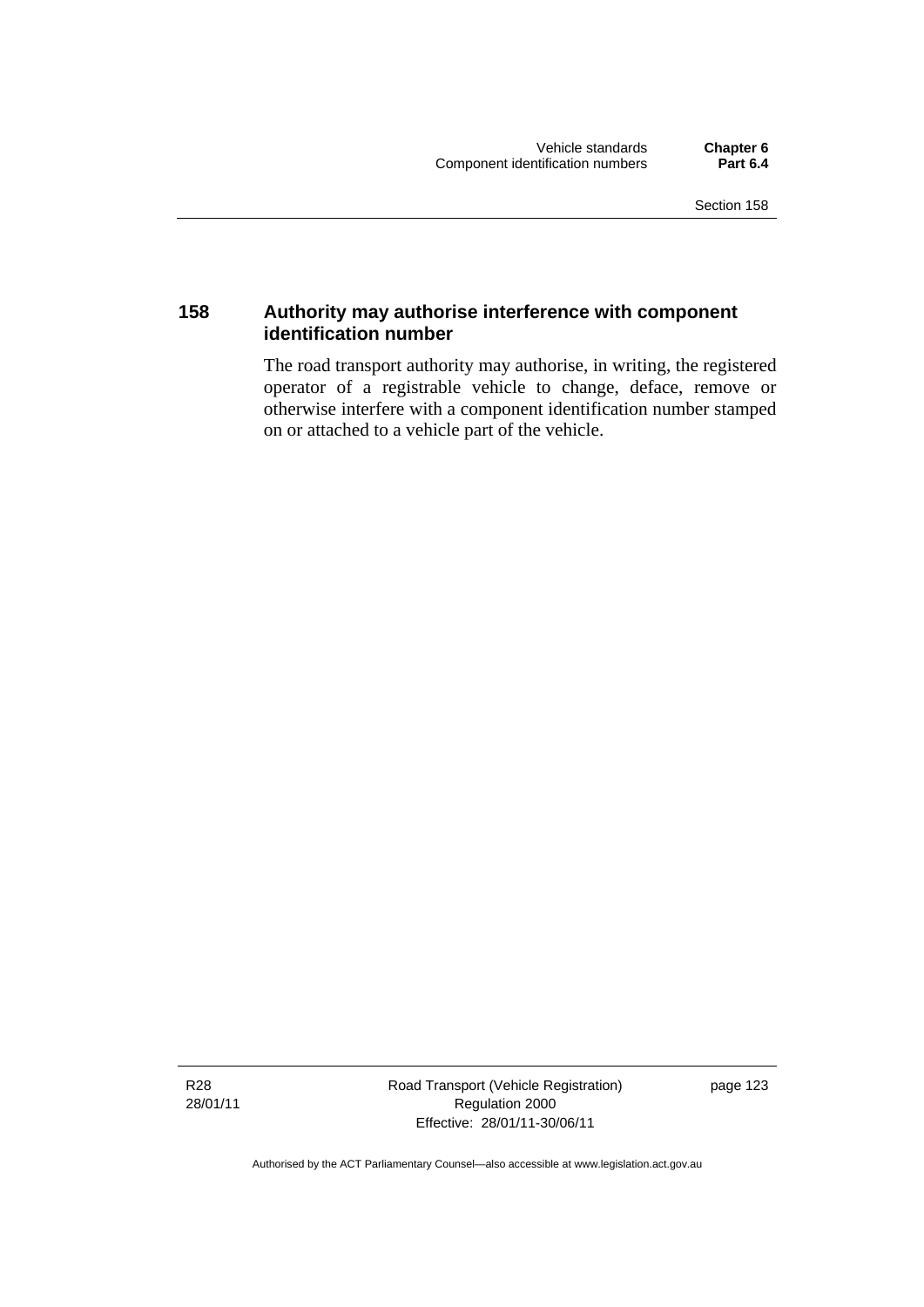**Chapter 6 Vehicle standards**<br>**Part 6.5 Defect notices Defect notices** 

Section 159

# **Part 6.5 Defect notices**

#### **159 Issue of defect notices and formal warnings**

- (1) A defect notice issued for a registrable vehicle is
	- (a) a *major defect notice* if, in the opinion of the police officer or authorised person issuing the notice based on reasonable grounds, further use of the vehicle for road transport after the time and date stated in the notice would be an imminent and serious safety risk; or
	- (b) a *minor defect notice* if, in the opinion of the police officer or authorised person issuing the notice based on reasonable grounds, deficiencies in the vehicle may be a safety risk if allowed to continue after the time and date stated in the notice.
	- *Note* The Act, s 25 provides that a police officer or the authority may issue a defect notice.
- (2) A defect notice for a registrable vehicle must state
	- (a) the vehicle's registration details, including the registration number, unregistered vehicle permit number (if practicable and applicable), the expiry date of the registration or permit and the jurisdiction that issued the registration or permit; and
	- (b) the name of the driver of the vehicle or, if the driver is not present when the notice is issued, the term 'registered operator'; and
	- (c) to the extent practicable, the vehicle's identification details including its VIN or, if there is no VIN, the chassis number or engine number, its make and type; and
	- (d) the kind of inspection conducted; and

R28 28/01/11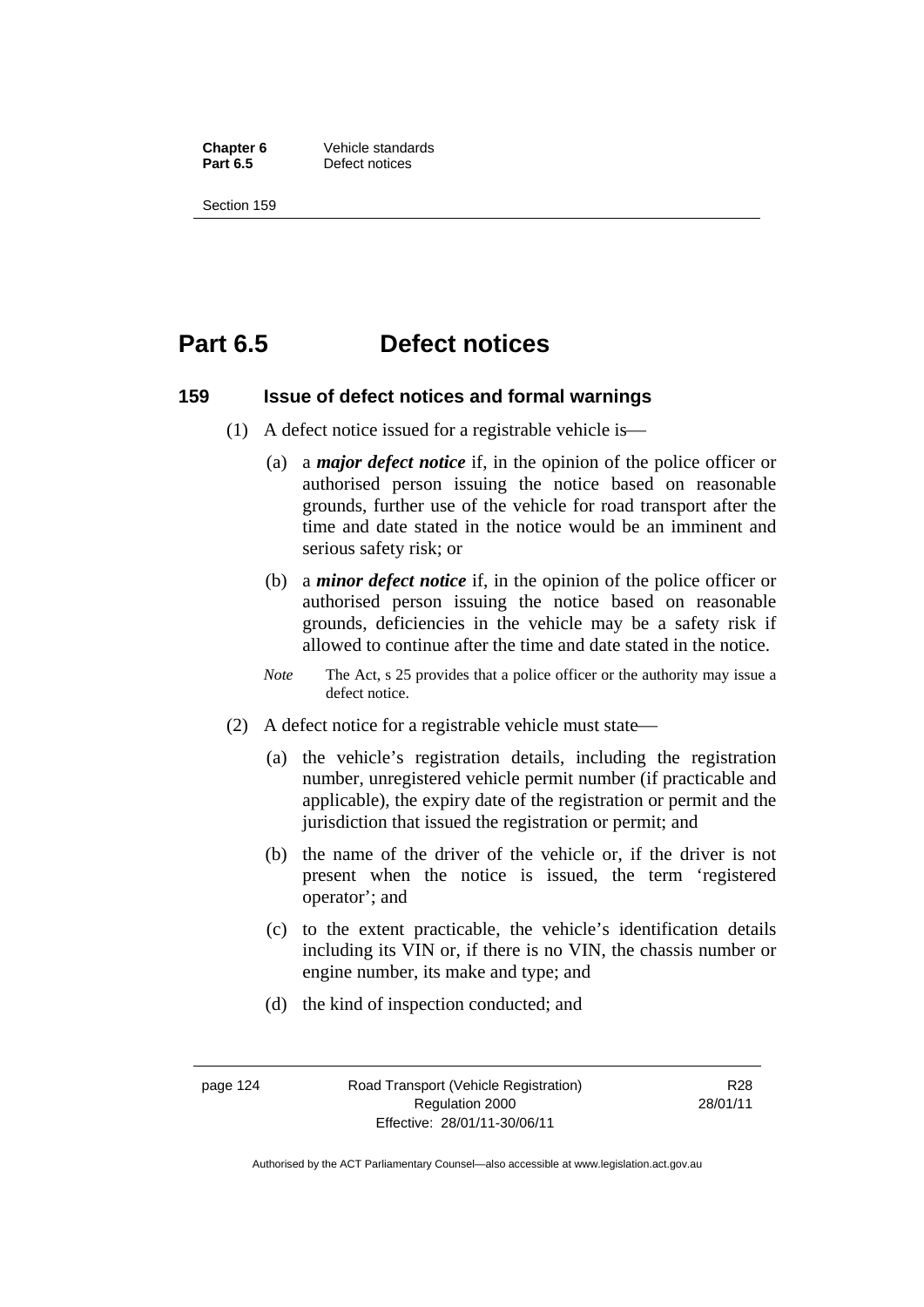- (e) the details of the vehicle's defects and whether the notice is a major defect notice or minor defect notice; and
- (f) whether use of the vehicle on a road or road related area is prohibited; and
- (g) if use of the vehicle is prohibited from a time other than the time by which the notice must be cleared—that time; and
- (h) if conditions are imposed on the use of the vehicle—the conditions; and
- (i) for a major defect notice—how the vehicle must be moved to another place; and
- (j) the repair requirement, including the date by which repairs must be finished if the vehicle is to be used on a road or road related area; and
- (k) whether an infringement notice under the *Road Transport (General) Act 1999* has also been served in relation to the defect; and
- (l) the official number or other identification of the police officer or authorised person who issued the notice; and
- (m) a unique identification number for the notice; and
- (n) the date and, if appropriate, time of issue of the notice.

#### **Examples for par (i)**

The notice may require the vehicle to be moved by towing away or all up lifting only.

*Note* An example is part of the regulation, is not exhaustive and may extend, but does not limit, the meaning of the provision in which it appears (see Legislation Act, s 126 and s 132).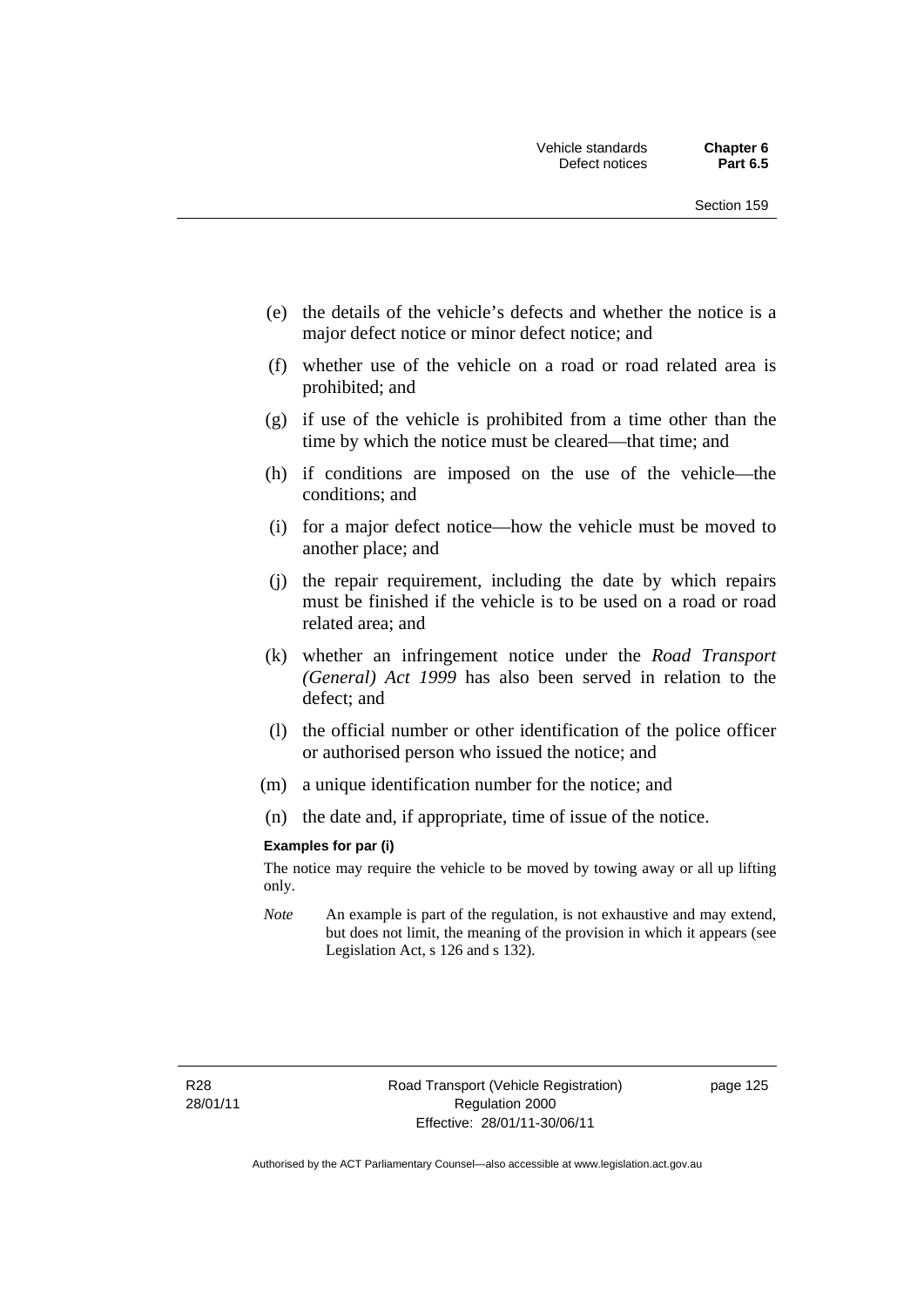#### **Chapter 6 Vehicle standards**<br>**Part 6.5 Defect notices Defect notices**

Section 159

- (3) A police officer or authorised person who issues a defect notice for a registrable vehicle must
	- (a) if the driver of the vehicle is present—give the notice to the driver; and
	- (b) if the vehicle is unattended—attach the defect notice to the vehicle; and
	- (c) if the notice is a major defect notice—issue a defective vehicle label for the vehicle and attach it to the vehicle.
- (4) If the driver of a vehicle who is given a defect notice under subsection (3) is not the registered operator, the driver must give the notice to the registered operator.
- (5) A defective vehicle label for a registrable vehicle must state
	- (a) the vehicle's registration number or unregistered vehicle permit number; and
	- (b) the date and, if appropriate, time after which the vehicle must not be used on a road or road related area; and
	- (c) how the vehicle must be moved to another place; and
	- (d) the official number or other identification of the police officer or authorised person who issued the notice; and
	- (e) the date and, if appropriate, time of issue of the label; and
	- (f) the identification number of the defect notice to which the label relates.
- (6) If a police officer or authorised person considers that deficiencies in a registrable vehicle do not constitute a safety risk but should be remedied, the person may
	- (a) if the driver of the vehicle is present—give the driver a warning notice; and

R28 28/01/11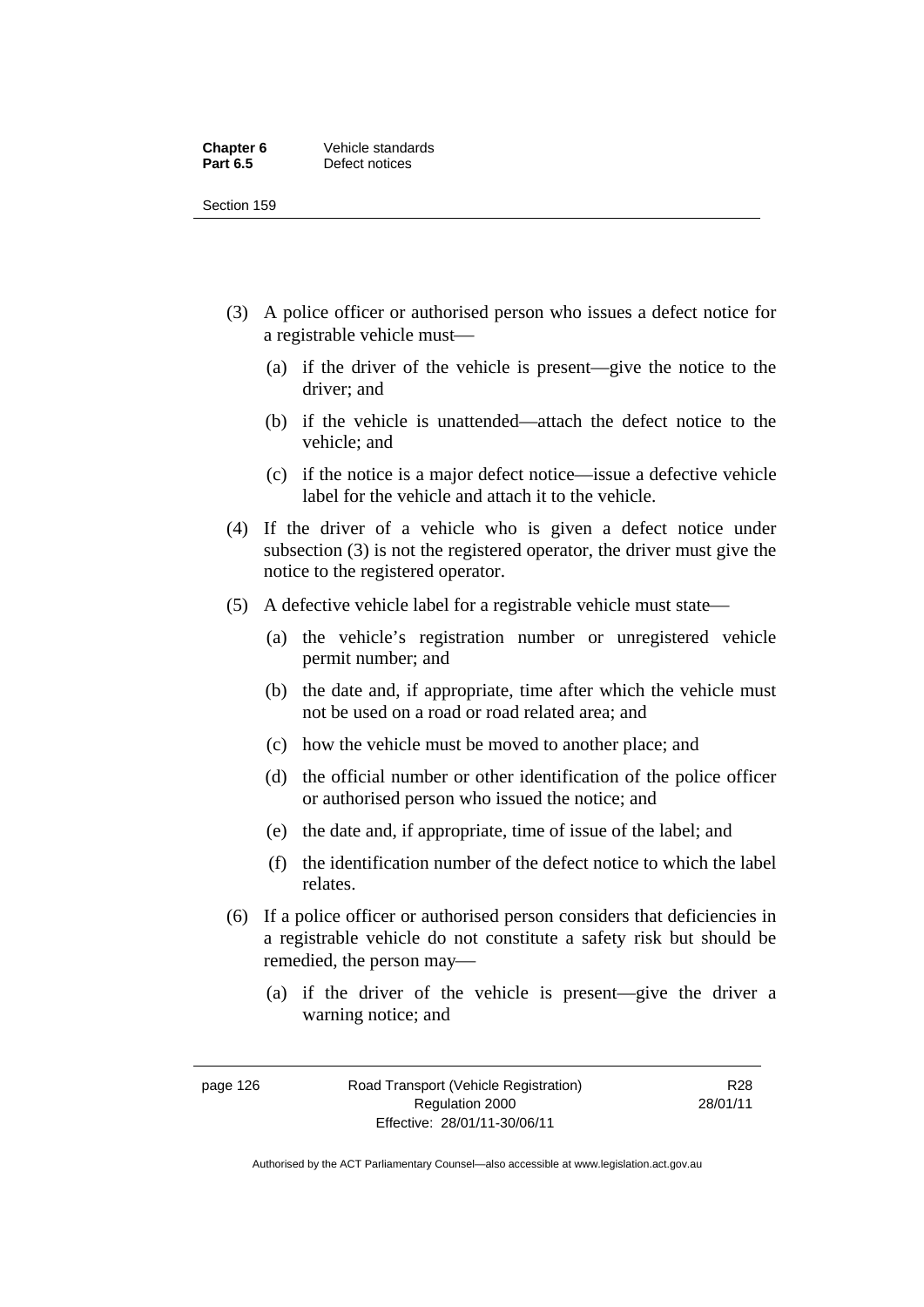- (b) if the vehicle is unattended—attach a warning notice to the vehicle.
- (7) If the driver of a vehicle who is given a warning notice under subsection (6) is not the registered operator, the driver must give the warning notice to the registered operator.
- (8) In this section:

#### *official number* means—

- (a) for a police officer—the officer's service number; or
- (b) for an authorised person—the unique number (if any) given to the person under the *Road Transport (Offences) Regulation 2001*, section 11.

*safety risk* means danger to a person, property or the environment.

#### **160 Recording, clearance and withdrawal of defect notices**

- (1) If a defect notice or corresponding defect notice is issued for a vehicle registered in this jurisdiction, the road transport authority must record in the registrable vehicles register in relation to the vehicle—
	- (a) the identification number of the notice; and
	- (b) the date and, if appropriate, time shown on the notice by which the notice must be cleared, unless that date is later than the date of a recorded certificate of inspection issued after the notice was issued.
- (2) The road transport authority may inspect the vehicle or require an inspection to be made to find out whether—
	- (a) the defects mentioned in the defect notice or corresponding defect notice have been fixed; and
	- (b) the registrable vehicle has any other defects.

R28 28/01/11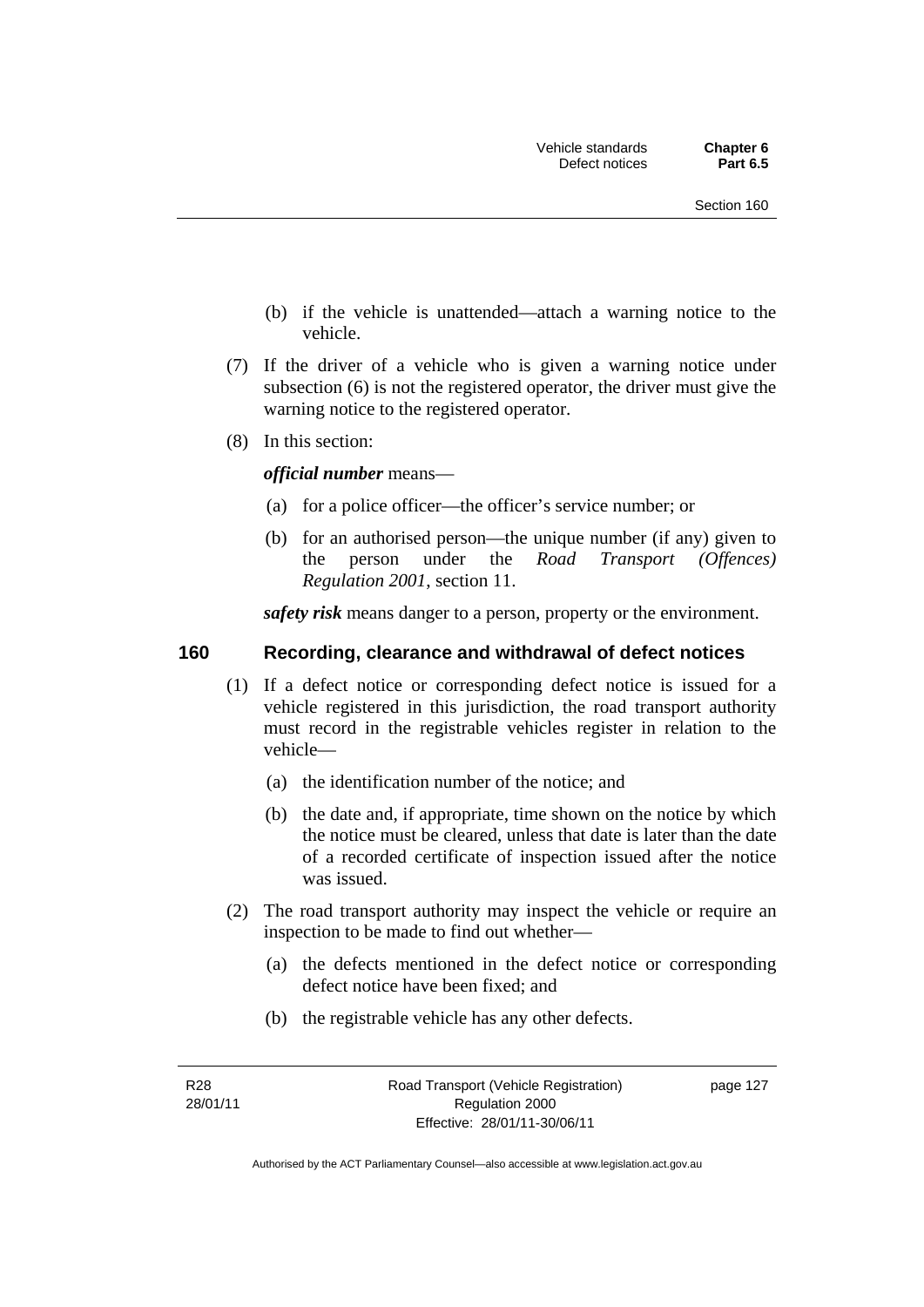#### **Chapter 6 Vehicle standards**<br>**Part 6.5 Defect notices Defect notices**

Section 160

- (3) A defect notice may be cleared by the road transport authority, a corresponding registration authority, a police officer or an authorised person.
- (4) For this section, a defect notice issued for a vehicle is cleared if
	- (a) the road transport authority, a corresponding authority, a police officer or an authorised person is given acceptable evidence that the vehicle is no longer defective; and
	- (b) for a major defect notice—the authority or a corresponding registration authority defaces or removes the defective vehicle label issued for the registrable vehicle or authorises it to be defaced or removed; and
	- (c) the authority records in the register that the notice has been cleared.
- (5) A police officer or authorised person who issues a defect notice for a vehicle may withdraw the notice at any time and, if the police officer or authorised person withdraws the notice, he or she must—
	- (a) give notice of the withdrawal to—
		- (i) if the driver of the vehicle is present when the notice is withdrawn—the driver; or
		- (ii) in any other case—the registered operator of the vehicle; and
	- (b) either—
		- (i) have a record made in the register to the effect that the notice has been withdrawn; or
		- (ii) if the vehicle is registered in another jurisdiction—tell the relevant corresponding registration authority that the notice has been withdrawn.

page 128 Road Transport (Vehicle Registration) Regulation 2000 Effective: 28/01/11-30/06/11

R28 28/01/11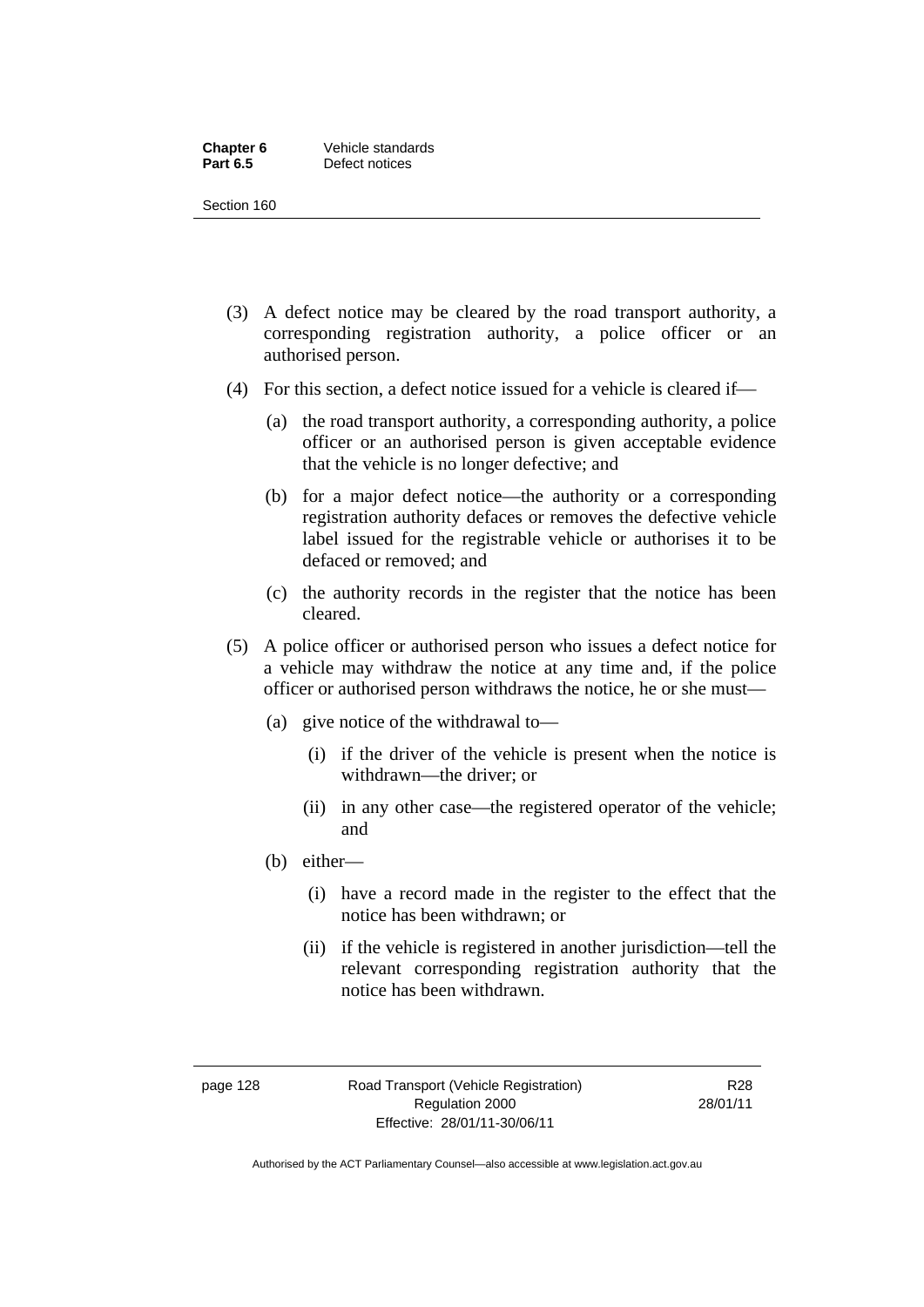(6) In this section:

*corresponding defect notice* means a notice issued under a corresponding law for a defective vehicle or dangerously defective vehicle that corresponds to a defect notice under this regulation.

*corresponding registration authority* means an authority appointed under a corresponding law.

*Note Corresponding law* is defined in the Act, dict.

R28 28/01/11 Road Transport (Vehicle Registration) Regulation 2000 Effective: 28/01/11-30/06/11

page 129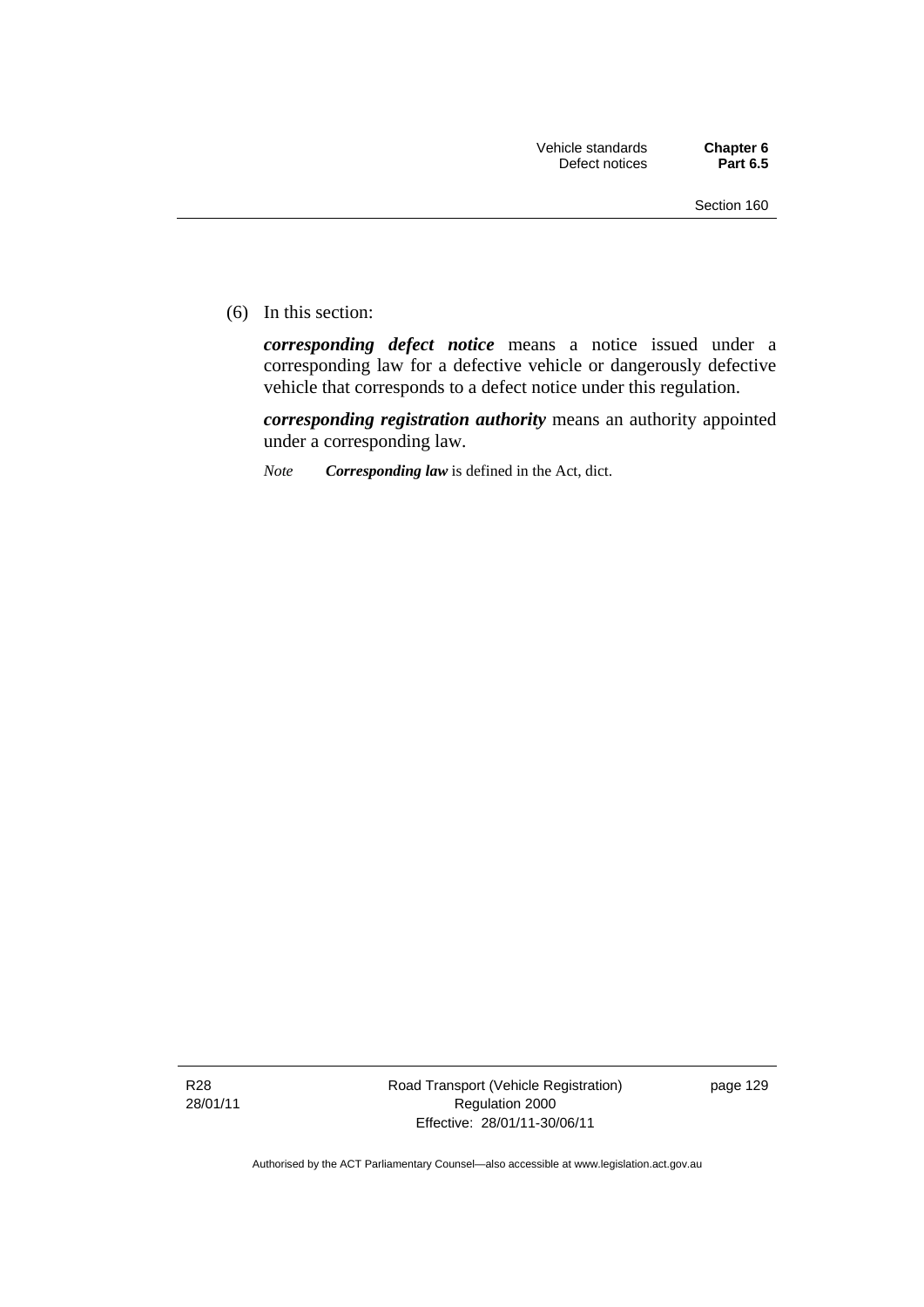#### **Chapter 7** Miscellaneous

```
Section 161
```
# **Chapter 7 Miscellaneous**

### **161 Authorised use of vehicles with suspended registration**

A vehicle with suspended registration is exempt from the Act, section 18 (1) in relation to the use of the vehicle on a road or road related area at a particular place and time if the use of the vehicle at the place and time is authorised in writing by the road transport authority.

# **162 2 individuals may be recorded as registered operator of light vehicle**

- (1) For the Act, section 29 (1), 2 individuals may be recorded in the registrable vehicles register as registered operators of a light vehicle when the vehicle is first registered or at any time afterwards.
- (2) If a light vehicle is registered in the name of 1 individual, the road transport authority may record an additional individual as a registered operator of the vehicle, but only if the authority first approves an application by the additional individual for the partial transfer of the registration of the vehicle.
- (3) For this section, the road transport authority may approve an application for the partial transfer of registration of a vehicle to a person only if—
	- (a) the application is signed by the existing registered operator as indicated on the application form; and
	- (b) the application is accompanied by any duty payable under the *Duties Act 1999* for partial transfer of registration of the vehicle; and
	- (c) the applicant provides the information and supporting evidence the authority requires; and

| page 130 | Road Transport (Vehicle Registration) | R <sub>28</sub> |
|----------|---------------------------------------|-----------------|
|          | Regulation 2000                       | 28/01/11        |
|          | Effective: 28/01/11-30/06/11          |                 |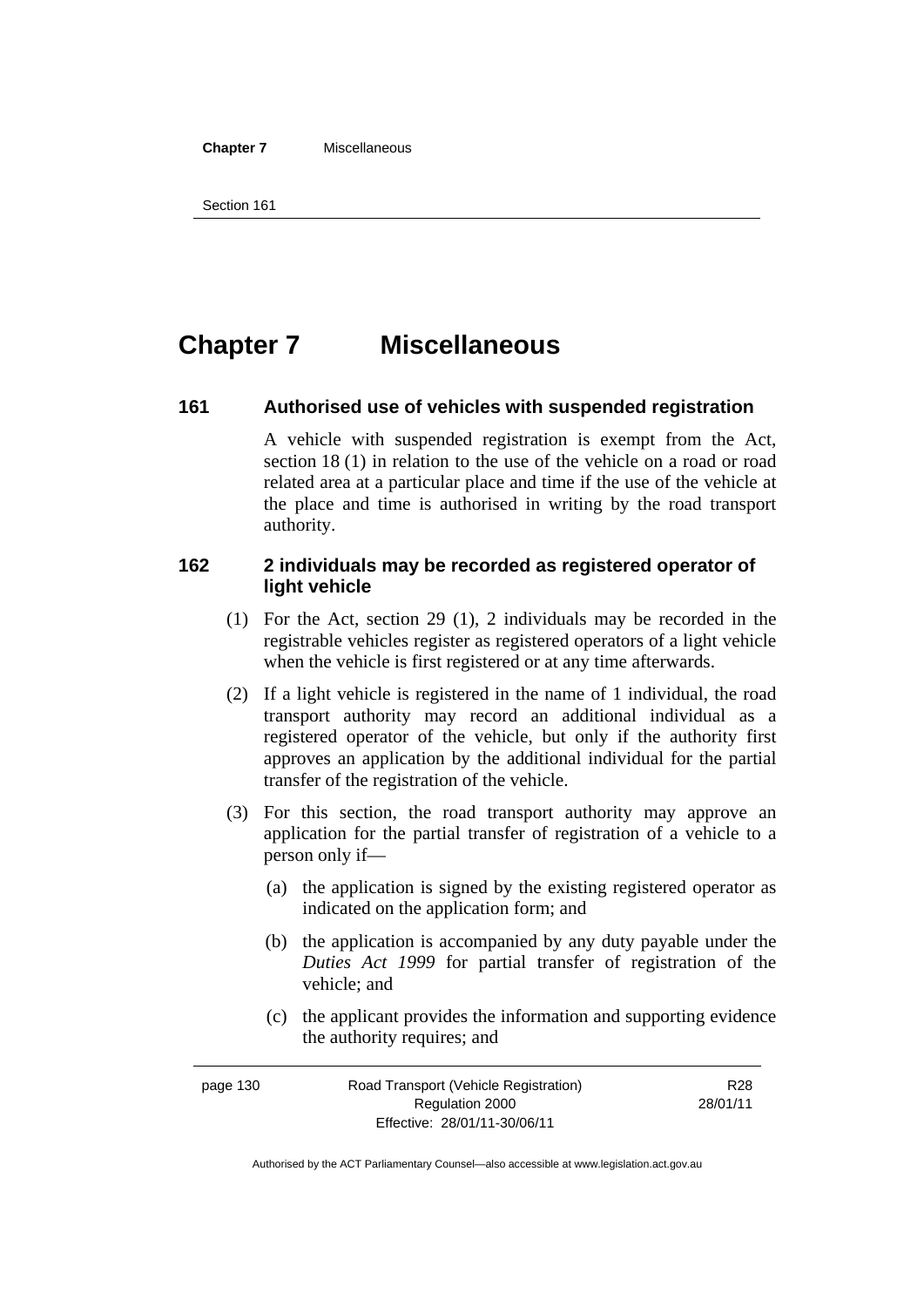- (d) the authority is satisfied that, had the vehicle been sold to the person and section 73 (Obligations of disposers) and section 74 (Obligations of acquirers) been complied with, registration of the transfer of the registration of the vehicle to the individual would not have been refused under section 78 (When transfer of registration may or must be refused).
- (4) If the road transport authority records an additional person as a registered operator of a light vehicle after approving the person's application for the partial transfer of registration, the authority must issue a new registration certificate with the names of both the existing registered operator and the additional registered operator.
- (5) If 2 individuals are recorded as registered operators of a light vehicle—
	- (a) any right or liability given to or imposed on the registered operator of the vehicle under the relevant legislation is taken to be given to or imposed on each of the individuals; and
	- (b) each of the individuals is taken to have complied with an obligation imposed under the relevant legislation if either of them (whether personally or through an agent) complies with the obligation; and
	- (c) the road transport authority is taken to have complied with an obligation under the relevant legislation to give notice to the registered operator of the vehicle if the authority gives notice to at least 1 of the individuals.
- (6) In this section:

#### *relevant legislation* means—

- (a) a provision of the Act; or
- (b) a provision of any other Act (or a provision of a section made under any other Act) concerned with the registered operator of a registrable vehicle within the meaning of the Act.

page 131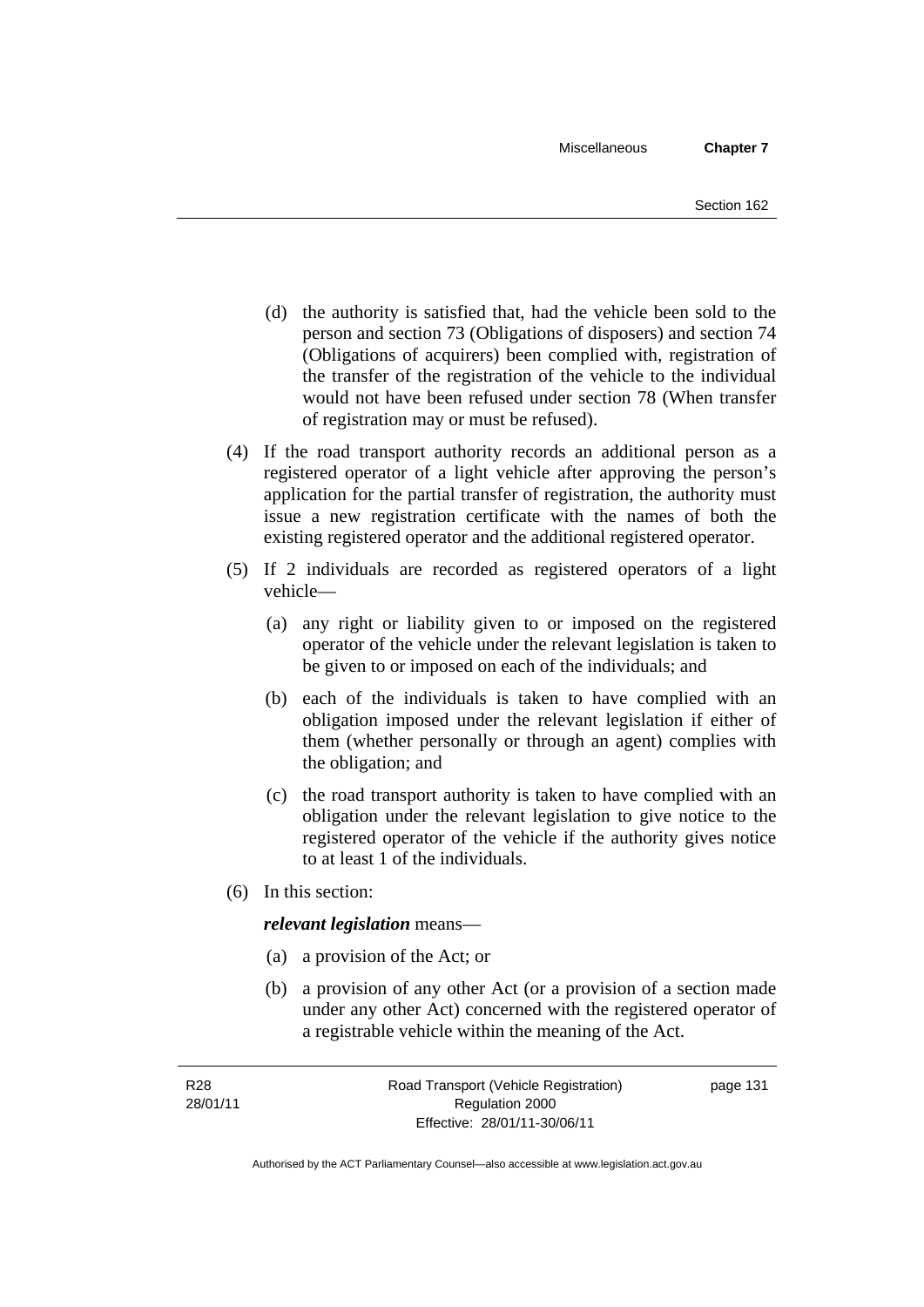#### **Chapter 7** Miscellaneous

# **163 Application of the Road Transport (Mass, Dimensions and Loading) Act**

- (1) A person or vehicle is exempted from a dimension limit or any other requirement of this regulation if the person or vehicle is exempted from the limit or requirement under the *Road Transport (Mass, Dimensions and Loading) Act 2009*.
	- *Note 1* A reference to an Act includes a reference to the statutory instruments made or in force under the Act, including any regulation (see Legislation Act, s 104).
	- *Note 2* The *Road Transport (Mass, Dimensions and Loading) Regulation 2010*  exempts vehicles from requirements in this regulation.
- (2) A breach of this regulation is to be disregarded in a prosecution if it is to be disregarded under the *Road Transport (Mass, Dimensions and Loading) Act 2009*.
- (3) In this section:

*dimension limit* means a provision of this regulation that limits or otherwise regulates the dimensions of a registrable vehicle (or a load or projection of the vehicle).

#### **164 Special provisions about boat trailers**

- (1) A trailer built, or being used, to transport a boat is taken to comply with an attaching provision if the attached item is securely attached to a removable panel or panels, built of wood, metal or other similar material and the panel or panels are—
	- (a) while a boat is carried on the trailer—securely attached to the boat so that the attached item is in a position, and is facing in a direction, that would comply with this regulation if the boat were part of the trailer; and
	- (b) while a boat is not carried on the trailer—securely attached to the trailer so that the attached item is in a position, and is facing in a direction, that complies with this regulation.

| Road Transport (Vehicle Registration)<br>page 132 |                              | R <sub>28</sub> |
|---------------------------------------------------|------------------------------|-----------------|
|                                                   | Regulation 2000              | 28/01/11        |
|                                                   | Effective: 28/01/11-30/06/11 |                 |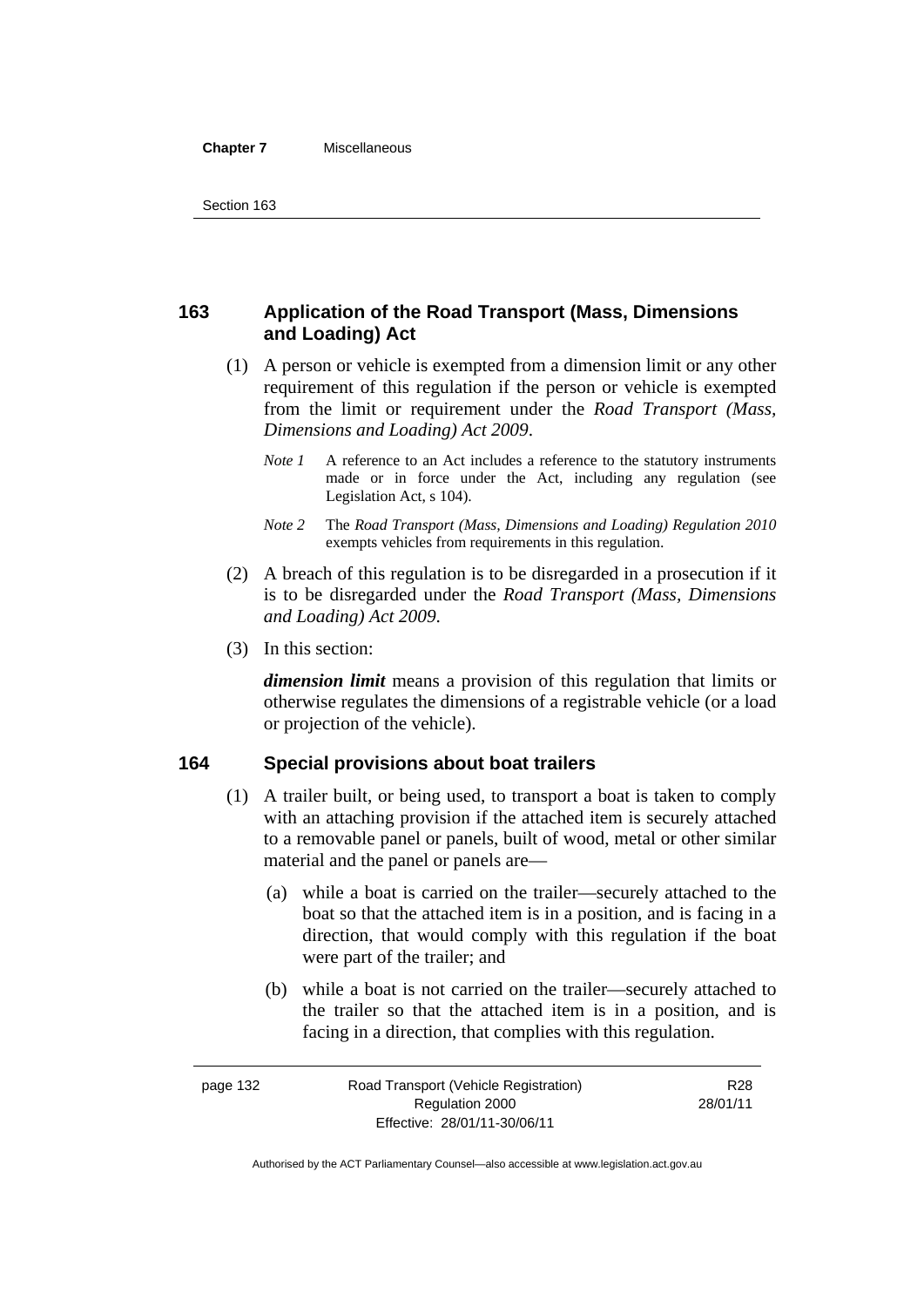(2) In this section:

*attached item*, for an attaching provision, means a numberplate, fitting for a numberplate, trader's plate, registration label, identification label, unregistered vehicle permit, holder for a registration or identification label or an unregistered vehicle permit, light, reflector or direction indicator light to which the attaching provision applies.

*attaching provision*, in relation to a trailer, means a provision of this regulation about—

- (a) the attaching of, and a fitting for, a numberplate, trader's plate, registration label, identification label, unregistered vehicle permit or holder for a registration or identification label or an unregistered vehicle permit; or
- (b) the attaching of, and a fitting for, a light, reflector or direction indicator light, required or permitted by this regulation to be fitted to the trailer.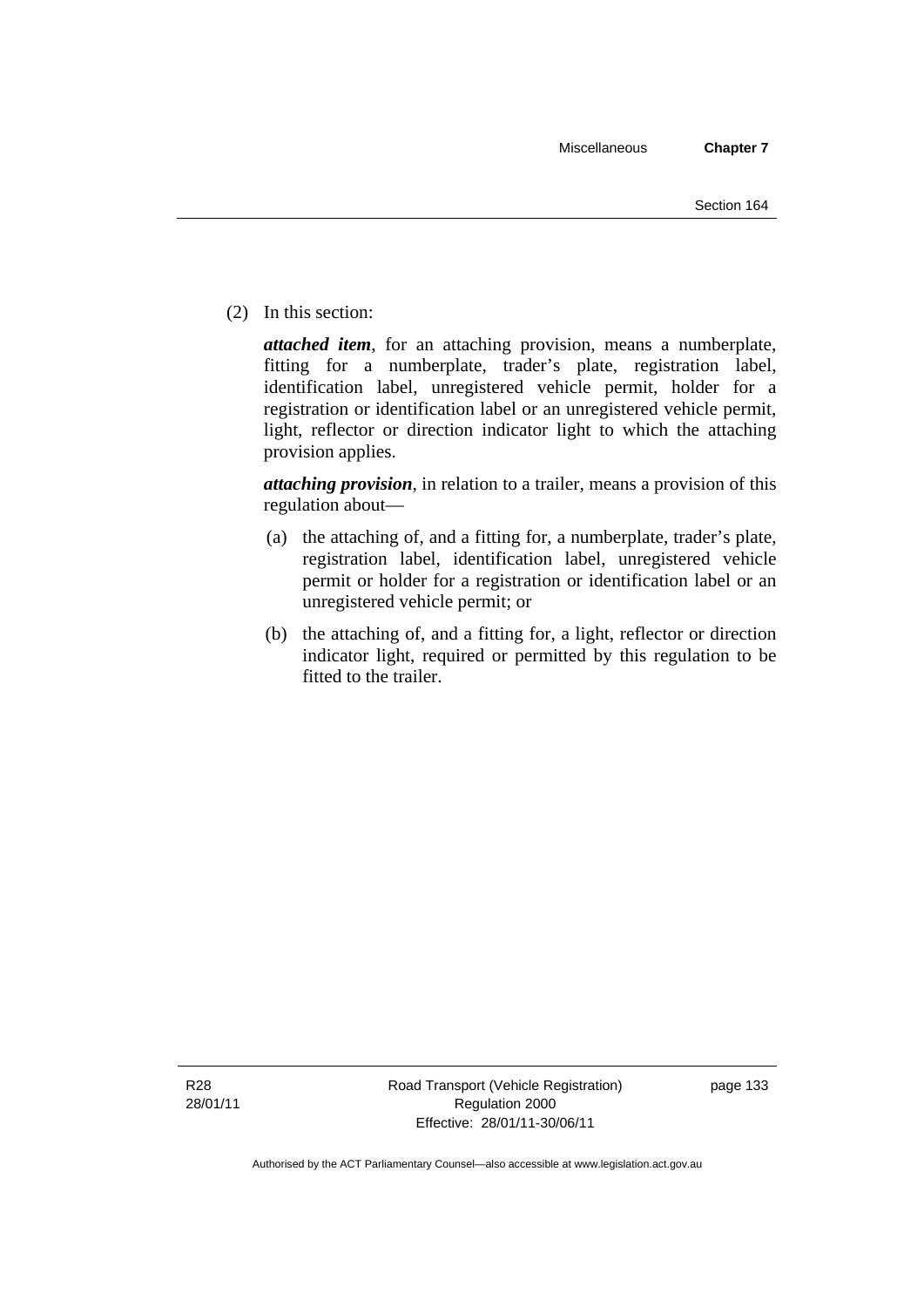**Schedule 1** Vehicle standards Part 1.1 **General** 

# **Schedule 1 Vehicle standards**

(see s 103)

# **Part 1.1 General**

*Note 1* The *Australian Vehicle Standards Rules 1999* (the *Vehicle Standards*), which were approved by the Australian Transport Council on 29 January 1999, set standards that vehicles must comply with to be driven on roads and road related areas.

> This schedule contains the Vehicle Standards as modified for implementation in the ACT.

> The ADRs (Australian Design Rules) are rules for designing and building vehicles. Imported vehicles must also comply with the ADRs.

> The Vehicle Standards require a vehicle that is subject to an ADR when built or imported to continue to comply with the ADR.

> The Vehicle Standards also apply certain other standards (adopted standards) that are intended to complement the ADRs.

The ADRs do not cover:

- vehicles built before 1969
- combinations of vehicles of any age
- every safety feature for vehicles built between 1969 and 1988.

These matters are covered by the Vehicle Standards.

In most cases, if a vehicle complies with this schedule, it is suitable for road use.

*Note 2* The *ACT Inspection Manual for Light Vehicles* and the *ACT Inspection Manual for Heavy Vehicles*, published by the road transport authority, provide information to help people meet the requirements of this schedule. The manuals are available from the road transport authority.

### **1.1 Object of sch 1**

 (1) The object of this schedule is to set standards, about the construction and performance of motor vehicles, trailers and combinations, that are part of the uniform national road transport legislation envisaged by the *National Road Transport Commission Act 1991* (Cwlth).

page 134 Road Transport (Vehicle Registration) Regulation 2000 Effective: 28/01/11-30/06/11 R28 28/01/11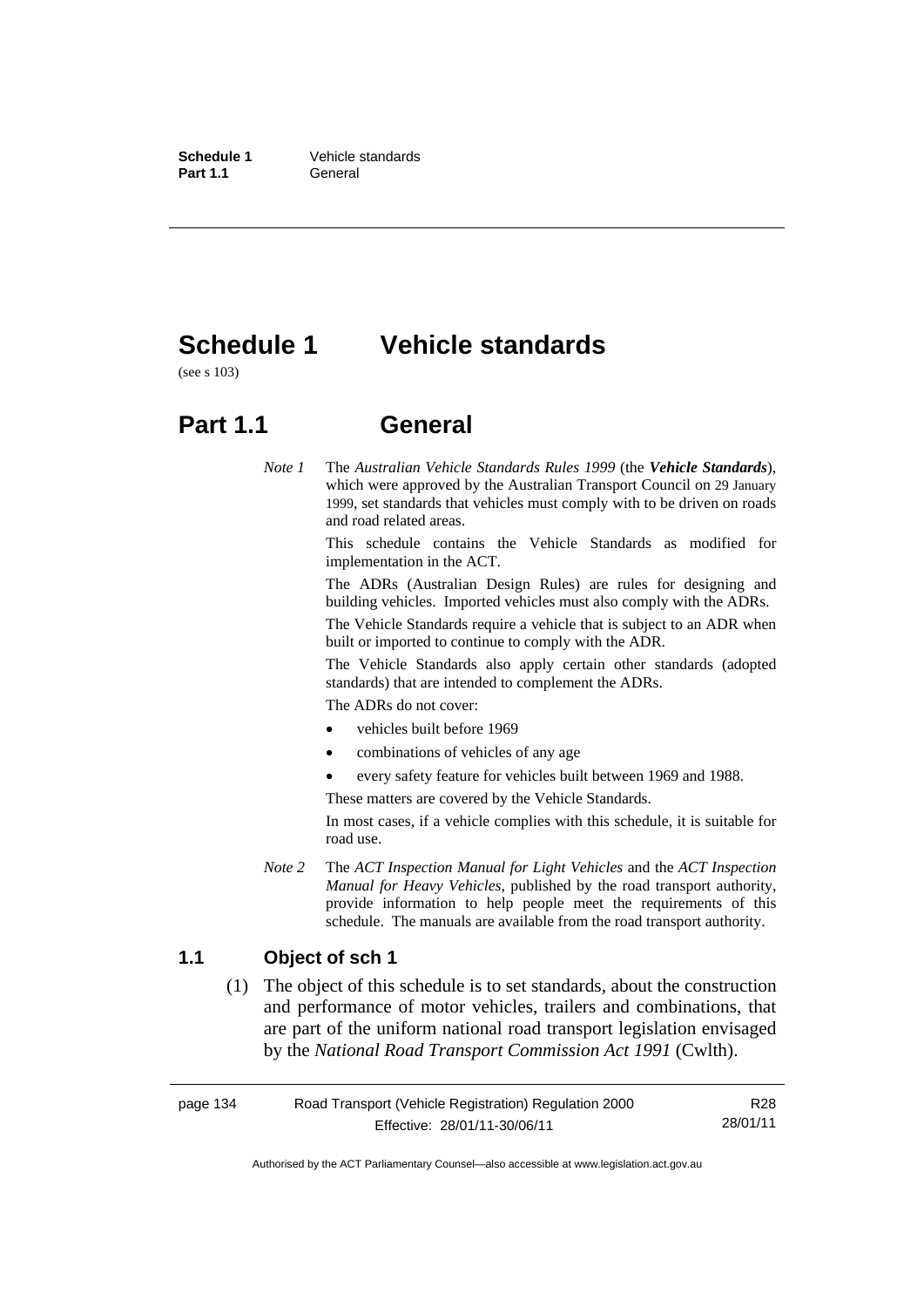- *Note* The Commonwealth Act mentioned in s (1) has been repealed and replaced by the *National Transport Commission Act 2003* (Cwlth).
- (2) The standards are intended—
	- (a) to promote, throughout the life of motor vehicles, trailers and combinations, their safe use and efficiency and the protection of the environment; and
	- (b) to reduce the cost of transport administration.

# **1.2 Diagrams—sch 1**

- (1) A diagram in this schedule is part of the schedule.
- (2) A diagram of something (other than the essential diagram in section 1.174) is an illustrative example of the thing in black and white, but does not represent its dimensions or the dimensions of any part of it.
	- *Note* The essential diagram in s 1.174 provides the dimensions required for a 75mm kingpin used in a B-double or road train.

# **1.4 Optional items**

If it is provided or indicated, in a provision of this schedule, a 2nd edition ADR or a 3rd edition ADR, that an item of equipment is optional and the item is used on a registrable vehicle to which the provision applies, the item must comply with the provision.

# **1.5 Special requirements for vehicles used by people with disabilities etc**

The road transport authority may require or permit a registrable vehicle to be specially built, equipped or adapted in a way not provided for under this schedule if it is to be used by a person with a physical disability.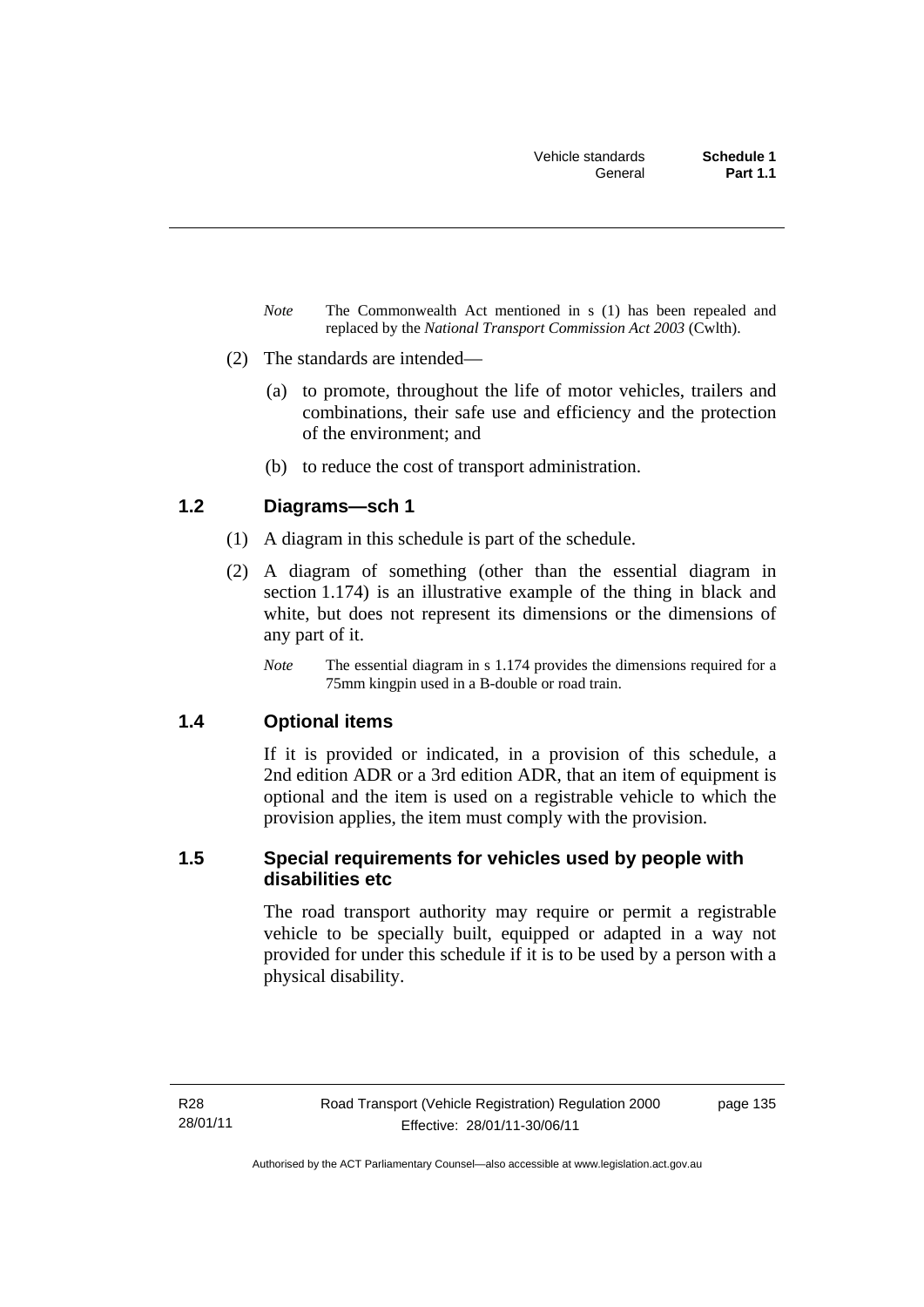# **Part 1.2 Application of sch 1**

*Note* The requirements of this schedule apply to registrable vehicles that are used on a road or road related area (see s 109 (Motor vehicles not complying with sch 1), s 110 (Trailers not complying with sch 1) and s 111 (Combinations not complying with sch 1))

# **1.6 Application of sch 1 to plant**

- (1) The provisions of this schedule (other than this section) do not apply to plant.
- (2) However, plant must continue to comply with the technical specifications to which it was built and remain safe for use on roads or road related areas.
	- *Note* Although the *ACT Inspection Manual for Light Vehicles* and the *ACT Inspection Manual for Heavy Vehicles* do not apply directly to plant, they provide a guide to the maintenance and repair of vehicles generally.
- (3) In this section:

*plant* means a motor vehicle that consists solely of—

- (a) a machine or implement that cannot carry a load, other than tools and accessories usually carried in or on the vehicle; or
- (b) a crane or forklift truck.

#### **1.7 Vehicles to which sch 1 does not apply**

This schedule does not apply to—

- (a) a vehicle used only on a railway or tramway; or
- (b) a vehicle designed to be controlled by a person walking next to it; or
- (c) a vehicle propelled by a motor with a maximum power output of not over 200W; or

| page 136 | Road Transport (Vehicle Registration) Regulation 2000 | R28      |
|----------|-------------------------------------------------------|----------|
|          | Effective: 28/01/11-30/06/11                          | 28/01/11 |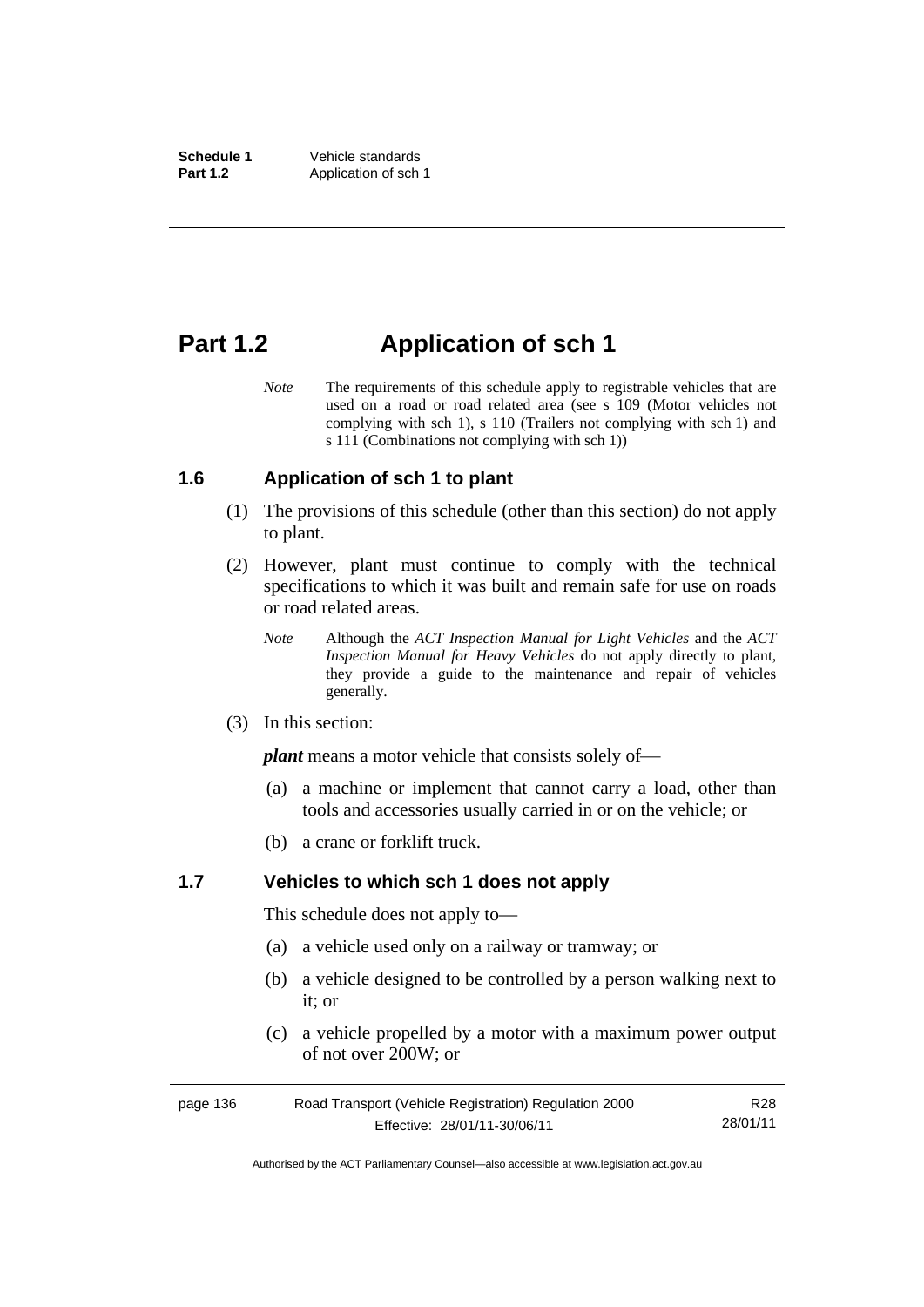- (d) a motorised wheelchair that cannot travel faster than 10km/h; or
- (e) a vehicle or combination that is being repaired, or is being tested in the course of being repaired, so it will comply with this schedule; or
- (f) a vehicle or combination being driven or towed directly to a place where it is to be repaired so it will comply with this schedule.

### **1.8 Non-application of sch 1—inconsistent ADR requirements**

A provision of parts 1.5 (General safety requirements) to 1.13 (Mechanical connections between vehicles) does not apply to a vehicle if—

- (a) the provision is inconsistent with a requirement of a 2nd or 3rd edition ADR applying to the vehicle; and
- (b) the vehicle complies with the requirement.

# **1.9 Non-application of sch 1—exemption under other laws**

- (1) A provision of this schedule does not apply to a vehicle or combination if the vehicle or combination is exempt from—
	- (a) the provision under section 104 (Road transport authority may exempt vehicle etc from certain provisions); or
	- (b) the corresponding provision of the law of another jurisdiction.
- (2) However, the vehicle or combination is exempt only if all conditions of the exemption (if any) are being complied with.

#### **Example**

An exemption permitting a greater dimension limit for a vehicle is subject to conditions about the route where, and times when, the vehicle is permitted to travel, and the escort vehicles needed to accompany the vehicle. A relevant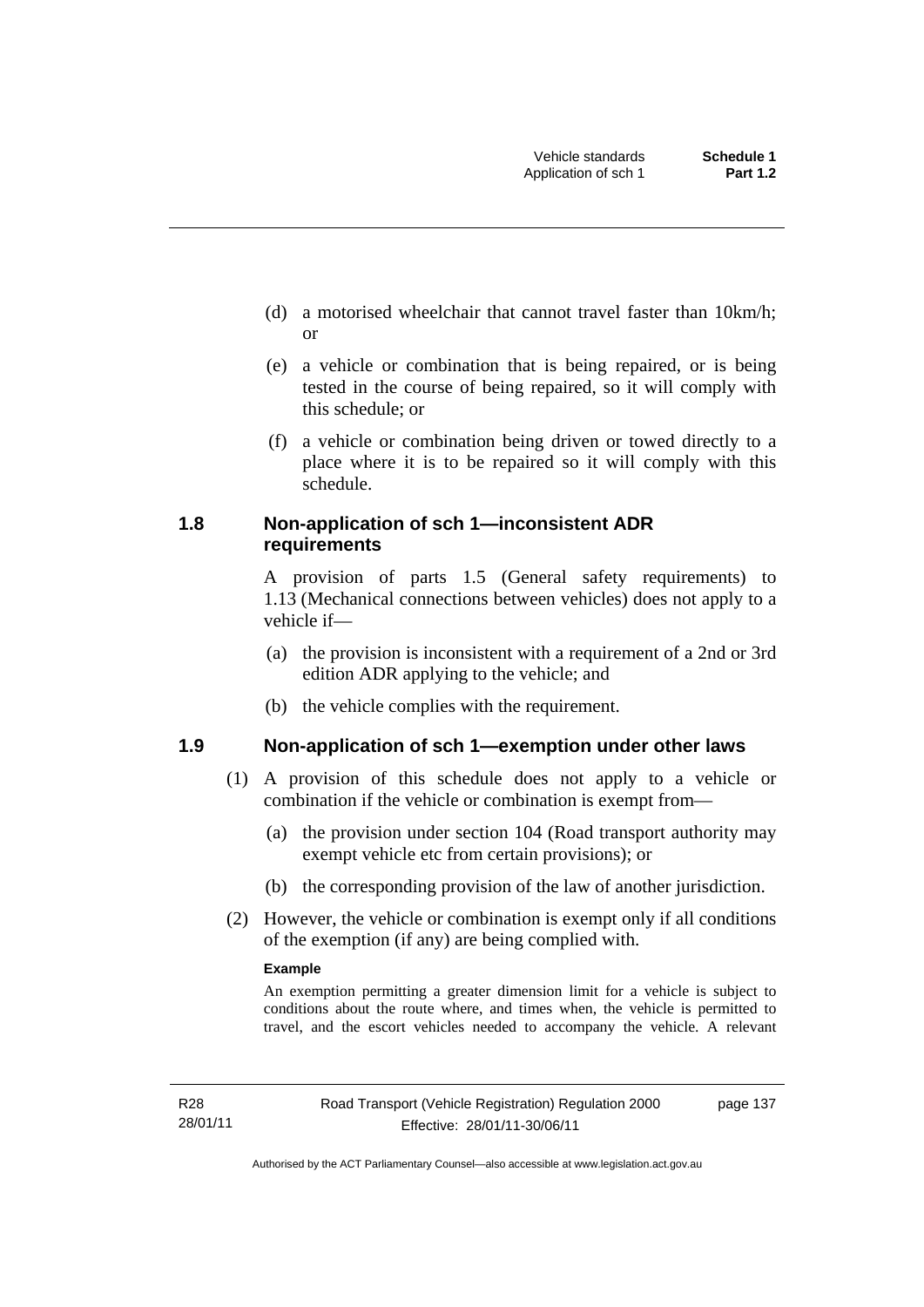provision of this schedule does not apply to the vehicle only if the conditions are complied with.

*Note* An example is part of the regulation, is not exhaustive and may extend, but does not limit, the meaning of the provision in which it appears (see Legislation Act, s 126 and s 132).

#### **1.10 Non-application of sch 1—Motor Vehicle Standards Act approvals**

A provision of parts 1.5 (General safety requirements) to 1.13 (Mechanical connections between vehicles) does not apply to a vehicle if—

- (a) the vehicle does not comply with a requirement of an ADR applying to the vehicle; and
- (b) the provision of this schedule corresponds to the requirement of the ADR; and
- (c) despite the noncompliance, approval has been given, under the *Motor Vehicle Standards Act 1989* (Cwlth), section 10A (2) or (3), to place identification plates on vehicles of that type; and
- (d) the vehicle complies with the approval conditions (if any).
- *Note 1* The *Motor Vehicle Standards Act 1989* (Cwlth), s 10A (2) deals with vehicles that do not comply with an ADR, but the noncompliance is only in minor and inconsequential respects.
- *Note 2* That Act, s 10A (3) deals with vehicles that do not comply with an ADR, and the noncompliance is not minor and inconsequential, but the vehicle will be safe to use if conditions are complied with.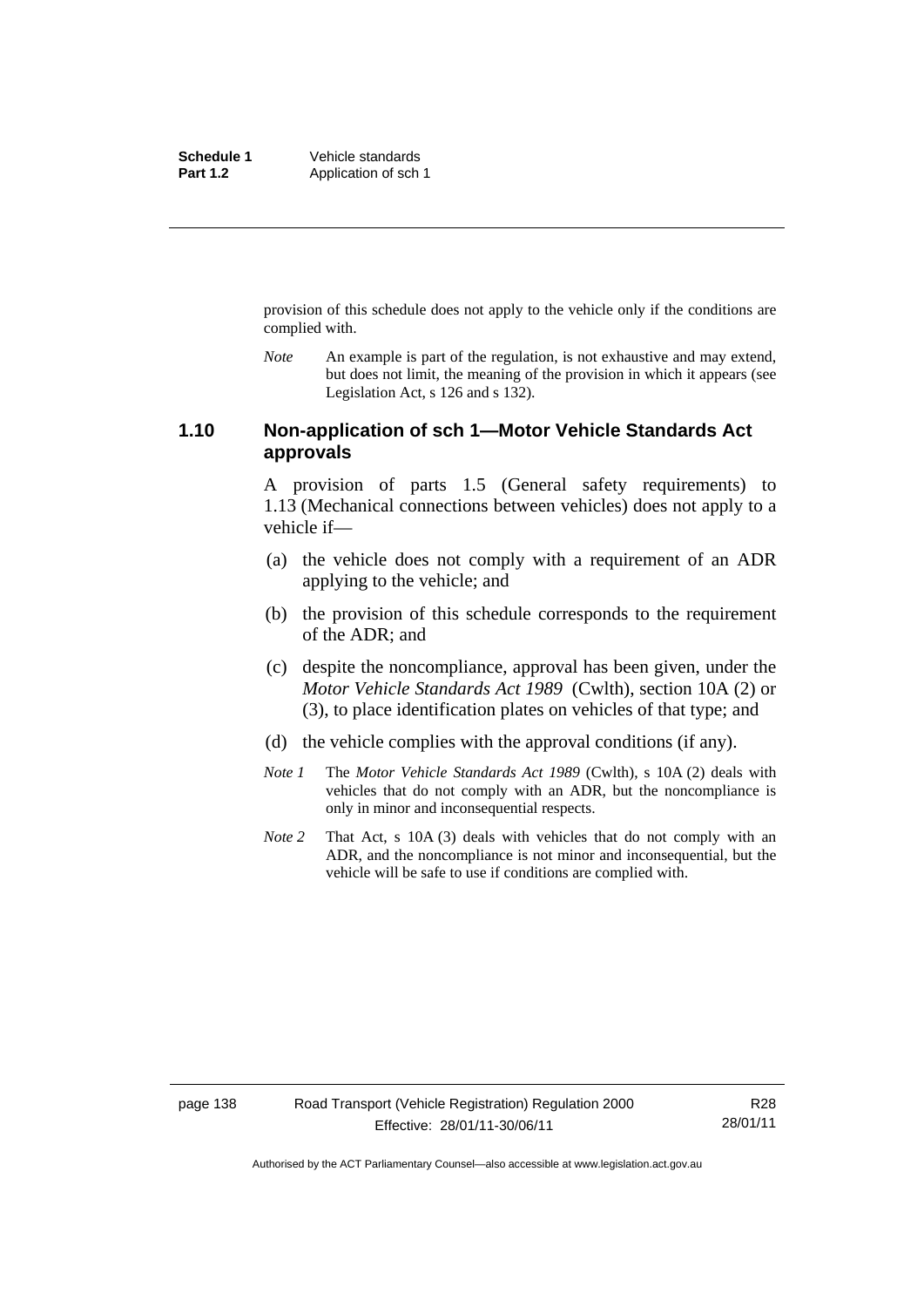# **Part 1.3 Australian Design Rules**

*Note* This part applies the 2nd and 3rd edition ADRs to various vehicles.

Under the part, a vehicle that is subject to ADRs when it is built generally remains subject to the ADRs throughout its life. However, a vehicle need not comply with a standard if the standard is replaced by, or inconsistent with, a later standard and the vehicle complies with the later standard. Older vehicles may, therefore, be fitted with any equipment allowed on newer vehicles.

Vehicles that are modified must continue to comply with this schedule.

The following provisions of this schedule extend the application of particular 2nd or 3rd edition ADRs to vehicles to which the ADRs are not expressed to apply:

- s 1.42 (4) (Electrical wiring, connections and installations)
- s 1.126 (3) (Rear marking plates)
- s 1.144 (1) and (2) (Braking system design for a prime mover in a B-double)
- s 1.145 (Braking system design for motor vehicles in road trains)
- s 1.146 (1) and (3) (Braking system design for trailers in B-doubles or road trains)
- s 1.164 (1) and (2) (Speed limiting).

The following provisions of this schedule apply to a vehicle instead of the corresponding ADR requirement:

- s 1.47 (5) (Window tinting)
- s 1.54 (Tyres for use on vehicles with GVM over 4.5t)
- s 1.55 (Tyres—manufacturer's rating).

# **Division 1.3.1 Interpretation**

# **1.11 What is an** *ADR***?**

An *ADR* (Australian Design Rule) is a national standard.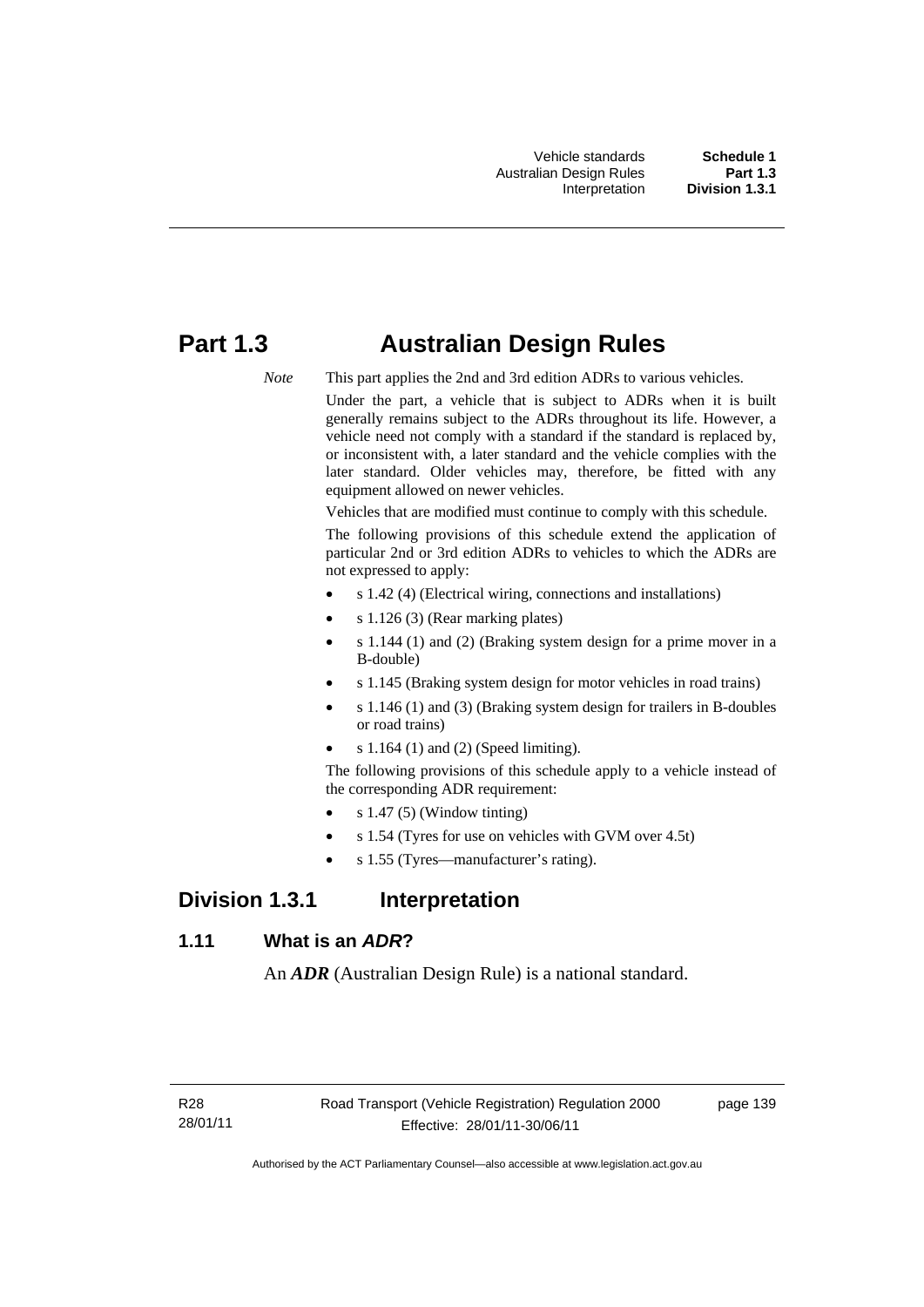## **1.12 What is a** *national standard***?**

A *national standard* is a national standard under the *Motor Vehicle Standards Act 1989* (Cwlth).

### **1.13 References to national standards**

Unless the contrary intention appears, a reference in this schedule to a national standard is a reference to the national standard as in force from time to time.

# **1.14 What is a** *2nd edition ADR***?**

A *2nd edition ADR* is a national standard incorporated in the document described as the *Australian Design Rules for Motor Vehicle Safety, Second Edition* originally published by the then Commonwealth Department of Transport.

# **1.15 What is a** *3rd edition ADR***?**

A *3rd edition ADR* is a national standard incorporated in the document described as the *Australian Design Rules for Motor Vehicles and Trailers, Third Edition* published by the Federal Office of Road Safety of the Commonwealth Department of Transport and Regional Development.

# **Division 1.3.2 Compliance with ADRs**

# **1.16 Compliance with 2nd edition ADRs**

- (1) If a 2nd edition ADR recommends that the ADR should apply to the design and construction of a vehicle, the vehicle must comply with the ADR.
- (2) If a 2nd edition ADR contains a requirement for a type of equipment fitted to a vehicle built on or after a stated time, any equipment of the same type fitted to the vehicle after it is built must comply with—

Authorised by the ACT Parliamentary Counsel—also accessible at www.legislation.act.gov.au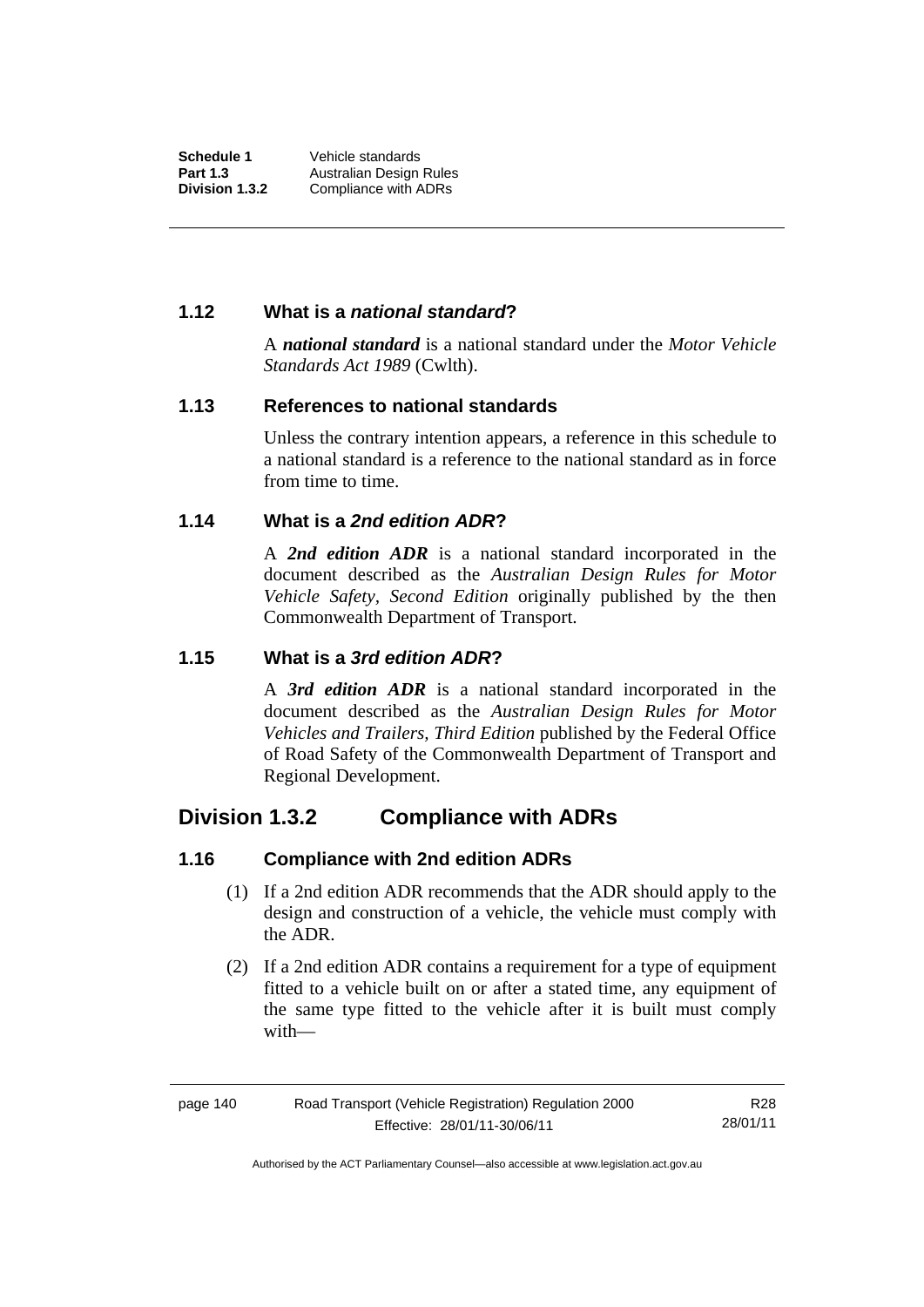- (a) the requirement as in force when the vehicle was built; or
- (b) if the requirement is amended after the vehicle is built and before the equipment is fitted—the requirement as in force—
	- (i) when the vehicle was built; or
	- (ii) when the equipment was fitted; or
	- (iii) at any time between when the vehicle was built and the equipment was fitted.
- (3) However, a vehicle, or equipment fitted to a vehicle, need not comply with a recommendation or requirement of a 2nd edition ADR if—
	- (a) the recommendation or requirement is replaced by, or is inconsistent with, a requirement of a 3rd edition ADR applying to the vehicle or equipment; and
	- (b) the vehicle or equipment complies with the requirement of the 3rd edition ADR.
- (4) If a 2nd edition ADR allows a vehicle built on or after a stated time to be fitted with equipment, a vehicle built before the time may also be fitted with the equipment.

# **1.17 Compliance with 3rd edition ADRs**

- (1) If a 3rd edition ADR applies to the design and construction of a vehicle, the vehicle must comply with the ADR.
- (2) If a 3rd edition ADR contains a requirement for a type of equipment fitted to a vehicle built on or after a stated time, any equipment of the same type fitted to the vehicle after it is built must comply with—
	- (a) the requirement as in force when the vehicle was built; or
	- (b) if the requirement is amended after the vehicle is built and before the equipment is fitted—the requirement as in force—

page 141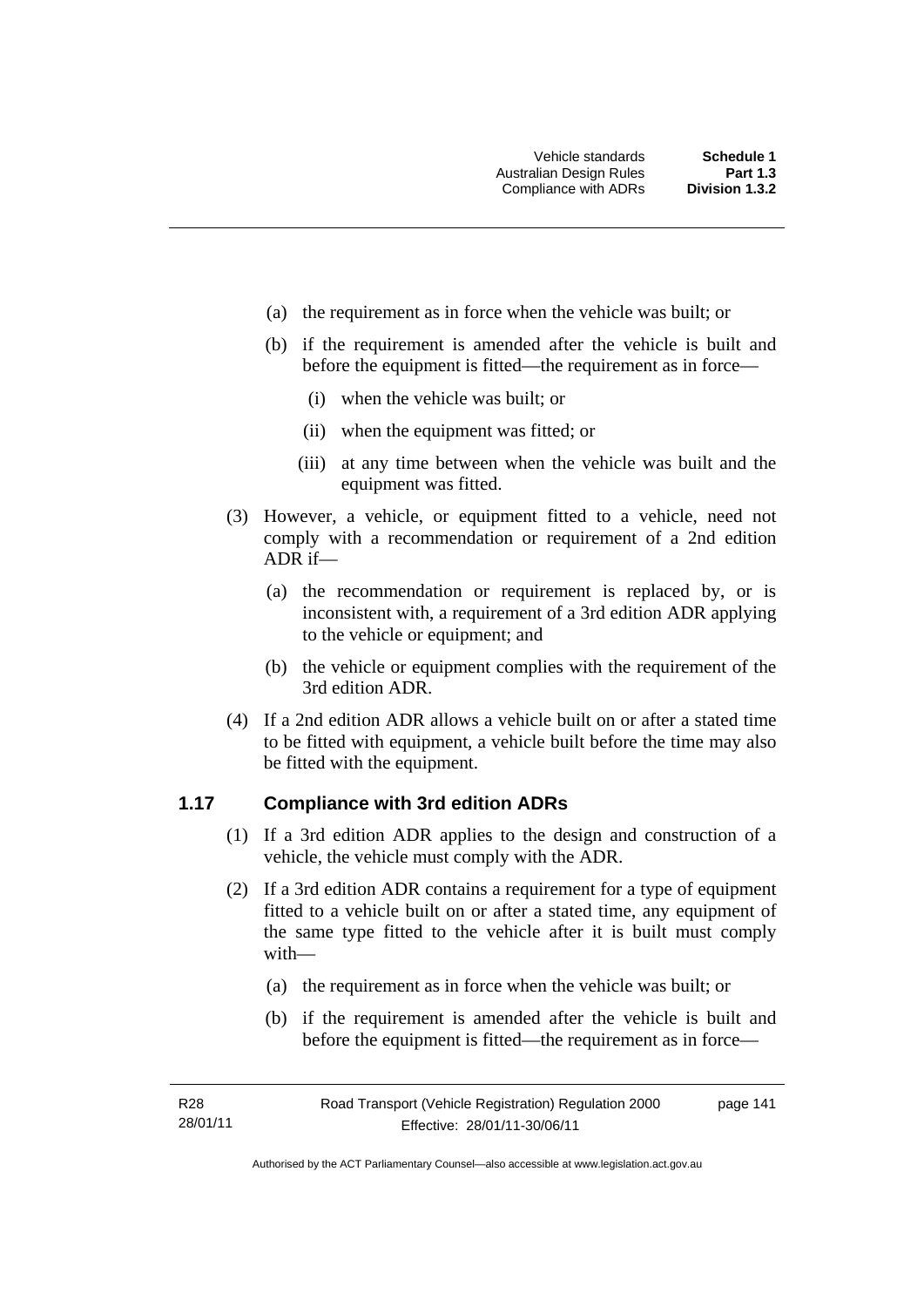- (i) when the vehicle was built; or
- (ii) when the equipment was fitted; or
- (iii) at any time between when the vehicle was built and the equipment was fitted.
- (3) However, a vehicle, or equipment fitted to a vehicle, need not comply with a requirement of a 3rd edition ADR if—
	- (a) the requirement is replaced by, or is inconsistent with, a requirement of a later version of the ADR applying to the vehicle or equipment; and
	- (b) the vehicle or equipment complies with the requirement of the later version.
- (4) If a 3rd edition ADR allows a vehicle built on or after a stated time to be fitted with equipment, a vehicle built before the time may also be fitted with the equipment.

### **1.18 Exception to compliance with ADRs—vehicles that are not road vehicles**

A vehicle need not comply with an ADR applied by section 1.16 (1) or section 1.17 (1) if a determination or declaration under the *Motor Vehicle Standards Act 1989* (Cwlth), section 5B provides that the vehicle is not a road vehicle for that Act.

### **1.19 Exception to compliance with ADRs—Motor Vehicle Standards Act**

- (1) A vehicle need not comply with an ADR applied by section 1.16 (1) or section  $1.17(1)$  if—
	- (a) despite noncompliance with the ADR, approval has been given, under the *Motor Vehicle Standards Act 1989* (Cwlth), section 10A (2) or (3), to place identification plates on vehicles of that type; and

R28 28/01/11

Authorised by the ACT Parliamentary Counsel—also accessible at www.legislation.act.gov.au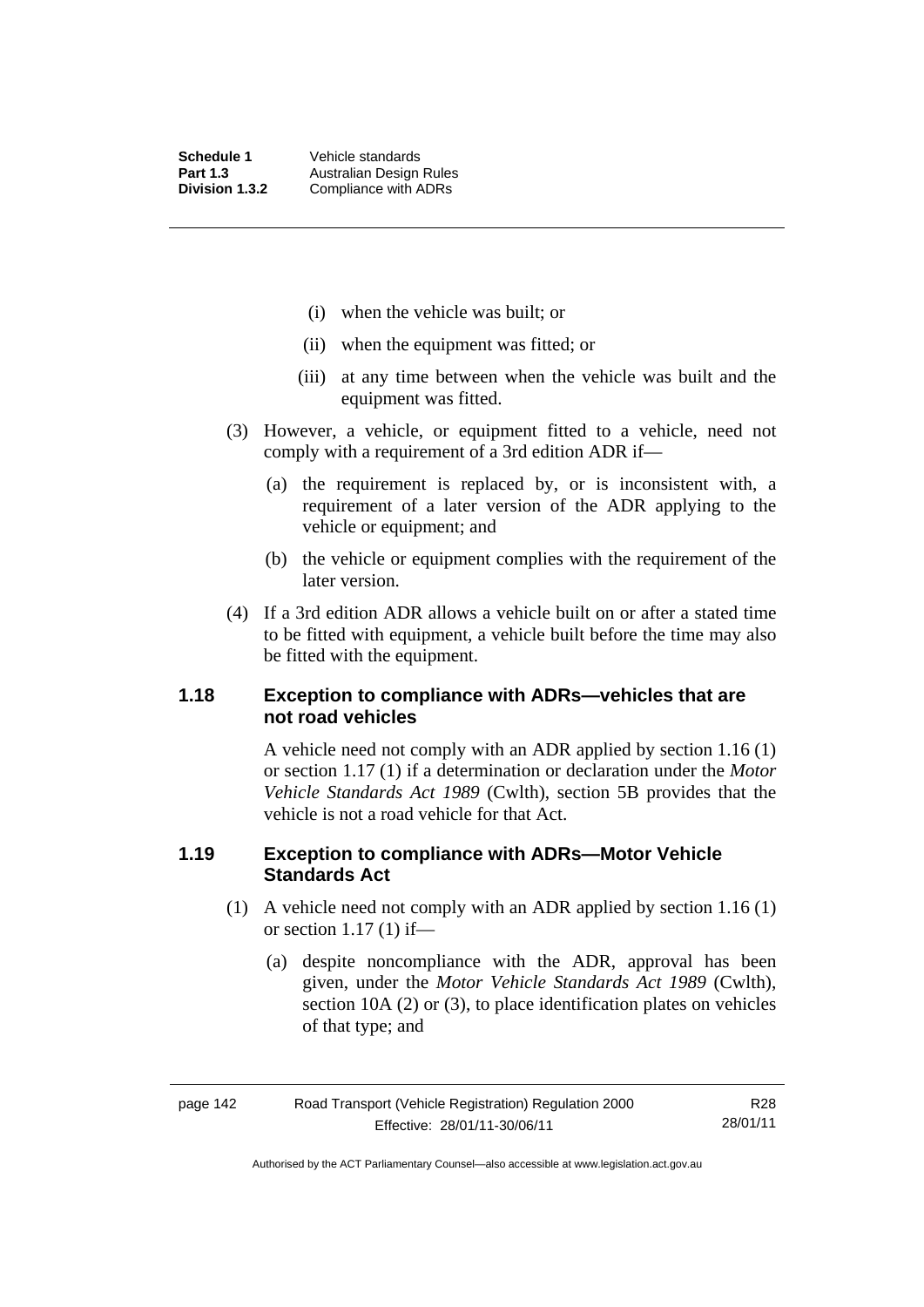- (b) the vehicle complies with the approval conditions (if any).
- *Note 1* The *Motor Vehicle Standards Act 1989* (Cwlth), s 10A (2) deals with vehicles that do not comply with an ADR, but the noncompliance is only in minor and inconsequential respects.
- *Note 2* That Act, section 10A (3) deals with vehicles that do not comply with an ADR, and the noncompliance is not minor and inconsequential, but the vehicle will be safe to use if conditions are complied with.
- (2) A vehicle need not comply with an ADR applied by section 1.16 (1) or section 1.17 (1) if—
	- (a) the vehicle may be supplied to the market under the *Motor Vehicle Standards Act 1989* (Cwlth), section 14A (1); and
	- (b) for a vehicle for which an approval has been given under that subsection—the vehicle complies with the approval conditions (if any).
- (3) A vehicle need not comply with an ADR applied by section 1.16 (1) or section 1.17 (1) if—
	- (a) the vehicle may be used in transport in Australia under the *Motor Vehicle Standards Act 1989* (Cwlth), section 15 (2); and
	- (b) for a vehicle for which an approval has been given under that subsection—the vehicle complies with the approval conditions (if any).

# **1.20 Partial exception to compliance with ADRs—personally imported vehicles**

- (1) A personally imported vehicle must be fitted with—
	- (a) seatbelts that are as effective as seatbelts that meet an Australian Standard or British Standard for seatbelts as in force when this section commenced; and
	- (b) seatbelt anchorages that meet the number and location requirements of 2nd or 3rd edition ADR 5; and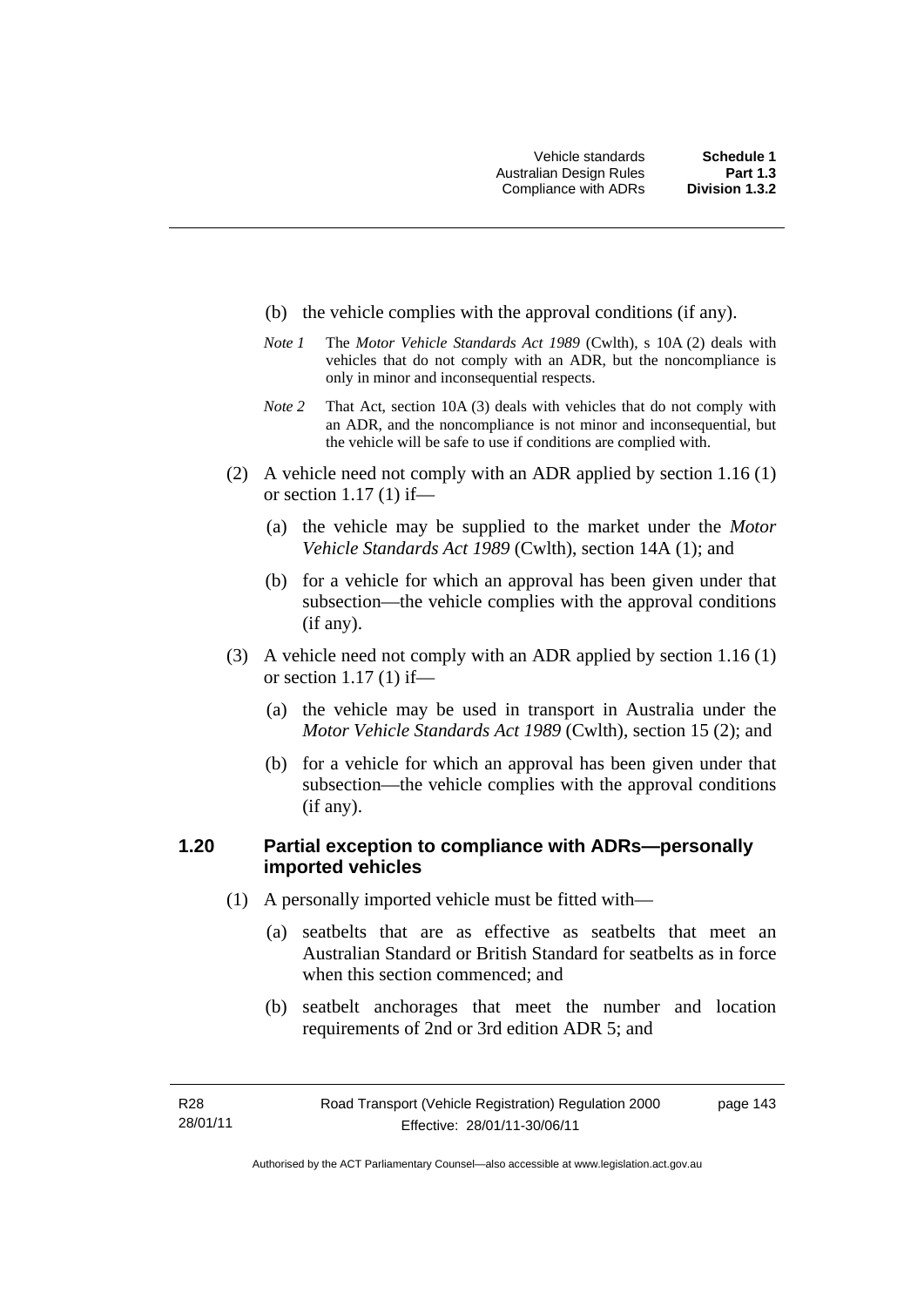- (c) child restraint anchorages that meet the number, location, accessibility, thread size and form requirements of 2nd edition ADR 34 or 3rd edition ADR 5 or 34; and
- (d) head restraints that meet the number, location and size requirements of 2nd or 3rd edition ADR 22.
- (2) However, a personally imported vehicle need only meet the requirements of an ADR mentioned in subsection (1) if the ADR recommends that it should apply, or applies, to a vehicle of the same type.
- (3) A personally imported vehicle need not otherwise comply with an ADR applied by section 1.16 (1) or section 1.17 (1).
- (4) In this section:

*personally imported vehicle* means a vehicle that is imported into Australia by a person who—

- (a) owned and used the vehicle for the period decided in accordance with the *Motor Vehicle Standards Act 1989*  (Cwlth) before the vehicle was imported into Australia; and
- (b) when the vehicle is imported, is—
	- (i) an Australian citizen or an Australian permanent resident or is a person who has applied to become an Australian citizen or an Australian permanent resident; and
	- (ii) old enough to hold a licence or a permit to drive the vehicle; and
	- (c) within 12 months before the vehicle is landed in Australia, had not imported into Australia another vehicle owned by him or her; and
	- (d) had the approval of the Minister responsible for the *Motor Vehicle Standards Act 1989* (Cwlth) to import the vehicle.

Authorised by the ACT Parliamentary Counsel—also accessible at www.legislation.act.gov.au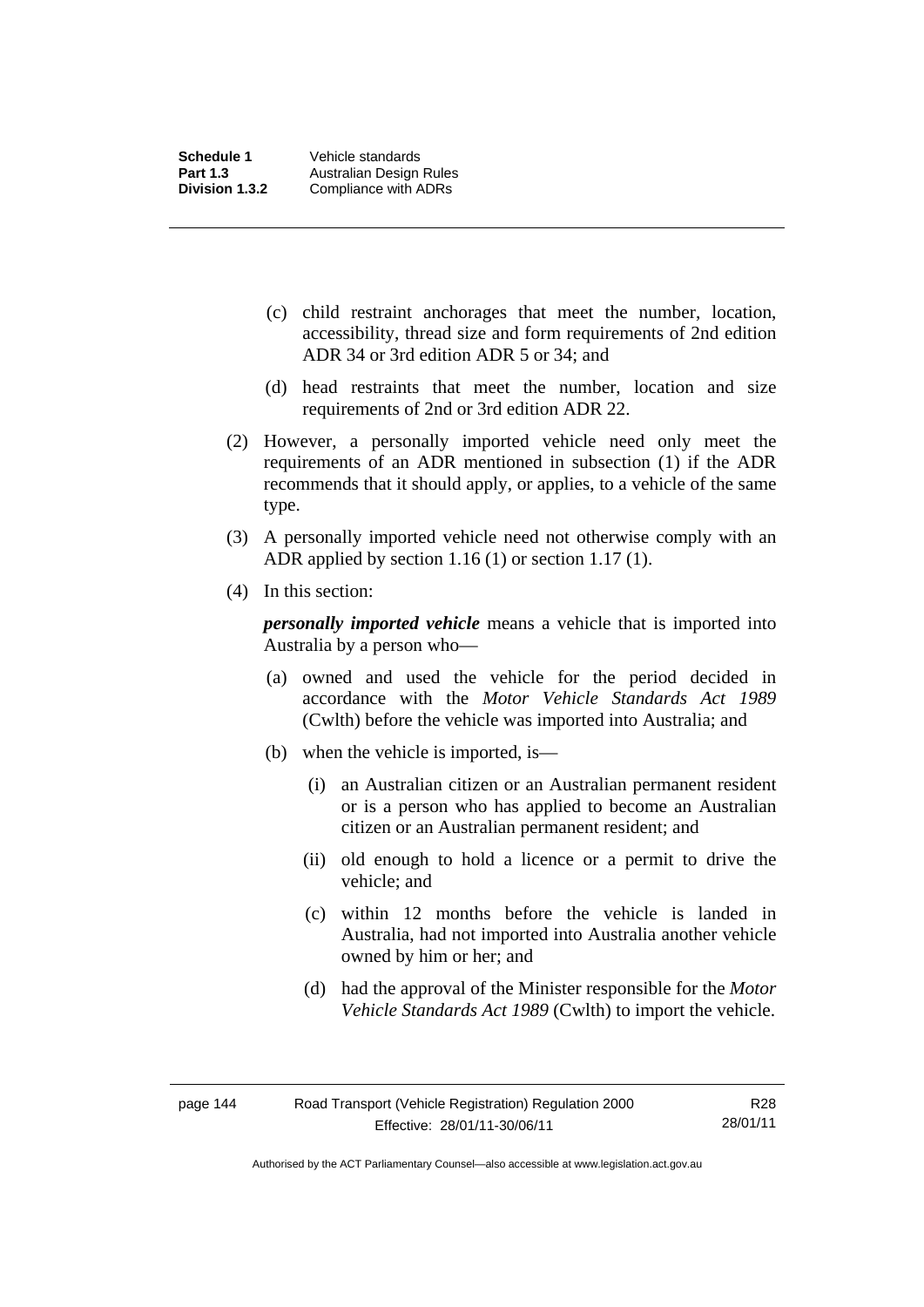# **1.21 Alteration of specifications**

- (1) A vehicle must not be altered from its specifications, as originally built, so that it no longer complies with the requirements of a 2nd edition ADR or 3rd edition ADR applying to that vehicle.
- (2) A car, or a car derivative, must also not be altered in any of the following respects:
	- (a) by fitting a wheel rim that does not comply with the relevant dimensional standards for wheel rims in the Tyre and Rim Standards Manual issued by the Tyre and Rim Association of Australia;
	- (b) by widening the wheel track of the front or rear wheels by over 25mm (or, for a four-wheel drive built for off-road use, 50mm) beyond the maximum specified by the axle or vehicle manufacturer;
	- (c) by fitting a wheel nut that does not—
		- (i) engage the thread of the wheel stud for at least the same length as the wheel nut provided by the vehicle manufacturer; or
		- (ii) match the taper on the wheel stud hole;
	- (d) by fitting a tyre that is not appropriate to the wheel rim as specified in the Tyre and Rim Standards Manual issued by the Tyre and Rim Association of Australia;
	- (e) by fitting a tyre with a section width over 30% (or, for a fourwheel drive built for off-road use, 50%) larger than the largest optional tyre specified by the vehicle's manufacturer;
	- (f) so that any part of it other than a tyre or wheel rim will contact the road surface if a tyre completely deflates;
	- (g) by welding or heating an axle, stub axle, steering arm, steering knuckle support or heat degradable component.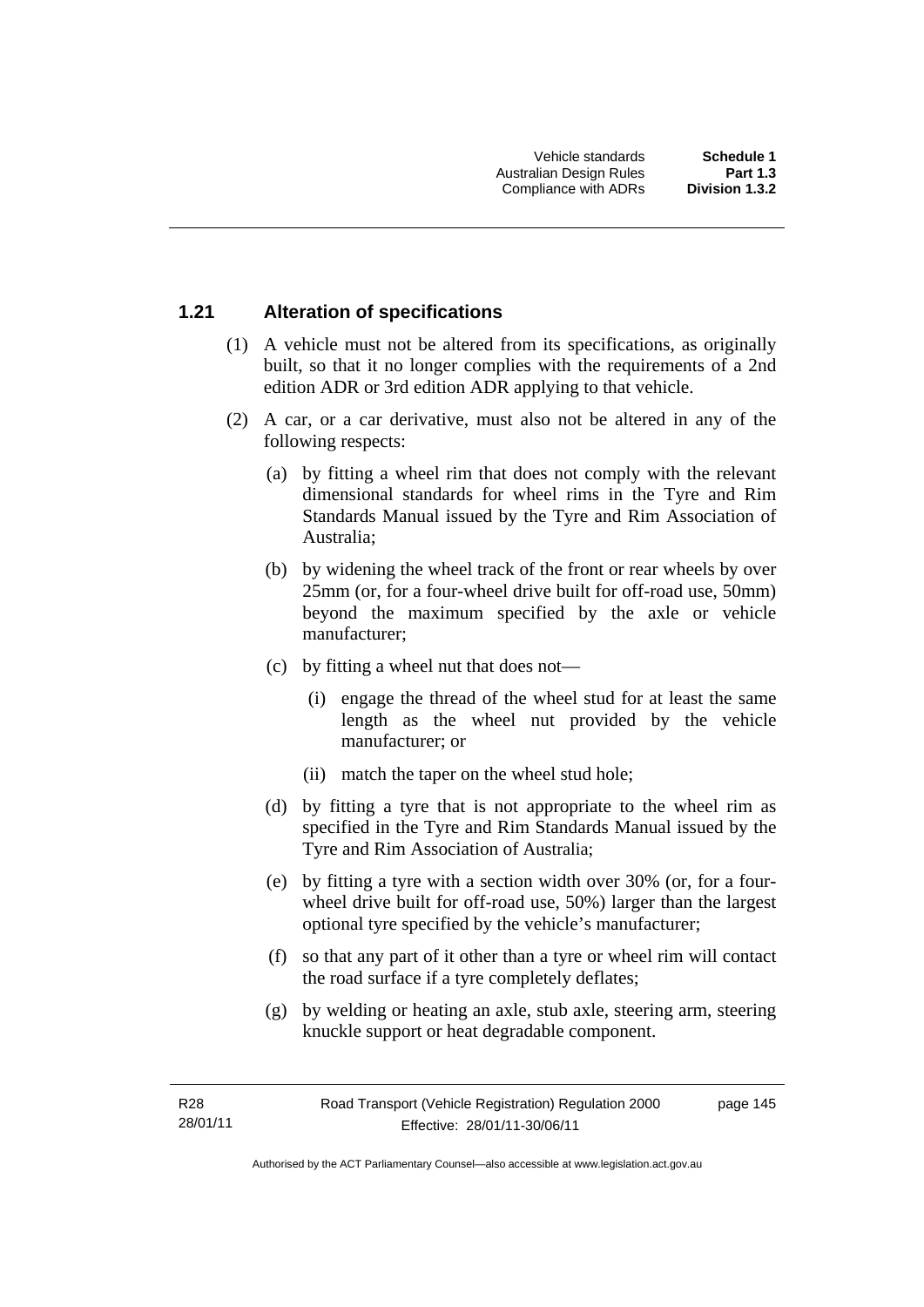| Schedule 1            | Vehicle standards       |
|-----------------------|-------------------------|
| <b>Part 1.3</b>       | Australian Design Rules |
| <b>Division 1.3.2</b> | Compliance with ADRs    |

- (3) If a vehicle is altered from its specifications as originally built, the road transport authority may require the responsible person for the vehicle to supply information about the alterations.
- (4) Despite subsections (1) and (2), a vehicle may be altered from its specifications as originally built if the alteration only gives effect to any subsequent 2nd edition ADR or 3rd edition ADR applying to a vehicle of that type.

page 146 Road Transport (Vehicle Registration) Regulation 2000 Effective: 28/01/11-30/06/11

R28 28/01/11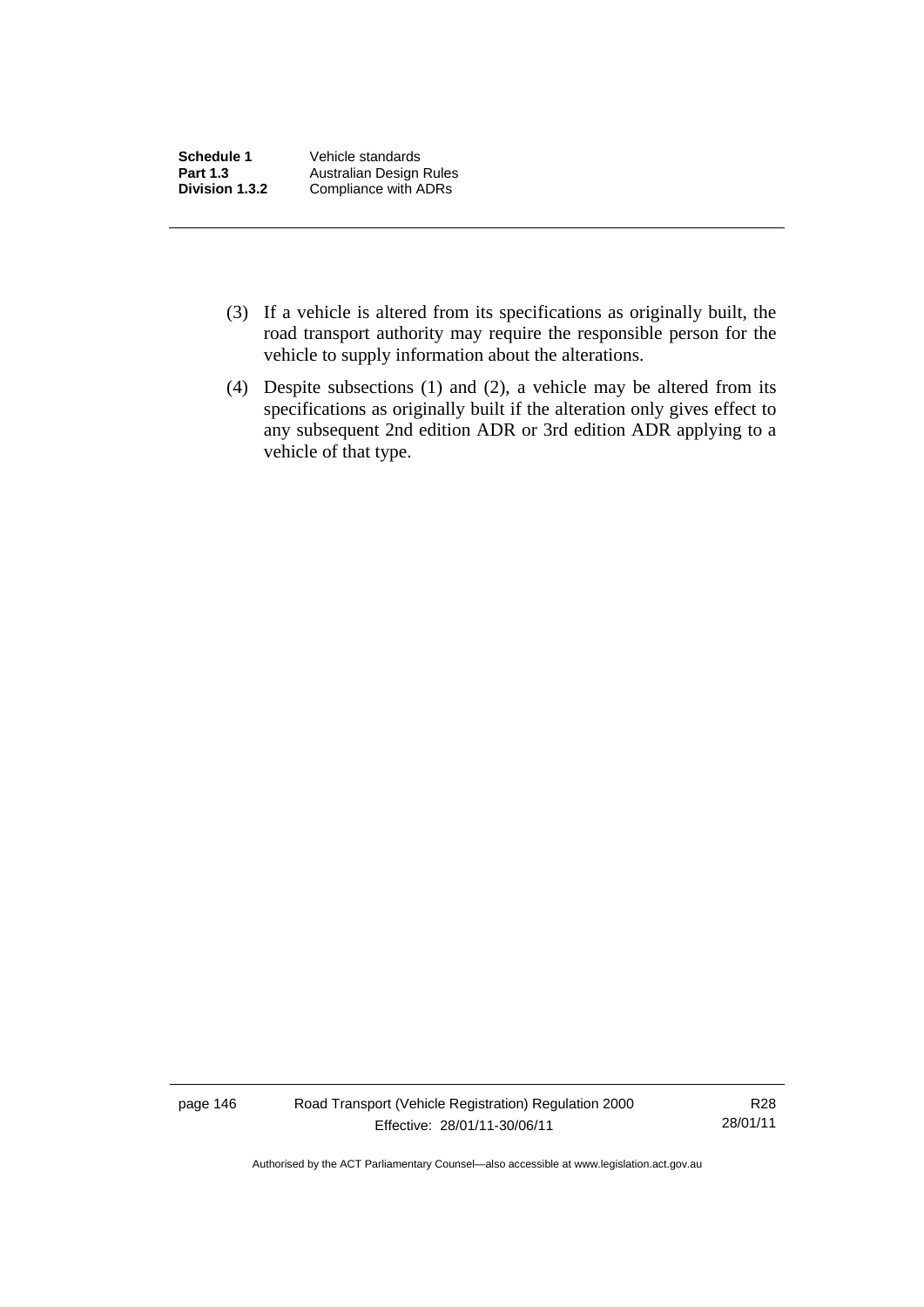# **Part 1.4 Adopted standards**

### **1.22 What is an** *adopted standard***?**

An *adopted standard* is a standard, other than a national standard, that is applied, adopted or incorporated by this schedule.

#### **Example**

Section 1.67 (7) adopts Australian Standard AS 1906 *Retro-reflective Materials and Devices for Road Traffic Control Purposes*.

*Note* An example is part of the regulation, is not exhaustive and may extend, but does not limit, the meaning of the provision in which it appears (see Legislation Act, s 126 and s 132).

## **1.23 Exception to compliance with adopted standards**

A vehicle need not comply with an adopted standard if—

- (a) the standard is replaced by, or is inconsistent with, a later version of the standard; and
- (b) the vehicle complies with the later version of the standard.

#### **1.24 Reference to adopted standards**

A reference in a section or subsection to an adopted standard is a reference to the standard as in force when the section or subsection commenced.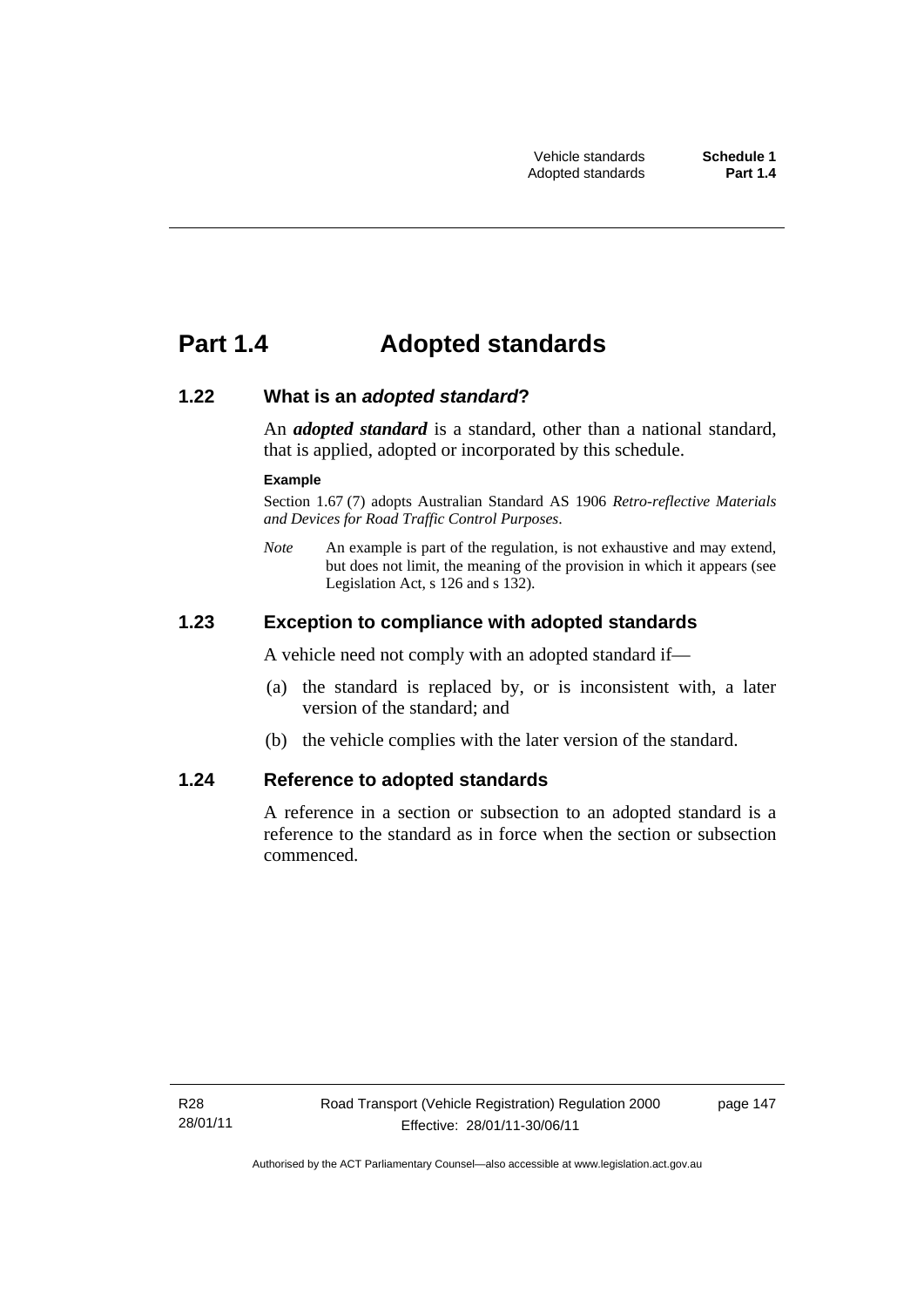**Schedule 1** Vehicle standards **Part 1.5 General safety requirements Division 1.5.1** All vehicles

# **Part 1.5 General safety requirements**

*Note* For a vehicle to be operated safely, the vehicle needs to be properly designed to minimise the potential for accidents and harm to other road users.

> This part sets out various requirements covering the driver's view from a vehicle, the driver's control of a vehicle, protection of vehicle occupants and other road users, and other general safety features.

# **Division 1.5.1 All vehicles**

# **1.25 Steering**

- (1) A motor vehicle with a GVM over 4.5t must have a right-hand drive.
- (2) A motor vehicle with a GVM not over 4.5t that is less than 30 years old must have a right-hand drive if the vehicle—
	- (a) was not registered unconditionally in left-hand drive form in Australia before 1 January 1985; or
	- (b) is temporarily in Australia under a Commonwealth law or in accordance with an agreement with the Commonwealth.
- (3) A motor vehicle has a right-hand drive if the centre of at least 1 steering control of the vehicle is to the right of, or in line with, the centre of the vehicle.
- (4) A component of the steering system of a motor vehicle that is essential for effective steering of the vehicle must be built to transmit energy by mechanical means only.
- (5) Failure of a non-mechanical component of the steering system must not prevent effective steering of the vehicle.
- (6) This section does not apply to a vehicle if the vehicle is built or used mainly for a purpose other than the transport of goods or people by road.

| page 148 | Road Transport (Vehicle Registration) Regulation 2000 | R28      |
|----------|-------------------------------------------------------|----------|
|          | Effective: 28/01/11-30/06/11                          | 28/01/11 |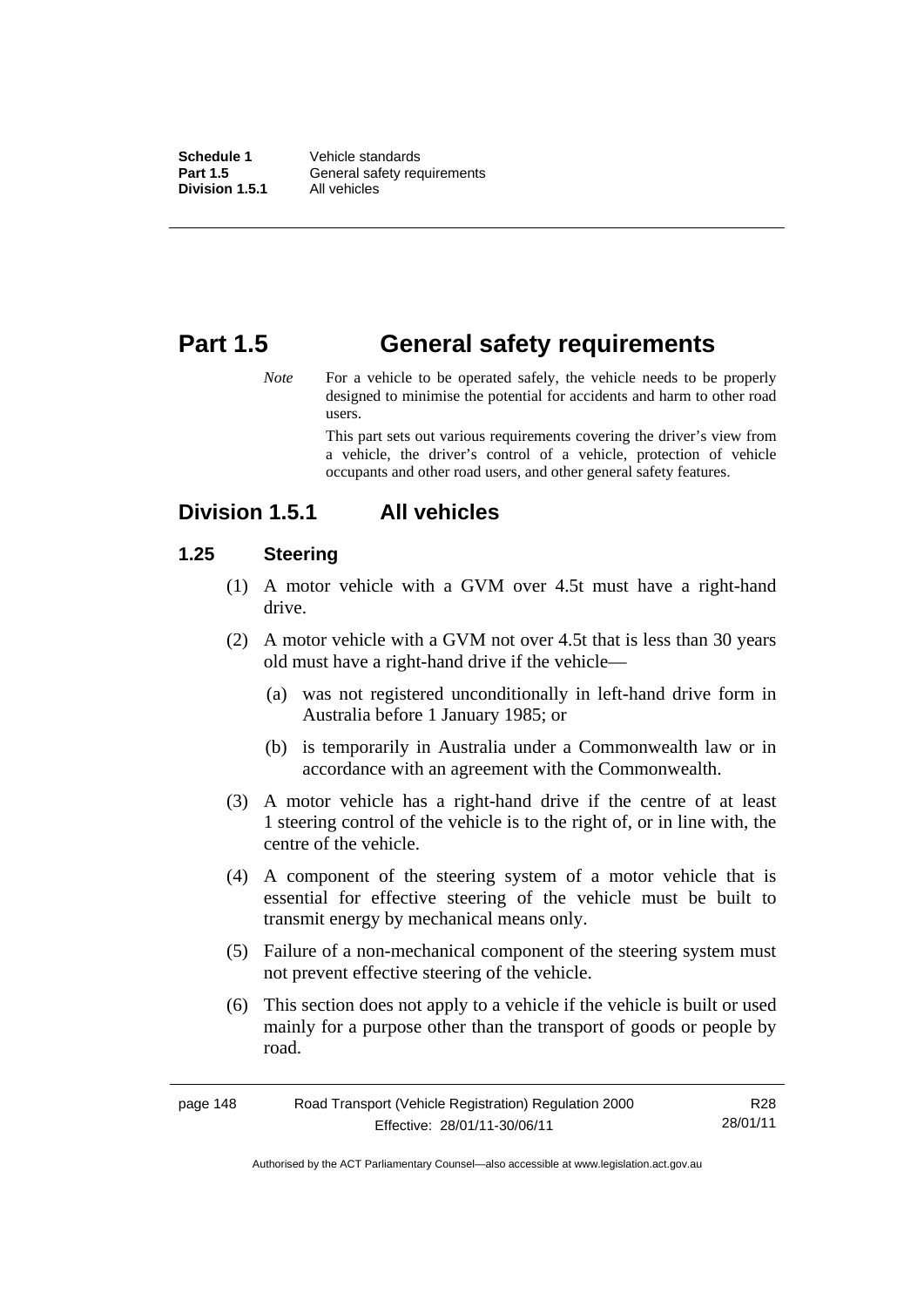# **1.26 Turning ability**

- (1) A motor vehicle must be able to turn in a circle not over 25m in diameter, measured by the outer edge of the tyre track at ground level.
- (2) The vehicle must be able to comply with subsection (1) whether it turns to the left or to the right.

# **1.27 Ability to travel backwards and forwards**

A motor vehicle with an unloaded mass over 450kg must be able to be driven both backwards and forwards when the driver is in the normal driving position.

# **1.28 Protrusions**

- (1) An object fitted to a vehicle must be designed, built and fitted to the vehicle in a way that minimises the likelihood of injury to a person making contact with the vehicle.
- (2) However, subsection (1) does not apply to an object fitted to a vehicle if—
	- (a) the vehicle was designed before 1965 and the object was part of the design of the vehicle; or
	- (b) the object was fitted to the vehicle before 1965 in accordance with the law of the place where the object was fitted.

# **1.29 Oil and grease not to be dropped**

All parts and fittings of a motor vehicle or trailer must be designed, built and maintained so that an excessive amount of oil or grease will not be dropped onto the roadway.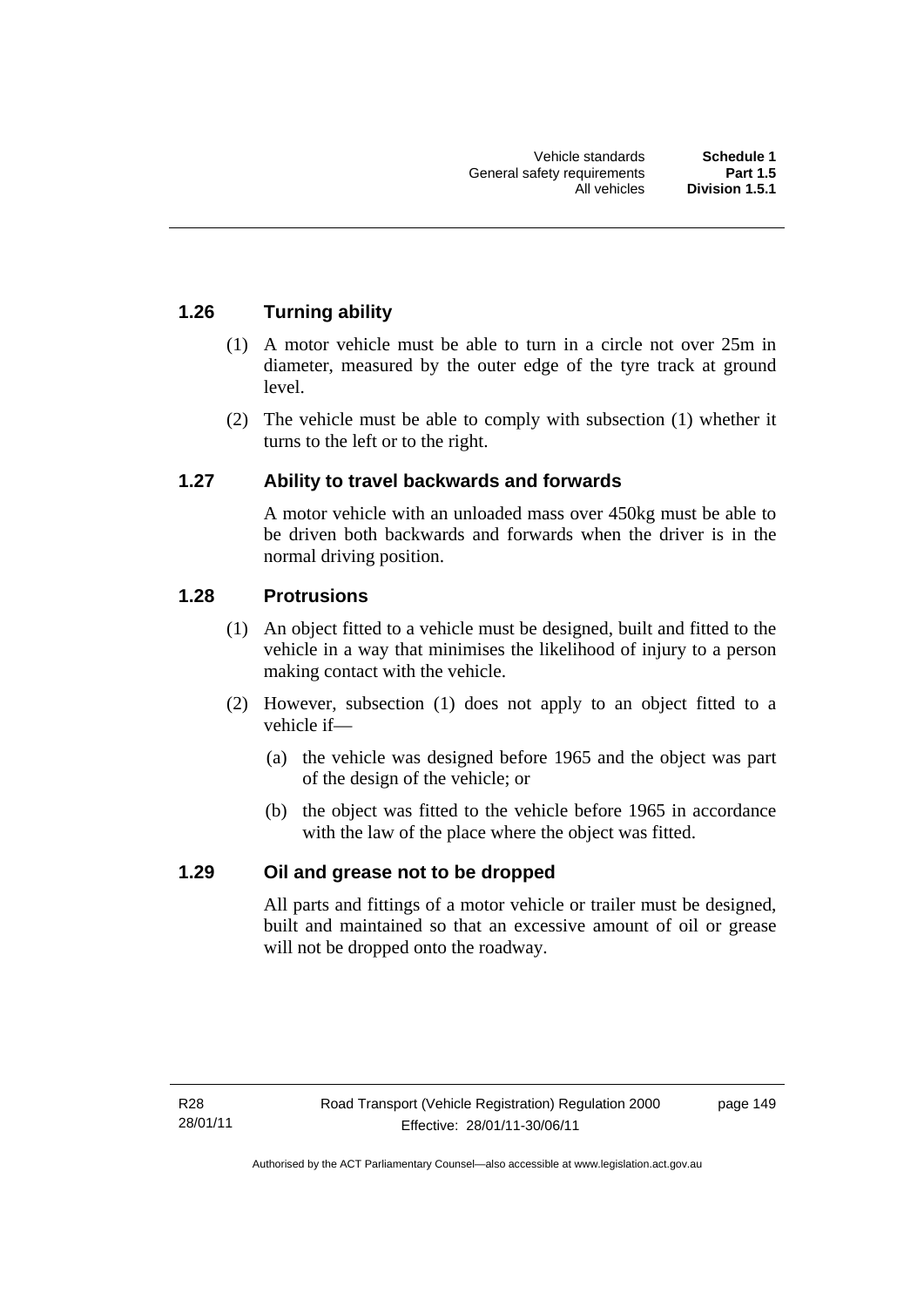### **1.30 Driver's view and vehicle controls**

A motor vehicle must be built—

- (a) to allow the driver a view of the road and of traffic to the front and sides of the vehicle so the driver can drive the vehicle safely; and
- (b) with its controls located so the driver can drive the vehicle safely.

#### **1.31 Seating**

A seat for a driver or passenger in a vehicle must be securely attached to the vehicle.

#### **1.32 Child restraint anchorages**

- (1) The following vehicles must be fitted with a child restraint anchorage complying with ADR 34:
	- (a) a car (other than a car with a hinged or folding rear seat or a station wagon) built after June 1976;
	- (b) a car with a hinged or folding rear seat, or a station wagon, built after 1976;
	- (c) a forward-control passenger vehicle built after 1985;
	- (d) a bus built after June 1988 that has a GVM not over 3.5t and not over 12 seating positions (including the driver's).
- (2) In subsection (1):

*forward-control passenger vehicle* means a car that has—

- (a) up to 9 seating positions (including the driver's); and
- (b) the centre of the steering wheel in the front quarter of the vehicle's total length (including any bumpers or overriders); and

Authorised by the ACT Parliamentary Counsel—also accessible at www.legislation.act.gov.au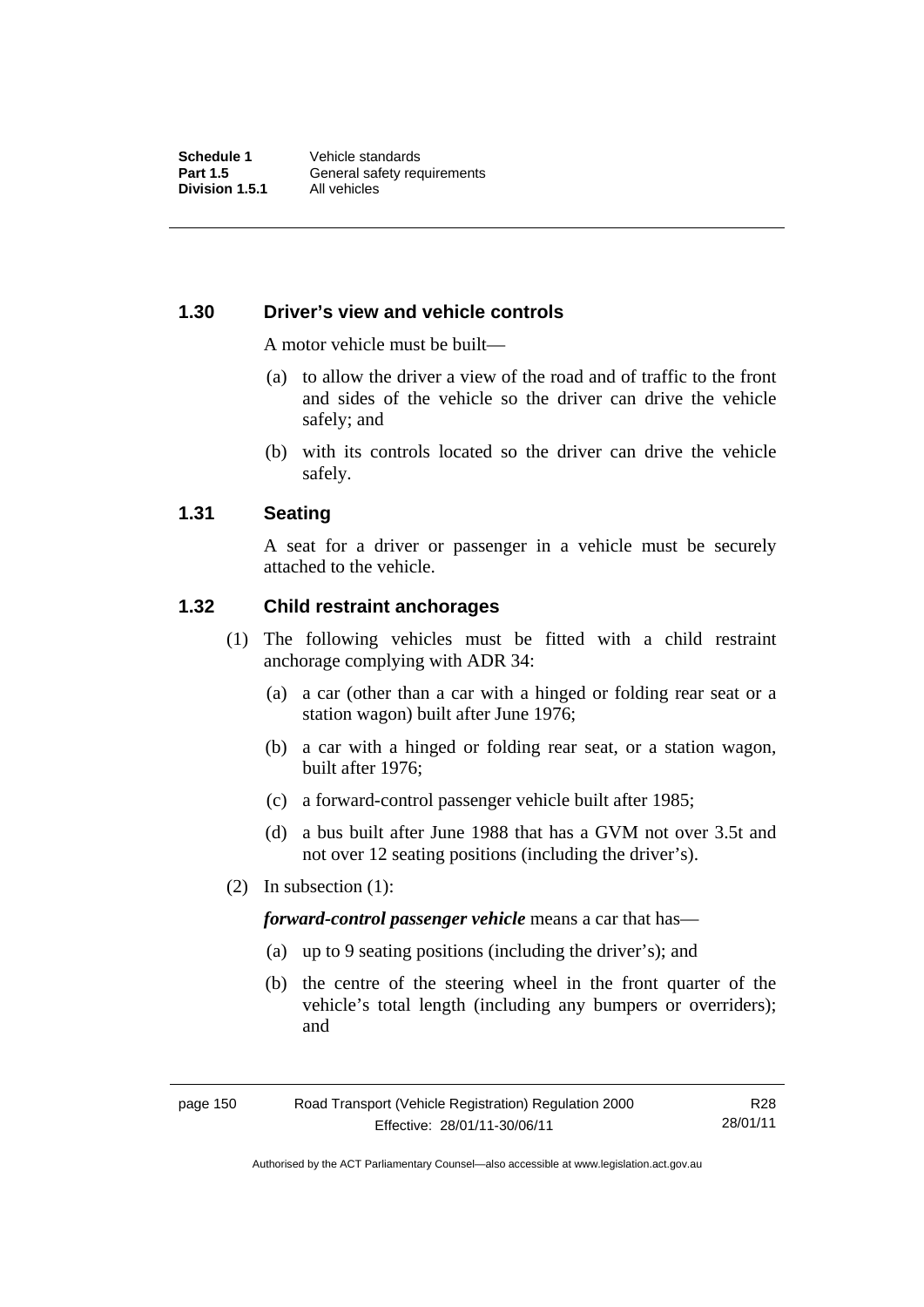- (c) a GVM not over 3.5t; and
- (d) a difference between its tare mass and its GVM that is not more than double the total weight of passengers calculated by multiplying the number of seating positions by 68kg.

#### **1.33 Door latches and hinges**

Door latches and hinges on a vehicle must be built so the doors are securely attached to the vehicle and can remain securely fastened when closed.

#### **1.34 Mudguards and spray suppression**

- (1) A vehicle must have firmly fitted—
	- (a) a mudguard for each wheel or for adjacent wheels; and
	- (b) for each axle group and single axle on a vehicle that is part of a B-double—spray suppression devices complying with British Standard AU200-1984 *Spray Reducing Devices for Heavy Goods Vehicle*, parts 1 and 2.
- (2) However, subsection (1) (a) does not apply to a vehicle if—
	- (a) the construction or use of the vehicle makes the fitting of mudguards unnecessary or impracticable; or
	- (b) the body or part of the body of the vehicle acts as a mudguard.

#### **Example of vehicles for par (a)**

- 1 timber jinkers
- 2 most road plant
- 3 some agricultural equipment
- *Note* An example is part of the regulation, is not exhaustive and may extend, but does not limit, the meaning of the provision in which it appears (see Legislation Act, s 126 and s 132).

page 151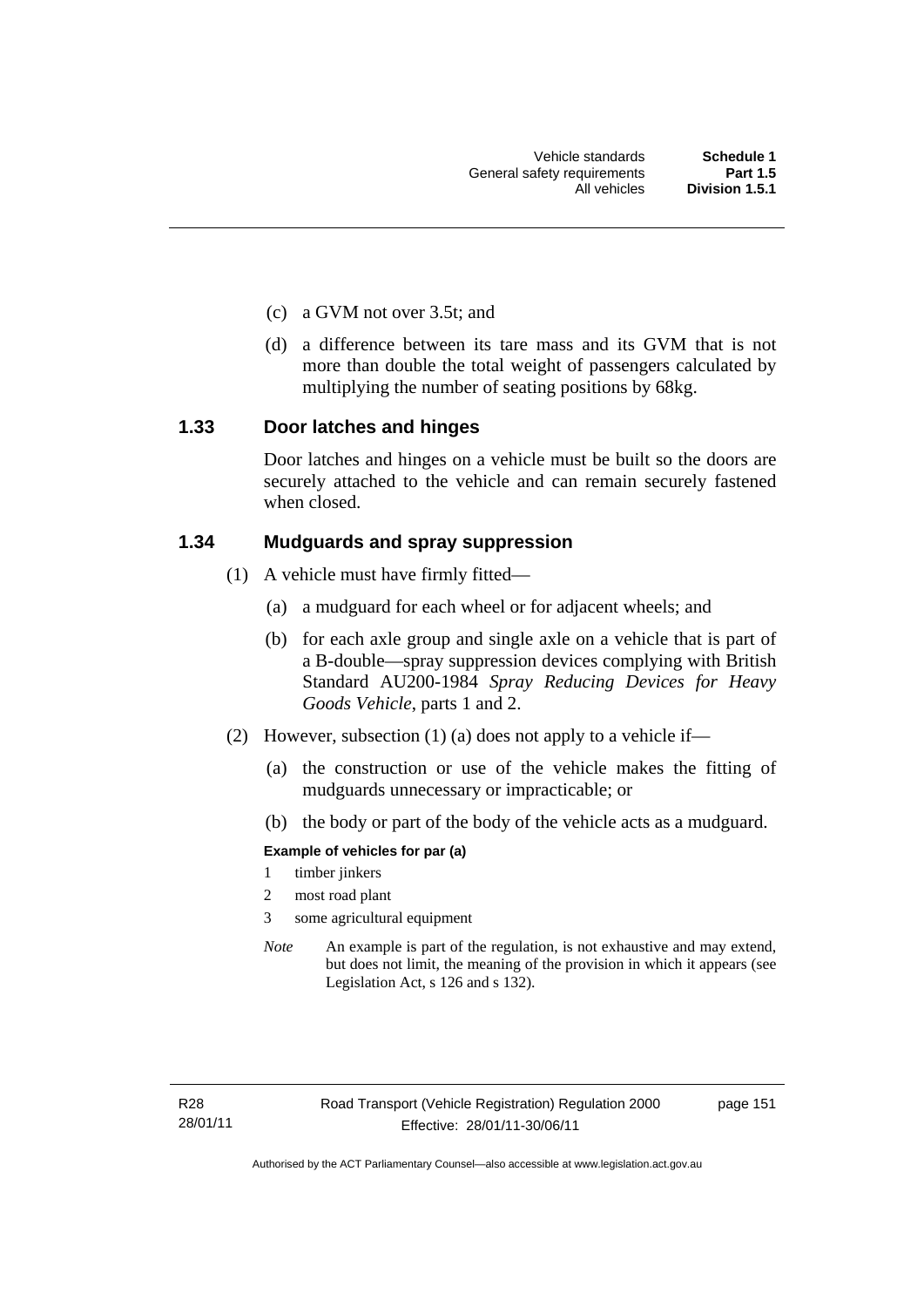- (3) A mudguard fitted to a vehicle with a GVM over 4.5t must, when the wheels of the vehicle are in position to move straight ahead—
	- (a) reduce the danger of a person contacting the moving wheels; and
	- (b) for the rear wheels—
		- (i) cover the overall tyre width of the wheel or wheels to which it is fitted; and
		- (ii) be fitted so the height above ground level of the lowest edge of the rear of the mudguard is not over  $\frac{1}{3}$  of the horizontal distance between the edge and the centre of the rearmost axle.
- (4) However, a mudguard may be up to—
	- (a) 230mm above ground level; or
	- (b) on a vehicle built to be used off-road—300mm above ground level.
- (5) The outside of a rear mudguard, except a mudflap, of a vehicle that can be seen from the rear of the vehicle must be coloured white or silver if the vehicle—
	- (a) is at least 2.2m wide; and
	- (b) has a body the vertical measurement of which is under 300mm at the rear, measured from the lowest point of the body above ground level to the highest point; and
	- (c) is not fitted with rear marking plates in accordance with section 126.
- (6) For subsection  $(5)$  (a), the width of a vehicle is measured disregarding any anti-skid device mounted on wheels, central tyre inflation systems, lights, mirrors, reflectors, signalling devices and tyre pressure gauges.

R28 28/01/11

Authorised by the ACT Parliamentary Counsel—also accessible at www.legislation.act.gov.au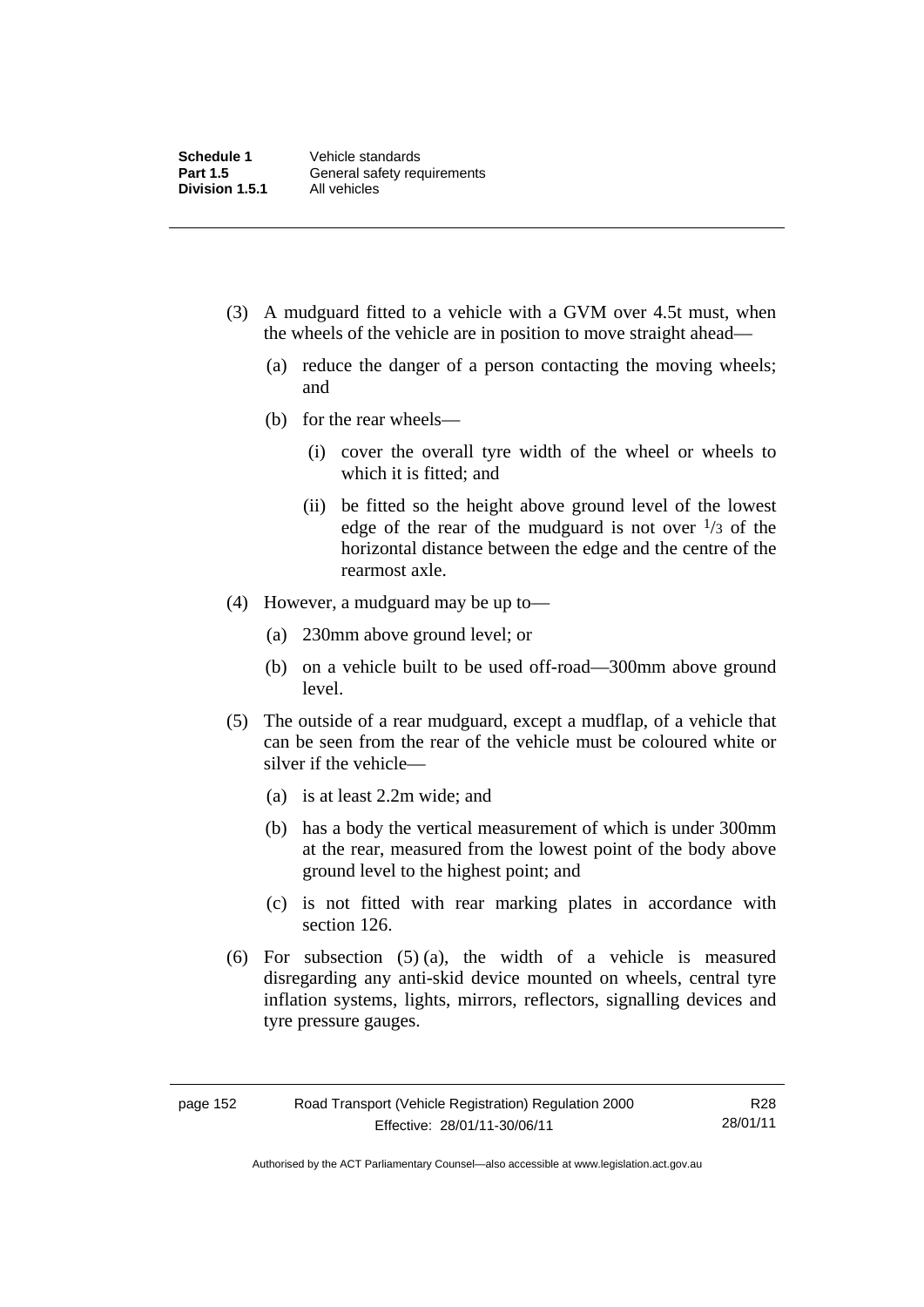### **1.35 Horns, alarms etc**

- (1) A motor vehicle must be fitted with at least 1 horn or other device that can give sufficient audible warning to other road users of the approach or position of the vehicle.
- (2) A motor vehicle must not be fitted with a device that can make a sound like the sound of a siren, bell, exhaust whistle, compression whistle or repeater horn.
- (3) However, subsection (2) does not apply to—
	- (a) a police vehicle; or
	- (b) an emergency vehicle; or
	- (c) a transport enforcement vehicle; or
	- (d) an Australian Protective Service vehicle; or
	- (e) an Australian Customs Service vehicle; or
	- (f) an Airservices Australia vehicle; or
	- (g) a vehicle at least 25 years old that is fitted as a police or emergency vehicle if—
		- (i) the vehicle is used for exhibition purposes; or
		- (ii) it is part of a collection of former police or emergency vehicles; or
	- (h) an anti-theft alarm if the alarm cannot be operated while the vehicle's ignition is on.
- (4) Also, a motor vehicle may be fitted with a device that emits a regular, intermittent sound while the vehicle is reversing or in reverse gear.
- (5) The device must not be louder than is necessary so the driver, and a person near the vehicle, can hear the device when it is operating.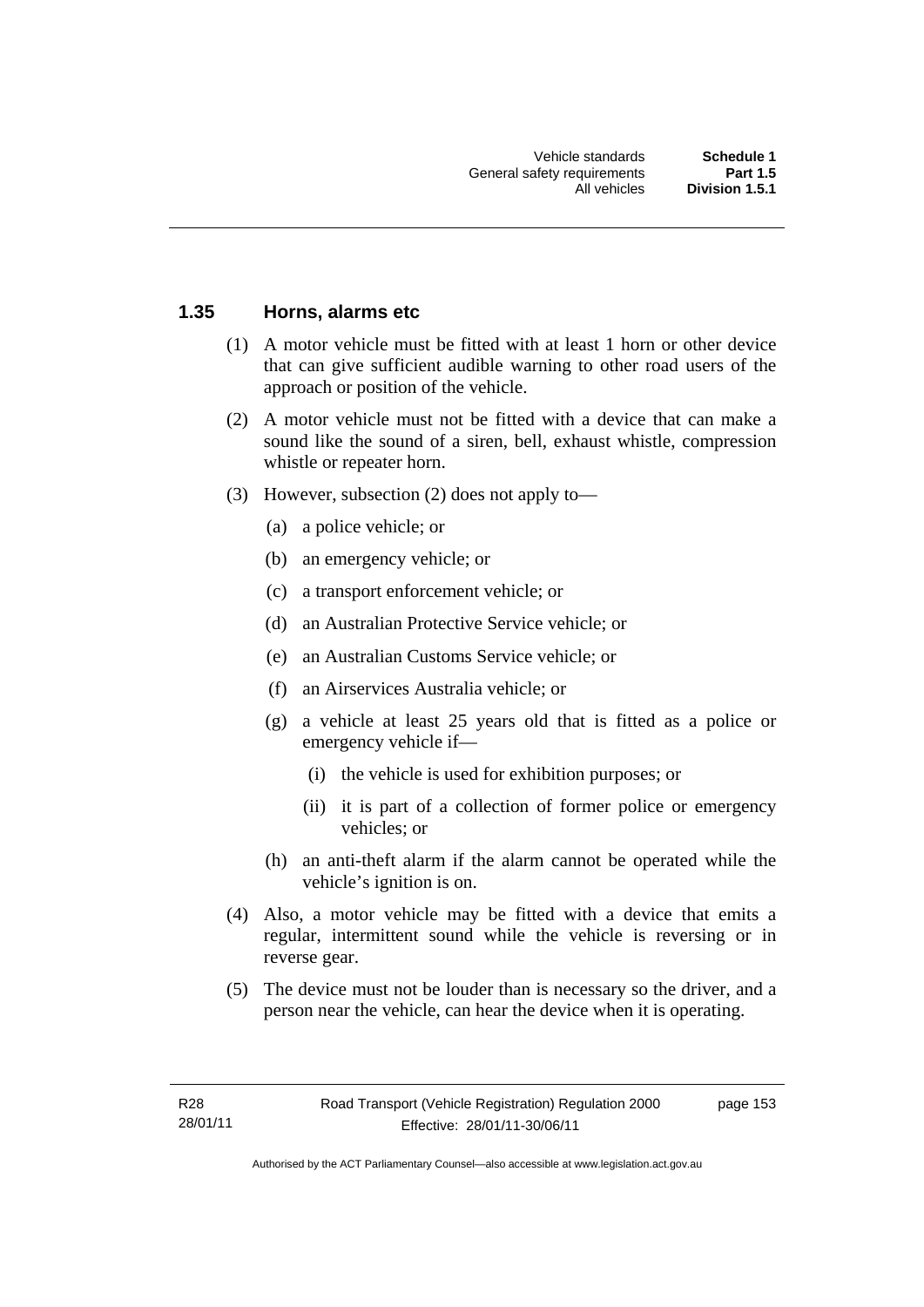(6) In this section:

*repeater horn* means a device that makes a sound alternating between different tones or frequencies on a regular time cycle.

#### **1.36 Rear-vision mirrors**

- (1) A rear-vision mirror or mirrors must be fitted to a motor vehicle as required by this section so a driver of the vehicle can clearly see by reflection the road behind the vehicle and any following or overtaking vehicle.
- (2) At least 1 rear-vision mirror must be fitted to—
	- (a) a car; and
	- (b) a motortrike with 2 front wheels; and
	- (c) a motorbike, or motortrike with 1 front wheel, built before July 1975.
- (3) At least 1 rear-vision mirror must be fitted to each side of the following motor vehicles:
	- (a) a motor vehicle with a GVM over 3.5t;
	- (b) a motorbike, or motortrike with 1 front wheel, built after June 1975;
	- (c) a motor vehicle (other than a station wagon) built to transport goods;
	- (d) a bus;
	- (e) a motor vehicle towing a trailer or another vehicle if the towed trailer or vehicle is wider than the towing vehicle;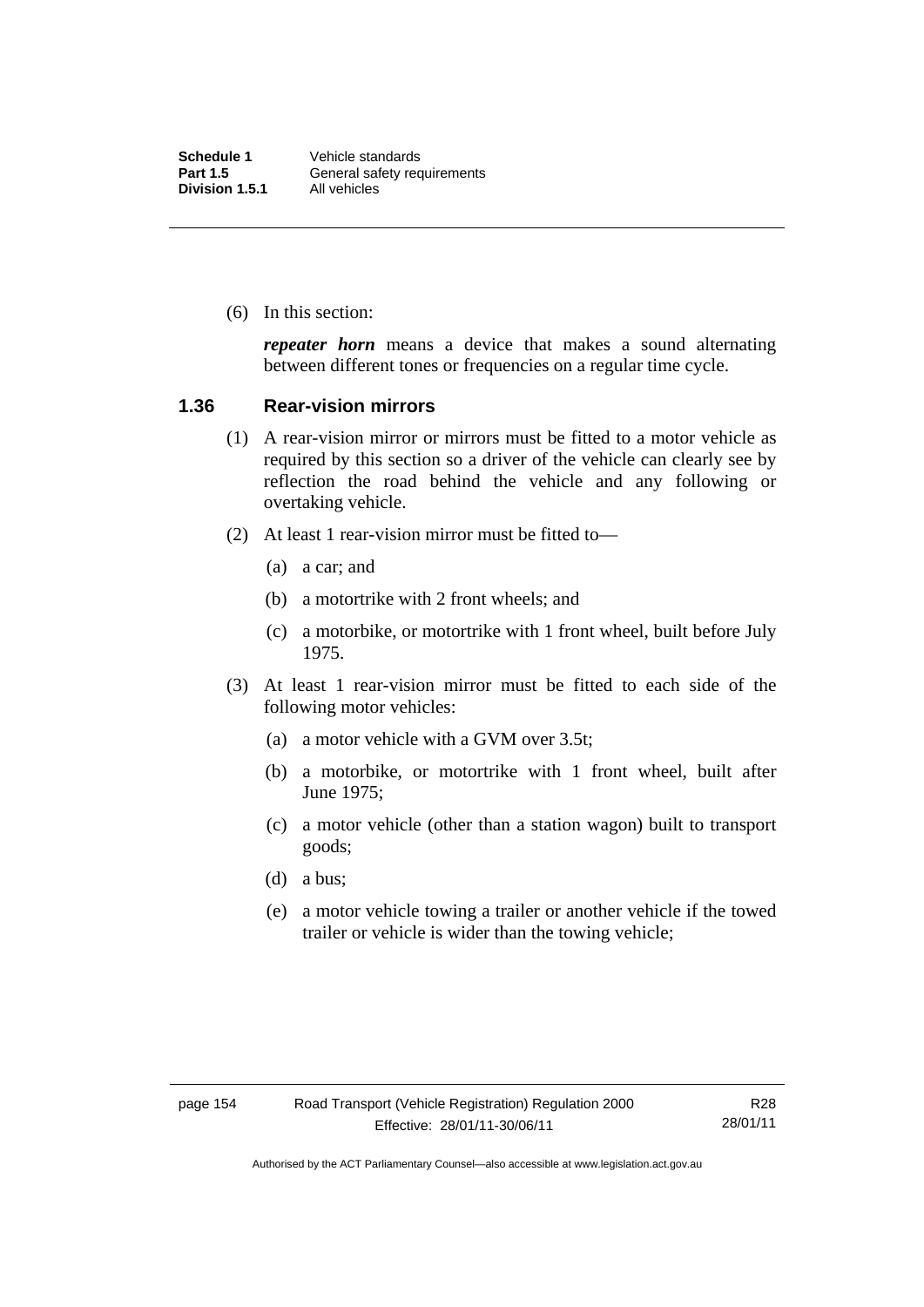- (f) a motor vehicle if the driver cannot, by using a mirror fixed to the interior of the vehicle, have a clear view of the road to the rear of the vehicle and of any following or overtaking vehicle—
	- (i) because of the way in which the vehicle is built, equipped or loaded; or
	- (ii) because the vehicle is towing a trailer or other vehicle; or
	- (iii) for any other reason.
- (4) A motor vehicle with a GVM not over 3.5t (other than a motor vehicle mentioned in subsection (2) or (3)) must be fitted with—
	- (a) at least 1 rear-vision mirror on the right side of the vehicle; and
	- (b) at least 1 rear-vision mirror on the left side of the vehicle or inside the vehicle.
- (5) A rear-vision mirror fitted to a motor vehicle with a GVM over 3.5t must not project over 150mm beyond the widest part (excluding lights, signalling devices and reflectors) of the vehicle or the combination of which it forms part.
- (6) However, the rear-vision mirror may project not over 230mm beyond the widest part of the vehicle or combination if it can fold to project not over 150mm beyond the widest part.

# **1.37 Rear-vision mirrors—surfaces**

- (1) A rear-vision mirror required to be fitted to the side of a motor vehicle with a GVM over 3.5t must have a reflecting surface of at least  $150 \text{cm}^2$ .
- (2) A rear-vision mirror required to be fitted to the right side of a motor vehicle with a GVM over 3.5t must have a flat reflecting surface if—
	- (a) the motor vehicle has only 1 steering control; and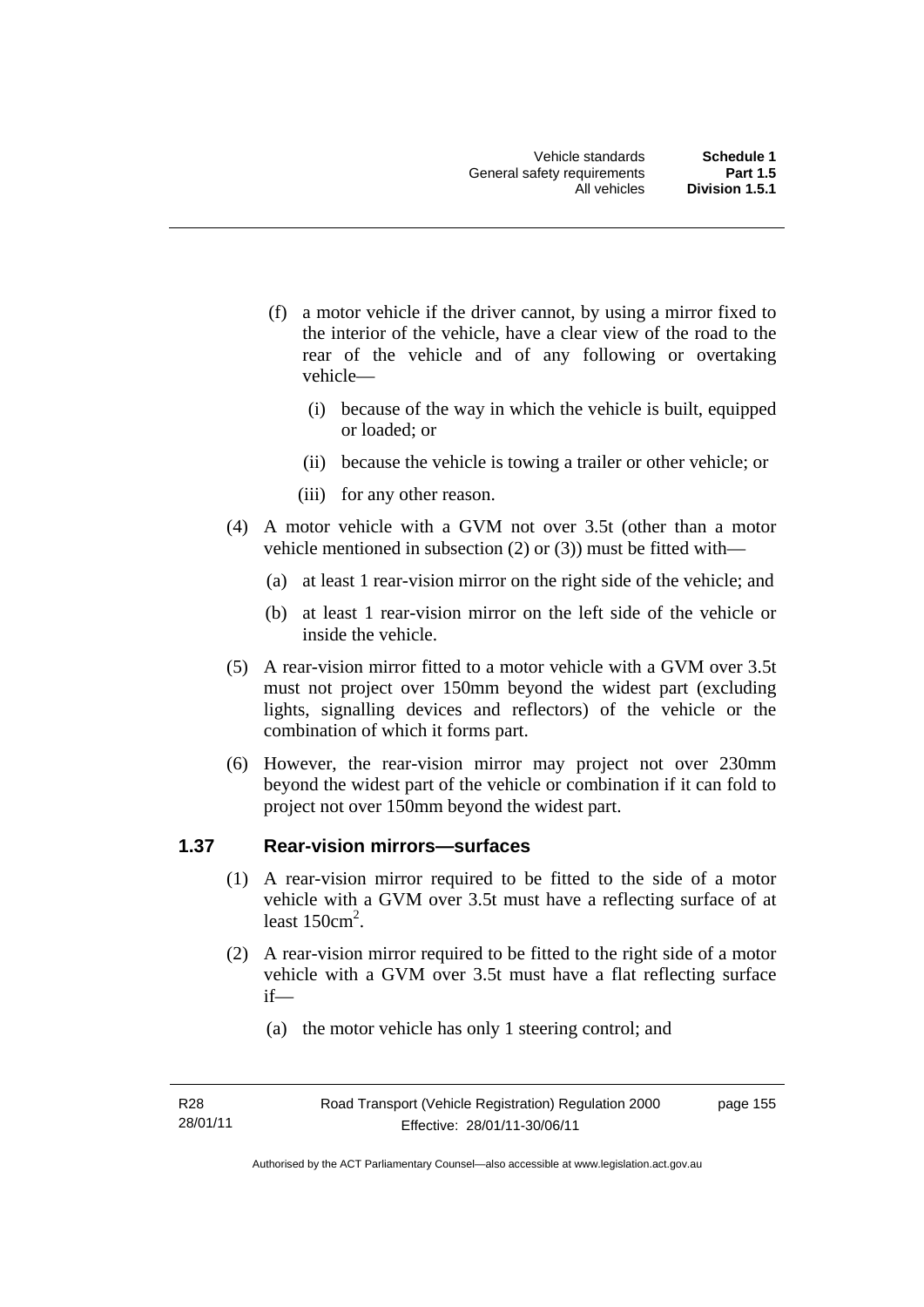- (b) the centre of the steering control is to the right of, or in line with, the centre of the motor vehicle.
- (3) The reflecting surface of the rear-vision mirrors that are required to be fitted to a motorbike or moped must—
	- (a) each be of the same curvature; and
	- (b) if convex, be part of a notional sphere with a radius of at least 1.2m.

#### **1.38 Additional rear-vision mirrors**

A motor vehicle may be fitted with additional rear-vision mirrors or mirror surfaces that are flat or convex or a combination of flat and convex surfaces.

## **1.39 Automatic transmission**

- (1) A motor vehicle fitted with an automatic transmission must have an engine starter mechanism that cannot operate when the transmission control is in a position to drive the vehicle.
- (2) A vehicle built after 1975 that is fitted with an automatic transmission must have an indicator in the driver's compartment showing the transmission control position.
- (3) Subsections (1) and (2) do not apply to a motor vehicle with less than 4 wheels.
- (4) If a motor vehicle (other than a motorbike or implement) built after 1975 is equipped with automatic transmission—
	- (a) the transmission control lever position, and an indication of the transmission gear ratio selected, must be displayed within the driver's compartment where they will be readily visible to the driver; and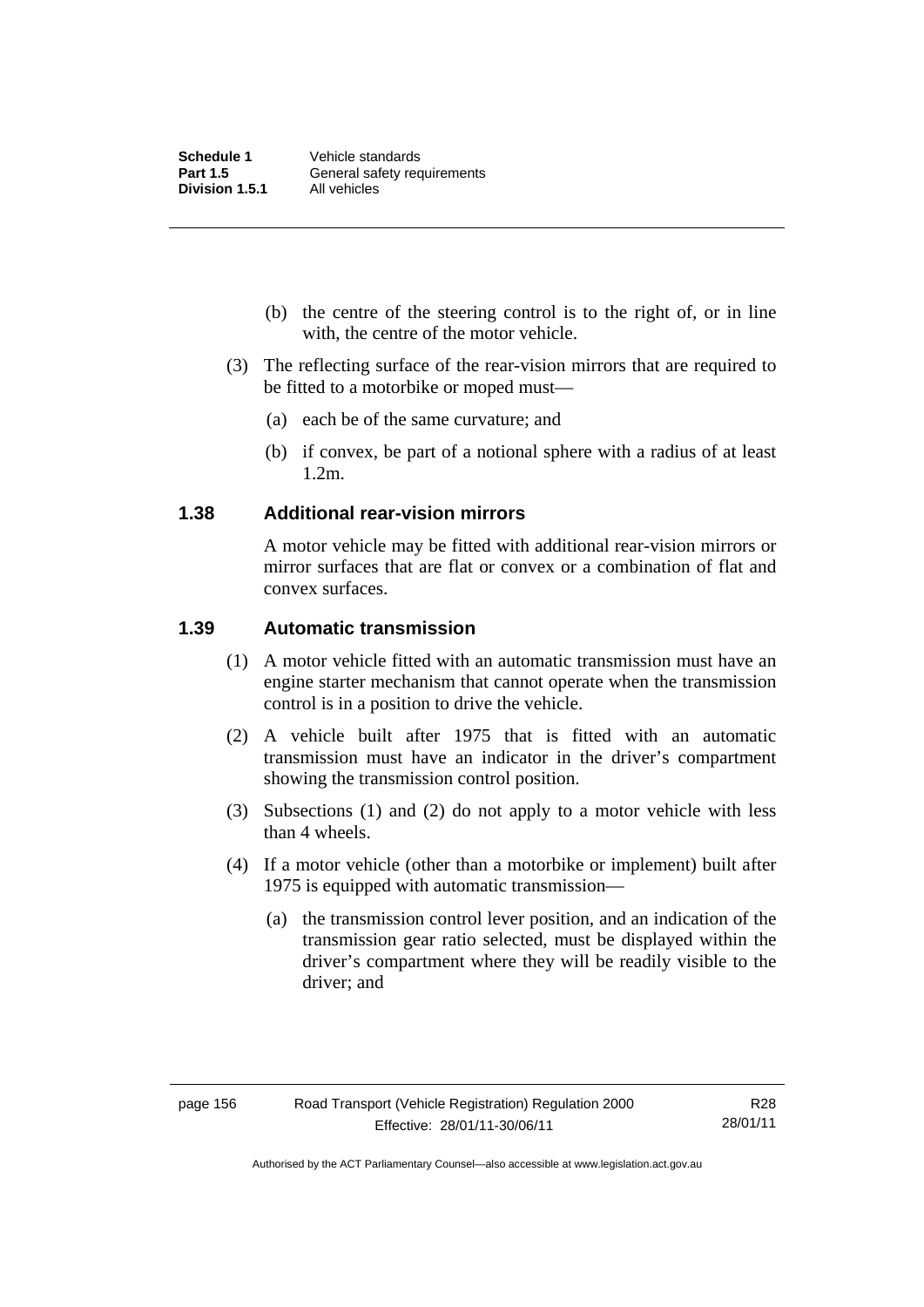- (b) the sequence of transmission control lever positions must—
	- (i) include a neutral position (in which no power is transmitted to the driving wheels) located between the reverse drive and forward drive positions; and
	- (ii) if a park position (in which forward or rearward movement of the vehicle is prevented) is included—the park position must be located at the end of the sequence adjacent to the reverse drive position.
- (5) If a car, or a car derivative, built after 1975 is equipped with automatic transmission and—
	- (a) the transmission control lever is located on the steering column—
		- (i) the movement of the lever from neutral to reverse must be clockwise or, if all lever positions are to the right of the vertical longitudinal plane through the centre of the steering wheel, the movement of the lever from neutral to reverse must be anticlockwise; and
		- (ii) the movement of the device provided to indicate the transmission gear ratio selected must be generally in the same linear or rotational direction as the movement of the lever; or
	- (b) the transmission control lever is located in another position—
		- (i) all lever positions must be to the left of the vertical longitudinal plane through the centre of the steering wheel; and
		- (ii) the movement of the lever from neutral to reverse must be generally upwards, forward or to the left according to whether the lever is constrained to be moved generally in a vertical, longitudinal or transverse direction, as the case may be.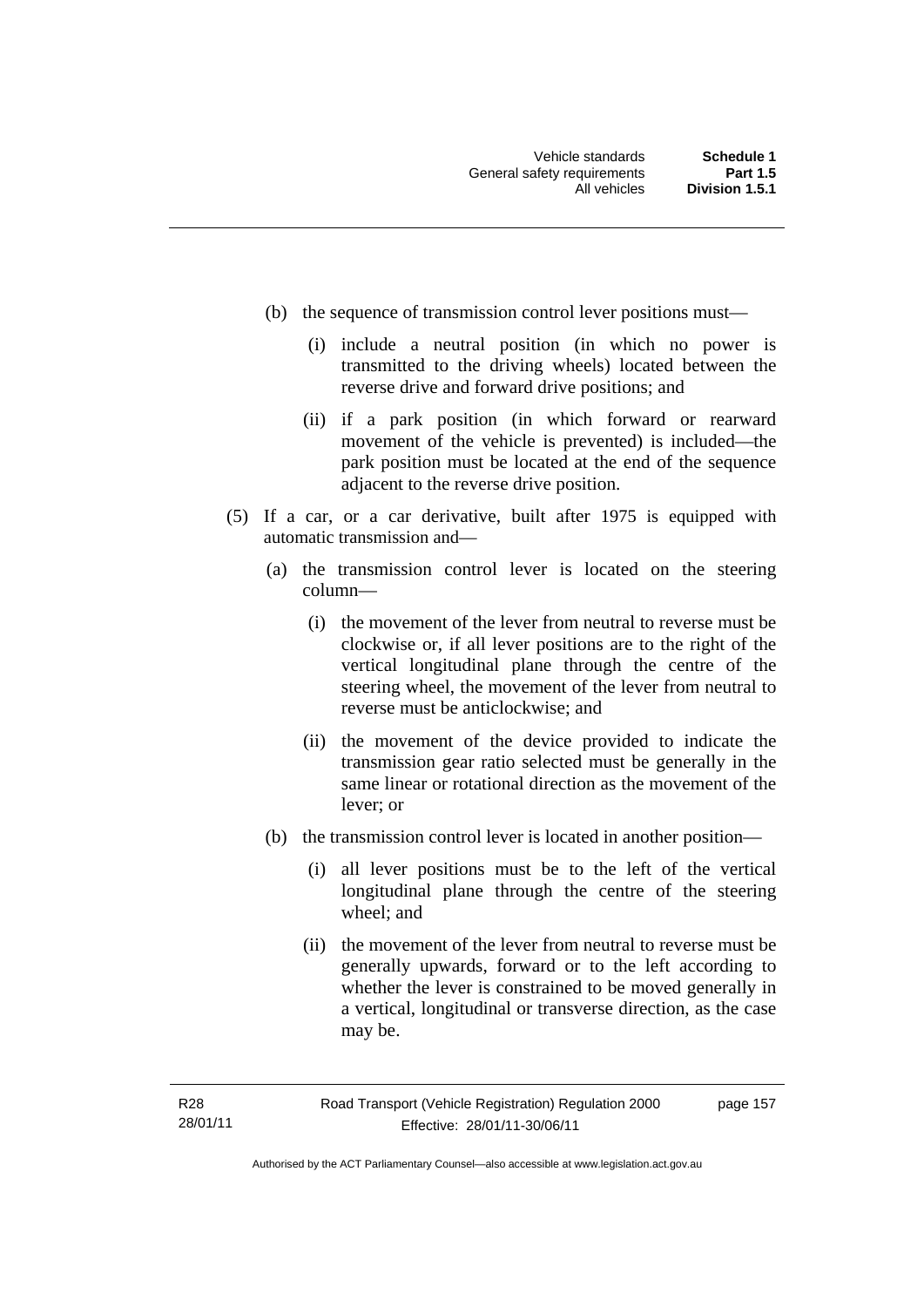## **1.40 Diesel engines**

A motor vehicle propelled by a compression ignition engine (commonly known as a diesel engine) must be fitted with a device preventing the engine from being started accidentally or inadvertently.

#### **1.41 Bonnet securing devices**

- (1) A motor vehicle with a moveable body panel forward of the windscreen must have a device to secure the panel if it covers an engine, luggage storage or battery compartment.
- (2) However, if the panel opens from the front in a way that partly or completely obstructs the driver's forward view through the windscreen, the panel must have primary and secondary devices to secure the panel.

# **1.42 Electrical wiring, connections and installations**

- (1) The wiring of electrical equipment of a vehicle, except the hightension ignition wiring, must—
	- (a) be supported at intervals of not over 600mm, unless the vehicle is a pole-type trailer with a pole with an adjustable length, or an extendible trailer; and
	- (b) be insulated at each of its joints; and
	- (c) be located where it cannot—
		- (i) become overheated; or
		- (ii) contact moving parts; or
		- (iii) come near enough to the fuel system to be a fire hazard; and
	- (d) be protected from chafing.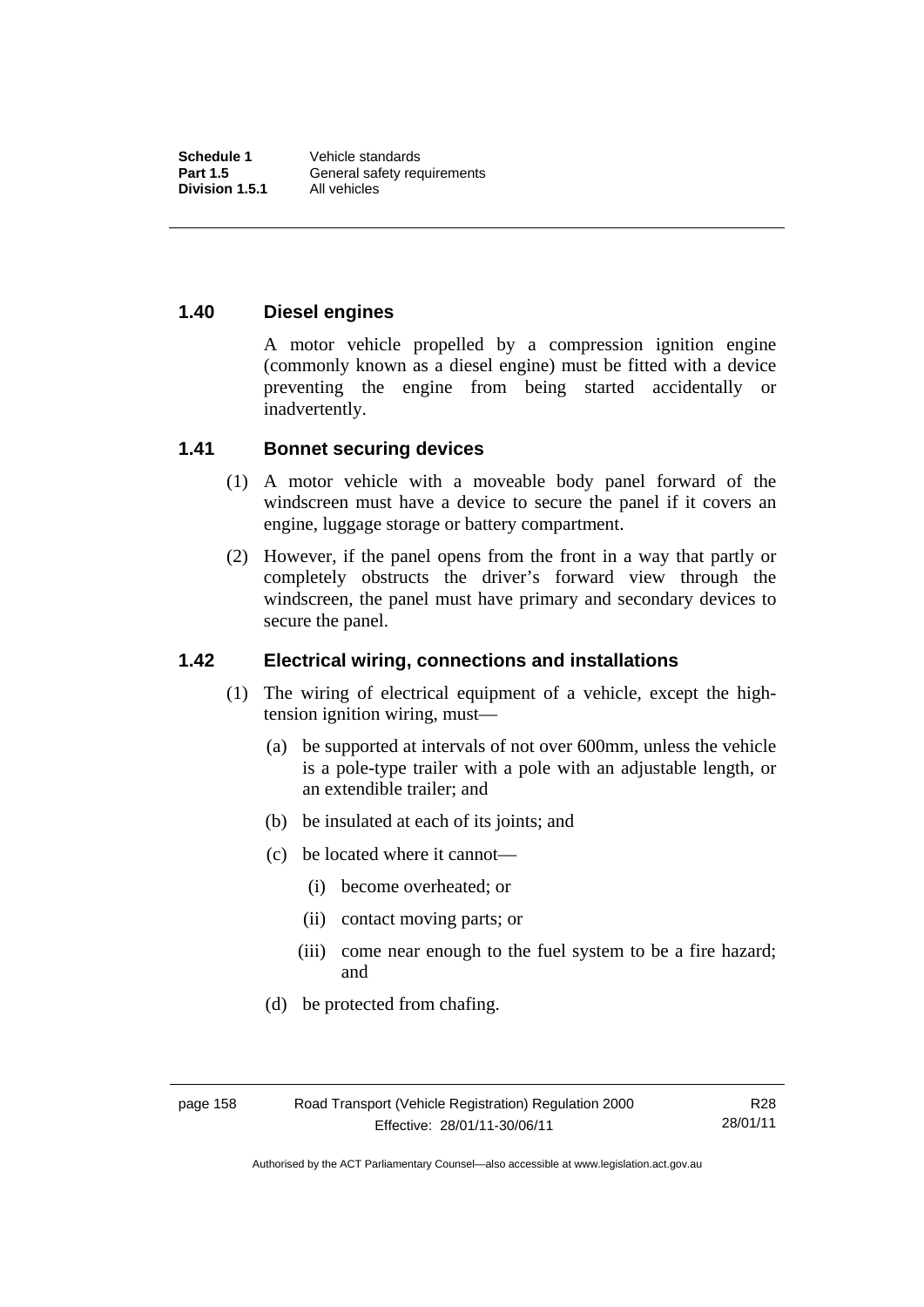- (2) The electrical connectors between motor vehicles and trailers, for operation of the vehicle lights required by this schedule, must comply with Australian Standard AS 2513-1982 *Electrical Connections for Trailer Vehicles*.
- (3) A trailer must be equipped with an electrical conductor, independent of the trailer coupling, that provides a return path between the electrical circuits of the trailer and towing vehicle.
- (4) The electrical wiring, connections and installations of a semitrailer, dog trailer or converter dolly used in a road train over 19m long must comply with 3rd edition ADR 63, whether or not it was built before the date stated in the ADR for vehicles of that type.

# **1.43 Speedometers**

- (1) A motor vehicle (other than a trailer) built after June 1974 that can be driven faster than 50km/h on a level road must be fitted with a speedometer.
- (2) The speedometer must—
	- (a) indicate the speed at which the vehicle is being driven in kilometres per hour; and
	- (b) indicate, when the vehicle is travelling faster than 40km/h, a speed that is not over 10% less than the actual speed; and
	- (c) be readily visible to the driver.

# **1.44 Television receivers and visual display units**

- (1) A television receiver or visual display unit must not be installed in a vehicle so any part of the image on the screen is visible to the driver from the normal driving position.
- (2) However, subsection (1) does not apply to—
	- (a) a television receiver or visual display unit that cannot be operated when the vehicle is moving; or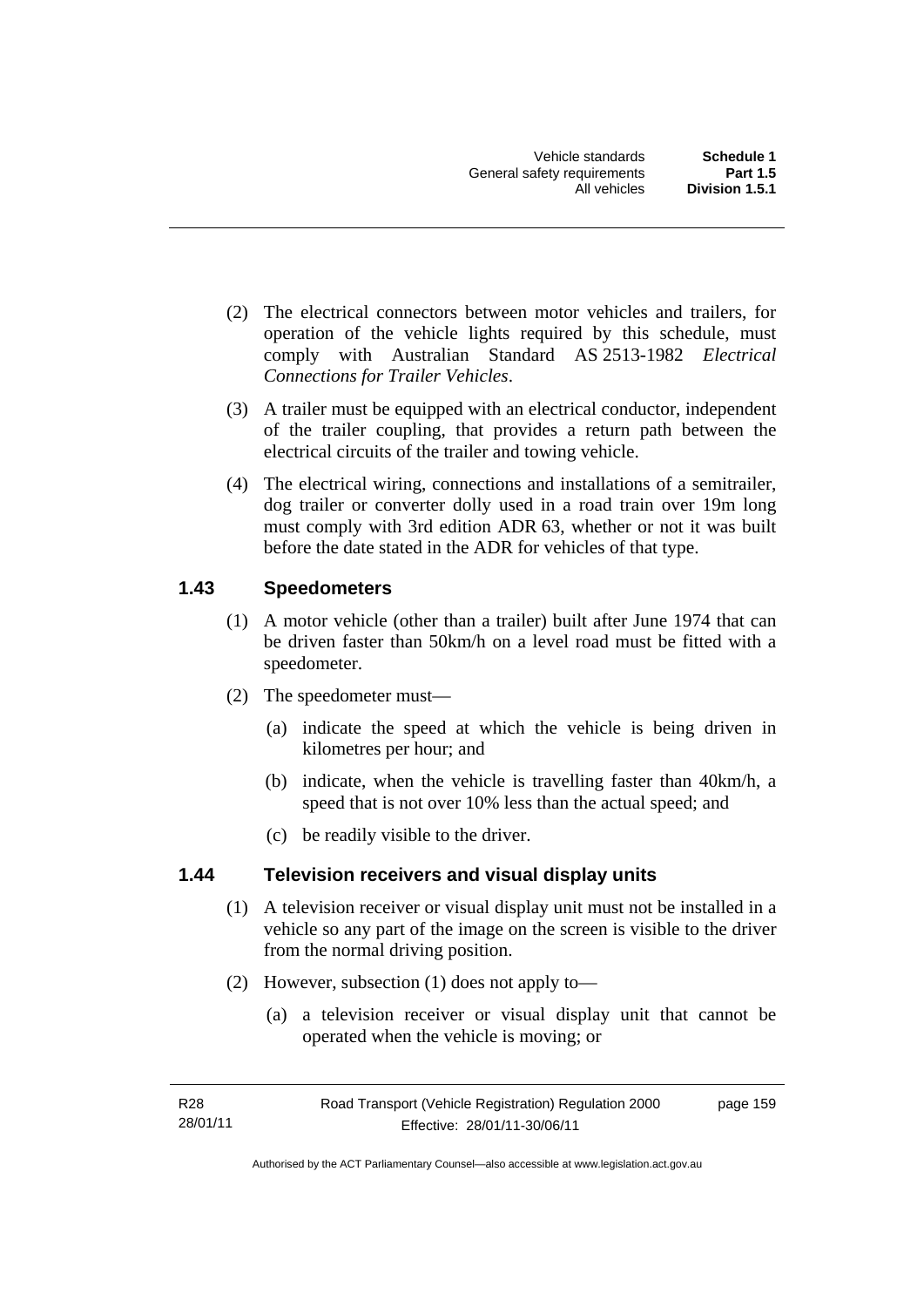(b) a driver's aid in any vehicle or a destination sign in a bus.

#### **Example of driver's aids**

- 1 closed-circuit television security cameras
- 2 dispatch systems
- 3 navigational or intelligent highway and vehicle system equipment
- 4 rear-view screens
- 5 ticket-issuing machines
- 6 vehicle monitoring devices
- *Note* An example is part of the regulation, is not exhaustive and may extend, but does not limit, the meaning of the provision in which it appears (see Legislation Act, s 126 and s 132).
- (3) A television receiver, or visual display unit, and its associated equipment in a vehicle must be securely mounted in a position that—
	- (a) does not obscure the driver's view of the road; and
	- (b) does not impede the movement of a person in the vehicle.

#### **1.45 Windows generally**

- (1) A window on a vehicle must be sound and properly fitted.
- (2) A movable window on a vehicle must be fitted with a suitable device to open and close it.
- (3) At least  $\frac{1}{2}$  of the side windows on a vehicle must be openable.

#### **1.46 Windscreens and windows**

- (1) Transparent material used in a windscreen, window, or an interior partition, of a motor vehicle must be of approved material if—
	- (a) the vehicle was built after June 1953; or
	- (b) the material was first fitted to the vehicle after June 1953.
- (2) However, non-shatterable transparent material may be used in a window or an interior partition of a motor vehicle.

| page 160 | Road Transport (Vehicle Registration) Regulation 2000 | R28      |
|----------|-------------------------------------------------------|----------|
|          | Effective: 28/01/11-30/06/11                          | 28/01/11 |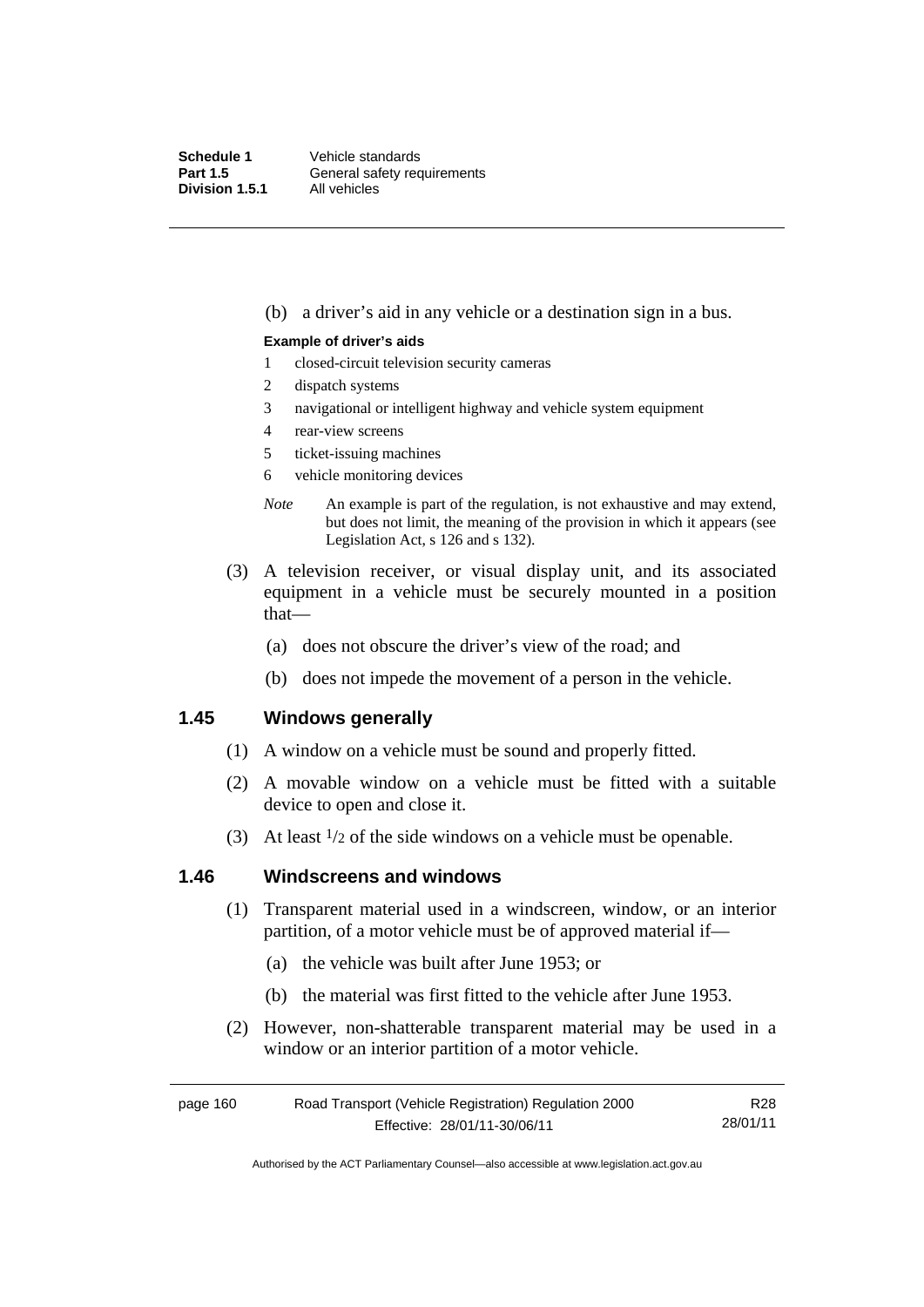(3) In this section:

*approved material* means material with the same characteristics as material mentioned in any of the following standards:

- Australian Standard AS R1-1965 *Safety Glass for Land Transport*
- Australian Standard AS R1-1968 *Safety Glass for Land Transport*
- Australian Standard AS 2080-1977 *Safety Glass for Vehicles*
- British Standard BS 857:1967 *Specification for Safety Glass for Land Transport*
- British Standard BS 5282:1975 *Road Vehicle Safety Glass*
- Economic Commission for Europe Regulation No 43 *Uniform Provisions Concerning Approval of Safety Glazing and Glazing Materials for Installation on Power Driven Vehicles and their Trailers*.
- British Standard BS AU178:1980 *Road Vehicle Safety Glass*
- Japanese Industrial Standard JIS R 3211-1979 *Safety Glasses for Road Vehicles*
- American National Standard ANSI Z26.1-1980 *Safety Code for Safety Glazing Materials for Glazing Motor Vehicles Operating on Land Highway*.

*Economic Commission for Europe* means the commission of that name established by the United Nations.

*transparent material* does not include any coating added to the windscreen, window or partition after its manufacture.

*Note* Copies of the standards, except the Economic Commission for Europe standard, are available from offices of Standards Australia. The Economic Commission for Europe standard is available from the Federal Office of Road Safety, Commonwealth Department of Transport and Regional Development, Canberra.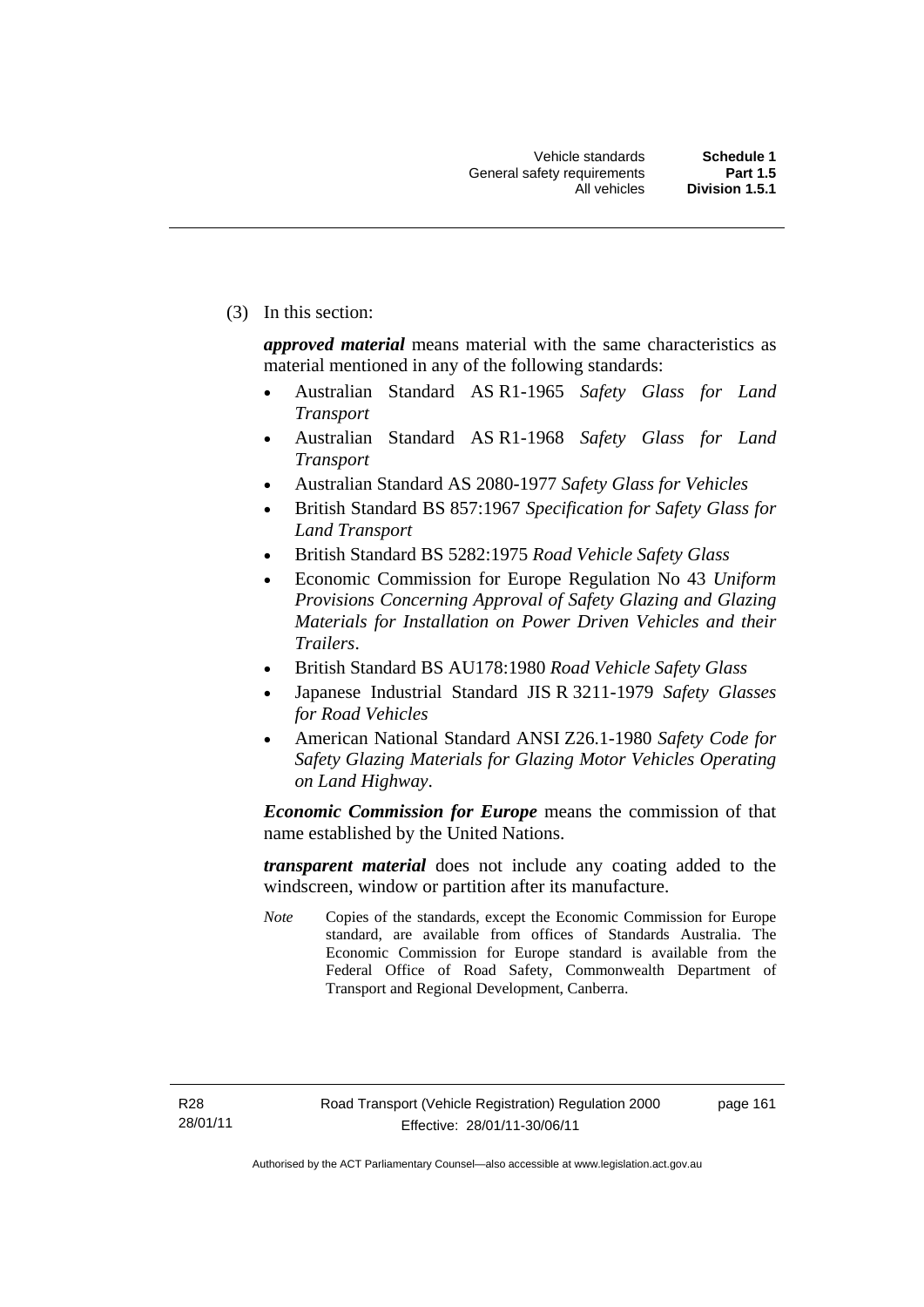#### **1.47 Window tinting**

- (1) Glazing used in a windscreen of a motor vehicle must have a luminous transmittance of at least—
	- (a) for a motor vehicle built after 1971—75%; or
	- (b) for another motor vehicle—70%.
- (2) Windscreen glazing of a motor vehicle must not be coated in a way that reduces its luminous transmittance.
- (3) However, subsections (1) and (2) do not apply to the greater of the following areas of a windscreen:
	- (a) the area above the highest point of the windscreen that is swept by a windscreen-wiper;
	- (b) the upper 10% of the windscreen.
- (4) Glazing used in a window or interior partition of a motor vehicle must have a luminous transmittance of at least 70%.
- (5) Glazing (other than glazing used in the windscreen in a motor vehicle) may be coated to achieve a luminous transmittance of not less than 35%.
- (6) Glazing that has been coated to reduce its luminous transmittance must not have a reflectance of over 10%.
- (7) The luminous transmittance requirements in subsection (5) apply to a vehicle instead of the corresponding requirements in the relevant ADR.
- (8) In this section:

*luminous transmittance*, for glazing, means the amount of light that can pass through the glazing as a percentage of the amount of light that would be transmitted if the glazing were absent.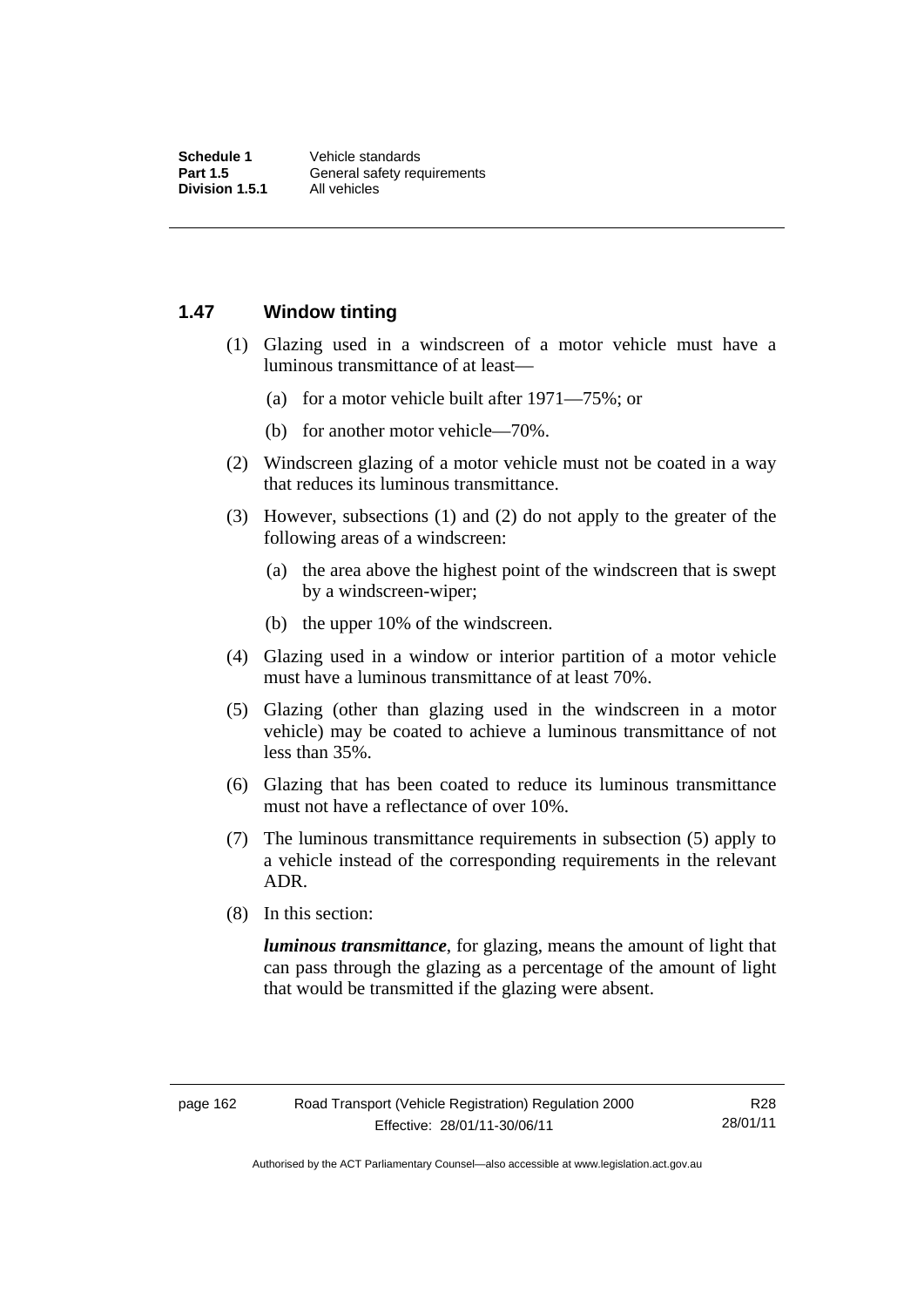#### **1.48 Windscreen-wipers and washers**

- (1) A motor vehicle with 3 or more wheels that is fitted with a windscreen must be fitted with at least 1 windscreen-wiper unless a driver in a normal driving position can obtain an adequate view of the road ahead of the motor vehicle without looking through the windscreen.
- (2) At least 1 windscreen-wiper fitted to the motor vehicle must—
	- (a) be able to remove moisture from the part of the windscreen in front of the driver to allow the driver an adequate view of the road ahead of the motor vehicle when the windscreen is wet; and
	- (b) be able to be operated from a normal driving position; and
	- (c) for a motor vehicle built after 1934—continue to operate until the wiper is switched off; and
	- (d) for a motor vehicle built after 1959 the driving position of which is nearer one side of the vehicle than the other—
		- (i) be able to remove moisture from the part of the windscreen in front of the driver, and a corresponding part of the windscreen on the other side of the centre of the motor vehicle, to allow the driver an adequate view of the road ahead of the motor vehicle when the windscreen is wet; and
		- (ii) if the windscreen-wipers are operated by engine manifold vacuum—be provided with a vacuum reservoir or pump to maintain the efficient operation of the wiper or wipers while the vehicle is in motion.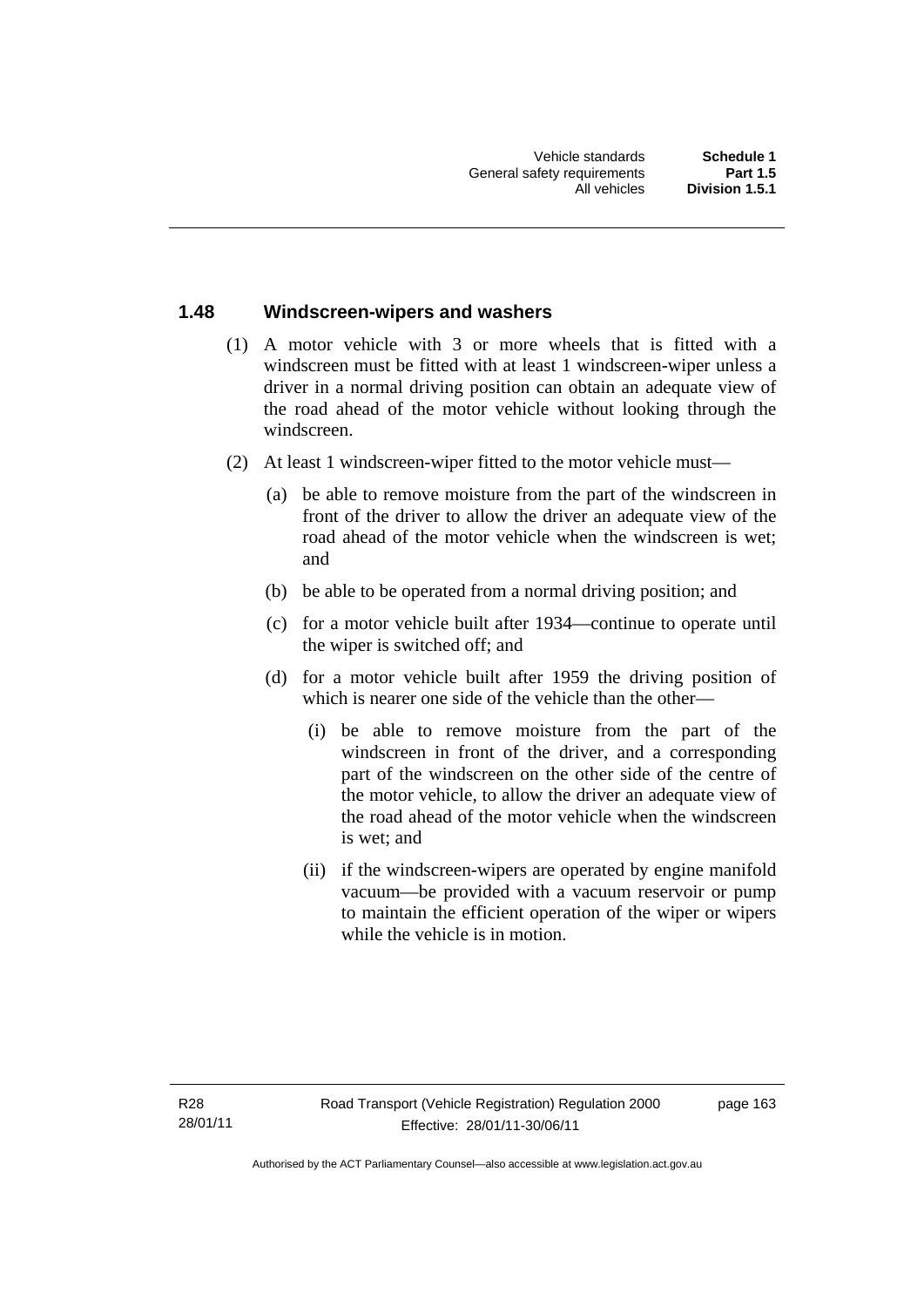- (3) If the motor vehicle was built after 1982 and has a GVM over 4.5t, it must also be fitted with a windscreen-washer that can direct water onto the windscreen within the area swept by a windscreen-wiper so the wiper can spread the water to all of the area swept by the wiper.
	- *Note* The ADRs require certain vehicles with a GVM not over 4.5t to be fitted with a windscreen-washer.
- (4) The windscreen-washer must be able to be operated from a normal driving position.

#### **1.49 Wheels and tyres—size and capacity**

The wheels and tyres fitted to an axle of a vehicle must be of sufficient size and capacity to carry the part of the vehicle's gross mass transmitted to the ground through the axle.

#### **1.50 Pneumatic tyres generally**

A vehicle built after 1932 must be fitted with pneumatic tyres.

### **1.51 Pneumatic tyres—carcass construction**

- (1) A vehicle with a GVM not over 4.5t must not have pneumatic tyres of different carcass construction fitted to the same axle, but the tyres may have different cord materials and a different number of plies.
- (2) However, subsection (1) does not apply to a tyre being used in an emergency as a temporary replacement for a tyre complying with the subsection.

#### **1.52 Pneumatic tyres—size and capacity**

The size and capacity of a pneumatic tyre to be fitted to a vehicle must be decided using a cold inflation pressure that is not over the lesser of—

(a) the pressure recommended by the tyre manufacturer; and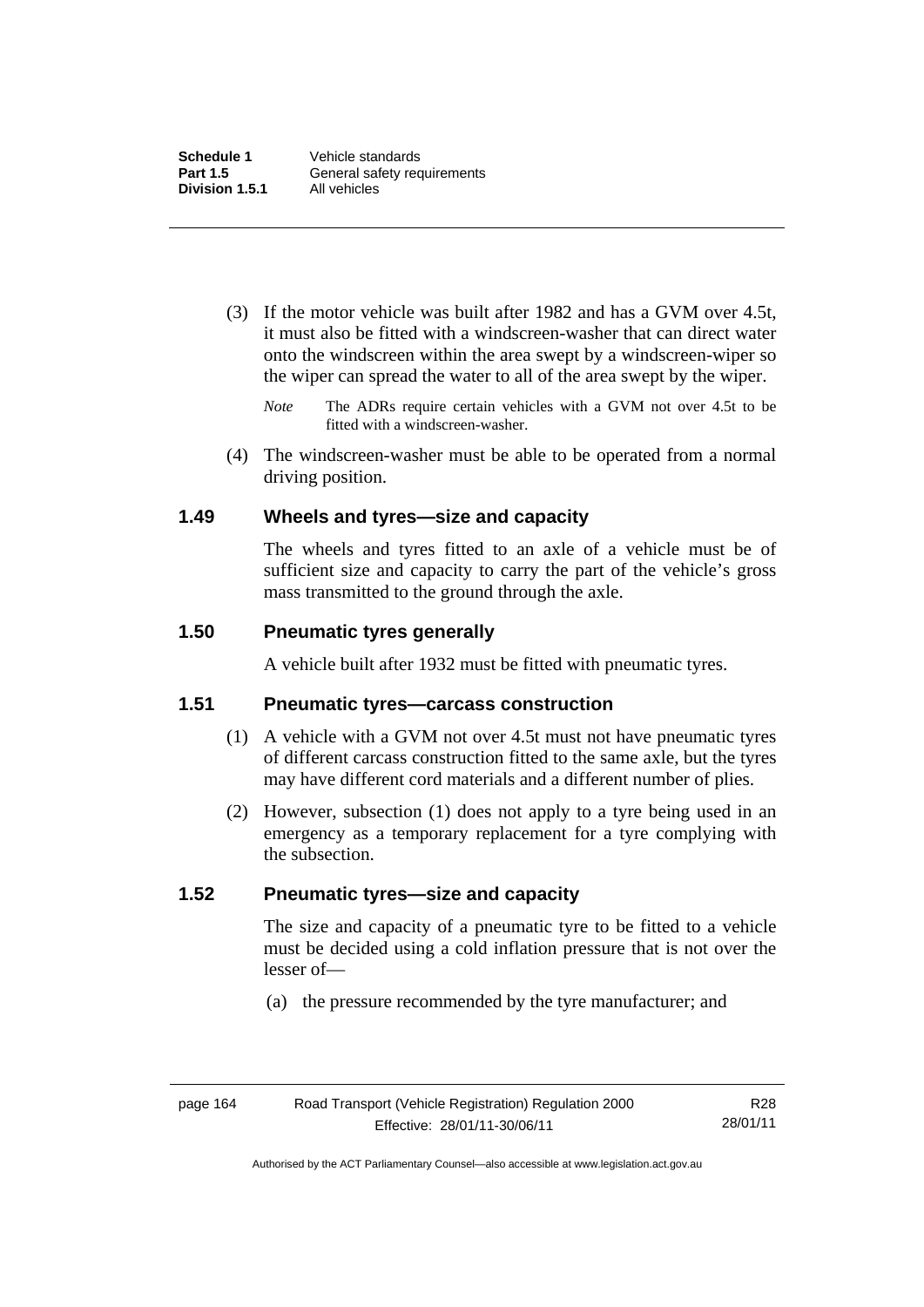- (b) a pressure of—
	- (i) for a radial ply tyre—825kPa; or
	- (ii) for another tyre—700kPa.

### **1.53 Tyres—defects**

A tyre fitted to a vehicle must be free of any apparent defect that could make the vehicle unsafe.

### **1.54 Tyres for use on vehicles with GVM over 4.5t**

- (1) A tyre fitted to a vehicle with a GVM over 4.5t must be suitable for road use at the lesser of—
	- (a) 100km/h; and
	- (b) the vehicle's top speed.
- (2) This section applies to a vehicle instead of the tyre speed category requirements in the relevant ADR.

### **1.55 Tyres—manufacturer's rating**

- (1) This section applies to a motor vehicle if the vehicle—
	- (a) has 4 or more wheels; and
	- (b) was built after 1972; and
	- (c) has a GVM not over 4.5t.
- (2) However, this section does not apply to a tyre if the tyre—
	- (a) is recommended by the vehicle builder as suitable for limited use on the vehicle in special circumstances at a speed less than the speed applying to the vehicle under subsection (3); or
	- (b) is being used in an emergency as a temporary replacement for a tyre complying with this section.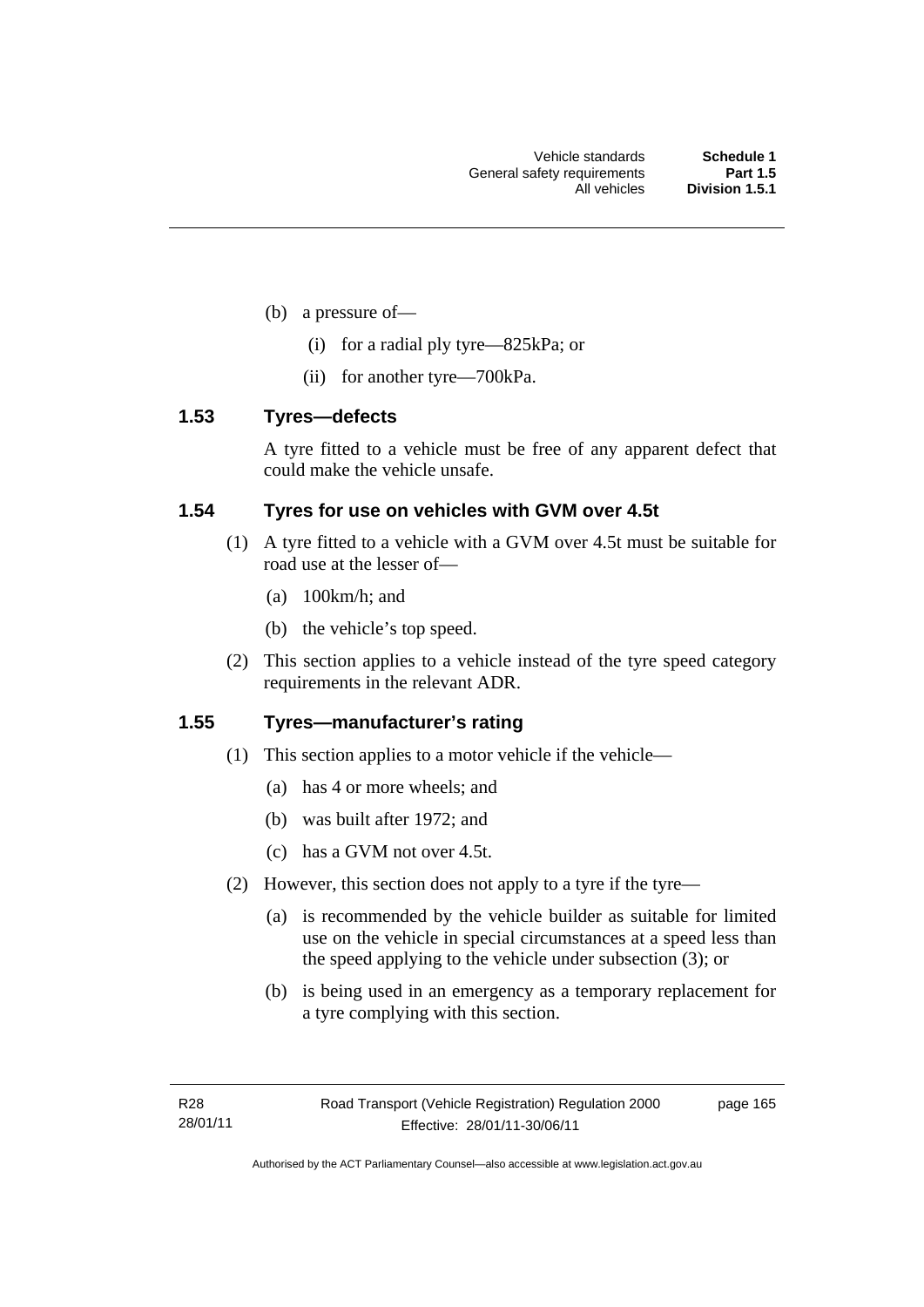- (3) A tyre fitted to a motor vehicle must, when first built, have been rated by the tyre manufacturer as suitable for road use at the lesser of—
	- (a) a speed of at least—
		- (i) for a car with special features for off-road use—140km/h; or
		- (ii) for another car—180km/h; or
		- (iii) for another motor vehicle—120km/h; and
	- (b) the vehicle's top speed.

#### **Example for par (a) (i)**

a four-wheel drive

- *Note* An example is part of the regulation, is not exhaustive and may extend, but does not limit, the meaning of the provision in which it appears (see Legislation Act, s 126 and s 132).
- (4) This section applies to a vehicle instead of the tyre speed category requirements in the relevant ADR.

#### **1.56 Retreads**

- (1) A tyre that is retreaded before the commencement of this section must not be used on a vehicle if—
	- (a) Australian Standard AS 1973-1976 *Retreaded Pneumatic Passenger Car and Light Truck Tyre* or Australian Standard AS 1973-1985 *Retreaded Pneumatic Passenger and Light Truck Tyre* applies to the tyre; and
	- (b) the tyre was retreaded after publication of the Australian Standard; and
	- (c) the tyre was not retreaded in accordance with Australian Standard AS 1973-1976 *Retreaded Pneumatic Passenger Car and Light Truck Tyre*, Australian Standard AS 1973-1985 *Retreaded Pneumatic Passenger and Light Truck Tyre* or

| page 166 | Road Transport (Vehicle Registration) Regulation 2000 | R28      |
|----------|-------------------------------------------------------|----------|
|          | Effective: 28/01/11-30/06/11                          | 28/01/11 |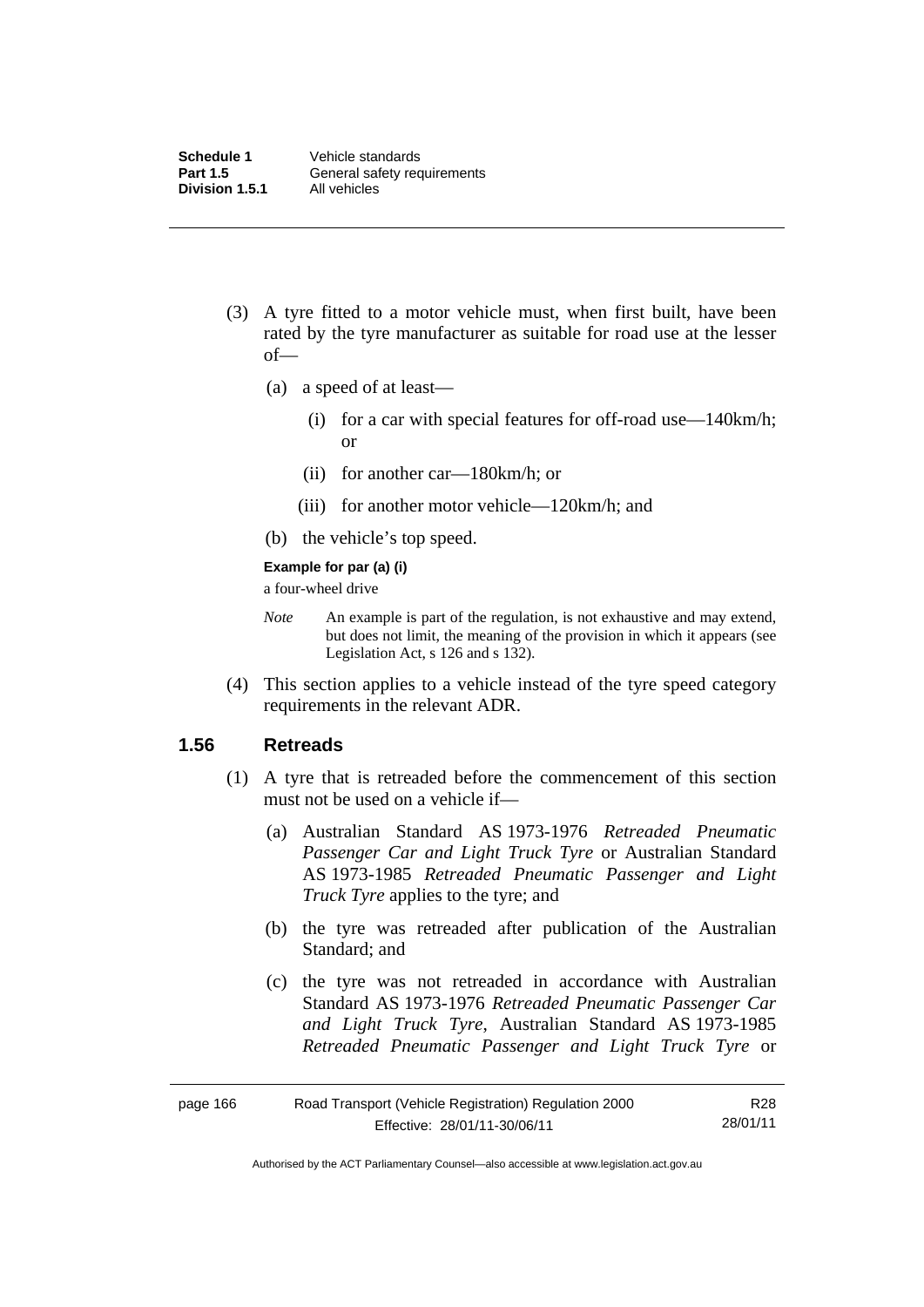Australian Standard AS 1973-1993 *Pneumatic Tyres— Passenger Car, Light Truck and Truck/Bus—Retreading and Repair Processes*.

- (2) A tyre that is retreaded after the commencement of this section must not be used on a vehicle if—
	- (a) Australian Standard AS 1973-1993 *Pneumatic Tyres— Passenger Car, Light Truck and Truck/Bus—Retreading and Repair Processes* applies to the tyre; and
	- (b) the tyre was not retreaded in accordance with the Australian Standard.
	- *Note* The Australian Standards mentioned in this section require various markings on retreaded tyres. These may include a speed rating less than the rating originally marked on the tyre.

# **1.57 Tyre tread**

- (1) A tyre on a motor vehicle must not have cleats or other gripping devices that could damage road surfaces.
- (2) Except at tread wear indicators, a tyre fitted to the vehicle must have a tread pattern at least 1.5mm deep in a band that runs continuously—
	- (a) across—
		- (i) for a vehicle with a GVM over 4.5t—at least 75% of the tyre width that normally comes into contact with the road; or
		- (ii) for another vehicle—the tyre width that normally comes into contact with the road; and
	- (b) around the whole circumference of the tyre.

page 167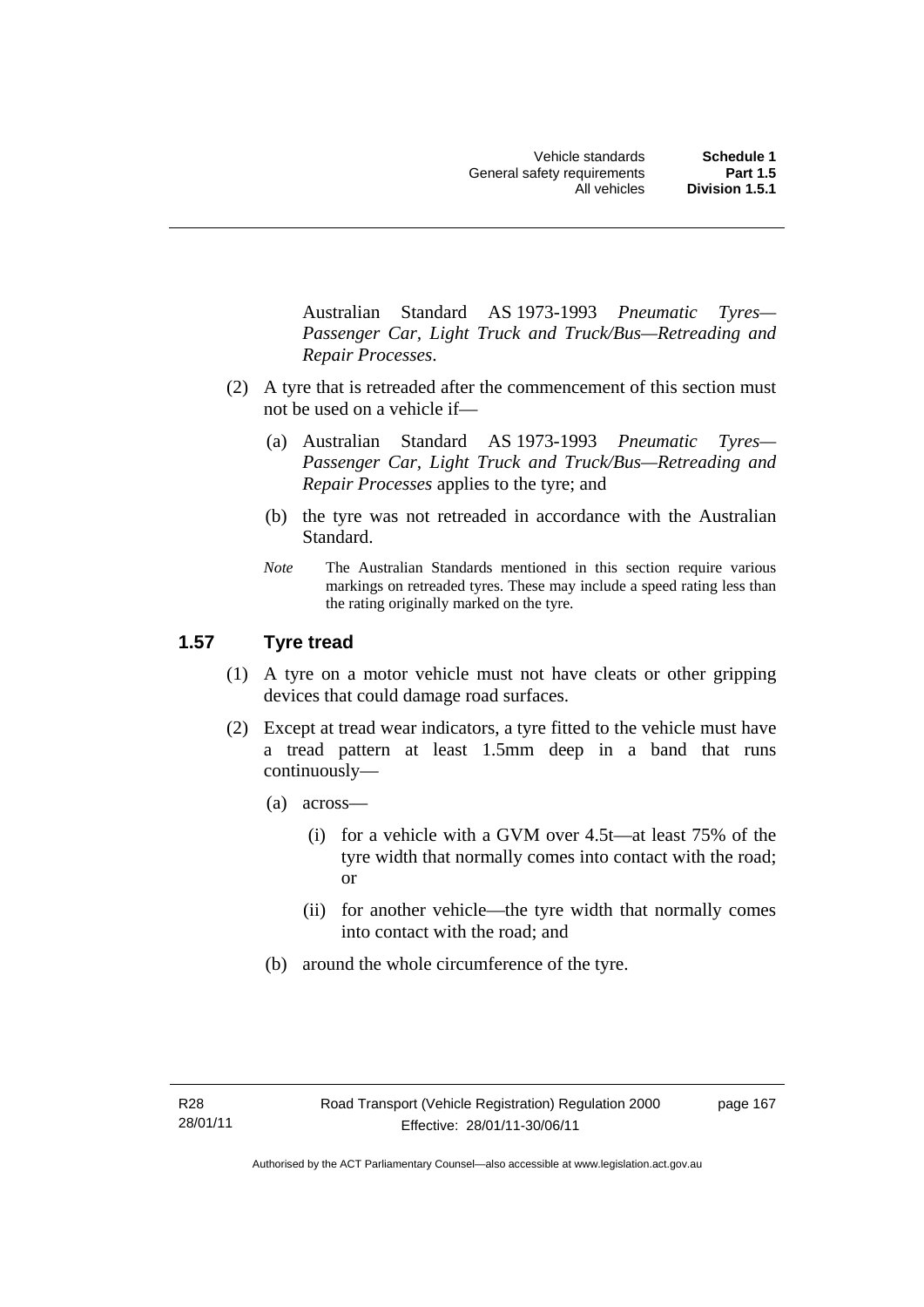- (3) A vehicle must not be fitted with a tyre that has been treated by recutting or regrooving the tread rubber, unless the tyre was—
	- (a) built with an extra thickness of rubber designed for recutting or regrooving; and
	- (b) labelled to indicate the construction.

# **Division 1.5.2 Additional requirements for motorbikes**

#### **1.58 Steering gear and handlebars**

- (1) The handlebars on a motorbike must extend at least 250mm, but not over 450mm, on each side of the centre-line of the vehicle.
- (2) In taking a measurement for subsection (1), mirrors and lights mounted on the handlebars of the motorbike are disregarded.
- (3) The lowest part of the handgrip on the handlebars must not be higher than 380mm above the attachment point of the handlebars to the motorbike.
- (4) Handgrips on the handlebars must be fitted symmetrically.
- (5) If a motorbike has the head stem as the steering pivot point, the horizontal distance from the midpoint between the head stem bearings to the centre of the front wheel must not be over 550mm.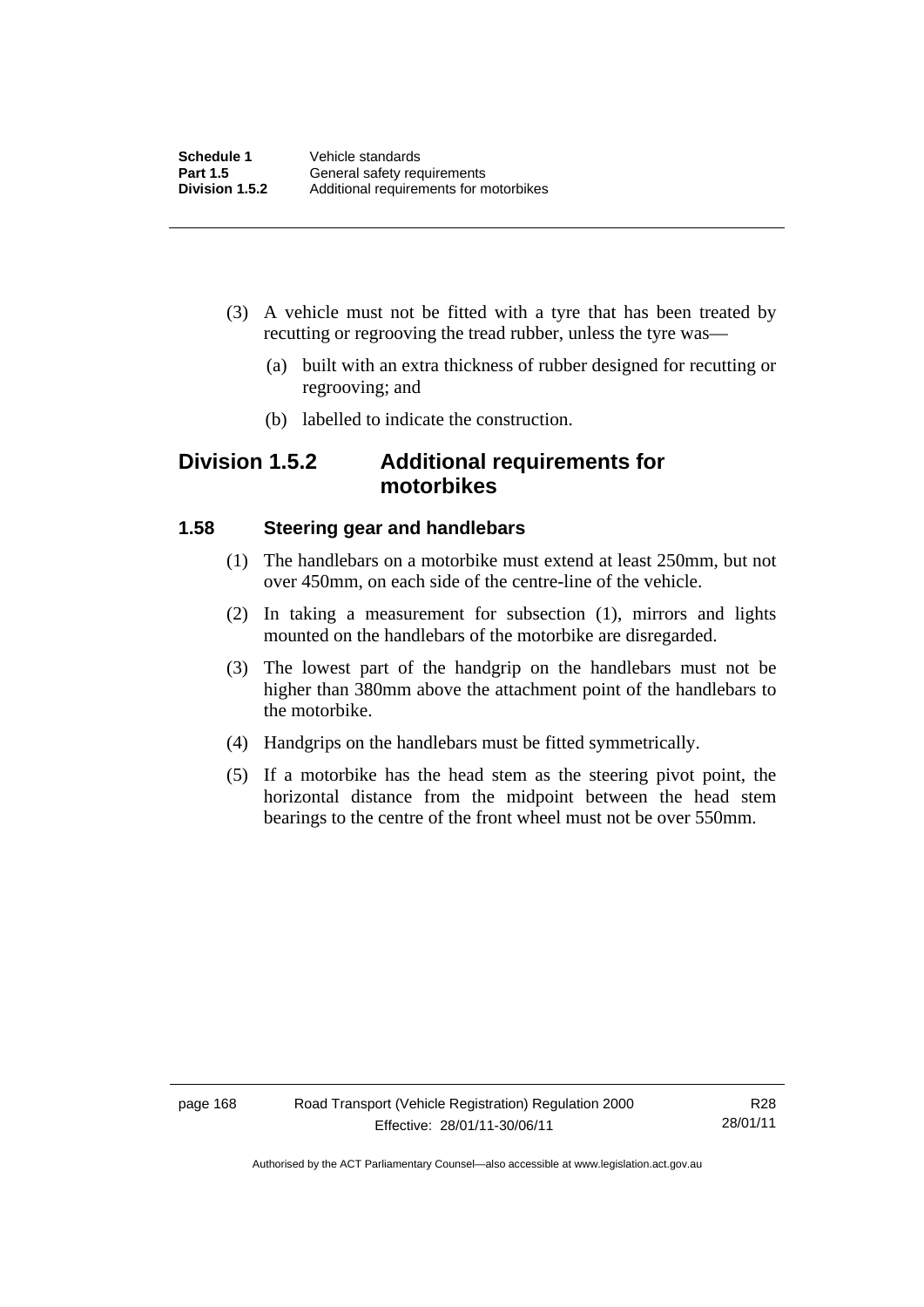

#### **Maximum horizontal distance from midpoint between head stem bearings of motorbike to centre of front wheel**

## **1.59 Footrests**

A motorbike must be fitted with footrests for the driver, and for any passenger for whom a seating position is provided.

# **1.60 Chain guards**

- (1) If the engine power of a motorbike is transmitted to the rear wheel by a chain, the driver and any passenger must be protected from the front sprocket and at least the upper part of the chain by—
	- (a) the frame or equipment of the motorbike; or
	- (b) a chain guard.
- (2) A chain guard must cover the chain to a point—
	- (a) at least 300mm to the rear of the rearmost footrest; or
	- (b) above the centre of the rear drive sprocket.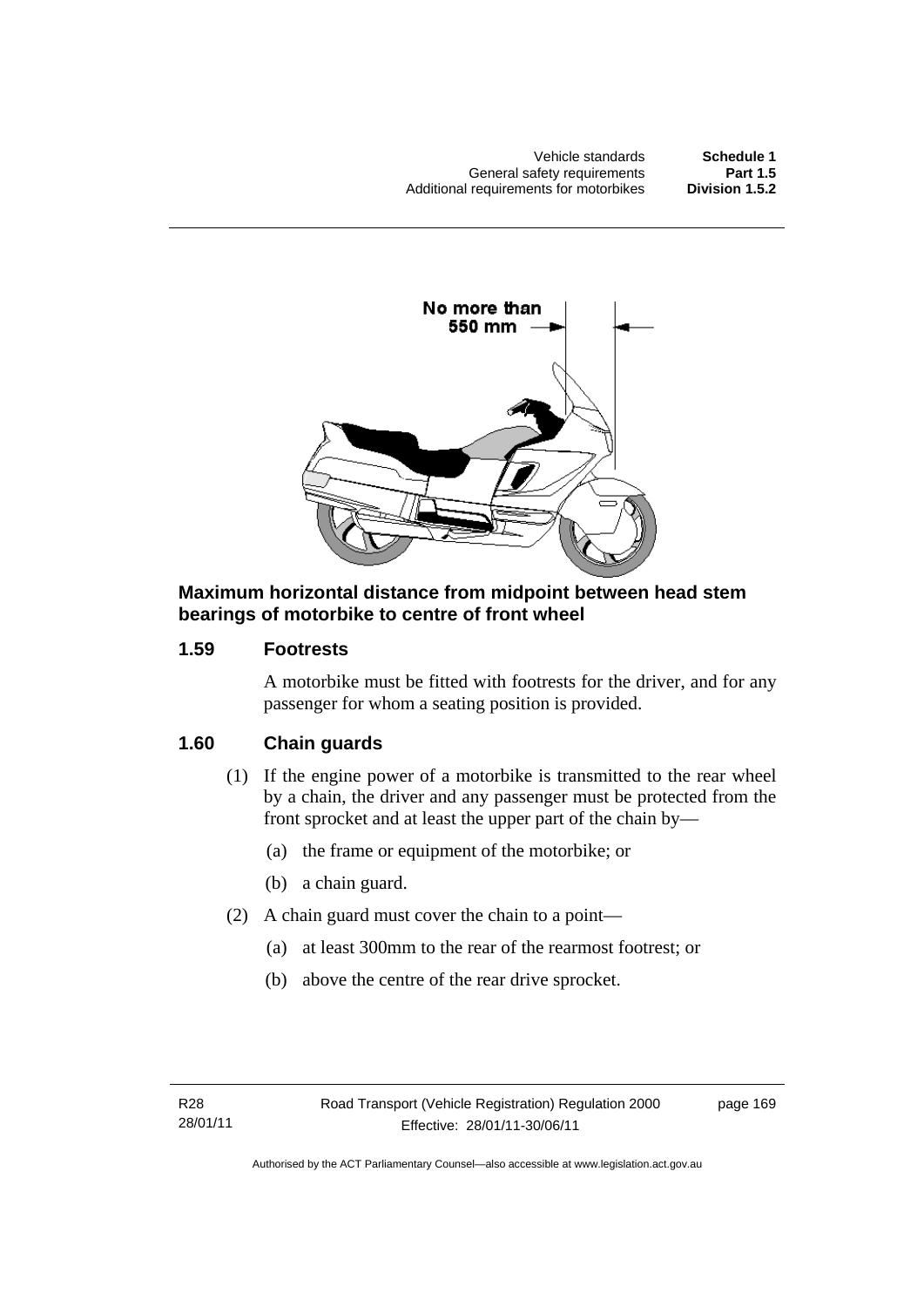# **Division 1.5.3 Additional requirements for public passenger vehicles**

#### **1.60A Public passenger vehicles to have fire-extinguisher**

A public passenger vehicle (other than a motorbike) must be equipped with a fire-extinguisher.

*Note* A public passenger vehicle is a public bus, taxi, hire car or demand responsive service vehicle.

page 170 Road Transport (Vehicle Registration) Regulation 2000 Effective: 28/01/11-30/06/11

R28 28/01/11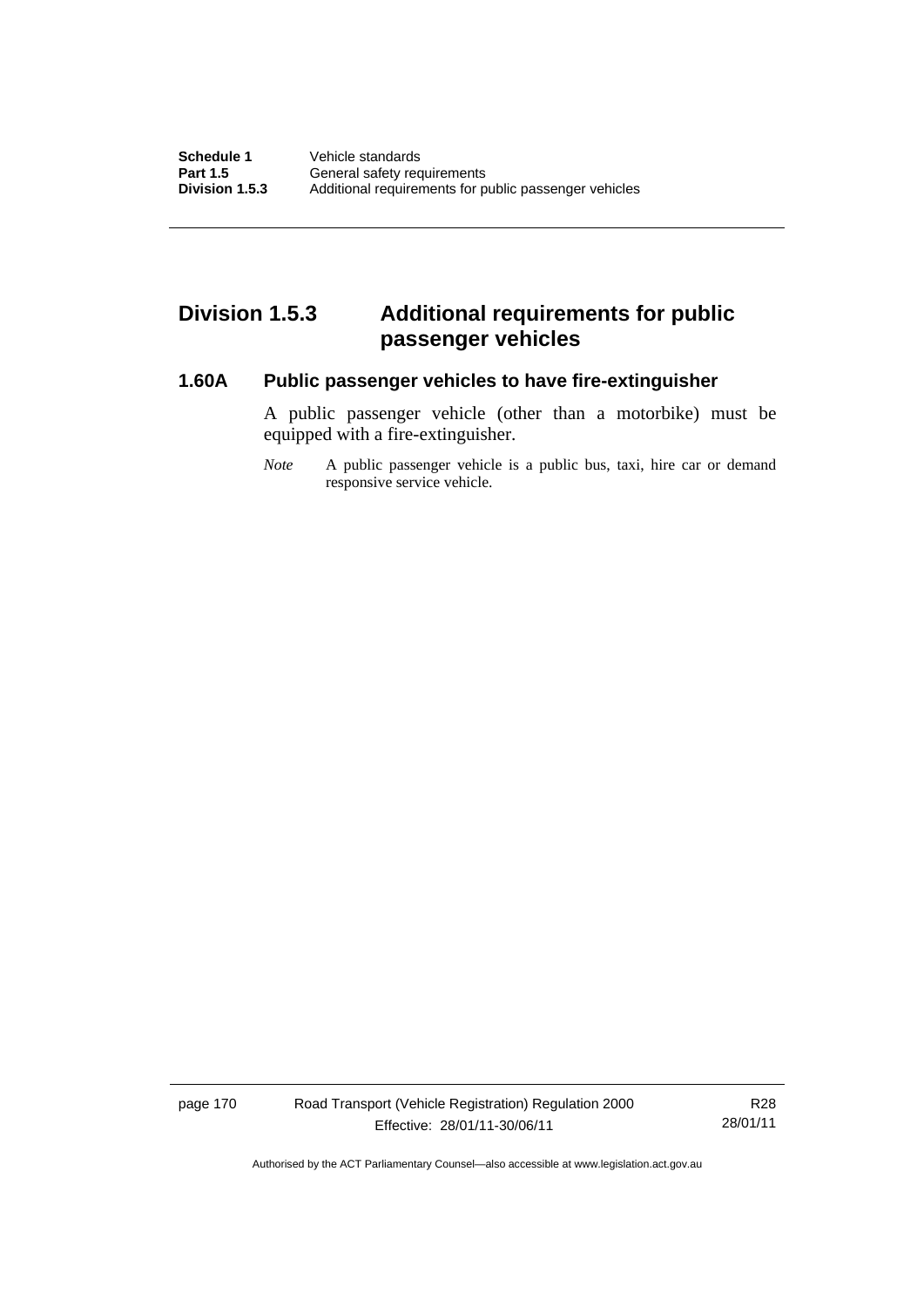# **Part 1.6 Vehicle marking**

*Note* This part contains requirements for a vehicle that help to identify the vehicle and, if the vehicle is unusually long, to warn other motorists.

### **1.61 Vehicle and engine identification numbers**

(1) In this section:

*number* includes letter.

- (2) A motor vehicle must have an individual engine identification number clearly stamped, embossed or otherwise permanently marked on it.
- (3) A motor vehicle built after 1930 must have the engine identification number on its engine block or the main component of its engine.
- (4) A vehicle must have an individual vehicle identification number clearly stamped, embossed or otherwise permanently marked on a substantial part of its frame or chassis.
- (5) A vehicle or engine identification number must be located where a person can read it easily without having to use tools to remove a part of the vehicle that would otherwise obstruct the person's view.

## **1.62 Compliance plate to be attached to certain motor vehicles**

- (1) This section applies to a motor vehicle (other than a tractor, trailer or implement) registered for the first time after July 1972.
- (2) The vehicle must have securely and prominently attached within the engine compartment, or another position approved by the road transport authority, a plate that—
	- (a) is approved by the motor vehicle certification board or the administrator of vehicle standards; and
	- (b) identifies the vehicle; and

page 171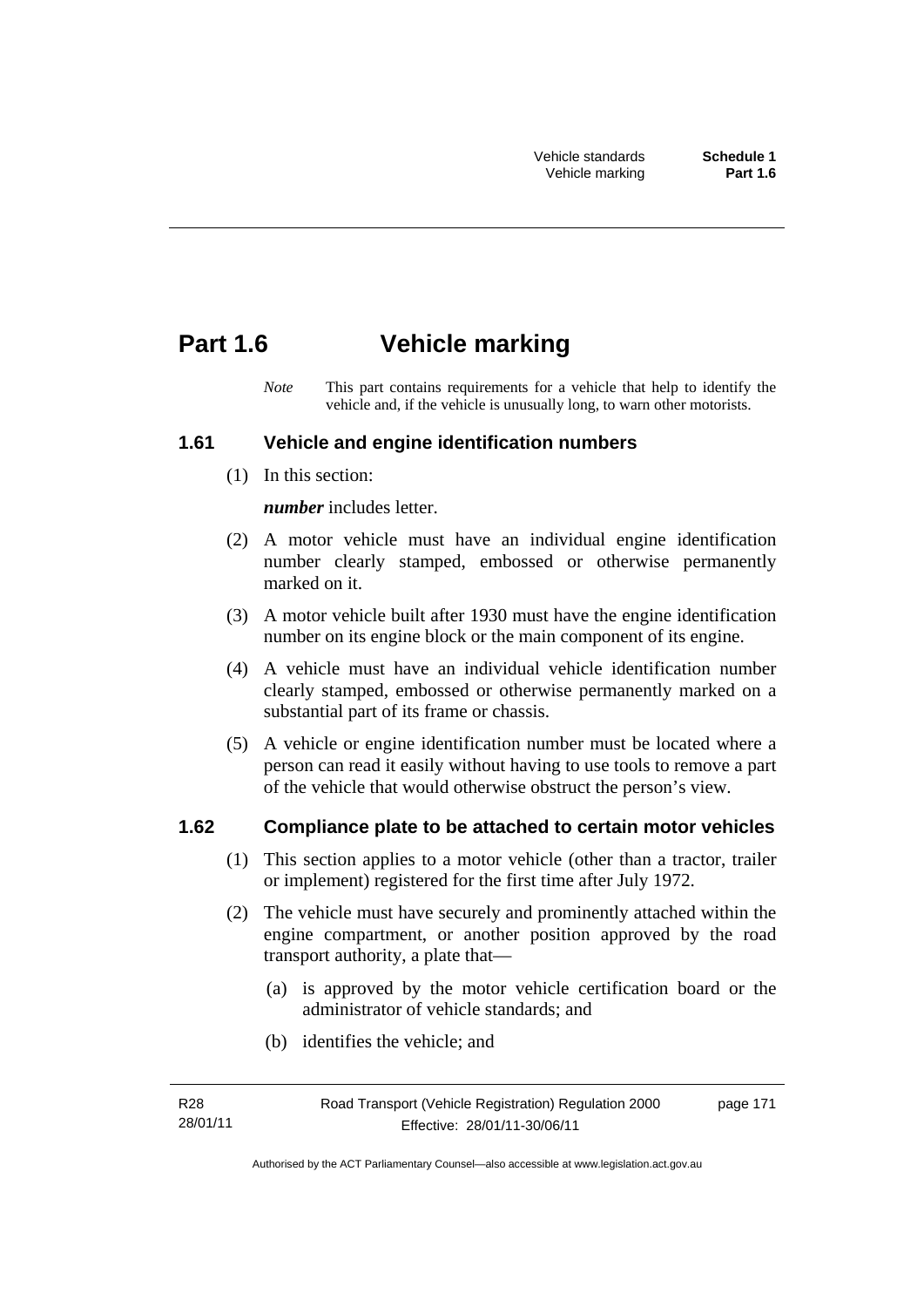(c) indicates that, at the time the plate was attached, the vehicle met the standards and procedures administered by the motor vehicle certification board or administrator of vehicle standards for that class of vehicle.

#### **1.63 Compliance plate to be attached to certain trailers**

(1) This section applies to a trailer built after 1985 that has an individual gross trailer weight rating (as decided by the road transport authority) over 4.5t, but not over 60t.

*Note* As a semitrailer is a trailer, this section applies to semitrailers.

- (2) At or as soon as practicable after the time of the first registration of the trailer, the trailer must have securely and prominently attached to it, in a position designated by the motor vehicle certification board or administrator of vehicle standards, a plate that—
	- (a) is approved by the board or the administrator of vehicle standards; and
	- (b) identifies the vehicle; and
	- (c) indicates that, at the time the plate was attached, the vehicle met the standards and procedures administered by the motor vehicle certification board or administrator of vehicle standards for that class of vehicle.

#### **1.64 White or silver band on certain vehicles**

- (1) This section applies to a vehicle that—
	- (a) is at least 2.2m wide; and
	- (b) has a body with a vertical measurement under 300mm at the rear, measured from the lowest point of the body above ground level to the highest point; and
	- (c) is not fitted with rear marking plates in accordance with section 1.126.

| page 172 | Road Transport (Vehicle Registration) Regulation 2000 | R28      |
|----------|-------------------------------------------------------|----------|
|          | Effective: 28/01/11-30/06/11                          | 28/01/11 |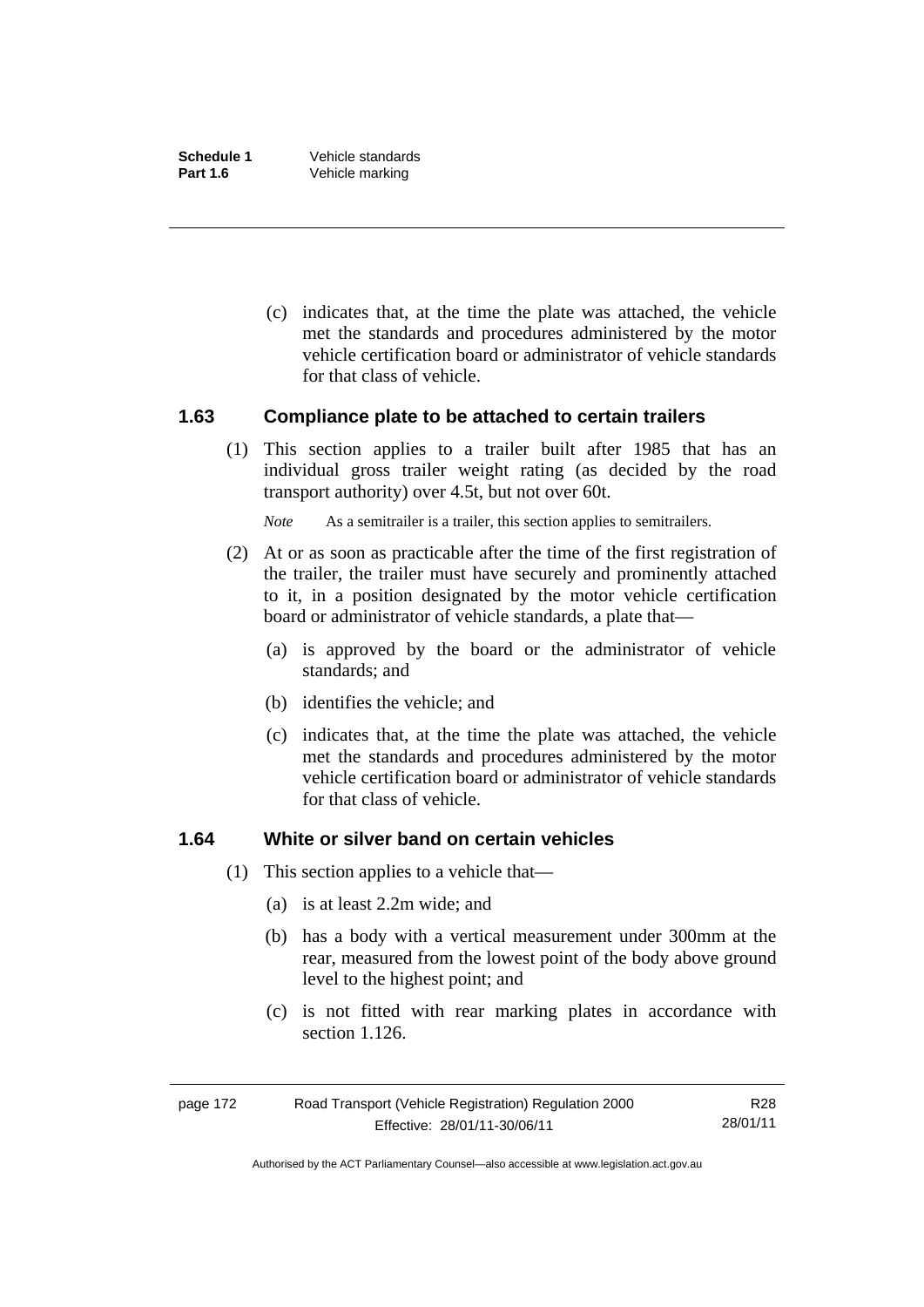- (2) For subsection (1) (a), the width of a vehicle is measured disregarding any anti-skid device mounted on wheels, central tyre inflation systems, lights, mirrors, reflectors, signalling devices and tyre pressure gauges.
- (3) The vehicle must have a white or silver band at least 75mm high across the full width of the rearmost part of the body of the vehicle.

### **1.65 Warning signs for combinations over 22m long**

- (1) The following vehicles must display road train warning signs complying with this section and section 1.67:
	- (a) a combination over 36.5m long;
	- (b) a road train over 30m, but not over 36.5m, long that includes 1 or more dog trailers.
- (2) The following vehicles must display road train warning signs, or a long vehicle warning sign, complying with this section and section 1.67:
	- (a) a road train over 22m, but not over 30m, long that includes 1 or more dog trailers;
	- (b) a road train over 22m, but not over 36.5m, long that does not include a dog trailer.
- (3) Another combination over 22m, but not over 36.5m, long must display a long vehicle warning sign complying with this section and section 1.67.
- (4) Subsections (1), (2) and (3) do not apply to the extent of any inconsistency with a notice or permit under the *Road Transport (Mass, Dimensions and Loading) Act 2009* that applies to the combination.
	- *Note 1* A reference to an Act includes a reference to the statutory instruments made or in force under the Act, including any regulation (see Legislation Act, s 104).

page 173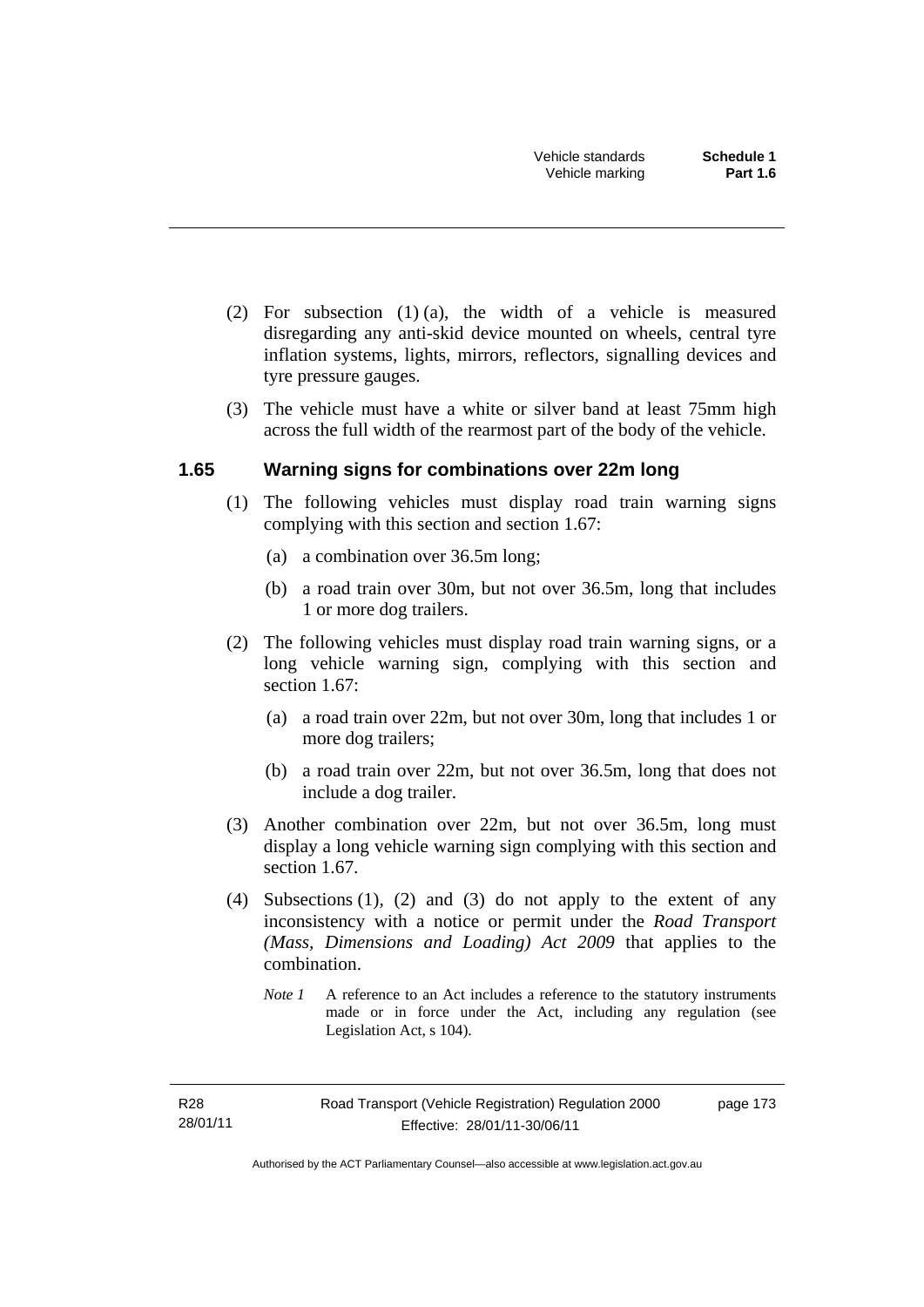- *Note 2* The *Road Transport (Mass, Dimensions and Loading) Regulation 2010*  provides for notices and permits.
- (5) Road train warning signs must be used in pairs and fitted horizontally, a warning sign at the front and the other at the rear of the combination.
- (6) A long vehicle warning sign must be fitted horizontally at the rear of the combination.

### **1.66 Warning signs not to be displayed on other vehicles**

- (1) A road train warning sign must not be displayed on a vehicle unless the vehicle is part of a combination or road train mentioned in section 1.65 (1) or (2).
- (2) A long vehicle warning sign must not be displayed on a vehicle unless the vehicle is a part of a combination or road train mentioned in section 1.65 (2) or (3).

### **1.67 Specifications for warning signs**

- (1) A road train or long vehicle warning sign must be built in 1 or 2 parts from sheet steel 0.8mm thick or another material of at least the same stiffness, unless it is designed to be fixed to a vehicle using an adhesive.
- (2) The warning sign must be at least 1.02m wide and at least 250mm high.
- (3) A road train warning sign must display the words 'road train', and a long vehicle warning sign must display the words 'long vehicle', in black capital letters at least 180mm high in typeface Series B (N) that complies with Australian Standard AS 1744 *Forms of Letters and Numerals for Road Signs*.
- (4) If the warning sign is in 2 parts, 1 word of the term 'road train' or 'long vehicle' must be on one part and the other word of the term must be on the other part.

| page 174 | Road Transport (Vehicle Registration) Regulation 2000 | R28      |
|----------|-------------------------------------------------------|----------|
|          | Effective: 28/01/11-30/06/11                          | 28/01/11 |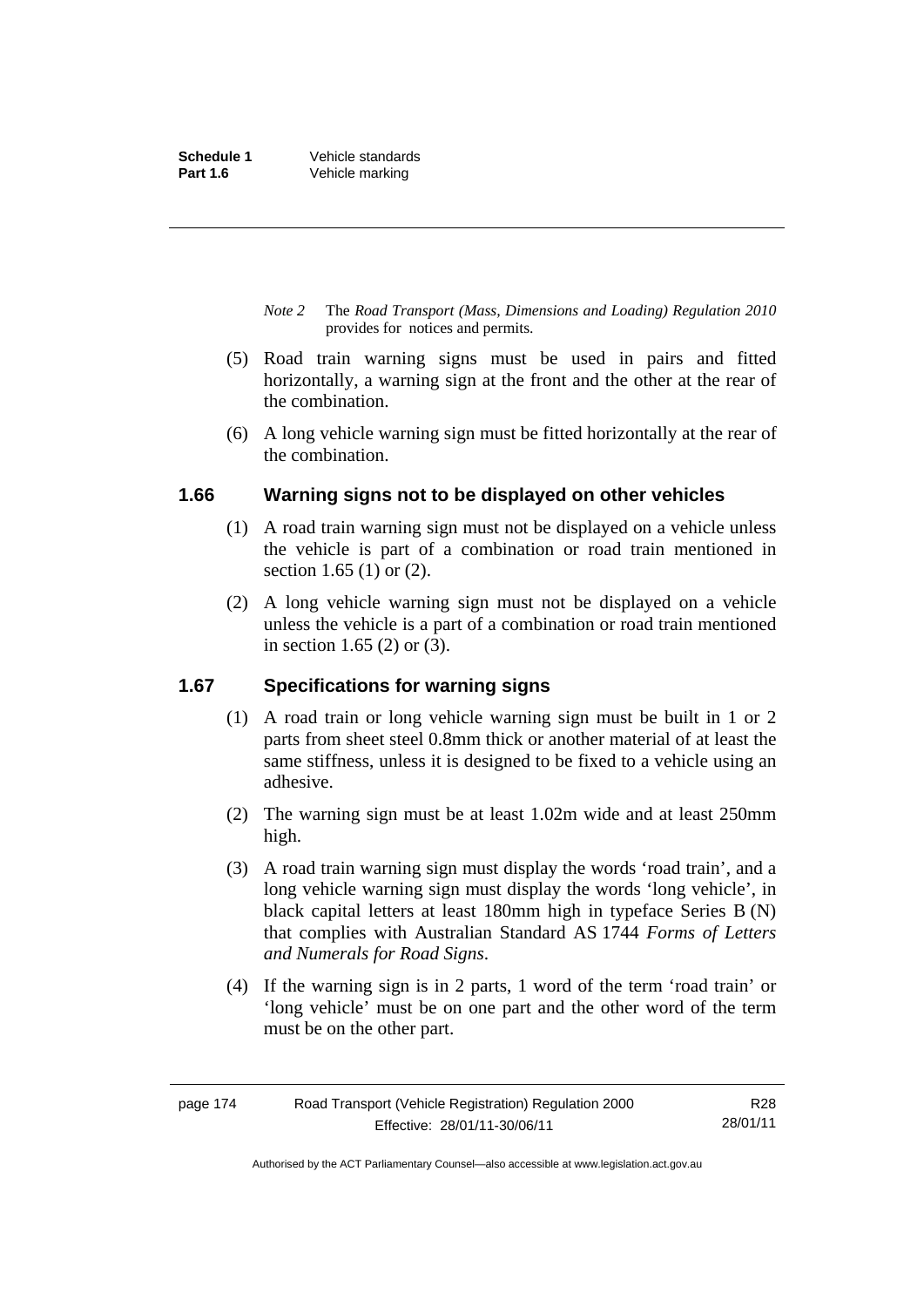- (5) The warning sign must display the sign manufacturer's name or logo, and the brand and class of retro-reflective material used, in block letters not over 10mm high.
- (6) The warning sign must have a black border.
- (7) The warning sign must be coated with yellow retro-reflective material of class 1 or 2 that meets Australian Standard AS 1906 *Retro-reflective Materials and Devices for Road Traffic Control Purposes*.
- (8) The warning sign must be fitted so—
	- (a) no part of the sign is—
		- (i) over 1.8m above ground level; or
		- (ii) under 500mm above ground level; and
	- (b) if the sign is in 2 parts—the parts are fitted at the same height above ground level.



### **Positioning of a warning sign**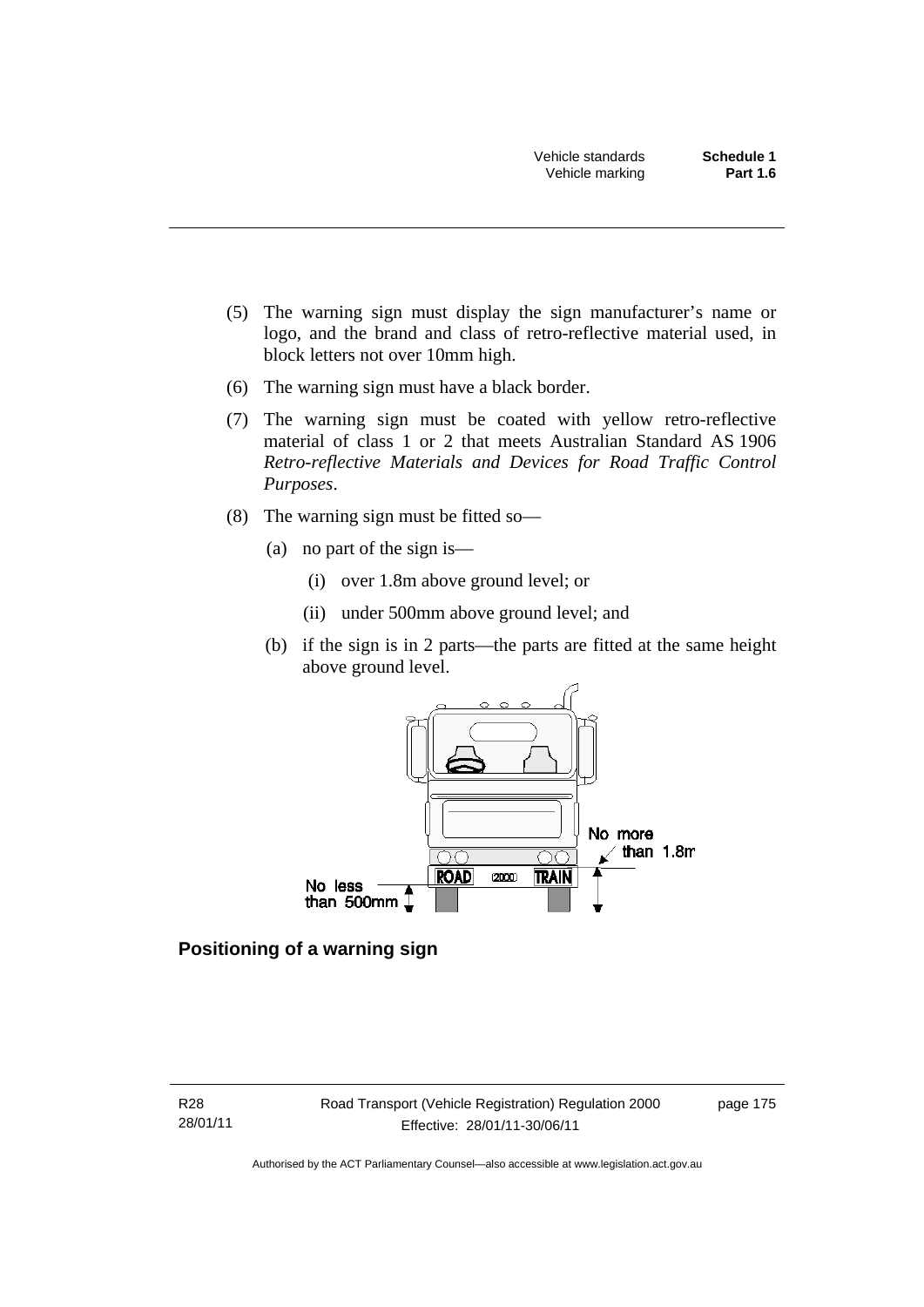### **1.68 Left-hand drive signs**

- (1) This section applies to a motor vehicle with a GVM over 4.5t that has the centre of a steering control to the left of the centre of the vehicle.
- (2) The vehicle must display the words 'left hand drive' on the rear of the vehicle.
- (3) The words must be in letters at least 75mm high, and in a colour that contrasts with the background to the words.

page 176 Road Transport (Vehicle Registration) Regulation 2000 Effective: 28/01/11-30/06/11

R28 28/01/11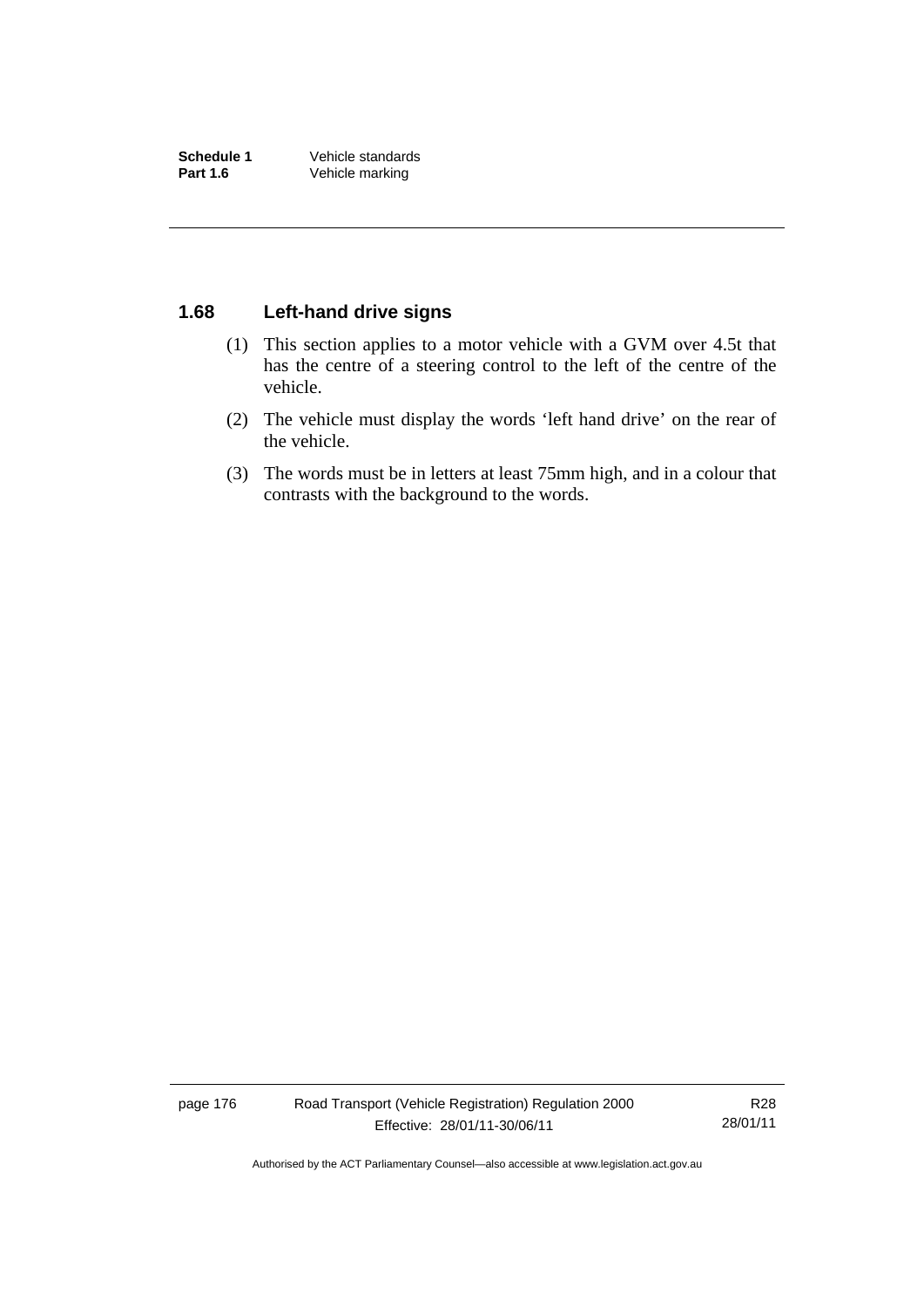# **Part 1.7 Vehicle configuration and dimensions**

*Note* This part sets out various requirements covering the suspension on vehicles and size limits for single vehicles and combinations of vehicles, so that they can be operated safely with other traffic, without taking up too much road space or damaging the road and structures on the road.

> Generally, the limits in this part apply to a vehicle and any load it may be carrying.

> Particular requirements for loaded vehicles are covered by the *Road Transport (Mass, Dimensions and Loading) Act 2009*.

# **Division 1.7.1 Axles**

### **1.69 Axle configuration**

- (1) A motor vehicle, other than an articulated bus, must have only—
	- (a) 1 axle group, or single axle, towards the front of the vehicle; and
	- (b) 1 axle group, or single axle, towards the rear of the vehicle.
- (2) An articulated bus must have—
	- (a) on its front section—
		- (i) only 1 axle group, or single axle, towards the front of the section; and
		- (ii) only 1 axle group, or single axle, towards the rear of the section; and
	- (b) on another section—only 1 axle group or single axle.
- (3) A trailer must have only—
	- (a) 1 axle group or single axle; or

page 177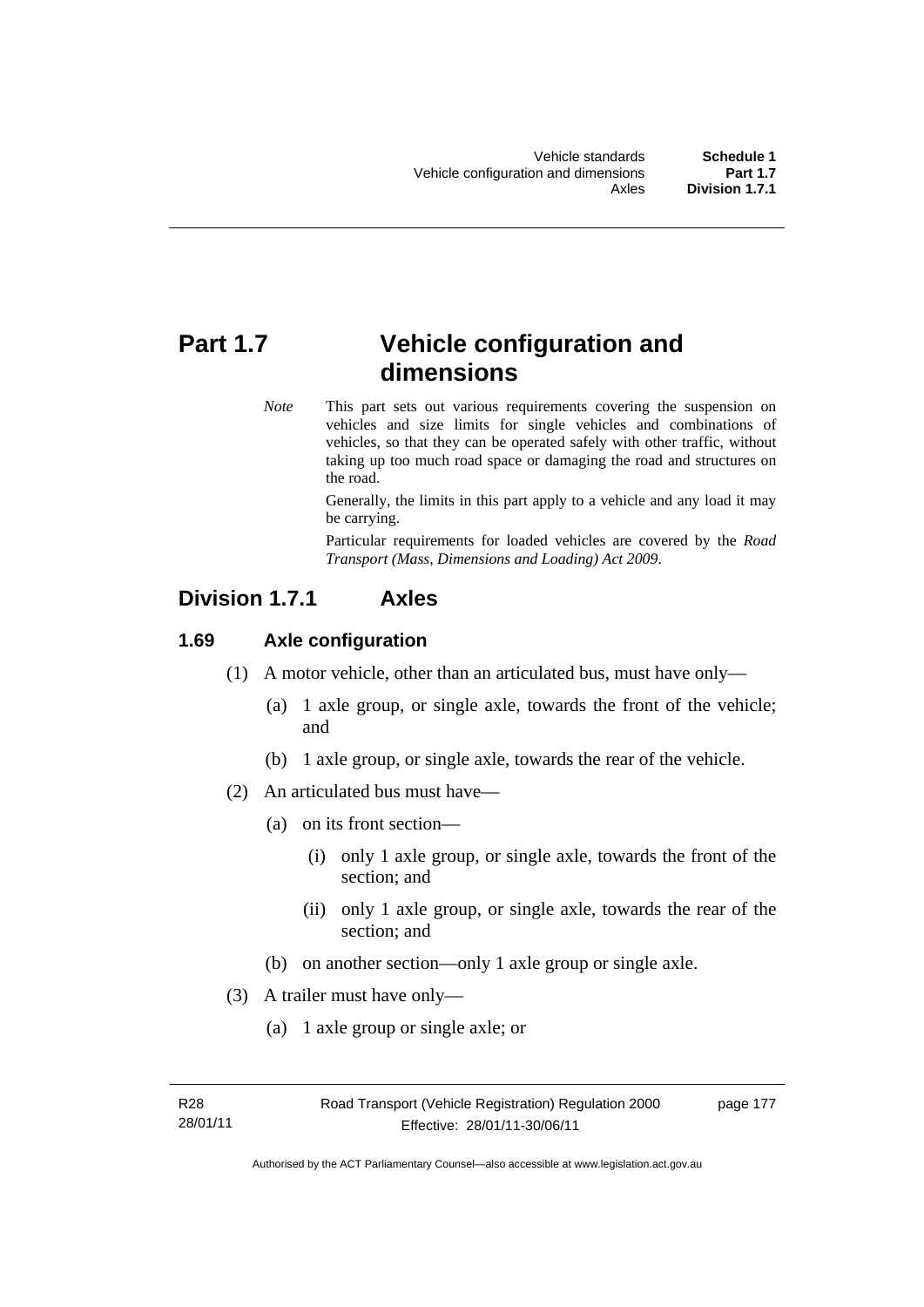- (b) 2 axle groups, 2 single axles, or 1 axle group and single axle, in the following configuration—
	- (i) 1 axle group, or single axle, towards the front of the vehicle, with all the wheels on the axle group or single axle connected to the steering mechanism for that part of the trailer; and
	- (ii) 1 axle group, or single axle, towards the rear of the vehicle.
- (4) A semitrailer that is extendible, or is fitted with sliding axles, must—
	- (a) have a securing device that—
		- (i) can securely fix the extendible part or sliding axles to the rest of the vehicle in any position of adjustment provided; and
		- (ii) is located in a position that can prevent accidental or inadvertent release, if the device is mounted on the chassis of the vehicle; and
		- (iii) is fitted with a visible or audible warning system to indicate to a person standing beside the vehicle that the device is not engaged; and
		- (iv) is fitted with a way of preventing loss of air from the air brake supply, if the device uses air from the brake system and fails in a way allowing air to escape; and
		- (v) is held in the applied position by direct mechanical action without the intervention of an electric, hydraulic or pneumatic device; and
	- (b) be built so the adjustable parts of the vehicle remain connected if the securing device fails.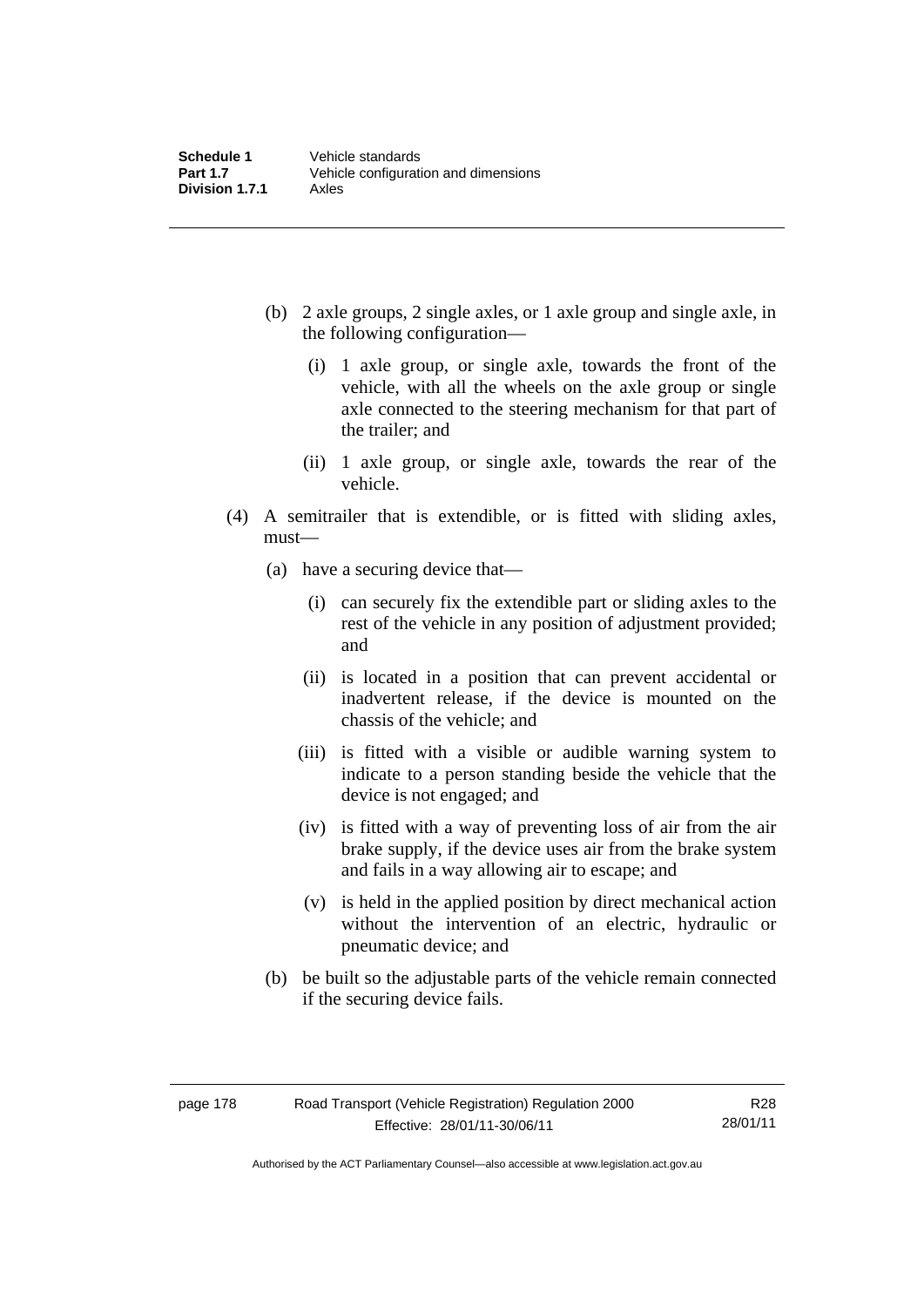#### **1.70 Relation between axles in axle group**

- (1) The axles in an axle group, other than a twinsteer axle group, fitted to a vehicle with a GVM over 4.5t must relate to each other through a load-sharing suspension system.
- (2) In this section:

*load-sharing suspension system* means an axle group suspension system that—

- (a) is built to divide the load between the tyres on the group so that no tyre carries a mass over 10% over the mass that it would carry if the load were divided equally; and
- (b) has effective damping characteristics on all axles of the group.

# **Division 1.7.2 Dimensions**

#### **1.71 References to length etc in div 1.7.2**

In this division, a reference to the length, width or height of a vehicle or part of a vehicle is a reference to that dimension of the vehicle or part together with any load or equipment on the vehicle or part.

#### **1.72 Width**

- (1) A vehicle must not be over 2.5m wide.
- (2) For subsection (1), the width of a vehicle is measured without taking into account any anti-skid device mounted on wheels, central tyre inflation systems, lights, mirrors, reflectors, signalling devices and tyre pressure gauges.

#### **1.73 Length of single motor vehicles**

- (1) A motor vehicle, other than an articulated or controlled access bus, must not be over 12.5m long.
- (2) A controlled access bus must not be over 14.5m long.

| R <sub>28</sub> | Road Transport (Vehicle Registration) Regulation 2000 | page 179 |
|-----------------|-------------------------------------------------------|----------|
| 28/01/11        | Effective: 28/01/11-30/06/11                          |          |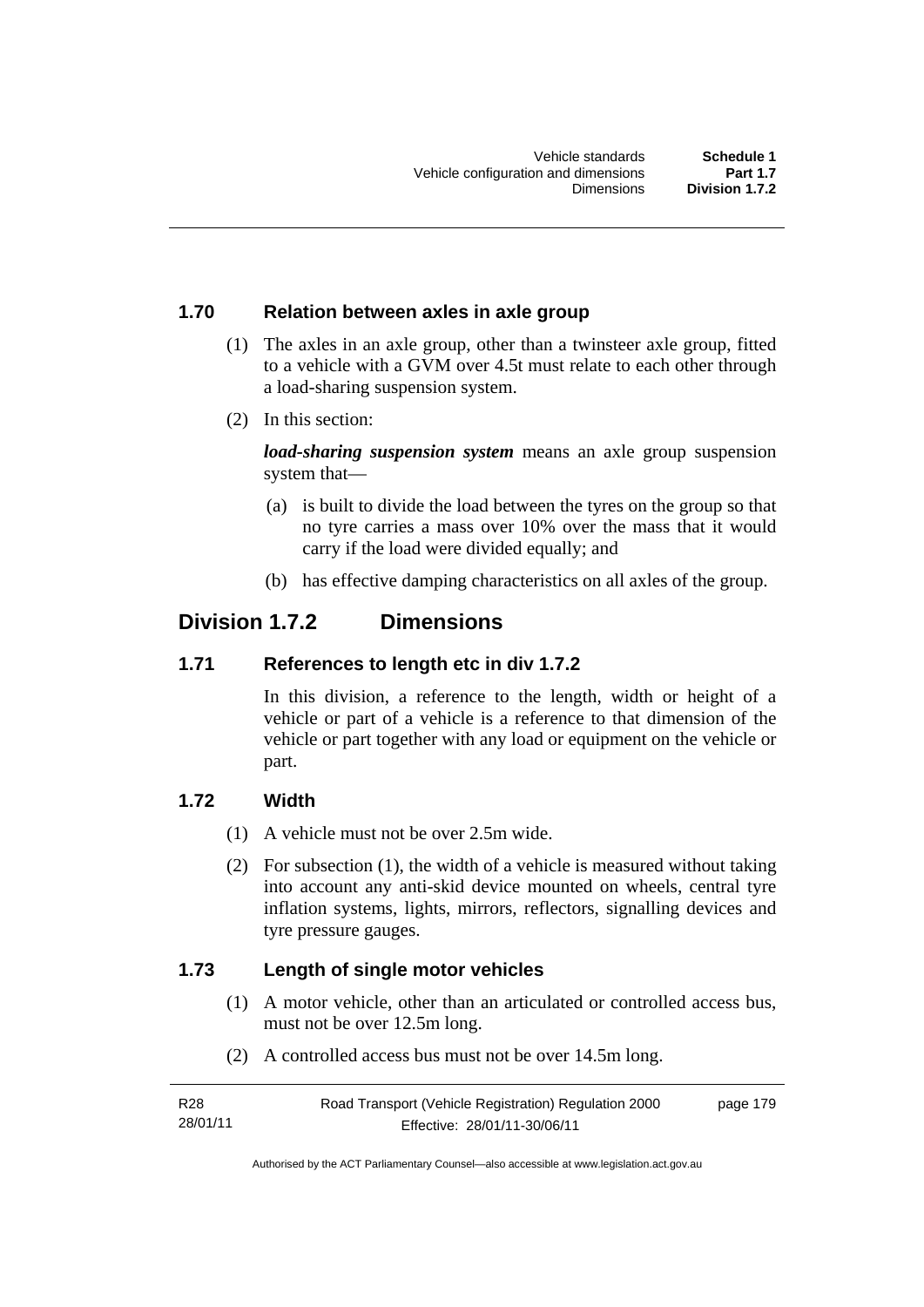(3) An articulated bus must not be over 18m long.

#### **1.74 Length of single trailers**

- (1) On a semitrailer or dog trailer—
	- (a) the distance between the point of articulation at the front of the trailer and the rear overhang line must not be over 9.5m; and
	- (b) the distance between the point of articulation at the front of the trailer and the rear of the trailer must not be over 12.3m.
- (2) A projection forward of the point of articulation at the front of a semitrailer must be contained within a radius of 1.9m from the point of articulation.



#### **Maximum dimensions of a semitrailer**

 (3) If a semitrailer has 2 or more points of articulation at the front of the trailer, it must comply with subsections (1) and (2) when measured at 1 of the points.

| page 180 |  |
|----------|--|
|----------|--|

Road Transport (Vehicle Registration) Regulation 2000 Effective: 28/01/11-30/06/11

R28 28/01/11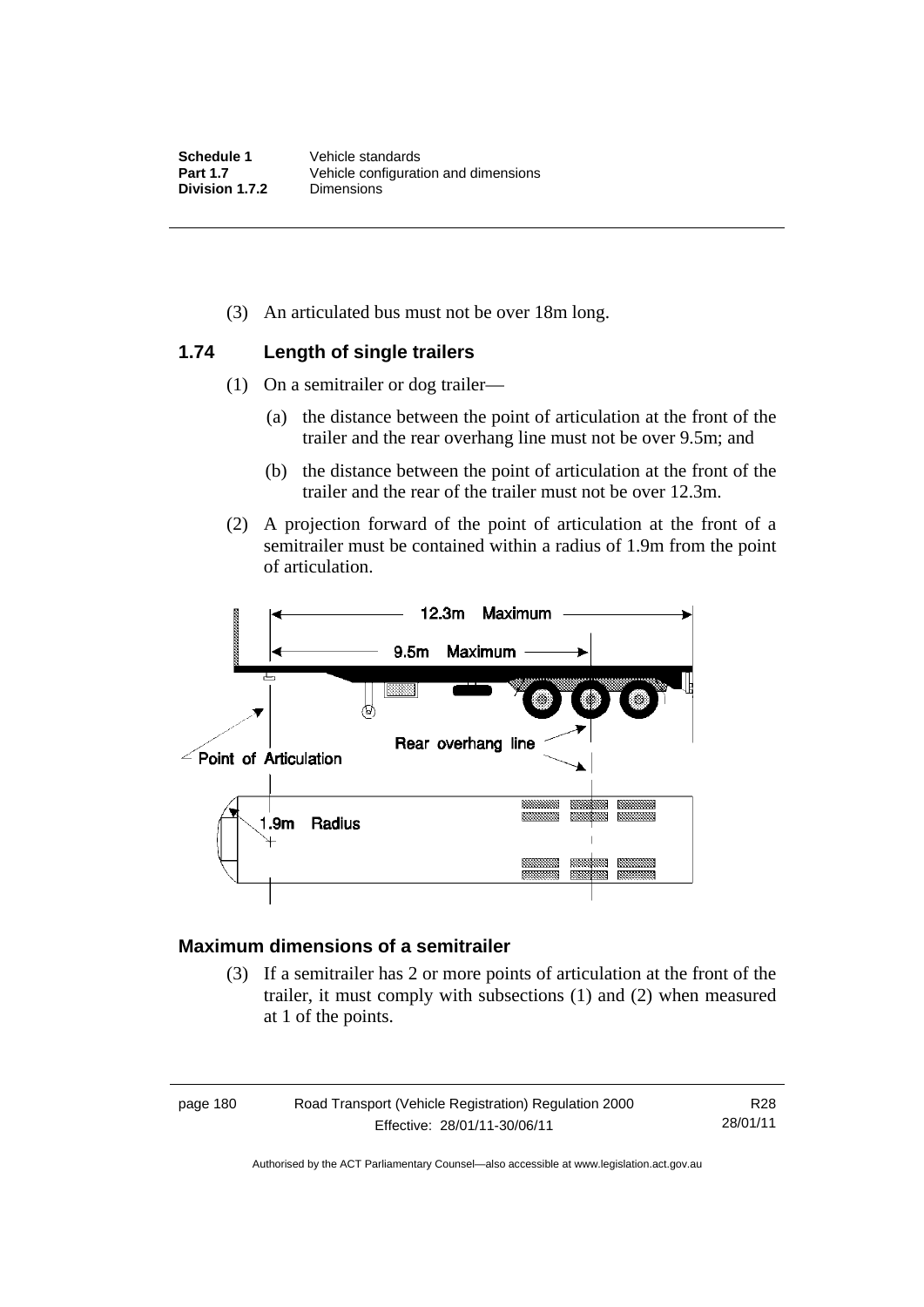- (4) A trailer (other than a pig trailer) built to carry cattle, sheep, pigs or horses on 2 or more partly or completely overlapping decks must not have over 12.5m of its length available for the transport of animals.
- (5) For subsection (4), the length available for the transport of animals on a trailer is measured from the inside of the front wall or door of the trailer to the inside of the rear wall or door of the trailer, with any intervening partitions disregarded.
- (6) A pig trailer must not be longer than 12.5m.
- (7) In this section:

*pig trailer* means a trailer that is not fitted with an axle group other than 1 non-steerable axle group.

## **1.75 Length of combinations**

- (1) A combination must not be over—
	- (a) for a B-double—25m long; and
	- (b) for a road train—53.5m long; and
	- (c) for a combination, other than a road train, designed to carry vehicles on 2 or more partly or completely overlapping decks—25m long; and
	- (d) for another combination—19m long.
- (2) In a B-double built to carry cattle, sheep, pigs or horses, the 2 semitrailers must not have over 18.8m of their combined length available for the transport of animals.
- (3) For subsection (2), the length available for the transport of animals on a trailer is measured from the inside of the front wall or door of the trailer to the inside of the rear wall or door of the trailer, with any intervening partitions disregarded.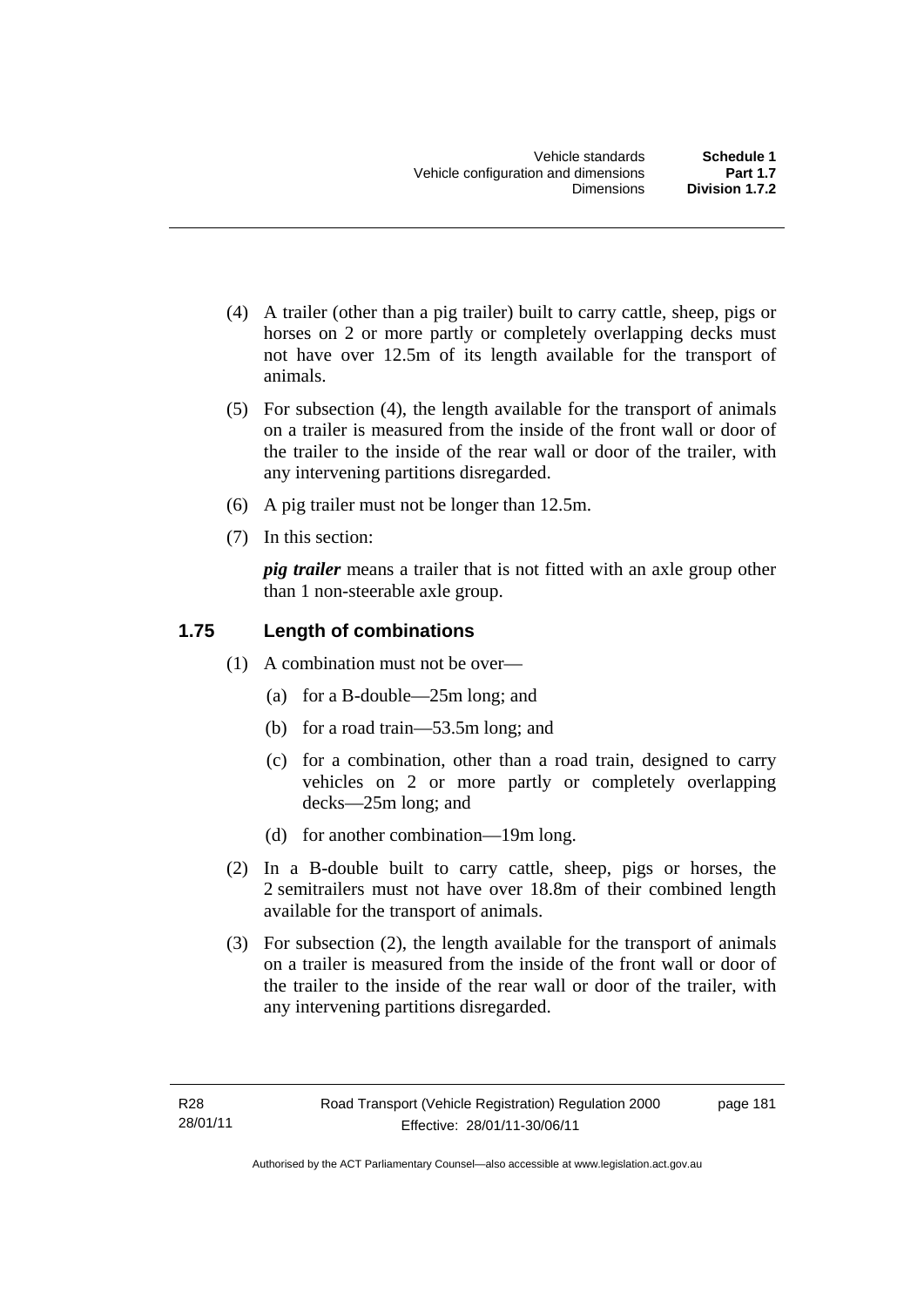### **1.76 Rear overhang**

- (1) The rear overhang of a semitrailer, or dog trailer consisting of a semitrailer and converter dolly, must not be over the lesser of—
	- (a) 60% of the distance between the point of articulation at the front and the rear overhang line; and
	- (b) 3.7m.
- (2) A semitrailer with 2 or more points of articulation at the front must comply with subsection (1) when measured at the same point used for measurement for compliance with section 1.74 (3).
- (3) The rear overhang of a trailer with only 1 axle group or single axle (other than a semitrailer) must not be over the lesser of—
	- (a) the length of the load carrying area, or body, ahead of the rear overhang line; and
	- (b) 3.7m.
- (4) The rear overhang of a controlled access bus must not be over the lesser of—
	- (a) 70% of the distance between the centre of the front axle and the rear overhang line; and
	- (b) 4.9m.
- (5) The rear overhang of a vehicle not mentioned in subsection (1), (3) or (4) must not be over the lesser of—
	- (a) 60% of the distance between the centre of the front axle and the rear overhang line; and
	- (b) 3.7m.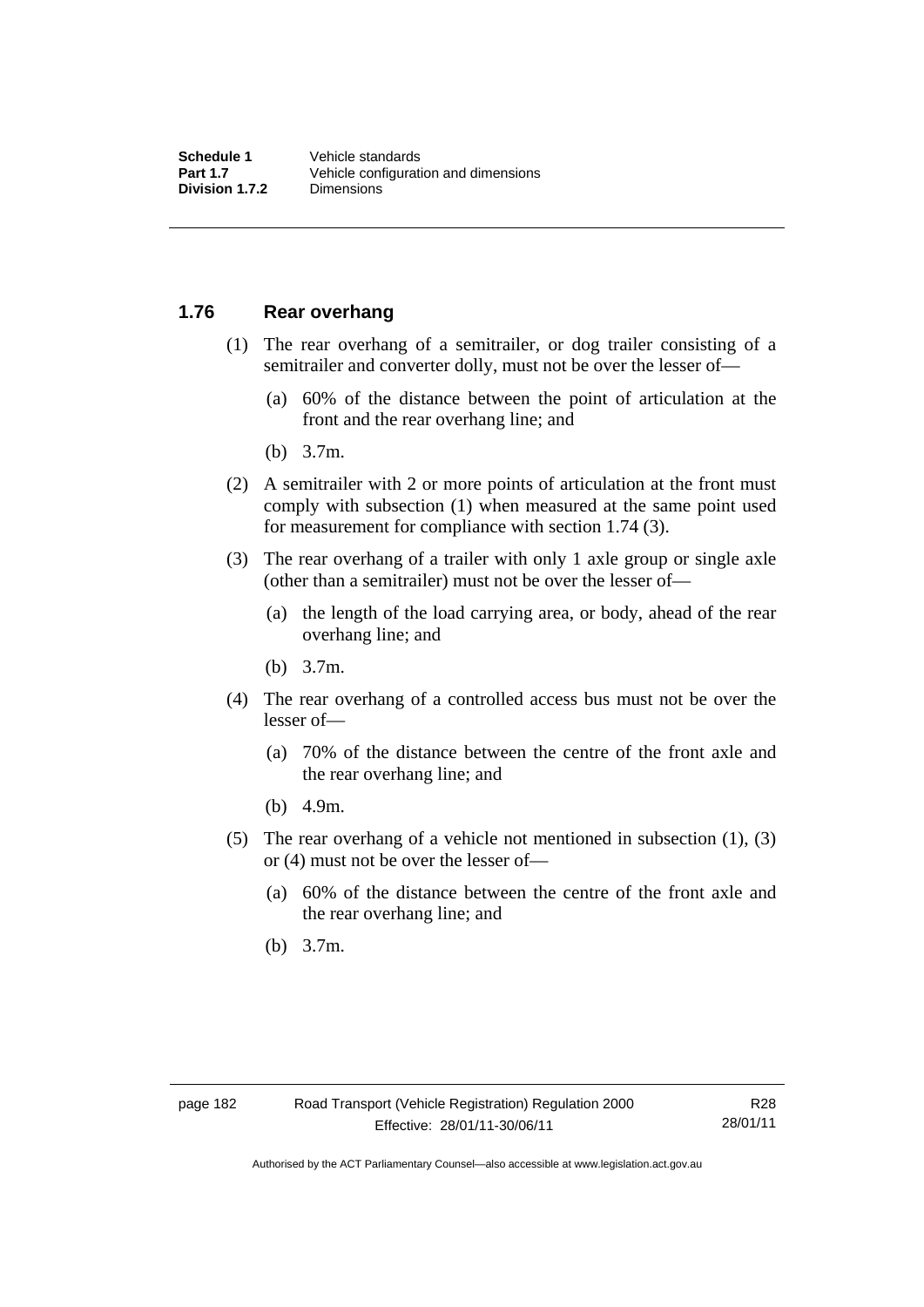## **1.77 Trailer drawbar length**

- (1) The distance between the coupling pivot point on the drawbar of a dog trailer, and the centre-line of the front axle group or of the front single axle of the trailer, must—
	- (a) not be over 5m; and
	- (b) not be under 3m, if the trailer is used in a road train over 19m long.



## **Length of a drawbar on a dog trailer**

 (2) The distance between the coupling pivot point on a drawbar, and the centre-line of the axle group or single axle on a trailer with only 1 axle group or single axle (other than a semitrailer) must not be over 8.5m.

### **1.78 Height**

- (1) A vehicle must not be over 4.3m high.
- (2) However—
	- (a) a vehicle built to carry cattle, sheep, pigs or horses must not be over 4.6m high; and
	- (b) a double-deck bus must not be over 4.4m high; and

page 183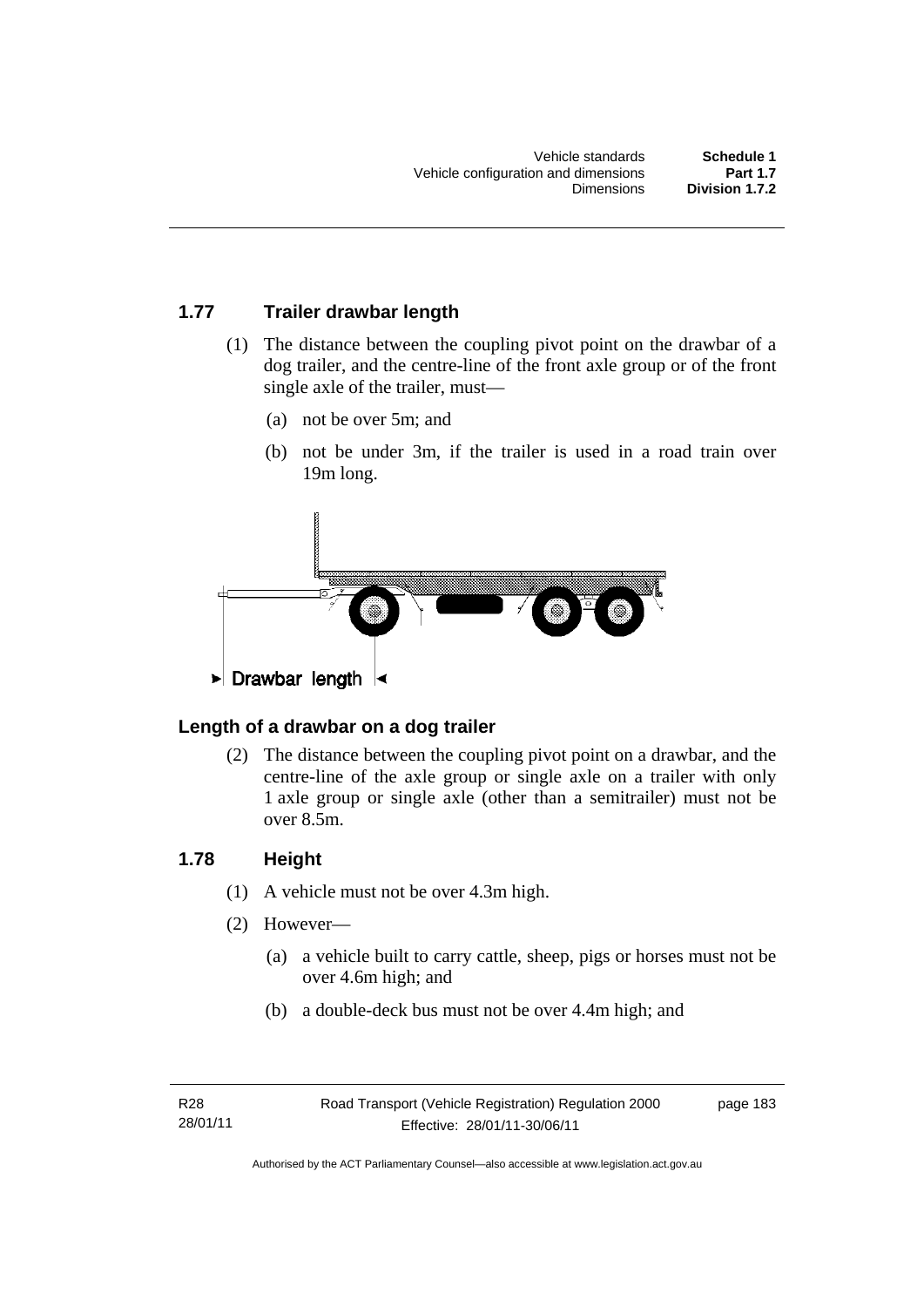(c) a vehicle built to carry vehicles on 2 or more decks must not be over 4.6m high when laden.

#### **1.79 Ground clearance**

(1) In this section:

*ground clearance*, of a vehicle, means the minimum distance to the ground from a point on the underside of the vehicle, other than a point on a tyre, wheel, wheel hub, brake backing plate or flexible mudguard or mudflap of the vehicle.

- (2) A motor vehicle or combination must have a ground clearance of—
	- (a) at least 100mm at any point within 1m of an axle; and
	- (b) at least  $\frac{1}{30}$  of the distance between the centres of adjacent axles at the midpoint between them; and
	- (c) at any other point—at least the distance that allows the vehicle or combination to pass over a peak in the road with a gradient on either side of 1:15, if the wheels of 1 axle of the vehicle or combination are on the slope on one side of the peak and the wheels of the next axle are on the slope on the other side.
- (3) However, subsection (2) does not apply to—
	- (a) a motor vehicle with less than 4 wheels; or
	- (b) a combination that includes a motor vehicle with less than 4 wheels.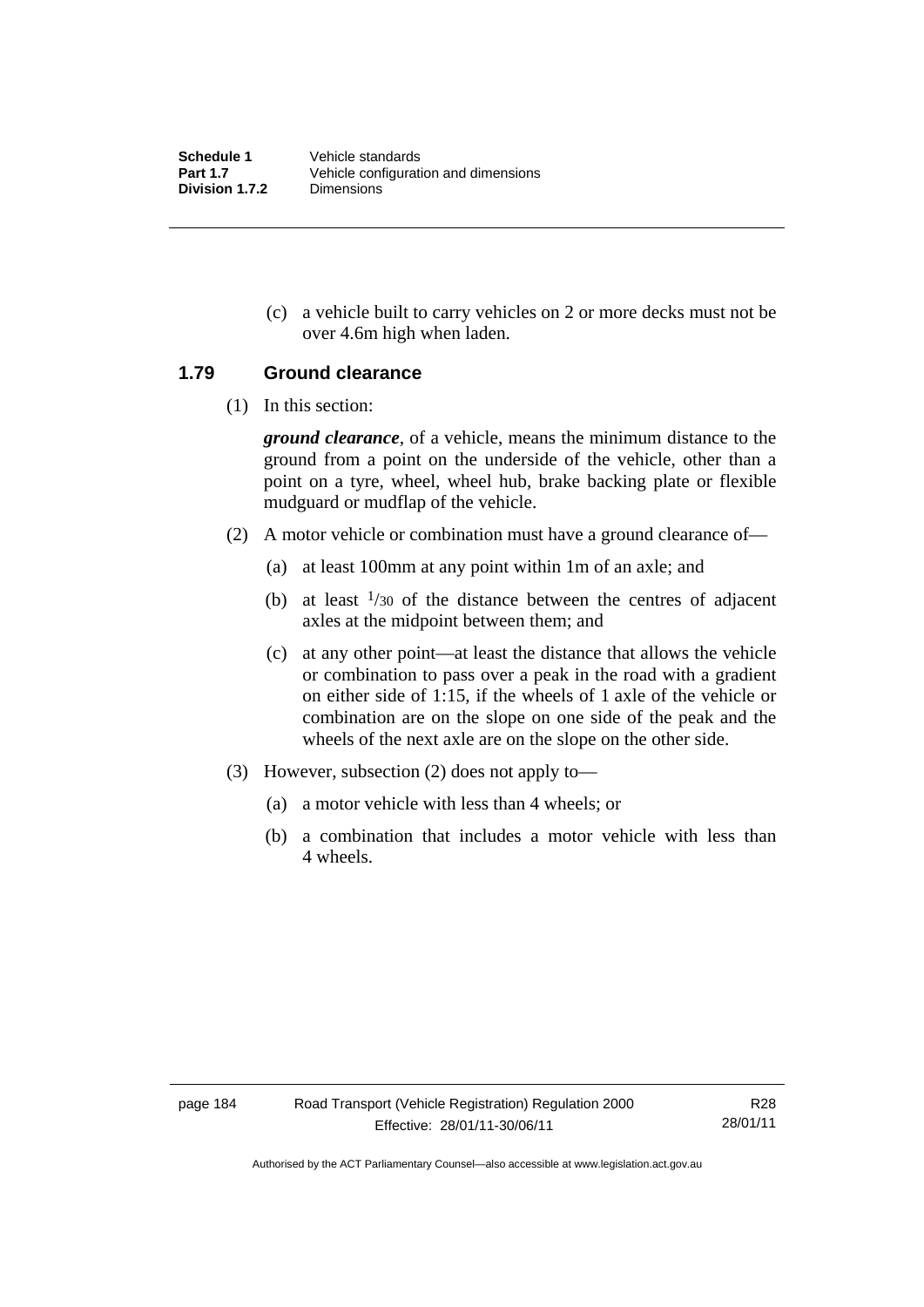Vehicle standards<br> **Schedule 1**<br> **Part 1.7** Vehicle configuration and dimensions<br>Dimensions Division 1.7.2



# **Ground clearance at the midpoint between 2 axles**



# **Ground clearance over a peak in the road**

R28 28/01/11 Road Transport (Vehicle Registration) Regulation 2000 Effective: 28/01/11-30/06/11

page 185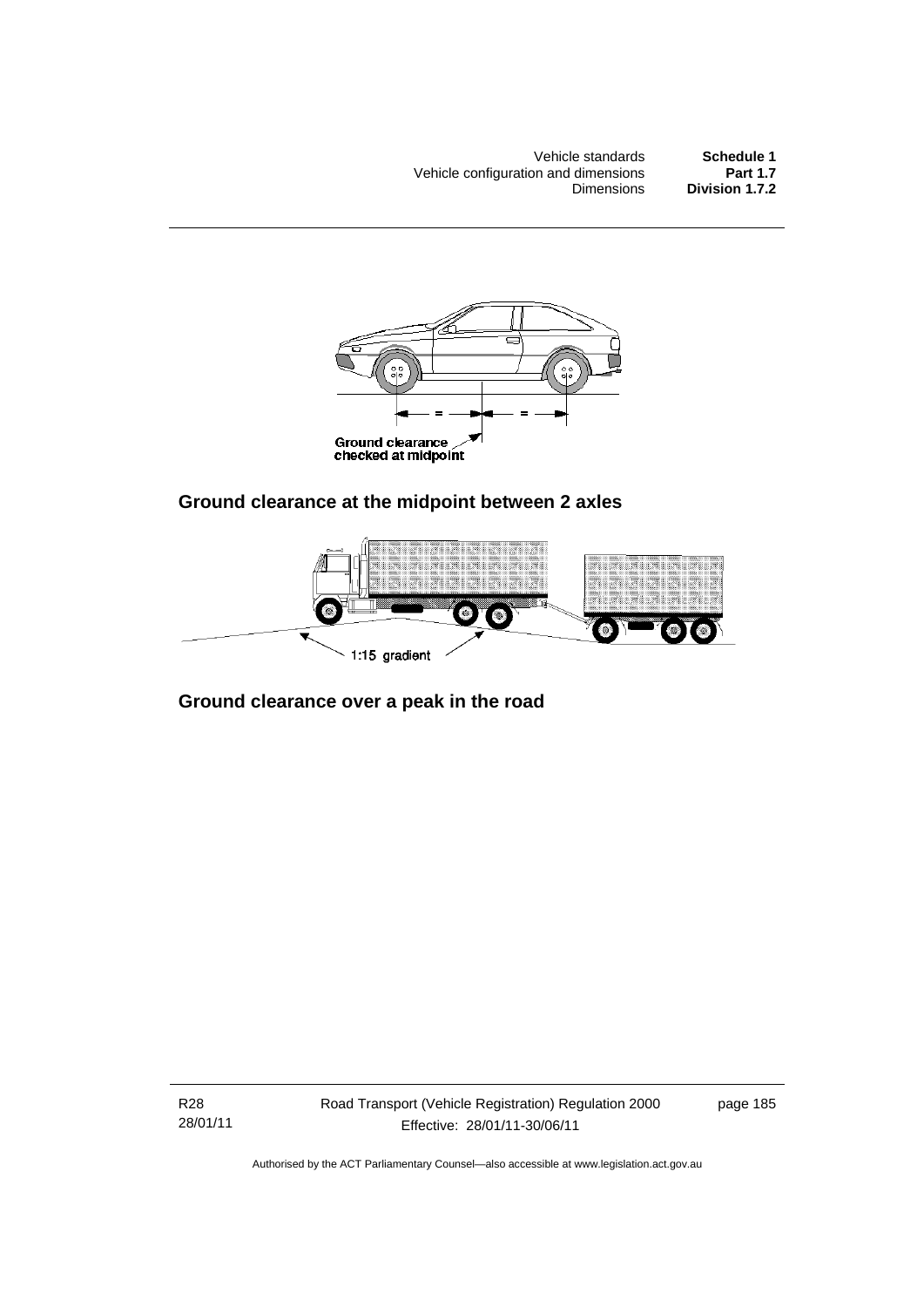# **Part 1.8 Lights and reflectors**

*Note* This part deals with how the lights on a vehicle must be fitted and work so that the driver can see the road, pedestrians and other vehicles at night, and can signal to others. The Australian Road Rules provide for when certain lights must be switched on.

> In this part, the description '*yellow*' is used as a more modern term instead of the description 'amber', which is used in earlier legislation and some ADRs.

# **Division 1.8.1 General requirements for lights**

### **1.80 Certain requirements apply only at night**

The requirements of this part for a light, other than a brake or direction indicator light, to be visible over a stated distance apply only at night.

# **1.81 Prevention of glare**

A light, other than a high-beam headlight, fitted to a vehicle must be built and adjusted to provide the necessary amount of light, without dazzling the driver of another vehicle approaching, or being approached by, the vehicle.

# **1.82 Pairs of lights**

- (1) If lights are required under this schedule to be fitted to a vehicle in pairs—
	- (a) a light must be fitted on each side of the longitudinal axis of the vehicle; and
	- (b) the centre of each light in a pair must be the same distance from the longitudinal axis of the vehicle; and
	- (c) the centre of each light in a pair must be at the same height above ground level; and

| page 186 | Road Transport (Vehicle Registration) Regulation 2000 | R28      |
|----------|-------------------------------------------------------|----------|
|          | Effective: 28/01/11-30/06/11                          | 28/01/11 |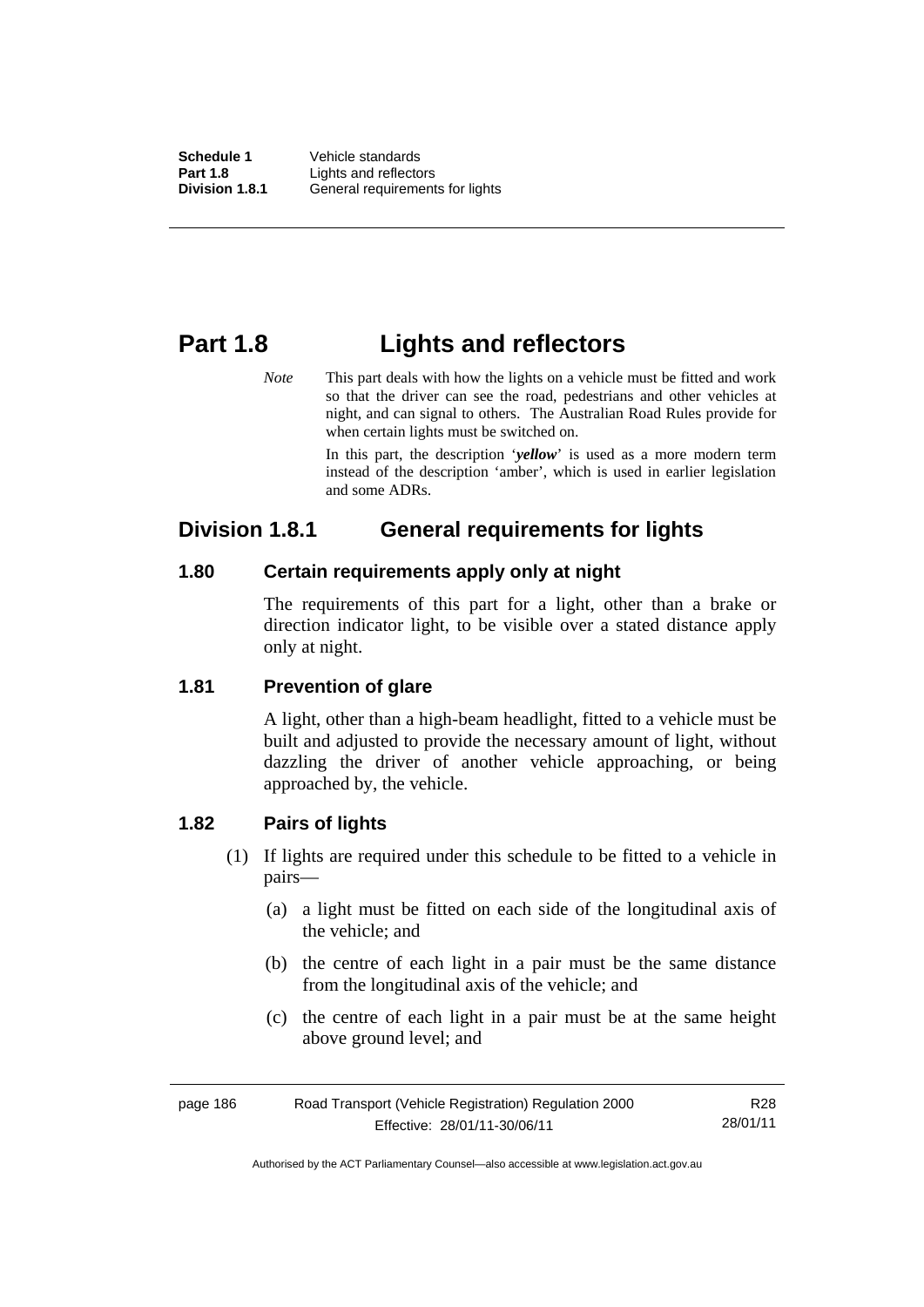- (d) each light in a pair must project approximately the same amount of light of the same colour.
- (2) Subsection (1) applies to a motorbike with an attached sidecar as if the sidecar were not attached.

# **Division 1.8.2 Headlights**

#### **1.83 Headlights to be fitted to vehicles**

- (1) A motor vehicle must be fitted with—
	- (a) 1 low-beam headlight if it is a moped, motorbike, or motortrike with 1 front wheel; or
	- (b) a pair of low-beam headlights if it has 4 or more wheels or is a motortrike, other than a moped, with 2 front wheels.
- (2) If a motor vehicle built after 1934 can travel at over 60km/h—
	- (a) each low-beam headlight mentioned in subsection (1) must be able to work in the high-beam position; or
	- (b) the vehicle must be fitted with—
		- (i) 1 headlight that can work in the high-beam position if the vehicle is required to have 1 low-beam headlight; or
		- (ii) a pair of headlights that can work in the high-beam position.
- (3) A motorbike may be equipped with a headlight modulation system that—
	- (a) varies the brightness of its high-beam headlight or low-beam headlight, but not both, at a rate of at least 200 and at most 280 flashes a minute; and
	- (b) is designed to operate only in the daylight.
- (4) Additional headlights may be fitted to a motorbike or motortrike, or a motor vehicle with 4 or more wheels that was built before 1970.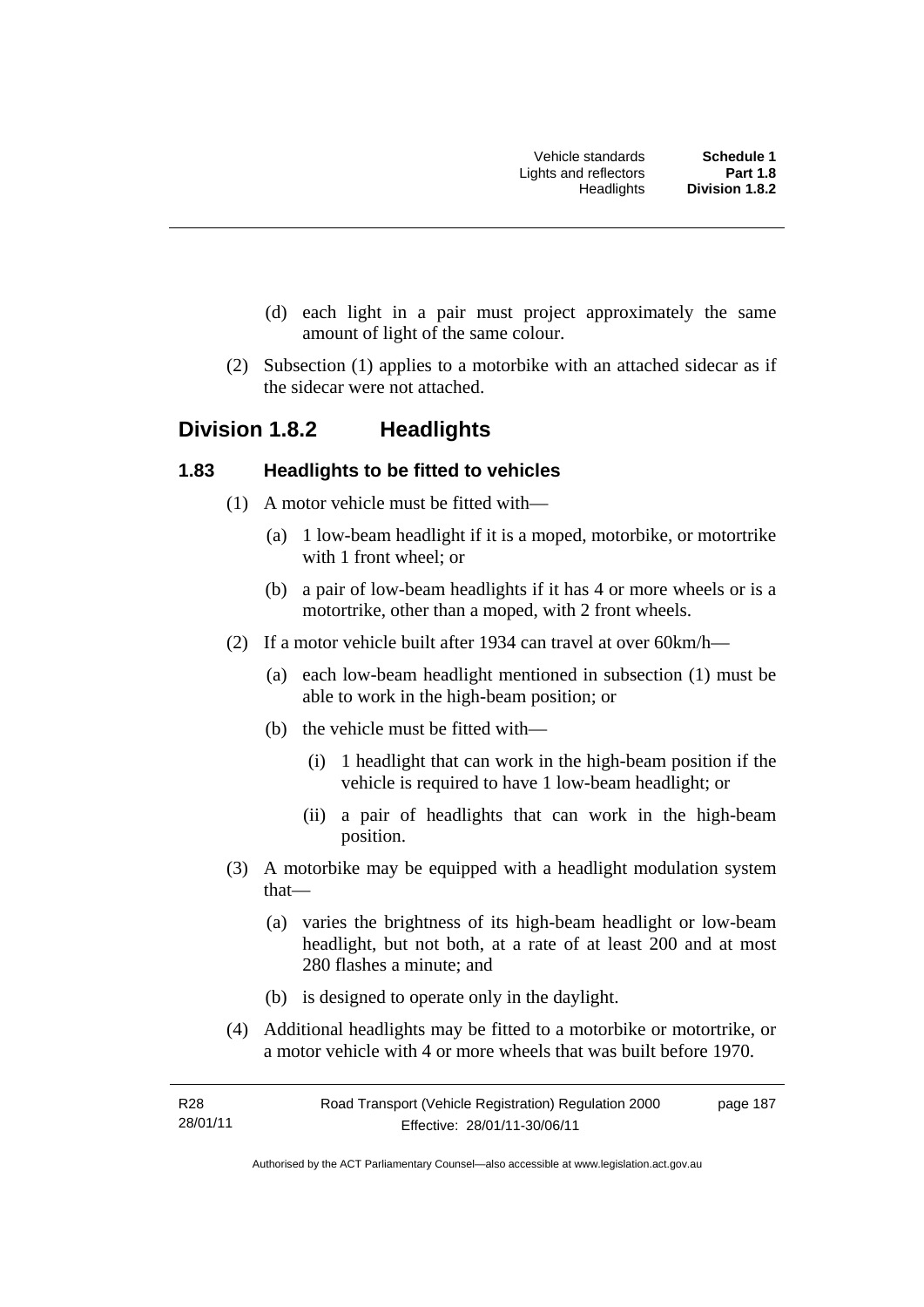(5) Additional pairs of headlights may be fitted to a motor vehicle with 4 or more wheels that was built after 1969.

#### **1.84 How headlights are to be fitted**

- (1) The centres of low-beam headlights fitted as a pair on a motor vehicle with 4 or more wheels must be at least 600mm apart.
- (2) However, subsection (1) does not apply to a motor vehicle built before 1970 if the centres of its low-beam headlights—
	- (a) were under 600mm apart when the vehicle was built; and
	- (b) are not nearer than they were when the vehicle was built.
- (3) Each low-beam headlight of a pair on a motortrike (other than a moped) with 2 front wheels must not be over 400mm from the nearer side of the vehicle.
- (4) The centre of a low-beam headlight fitted to a motor vehicle built after June 1953 must be—
	- (a) at least 500mm above ground level; and
	- (b) not over 1.4m above ground level.

#### **1.85 How single headlights are to be fitted**

- (1) A motorbike or motortrike with a single headlight fitted must have the light fitted in the centre.
- (2) Subsection (1) applies to a motorbike with an attached sidecar as if the sidecar were not attached.

#### **1.86 How additional headlights are to be fitted**

If 2 or more additional headlights are fitted to a motor vehicle with 4 or more wheels, the additional headlights must as far as possible be fitted in pairs.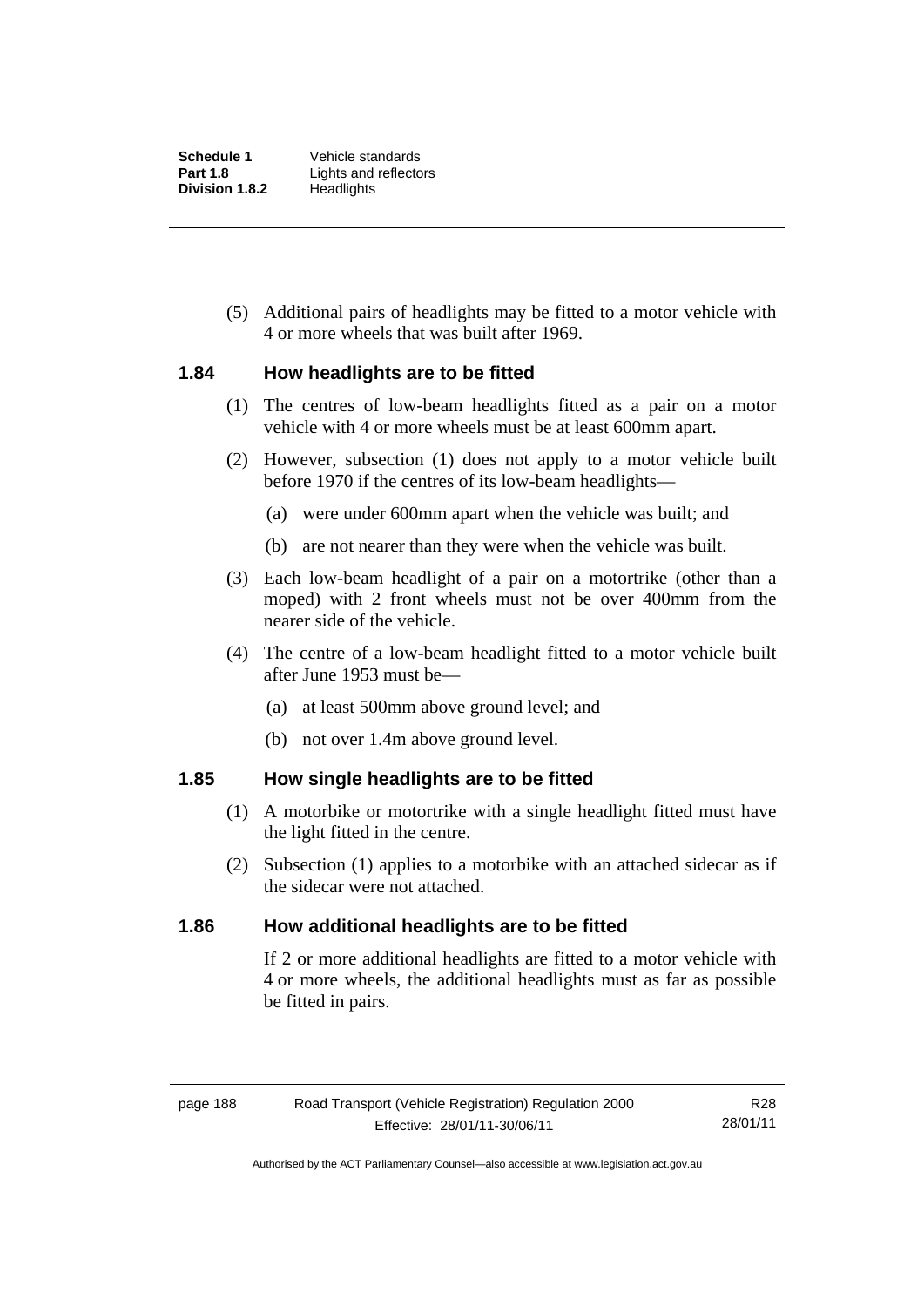## **1.87 Performance of headlights**

- (1) When on, a headlight, or additional headlight, fitted to a vehicle must—
	- (a) show only white light; and
	- (b) project its main beam of light ahead of the vehicle.
- (2) Headlights must be fitted to a vehicle so their light does not reflect off the vehicle into the driver's eyes.

## **1.88 Effective range of headlights**

- (1) This section applies to a headlight that is on at night.
- (2) A low-beam headlight must illuminate the road ahead of the vehicle for at least 25m.
- (3) A high-beam headlight must illuminate the road ahead of the vehicle for at least 50m.
- (4) However, a low-beam headlight fitted to a motor vehicle built before 1931, or a moped, need only illuminate the road ahead of the vehicle for 12m.

## **1.89 Changing headlights from high-beam to low-beam position**

- (1) A motor vehicle built after 1934 that can travel at over 60km/h must be fitted with—
	- (a) a dipping device enabling the driver in the normal driving position—
		- (i) to change the headlights from the high-beam position to the low-beam position; or
		- (ii) simultaneously to switch off a high-beam headlight and switch on a low-beam headlight; and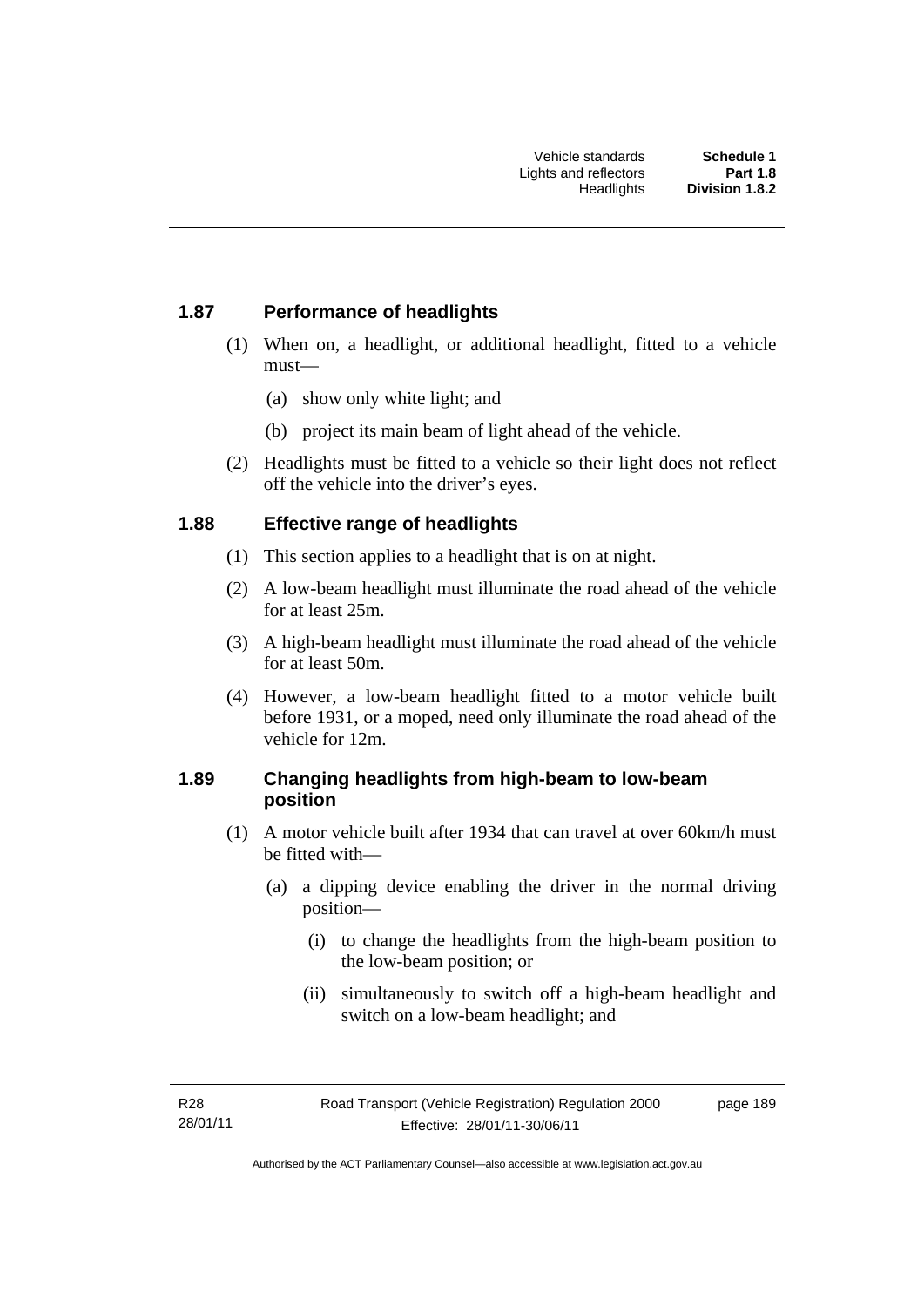- (b) for a vehicle built after June 1953—a device to indicate to the driver that the headlights are in the high-beam position.
- (2) A headlight fitted to a vehicle not fitted with a dipping device mentioned in subsection (1) (a) must operate in the low-beam position.
- (3) When a headlight fitted to a vehicle is switched to the low-beam position, any other headlight on the vehicle must operate only in the low-beam position or be off.

# **Division 1.8.3 Parking lights**

### **1.90 Parking lights**

- (1) A motor vehicle built after June 1953 must be fitted with—
	- (a) a pair of parking lights if it is a motortrike with 2 front wheels (other than a moped) or a motor vehicle with 4 or more wheels; or
	- (b) at least 1 parking light if it is a motorbike with an attached sidecar, or a motortrike with 1 front wheel, (other than a moped).
- (2) A pair of parking lights fitted to a motor vehicle with 4 or more wheels must be fitted with the centre of each light—
	- (a) at least 600mm from the centre of the other light; and
	- (b) not over 510mm from the nearer side of the vehicle.
- (3) However, a pair of parking lights fitted to a motor vehicle under 1.3m wide may be fitted with the centre of each light not under 400mm from the centre of the other light.
- (4) A parking light fitted to a motortrike with 2 front wheels must not be over 400mm from the nearer side of the vehicle.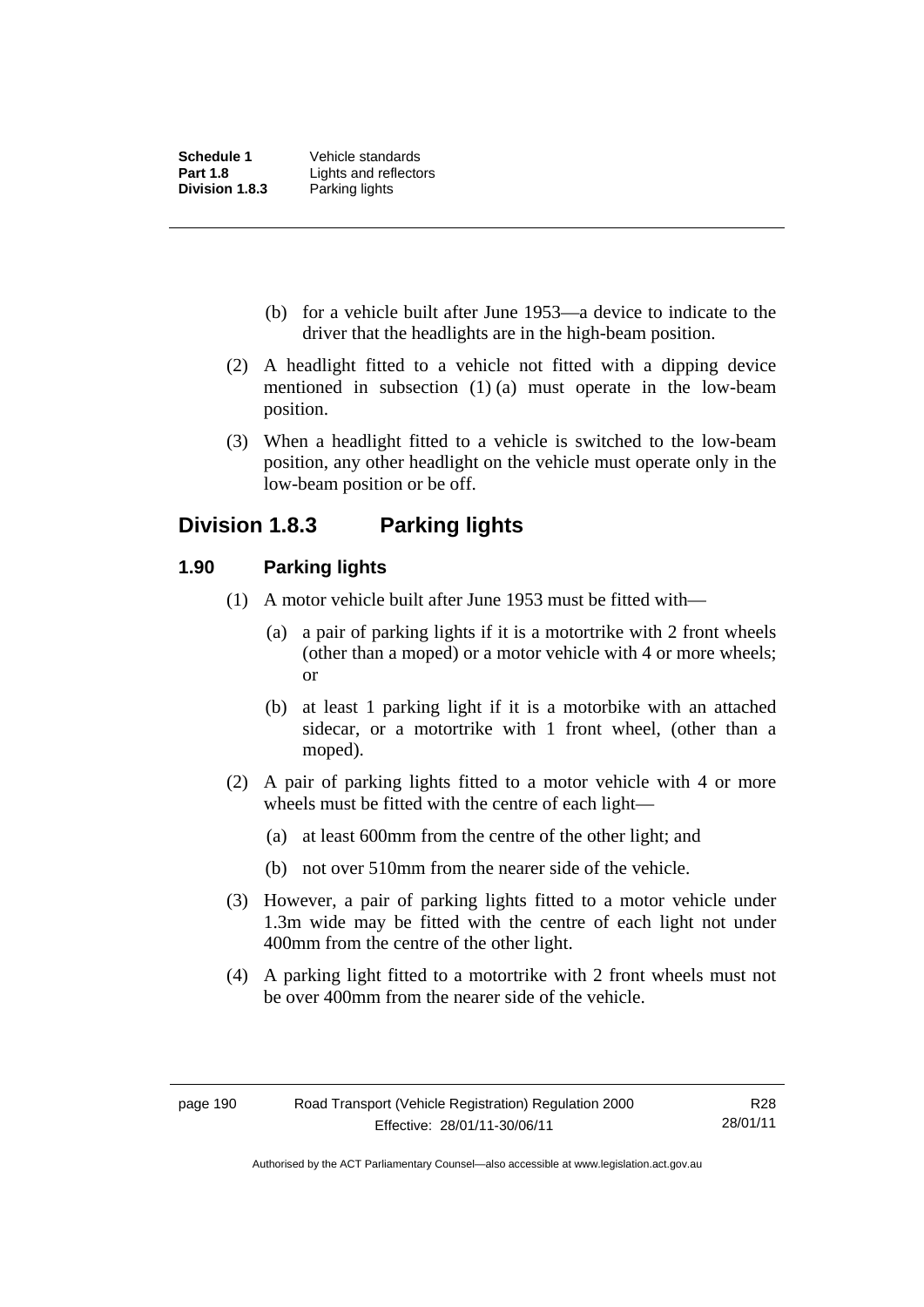(5) A parking light fitted to a motorbike with a sidecar must be fitted not over 150mm from the side of the sidecar furthest from the motorbike.



# **Location of parking lights on a vehicle**

- (6) When on, a parking light must—
	- (a) show a white or yellow light visible 200m from the front of the vehicle; and
	- (b) not use over 7W.
- (7) A parking light fitted to a motor vehicle built after 1969 must be wired so the parking light is on when a headlight on the vehicle is on.
- (8) A parking light fitted to a sidecar attached to a motorbike must be wired to operate when a headlight, tail-light or parking light on the motorbike is on.
- (9) For subsection (3), the width of a vehicle is measured disregarding any anti-skid device mounted on wheels, central tyre inflation systems, lights, mirrors, reflectors, signalling devices and tyre pressure gauges.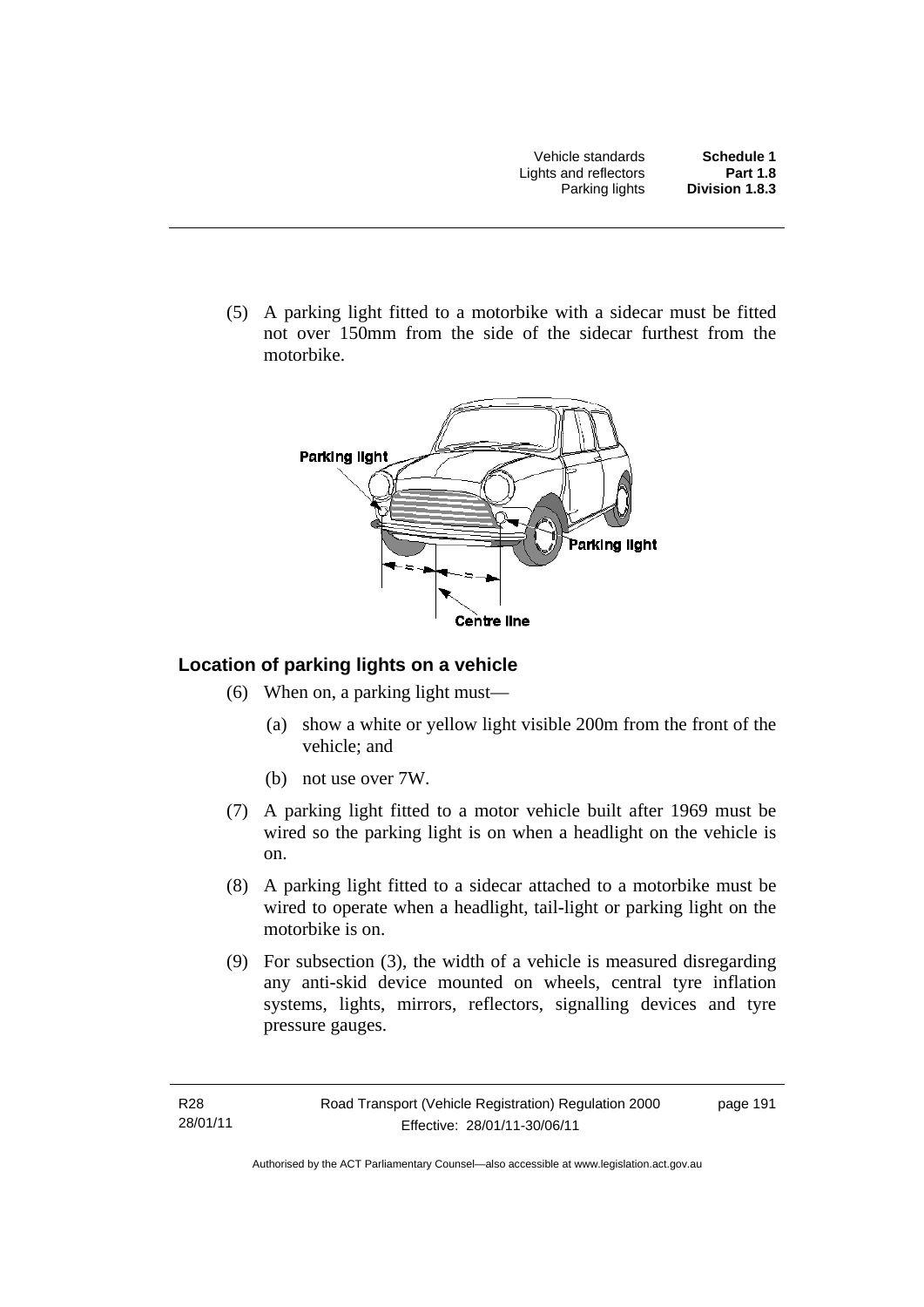**Schedule 1** Vehicle standards **Part 1.8** Lights and reflectors<br>**Division 1.8.4** Davtime running ligh **Daytime running lights** 

# **Division 1.8.4 Daytime running lights**

#### **1.91 Daytime running lights**

- (1) A pair of daytime running lights may be fitted to a motor vehicle.
- (2) A pair of daytime running lights fitted to a vehicle with 4 or more wheels must be fitted with the centre of each light—
	- (a) at least 600mm from the centre of the other light; and
	- (b) not over 510mm from the nearer side of the vehicle.
- (3) However, a pair of daytime running lights fitted to a motor vehicle under 1.3m wide may be fitted with the centre of each light not under 400mm from the centre of the other light.



### **Location of daytime running lights on a vehicle**

- (4) When on, a daytime running light must—
	- (a) show a white or yellow light visible from the front of the vehicle; and
	- (b) not use over 25W.
	- *Note* The 3rd edition ADRs only allow white daytime running lights.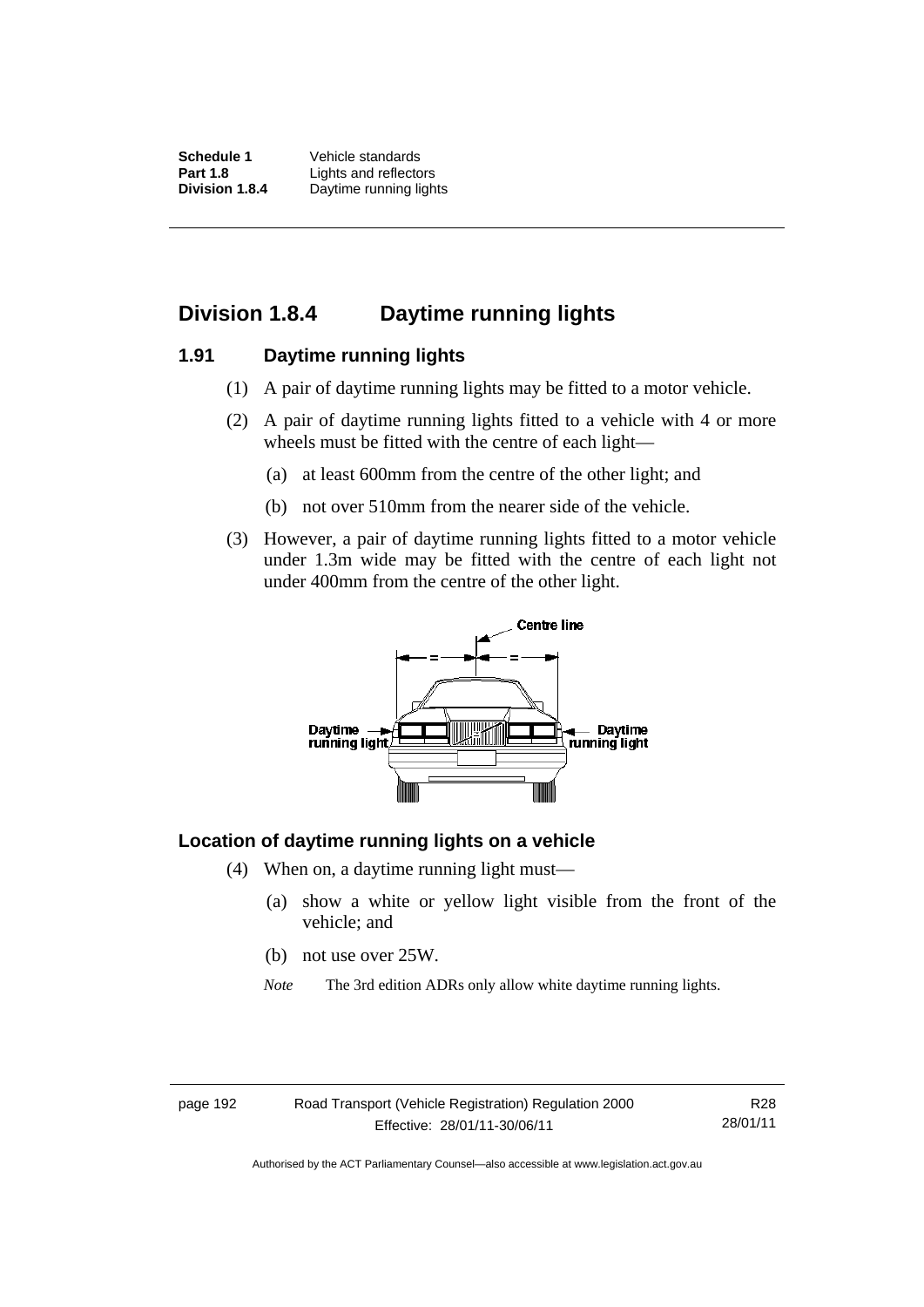- (5) Daytime running lights must be wired so they are off when a headlight, other than a headlight being used as a flashing signal, is on.
- (6) For subsection (3), the width of a vehicle is measured disregarding any anti-skid device mounted on wheels, central tyre inflation systems, lights, mirrors, reflectors, signalling devices and tyre pressure gauges.

# **Division 1.8.5 Tail-lights**

## **1.92 Tail-lights generally**

- (1) A vehicle must have at least 1 tail-light fitted on or towards the rear of the vehicle.
- (2) A motortrike with 2 rear wheels, or a motor vehicle with 4 or more wheels, built after 1959 must have at least 1 tail-light fitted on or towards each side of the rear of the vehicle.
- (3) A trailer built after June 1988 must have at least 1 tail-light fitted on or towards each side of the rear of the vehicle.
- (4) The centre of a tail-light mentioned in subsection  $(1)$ ,  $(2)$  or  $(3)$  must not be over—
	- (a) 1.5m above ground level; or
	- (b) if it is not practicable to fit the light lower—2.1m above ground level.
- (5) A vehicle may have 1 or more additional tail-lights at any height above ground level.

### **1.93 Pattern of fitting tail-lights**

(1) If only 1 tail-light is fitted to a vehicle, it must be fitted in the centre or to the right of the centre of the vehicle's rear.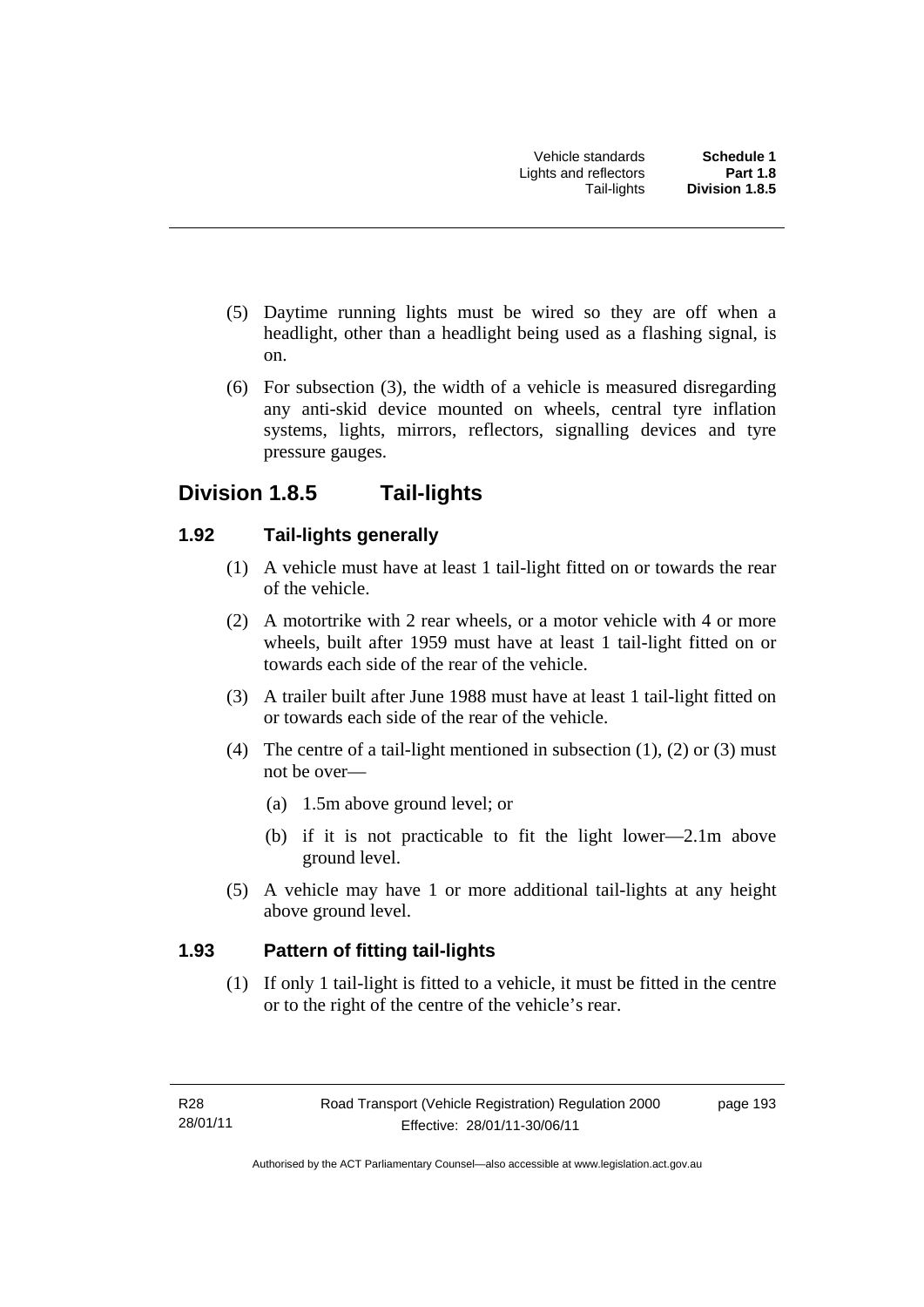**Schedule 1** Vehicle standards **Part 1.8 Lights and reflectors Division 1.8.5** Tail-lights

- (2) Subsection (1) applies to a motorbike with an attached sidecar as if the sidecar were not attached.
- (3) If 2 or more tail-lights are fitted to a vehicle, at least 2 must be fitted as a pair.



### **Location of tail-lights on a vehicle**

 (4) Tail-lights fitted in accordance with this division may also serve as rear clearance lights if they are fitted to a vehicle in accordance with section 1.91 (3).

### **1.94 Performance of tail-lights**

When on, a tail-light of a vehicle must—

- (a) show a red light visible 200m from the rear of the vehicle; and
- (b) not use over 7W.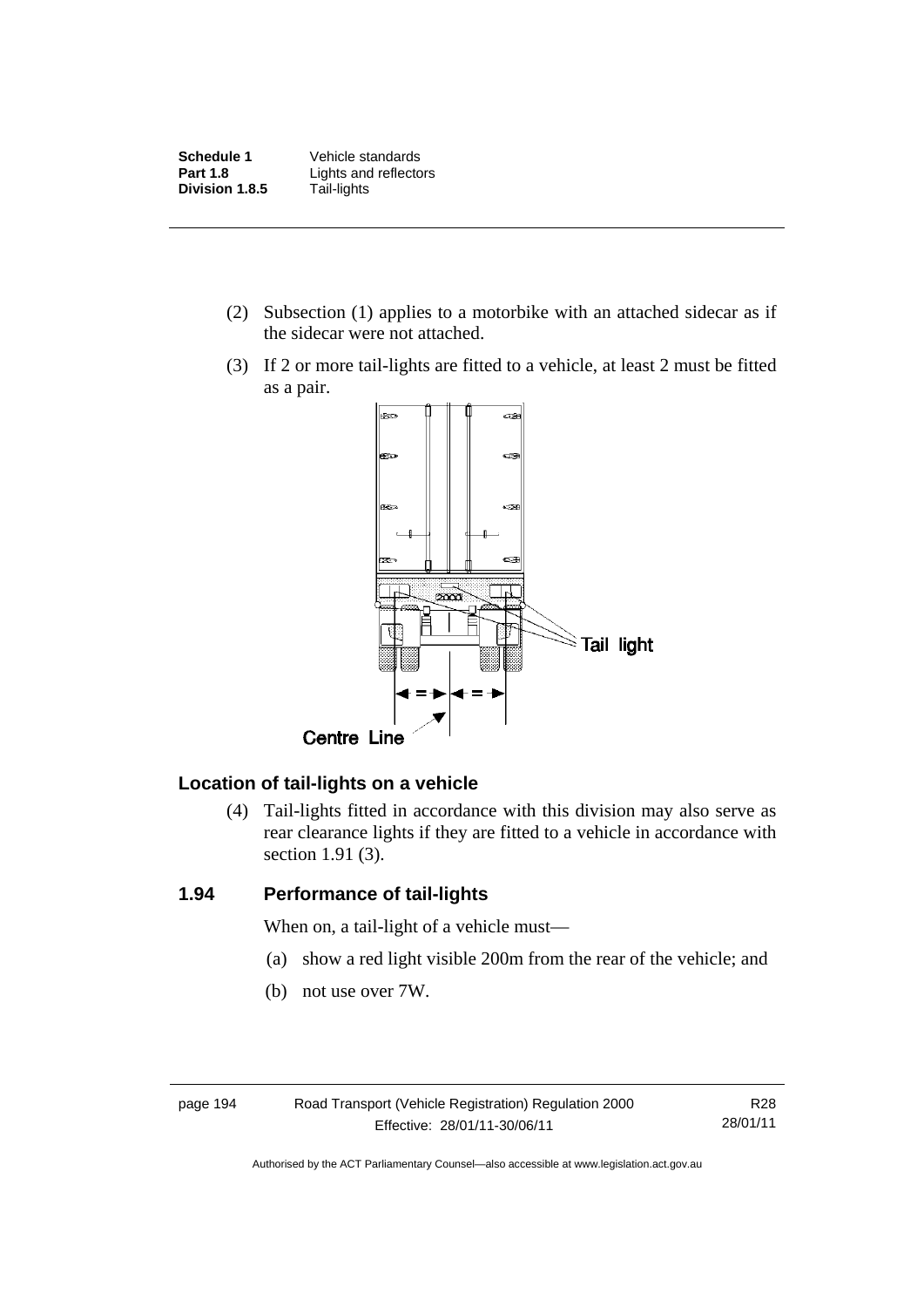## **1.95 Wiring of tail-lights**

A tail-light of a motor vehicle must be wired to come on, and stay on, when a parking light or headlight on the vehicle is on, unless an external switch is fitted to operate the tail-light.

# **Division 1.8.6 Numberplate lights**

### **1.96 Numberplate lights**

- (1) At least 1 numberplate light must be fitted to the rear of a vehicle.
- (2) When on, the numberplate light or lights must illuminate a numberplate on the rear of the vehicle with white light, so the characters on the numberplate can be read at night 20m from the rear of the vehicle.
- (3) A numberplate light—
	- (a) may be combined with another light; and
	- (b) must not project white light to the rear of the vehicle except by reflection; and
	- (c) must not obscure the characters on the numberplate; and
	- (d) must be wired to come on, and stay on, when a parking light, headlight or tail-light on the vehicle is on.

# **Division 1.8.7 Clearance lights**

### **1.97 Front clearance lights**

- (1) Front clearance lights may only be fitted to a vehicle that is at least 1.8m wide.
- (2) A pair of front clearance lights must be fitted to a motor vehicle that is at least 2.2m wide, or a prime mover.
- (3) The centre of a front clearance light must be—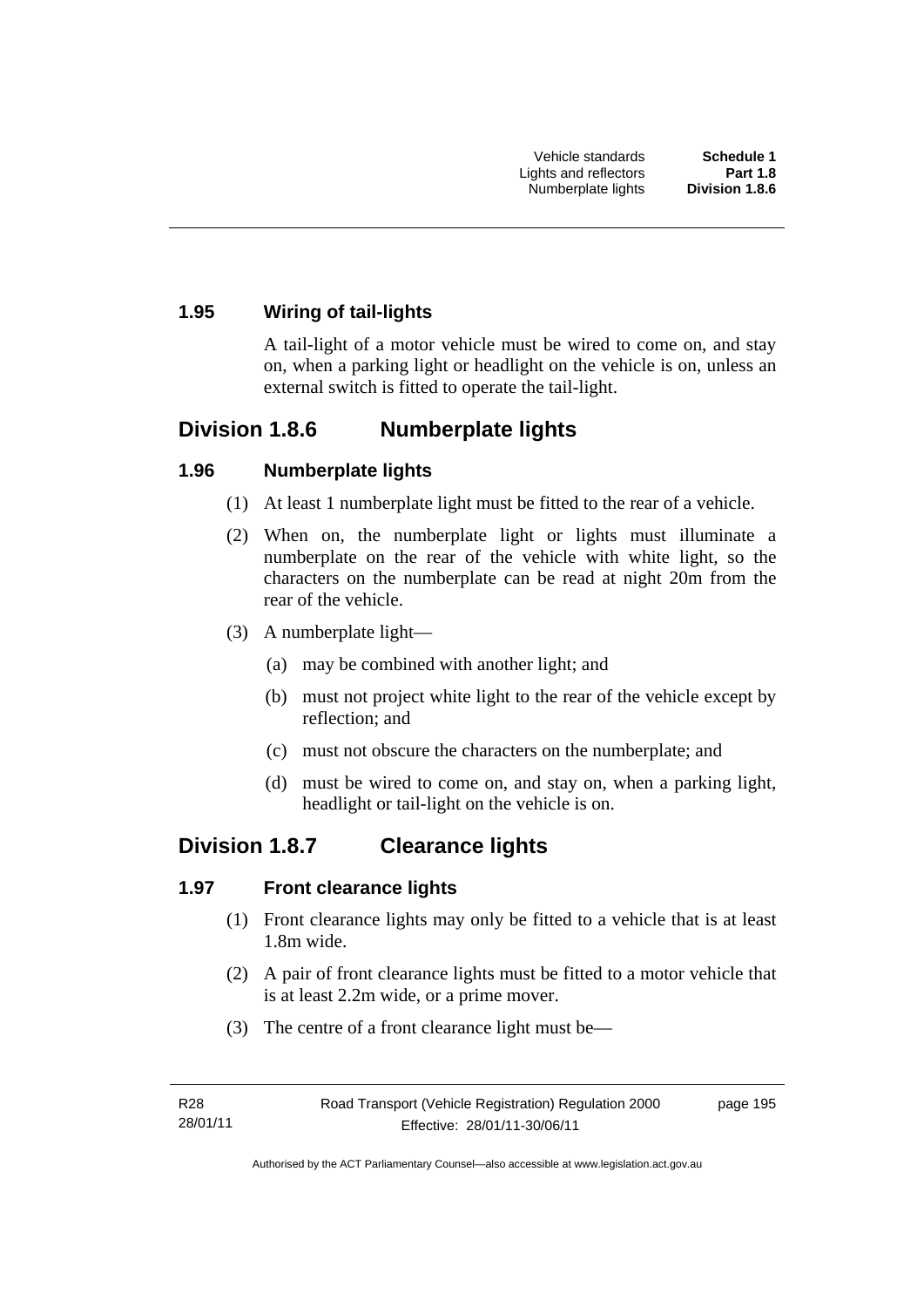- (a) not over 400mm from the nearer side of the vehicle; and
- (b) if the vehicle was built after June 1953—
	- (i) at least 750mm higher than the centre of any low-beam headlight fitted to the vehicle; or
	- (ii) not lower than the top of the windscreen.
- (4) However, a front clearance light may be mounted on an external rear-vision mirror or a mirror support if, when the mirror is correctly adjusted, no part of the lens of the clearance light is visible to a person in the normal driving position.
- (5) When on, a front clearance light must—
	- (a) show a yellow or white light visible 200m from the front of the vehicle; and
	- (b) not use over 7W.

#### **1.98 External cabin lights**

- (1) A motor vehicle fitted with front clearance lights may also have additional forward-facing lights on or above the roof of its cabin.
- (2) The additional forward-facing lights must be spaced evenly between the front clearance lights, with their centres at least 120mm apart.
- (3) When on, an additional forward-facing light must—
	- (a) show a yellow or white light; and
	- (b) not use over 7W.

#### **1.99 Rear clearance lights**

- (1) Rear clearance lights may only be fitted to a vehicle that is at least 1.8m wide.
- (2) A pair of rear clearance lights must be fitted to the rear of a vehicle that is at least 2.2m wide.

| page 196 | Road Transport (Vehicle Registration) Regulation 2000 | R28      |
|----------|-------------------------------------------------------|----------|
|          | Effective: 28/01/11-30/06/11                          | 28/01/11 |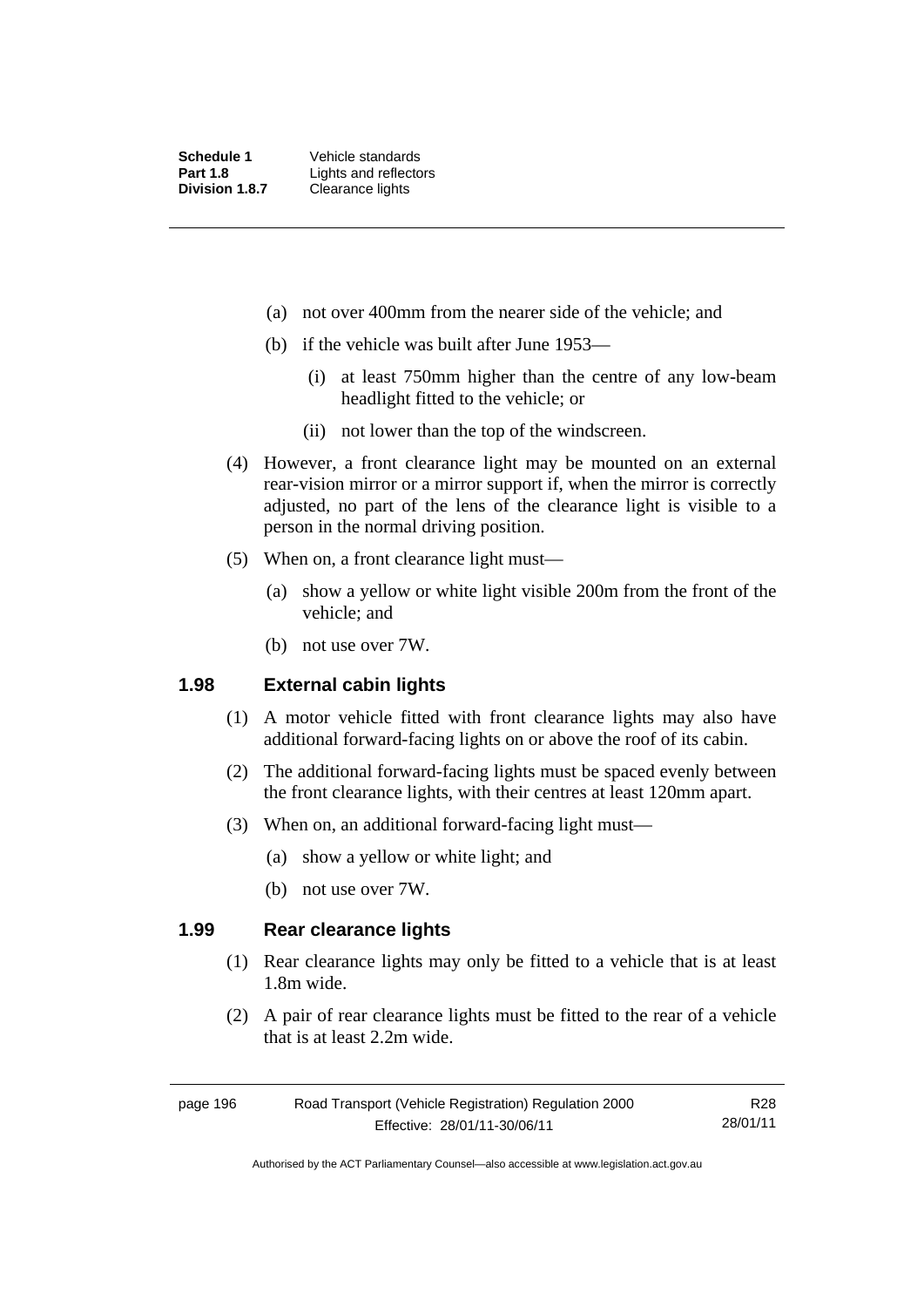- (3) The centre of a rear clearance light must be—
	- (a) not over 400mm from the nearer side of the vehicle; and
	- (b) if practicable, at least 600mm above ground level.
- (4) When on, a rear clearance light must—
	- (a) show a red light visible 200m from the rear of the vehicle; and
	- (b) not use over 7W.

# **Division 1.8.8 Side marker lights**

### **1.100 Vehicles needing side marker lights**

- (1) A pair of side marker lights must be fitted towards the rear of the sides of a motor vehicle that is over 7.5m long and at least 2.2m wide.
- (2) A pole-type trailer, and a motor vehicle built to tow a pole-type trailer, with at least 1 crossbar or bolster must have a side marker light fitted to each side of the back or only crossbar or bolster.
- (3) A pole-type trailer with 2 or more crossbars or bolsters may also have a side marker light fitted to each side of the front crossbar or bolster.
- (4) At least 2 side marker lights must be fitted to each side of—
	- (a) a trailer, other than a pole-type trailer, that is at least 2.2m wide and not over 7.5m long; and
	- (b) a semitrailer that is not over 7.5m long.
- (5) At least 3 side marker lights must be fitted to each side of—
	- (a) a trailer, other than a pole-type trailer, that is at least 2.2m wide and over 7.5m long; and
	- (b) a semitrailer that is over 7.5m long.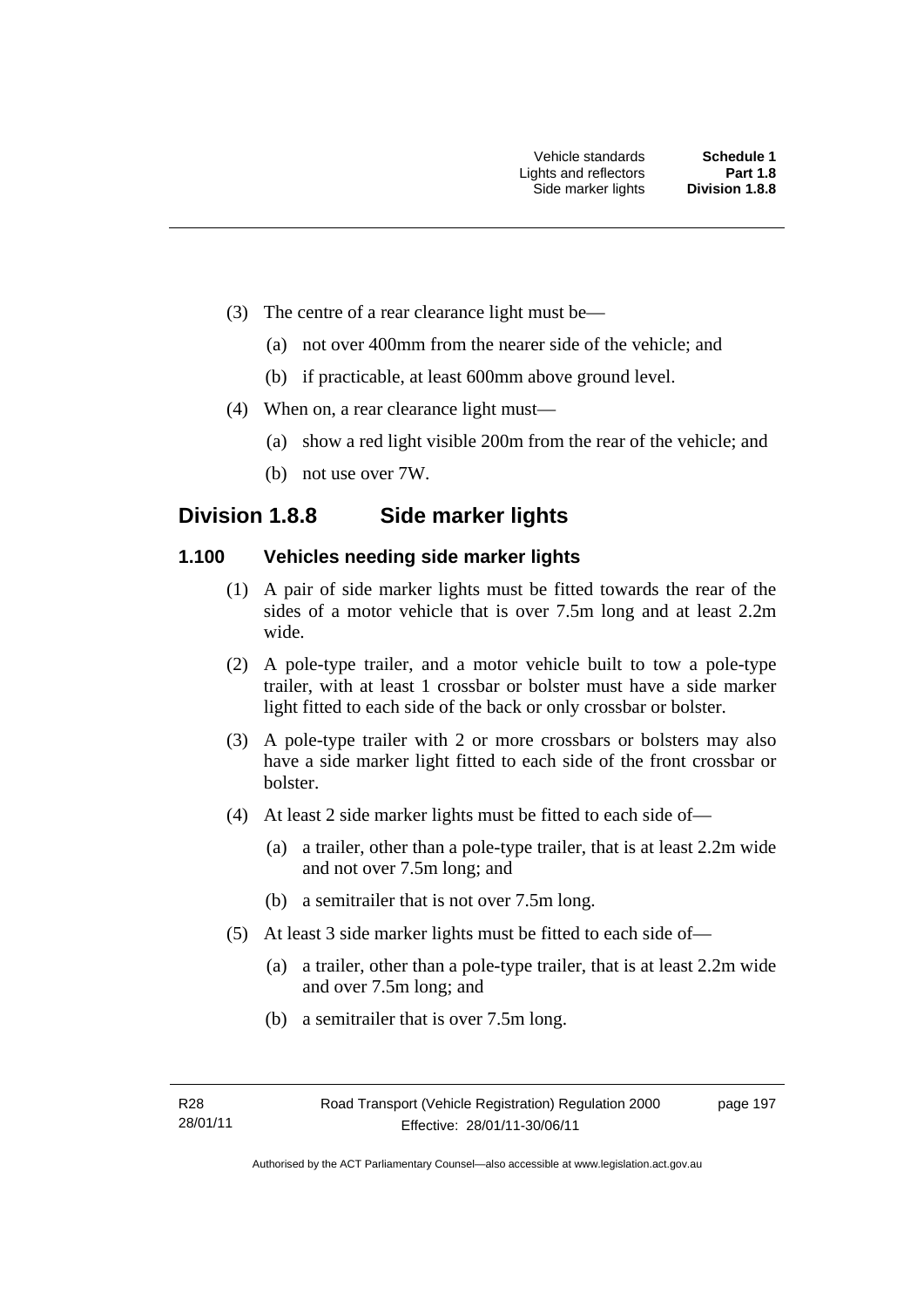**Schedule 1** Vehicle standards **Part 1.8** Lights and reflectors<br>**Division 1.8.8** Side marker lights **Side marker lights** 

> (6) For subsections (1), (4) and (5), the width of a vehicle is measured disregarding any anti-skid device mounted on wheels, central tyre inflation systems, lights, mirrors, reflectors, signalling devices and tyre pressure gauges.

#### **1.101 Location of side marker lights**

- (1) The centre of a side marker light must not be over 150mm from the nearer side of the vehicle.
- (2) A front side marker light fitted to a motor vehicle must be towards the front of the side of the vehicle with no part of the lens visible to the driver.
- (3) The centre of a front side marker light fitted to a trailer must be—
	- (a) within 300mm of the front of the side of the trailer; or
	- (b) if the construction of the trailer makes it impracticable to comply with paragraph (a)—as near as practicable to the front of the trailer.
- (4) The centre of a rear side marker light fitted to a vehicle must be—
	- (a) within 300mm of the rear of the side of the vehicle; or
	- (b) if the construction of the vehicle makes it impracticable to comply with paragraph (a)—as near as practicable to the rear of the vehicle.
- (5) Side marker lights fitted to a vehicle must, as far as practicable, be evenly spaced along the side of the vehicle.
- (6) Subsections (2) to (5) do not apply to side marker lights fitted to a crossbar or bolster of a pole-type trailer.
- (7) Only the side marker lights nearest to the rear need be fitted if complying with subsections (3) and (4) would result in the front and rear side marker lights being under 2.5m apart.
- (8) A side marker light fitted to a vehicle must be fitted so—

| page 198 | R28                          |          |
|----------|------------------------------|----------|
|          | Effective: 28/01/11-30/06/11 | 28/01/11 |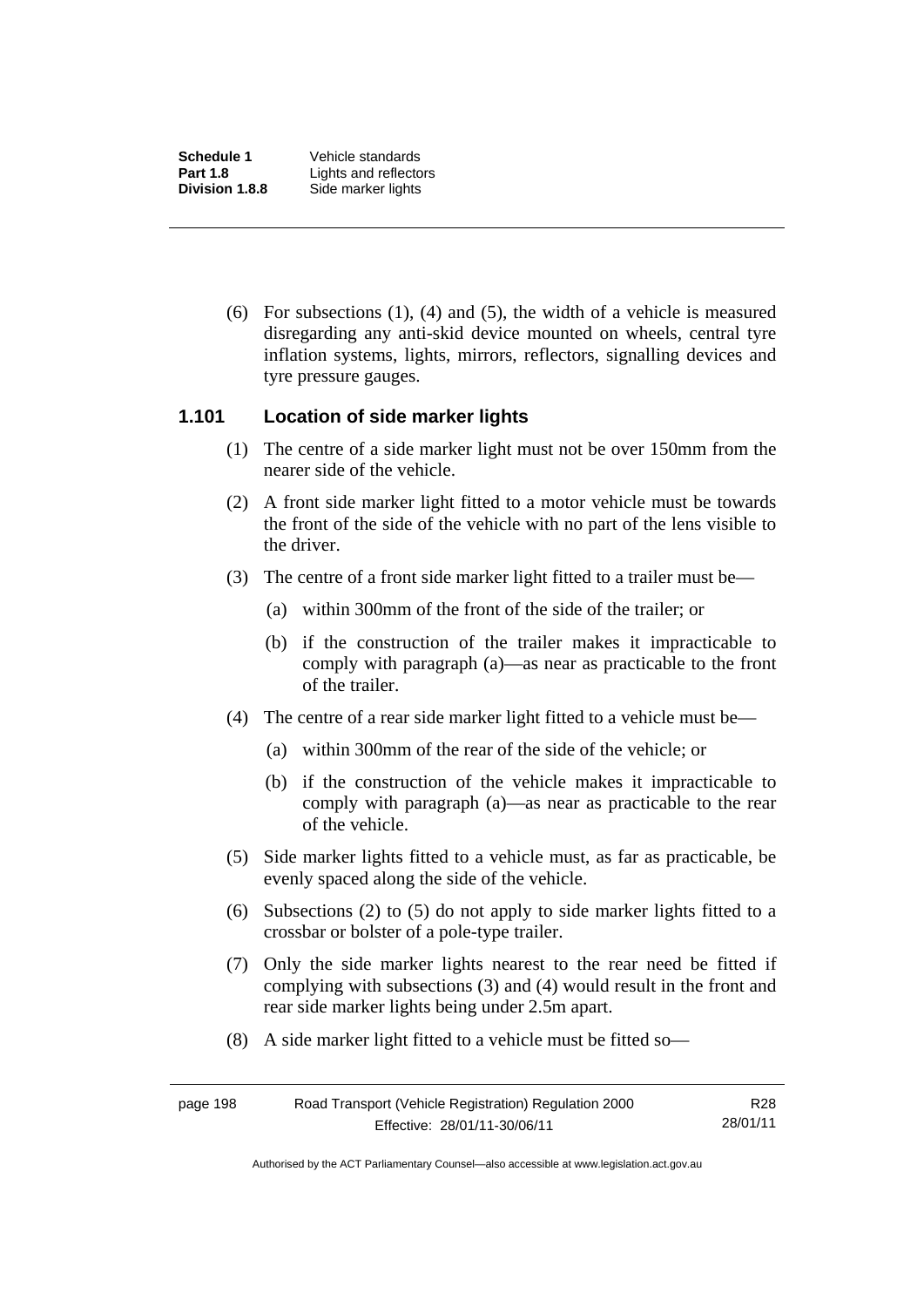- (a) its centre is not over—
	- (i) 1.5m above ground level; or
	- (ii) if it is not practicable to fit it lower—2.1m above ground level; and
- (b) its centre is at least 600mm above ground level; and
- (c) it is, as far as practicable, in a row of side marker lights along the side of the vehicle.
- (9) Subsection (8) (a) does not apply to a side marker light that is not required to be fitted to the vehicle by section 1.100.

#### **1.102 Performance of side marker lights**

- (1) When on, a side marker light fitted to a vehicle must—
	- (a) show a light visible 200m from the vehicle; and
	- (b) not use over 7W.
- (2) When on, a side marker light fitted to a vehicle must show—
	- (a) to the front of the vehicle—a yellow light; and
	- (b) to the rear of the vehicle—
		- (i) if the light also operates as a rear light or reflector—a red light; and
		- (ii) in any other case—a red or yellow light.
- (3) However, if a pole-type trailer with 2 or more crossbars or bolsters has the side marker lights permitted by section 1.100 (3)—
	- (a) the side marker lights fitted to the front crossbar or bolster may comply with subsection (2) (a) only; and
	- (b) the side marker lights fitted to the back crossbar or bolster may comply with subsection (2) (b) only.

page 199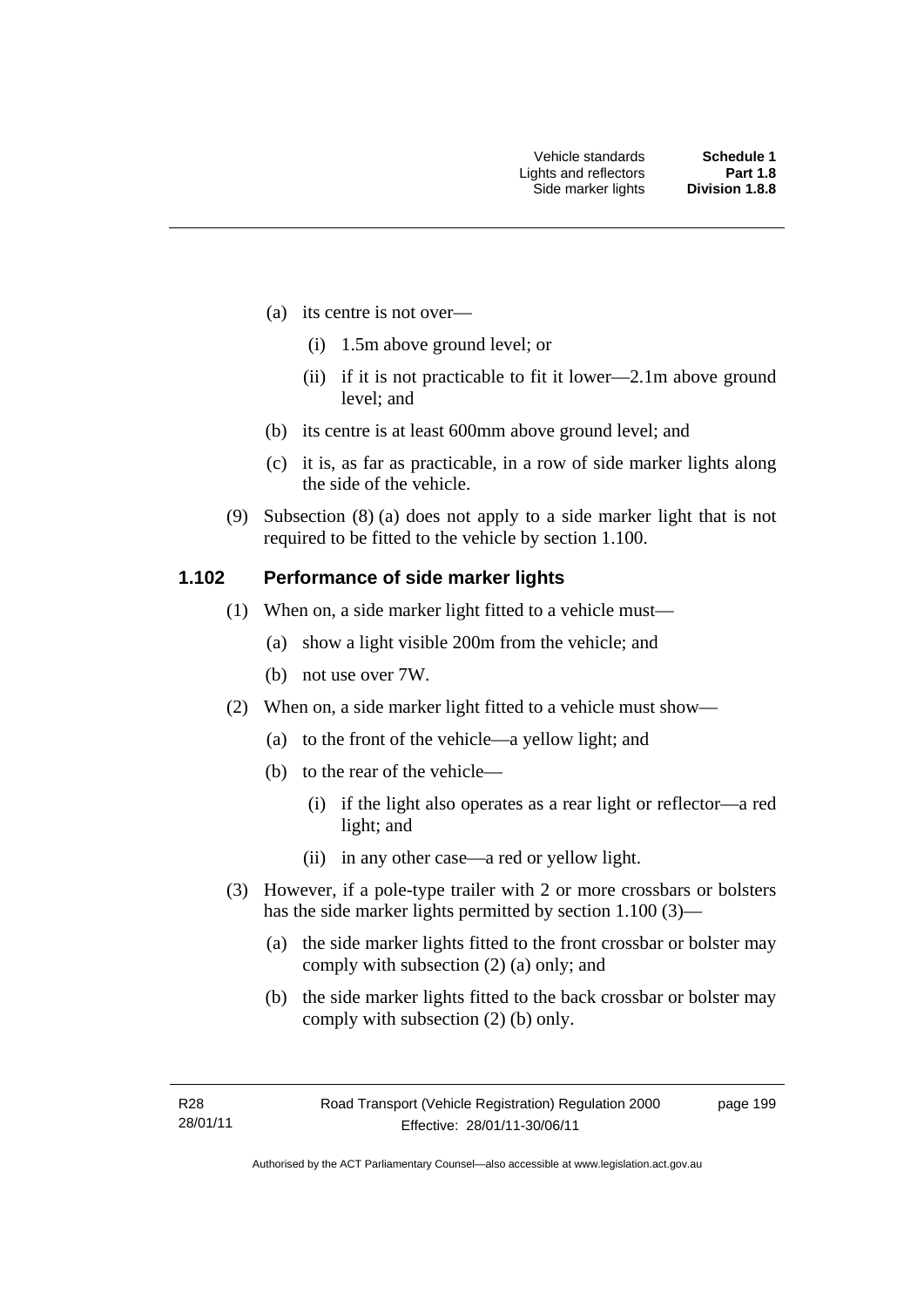### **1.103 Side marker lights and rear clearance lights**

The side marker light nearest to the rear of a vehicle may also be a rear clearance light for section 1.99.

# **Division 1.8.9 Brakelights**

#### **1.104 Fitting brakelights**

- (1) A brakelight must be fitted to the rear of a vehicle built after 1934.
- (2) A pair of brakelights must be fitted to the rear of—
	- (a) a motor vehicle built after 1959 that has 4 or more wheels; and
	- (b) a motortrike built after 1959 that has 2 rear wheels; and
	- (c) a trailer built after June 1988.
- (3) The centre of a brakelight must be—
	- (a) at least 350mm above ground level; and
	- (b) not over—
		- (i) 1.5m above ground level; or
		- (ii) if it is not practicable to fit the light lower—2.1m above ground level.
- (4) A vehicle may be fitted with 1 or more additional brakelights.
- (5) The centre of an additional brakelight must be at least 350mm above ground level.
- (6) If only 1 brakelight is fitted to a vehicle, it must be fitted in the centre or to the right of the centre of the vehicle's rear.
- (7) Subsection (6) applies to a motorbike with an attached sidecar as if the sidecar were not attached.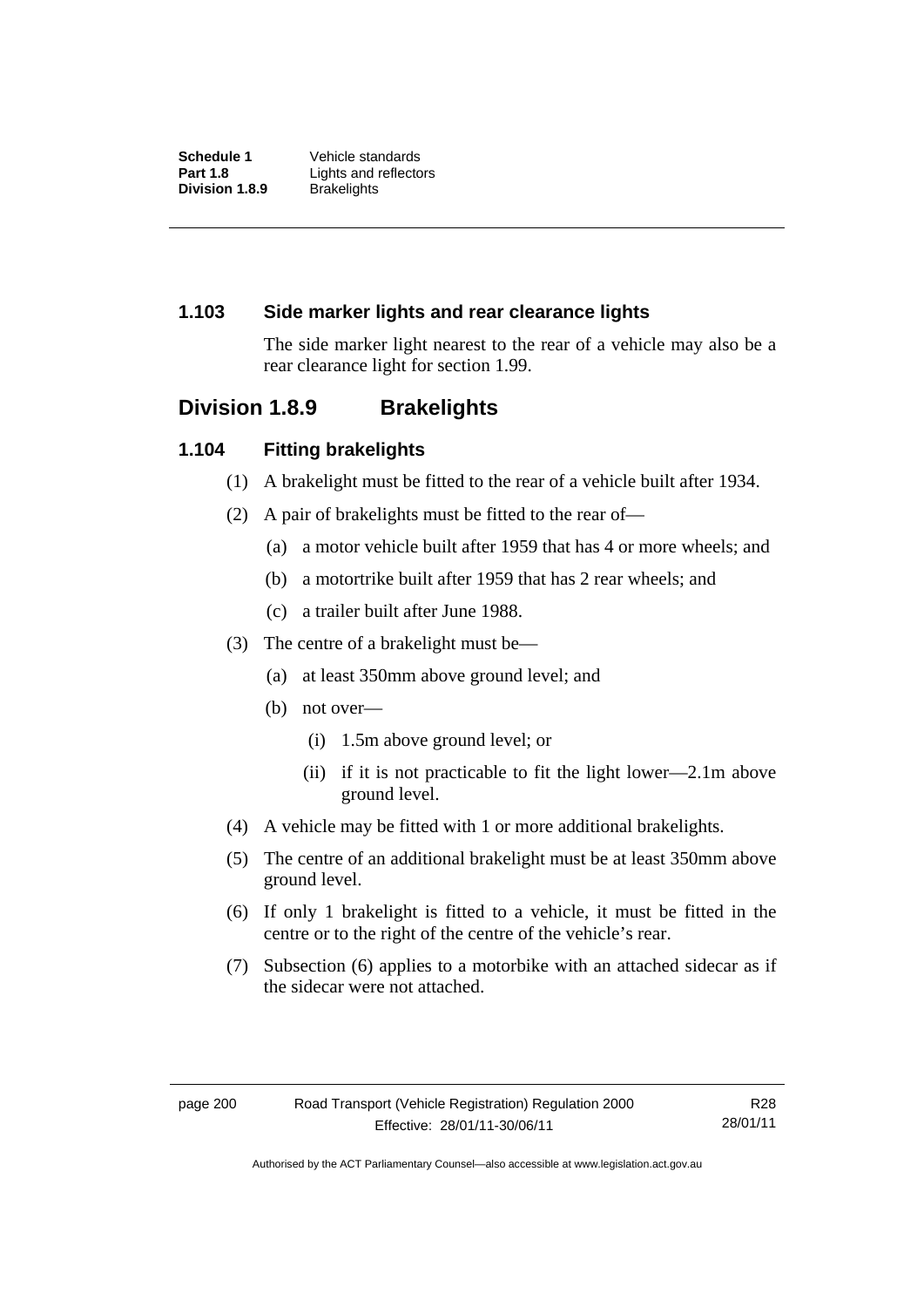

### **Location of brakelights on a vehicle**

### **1.105 Performance and operation of brakelights**

- (1) When on, a brakelight must show a red light visible 30m from the rear of the vehicle.
- (2) A brakelight fitted to a motor vehicle must come on, if it is not already on, when—
	- (a) for a vehicle with 4 or more wheels or built after 1974—a service brake is applied; or
	- (b) for another vehicle—the rear wheel brake is applied.
- (3) Subsection (3) does not apply if the controls in the vehicle that start the engine are in a position that makes it impossible for the engine to operate.
- (4) A brakelight on a trailer must come on when—
	- (a) the brakelight of the towing vehicle comes on; or
	- (b) a brake control on the towing vehicle, which independently activates the service brake on the trailer, is operated.
- (5) A brakelight may be operated by an engine brake, retarder, or similar device if the device does not interfere with the proper operation of the brakelight.

page 201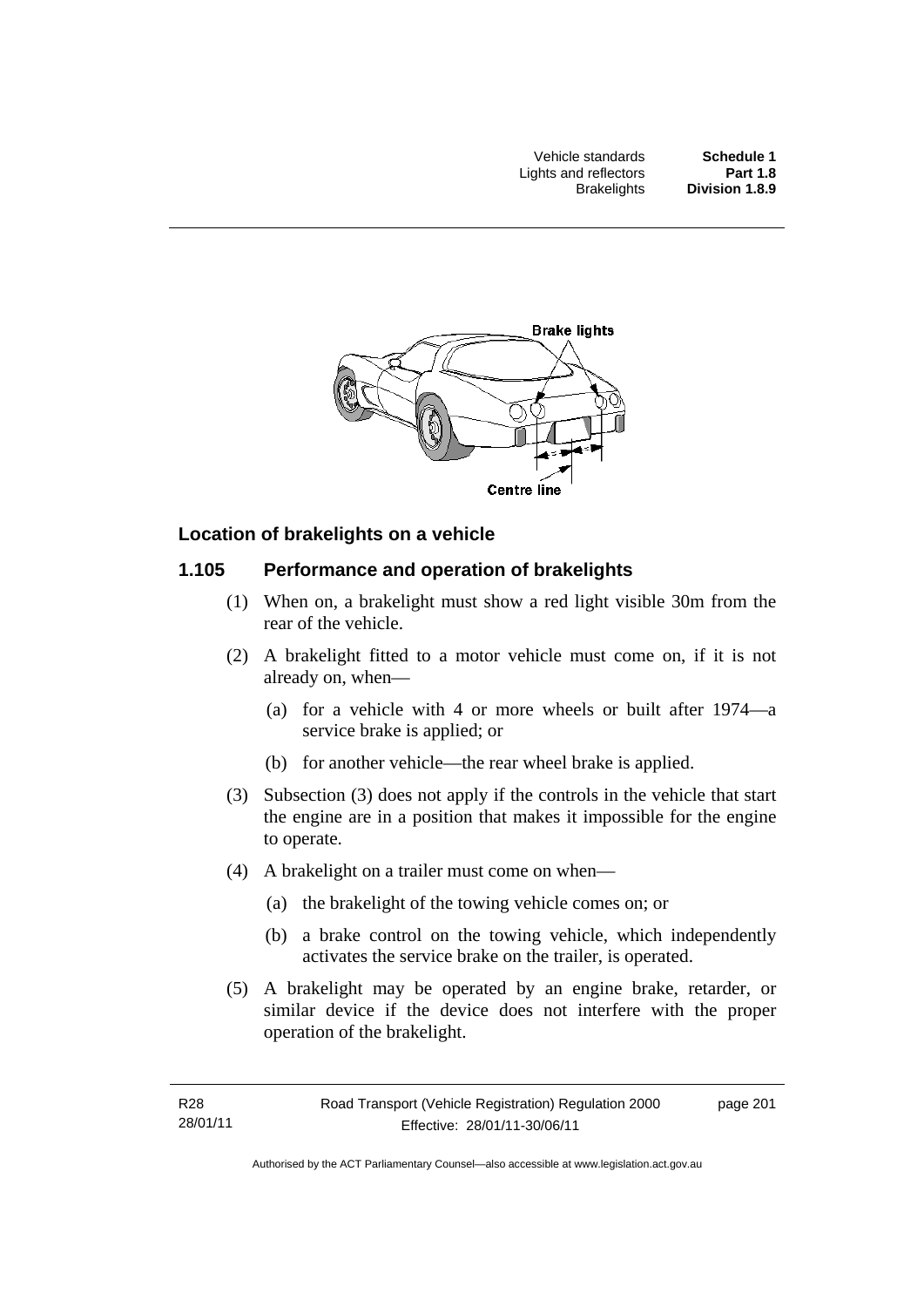**Schedule 1** Vehicle standards **Part 1.8** Lights and reflectors<br>**Division 1.8.10** Reversing lights **Reversing lights** 

# **Division 1.8.10 Reversing lights**

#### **1.106 Reversing lights**

- (1) One or more reversing lights may be fitted to the rear of a vehicle and on each side towards the rear of the vehicle.
- (2) A reversing light must have its centre not over 1.2m above ground level.
- (3) When on, a reversing light must show a white or yellow light to the rear or to the side and rear of the vehicle.

*Note* The 3rd edition ADRs only allow white reversing lights.

- (4) A reversing light fitted to a motor vehicle must be wired so it operates only when the vehicle is reversing or in reverse gear.
- (5) A reversing light fitted to a trailer must be wired so it operates only when a motor vehicle towing the trailer is reversing or in reverse gear.
- (6) A yellow reversing light may also operate as a direction indicator light.

## **Division 1.8.11 Direction indicator lights**

#### **1.107 Direction indicator lights on motor vehicles**

- (1) A motor vehicle with 4 or more wheels that was built after 1972 must have—
	- (a) a pair of direction indicator lights fitted on, or towards, its front that face forwards; and
	- (b) a pair of direction indicator lights fitted on, or towards, its rear that face backwards.
- (2) A motor vehicle with less than 4 wheels that was built after June 1975 must have—

Authorised by the ACT Parliamentary Counsel—also accessible at www.legislation.act.gov.au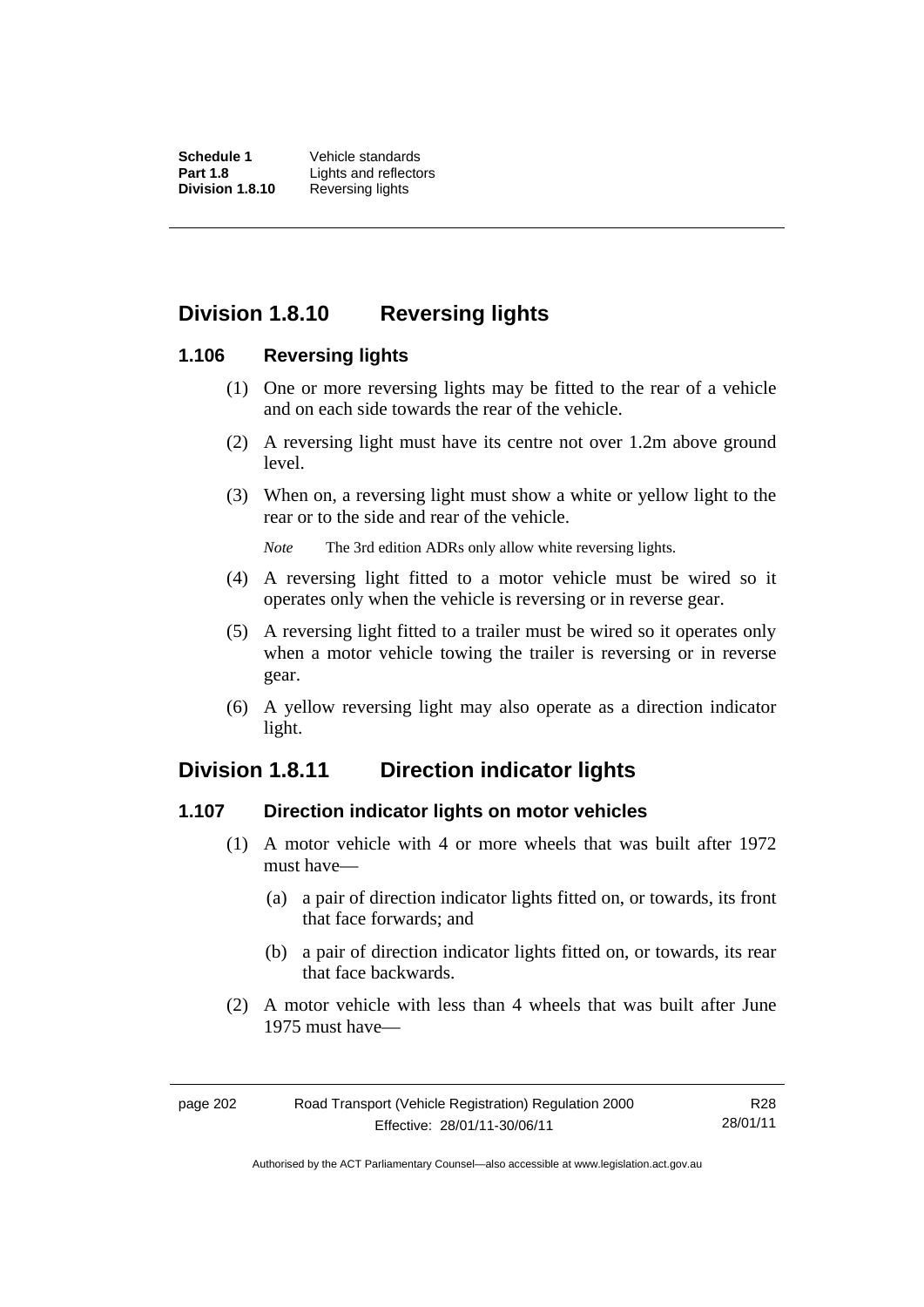- (a) a pair of direction indicator lights fitted on, or towards, its front that face forwards; and
- (b) a pair of direction indicator lights fitted on, or towards, its rear that face backwards.
- (3) A motor vehicle that is not required to have direction indicator lights may have—
	- (a) 1 or more pairs of direction indicator lights that are visible from both the front and rear of the vehicle; or
	- (b) both—
		- (i) a pair of direction indicator lights fitted on, or towards, its front that face forwards; and
		- (ii) a pair of direction indicator lights fitted on, or towards, its rear that face backwards.

#### **1.108 Direction indicator lights on trailers**

- (1) A trailer built after June 1973 must have a pair of direction indicator lights fitted on, or towards, its rear that face backwards.
- (2) A trailer that is not required to have direction indicator lights may have 1 or more pairs of direction indicator lights fitted on, or towards, its rear that face backwards.

#### **1.109 Location of direction indicator lights**

- (1) A pair of direction indicator lights fitted to a vehicle must have the centre of each light at least—
	- (a) for a motorbike or the single wheel end of a motortrike— 300mm from the centre of the other light; and
	- (b) for lights fitted at the 2 wheel end of a motortrike—600mm from the centre of the other light, unless the centre of each direction indicator light is not over 400mm from the nearer side of the vehicle; and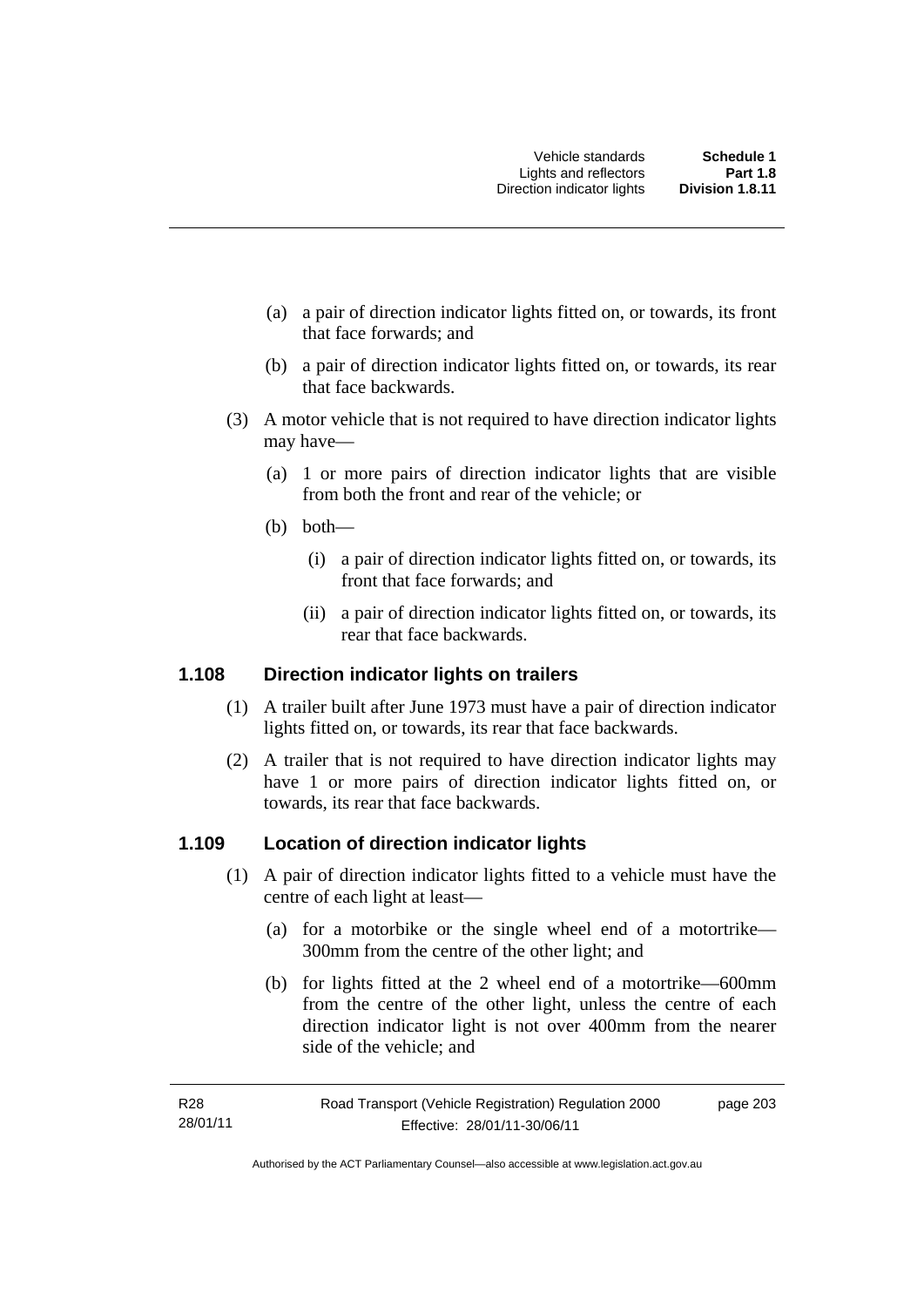- (c) for another vehicle with a width of not over 1.3m—400mm from the centre of the other light; and
- (d) for another vehicle with a width of over 1.3m—600mm from the centre of the other light.
- (2) The centre of each direction indicator light must be at least 350mm above ground level.
- (3) The centre of each light in a pair of direction indicator lights required to be fitted to a vehicle must not be over—
	- (a) 1.5m above ground level; or
	- (b) if it is not practicable for the light to be fitted lower—2.1m above ground level.
- (4) For subsection (1), the width of a vehicle is measured disregarding any anti-skid device mounted on wheels, central tyre inflation systems, lights, mirrors, reflectors, signalling devices and tyre pressure gauges.

#### **1.110 Operation and visibility of direction indicator lights**

- (1) A direction indicator light fitted to a motor vehicle must—
	- (a) when operating, display regular flashes of light at a rate of not over 120, and—
		- (i) for a motor vehicle with 4 or more wheels—at least 60, flashes a minute; and
		- (ii) for another motor vehicle—at least 45, flashes a minute; and
	- (b) be able to be operated by a person in the normal driving position; and
	- (c) be wired to an audible or visible device in the vehicle that tells the driver that the direction indicator light is operating; and

Authorised by the ACT Parliamentary Counsel—also accessible at www.legislation.act.gov.au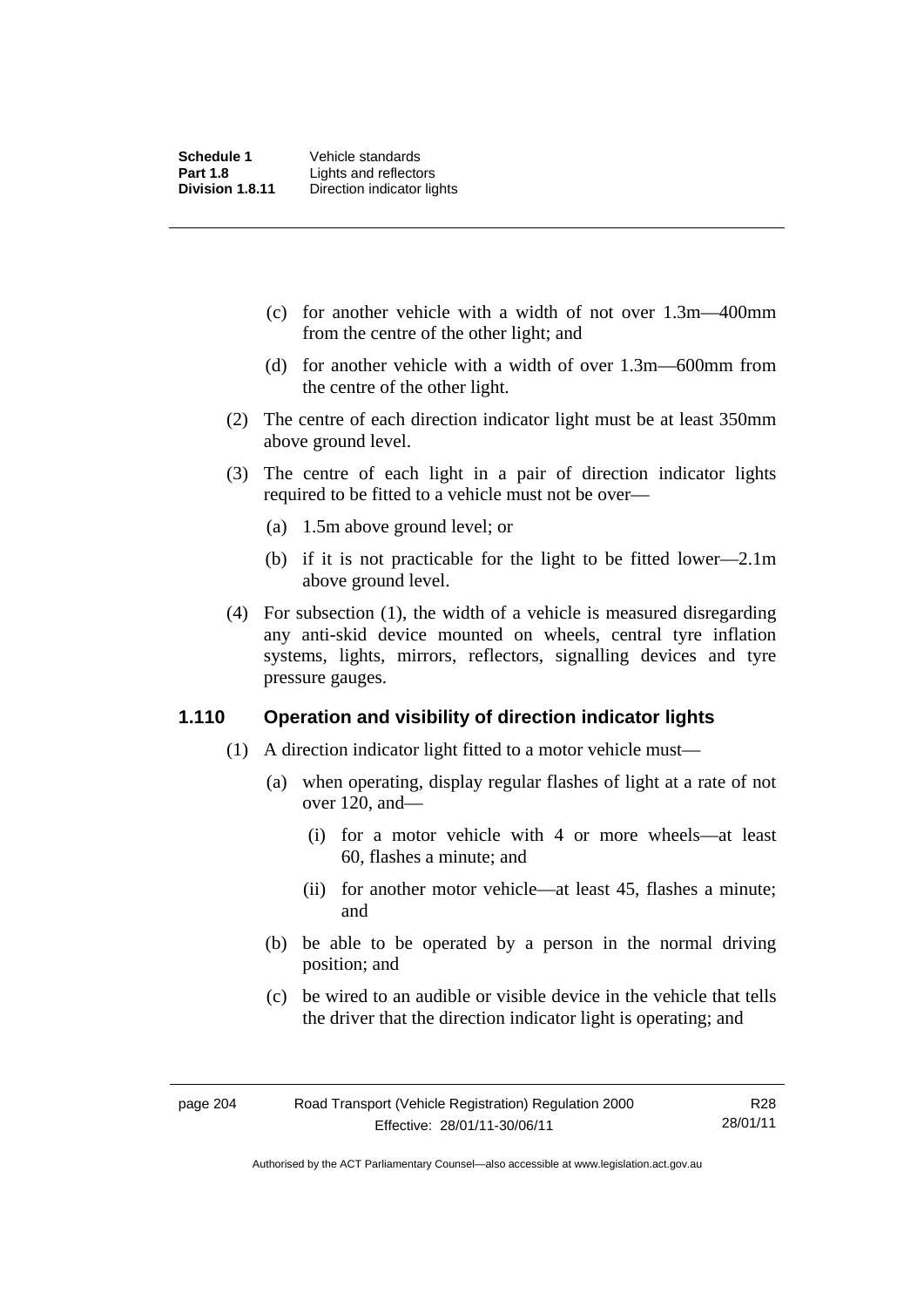- (d) flash at the same time and rate as any other direction indicator lights fitted on the same side of the vehicle.
- (2) A direction indicator light fitted to a side of a trailer must, when operating, flash at the same time and rate as the direction indicator light or lights fitted to the same side of the motor vehicle towing the trailer.
- (3) The flashes of light displayed by a direction indicator light must be—
	- (a) if the light faces forwards—white or yellow; and
	- (b) if the light faces backwards—
		- (i) yellow; or
		- (ii) for a vehicle built before July 1973—yellow or red; and
	- (c) if the light faces out from the side of the vehicle—
		- (i) white or yellow towards the front and side; and
		- (ii) for a vehicle built before July 1973—yellow or red towards the rear and side; and
		- (iii) for a vehicle built after June 1973—yellow towards the rear and side.
	- *Note* The ADRs only allow yellow direction indicator lights.
- (4) If a motor vehicle's direction indicator lights display only yellow light, the vehicle may be equipped to allow the lights to operate simultaneously on both sides of the vehicle, if a visible or audible signal tells the driver when the lights are operating simultaneously.
- (5) When on, a direction indicator light must be visible 30m from—
	- (a) if the light faces forwards—the front of the vehicle; or
	- (b) if the light faces backwards—the rear of the vehicle; or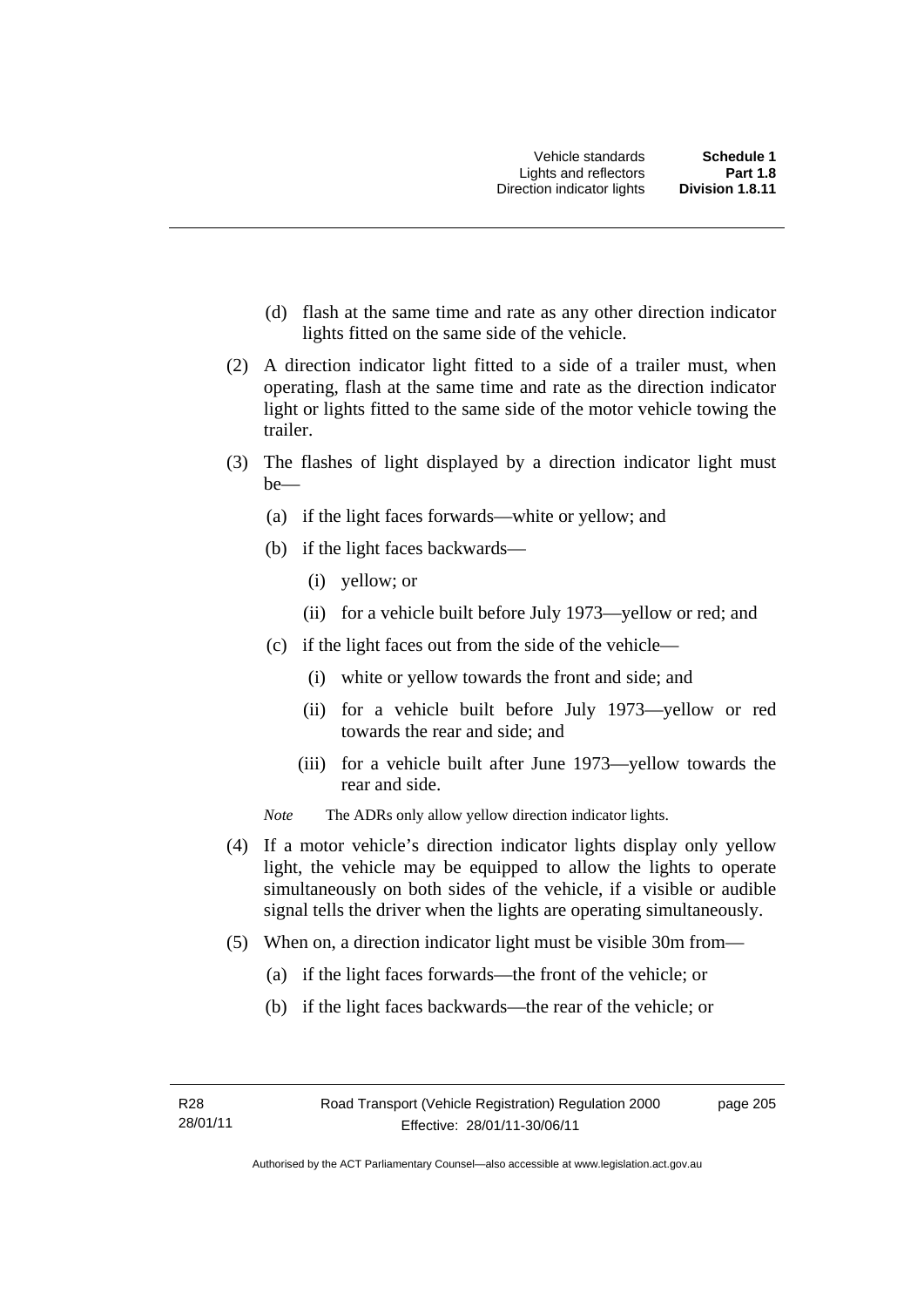- (c) if the light faces out from the side of the vehicle—that side of the vehicle.
- (6) When on, each direction indicator light in at least 1 pair of lights fitted on or towards the front of a prime mover, or a motor vehicle over 7.5m long, must be visible at a point—
	- (a) 1.5m at right angles from the side of the vehicle where the light is fitted; and
	- (b) in line with the rear of the vehicle.

# **Division 1.8.12 Fog lights**

#### **1.111 Front fog lights**

- (1) A pair of front fog lights may be fitted to a motor vehicle with 4 or more wheels.
- (2) A pair of front fog lights, or a single front fog light, may be fitted to a motorbike or motortrike.
- (3) A pair of front fog lights fitted to a motor vehicle with 4 or more wheels must have the centre of each light not over 400mm from the nearer side of the vehicle unless the centres of the lights are at least 600mm apart.
- (4) If the top of the front fog light is higher than the top of any lowbeam headlight on the vehicle, the centre of the fog light must not be higher than the centre of the low-beam headlight.
- (5) A front fog light must—
	- (a) when on—
		- (i) project white or yellow light in front of the vehicle; and
		- (ii) be a low-beam light; and
	- (b) be able to be operated independently of any headlight; and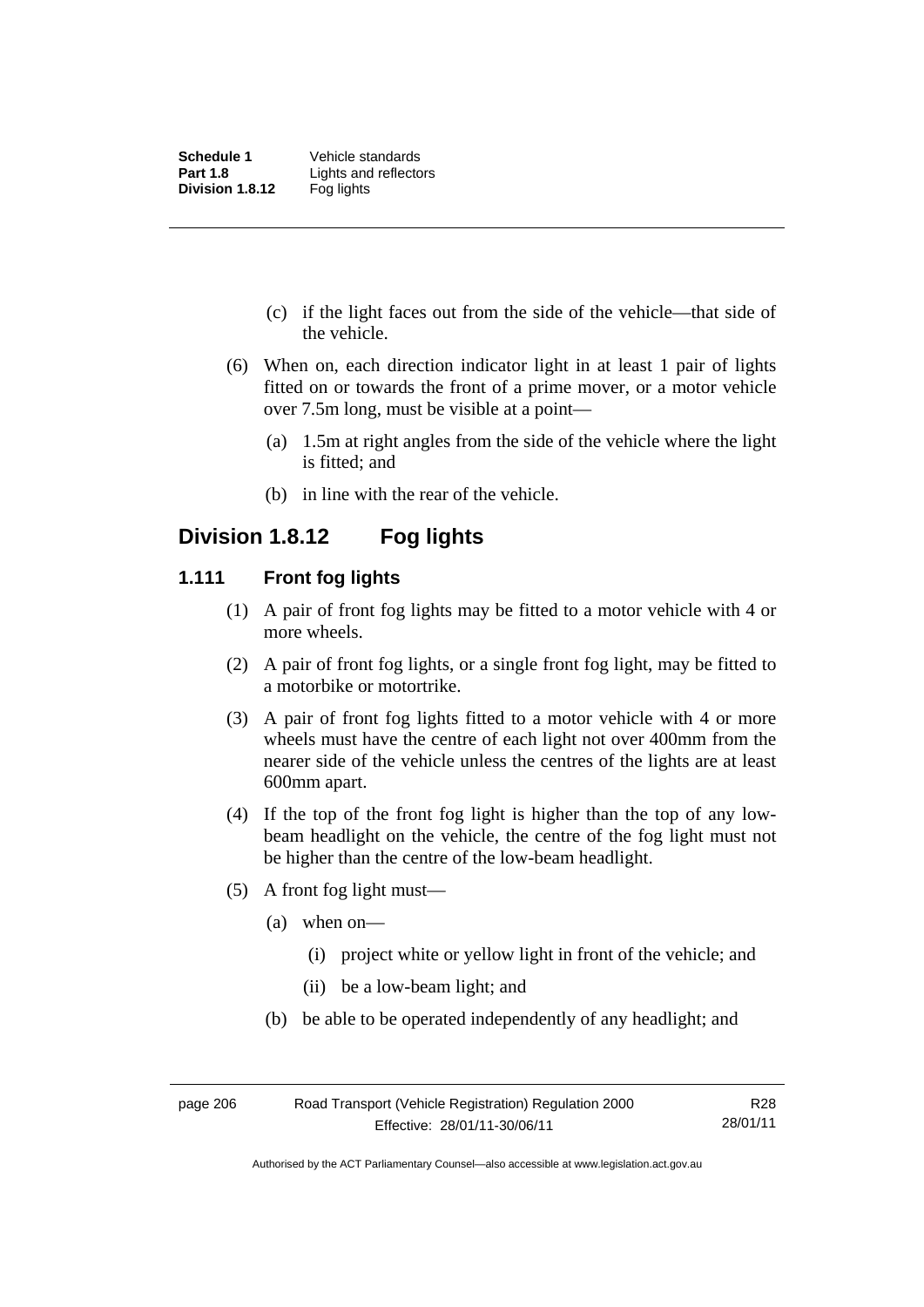(c) be fitted so the light from it does not reflect off the vehicle into the driver's eyes.

#### **1.112 Rear fog lights**

- (1) A vehicle may have fitted to its rear—
	- (a) a pair of rear fog lights; or
	- (b) 1 rear fog light fitted on, or to the right, of the centre of the vehicle.
- (2) Subsection (1) (b) applies to a motorbike with an attached sidecar as if the sidecar were not attached.
- (3) A rear fog light must—
	- (a) have its centre—
		- (i) not over 1.5m above ground level; and
		- (ii) at least 100mm from the centre of a brakelight; and
	- (b) when on, project red light behind the vehicle; and
	- (c) not use over 27W; and
	- (d) be wired to a visible device in the vehicle that tells the driver that the rear fog light is operating.

# **Division 1.8.13 Interior lights**

### **1.113 Interior lights**

A vehicle may be fitted with interior lights that illuminate any interior part of the vehicle.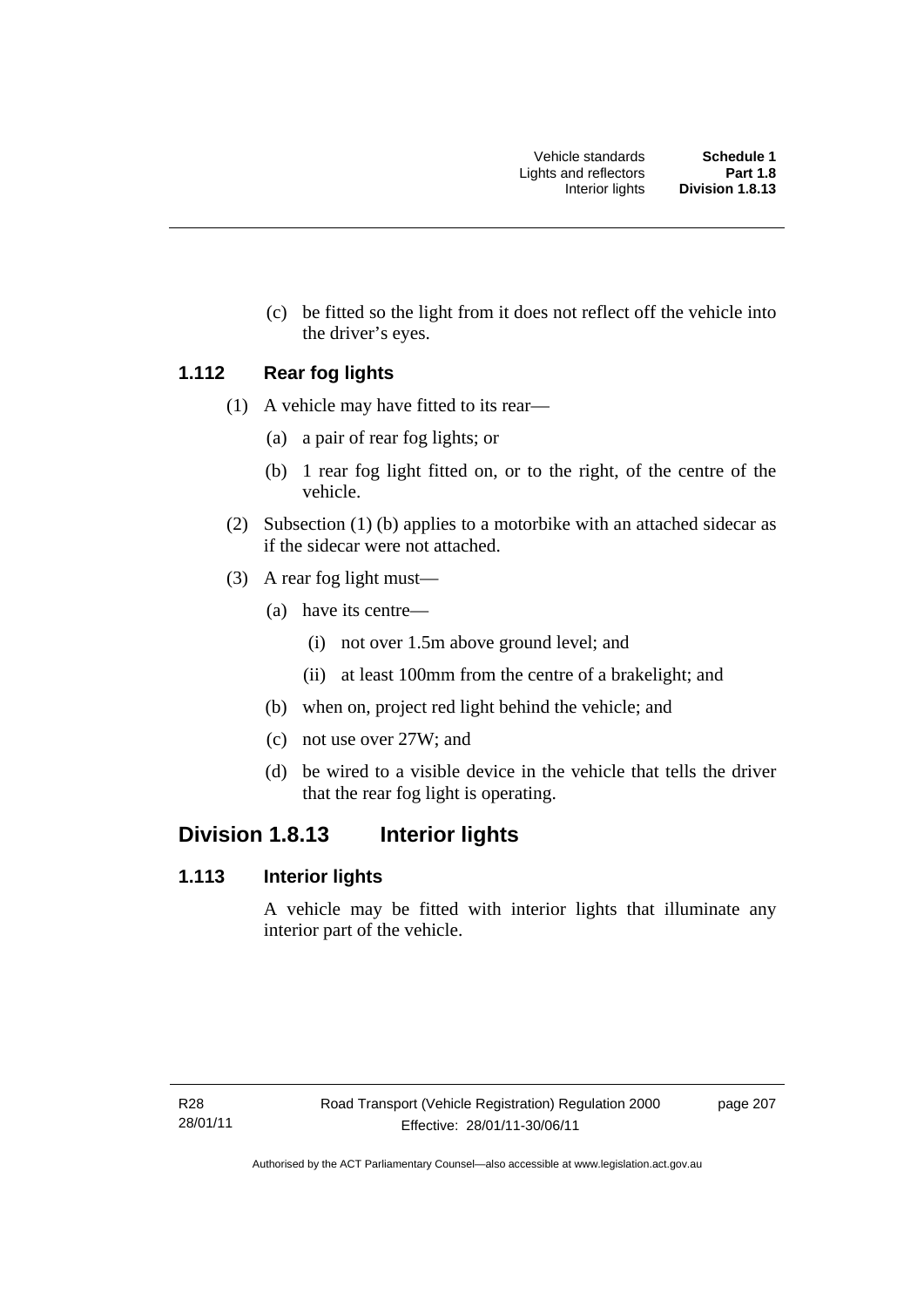**Schedule 1** Vehicle standards **Part 1.8** Lights and reflectors<br>**Division 1.8.14** Reflectors generally **Reflectors generally** 

# **Division 1.8.14 Reflectors generally**

#### **1.114 General requirements for reflectors**

- (1) A reflector fitted to a vehicle must show a red, yellow or white reflection of light when light is projected directly onto the reflector at night by a low-beam headlight that—
	- (a) is 45m from the reflector; and
	- (b) complies with this schedule.
- (2) The reflection must be clearly visible from the position of the headlight.

# **Division 1.8.15 Rear reflectors**

#### **1.115 Rear reflectors**

- (1) A motor vehicle with 4 or more wheels, and a trailer, must have a rear-facing red reflector towards each side of its rear.
- (2) A motorbike, a sidecar attached to a motorbike, and a motortrike, must have a rear-facing red reflector.
- (3) The centre of each reflector must be—
	- (a) at the same height above ground level; and
	- (b) not over 1.5m above ground level.
- (4) However, subsection (3) does not apply to a reflector fitted to a sidecar attached to a motorbike.
- (5) A reflector fitted to a motor vehicle with 4 or more wheels, or a trailer, must not be over 400mm from the nearer side of the vehicle.
- (6) A vehicle fitted with rear-facing red reflectors in accordance with subsection (1) or (2) may be fitted with additional red reflectors at any height above ground level or at any distance from the side of the vehicle.

| page 208 | R28                          |          |
|----------|------------------------------|----------|
|          | Effective: 28/01/11-30/06/11 | 28/01/11 |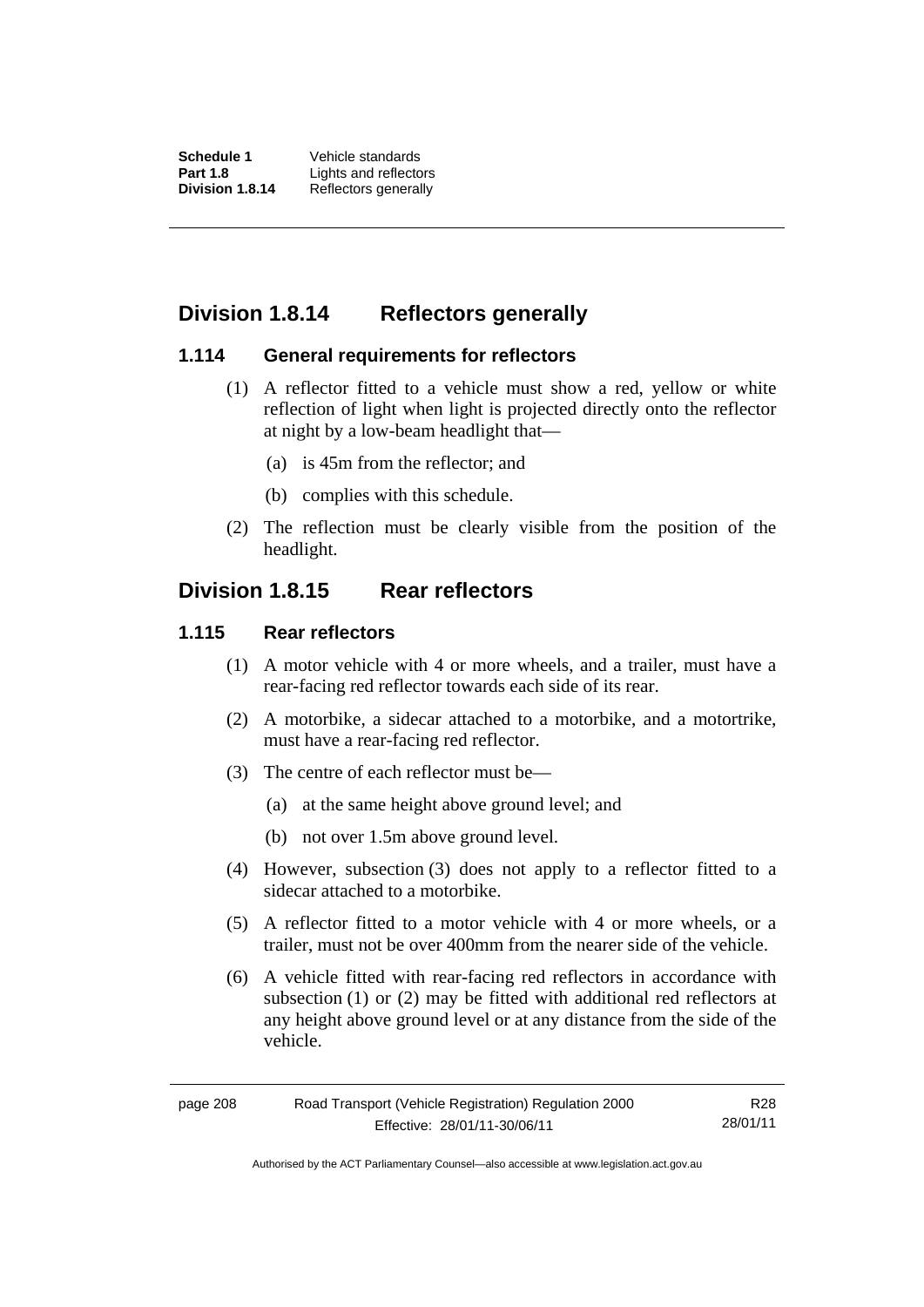# **Division 1.8.16 Side reflectors**

### **1.116 Compulsory side reflectors on pole-type trailers**

- (1) Yellow or red side-facing reflectors must be fitted to the pole of a pole-type trailer so—
	- (a) 1 reflector is fitted to the middle  $\frac{1}{3}$  of the left and right faces of the pole; and
	- (b) the front reflector is not over 3m from the front of the trailer; and
	- (c) the other reflectors are not over 3m apart.
- (2) Additional side-facing reflectors may be fitted to a pole-type trailer in accordance with section 1.117.

# **1.117 Optional side reflectors**

- (1) A vehicle may be fitted with side-facing reflectors.
- (2) A side-facing reflector—
	- (a) towards the front of the vehicle must be yellow or white; and
	- (b) towards the rear of the vehicle must be yellow or red; and
	- (c) on the central part of the vehicle must be yellow.

# **Division 1.8.17 Front reflectors**

## **1.118 Compulsory front reflectors on trailers**

- (1) A front-facing white or yellow reflector must be fitted towards each side of the front of—
	- (a) a semitrailer, other than a pole-type trailer; and
	- (b) the front crossbar or bolster of a pole-type trailer; and
	- (c) a trailer that is at least 2.2m wide.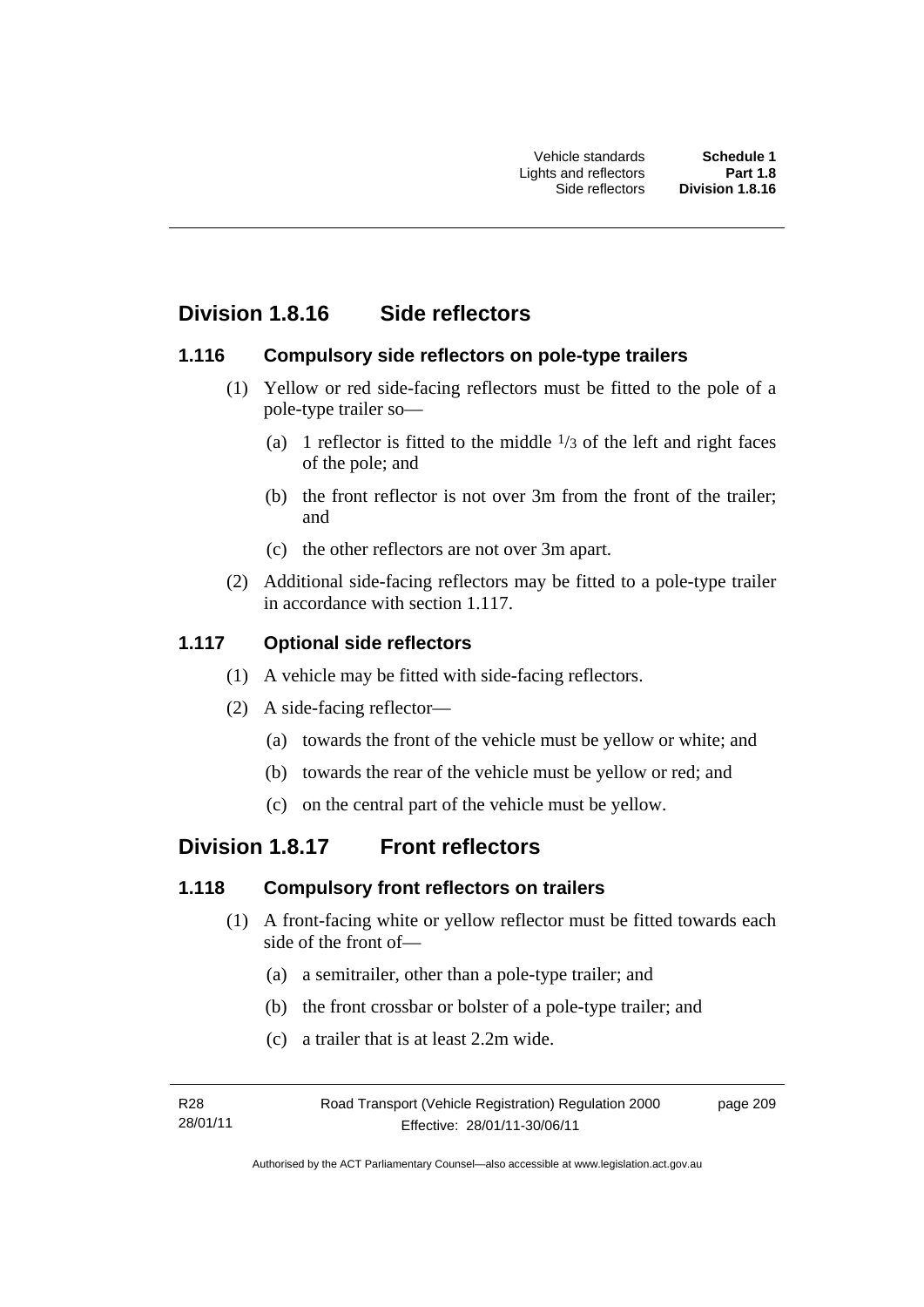- (2) Each reflector must have its centre—
	- (a) at the same height above ground level; and
	- (b) not over 1.5m above ground level; and
	- (c) not over 400mm from the nearer side of the vehicle.
- (3) Additional front-facing reflectors may be fitted to a trailer mentioned in subsection (1) in accordance with section 1.119.

#### **1.119 Optional front reflectors**

- (1) A motor vehicle with 4 or more wheels, or a trailer, may have 1 or more front-facing white or yellow reflectors fitted towards each side of its front.
- (2) A motor vehicle with less than 4 wheels may have 1 or more frontfacing white or yellow reflectors.
- (3) The centre of at least 1 reflector on each side of the front of the vehicle must be—
	- (a) at the same height above ground level as the centre of the other reflector; and
	- (b) the same distance from the longitudinal axis of the vehicle as the centre of the other reflector; and
	- (c) at least—
		- (i) for a vehicle with a width under 1.3m—400mm from the centre of the other reflector; and
		- (ii) for another vehicle—600mm from the centre of the other reflector.
- (4) For subsection (3) (c), the width of a vehicle is measured disregarding any anti-skid device mounted on wheels, central tyre inflation systems, lights, mirrors, reflectors, signalling devices and tyre pressure gauges.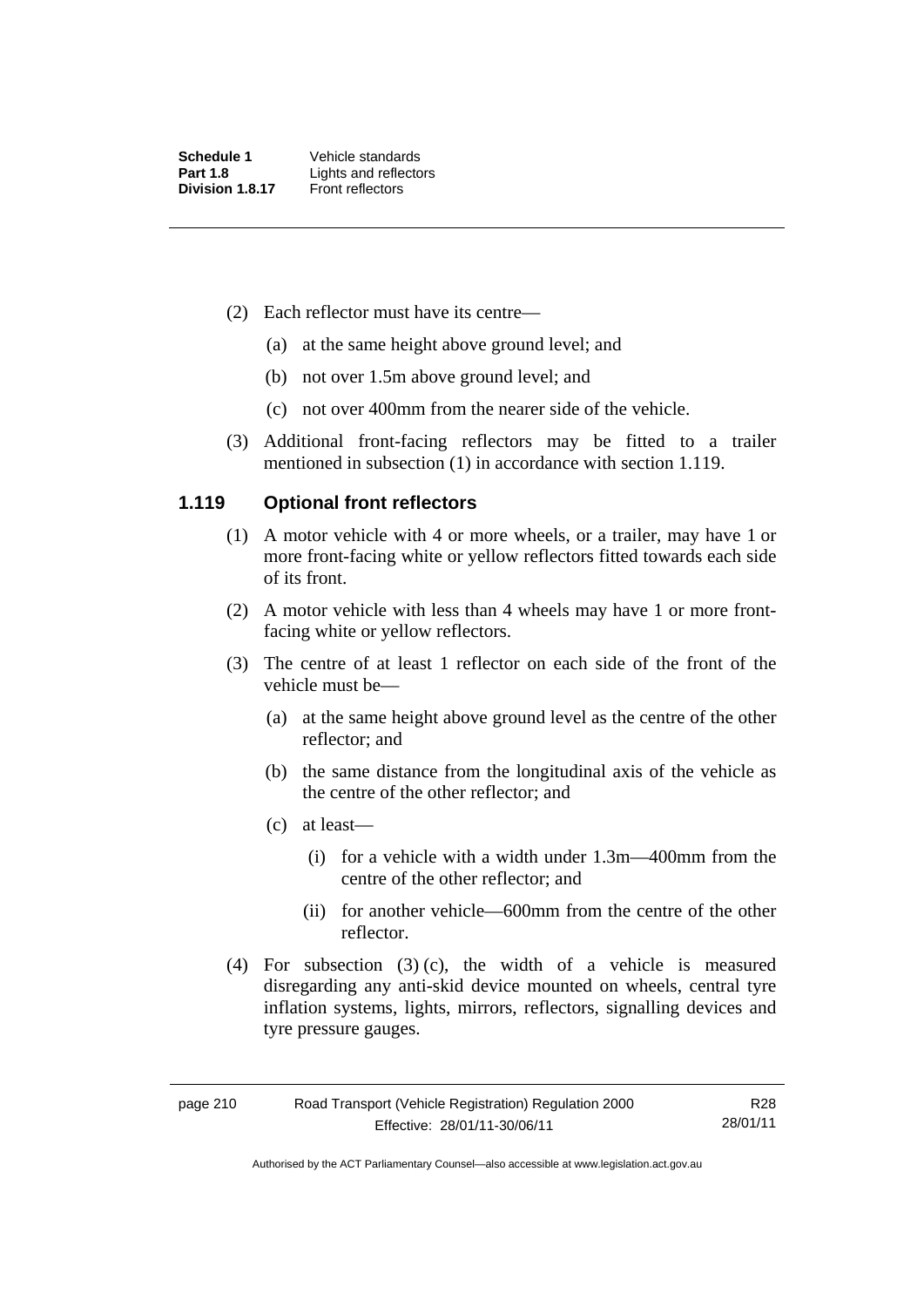# **Division 1.8.19 Warning lights and signs on buses carrying children**

### **1.120 Application of div 1.8.19**

This division applies to a bus that is used mainly for carrying children if the bus is fitted with warning lights after June 1999.

*Note* For warning signs and lights fitted before July 1999, see s 1.124.

### **1.121 Fitting of warning lights and signs**

- (1) Two warning lights and a warning sign must be fitted to the front and rear of the bus.
- (2) The warning lights must be fitted—
	- (a) on each side of, and the same distance from, the centre of the warning sign; and
	- (b) with the edge of the warning sign not over 100mm from the nearest point on the lens of the warning lights; and
	- (c) with the distance between the warning lights at least 300mm at the nearest point; and
	- (d) so no part of the bus obstructs the light displayed—
		- (i) to the left and right of the centre of each light; and
		- (ii) above and below the centre of each light.
- (3) The warning lights may be on the warning sign if the words or image on the sign are not obscured.
- (4) The warning lights at the same end of the bus must be fitted—
	- (a) at the same height; and
	- (b) as high as practicable; and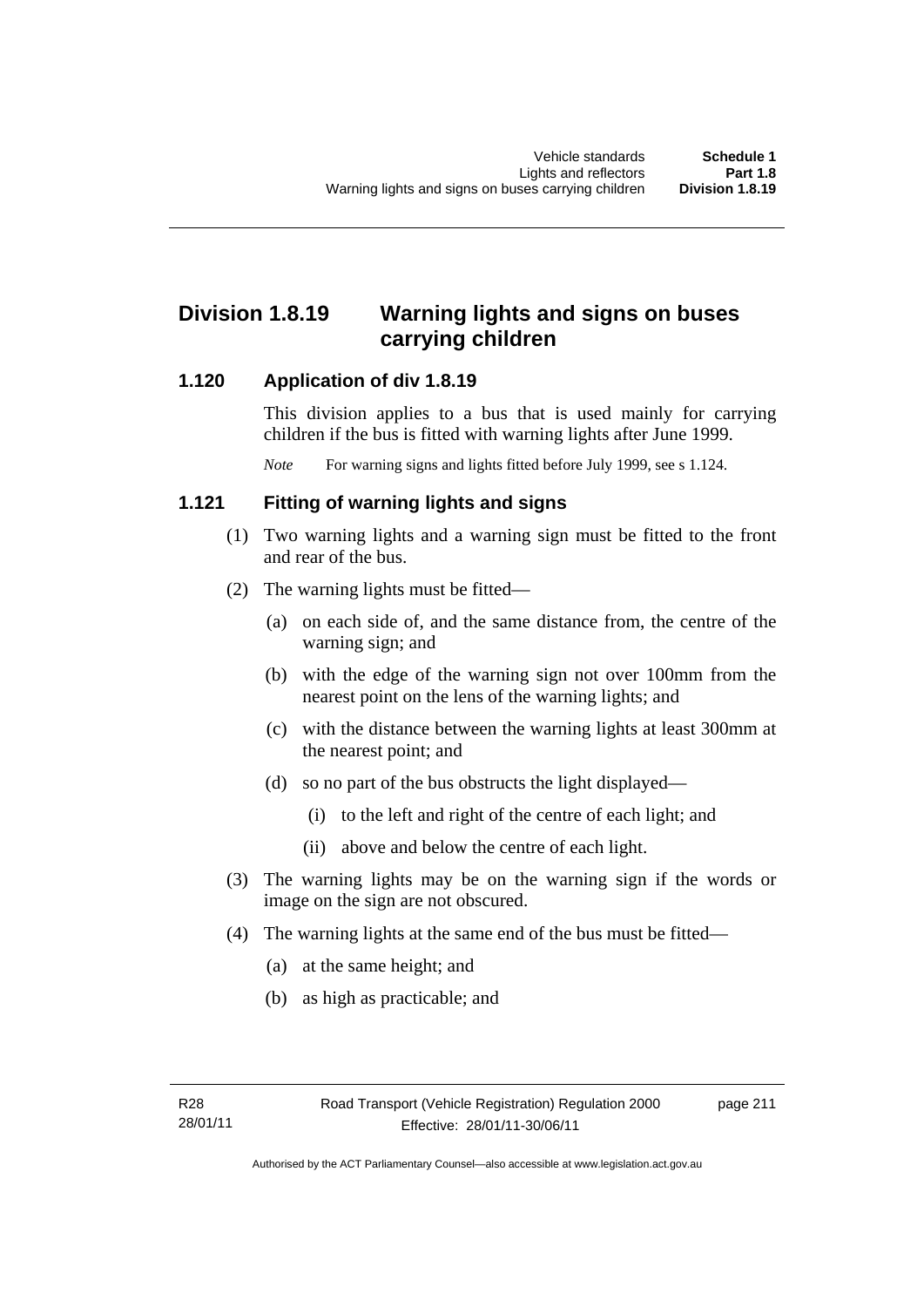- (c) with the lowest point on the lens of each light not lower than midway between the highest and lowest points on the bus body.
- (5) If the centres of the warning lights are under 1.8m above ground level, no part of the warning lights or warning sign may be on the left of the bus.
- (6) This rule applies to a bus despite any requirement of a 3rd edition ADR.

### **1.122 Operation and performance of warning lights**

- (1) When operating, a warning light must display regular flashes of yellow light at a rate of at least 90, and not over 180, flashes a minute.
- (2) The warning lights at the same end of the bus must flash alternately.
- (3) Unless the driver has turned the warning lights off, they must operate automatically when a door on the bus opens and for at least 10, and not over 20, seconds after all the doors on the bus have closed.
- (4) The bus must have a visible or audible signal that tells the driver when the warning lights are operating.
- (5) The bus must be fitted with a switch that allows the driver to turn the warning lights off.
- (6) A warning light must have—
- (a) an effective lit lens area of at least  $60 \text{cm}^2$ ; and
	- (b) a luminous intensity (in candela) of at least the values mentioned in table 1.122 when measured at the angles mentioned in the table.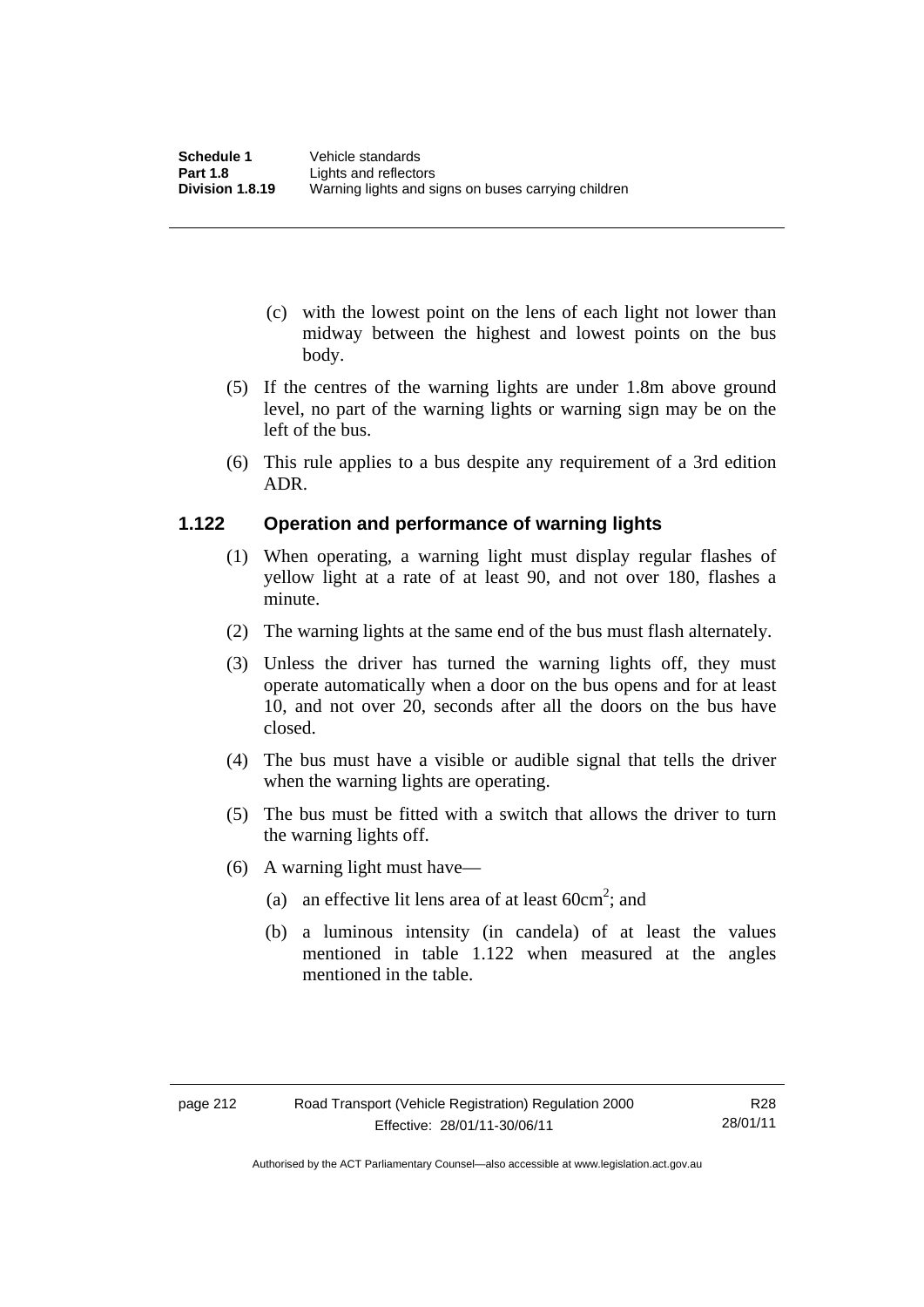| <b>Table 1.122</b> |                                                             |                                                   |             |               |            |             |           |              |              |            |
|--------------------|-------------------------------------------------------------|---------------------------------------------------|-------------|---------------|------------|-------------|-----------|--------------|--------------|------------|
| column 1<br>item   | column 2<br>vertical<br>angle<br>from<br>centre of<br>light | column 3<br>horizontal angle from centre of light |             |               |            |             |           |              |              |            |
| 1                  |                                                             | $-30^\circ$                                       | $-20^\circ$ | $-10^{\circ}$ | $-5^\circ$ | $0^{\circ}$ | $5^\circ$ | $10^{\circ}$ | $20^{\circ}$ | $30^\circ$ |
| 2                  | $10^{\circ}$                                                |                                                   |             |               | 50         | 80          | 50        |              |              |            |
| 3                  | $5^\circ$                                                   |                                                   | 180         | 320           | 350        | 450         | 350       | 320          | 180          |            |
| $\overline{4}$     | $0^{\circ}$                                                 | 75                                                | 450         | 1000          | 1250       | 1500        | 1250      | 1000         | 450          | 75         |
| 5                  | $-5^\circ$                                                  | 40                                                | 270         | 450           | 570        | 600         | 570       | 450          | 270          | 40         |
| 6                  | $-10^\circ$                                                 |                                                   |             |               | 75         | 75          | 75        |              |              |            |

 (7) For subsection (6) (b), the luminous intensity of a light is to be measured in accordance with the test method mentioned in 3rd edition ADR 6.

### **1.123 Specifications for warning signs**

- (1) A warning sign at the front of the bus must—
	- (a) display the words 'school bus' in capital letters at least 100mm high; or
	- (b) display an image of 2 children in the same proportions as the children in AS 1743 *Road Signs—Specifications* (image W6- 3), with the image of the taller child at least 230mm high.
- (2) A warning sign at the rear of the bus must display an image of 2 children in the same proportions as the children in AS 1743 *Road Signs—Specifications* (image W6-3), with the image of the taller child at least 230mm high.
- (3) The warning sign mentioned in subsection (1) (b) and subsection (2) must—
	- (a) be a rectangular shape at least—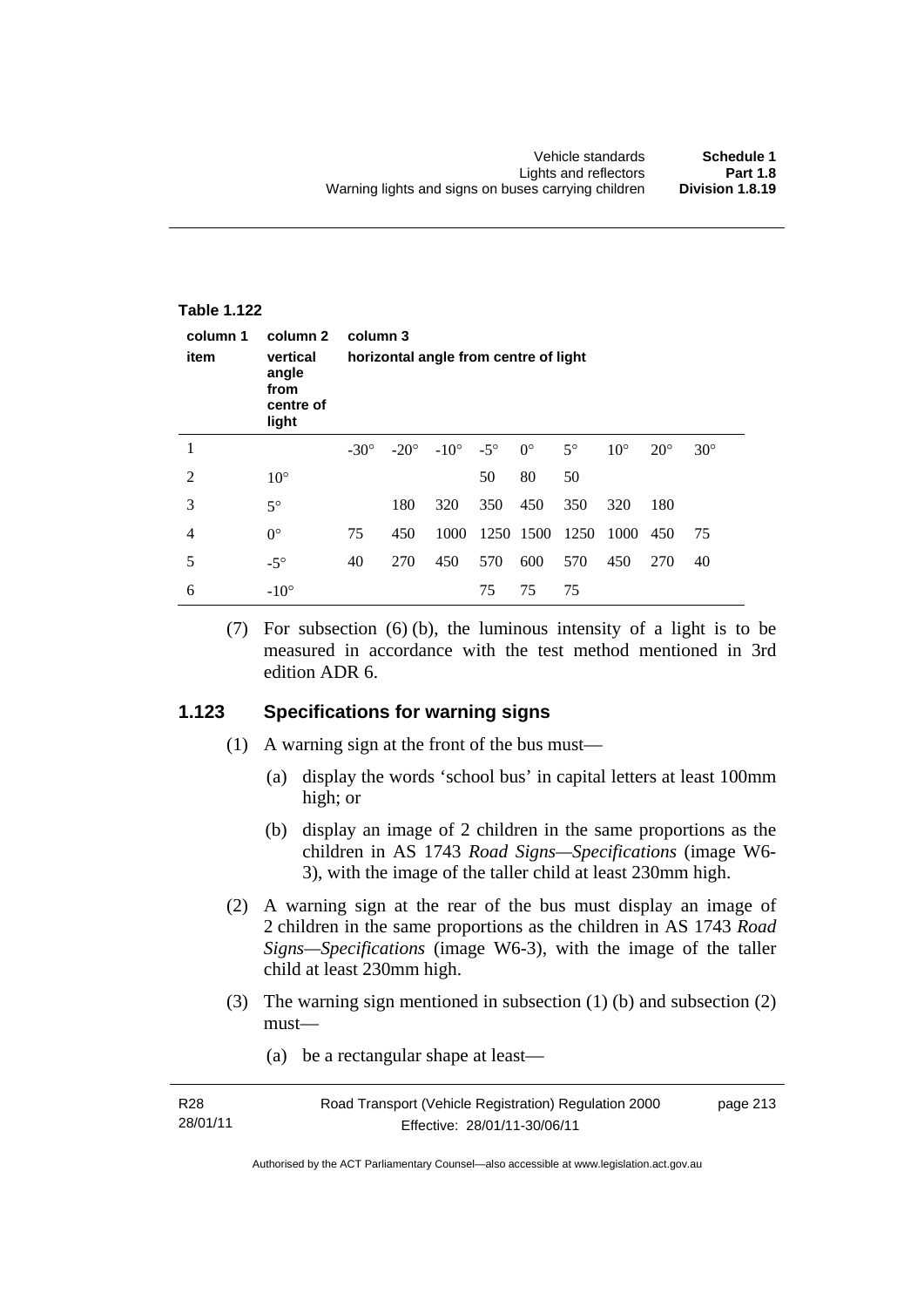- (i) if warning lights are on the warning sign—550mm wide and 400mm high; and
- (ii) in any other case—400mm wide and 250mm high; and
- (b) have a black border; and
- (c) have black graphics and be coated with yellow retro-reflective material of class 1 or 2 that meets Australian Standard AS 1906 *Retro-reflective Materials and Devices for Road Traffic Control Purposes*.

# **Division 1.8.20 Other lights, reflectors, rear marking plates or signals**

#### **1.124 Other lights and reflectors**

(1) In this section:

#### *exempt vehicle* means—

- (a) a police vehicle; or
- (b) an emergency vehicle; or
- (c) a transport enforcement vehicle; or
- (d) an Australian Protective Service vehicle; or
- (e) an Australian Customs Service vehicle; or
- (f) an Airservices Australia vehicle.

#### *special use vehicle* means—

- (a) a vehicle built or fitted for use in hazardous situations on a road; or
- (b) a vehicle, or combination, that because of its dimensions is permitted to be driven on a road only in accordance with a notice or permit issued under a law of this jurisdiction; or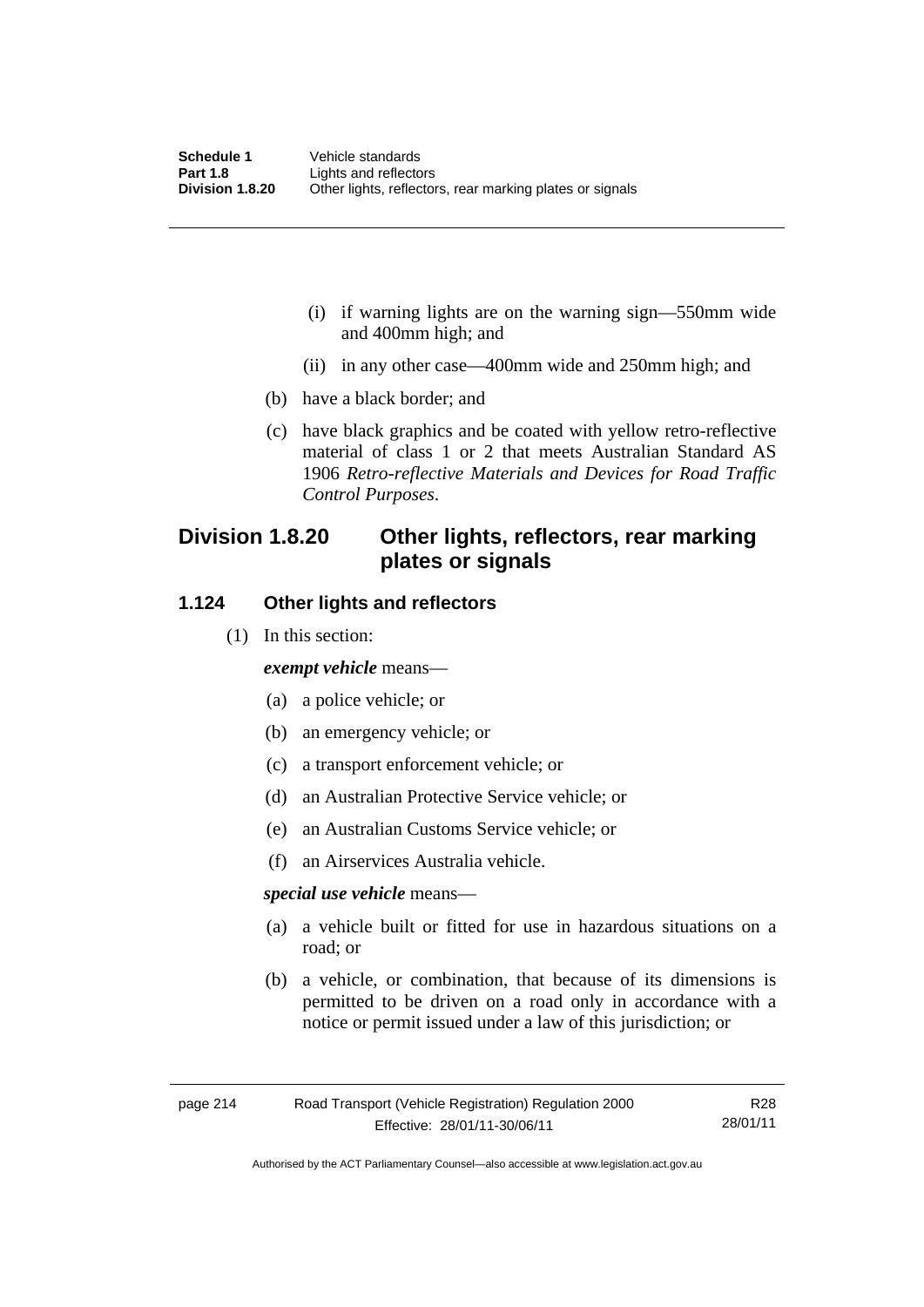- (c) a vehicle built or fitted to accompany a vehicle, or combination, mentioned in paragraph (b); or
- (d) a bus fitted, before July 1999, with a sign telling road users that the bus carries children.

#### **Examples of special use vehicles for par (a)**

tow trucks, vehicle breakdown service vehicles, garbage trucks, cranes, streetsweepers, forklifts, concrete pumps and mobile towers

- *Note* An example is part of the regulation, is not exhaustive and may extend, but does not limit, the meaning of the provision in which it appears (see Legislation Act, s 126 and s 132).
- (2) A vehicle may be fitted with a light or reflector not mentioned in this schedule.
- (3) However, unless subsection (4) applies, a vehicle must not display—
	- (a) a light that flashes; or
	- (b) a light or reflector that—
		- (i) shows a red light to the front; or
		- (ii) shows a white light to the rear; or
		- (iii) is shaped or located in a way that reduces the effectiveness of a light or reflector that is required to be fitted to the vehicle under this schedule.
- (4) Despite any requirement of a 3rd edition ADR, an exempt vehicle may be fitted with any light or reflector, and a special use vehicle may be fitted with 1 or more flashing yellow lights.

#### **1.125 Use of direction indicator lights as hazard warning lights**

 (1) A motor vehicle that has direction indicator lights that show yellow light to the front may be equipped with a device that will cause the direction indicator lights fitted to the front and rear and on both sides of the vehicle, and any trailer connected to the vehicle, to flash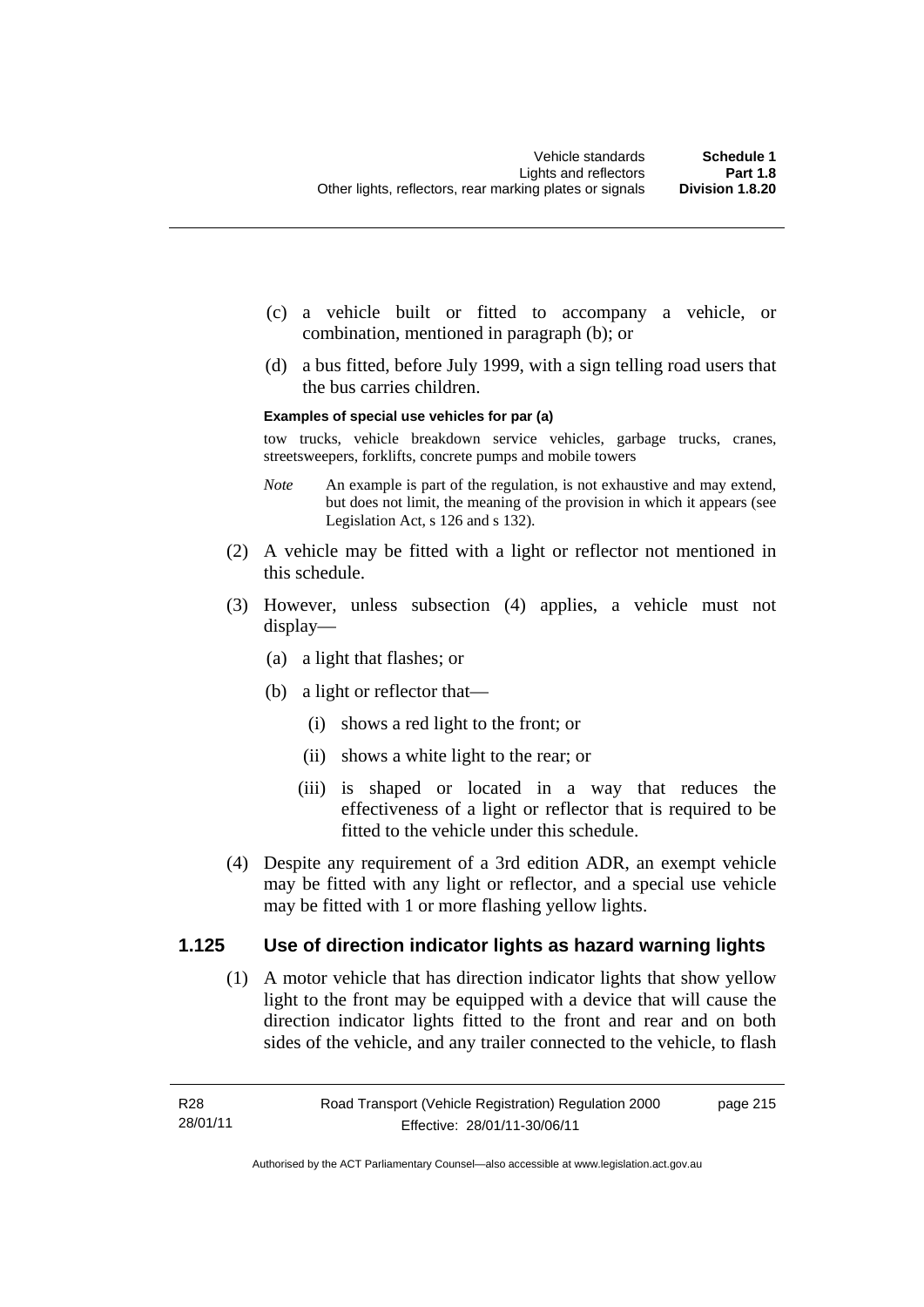simultaneously and regularly at a rate of not less than 60, and not more than 120, flashes per minute.

 (2) When all direction indicator lights fitted to a motor vehicle and trailer (if any) are flashing simultaneously, there must be an indicator that will tell the driver, by visible or audible means, that the lights are flashing.

### **1.126 Rear marking plates**

(1) In this section:

*rear marking plate* means a rear marking plate complying with section 13.6.101 of 3rd edition ADR 13.

- (2) Rear marking plates must be fitted to—
	- (a) a motor vehicle with a GVM over 12t, except a bus fitted with handgrips or similar equipment for standing passengers to hold; and
	- (b) a trailer with a GTM over 10t.
- (3) Subsection (2) applies to a vehicle even if it was built before the date stated in the ADR.
- (4) Rear marking plates may be fitted to a motor vehicle with a GVM not over 12t or a trailer with a GTM not over 10t.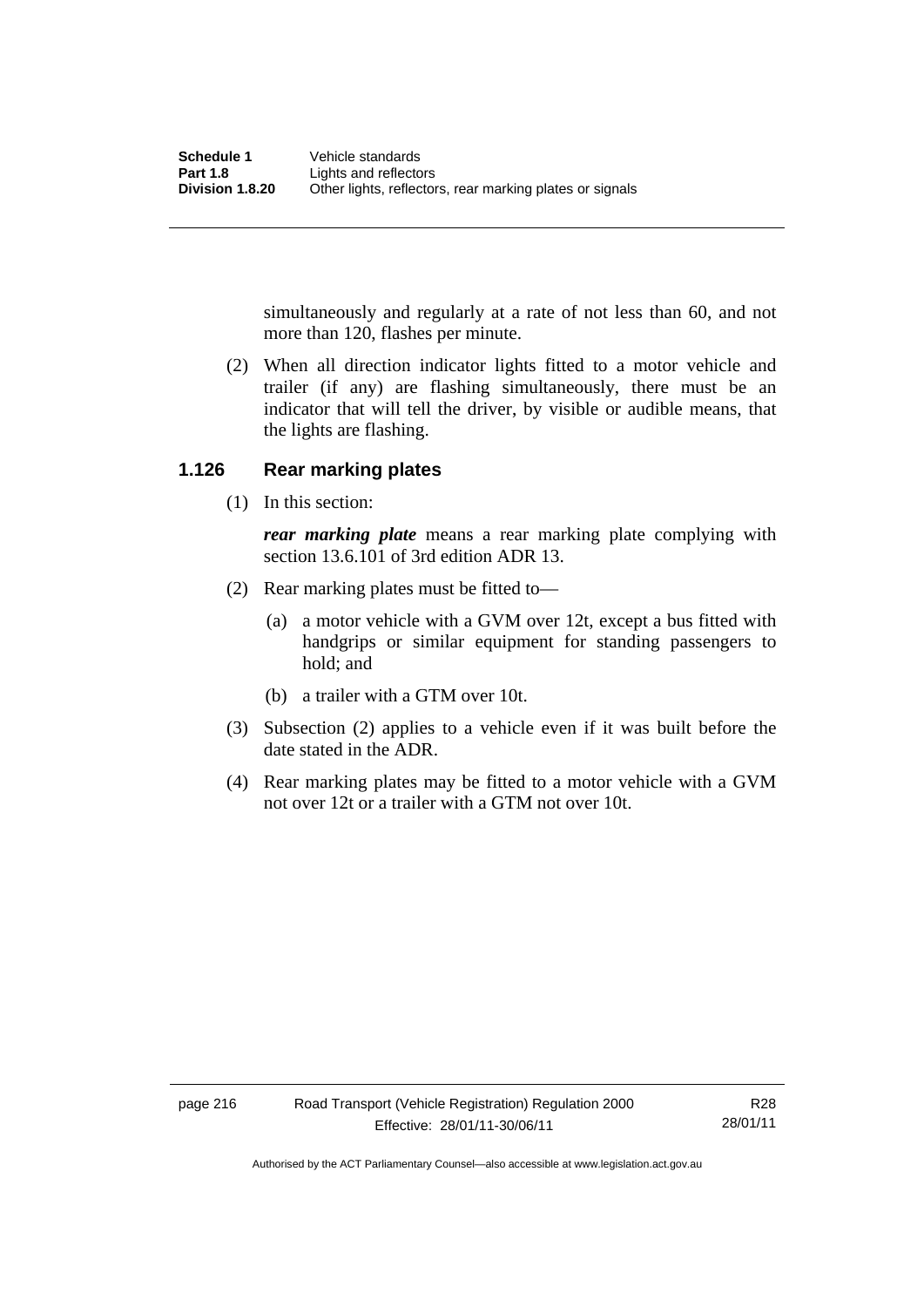

## **An example of rear marking plates**



# **An alternative pattern for rear marking plates**

## **1.127 Signalling devices**

- (1) This section applies to a motor vehicle if—
	- (a) the vehicle is not fitted with a brakelight or direction indicator light mentioned in division 1.8.9 (Brakelights) or division 1.8.11 (Direction indicator lights); and
	- (b) the construction of the vehicle would otherwise prevent the driver from hand signalling an intention—
		- (i) to turn or move the vehicle to the right; or
		- (ii) to stop or suddenly reduce the speed of the vehicle.

R28 28/01/11 Road Transport (Vehicle Registration) Regulation 2000 Effective: 28/01/11-30/06/11

page 217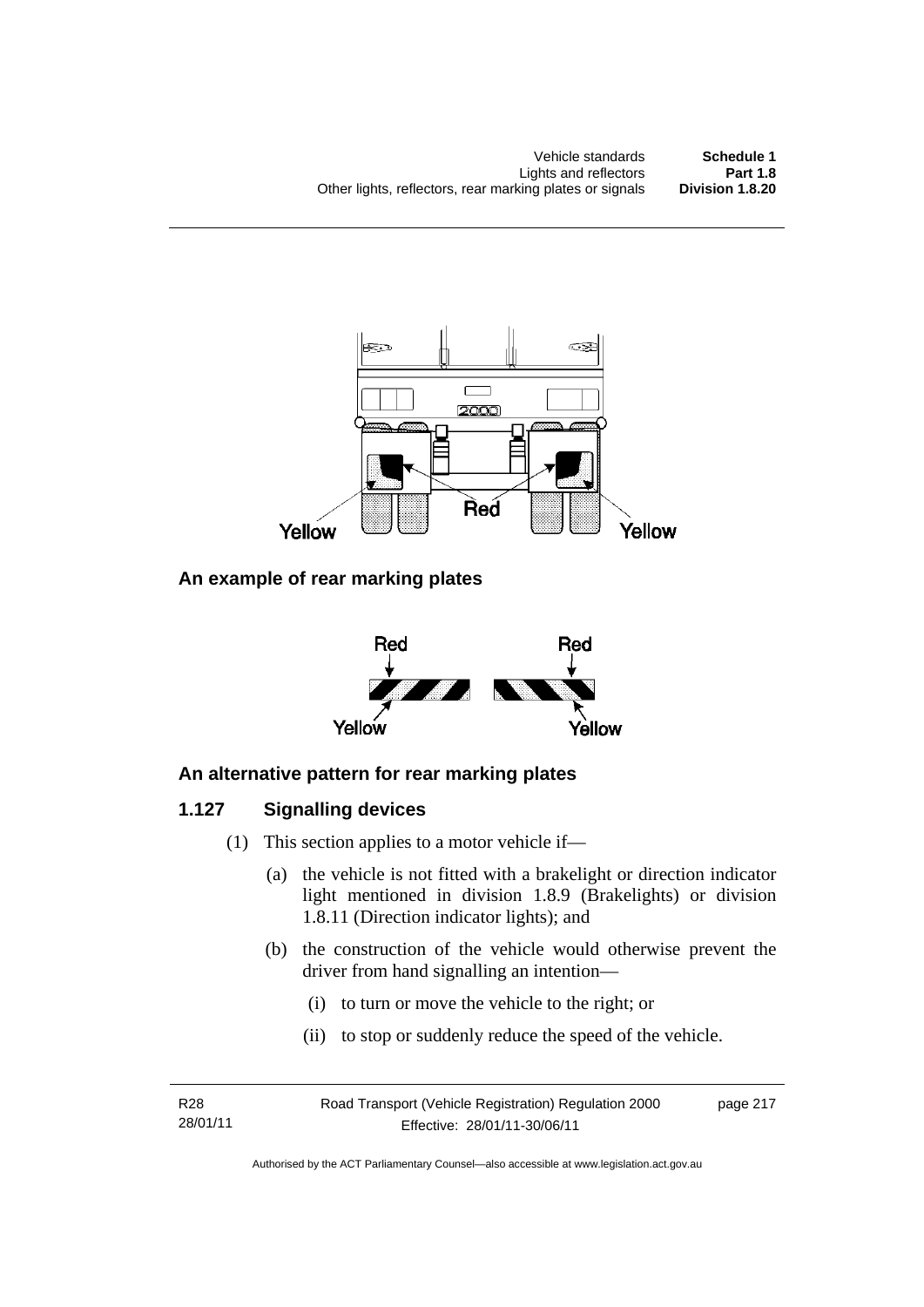(2) The vehicle must be fitted with a mechanical signalling device or a pair of turn signals.

#### **1.128 Mechanical signalling devices**

- (1) A mechanical signalling device must—
	- (a) be fitted to the right side of the vehicle; and
	- (b) be able to be operated by the driver from a normal driving position; and
	- (c) consist of a white or yellow representation of an open human hand at least 150mm long; and
	- (d) be built so that the driver of the vehicle can keep the device—
		- (i) in a neutral position so it is unlikely that the driver of another vehicle or anyone else would regard it as a signal; and
		- (ii) in a horizontal position with the palm of the hand facing forwards and the fingers pointing out at a right angle to the vehicle to signal an intention to turn or move right; and
		- (iii) with the palm of the hand facing forwards and the fingers pointing upwards to signal an intention to stop or reduce speed suddenly.
- (2) When the mechanical signalling device is in a position mentioned in subsection  $(1)$   $(d)$   $(ii)$  or  $(iii)$ , the complete hand must be clearly visible from both the front and the rear of the vehicle, at a distance of 30m.

#### **1.129 Turn signals**

A turn signal must—

 (a) consist of a steady or flashing illuminated yellow sign at least 150mm long and 25mm wide that—

| page 218 | R28                          |          |
|----------|------------------------------|----------|
|          | Effective: 28/01/11-30/06/11 | 28/01/11 |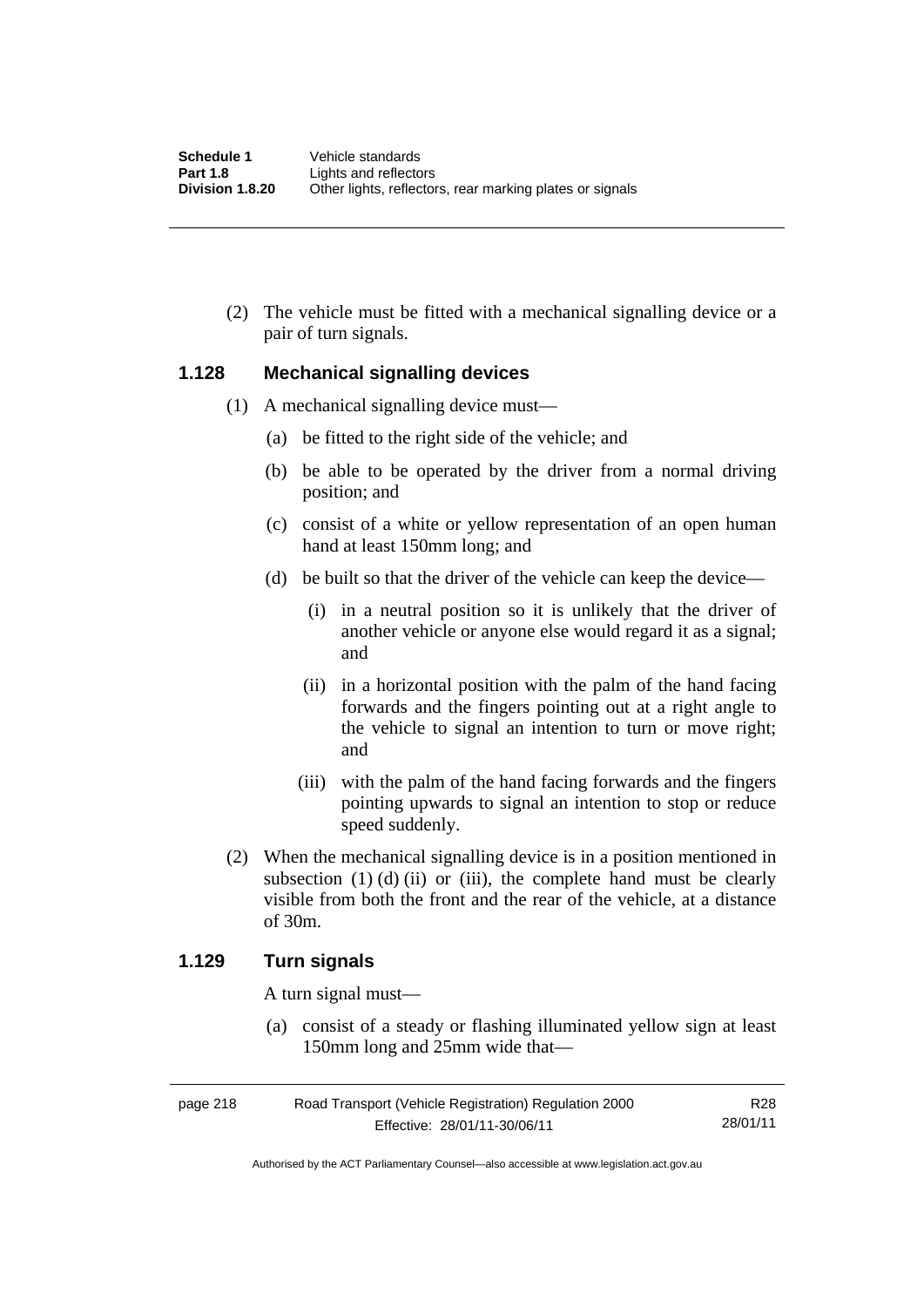- (i) when in operation—is kept horizontal; and
- (ii) when not in operation—is kept in a position so it is unlikely that the driver of another vehicle or anyone else would regard it as a signal; and
- (b) be fitted to the side of the motor vehicle at least 500mm and not over 2.1m above ground level, in a position so the driver of the vehicle, from the normal driving position, can see whether the signal is in operation; and
- (c) be able to be operated by the driver from the normal driving position; and
- (d) when in operation, be visible from both the front and rear of the vehicle at a distance of 30m.

# **Division 1.8.21 Maintenance of lights**

#### **1.130 Lights to be maintained on certain vehicles**

A light mentioned in this part that is not an optional fitting, and was fitted by the manufacturer of the vehicle before the date of application of the section in which the light is mentioned, must be maintained in proper working condition unless the lights fitted to the vehicle comply with a later ADR.

#### **Example**

A motor vehicle or trailer built before June 1988 and supplied by the manufacturer with 1 tail-light and 1 brakelight towards each side of the rear of the vehicle must continue to have a tail-light and brakelight fitted towards each side of the rear of the vehicle.

*Note* An example is part of the regulation, is not exhaustive and may extend, but does not limit, the meaning of the provision in which it appears (see Legislation Act, s 126 and s 132).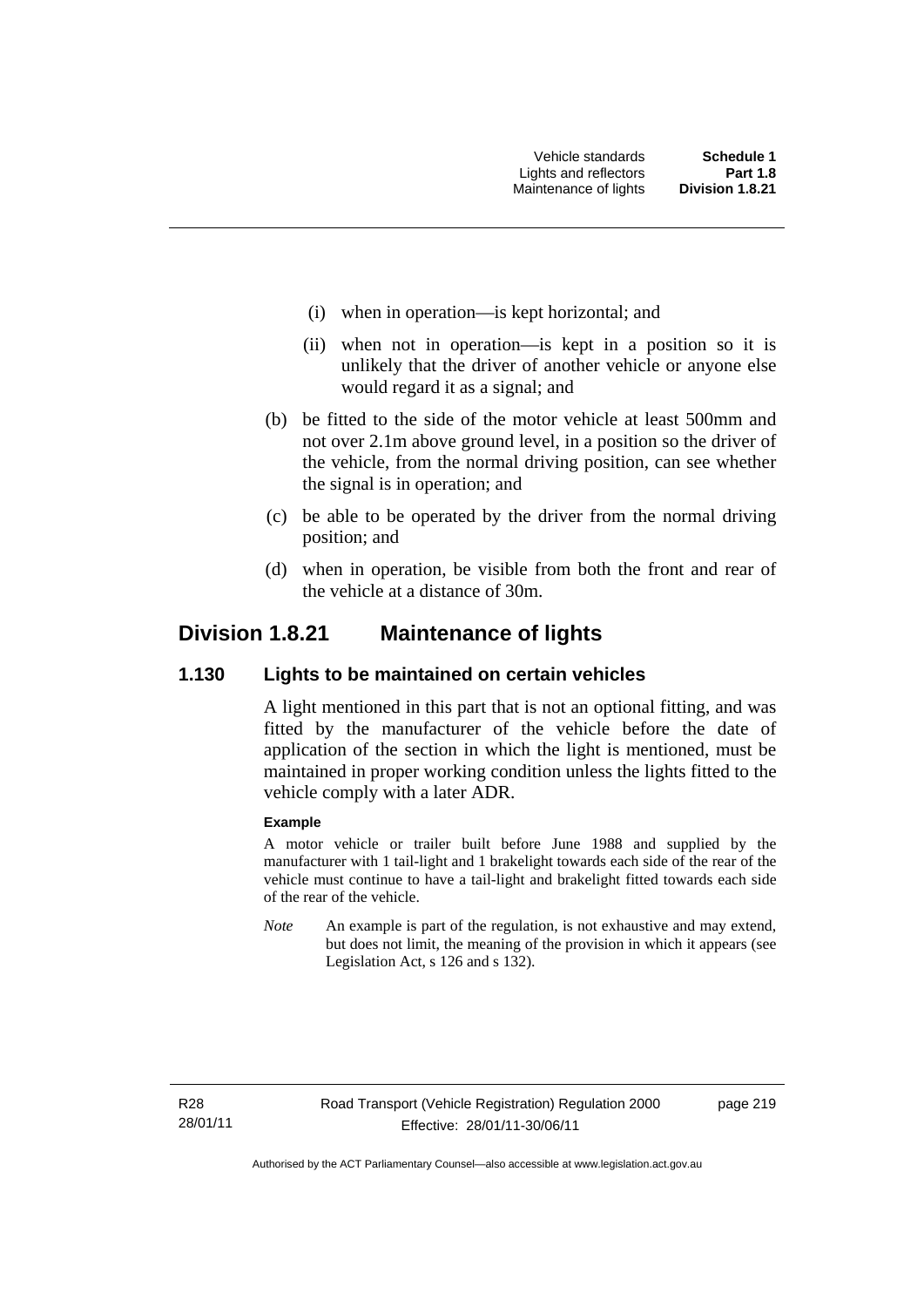# **Division 1.8.22 Vehicles not required to have lights or reflectors**

#### **1.131 Certain vehicles used in daylight**

This part does not apply to a vehicle built before 1931 that is used only in the daylight.

## **1.132 Certain vehicles used for collection or exhibition purposes**

This part does not apply to a vehicle built before 1946 that is used mainly for collection or exhibition purposes.

page 220 Road Transport (Vehicle Registration) Regulation 2000 Effective: 28/01/11-30/06/11

R28 28/01/11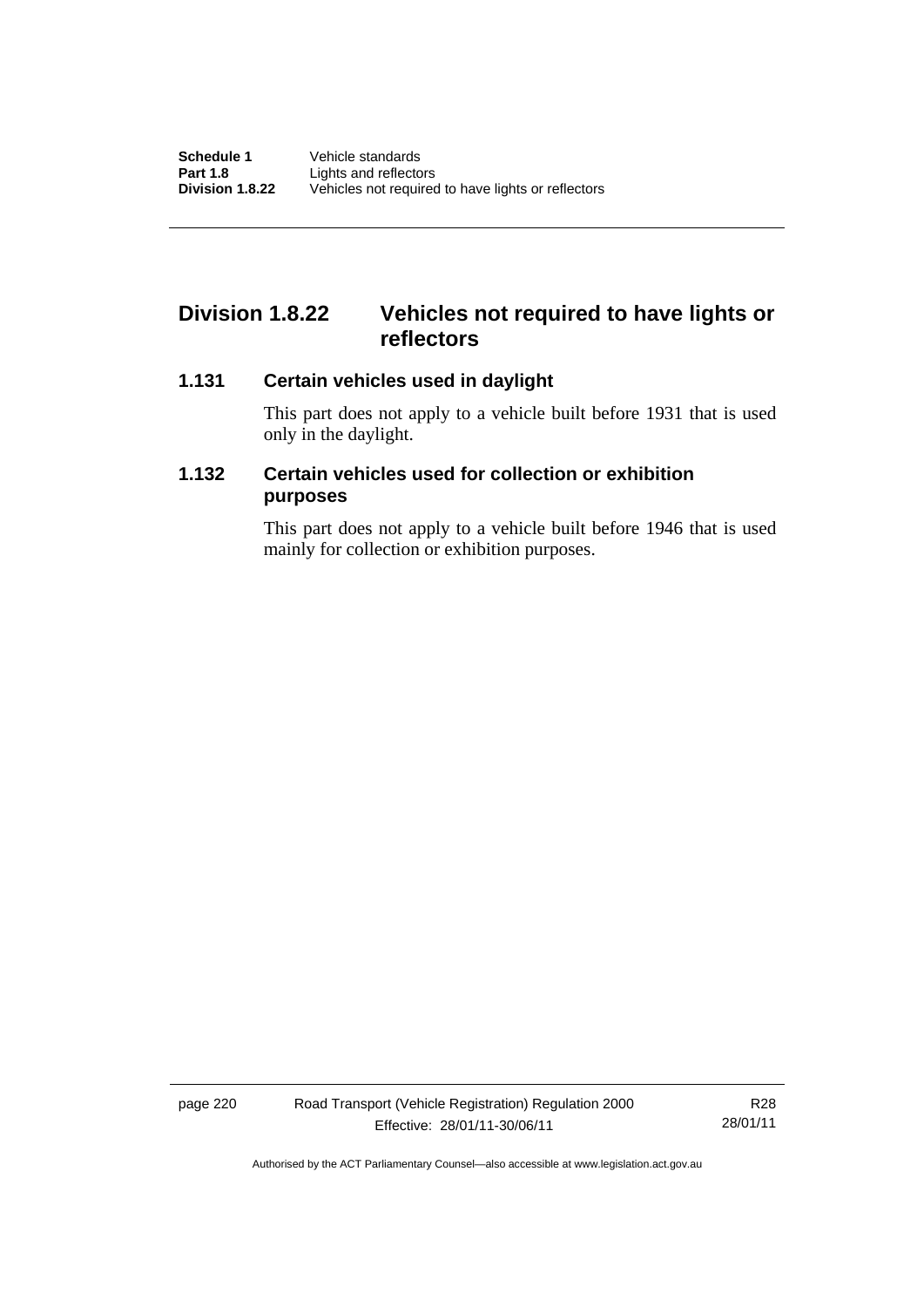# **Part 1.9 Braking systems**

*Note* This part sets out the braking system requirements for vehicles to ensure that they can be reliably slowed or stopped even if a part of a braking system fails, and to ensure that a vehicle can be prevented from rolling away when parked.

> The part also includes special requirements for braking systems on Bdoubles and road trains to ensure that the braking systems on the component vehicles are compatible. The special requirements do not apply to a road train that is not over 19m long.

# **Division 1.9.1 Brake requirements for all vehicles**

### **1.133 Parts of a braking system**

- (1) A brake tube or hose fitted to a vehicle must—
	- (a) be built from a material appropriate to its intended use in the vehicle; and
	- (b) be long enough to allow for the full range of steering and suspension movements of the vehicle; and
	- (c) be fitted to prevent it being damaged during the operation of the vehicle by—
		- (i) a source of heat; or
		- (ii) any movement of the parts to which it is attached or near.
- (2) Each component of the braking system of a vehicle with a GVM over 4.5t must comply with the design and performance requirements of—
	- (a) a relevant Australian Standard or British Standard as in force when this subsection commenced; or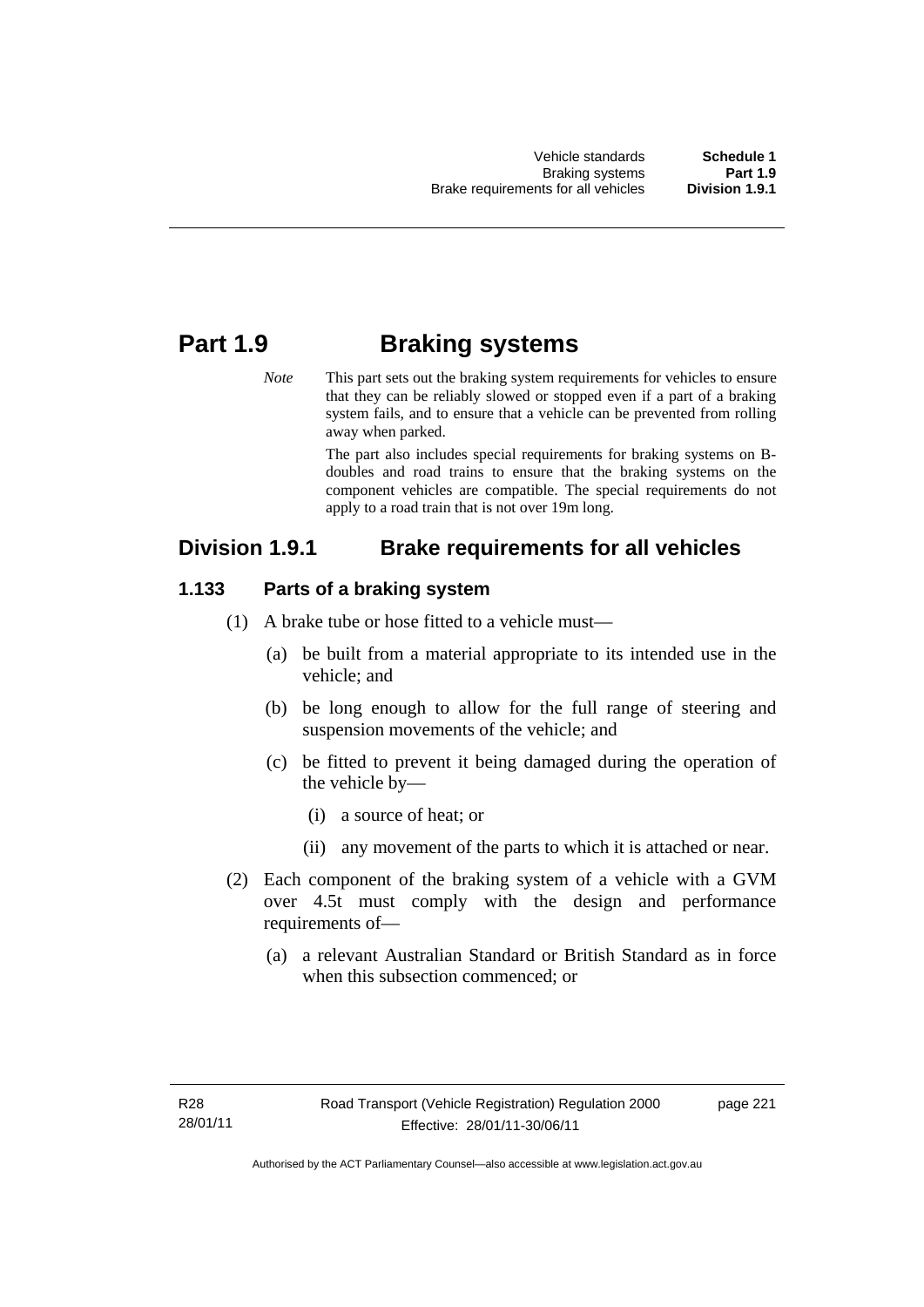- (b) a relevant standard approved by any of the following bodies, and as in force when this subsection commenced:
	- American Society of Automotive Engineers
	- American National Standards Institute
	- Japanese Standards Association
	- Deutsches Institut für Normung
	- International Organisation for Standardisation.

#### **1.134 Provision for wear**

The braking system of a vehicle must allow for adjustment to take account of normal wear.

#### **1.135 Supply of air or vacuum to brakes**

(1) If air brakes are fitted to a vehicle—

- (a) the compressor supplying air to the brakes must be able to build up air pressure to at least 80% of the governor cut-out pressure in not longer than 5 minutes after the compressed air reserve is fully used up; and
- (b) for a vehicle with a GVM over 4.5t—the air storage tanks must have sufficient capacity to allow 5 applications of the service brakes before the air pressure drops below half the governor cut-out pressure; and
- (c) there must be an automatic or manual condensate drain valve at the lowest point of each air brake reservoir in the system; and
- (d) any spring brake fitted to the vehicle must not operate before the warning mentioned in section  $1.139(4)(a)$  or section 1.142 (3) (a) has been given.
- (2) If vacuum brakes are fitted to a vehicle, the vacuum supply must be able to build up vacuum—
	- (a) to the level when the warning signal mentioned in section 1.139 (4) (a) or section 1.142 (3) (a) no longer operates

| page 222 | R28                          |          |
|----------|------------------------------|----------|
|          | Effective: 28/01/11-30/06/11 | 28/01/11 |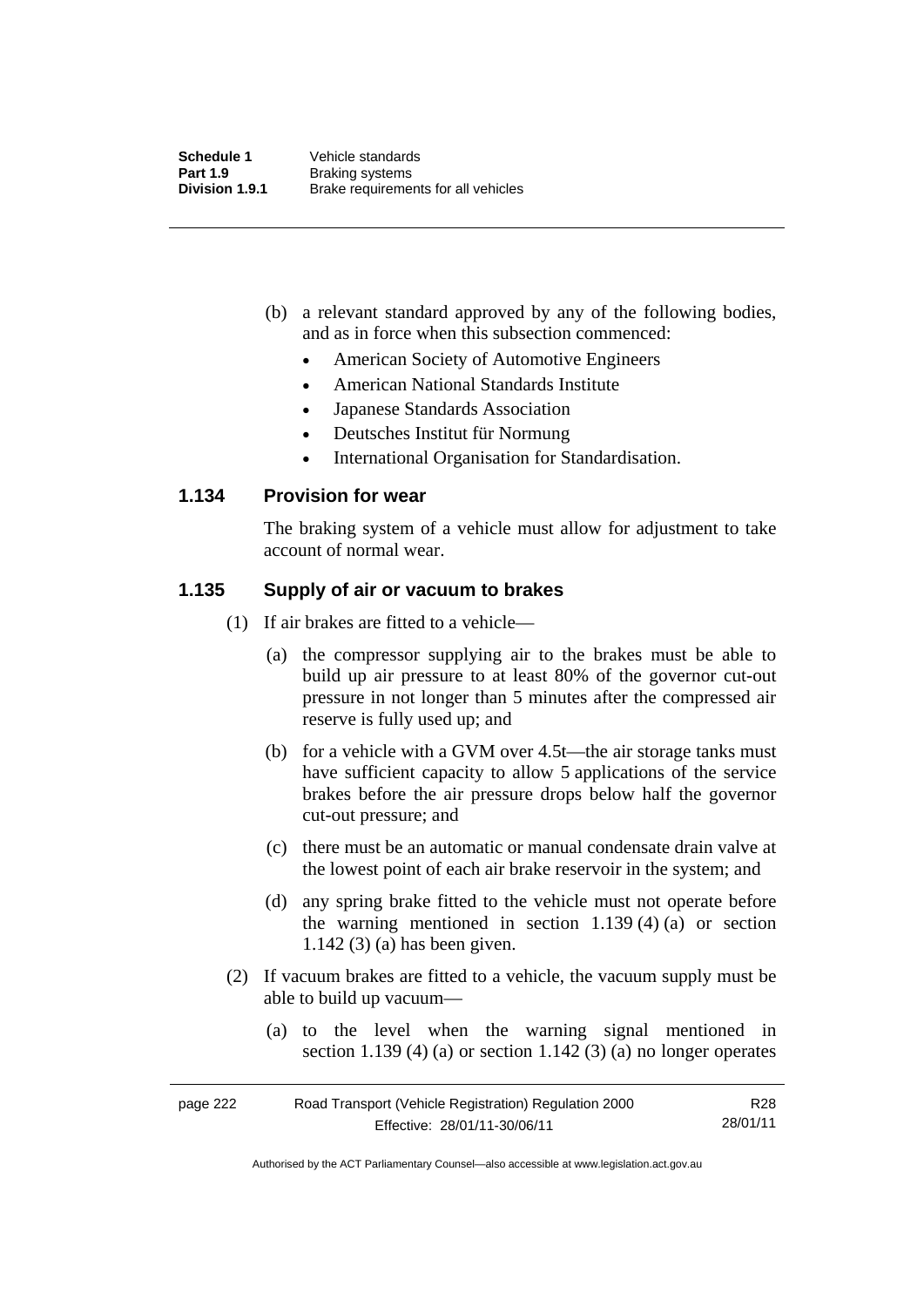within 30 seconds after the vacuum reserve is fully used up; and

- (b) to the normal working level within 60 seconds after the vacuum reserve is fully used up.
- (3) In this section:

*spring brake* means a brake using 1 or more springs to store the energy needed to operate the brake.

#### **1.136 Performance of braking systems**

- (1) One sustained application of the brake of a motor vehicle built after 1930, or a combination that includes a motor vehicle built after 1930, must be able to produce the performance mentioned in subsections  $(2)$  to  $(7)$ —
	- (a) when the vehicle or combination is on a dry, smooth, level road surface, free from loose material; and
	- (b) whether or not the vehicle or combination is loaded; and
	- (c) without part of the vehicle or combination moving outside a straight path—
		- (i) centred on the longitudinal axis of the vehicle or combination before the brake was applied; and
		- (ii) 3.7m wide.
- (2) The braking system of a motor vehicle or combination with a gross mass under 2.5t must bring the vehicle or combination from a speed of 35 km/h to a stop within—
	- (a) 12.5m when the service brake is applied; and
	- (b) 30m when the emergency brake is applied.
- (3) The braking system of a motor vehicle or combination with a gross mass of at least 2.5t must bring the vehicle or combination from a speed of 35 km/h to a stop within—

Authorised by the ACT Parliamentary Counsel—also accessible at www.legislation.act.gov.au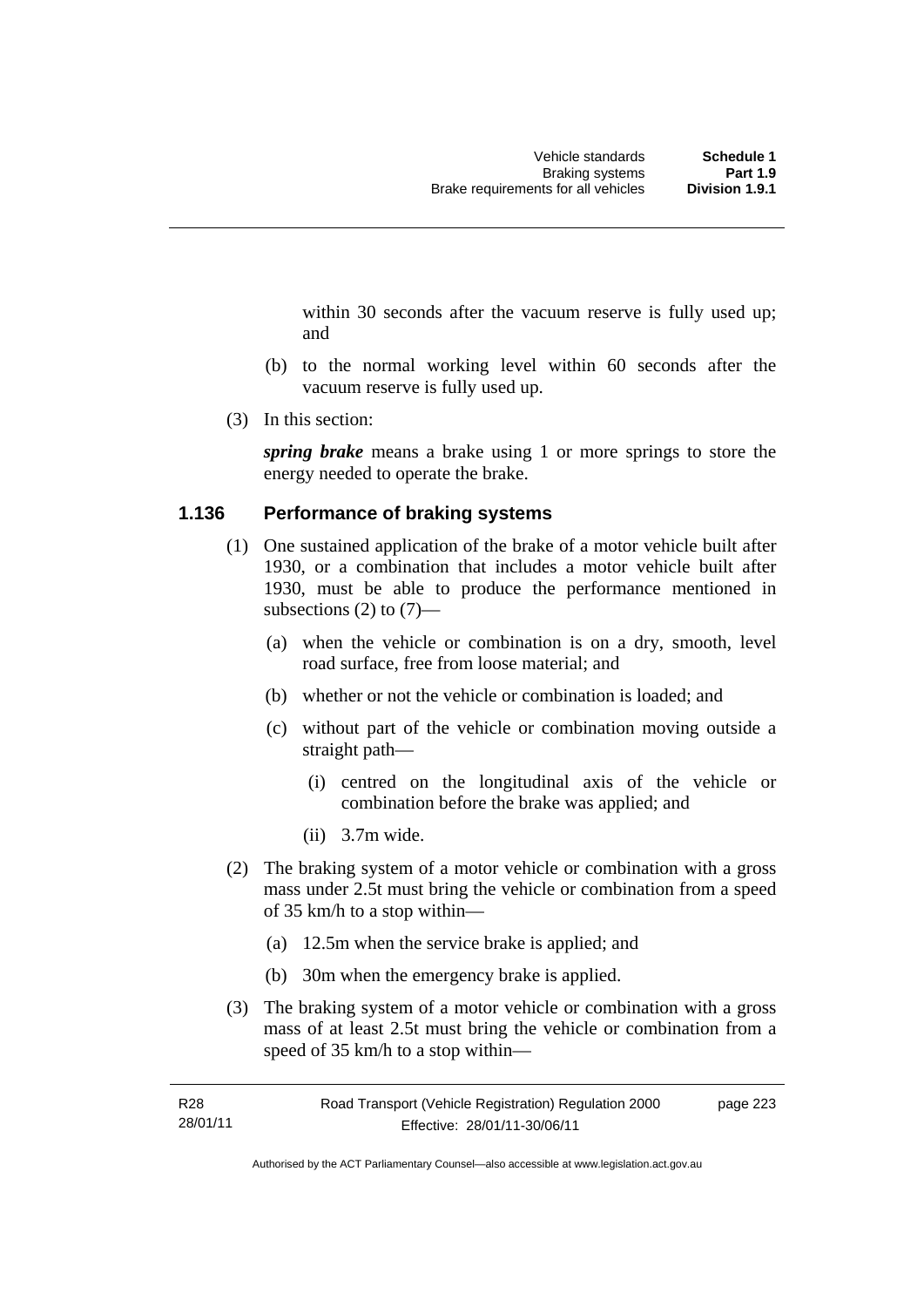- (a) 16.5m when the service brake is applied; and
- (b) 40.5m when the emergency brake is applied.
- (4) The braking system of a motor vehicle or combination with a gross mass under 2.5t must decelerate the vehicle or combination, from any speed at which the vehicle or combination can travel, by an average of at least—
- (a)  $3.8 \text{m/s}^2$  when the service brake is applied; and
- (b)  $1.6 \text{m/s}^2$  when the emergency brake is applied.
	- (5) The braking system of a motor vehicle or combination with a gross mass of at least 2.5t must decelerate the vehicle or combination, from any speed at which the vehicle or combination can travel, by an average of at least—
- (a)  $2.8 \text{m/s}^2$  when the service brake is applied; and
- (b)  $1.1 \text{m/s}^2$  when the emergency brake is applied.
	- (6) The braking system of a motor vehicle or combination with a gross mass under 2.5t must achieve a peak deceleration of the vehicle or combination, from any speed at which the vehicle or combination can travel, of at least—
- (a)  $5.8 \text{m/s}^2$  when the service brake is applied; and
- (b)  $1.9 \text{m/s}^2$  when the emergency brake is applied.
	- (7) The braking system of a motor vehicle or combination with a gross mass of at least 2.5t must achieve a peak deceleration of the vehicle or combination, from any speed at which the vehicle or combination can travel, of at least—
- (a)  $4.4 \text{m/s}^2$  when the service brake is applied; and
- (b)  $1.5 \text{m/s}^2$  when the emergency brake is applied.
	- (8) The parking brake of a vehicle or combination must be able to hold the vehicle or combination stationary on a 12% gradient.

| page 224 | Road Transport (Vehicle Registration) Regulation 2000 |          |  |  |  |
|----------|-------------------------------------------------------|----------|--|--|--|
|          | Effective: 28/01/11-30/06/11                          | 28/01/11 |  |  |  |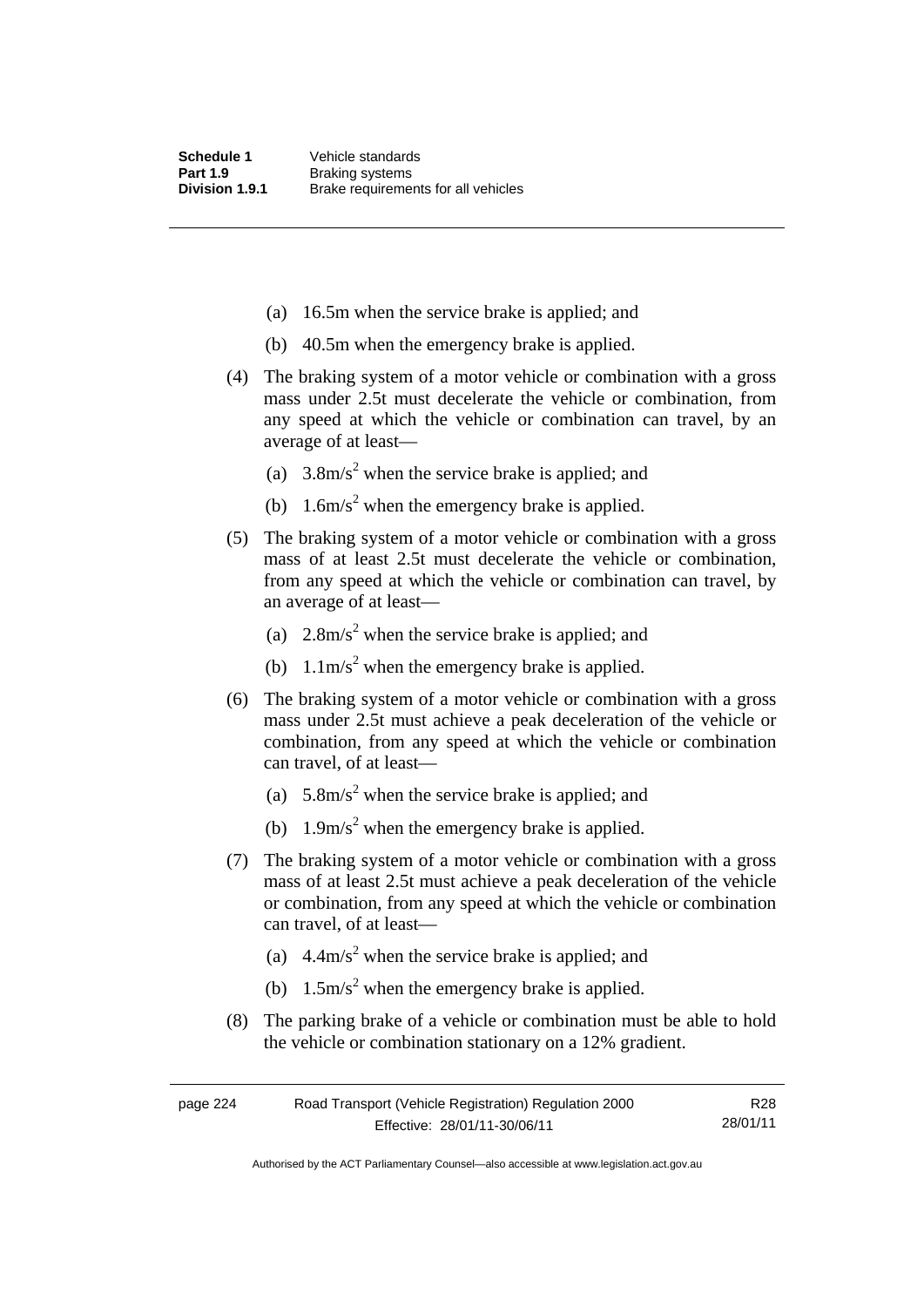# **Division 1.9.2 Motor vehicle braking systems**

### **1.137 What braking system a motor vehicle must have**

(1) In this section:

*independent brake*, for a vehicle, means a brake that is operated entirely separately from any other brake on the vehicle, except for any drum, disc or part, on which a shoe, band or friction pad makes contact, that is common to 2 or more brakes.

- (2) A motor vehicle with 4 or more wheels built, or used, mainly for transporting goods or people by road must be fitted with—
	- (a) a braking system that—
		- (i) consists of brakes fitted to all wheels of the vehicle; and
		- (ii) has at least 2 separate methods of activation, arranged so effective braking remains on at least 2 wheels if a method fails; or
	- (b) 2 independent brakes, each of which, when in operation, acts directly on at least half the number of wheels of the vehicle.
- (3) The braking system of a motor vehicle mentioned in subsection (2) that was built after 1945 must have a service brake operating on all wheels that, when applied—
	- (a) acts directly on the wheels and not through the vehicle's transmission; or
	- (b) acts on a shaft between a differential of the vehicle and a wheel.
- (4) The braking system of a motor vehicle with 4 or more wheels must have a parking brake that—
	- (a) is held in the applied position by direct mechanical action without the intervention of an electrical, hydraulic or pneumatic device; and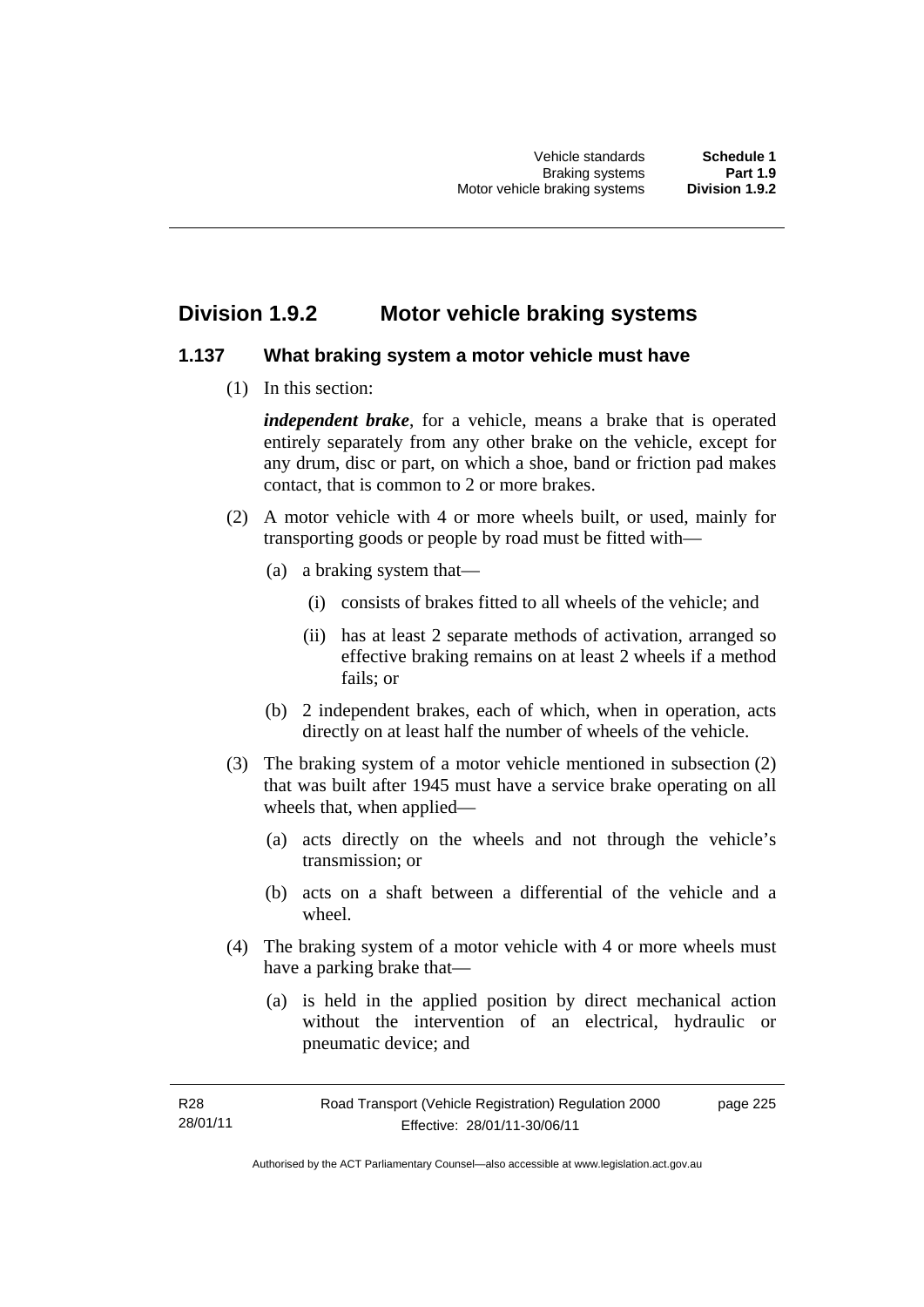- (b) is fitted with a locking device that can hold the brake in the applied position; and
- (c) has its own separate control.
- (5) The parking brake may also be the emergency brake.
- (6) If 2 or more independent brakes are fitted to a motor vehicle with 4 or more wheels, the brakes must be arranged so brakes are applied to all the wheels on at least 1 axle of the vehicle when any brake is operated.
- (7) A motorbike or motortrike must be fitted with—
	- (a) 2 independent brakes; or
	- (b) a single brake that acts directly on all wheels of the vehicle and is arranged so effective braking remains on at least 1 wheel if a part of the system fails.
- (8) Subsection (7) applies to a motorbike with a sidecar attached as if the sidecar were not attached.
- (9) A motortrike must have a parking brake that is held in the applied position by mechanical means.

#### **1.138 Operation of brakes on motor vehicles**

The braking system on a motor vehicle must be arranged to allow the driver of the motor vehicle to apply the brakes from a normal driving position.

#### **1.139 Air or vacuum brakes on motor vehicles**

- (1) If a motor vehicle has air brakes, the braking system of the vehicle must include at least 1 air storage tank.
- (2) If a motor vehicle has vacuum brakes, the braking system of the vehicle must include at least 1 vacuum storage tank.

Authorised by the ACT Parliamentary Counsel—also accessible at www.legislation.act.gov.au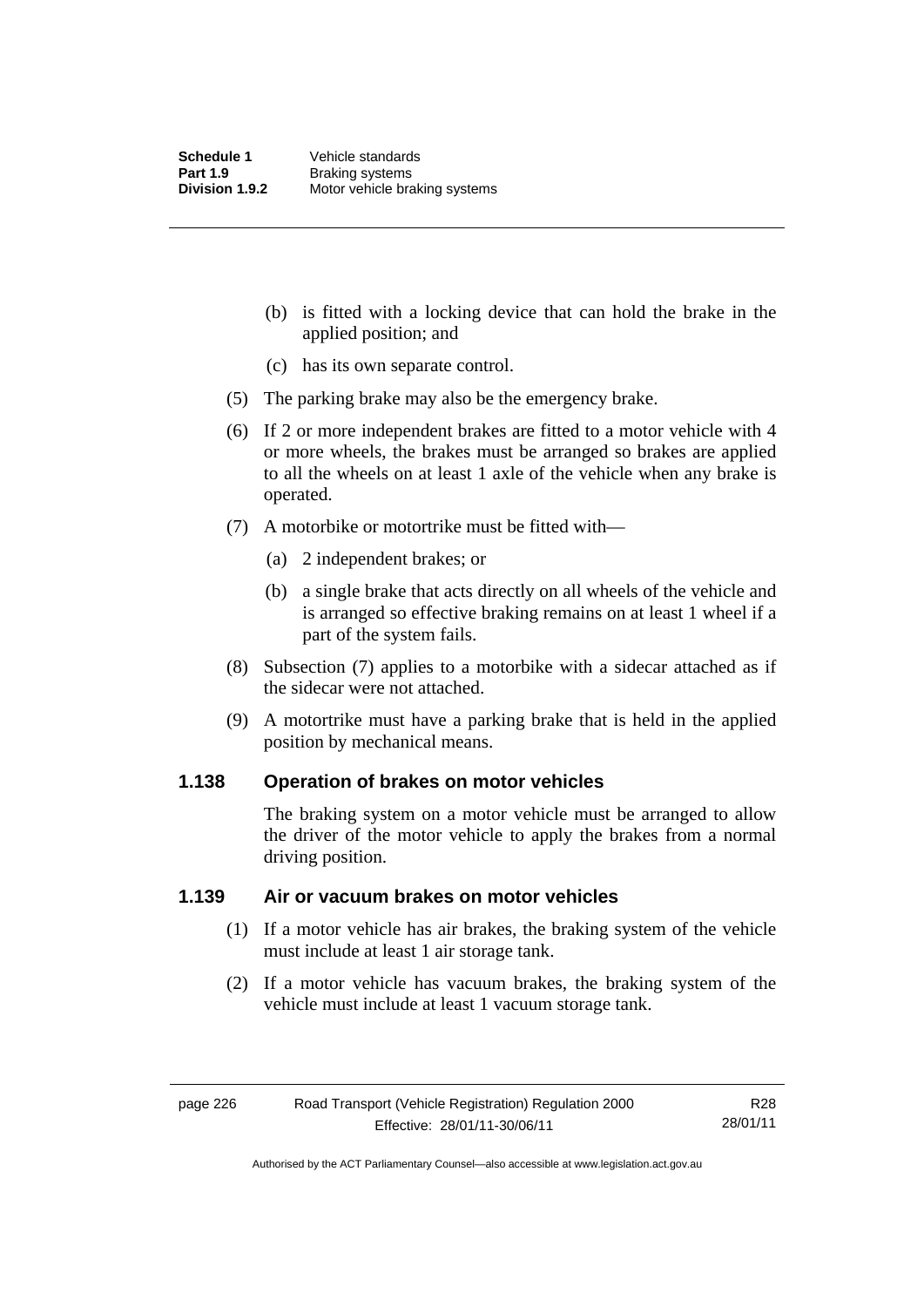- (3) An air or vacuum storage tank must be built so the service brake can be applied to meet the performance standards of section 1.136 at least twice if the engine of the vehicle stops or the source of air or vacuum fails.
- (4) An air or vacuum storage system must—
	- (a) be built to give a visible or audible warning to the driver, while in a normal driving position, of a lack of air or vacuum that would prevent the service brake from being applied to meet the performance standards of section 1.136 at least twice; and
	- (b) be safeguarded by a check valve or other device against loss of air or vacuum if the supply fails or leaks.
- (5) However, subsection (4) (a) does not apply to a vehicle with a GVM of 4.5t or less that is fitted with an air or vacuum assisted braking system.
- (6) If air or vacuum brakes are fitted to a motor vehicle equipped to tow a trailer, the brakes of the vehicle must be able to stop the vehicle, at the performance standards for emergency brakes under section 1.136 if the trailer breaks away.
- (7) The braking system of a motor vehicle with a GVM over 4.5t equipped to tow a trailer fitted with air brakes must include protection against loss of supply line air or brake control signal air.
- (8) The protection mentioned in subsection (7) must—
	- (a) operate automatically if a brake supply line hose connecting the motor vehicle and a trailer fails; and
	- (b) maintain enough air pressure to allow the brakes to be applied to meet performance standards for emergency brakes under section 1.136; and
	- (c) include a visible or audible warning to the driver.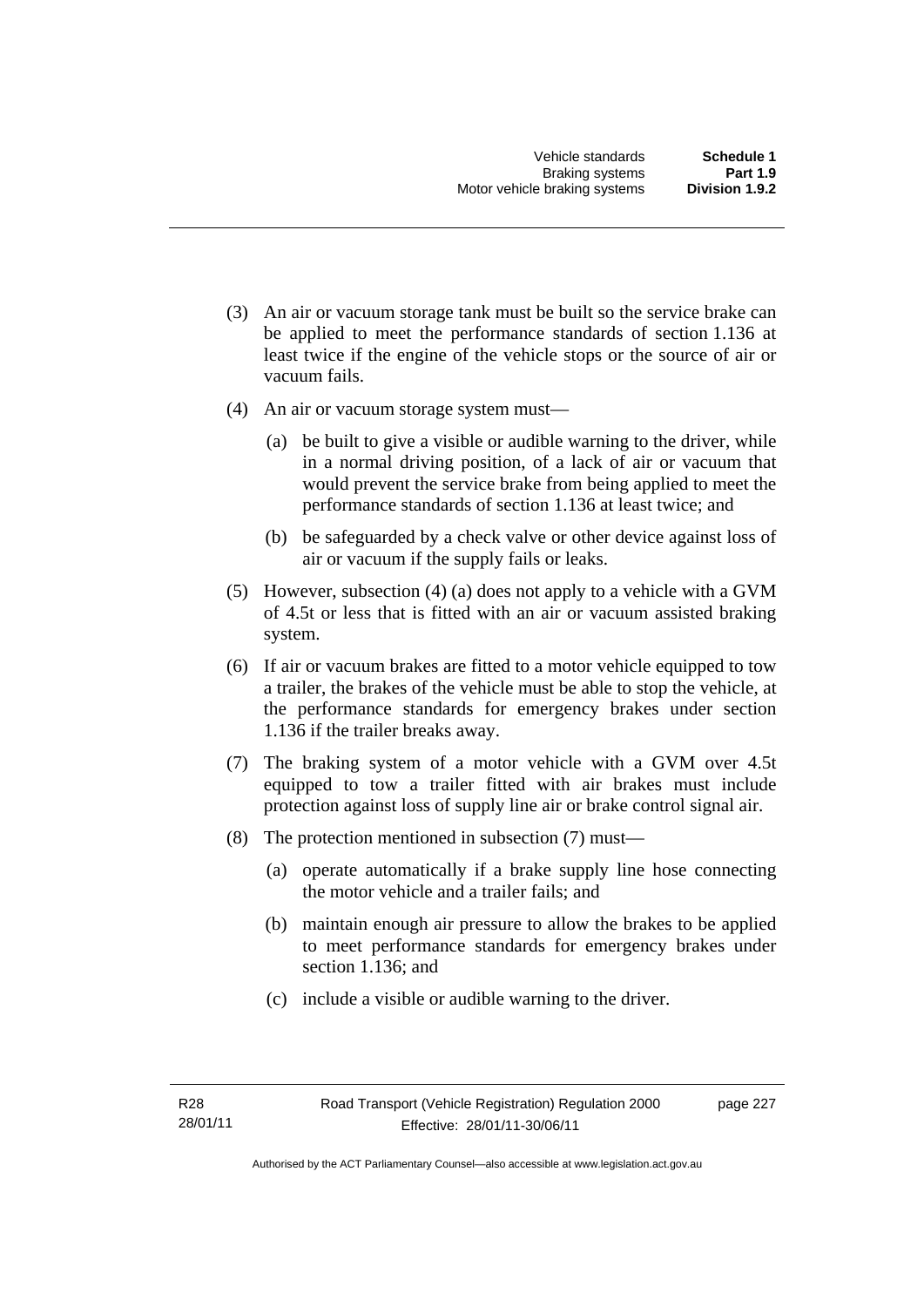**Schedule 1** Vehicle standards **Part 1.9 Braking systems**<br>**Division 1.9.3** Trailer braking sy **Division 1.9.3** Trailer braking systems

# **Division 1.9.3 Trailer braking systems**

#### **1.140 What brakes a trailer must have**

- (1) A trailer with a GTM over 750kg must have brakes that operate on at least 1 wheel at each end of 1 or more axles of the trailer.
- (2) A semitrailer or converter dolly with a GTM over 2t must have brakes that operate on all its wheels.

### **1.141 Operation of brakes on trailers**

- (1) The braking system of a trailer with a GTM over 2t must allow the driver of a motor vehicle towing the trailer to operate the brakes from a normal driving position.
- (2) However, subsection (1) does not apply to an unloaded converter dolly that weighs under 3t if the motor vehicle towing the converter dolly has a GVM over 12t.
- (3) The brakes on a trailer with a GTM over 2t must—
	- (a) operate automatically and quickly if the trailer breaks away from the towing vehicle; and
	- (b) remain in operation for at least 15 minutes after a breakaway; and
	- (c) be able to hold the trailer on a 12% grade while in operation after a breakaway.

#### **1.142 Air or vacuum brakes on trailers**

- (1) If a trailer has air brakes, its braking system must include at least 1 air storage tank.
- (2) If a trailer has vacuum brakes, its braking system must include at least 1 vacuum storage tank.
- (3) An air or vacuum storage system must—

Authorised by the ACT Parliamentary Counsel—also accessible at www.legislation.act.gov.au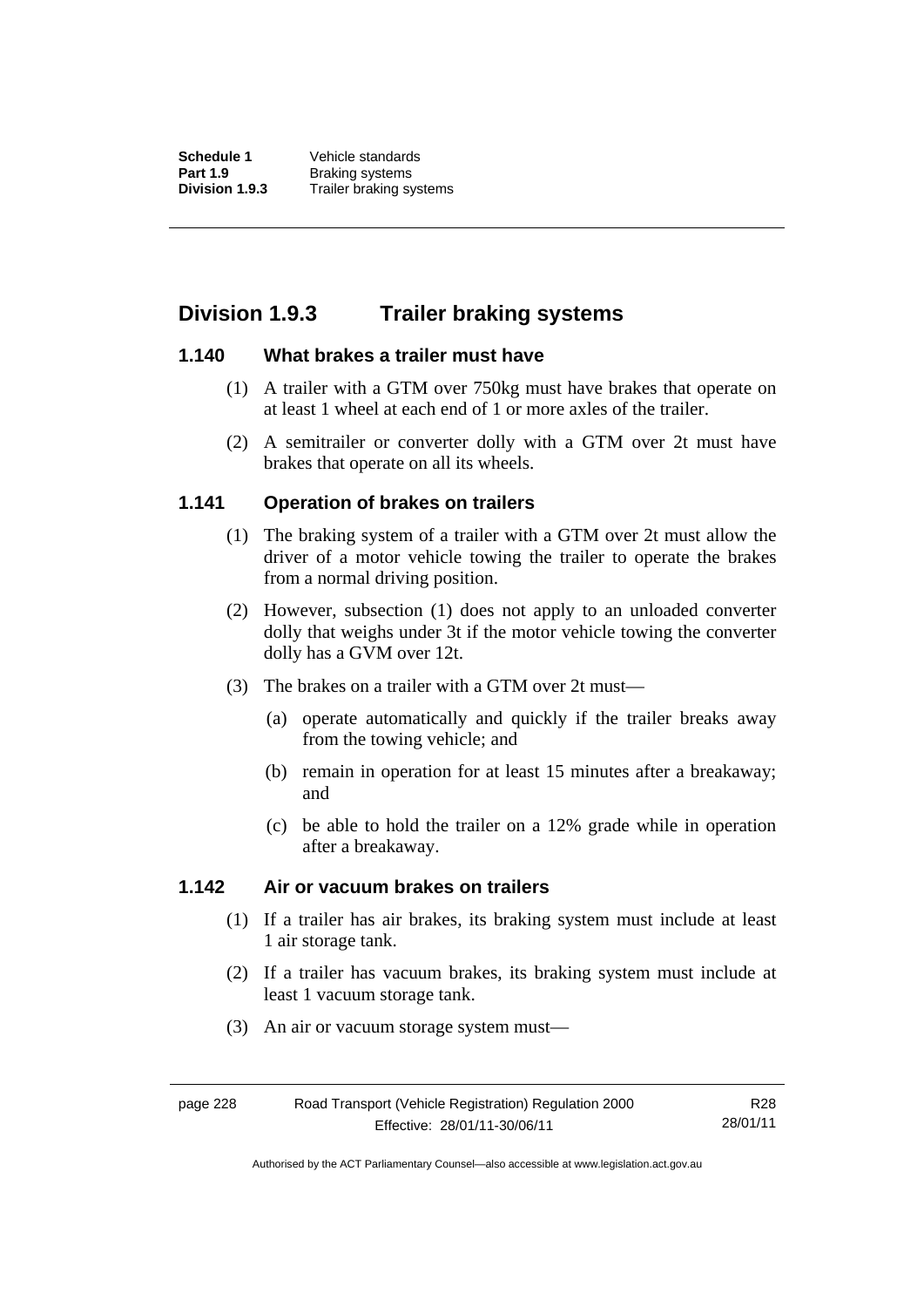- (a) be built to give a visible or audible warning to the driver of the towing vehicle, while in a normal driving position, of a lack of air or vacuum that would prevent the brakes from meeting the performance standards of section 1.136; and
- (b) be safeguarded by a check valve or other device against loss of air or vacuum if the supply fails or leaks.
- (4) Subsections (1), (2) and (3) do not apply to a trailer with a GTM of 2t or less.

# **Division 1.9.4 Additional brake requirements for Bdoubles and long road trains**

## **1.143 Application of div 1.9.4 to certain road trains**

This division does not apply to a road train, or a vehicle used in a road train, if the road train is not over 19m long.

## **1.144 Braking system design for a prime mover in a B-double**

- (1) A prime mover used in a B-double must comply with 2nd edition ADR 35A or 3rd edition ADR 35.
- (2) A prime mover used in a B-double must also have an anti-lock braking system complying with 3rd edition ADR 64, if the prime mover—
	- (a) was built after 1989; or
	- (b) was first used in a B-double after 1993; or
	- (c) is used in a B-double that includes a road tank vehicle carrying dangerous goods.

### **1.145 Braking system design for motor vehicles in road trains**

The performance of the service, secondary and parking braking systems of a motor vehicle used in a road train must comply with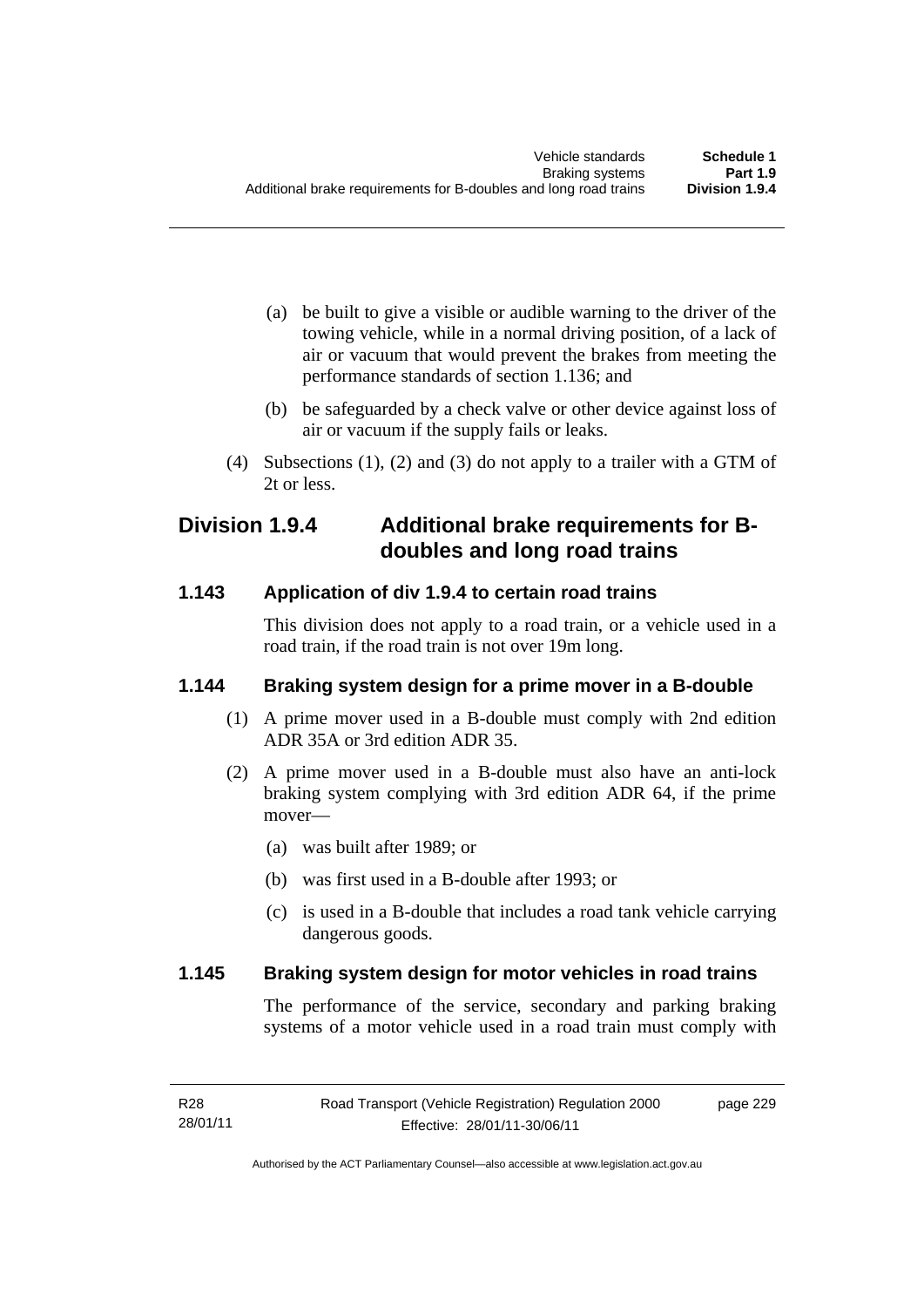2nd edition ADR 35A or 3rd edition ADR 35 if the vehicle would not otherwise be required to comply with an ADR about braking.

#### **1.146 Braking system design for trailers in B-doubles or road trains**

- (1) The performance of the service, secondary and parking brake systems of a trailer used in a B-double or road train must comply with 2nd edition ADR 38 or 3rd edition ADR 38 if the trailer would not otherwise be required to comply with an ADR about braking.
- (2) A road train trailer to which subsection (1) applies need not be fitted with a mechanical parking brake if it carries wheel chocks that provide a performance equal to the performance standard required for a parking brake system.
- (3) A semitrailer, regardless of when it was built, must have an antilock braking system that complies with 3rd edition ADR 38/01, if—
	- (a) it is being used in a B-double that includes a road tank vehicle, whether or not the semitrailer is itself a road tank vehicle; and
	- (b) the road tank vehicle is carrying dangerous goods.

#### **1.147 Air brakes of motor vehicles in B-doubles or road trains**

- (1) If a B-double or road train is fitted with brakes that operate using compressed air, the braking system of the motor vehicle must comply with subsections (2) and (3) when—
	- (a) the pressure is measured in an 800ml vessel connected by a 2m pipe with a bore of approximately 13mm to the coupling head of the braking system; and
	- (b) the air pressure before the brakes are applied is not under—
		- (i) the average of the maximum and minimum pressures in the operating pressure range specified by the vehicle's manufacturer; or

page 230 Road Transport (Vehicle Registration) Regulation 2000 Effective: 28/01/11-30/06/11 R28 28/01/11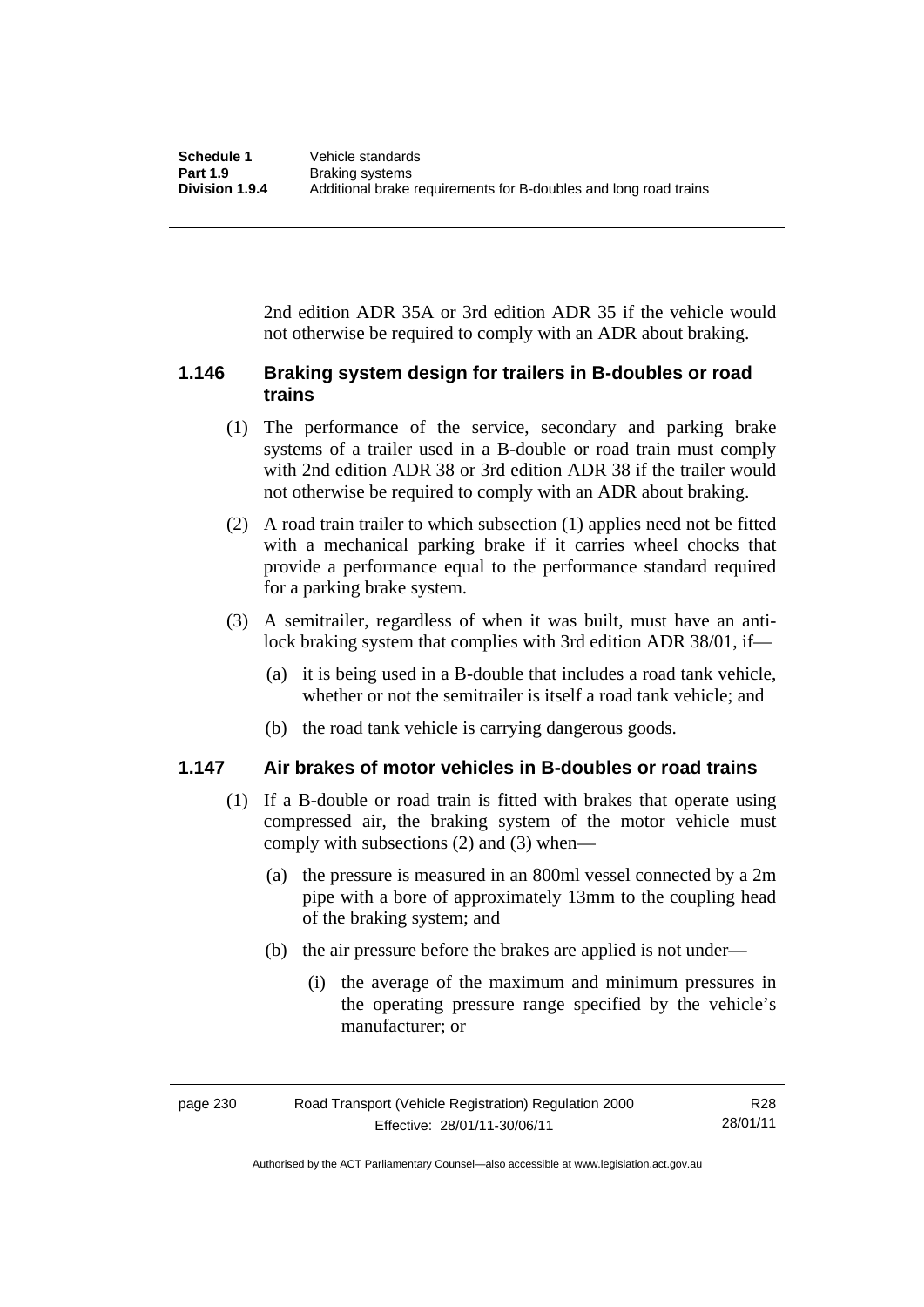- (ii) if there is no manufacturer's specification—650kPa.
- (2) The pressure must reach at least 420kPa within 400ms after the rapid and complete application of the foot-operated brake control.
- (3) After the brakes have been fully applied, the pressure must fall, within 0.5 seconds after the release of the foot-operated brake control, to 35kPa.

#### **1.148 Air brakes in a B-double or road train—least favoured chamber**

(1) In this section:

*least favoured chamber* means the brake chamber with the longest line to the treadle valve in the prime mover.

- (2) The pressure in the least favoured chamber of the braking system of a B-double or road train with brakes that operate using compressed air must comply with subsections (3) and (4) when the air pressure before the brakes are applied is not under—
	- (a) the average of the maximum and minimum pressures in the operating pressure range specified by the vehicle's manufacturer; or
	- (b) if there is no manufacturer's specification—650kPa.
- (3) The pressure must reach at least 420kPa within—
	- (a) for a B-double—1 second after the rapid and complete application of the foot-operated brake control; or
	- (b) for a road train—1.5 seconds after the rapid and complete application of the foot-operated brake control.
- (4) After the brakes have been fully applied, the pressure must fall to 35kPa, or the pressure at which the friction surfaces cease to contact each other, within—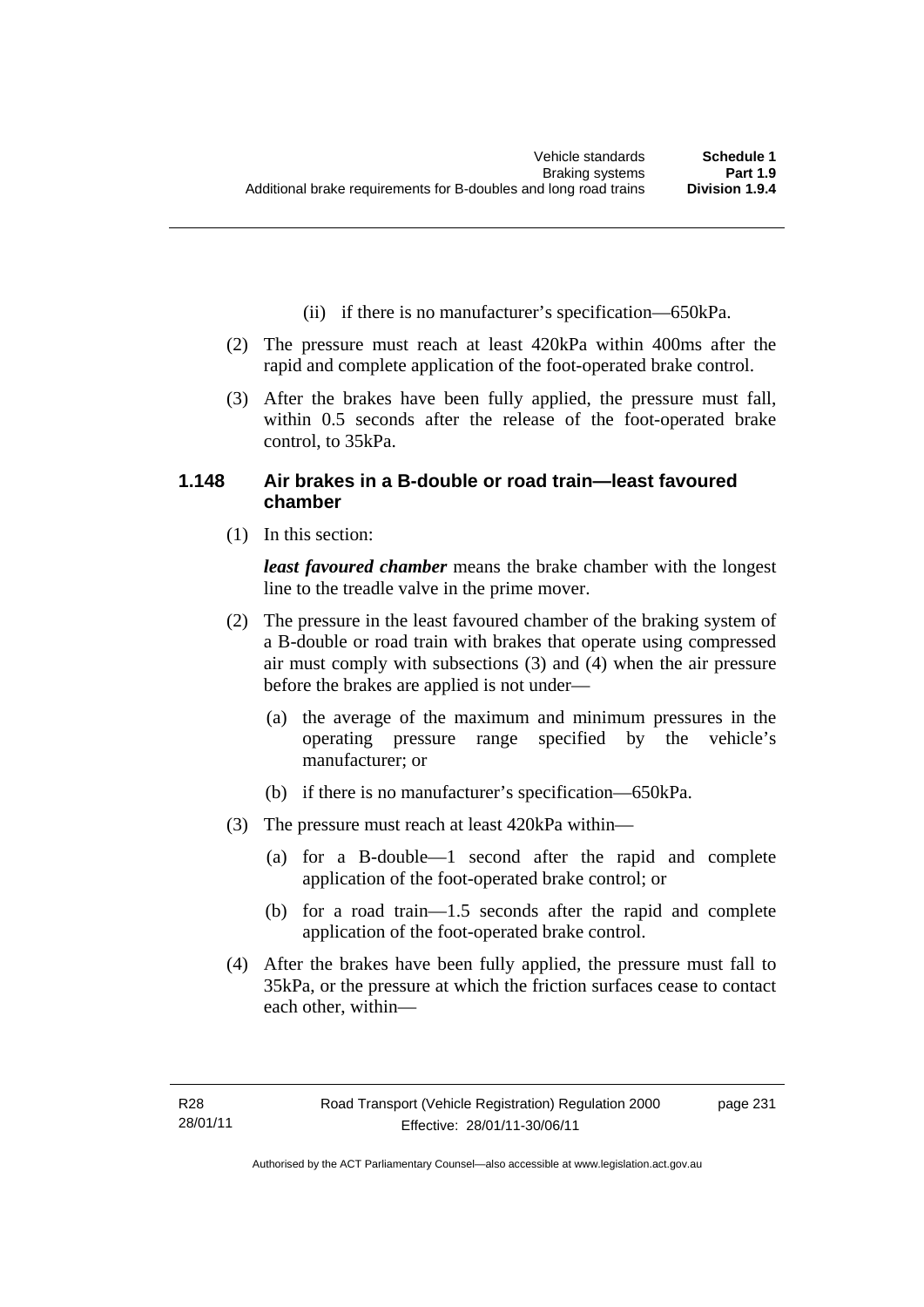- (a) for a B-double—1 second after the release of the foot-operated brake control; or
- (b) for a road train—1.5 seconds after the release of the foot-operated brake control.

#### **1.149 Recovery of air pressure for brakes in B-doubles and road trains**

The air pressure in each air brake reservoir in a B-double or road train must recover to at least 420kPa within 1 minute after 3 full brake applications have been made within a 10-second period if, before the 3 brake applications have been made—

- (a) the engine is running at maximum speed; and
- (b) the governor cut-in pressure is no higher than—
	- (i) the pressure specified by the vehicle's manufacturer; or
	- (ii) if there is no manufacturer's specification—550kPa; and
- (c) the air pressure in the storage tanks of the vehicle is not under—
	- (i) the average of the maximum and minimum pressures in the operating pressure range specified by the vehicle's manufacturer; or
	- (ii) if there is no manufacturer's specification—650kPa.

#### **1.150 Air supply for brakes in B-doubles and road trains**

A B-double or road train that uses compressed air to operate accessories must have—

 (a) sufficient air compressor capacity and air receiver volume to ensure that the operation of the accessories does not adversely affect brake performance; and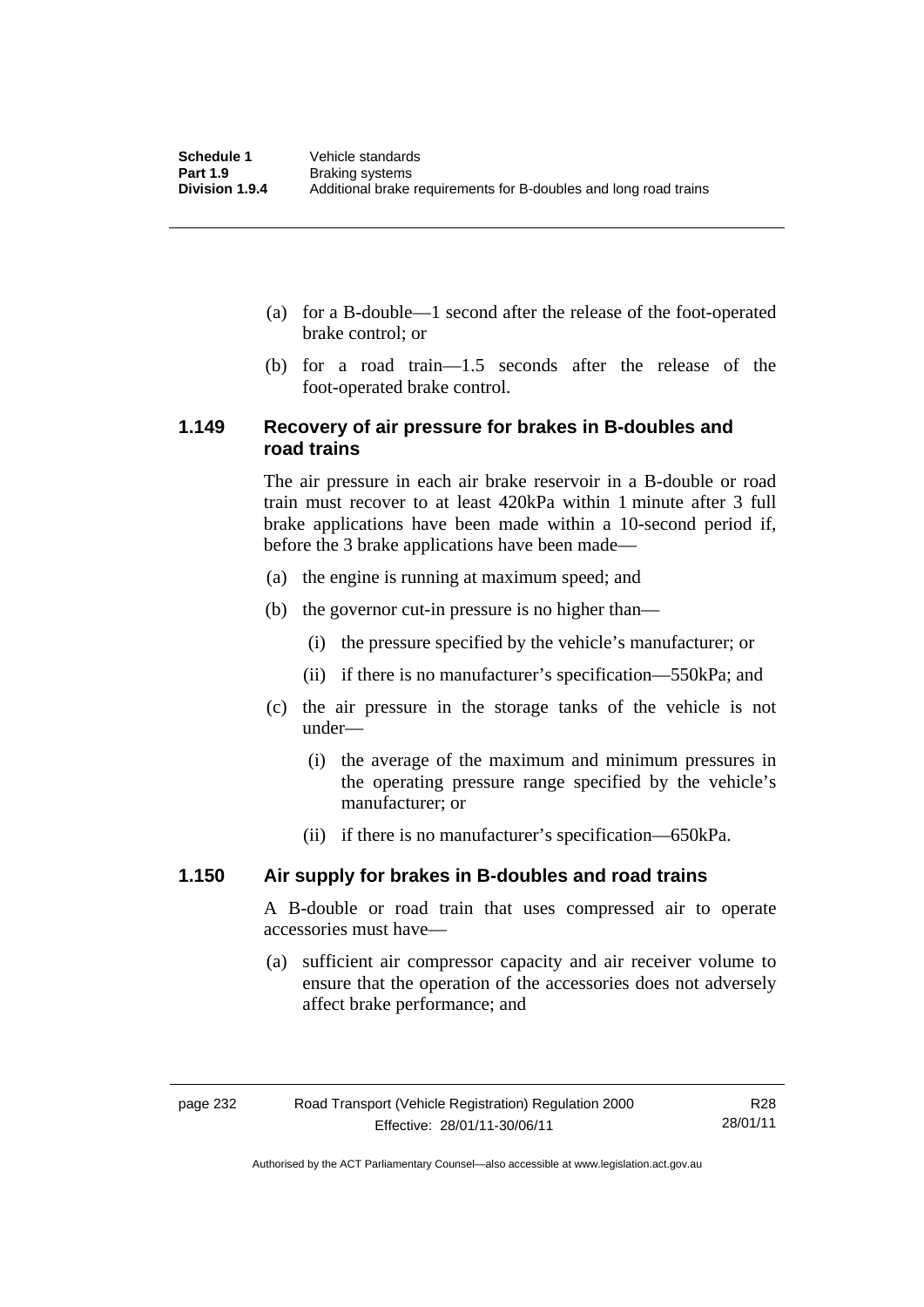(b) a compressed air system built to ensure that the brake system is preferentially charged.

#### **1.151 Brake line couplings**

- (1) Brake line couplings on the same part of a vehicle in a B-double or road train must not be interchangeable.
- (2) The couplings must be polarised in accordance with Australian Standard AS D8-1971 *Hose Couplings for Use with Vacuum and Air-Pressure Braking Systems on Prime Movers, Trailers and Semitrailers* if the hoses used with the brake couplings are used for the same purpose as the hoses mentioned in the standard.

#### **1.152 Simultaneous parking brake application**

- (1) If the parking brake of a motor vehicle in a B-double or road train is applied, the parking brakes of any attached trailer must be applied automatically.
- (2) This section does not apply to a trailer carrying wheel chocks complying with section 1.146 (2).

### **1.153 Capacity of air reservoirs**

- (1) The capacity of the air storage tanks of a motor vehicle used in a B-double or road train must be at least 12 times the volume of all the brake activation chambers on the motor vehicle.
- (2) The capacity of the air storage tanks of a trailer used in a B-double or road train must be at least 8 times the volume of all the brake activation chambers on the trailer.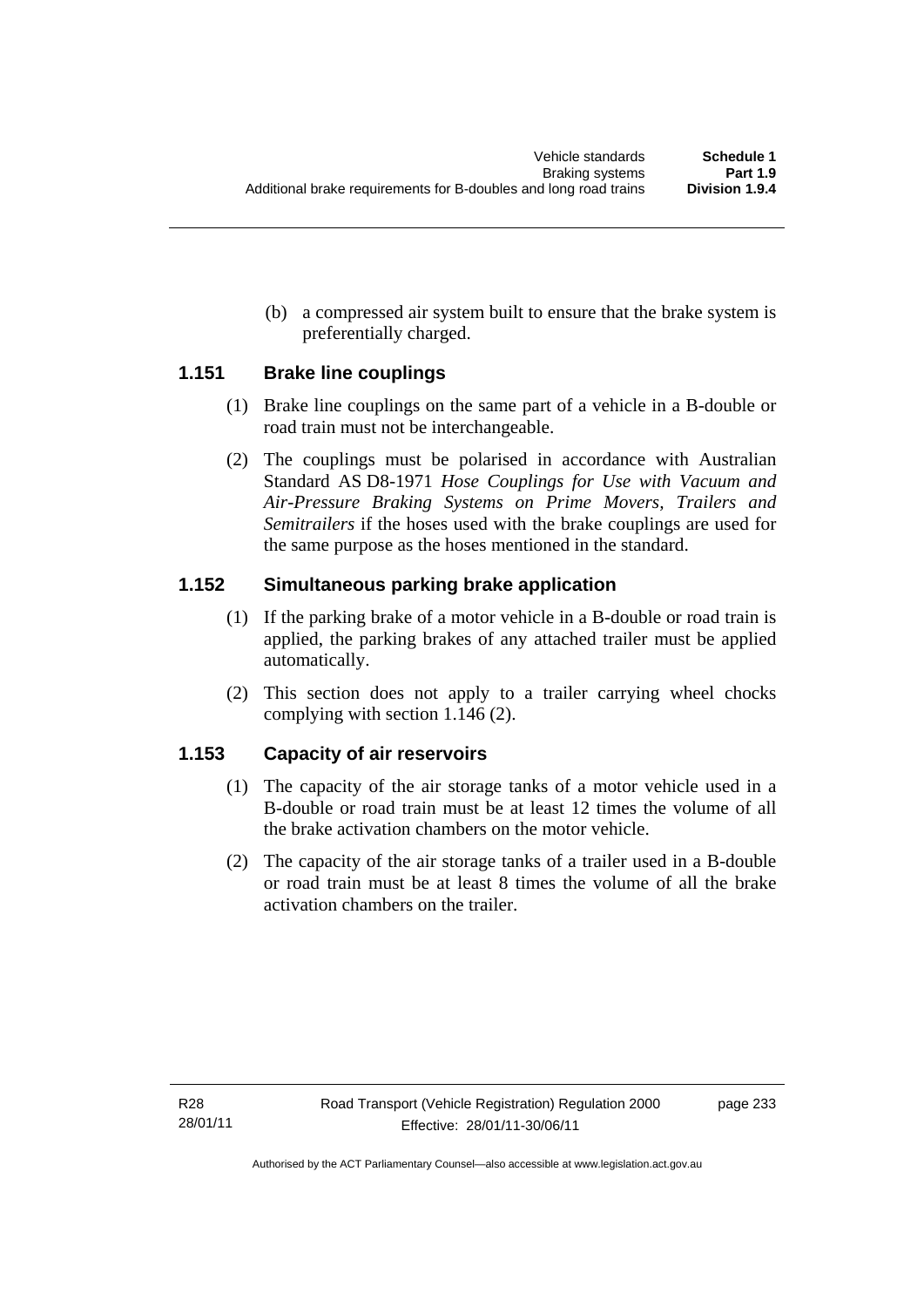## **Part 1.10 Control of emissions**

*Note* This part sets out requirements to ensure that motor vehicles do not emit too much smoke or noise and that exhaust gases cannot enter the passenger compartment of a vehicle.

### **Division 1.10.1 Crankcase gases and visible emissions**

#### **1.154 Crankcase gases**

- (1) This section applies to a motor vehicle with 4 or more wheels that is powered by a petrol engine and was built after 1971.
- (2) The vehicle must be built to prevent, or fitted with equipment that prevents, crankcase gases from escaping to the atmosphere.

#### **1.155 Visible emissions**

- (1) This section applies to a motor vehicle that is propelled by an internal-combustion engine and was built after 1930.
- (2) The vehicle must not emit excessive visible emissions for a continuous period of at least 10 seconds.
- (3) However, this section does not apply to emissions that are visible only because of heat or the condensation of water vapour.
- (4) In this section:

*excessive*, for visible emissions, means any concentration of smoke more than a colouration that results in a just perceptible colouration of the exhaust.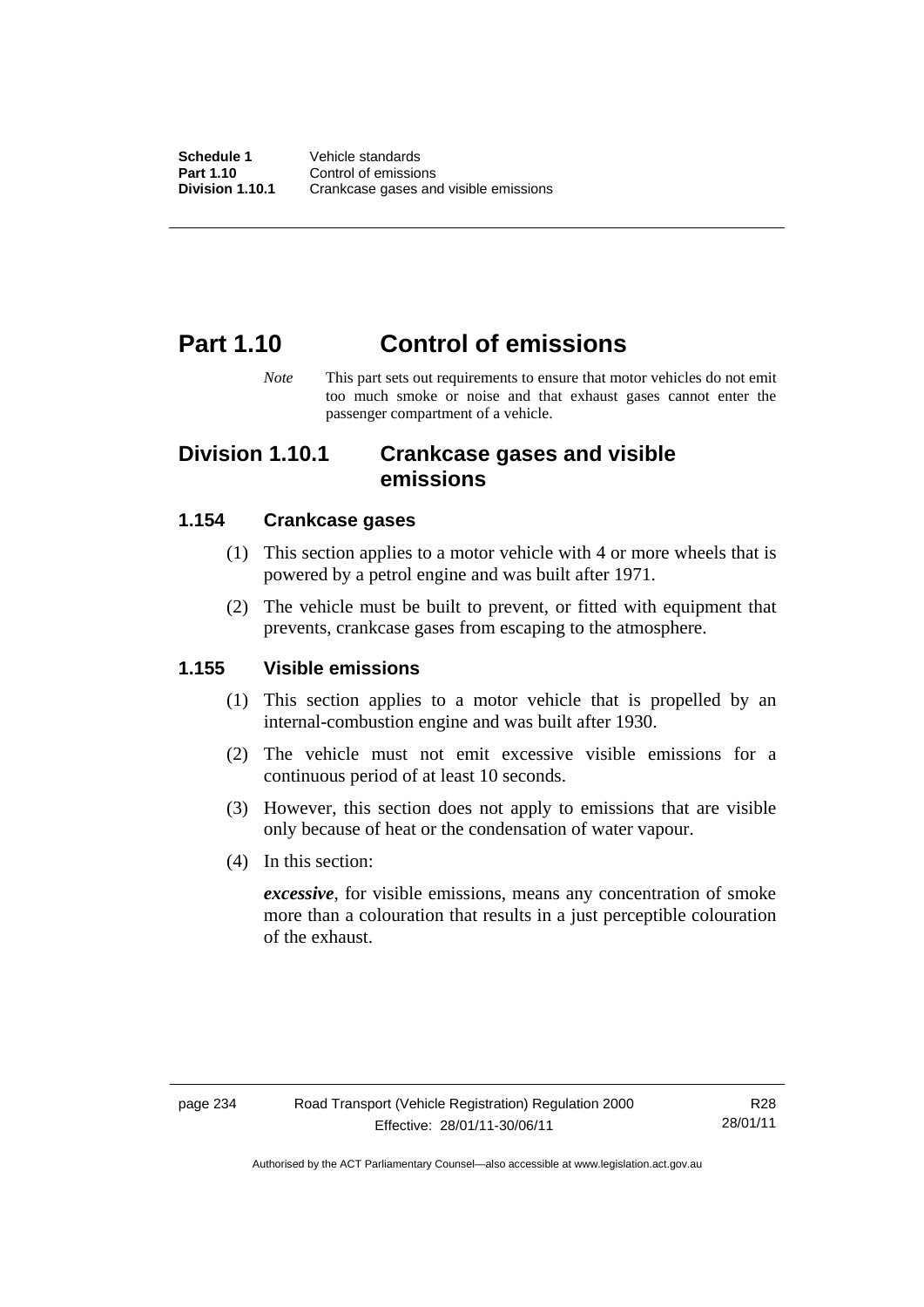## **Division 1.10.2 Exhaust systems**

#### **1.156 Exhaust systems**

- (1) The outlet of the exhaust system fitted to a motor vehicle with a GVM over 4.5t (other than a bus) must extend—
	- (a) behind the back seat; and
	- (b) at least 40mm beyond the outermost joint of the floor pan that is not continuously welded or permanently sealed; and
	- (c) to the edge of the vehicle, if—
		- (i) the body of the vehicle is permanently enclosed; and
		- (ii) the vehicle is not fitted with a vertical exhaust system; and
	- (d) no further than the edge of the vehicle at its widest point.
- (2) The outlet must discharge the main exhaust flow to the air—
	- (a) if the vehicle is fitted with an exhaust system with a vertical outlet pipe—
		- (i) at an angle above the horizontal; and
		- (ii) at least 150mm above the cab of the vehicle; and
		- (iii) rearwards or to the right of the vehicle; and
	- (b) in any other case—
		- (i) horizontally or at an angle of not over  $45^{\circ}$  downwards; and
		- (ii) under 750mm above ground level; and
		- (iii) rearwards or to the right of the vehicle.
- (3) An exposed section of a vertical exhaust system fitted to a motor vehicle (other than a bus) with a GVM over 4.5t must be positioned or shielded to prevent injury.

R28 28/01/11 Road Transport (Vehicle Registration) Regulation 2000 Effective: 28/01/11-30/06/11 page 235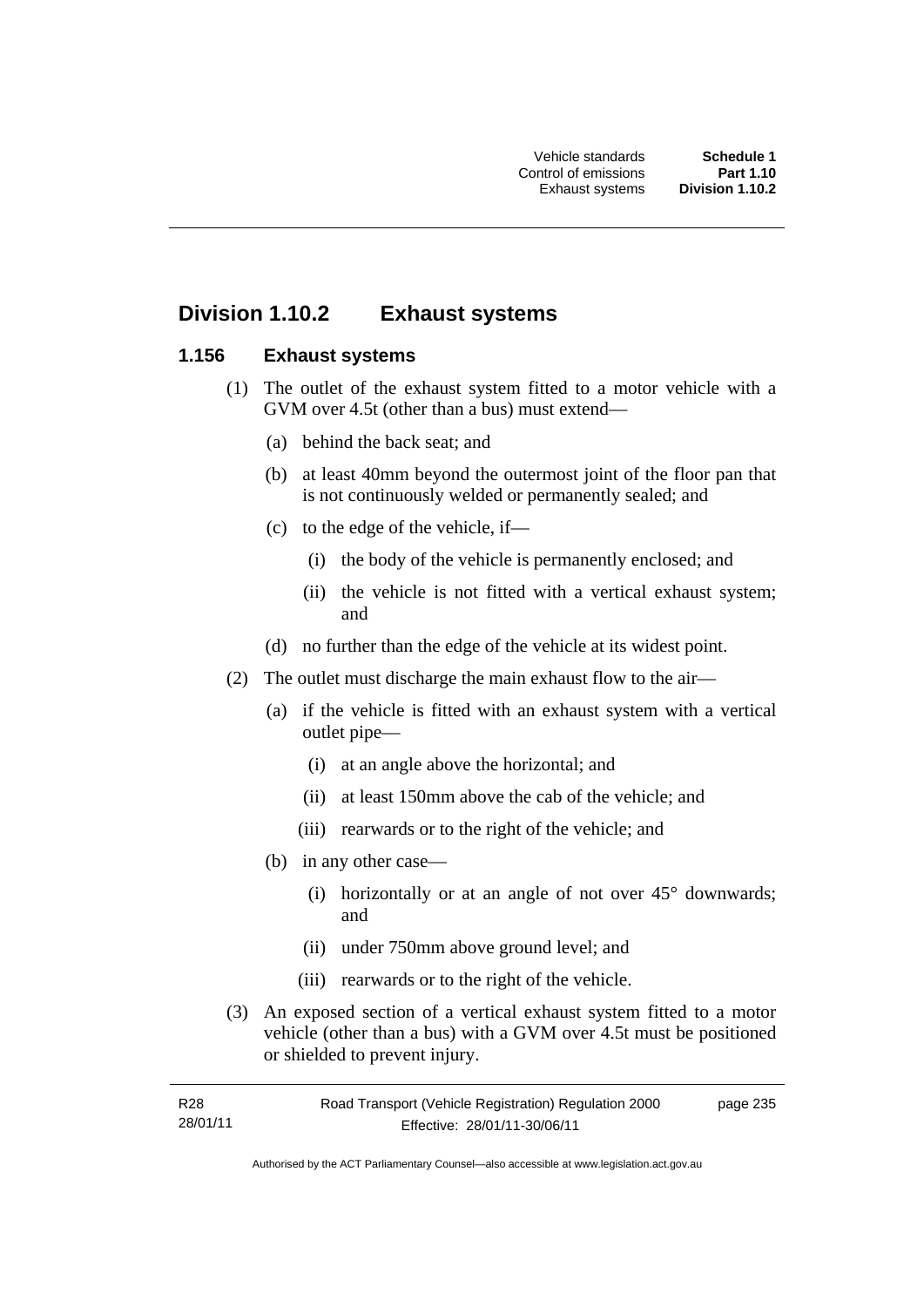- (4) The outlet of the exhaust system fitted to a bus with a GVM over 4.5t must—
	- (a) be as near as practicable to the rear of the vehicle; and
	- (b) extend no further than the edge of the bus at its widest point.
- (5) The outlet must discharge the main exhaust flow to the air—
	- (a) if the bus is fitted with an exhaust system with a vertical outlet pipe—
		- (i) behind the passenger compartment; and
		- (ii) at an angle above the horizontal; and
		- (iii) upwards or rearwards; and
	- (b) in any other case—
		- (i) horizontally or at an angle of not over  $45^{\circ}$  downwards; and
		- (ii) rearwards or to the right of the vehicle.
- (6) A vertical exhaust system fitted to a motor vehicle with a GVM over 4.5t must—
	- (a) if the vehicle is fitted with an exhaust system with a vertical outlet pipe that does not direct the main exhaust flow straight up—direct the flow rearwards at an angle within  $0^{\circ}$  to 45 $^{\circ}$  of the longitudinal centre-line of the vehicle; and
	- (b) if a rain cap is fitted to the outlet pipe—be installed so the hinge of the cap is at an angle of 90° (plus or minus 10°) to the longitudinal centre-line of the vehicle when viewed from above.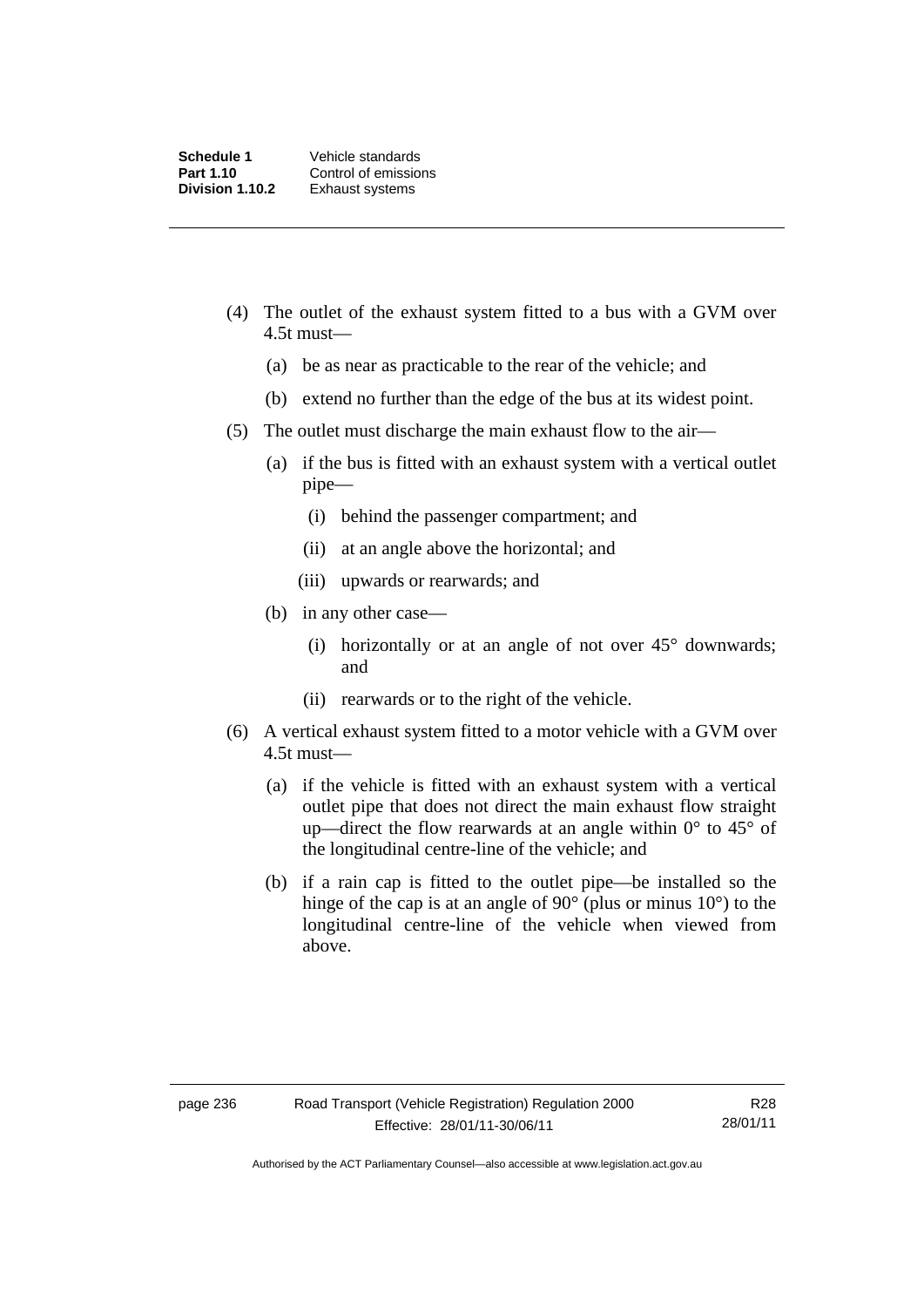Vehicle standards **Schedule 1 Control of emissions Part 1.10**<br>Noise emissions **Division 1.10.3** Noise emissions



#### **Bus exhaust outlet pipe**

### **Division 1.10.3 Noise emissions**

#### **1.157 Silencing device for exhaust systems**

A motor vehicle propelled by an internal-combustion engine must be fitted with a silencing device through which all the exhaust from the engine passes.

#### **1.158 Stationary noise levels—car-type vehicles and motorbikes and motortrikes**

(1) In this section:

*car-type vehicle* means—

- (a) a car; or
- (b) a utility truck, panel van, or another motor vehicle derived from a car design; or
- (c) another motor vehicle with 4 or more wheels that is built mainly to carry not over 9 people including the driver.
- (2) The stationary noise level of a car-type vehicle, or motorbike or motortrike, must not exceed—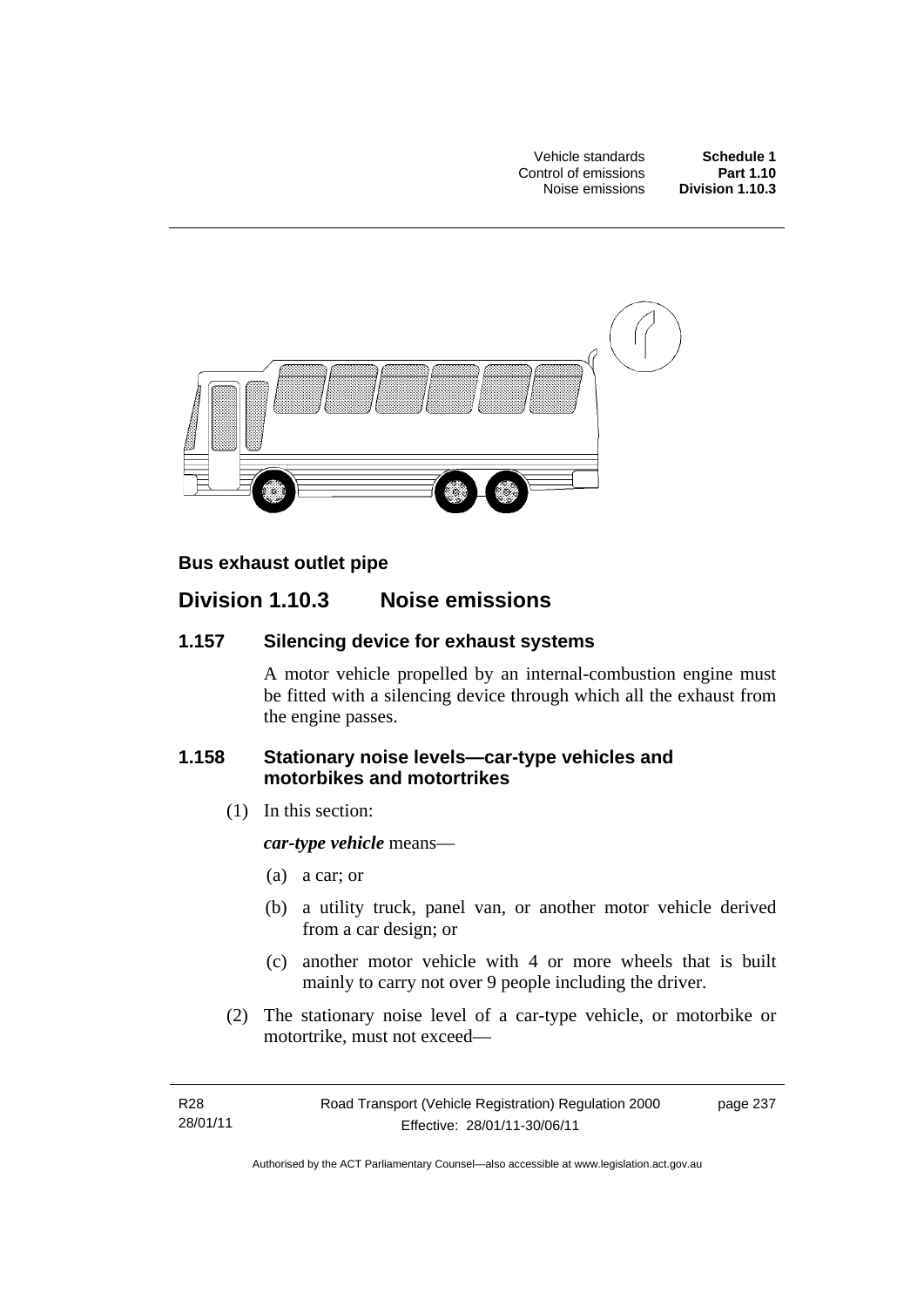- (a) for a car-type vehicle built after  $1982 90 \text{dB}(A)$ ; or
- (b) for another car-type vehicle—96dB(A); or
- (c) for a motorbike or motortrike built after February 1985—  $94dB(A)$ ; or
- (d) for another motorbike or motortrike— $100dB(A)$ .

#### **1.159 Stationary noise levels—other vehicles with spark-ignition engines**

- (1) This section applies to a motor vehicle (other than a motor vehicle to which section 1.158 applies) with a spark-ignition engine.
- (2) The stationary noise level of the motor vehicle must not exceed the noise level applying to the vehicle under table 1.159.

#### **Table 1.159**

| column 1<br>item            | column 2<br><b>GVM</b><br>(t) | column 3<br>exhaust<br>height<br>(mm) | column 4<br>when vehicle built | column 5<br>noise level<br>(dB(A)) |
|-----------------------------|-------------------------------|---------------------------------------|--------------------------------|------------------------------------|
|                             | <3.5                          | < 1500                                | before July 1983               | 92                                 |
|                             |                               |                                       | after June 1983                | 89                                 |
| $\mathcal{D}_{\mathcal{L}}$ | >3.5                          | <1500                                 | before July 1983               | 98                                 |
|                             |                               |                                       | after June 1983                | 95                                 |
| 3                           | <3.5                          | >1500                                 | before July 1983               | 88                                 |
|                             |                               |                                       | after June 1983                | 85                                 |
| 4                           | >3.5                          | >1500                                 | before July 1983               | 94                                 |
|                             |                               |                                       | after June 1983                | 91                                 |

#### **1.160 Stationary noise levels—other vehicles with diesel engines**

- (1) This section applies to a motor vehicle (other than a motor vehicle to which section 1.158 applies) with a diesel engine.
- (2) The stationary noise level of the motor vehicle must not exceed the noise level applying to the vehicle under table 1.160.

| page 238 | Road Transport (Vehicle Registration) Regulation 2000 | R28      |
|----------|-------------------------------------------------------|----------|
|          | Effective: 28/01/11-30/06/11                          | 28/01/11 |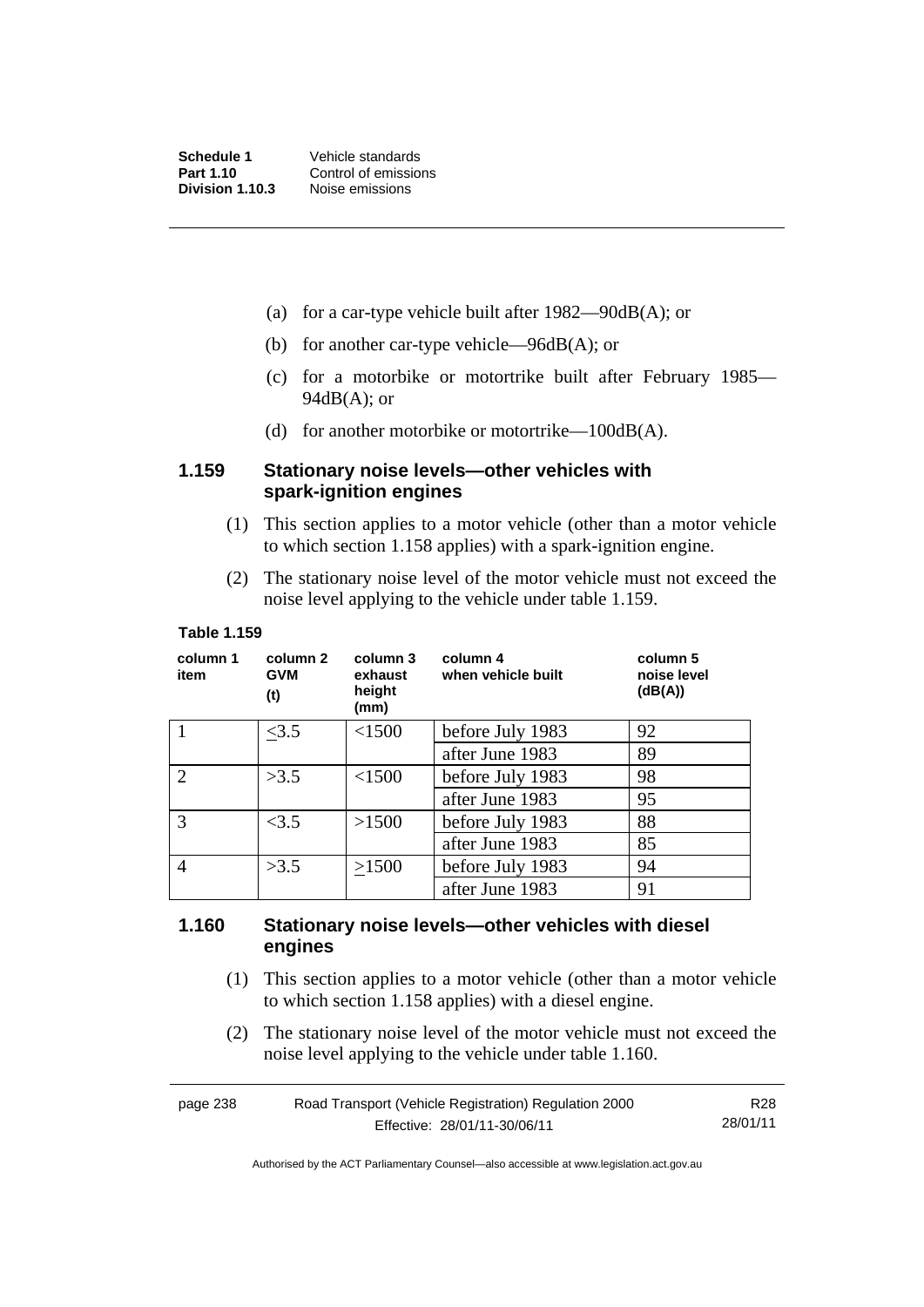#### **Table 1.160 column 1 item column 2 GVM (t) column 3 exhaust height (mm) column 4 when vehicle built column 5 noise level (dB(A))**  1  $\leq$  3.5  $\leq$  1500 before July 1980 105 after June 1980 but before July 1983 102 after June 1983 (1998) 2 |  $>3.5$ but  $\lt 1500$  before July 1980 107  $\leq$ 12 | after June 1980 but before July 1983 104 after June 1983 101  $3 \mid$  >12  $\mid$  <1500 before July 1980 109 after June 1980 but before July 1983 106 after June 1983 103 4  $\leq$ 3.5  $\geq$ 1500 before July 1980 101 after June 1980 but before July 1983 98 after June 1983 (1958)

R28 28/01/11 Road Transport (Vehicle Registration) Regulation 2000 Effective: 28/01/11-30/06/11

page 239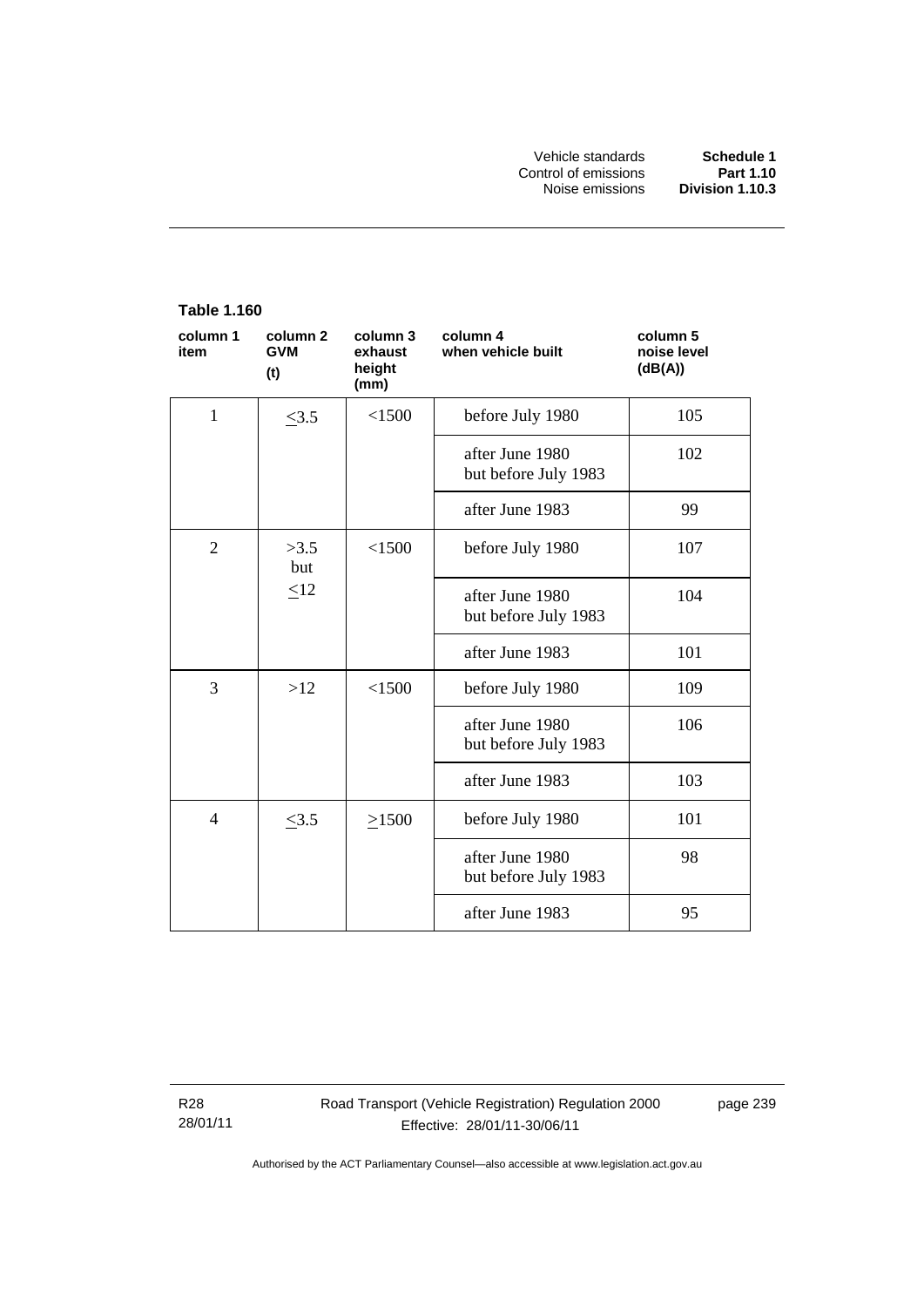| Schedule 1      | Vehicle standards    |
|-----------------|----------------------|
| Part 1.10       | Control of emissions |
| Division 1.10.3 | Noise emissions      |

| column 1<br>item | column 2<br><b>GVM</b><br>(t) | column 3<br>exhaust<br>height<br>(mm) | column 4<br>when vehicle built          | column 5<br>noise level<br>(dB(A)) |
|------------------|-------------------------------|---------------------------------------|-----------------------------------------|------------------------------------|
| 5                | >3.5<br>but                   | >1500                                 | before July 1980                        | 103                                |
|                  | <12                           |                                       | after June 1980<br>but before July 1983 | 100                                |
|                  |                               |                                       | after June 1983                         | 97                                 |
| 6                | >12                           | >1500                                 | before July 1980                        | 105                                |
|                  |                               |                                       | after June 1980<br>but before July 1983 | 102                                |
|                  |                               |                                       | after June 1983                         | 99                                 |

#### **1.161 Measurement of stationary noise levels**

For this division, the stationary noise level of a motor vehicle is to be measured in accordance with the test method mentioned in the *ACT Inspection Manual for Light Vehicles* or the *ACT Inspection Manual for Heavy Vehicles*, published by the road transport authority that is current at the commencement of this section.

*Note* The manuals are available from Road User Services, Department of Urban Services.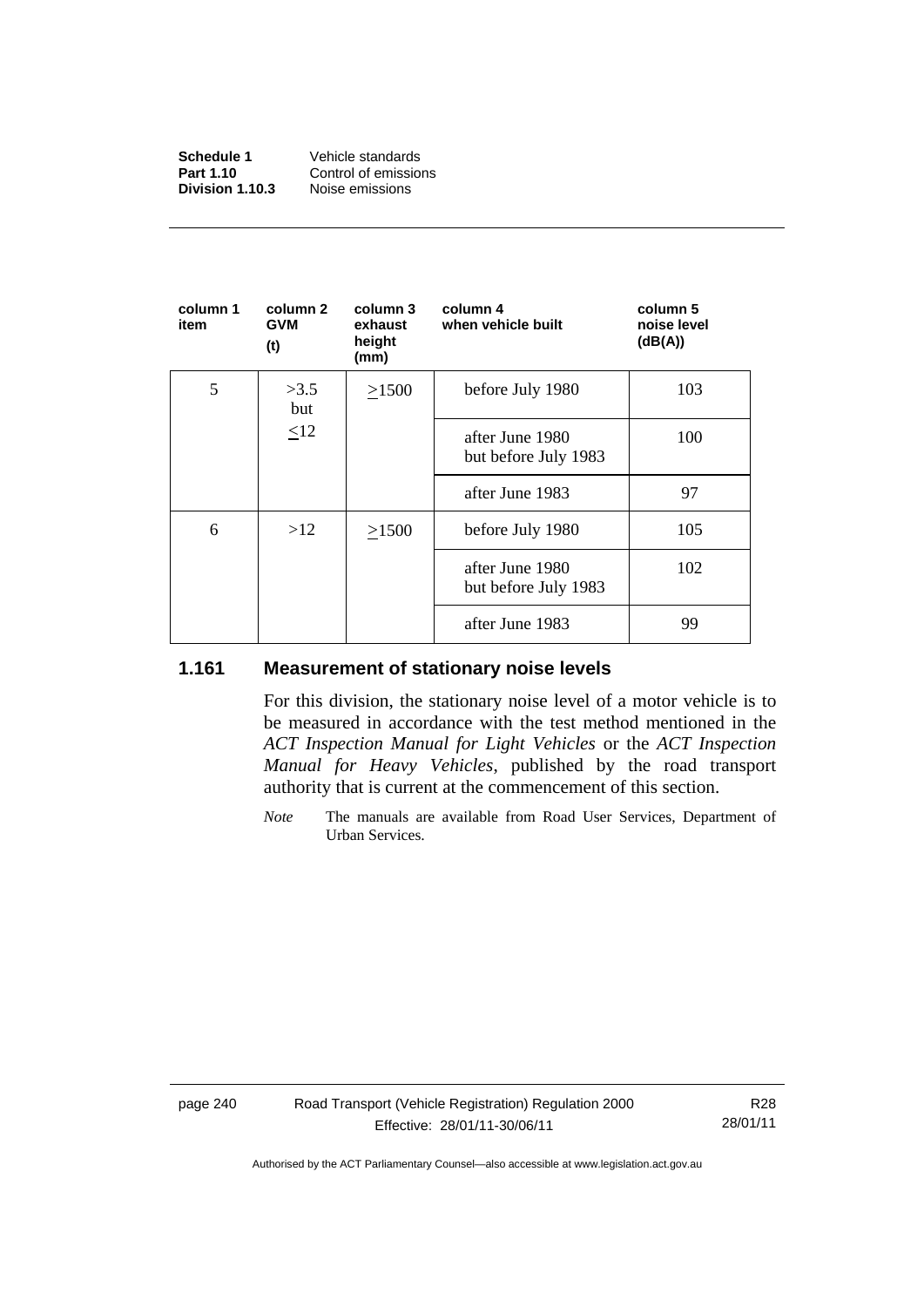## **Part 1.11 LPG fuel systems and unleaded petrol motor vehicles**

*Note* This part sets out requirements to ensure that LPG fuel systems are safely installed in motor vehicles and that vehicles with LPG installed can be identified as LPG-powered vehicles. It also requires unleaded petrol motor vehicles to be fuelled with unleaded petrol.

#### **1.162 LPG-powered vehicles**

- (1) A motor vehicle equipped to run on LPG must comply with the requirements for the use of LPG in vehicles in—
	- (a) the version of Australian Standard AS 1425 in force at the commencement of this section; or
	- (b) if an earlier version of the standard was current when the vehicle was first equipped to run on LPG—that version.
- (2) A vehicle equipped to run on LPG must have fixed conspicuously to the front and rear numberplates a label that is—
	- (a) made of durable material; and
	- (b) at least 25mm wide and 25mm high; and
	- (c) reflective red conforming to Australian Standard AS 1742-1975 *Manual of Uniform Traffic Control Devices*, Appendix C, Class 2; and
	- (d) marked 'LPGAS' or 'LPG', or with words or acronyms to similar effect, in capital letters at least 6mm high.

#### **1.163 Unleaded petrol motor vehicles**

An unleaded petrol motor vehicle does not comply with this schedule if it is fuelled with leaded petrol in contravention of the *Environment Protection Act 1997*.

page 241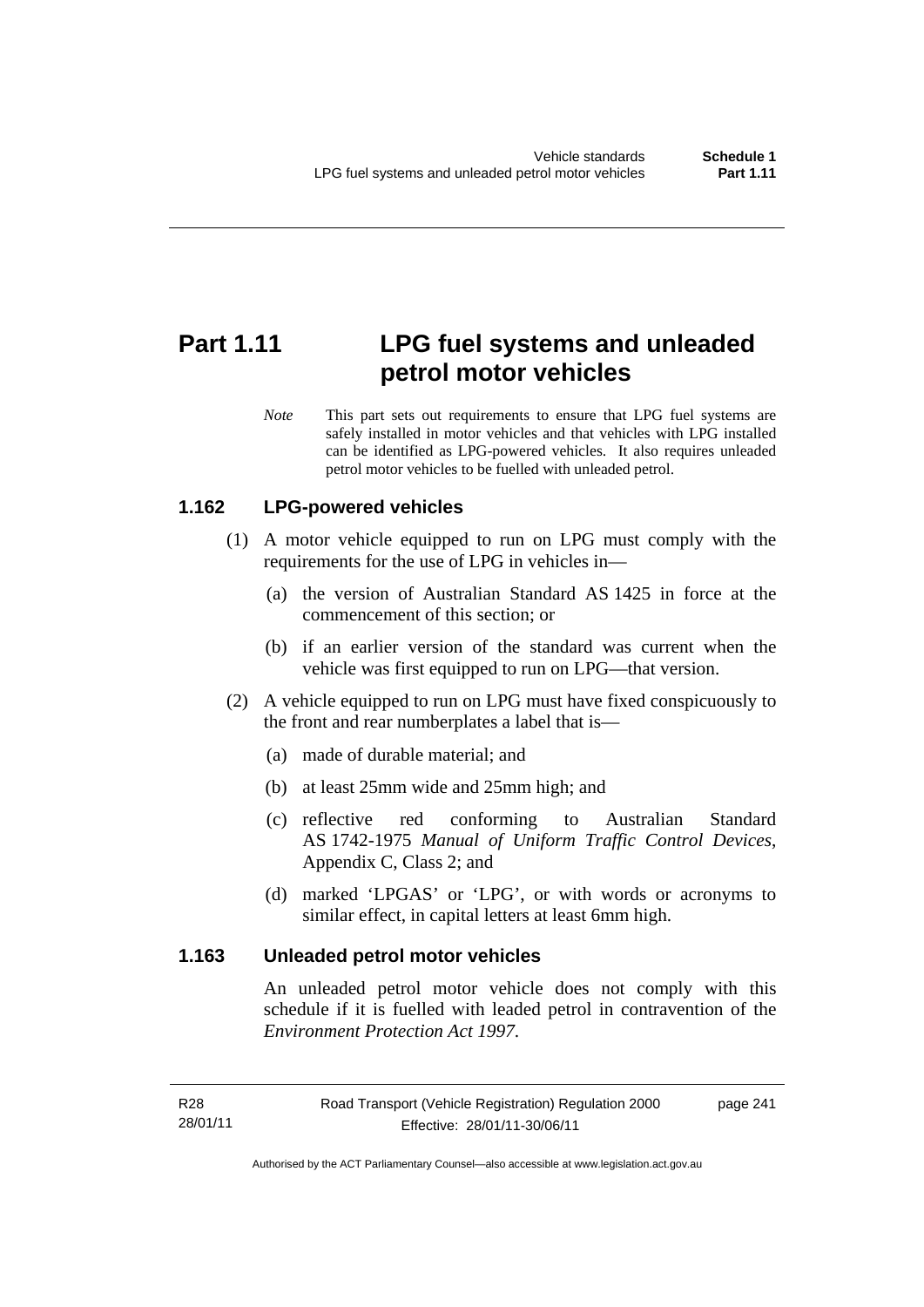## **Part 1.12 Maximum road speed limiting**

*Note* This part requires certain heavy vehicles built after 1987, but before July 1991, to have a restricted top speed. However, emergency vehicles, police vehicles and certain 2-axle prime movers owned by farmers and used in primary production are exempt.

#### **1.164 Speed limiting**

- (1) A bus with a GVM over 14.5t that was built after 1987 must comply with 3rd edition ADR 65.
- (2) A prime mover with a GVM over 15t that was built after 1987 must comply with 3rd edition ADR 65.
- (3) For the 3rd edition ADR 65, the maximum road speed capability of a motor vehicle used in a road train is 90km/h.
	- *Note* Vehicle Standards Bulletin 2 contains the requirements of the 3rd edition ADR 65. The bulletin is accessible at ADR 65. The bulletin is accessible at www.infrastructure.gov.au.

#### **1.165 Exemptions from speed limiting**

Section 1.164 does not apply to—

- (a) an emergency vehicle or police vehicle; or
- (b) a bus fitted with handgrips or similar equipment for standing passengers to hold; or
- (c) a 2-axle prime mover if—
	- (i) it was built after 1987 but before July 1991; and
	- (ii) the responsible person for the prime mover is a person who uses it for agriculture, horticulture, or other primary production activities (except forestry, fishing or mining).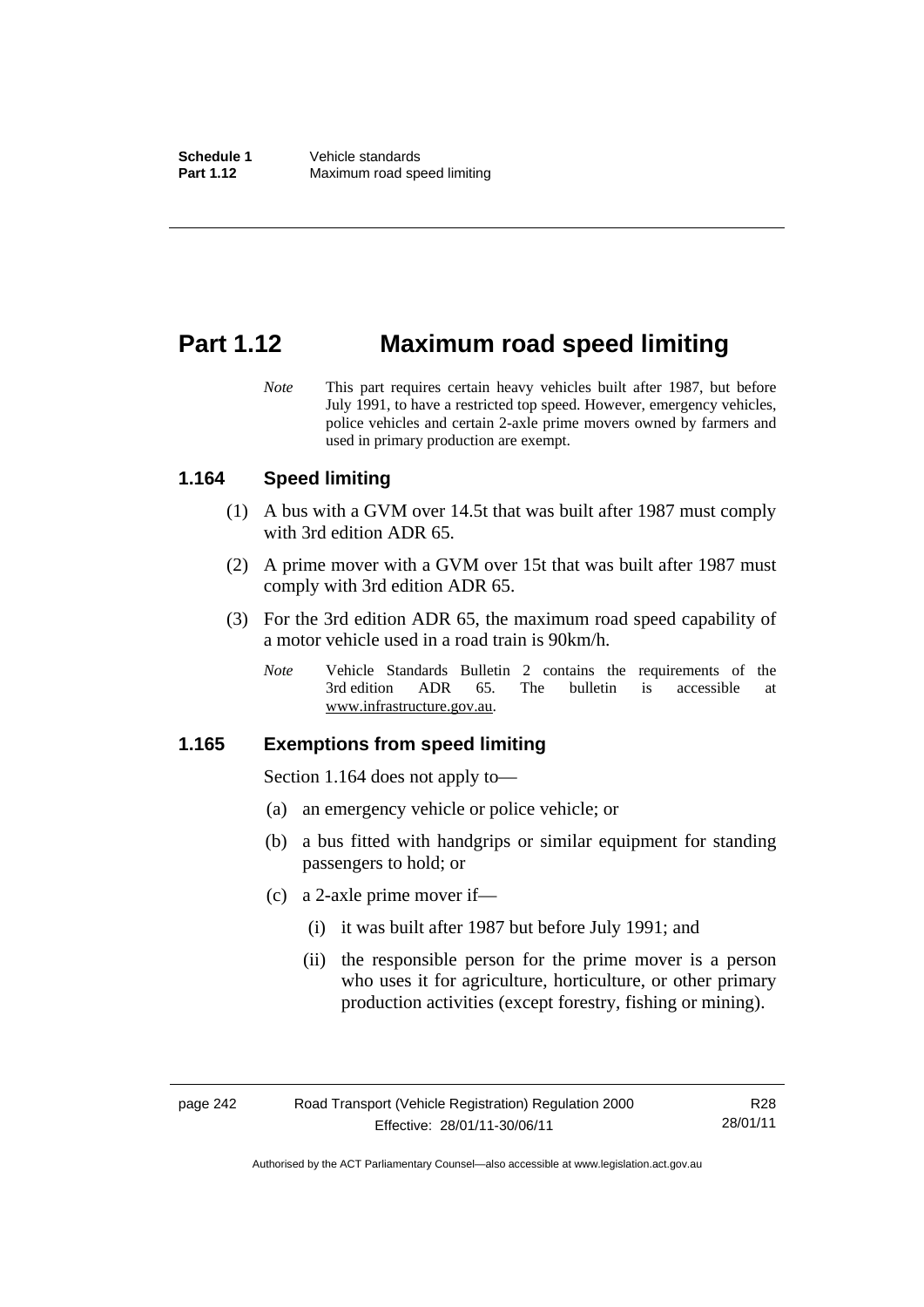## **Part 1.13 Mechanical connections between vehicles**

*Note* This part sets out various requirements to ensure that the couplings used when operating motor vehicles and trailers in combinations are strong enough to hold them together.

> The requirements in this part about the mechanical connections between vehicles in a road train do not apply to a road train that is not over 19m long.

## **Division 1.13.1 Couplings on all types of vehicles**

#### **1.166 General coupling requirements**

- (1) A fifth wheel coupling, the mating parts of a coupling, a kingpin or a tow bar must not be used for a load more than the manufacturer's load rating.
- (2) A kingpin must be used only with a fifth wheel coupling that has a corresponding jaw size.

#### **Example**

An adaptor must not to be used to fit a kingpin to a fifth wheel coupling.

- *Note* An example is part of the regulation, is not exhaustive and may extend, but does not limit, the meaning of the provision in which it appears (see Legislation Act, s 126 and s 132).
- (3) The mating parts of a coupling used to connect a semitrailer to a towing vehicle must not allow the semitrailer to roll to an extent that makes the towing vehicle unstable.

#### **1.167 Drawbar couplings**

- (1) A coupling for attaching a trailer, other than a semitrailer or poletype trailer, to a towing vehicle must be built and fitted so—
	- (a) the coupling is equipped with a positive locking mechanism; and

| R28      | Road Transport (Vehicle Registration) Regulation 2000 | page 243 |
|----------|-------------------------------------------------------|----------|
| 28/01/11 | Effective: 28/01/11-30/06/11                          |          |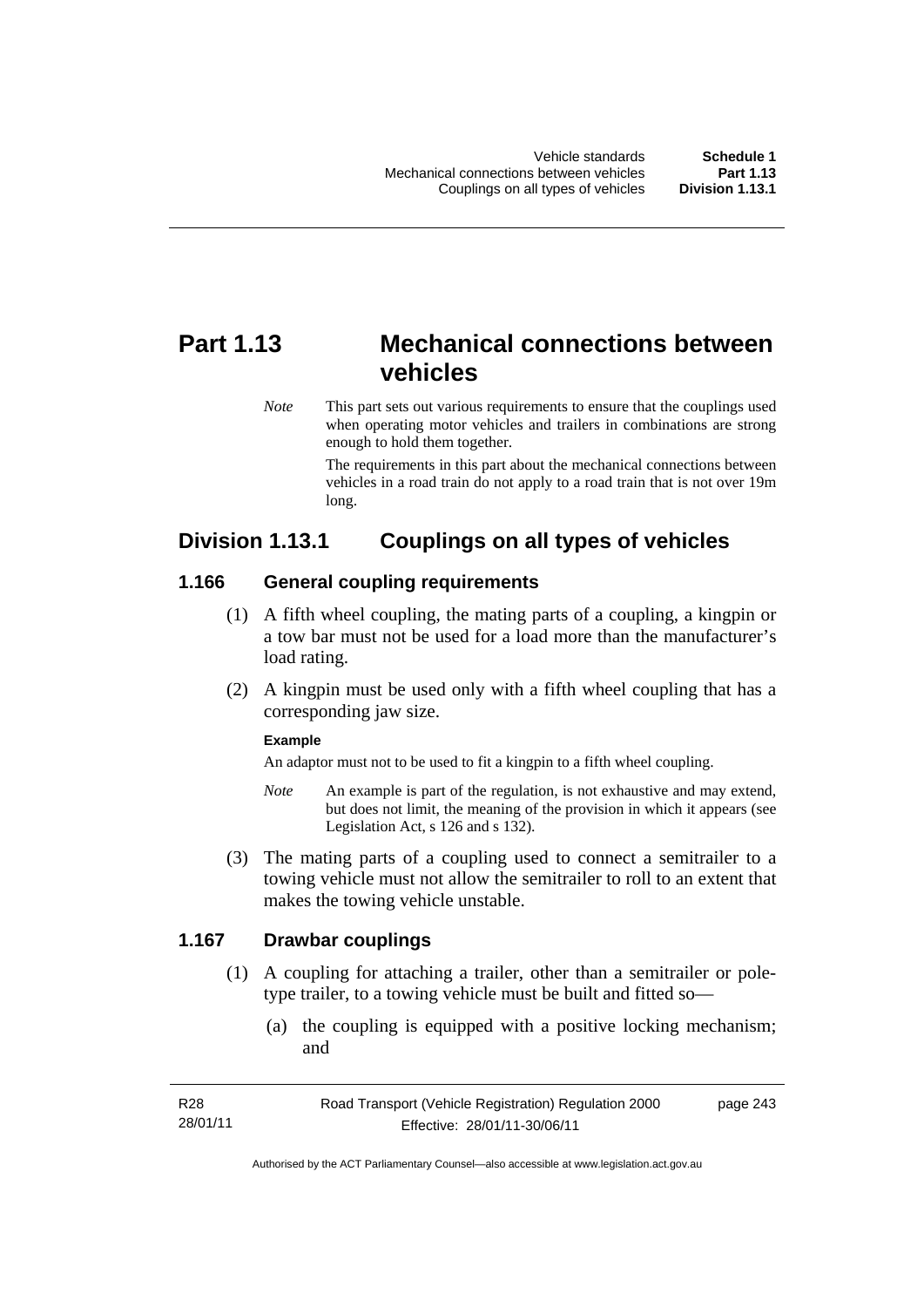- (b) the positive locking mechanism can be released regardless of the angle of the trailer to the towing vehicle.
- (2) If the trailer is in a combination and is not fitted with breakaway brakes in accordance with section 1.141 (3), it must be connected to the towing vehicle by at least 1 chain, cable or other flexible device, as well as the coupling required by subsection (1).
- (3) The safety connection must be as short as practicable and be built and fitted so—
	- (a) it is not apt to accidental disconnection but is readily detachable from the towing vehicle; and
	- (b) it allows normal angular movements of the coupling without unnecessary slack; and
	- (c) it will prevent the forward end of the drawbar from striking the ground if the coupling is accidentally disconnected; and
	- (d) if it consists of more than 1 chain or wire rope—the chains or wire ropes are in a crossed-over position.
- (4) Any chain or wire rope in the safety connection must—
	- (a) if a chain—be of welded iron links; and
	- (b) if a wire rope—have a strength at least that of a chain of the same diameter; and
	- (c) be of a size mentioned in table 1.167: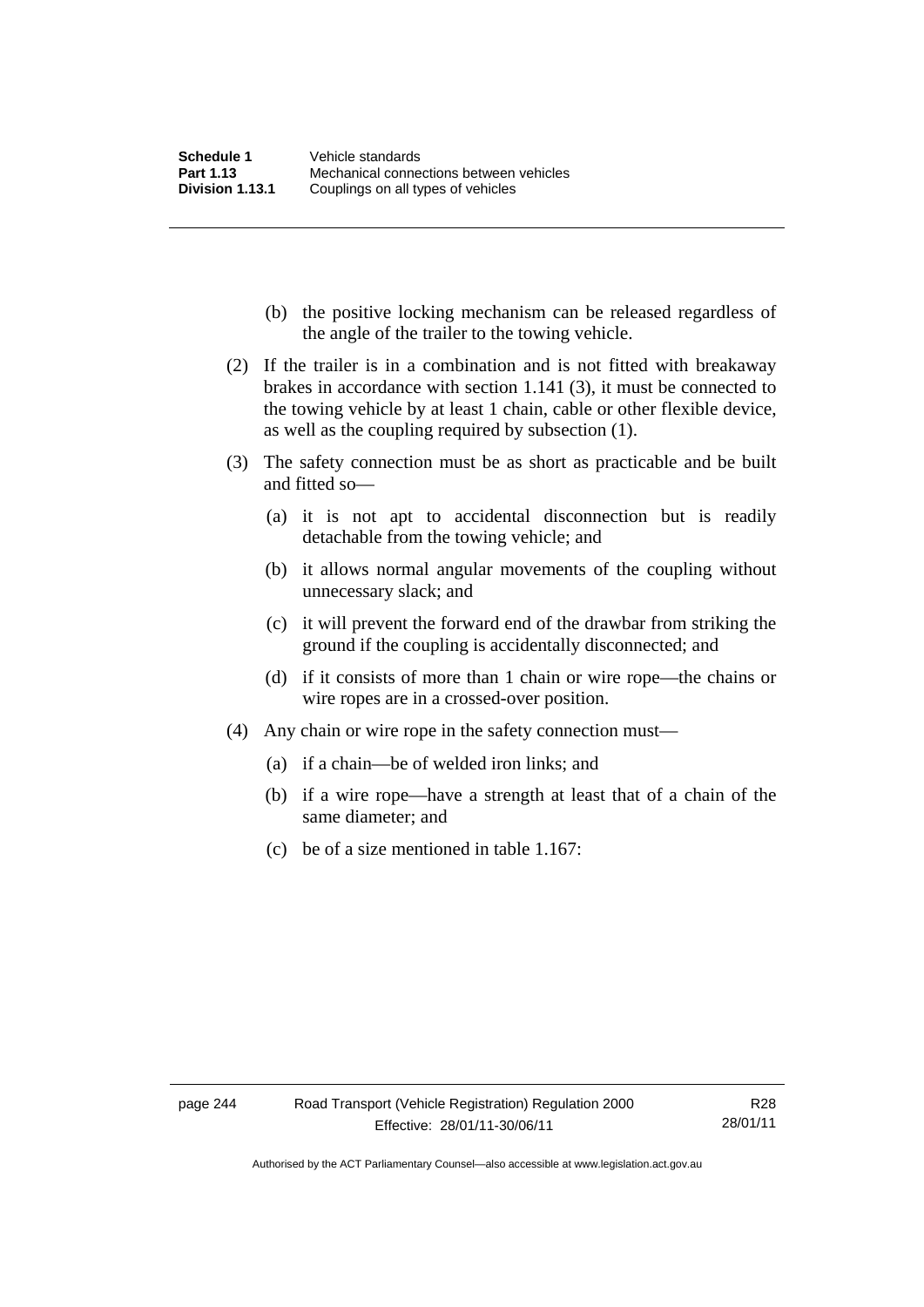#### **Table 1.167**

| column 1 | column 2                       | column 3                              |
|----------|--------------------------------|---------------------------------------|
| item     | aggregate trailer mass         | minimum size of chain or<br>wire rope |
|          | up to $1t$                     | 6.3mm diameter                        |
|          | over 1t but not over<br>1.6t   | 8mm diameter                          |
|          | over 1.6t but not over<br>2.5t | 10mm diameter                         |
|          | over 2.5t                      | 7.1mm diameter                        |

 (5) For a total trailer mass over 2.5t, at least 2 chains or wire ropes must be used.

(6) In this section:

*aggregate trailer mass* means the total mass of the laden trailer when carrying the maximum load recommended by the manufacturer, including, for a trailer forming part of a combination, any mass imposed on the drawing vehicle when the combination is resting on a horizontal supporting plane.

## **Division 1.13.2 Additional coupling requirements for B-doubles and long road trains**

#### **1.168 Application of div 1.13.2 to road trains**

This division does not apply to a vehicle, coupling, or part of a coupling, used in a road train not over 19m long.

#### **1.169 Couplings for B-doubles and road trains**

(1) A fifth wheel coupling used to connect a towing vehicle to a semitrailer used in a B-double or road train must not be built with a pivot that allows a semitrailer to roll relative to the towing vehicle.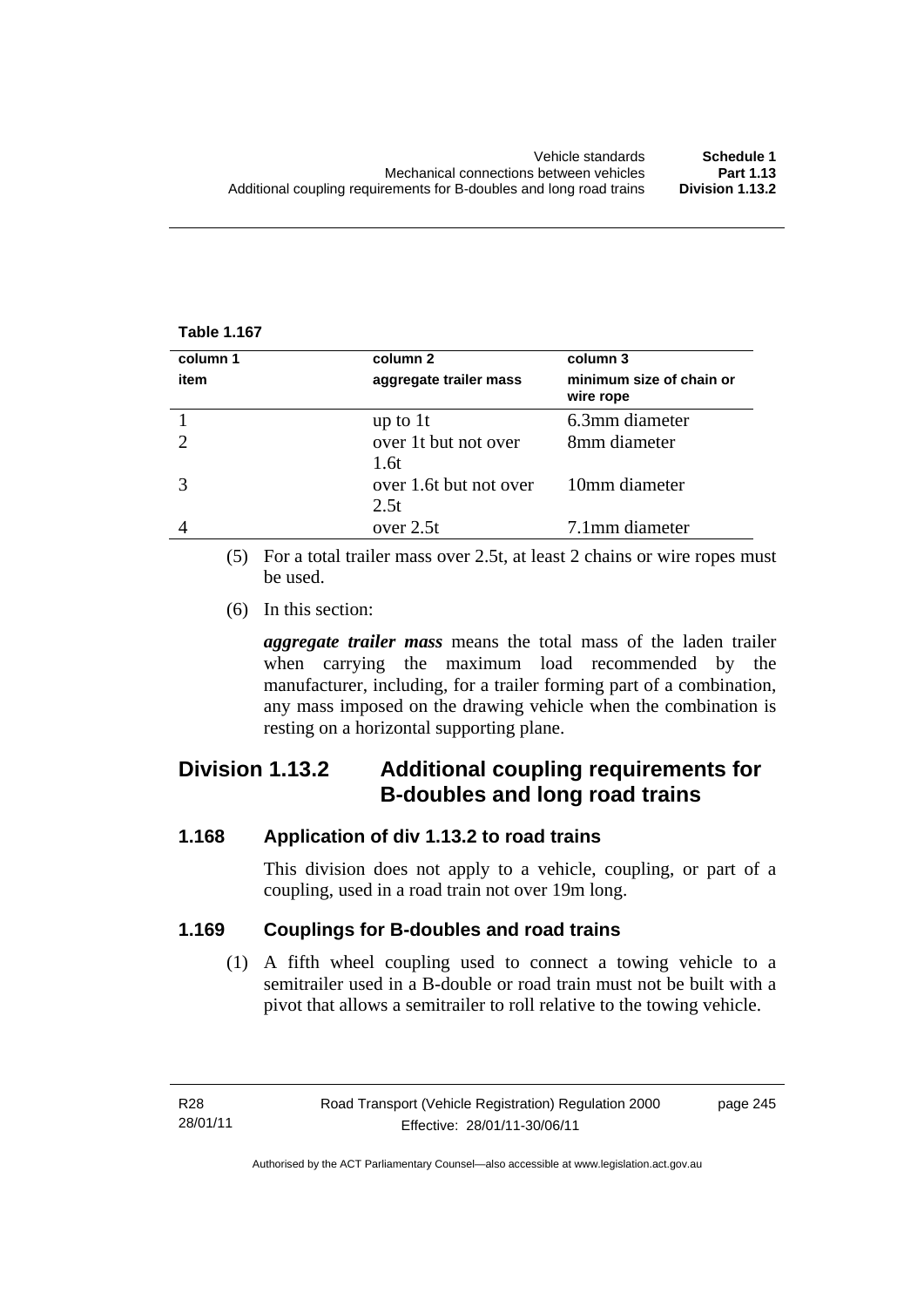- (2) However, subsection (1) does not apply to a fifth wheel coupling if—
	- (a) the semitrailer design requires torsional stresses to be minimised; and
	- (b) the roll axis of the fifth wheel coupling is above the surface of the coupler plate; and
	- (c) the degree of rotation allowed around the roll axis of the fifth wheel coupling is restricted to prevent roll instability.
- (3) A trailer with only 1 axle group, or a single axle, (other than a semitrailer or a converter dolly) that is used in a road train must not have a coupling fitted at its rear.

#### **1.170 Selection of fifth wheel couplings for B-doubles and road trains**

- (1) A fifth wheel coupling used in a B-double or road train must have a D-value complying with Australian Standard AS 1773-1990 *Articulated Vehicles–Fifth Wheel Assemblies*.
- (2) A turntable used in a B-double or road train must have a D-value complying with Australian Standard AS 1773-1990 *Articulated Vehicles–Fifth Wheel Assemblies*.
- (3) If a fifth wheel coupling used in a B-double or road train is built for a 50mm or 90mm kingpin, the coupling must—
	- (a) meet the dimension requirements in Australian Standard AS 1773-1990 *Articulated Vehicles–Fifth Wheel Assemblies*; and
	- (b) not be worn away more than recommended by the standard.
- (4) If a fifth wheel coupling used in a B-double or road train is built for a 75mm kingpin, the coupling must—
	- (a) be compatible with the kingpin mentioned in section 1.174 (3); and

| page 246 | Road Transport (Vehicle Registration) Regulation 2000 | R28      |
|----------|-------------------------------------------------------|----------|
|          | Effective: 28/01/11-30/06/11                          | 28/01/11 |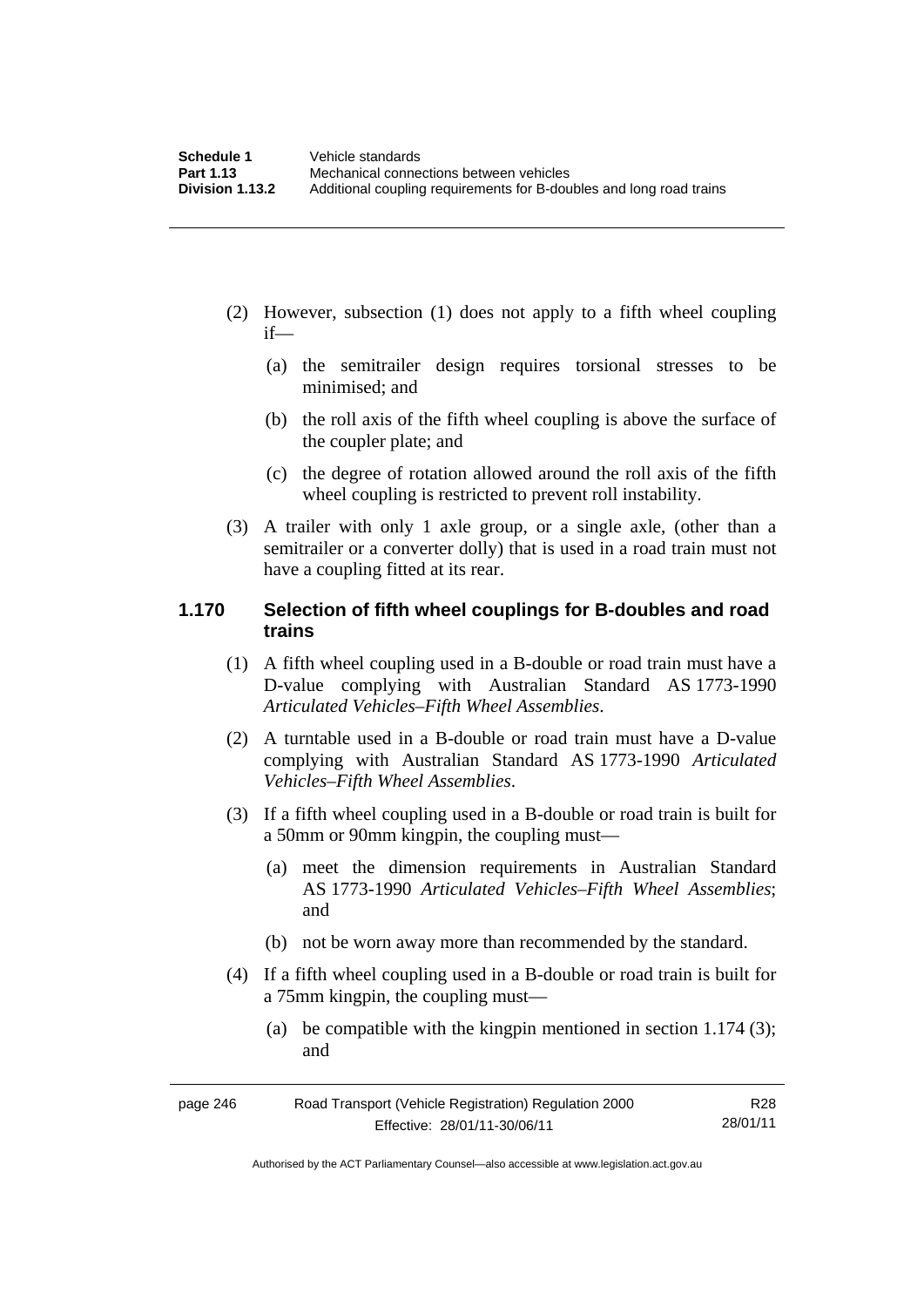(b) not be worn away so that it does not comply with section 1.171.

#### **1.171 D-value of a fifth wheel coupling**

In testing a fifth wheel coupling built for a 75mm kingpin used in a B-double or road train to decide whether its D-value complies with section 1.170 (1), the longitudinal movement (after readjusting the jaws of the coupling using a kingpin built to the dimensions mentioned in section 1.174 (3) (a)) must not be over 4mm.

#### **1.172 Mounting of fifth wheel couplings on B-doubles and road trains**

A fifth wheel coupling must be mounted on a prime mover, or a semitrailer used in a B-double or road train, in accordance with Australian Standard AS 1771-1987 *Installation of Fifth Wheel and Turntable Assemblies*.

#### **1.173 Branding of fifth wheel couplings and turntables on B-doubles and road trains**

- (1) A fifth wheel coupling on a vehicle built after June 1991 forming part of a B-double or road train must be clearly and permanently marked in accordance with Australian Standard AS 1773-1990 *Articulated Vehicles–Fifth Wheel Assemblies* with—
	- (a) the name or trademark of its manufacturer; and
	- (b) its D-value rating; and
	- (c) its nominal size.
- (2) A turntable used in a vehicle built after the commencement of this section that forms part of a B-double or road train must be marked with—
	- (a) the name or trademark of the turntable's manufacturer; and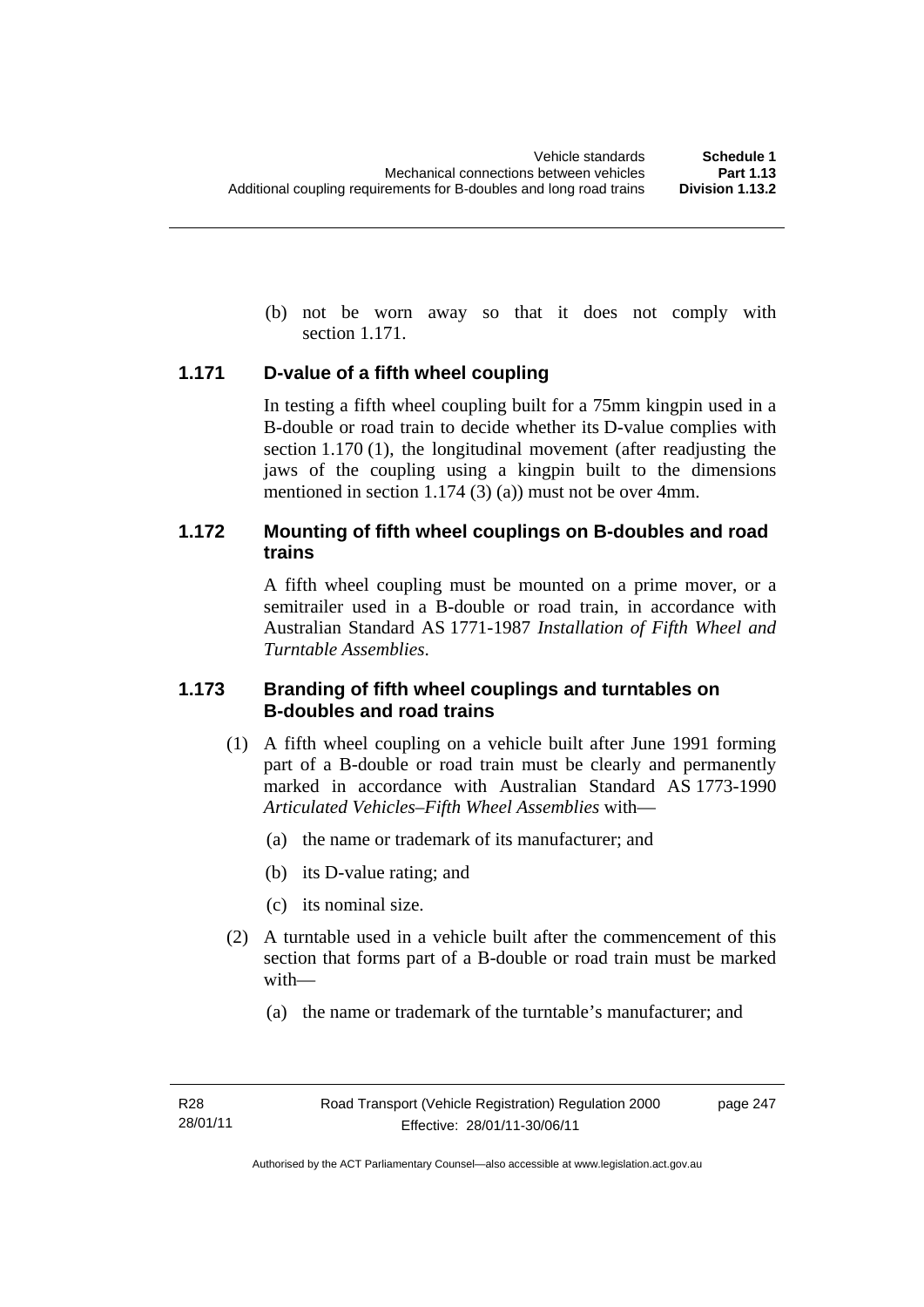(b) the D-value rating of the turntable in accordance with Australian Standard AS 1773-1990 *Articulated Vehicles–Fifth Wheel Assemblies*.

#### **1.174 Selection of kingpins for B-doubles and road trains**

- (1) A kingpin used in a B-double or road train must—
	- (a) be a 50mm, 75mm or 90mm kingpin; and
	- (b) have a D-value complying with Australian Standard AS 2175- 1990 *Articulated Vehicles–Kingpins*.
- (2) A 50mm or 90mm kingpin used in a B-double or road train must—
	- (a) be built to meet the dimension requirements in Australian Standard AS 2175-1990 *Articulated Vehicles–Kingpins*; and
	- (b) not be worn away more than recommended by the standard.
- (3) A 75mm kingpin used in a B-double or road train must—
	- (a) be built to meet the dimensions in essential diagram 1.174; and
	- (b) not be worn away more than mentioned in subsection (4).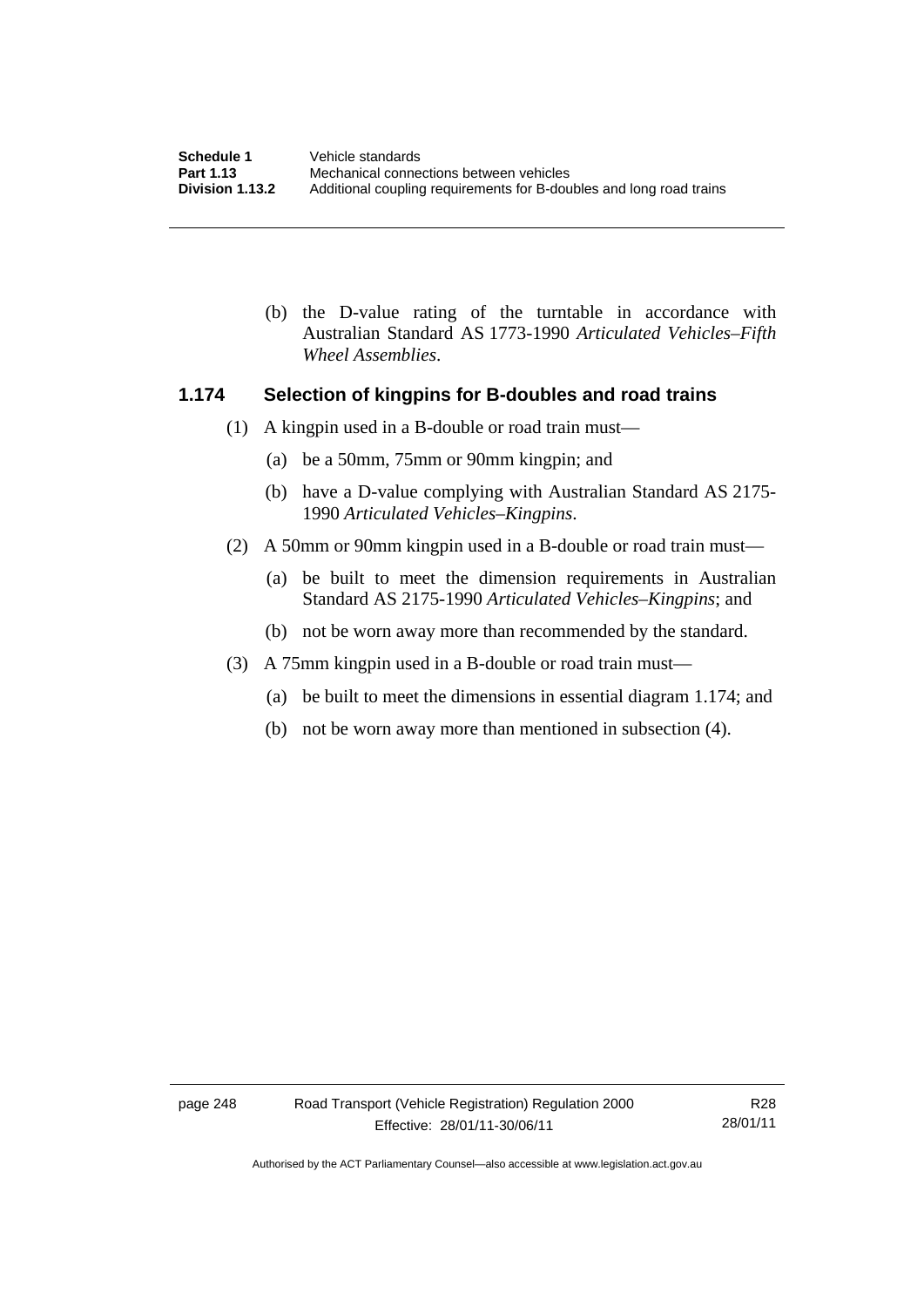**Essential Diagram 1.174** 



(All Dimensions in Millimetres)

### **Dimensions of a 75mm kingpin**

- (4) In testing a 75mm kingpin mentioned in the essential diagram 1.174 to decide whether its D-value complies with subsection (1) (b)—
	- (a) diameter F must not wear over 3mm; and
	- (b) diameter G must not wear over 2mm; and
	- (c) height H must not wear over 2.3mm.

### **1.175 Attachment of kingpins on B-doubles and road trains**

A kingpin used in a trailer that forms part of a B-double or road train must be attached in accordance with—

- (a) the manufacturer's specifications and instructions; or
- (b) the guidelines detailed in Australian Standard AS 2175-1990 *Articulated Vehicles–Kingpins*.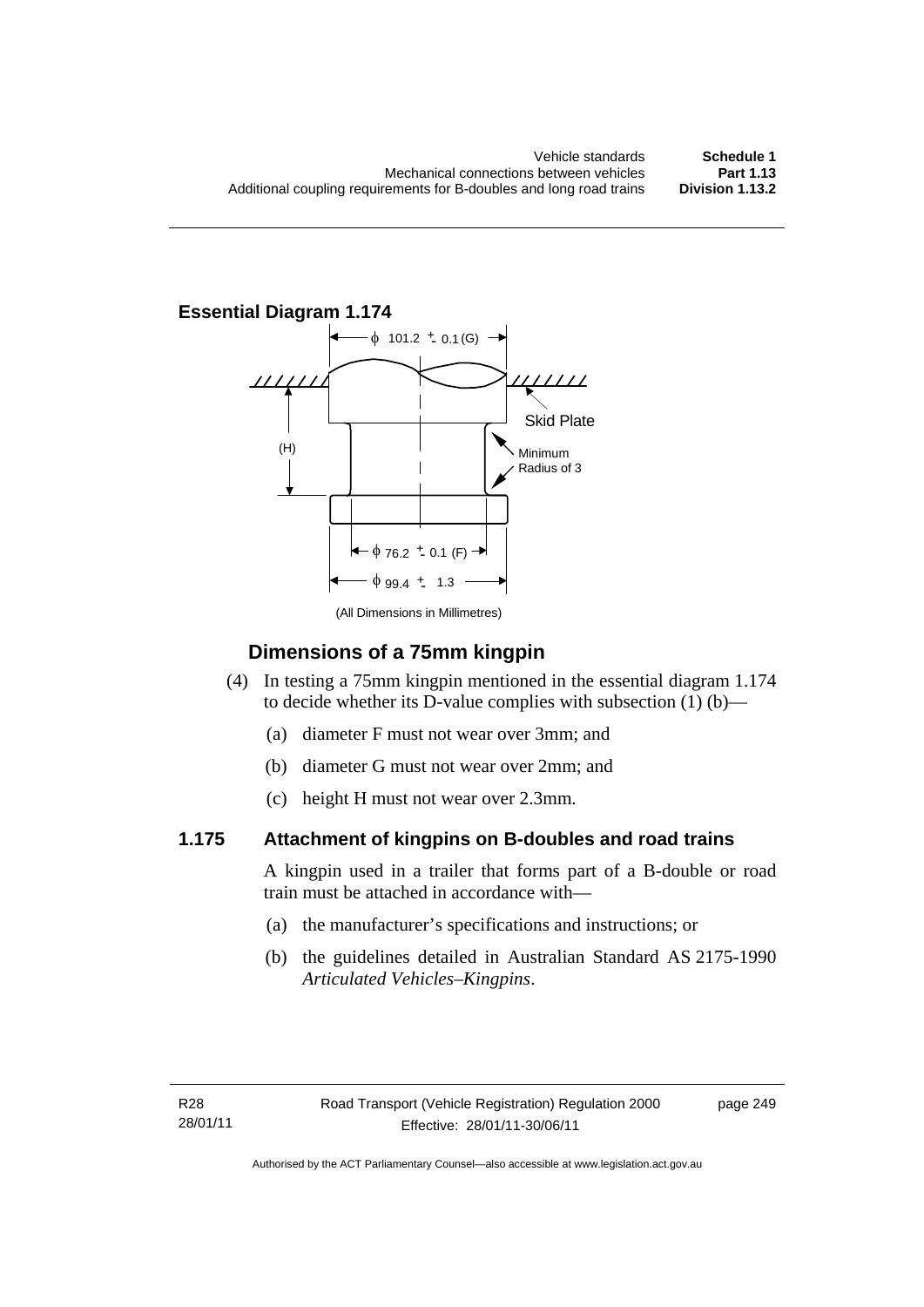#### **1.176 Branding of kingpins on B-doubles and road trains**

A kingpin used in a trailer built after June 1991 that forms part of a B-double or road train must be clearly and permanently marked on the lower circular face of the kingpin in accordance with Australian Standard AS 2175-1990 *Articulated Vehicles–Kingpins* with—

- (a) the name or trademark of its manufacturer; and
- (b) its D-value rating; and
- (c) its nominal size.

#### **1.177 Selection of couplings and drawbar eyes for road trains**

A drawbar-type coupling, or drawbar eye, used in a road train must—

- (a) be a 50mm pin type; and
- (b) have a D-value complying with Australian Standard AS 2213- 1984 *50mm Pin Type Couplings and Drawbar Eyes for Trailers*; and
- (c) be built to the dimensions mentioned in the standard; and
- (d) not be worn away more than is recommended in the standard.

#### **1.178 Attachment of couplings and drawbar eyes on road trains**

A drawbar-type coupling, or drawbar eye, used in a road train must be built and positioned so—

- (a) when the road train is moving, the drawbar can move at least 15° upwards or downwards from the position it occupies when the road train is parked on level ground; and
- (b) the pivot point of the coupling is not over 300mm forward of the rear of the trailer to which it is attached; and
- (c) it is at a height of at least 800mm, but not over 950mm, when the road train is unloaded and parked on level ground.

| page 250 | Road Transport (Vehicle Registration) Regulation 2000 | R28      |
|----------|-------------------------------------------------------|----------|
|          | Effective: 28/01/11-30/06/11                          | 28/01/11 |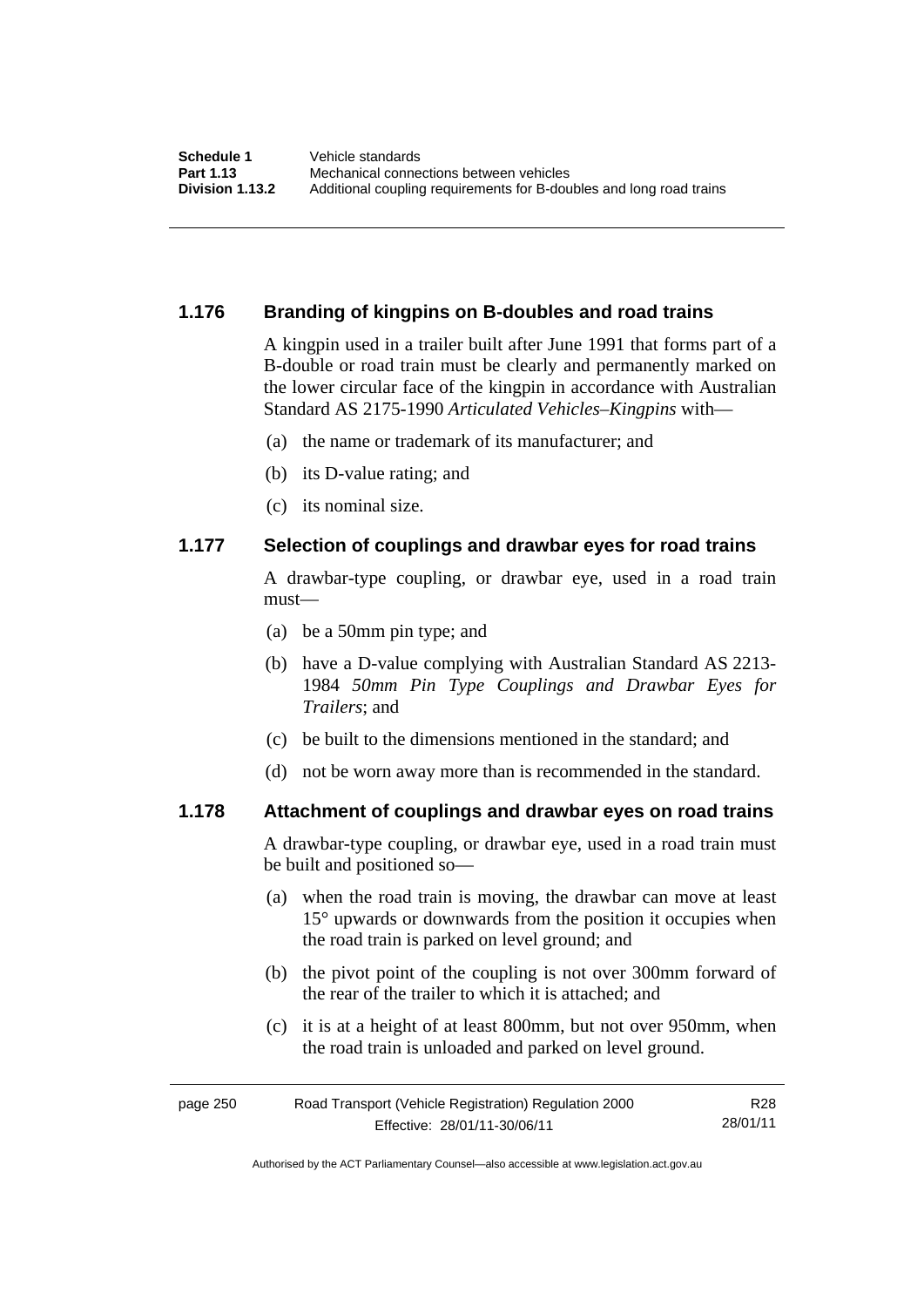#### **1.179 Branding of couplings and drawbar eyes on road trains**

A drawbar-type coupling, or drawbar eye, used on a vehicle built after June 1991 that forms part of a road train must be clearly and permanently marked in accordance with Australian Standard AS 2213-1984 *50mm-Pin Type Couplings and Drawbar Eyes for Trailers* with—

- (a) the name or trademark of its manufacturer; and
- (b) its D-value rating.

#### **1.180 Tow coupling overhang on road trains**

(1) In this section:

*tow coupling* means a mechanical assembly by means of which a flexible connection is made between 2 vehicles in a combination.

*tow coupling overhang*, of a vehicle, means the horizontal distance from the centre of the axle group, or the centre-line of the single axle, at the rear of the vehicle to the pivot point of the tow coupling near the rear of the vehicle.

- (2) The tow coupling overhang of a motor vehicle, other than a prime mover, used in a road train must not be more than the greater of—
	- (a) 30% of the distance from the centre of the front axle to the centre of the axle group or single axle at the rear of the vehicle; and
	- (b) 2.7m.
- (3) The tow coupling overhang of a semitrailer, or a dog trailer consisting of a semitrailer and converter dolly, used in a road train must not be more than 30% of the distance from the point of articulation to the centre of the axle group or single axle at the rear of the vehicle.
- (4) The tow coupling overhang of another dog trailer used in a road train must not be more than 30% of the distance from the centre of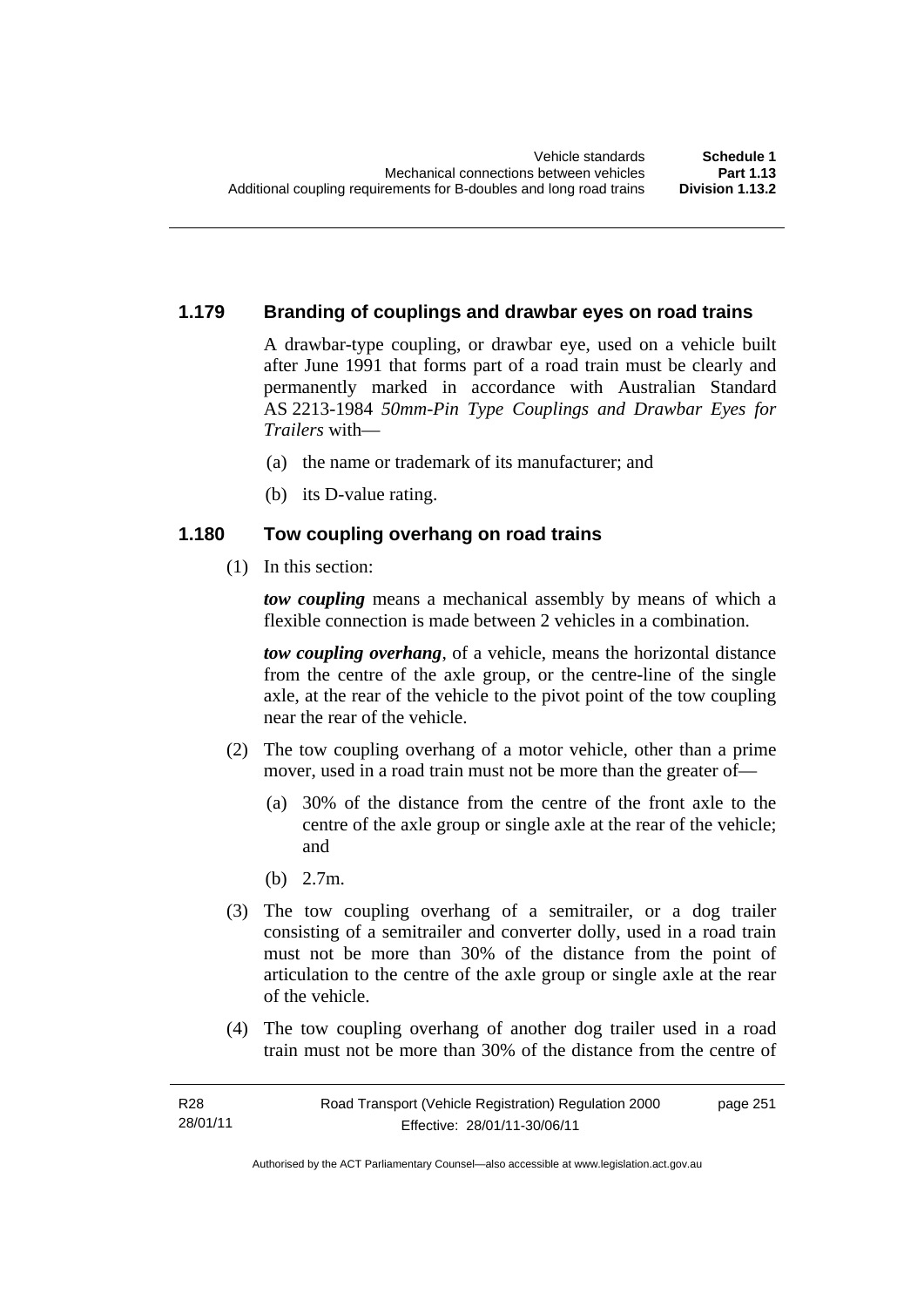the front axle group or single axle to the centre of the axle group or single axle at the rear of the vehicle.



### **Tow coupling overhang—motor vehicle**

page 252 Road Transport (Vehicle Registration) Regulation 2000 Effective: 28/01/11-30/06/11

R28 28/01/11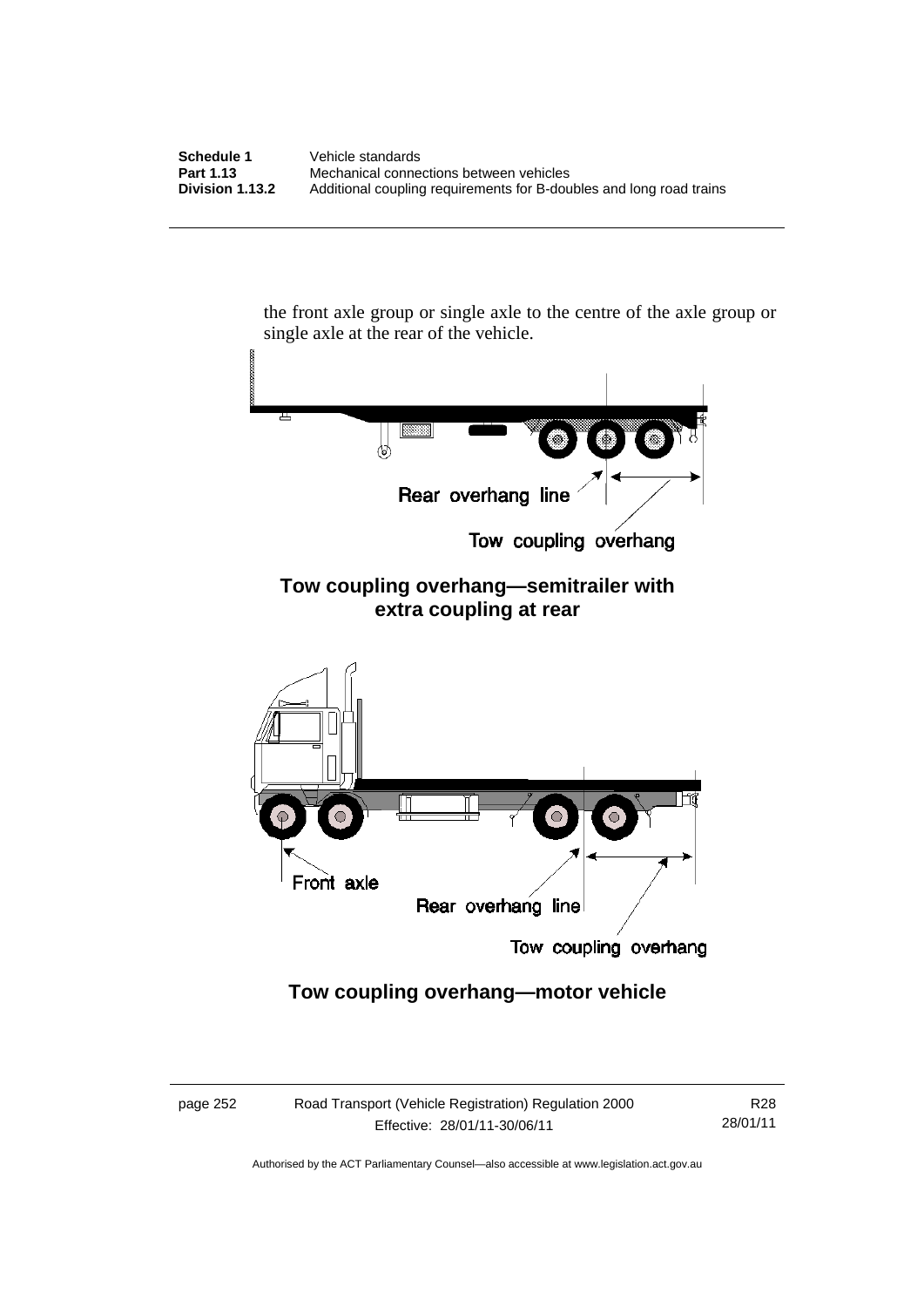

## **Tow coupling overhang—dog trailer**

R28 28/01/11 Road Transport (Vehicle Registration) Regulation 2000 Effective: 28/01/11-30/06/11

page 253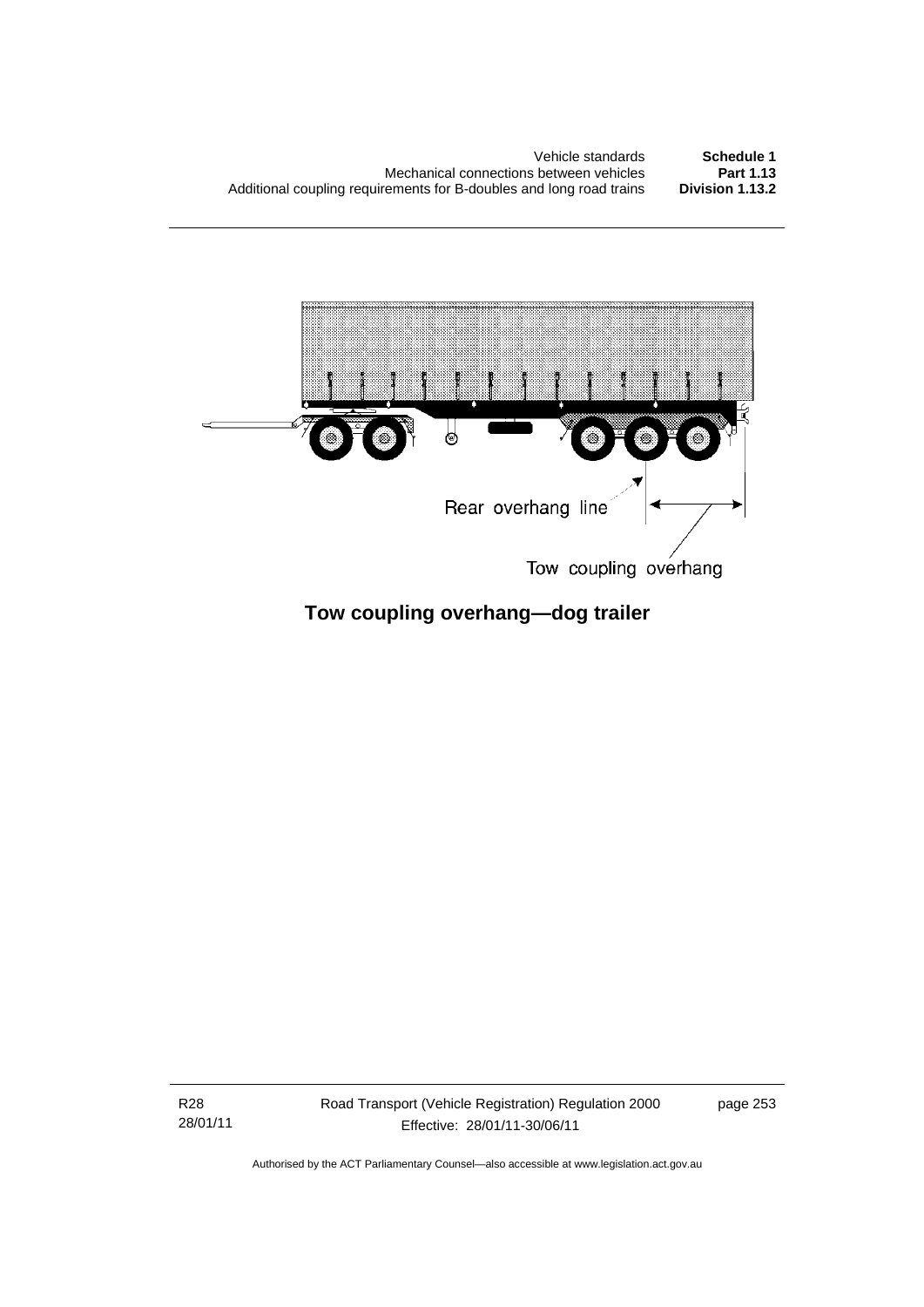## **Part 1.14 Other matters**

#### **1.181 Vehicle equipment**

A vehicle is taken to have equipment mentioned in this schedule only if the equipment is in working order.

#### **1.182 Restored vehicles**

- (1) For this schedule, a restored vehicle is taken to have been built when it was originally built and not when it was restored.
- (2) In this section:

*restored vehicle* means a vehicle that is being, or has been, restored to its manufacturer's specifications, so far as it is practicable to meet the specifications.

#### **1.183 Retractable axles**

- (1) For this schedule, a retractable axle is taken to be an axle only when it is in the lowered position.
- (2) In this section:

*retractable axle* means an axle in an axle group with a means of adjustment enabling it to be raised or lowered in relation to the other axles in the axle group.

#### **1.184 Measurement of distance between parallel lines**

For this schedule, a distance between 2 parallel lines is measured at right angles between the lines.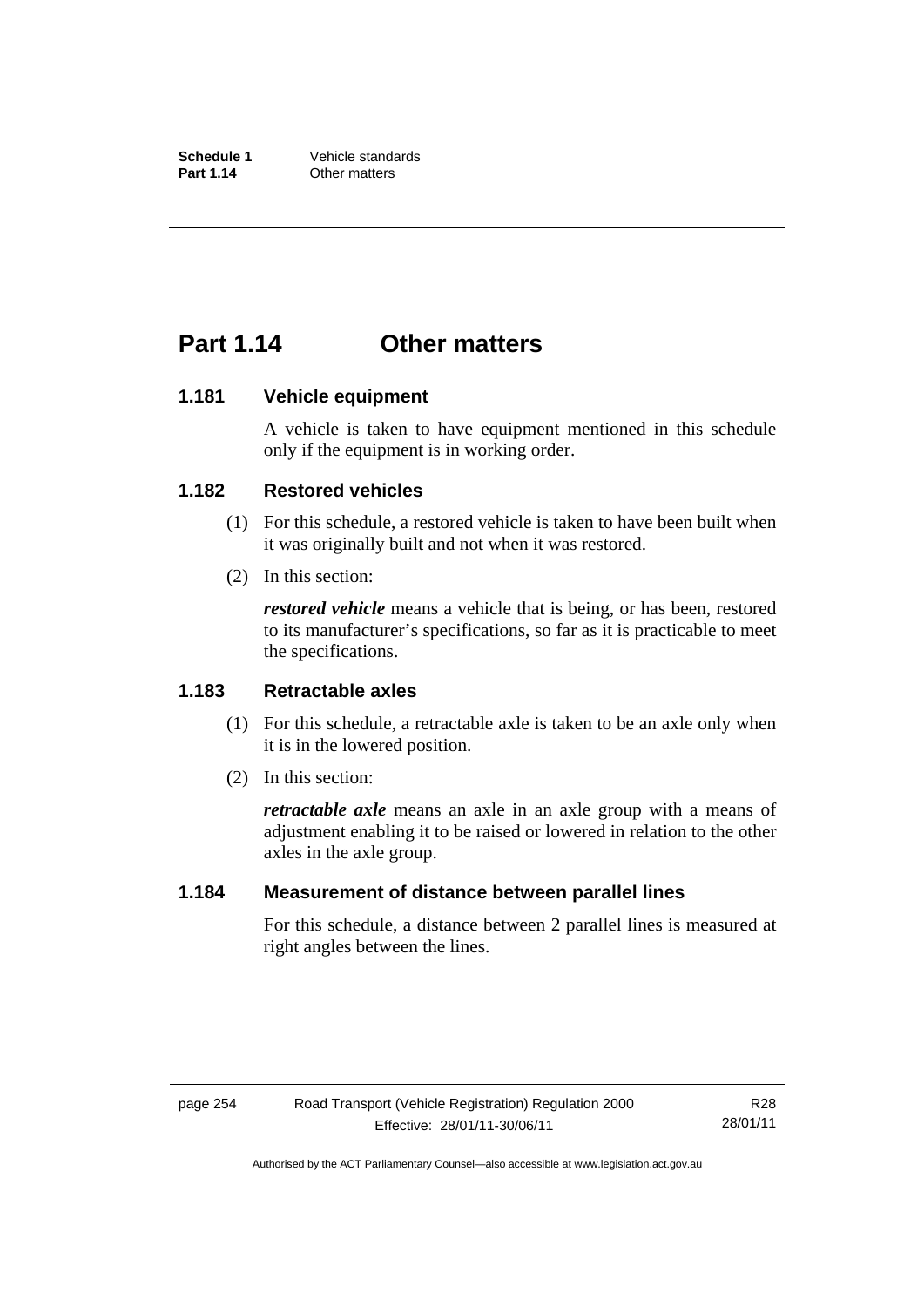#### **1.185 Interpretation of certain 2nd edition ADRs**

The words 'left' and 'right' in the following 2nd edition ADRs have the opposite meaning in the application of the ADRs, in accordance with this schedule, to a motor vehicle with a left-hand drive—

- ADR 8 *Safety Glass*
- ADR 12 *Glare Reduction in Field of View*
- ADR 14 *Rear-vision Mirrors*
- ADR 16 *Windscreen-wipers and Washers*
- ADRs 18 and 18A *Location and Visibility of Instruments*
- ADRs 35 and 35A *Commercial Vehicle Braking Systems*.

#### **Table 1.185**

| column 1<br>item | column <sub>2</sub><br>3rd edition ADRs | column 3<br>this schedule     |
|------------------|-----------------------------------------|-------------------------------|
| 1                | dipped-beam headlamp                    | low-beam (for a headlight)    |
| 2                | front fog lamp                          | front fog light               |
| 3                | rear fog lamp                           | rear fog light                |
| 4                | wheelguard                              | mudguard                      |
| 5                | main-beam headlamp                      | high-beam (for a headlight)   |
| 6                | reversing lamp                          | reversing light               |
| 7                | direction indicator lamp                | direction indicator light     |
| 8                | stop lamp                               | brakelight                    |
| 9                | rear registration plate lamp            | numberplate light             |
| 10               | front position (side) lamp              | parking light                 |
| 11               | rear position (side) lamp               | tail-light                    |
| 12               | end-outline marker lamp                 | front or rear clearance light |
| 13               | external cabin lamp                     | external cabin light          |

R28 28/01/11 Road Transport (Vehicle Registration) Regulation 2000 Effective: 28/01/11-30/06/11 page 255

*Note* Table 1.185 contains a list of some terms used in the 3rd edition ADRs and the corresponding term used in this schedule.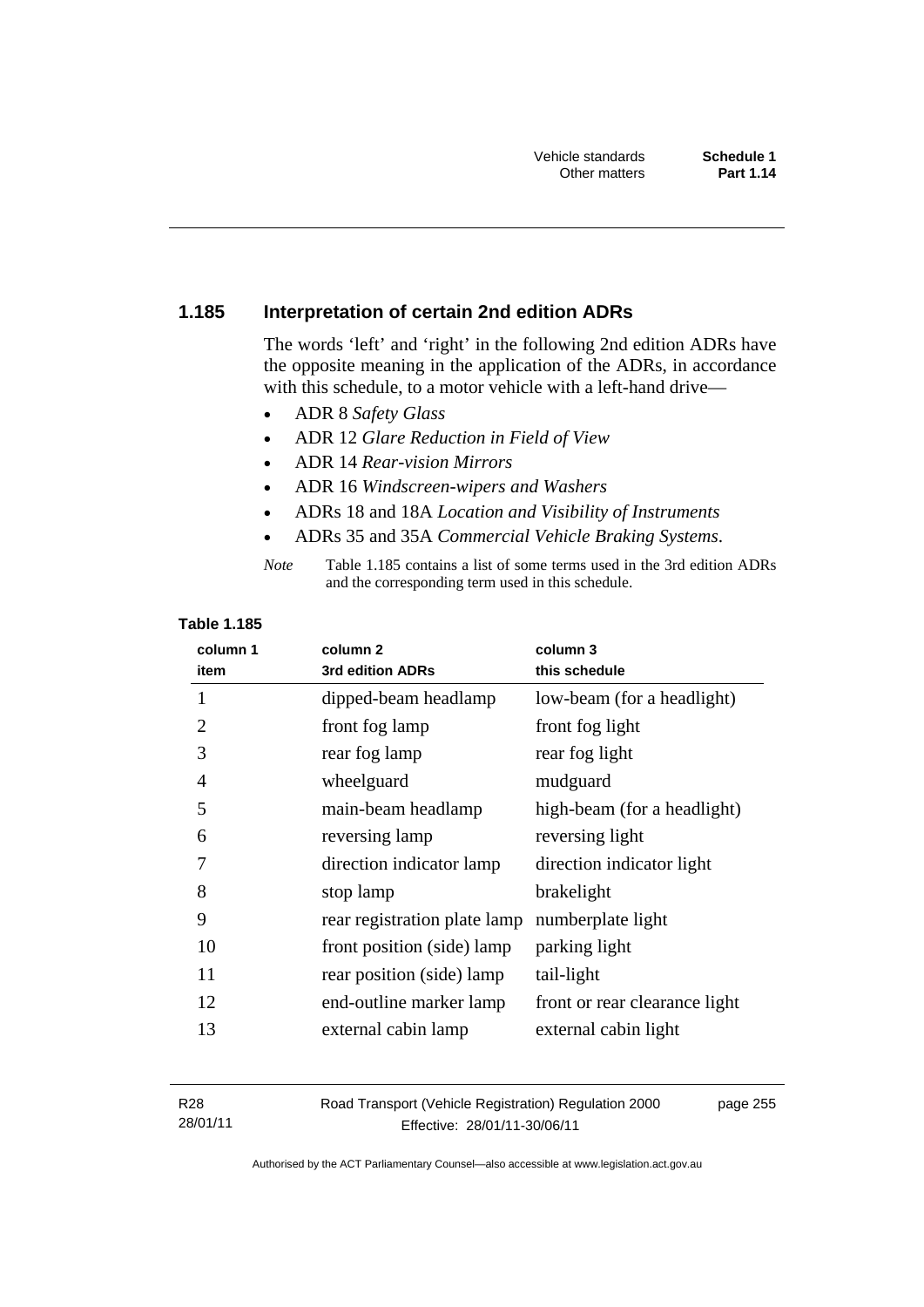| Schedule 1 | Vehicle standards |
|------------|-------------------|
| Part 1.14  | Other matters     |

| column 1<br>item | column <sub>2</sub><br>3rd edition ADRs                       | column 3<br>this schedule |
|------------------|---------------------------------------------------------------|---------------------------|
| 14               | internal lamp                                                 | interior light            |
| 15               | side marker lamp                                              | side marker light         |
| 16               | daytime running lamp                                          | daytime running light     |
| 17               | rear reflex reflector,<br>non-triangular                      | rear reflector            |
| 18               | front reflex reflector, non-<br>front reflector<br>triangular |                           |
| 19               | side reflex reflector, non-<br>triangular                     | side reflector            |

page 256 Road Transport (Vehicle Registration) Regulation 2000 Effective: 28/01/11-30/06/11

R28 28/01/11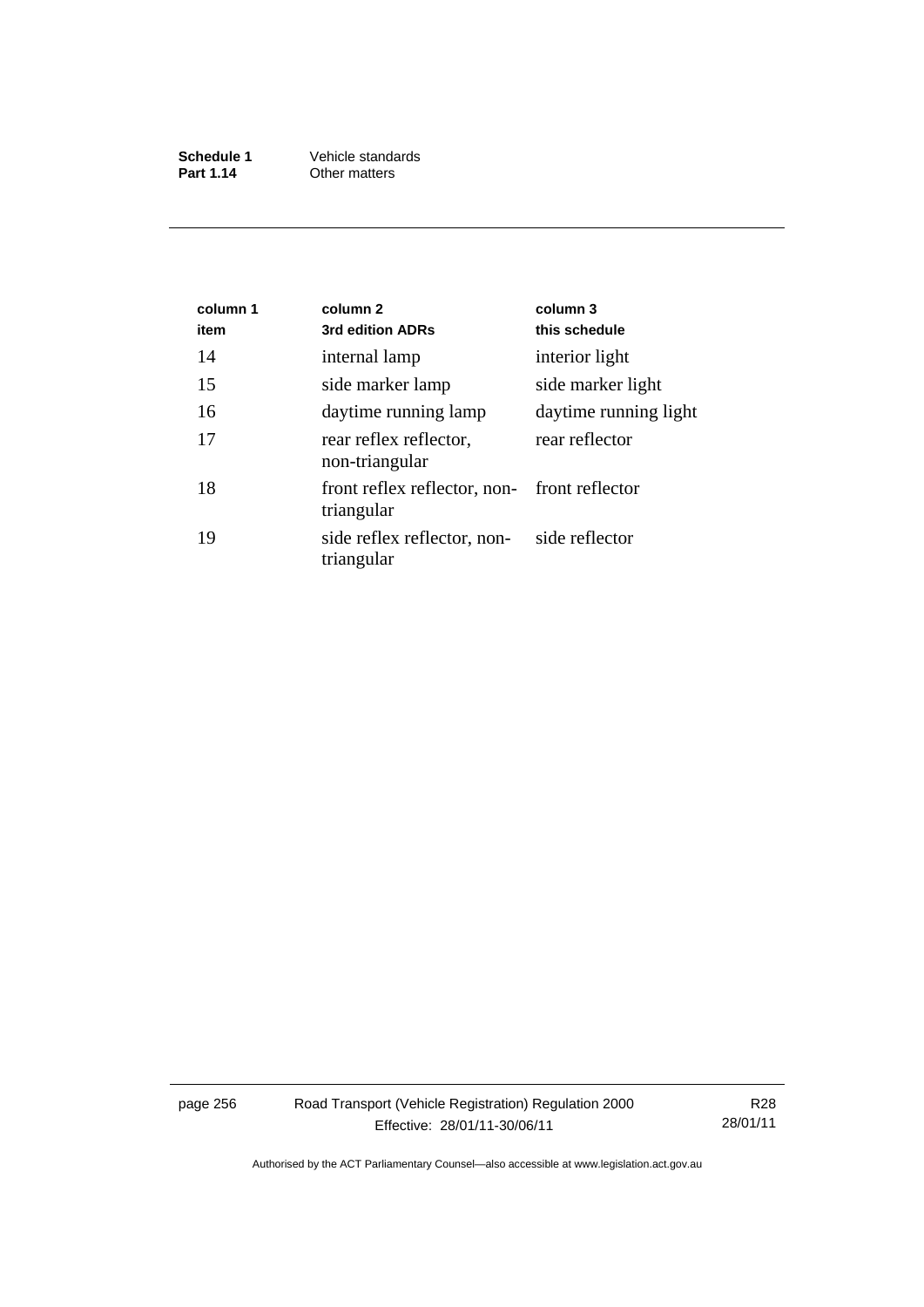# **Schedule 2 Prescribed requirements**

(see s 115)

# **Chapter 2.1 Brake testing for light vehicles**

## **Part 2.1.1 Roller brake testing equipment**

Scope

This specification sets out the prescribed requirements for roller brake testing machines used at approved premises. Testing machines complying with this specification are acceptable for testing light vehicles up to 4.5t tare mass.

### **Division 2.1.1.1 Prescribed requirements**

- 1 The testing machine must measure braking force at the tyre periphery. The machine must provide for independent readings of braking force at each side of the vehicle.
- 2 Braking force readings must be displayed as they are generated so that they can be clearly seen by the driver and the authorised person operating the testing machine.
- 3 The testing machine must be installed so the vehicle remains substantially level when being tested.
- 4 The testing machine must be installed to allow ease of entry and exit of the vehicle being tested.
- 5 The testing machine rollers must accept wheel sizes from 450mm diameter (10 inch nominal rim diameter) under load.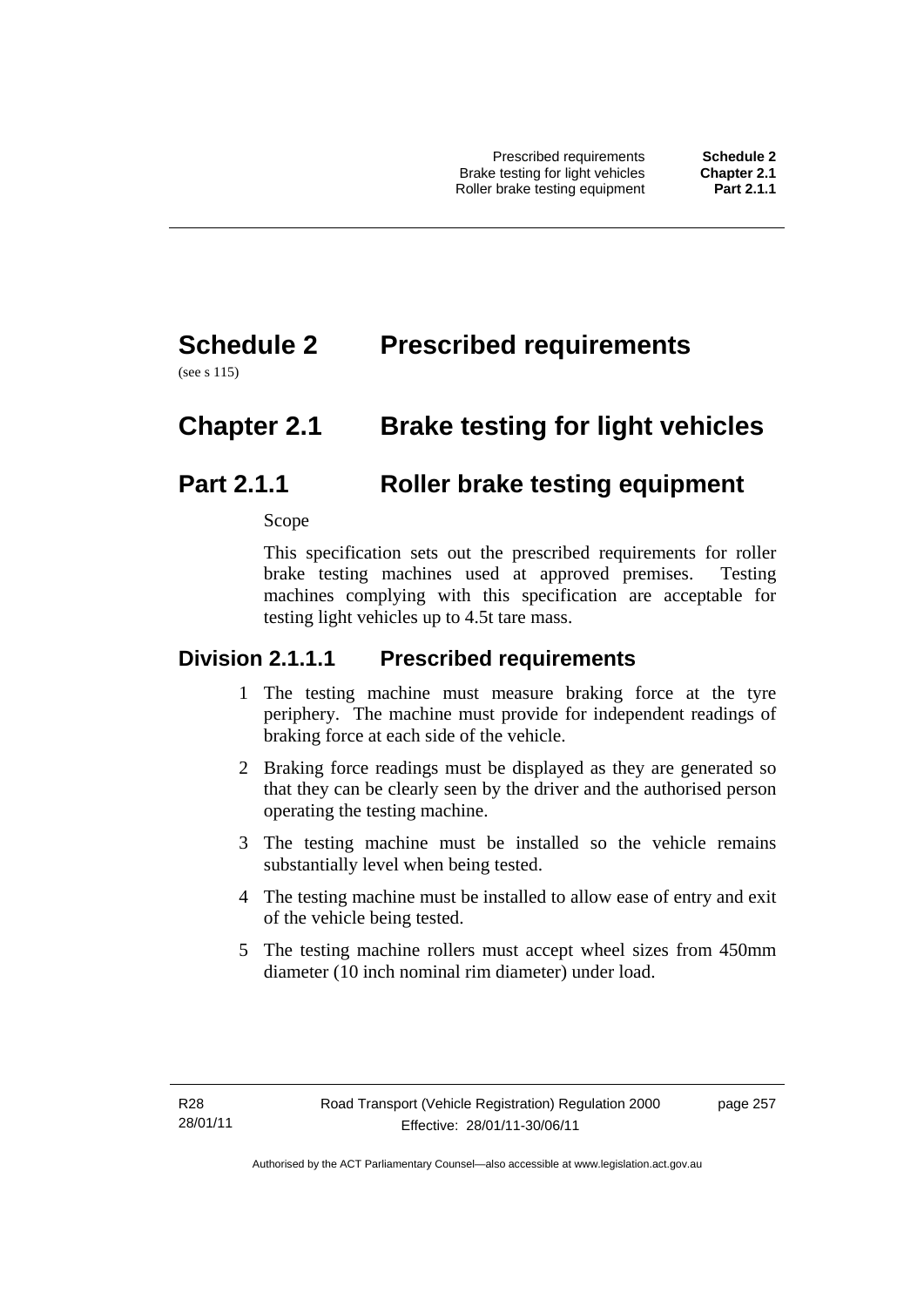- 6 The distance between the outer edges of the rollers must not be shorter than 2.2m. The distance between the inner edges of the rollers must be not longer than 1m and must be capable of accepting the wheels of the vehicle being examined.
- 7 The surface of the rollers must have a coefficient of friction of not less than 0.6 when measured in combination with dry, original equipment tyres.
- 8 If the rotational speed of the testing machine rollers exceeds 0.5 km/h, the rollers must be coated with a coarse grit embedded in a durable plastic matrix.
- 9 Both rollers in each pair of rollers on either side of the brake testing machine must be coupled together by appropriate gearing and must be positively driven.
- 10 The testing machine must be capable of repeatedly supporting an axle load of 3.5t without damage.
- 11 If the rotational speed of the rollers is faster than 0.5 km/h, the machine must default to 'power switch off' at the rollers when a predetermined level of slip happens between the rollers and the tyres of the tested vehicle.
- 12 The testing machine must display all braking force measurements in kilonewtons (kN) and must be capable of measuring a braking force of at least 4kN on each side.
- 13 The indicated braking force must be within 2% up to 5kN and 5% above 5kN.
- 14 The indicated brake force must be within 5% of the actual braking force over the entire operating range.
- 15 The machine must have a way of indicating the difference between brake forces on either side displayed as the ratio of the low reading divided by the higher reading (%).

Authorised by the ACT Parliamentary Counsel—also accessible at www.legislation.act.gov.au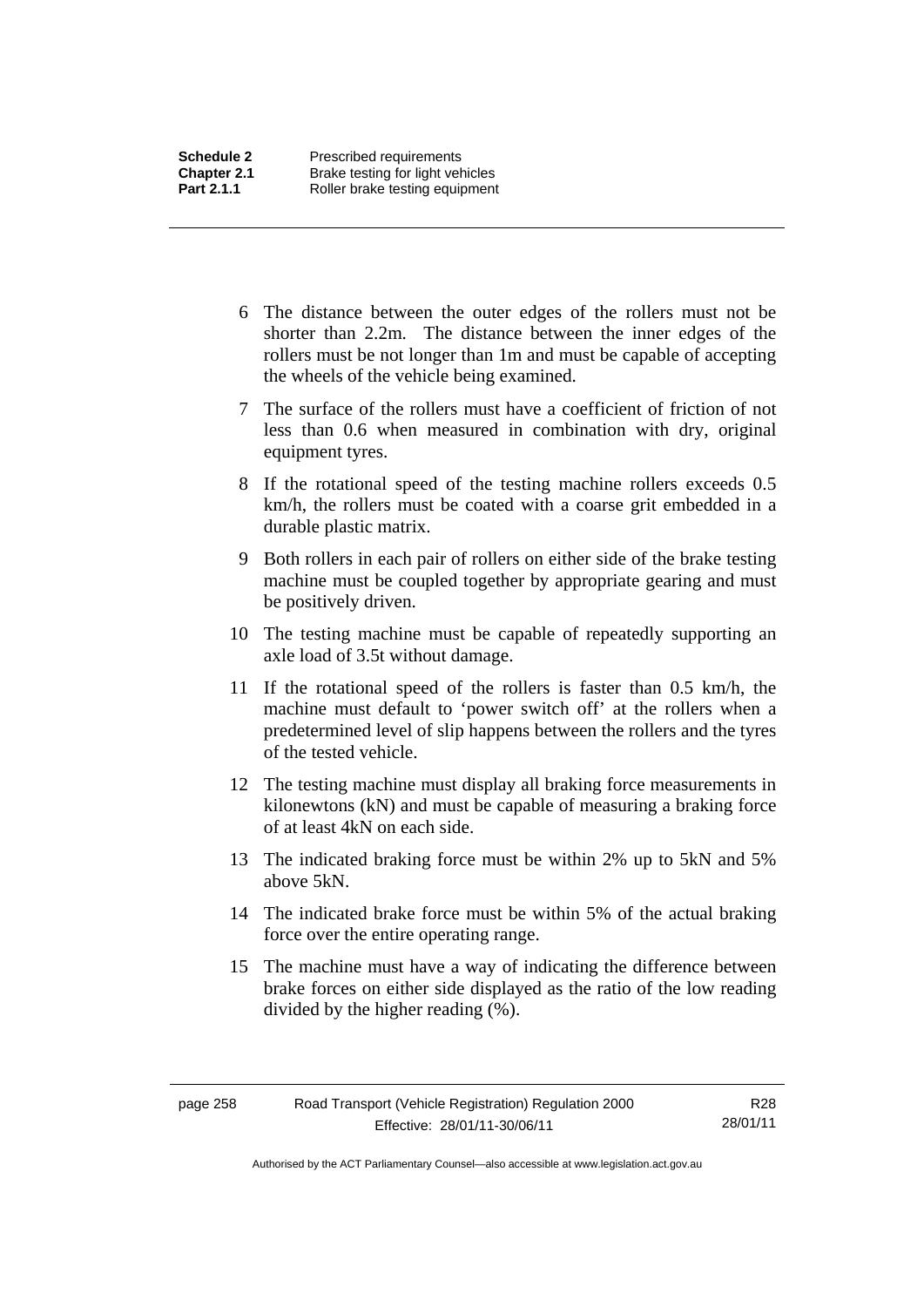- 16 The testing machine must be capable of detecting any 'drag force' on each wheel. The drag force is that produced by items such as loaded wheel bearings or binding brakes when that brake service system is not energised.
- 17 Each machine must bear a unique serial number issued by its manufacturer.
- 18 Calibration and servicing of the machine must be undertaken at regular intervals in accordance with the manufacturers recommendations, or every 6 months if the manufacturer does not provide recommendations for service or calibration.

## **Division 2.1.1.2 Optional features**

- 1 The testing machine may—
	- (a) be capable of providing inbuilt weighing of the load imposed by each wheel being brake tested; or
	- (b) have listings of manufacturers' individual wheel loadings for all vehicles being brake tested; or
	- (c) have a set of portable scales suitable for weighing individual wheel loads of all vehicles being tested.
- 2 The test machine may be capable of providing an original and duplicate time and dated copy of the results on hard copy material and remain legible for a period of 12 months. The time and date function may be factory set.
- 3 The testing machine may be capable of recording a brake pedal force of up to  $1000N + or - 2\%$ .
- 4 The testing machine may have an alphanumeric keyboard to enter various items of vehicle and inspection data.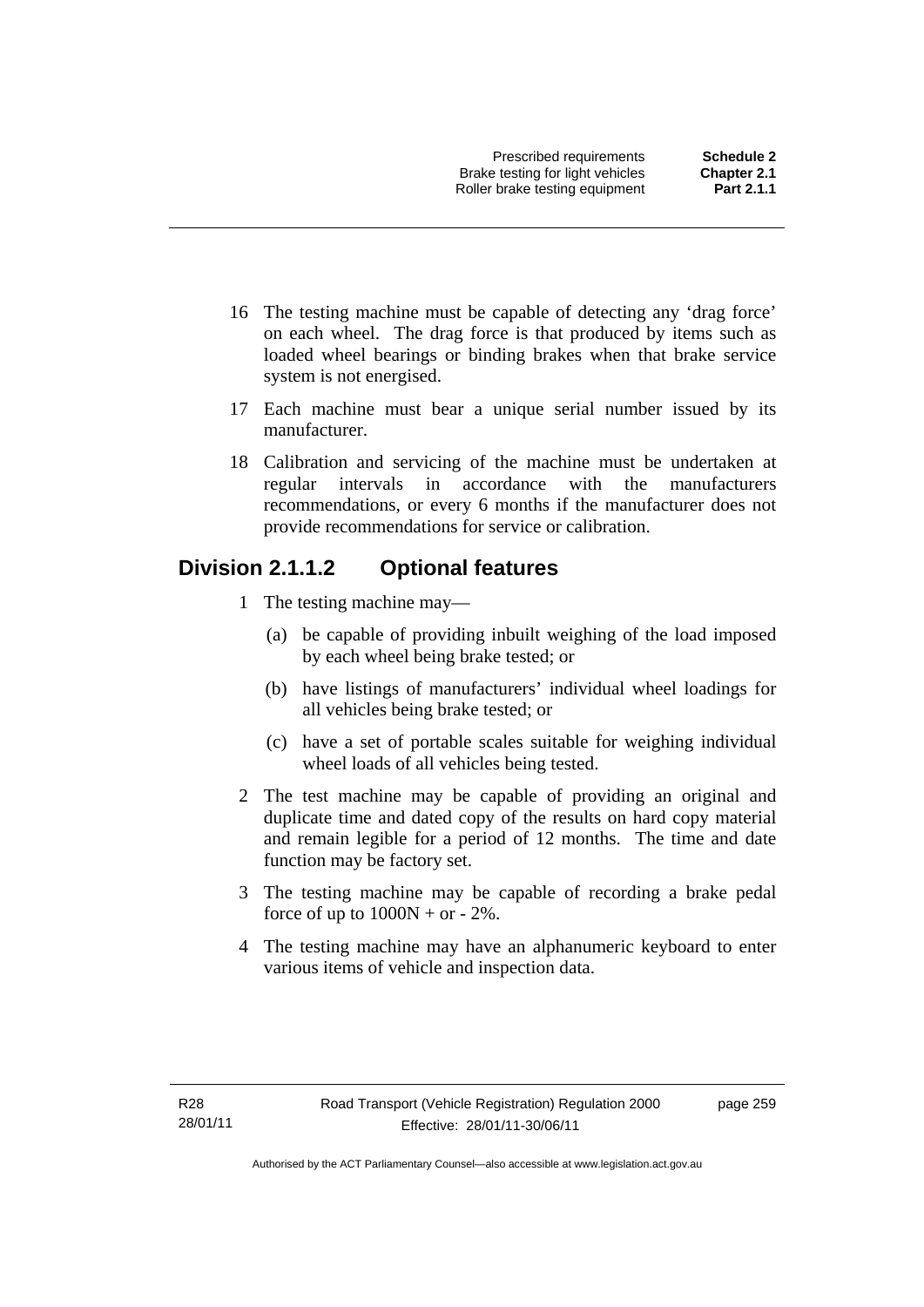**Schedule 2** Prescribed requirements **Chapter 2.1** Brake testing for light vehicles<br>**Part 2.1.2** Skid plate brake testing **Skid plate brake testing** 

## **Part 2.1.2 Skid plate brake testing**

#### Scope

This specification sets out the prescribed requirements for skid plate or other drive over platform type brake testing machines suitable for testing vehicles up to 5t tare mass.

### **Division 2.1.2.1 Prescribed requirements**

- 1 The machine must provide for independent readings of braking force at each side of the vehicle.
- 2 If the testing machine is designed to test 2 axles at the same time, it must be capable of accepting vehicles with a wheel base measuring up to 4m.
- 3 The testing machine must be capable of brake testing vehicles with a wheel track of at least 1m to 2.2m.
- 4 The testing machine skid plates must have a coefficient of friction of at least 0.6 when measured in combination with dry, original equipment tyres.
- 5 The machine must be capable of repeatedly supporting an axle load of 3.5t without damage.
- 6 The testing machine must indicate the peak and average deceleration over the range of 0 to 1g with an accuracy of 5% of full scale and an output resolution of 1%.
- 7 The testing machine must be installed so the vehicle remains substantially level when being tested.
- 8 The testing machine must be installed to allow ease of entry and exit of the vehicle being tested.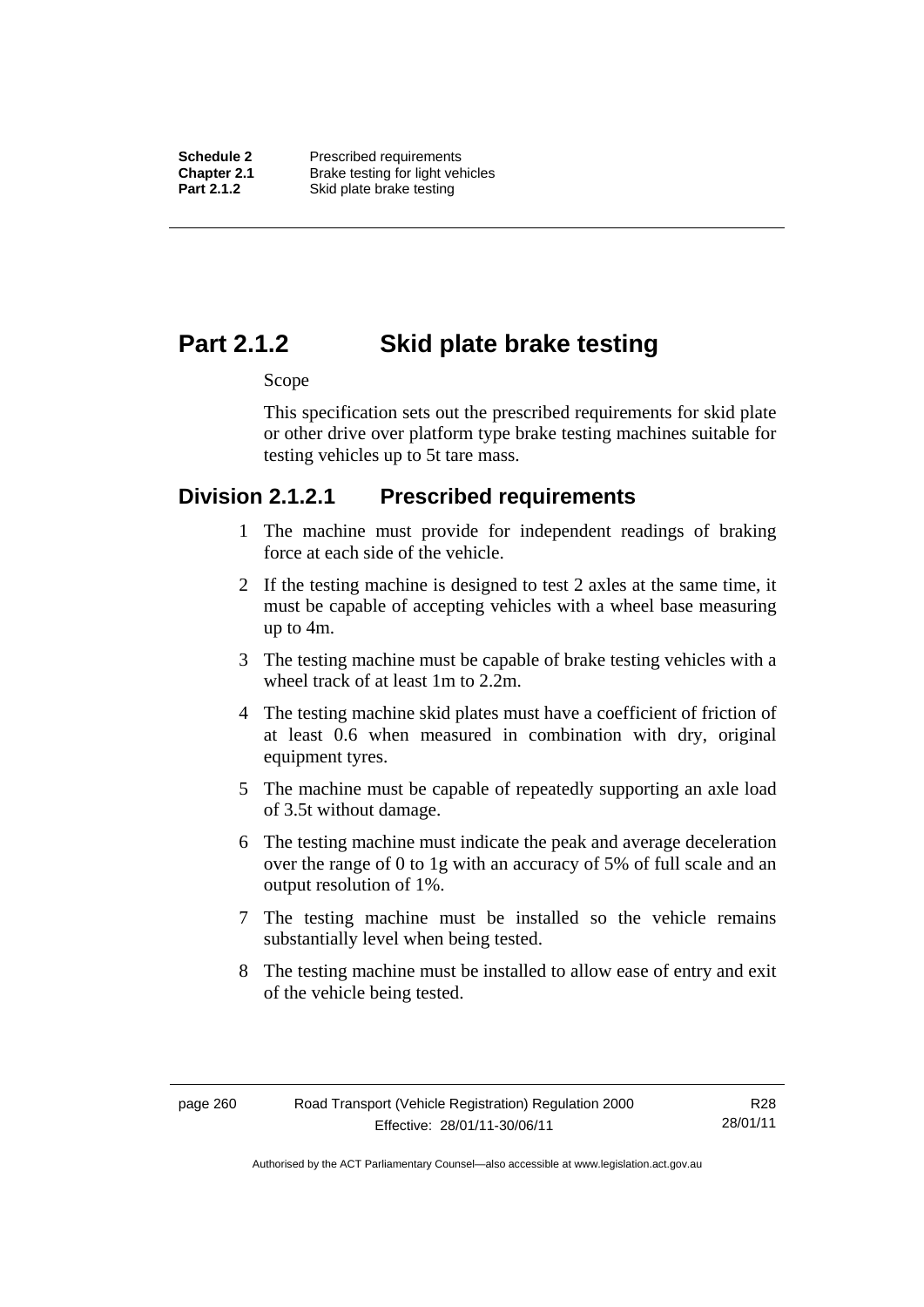- 9 The manufacturer's recommended test speed for service and emergency brakes must be indicated on the machine and visible to the driver in letters not less than 50mm high.
- 10 The testing machine must be capable of measuring and indicating braking force per wheel group in the range of 0 to 5kN.
- 11 The testing machine must have a way of indicating the difference between brake forces on either side displayed as a ratio of the low reading divided by the higher reading (%).
- 12 Each machine must bear a unique serial number issued by its manufacturer.
- 13 Calibration and servicing of the machine must be undertaken at regular intervals in accordance with the manufacturers recommendations, or every 6 months if the manufacturer does not provide recommendations for service or calibration.

## **Division 2.1.2.2 Optional features**

- 1 The testing machine may be capable of providing an original and duplicate time and dated copy of the results on hard copy material and remain legible for 12 months. The time and date function may be factory set.
- 2 The test machine may be capable of recording a brake pedal force of up to  $1000N + or - 2\%$ .
- 3 The test machine may have an alphanumeric keyboard to enter various items of vehicle and inspection data.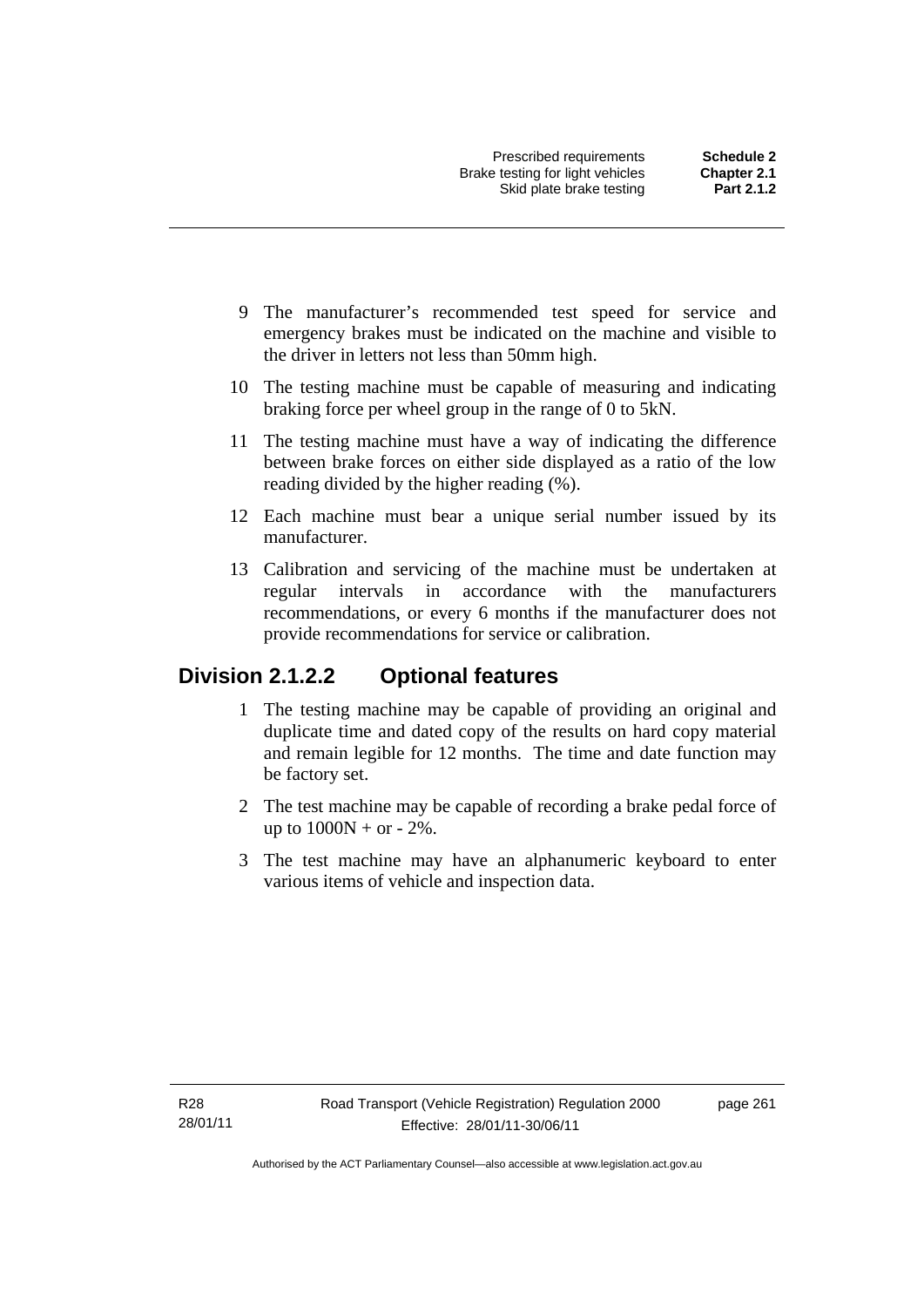# **Part 2.1.3 Vehicle deceleration brake testing**

#### Scope

This specification sets out the prescribed requirements for vehicle decelerometers used at vehicle inspection stations.

### **Division 2.1.3.1 Prescribed requirements**

- 1 The testing machine must measure the overall braking effect of a vehicle.
- 2 The testing machine must be electronic in nature.
- 3 The testing machine must indicate the peak deceleration over the range of 0 to 1g with an accuracy of 5% of full scale and maintain that reading until reset.
- 4 Each testing machine must bear a unique serial number issued by the manufacturer.
- 5 Calibration and servicing of the test machine must be undertaken in accordance with the manufacturers recommendations.

### **Division 2.1.3.2 Optional features**

- 1 The testing machine may be capable of providing an original and duplicate time and dated copy of the results on hard copy material and remain legible for 12 months. Time and date may be factory set.
- 2 The testing machine may have an alphanumeric keyboard to enter various items of vehicle and inspection data.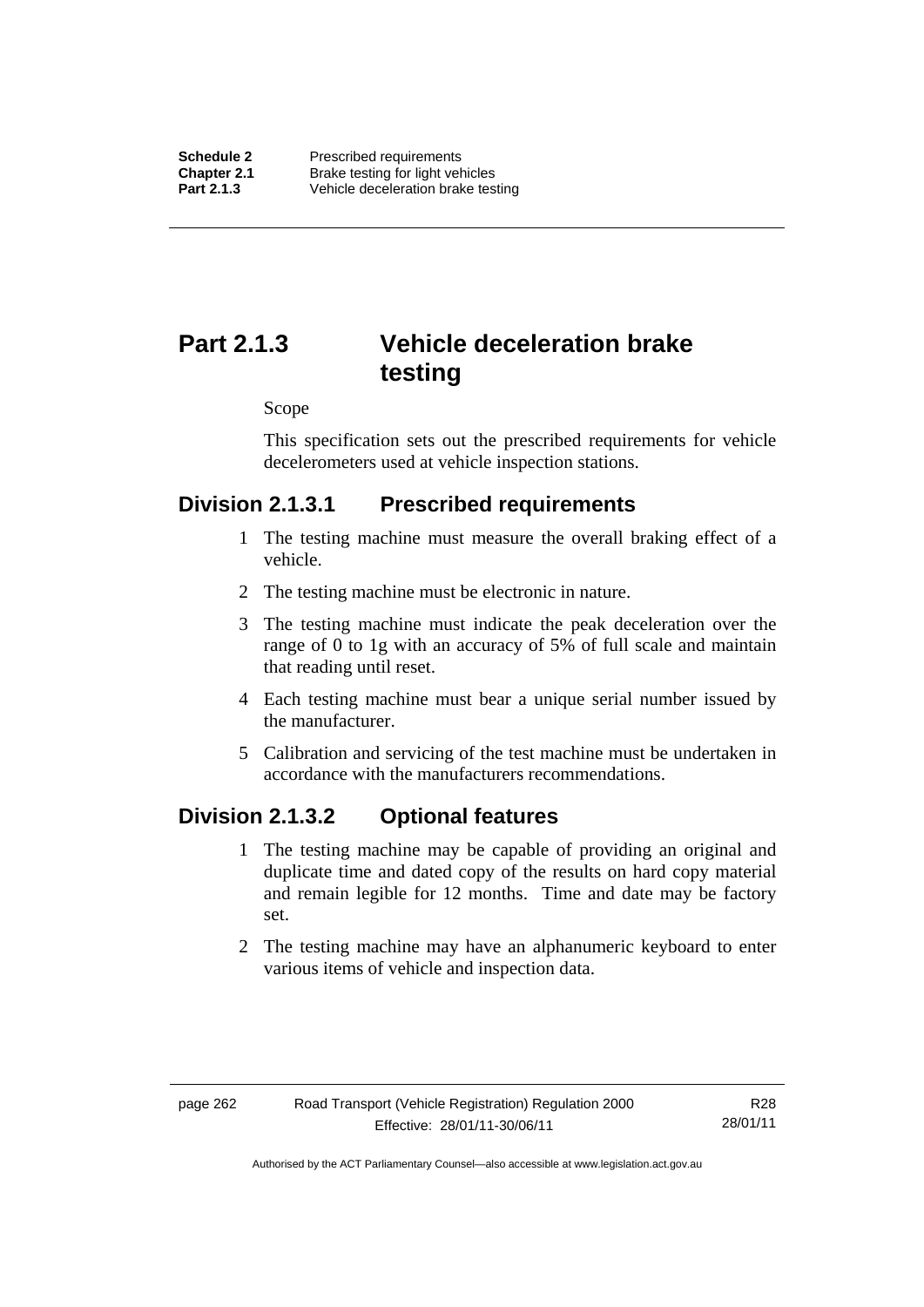# **Chapter 2.2 Prescribed requirements for all registrable vehicles**

## **Part 2.2.1 Headlamp aim testing equipment**

Scope

This specification sets out the prescribed requirements for headlight aim testing machines used at vehicle inspection stations.

Machines complying with this specification must be suitable for testing the aim of headlights, fog lights and auxiliary driving lights fitted to cars, light and heavy commercial vehicles and motorcycles.

#### **Prescribed requirements**

- 1 The machine must conform with the requirements of SAE Recommended Practice J 600.
- 2 The machine must be capable of testing the aim and intensity of lights, centres of which are not lower than 0.5m and no higher than 1.4m above the surface of the roadway.
- 3 The aim requirements of SAE J 600 must be applied to headlights with an asymmetrical European beam pattern operated in the high beam mode.
- 4 The machine must be either mounted on traversing rails or on fixed axle wheels to provide for lateral movement of the machine across the vehicle being tested. The installation (rails or surface on which the wheels roll) must provide for the reference axis of the machine to be parallel to the plane on which the vehicle is standing.
- 5 The machine must bear a unique serial number issued by its manufacturer.

page 263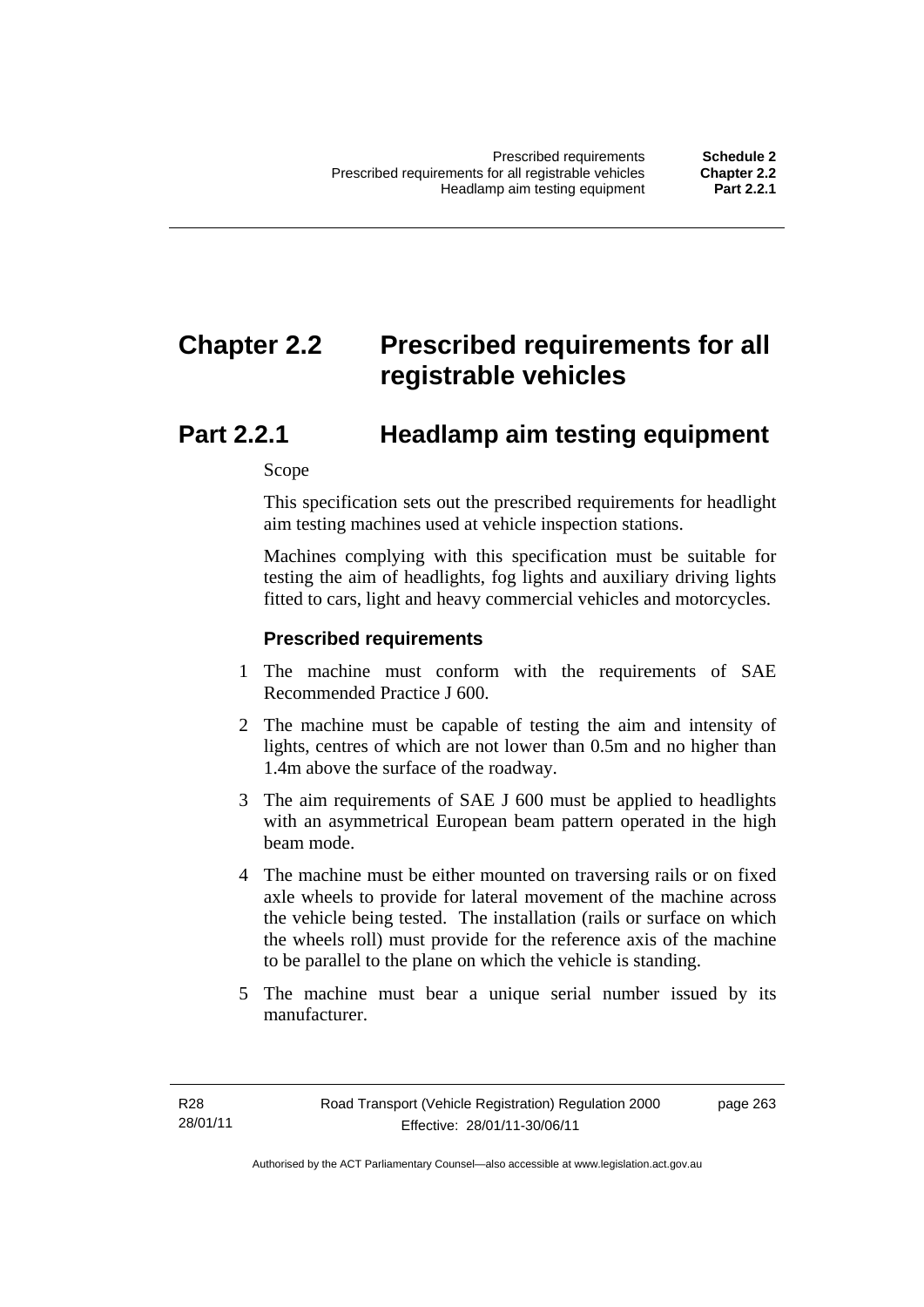| <b>Schedule 2</b>  | Prescribed requirements                              |
|--------------------|------------------------------------------------------|
| <b>Chapter 2.2</b> | Prescribed requirements for all registrable vehicles |
| Part 2.2.1         | Headlamp aim testing equipment                       |

 6 Calibration and service of the machine must be undertaken at regular intervals in accordance with the manufacturer's recommendations, or every 6 months if the manufacturer does not provide recommendations for service or calibration.

page 264 Road Transport (Vehicle Registration) Regulation 2000 Effective: 28/01/11-30/06/11

R28 28/01/11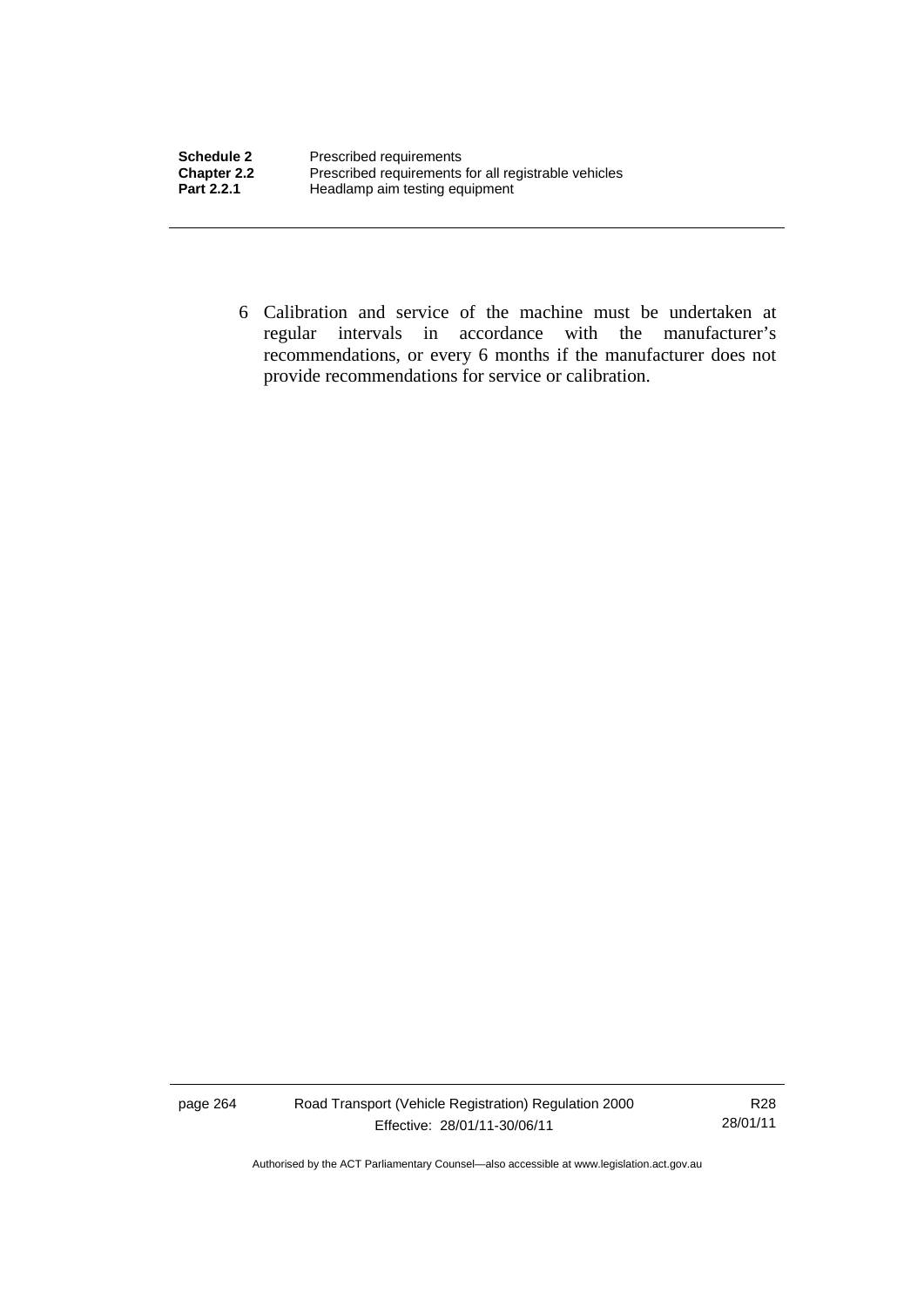# **Part 2.2.2 Light transmittance testing equipment**

Scope

This specification sets the requirements for an instrument to measure the light transmittance of vehicle glazing including where tinted plastic film has been applied.

#### **Prescribed requirements**

- 1 The instrument must be of sound construction, portable and supply its own energy source.
- 2 The instrument must provide indication to the operator of a variation of its energy supply that would affect the accurate operation of the instrument.
- 3 The instrument may be of 2 components, a light source and a light source receiver. The voltage to the light source must be stabilised within 0.1%.
- 4 The light source receiver may have an analogue or digital display. A peak hold facility is recommended.
- 5 The instrument must be adaptable so as to be able to test light transmittance on all glazing of a vehicle.
- 6A A pre-test check should display a reading of 100% when the light source and receiver are brought into the test position (without a test sample). The instrument reading under sample test conditions must be in a proportion of that 100% with a resolution of 1%.
	- 7 The accuracy of the transmittance reading must be within 5% of full scale over the range of 20% to 100%.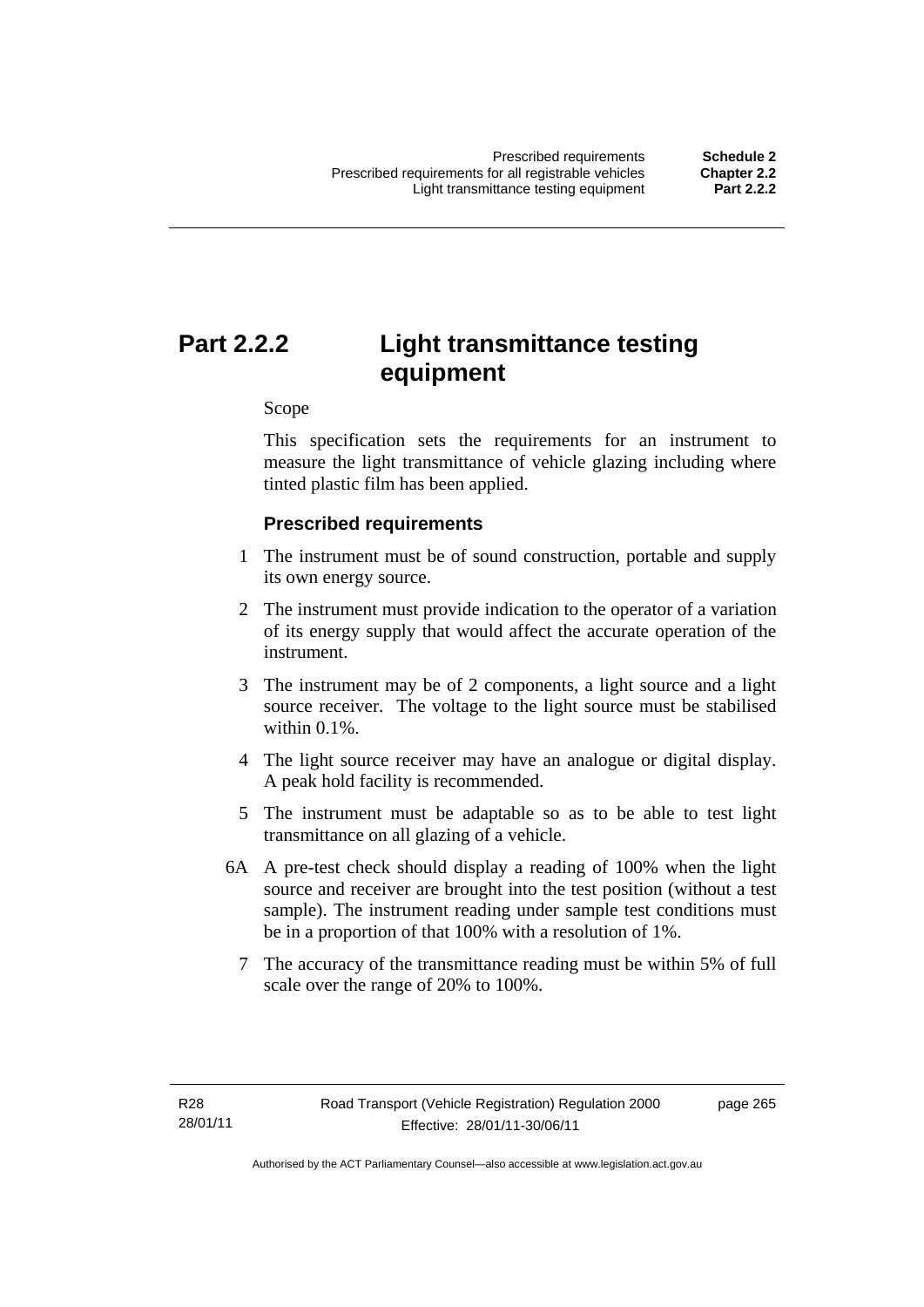- 8 The light source must be representative of illuminant A of the International Commission on Illumination *(C.1.E.)* and be of an incandescent filament source at a nominal colour temperature of  $2856^{\circ}$ K.
- 9 The light receiver must have a relative spectral sensitivity conforming to the requirements of the C.1.E. 1931 *Standard observer for photopic vision*.
- 10 The machine must bear a unique serial number issued by its manufacturer.
- 11 Calibration and service of the instrument must be undertaken at regular intervals in accordance with the manufacturers recommendations, or every 12 months if the manufacturer does not provide recommendations for service or calibrations.

page 266 Road Transport (Vehicle Registration) Regulation 2000 Effective: 28/01/11-30/06/11

R28 28/01/11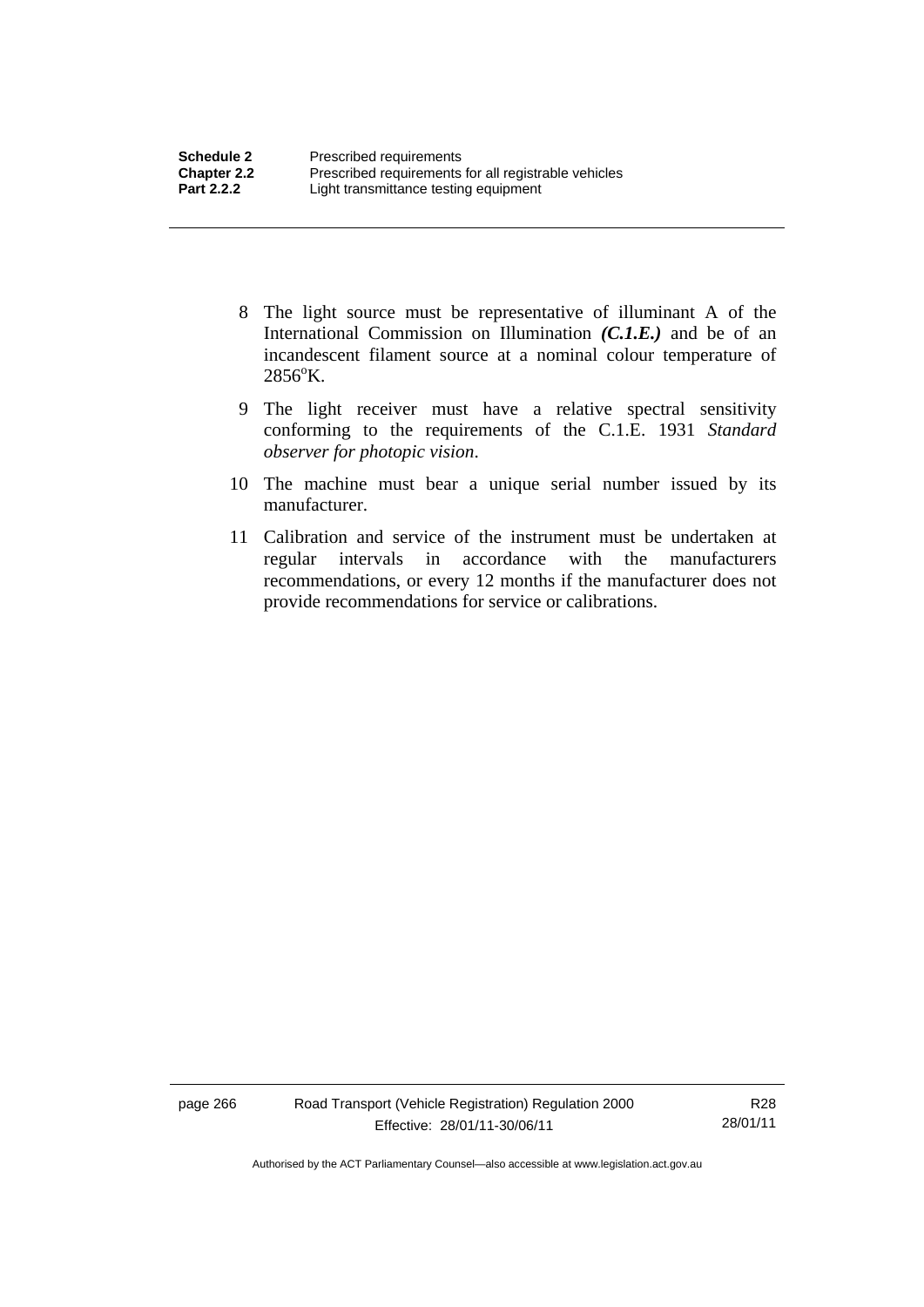## **Part 2.2.3 Noise testing equipment**

Scope

This specification sets out the requirement for an instrument to measure the noise generated by a vehicle at the exhaust pipe outlet.

#### **Prescribed requirements**

- 1 The device must be capable of measuring noise across the range of 50 to 120dB within the A and C frequency rating characteristics.
- 2 The device may have 1 or more frequency range indicators that must overlap by a minimum of 10dB.
- 3 The device must be capable of displaying the maximum noise reading and maintaining that reading until reset. The display must be digital in increments not more than 0.2dB.
- 4 The device must be accurate to  $+$  or  $-1.5dB$ .
- 5 Over and under range indication is required at +10dB and -5dB.
- 6 Self calibration indication is required and adjustment must be provided.
	- *Note* Calibration using an external noise generating device corrected to a sound pressure of  $+$  or  $-$  1dB immediately before each noise test is an acceptable alternative to self calibration indication.
- 7 Calibration using an outside noise generating device corrected to a sound pressure level of  $+$  or  $-$  1dB must be carried out in accordance with the manufacturers recommendations or every 3 months if the manufacturer does not provide recommendations for service or calibration.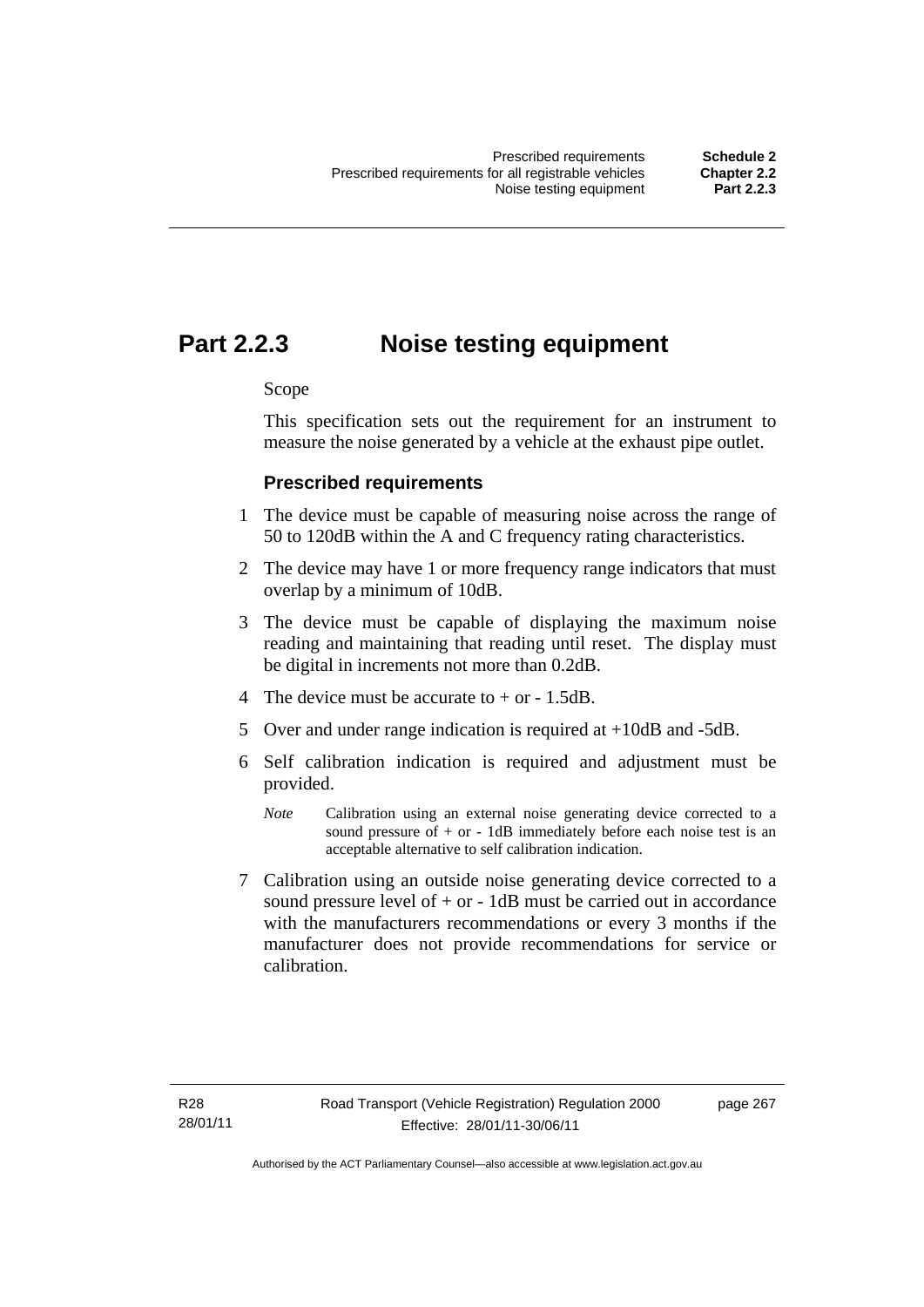# **Dictionary**

(see s 3)

*Note 1* The Legislation Act contains definitions and other provisions relevant to this regulation.

*Note 2* For example, the Legislation Act, dict, pt 1, defines the following terms:

- contravene
- exercise
- fire brigade
- function
- home address
- rural fire service
- SES
- the Territory.

*Note 3* Terms used in this regulation have the same meaning that they have in the *Road Transport (Vehicle Registration) Act 1999* (see Legislation Act, s 148.) For example, the following terms are defined in the *Road Transport (Vehicle Registration) Act 1999*, dict:

- authorised person
- drive
- garage address
- heavy vehicle
- inspect
- registered operator
- registrable vehicle
- registrable vehicles register (or register)
- trader's plate
- unregistered vehicle permit.

page 268 Road Transport (Vehicle Registration) Regulation 2000 Effective: 28/01/11-30/06/11

R28 28/01/11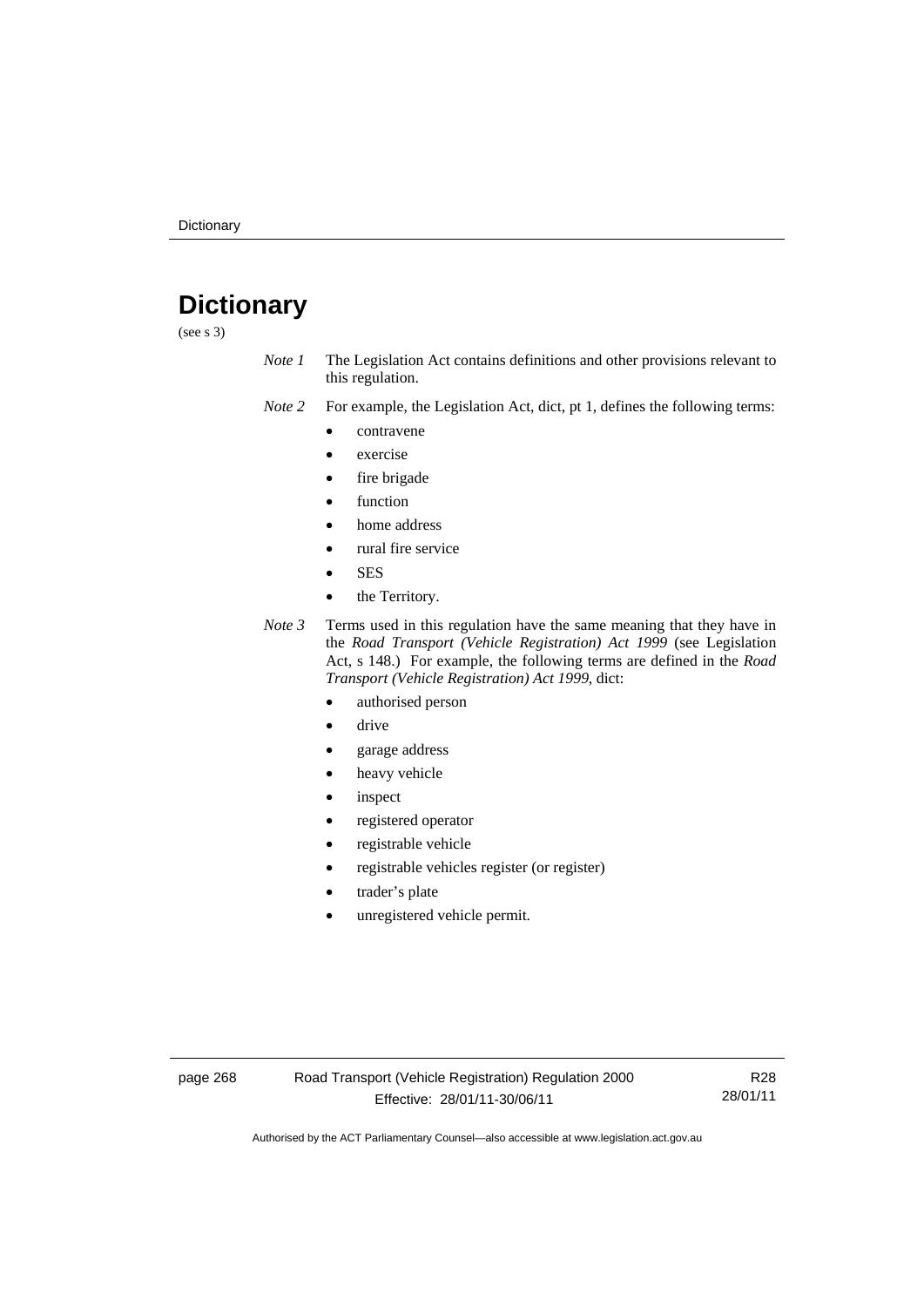*Note 4* The *Road Transport (General) Act 1999* contains definitions relevant to this regulation. For example, the following terms are defined in the *Road Transport (General) Act 1999*, dictionary:

- Australian Road Rules
- bicycle
- combination
- driver
- jurisdiction
- motor vehicle
- road transport authority (or authority) (see s 16)
- road transport legislation (see s 6)
- trailer
- taxi.

*2nd edition ADR*—see schedule 1, section 1.14.

*3rd edition ADR*—see schedule 1, section 1.15.

*50mm kingpin* means a kingpin meeting the dimension requirements for a 50mm kingpin in Australian Standard AS 2175– 1990 *Articulated Vehicles-Kingpins*.

*75mm kingpin* means a kingpin with the dimensions mentioned in schedule 1, section 1.174.

*90mm kingpin* means a kingpin meeting the dimension requirements for a 90mm kingpin in Australian Standard AS 2175– 1990 *Articulated Vehicles-Kingpins*.

*administrator of vehicle standards* means the Administrator of Vehicle Standards mentioned in the *Motor Vehicle Standards Act 1989* (Cwlth), section 22.

*adopted standard*—see schedule 1, section 1.22.

*ADR* (or *Australian Design Rule*)—see schedule 1, section 1.11 and section 1.13.

*air brake* means an air-operated or air-assisted brake.

R28 28/01/11 page 269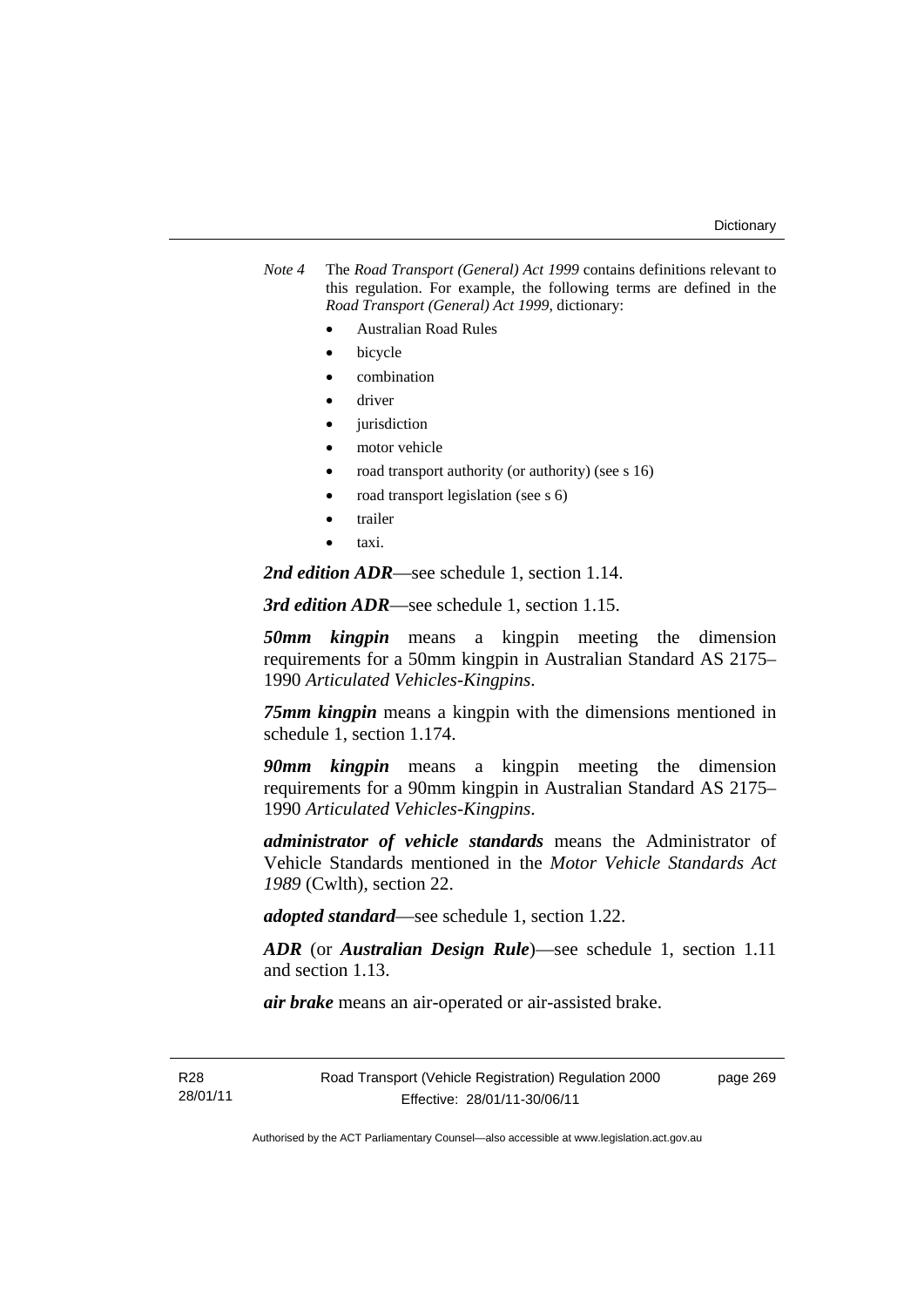*alternative headlight* means a headlight that is operated instead of another headlight by a dipping device.

*applicable vehicle standards*—see section 103.

*approved corresponding WOVR*—see the *Road Transport (General) Regulation 2000*, section 31 (1).

*approved premises*, for part 6.3 (Inspections)—see section 115.

*articulated bus* means a bus with at least 2 rigid sections that allow passengers access between the sections and are connected to allow rotary movement between the sections.

*Australian Design Rule*—see ADR.

*authorised examiner*, for part 6.3 (Inspections)—see section 115.

*axle* means 1 or more shafts, positioned in a line across a vehicle, on which 1 or more wheels intended to support the vehicle turn.

axle group means a single, tandem, twinsteer, tri or quad axle group.

*B-double* means a combination consisting of a prime mover towing 2 semitrailers.



# **B-double**

*bicycle rack* means a device designed or adapted—

 (a) to be attached to the rear of a motor vehicle (other than a motorbike or a motortrike); and

| page 270 | Road Transport (Vehicle Registration) Regulation 2000 | R28      |
|----------|-------------------------------------------------------|----------|
|          | Effective: 28/01/11-30/06/11                          | 28/01/11 |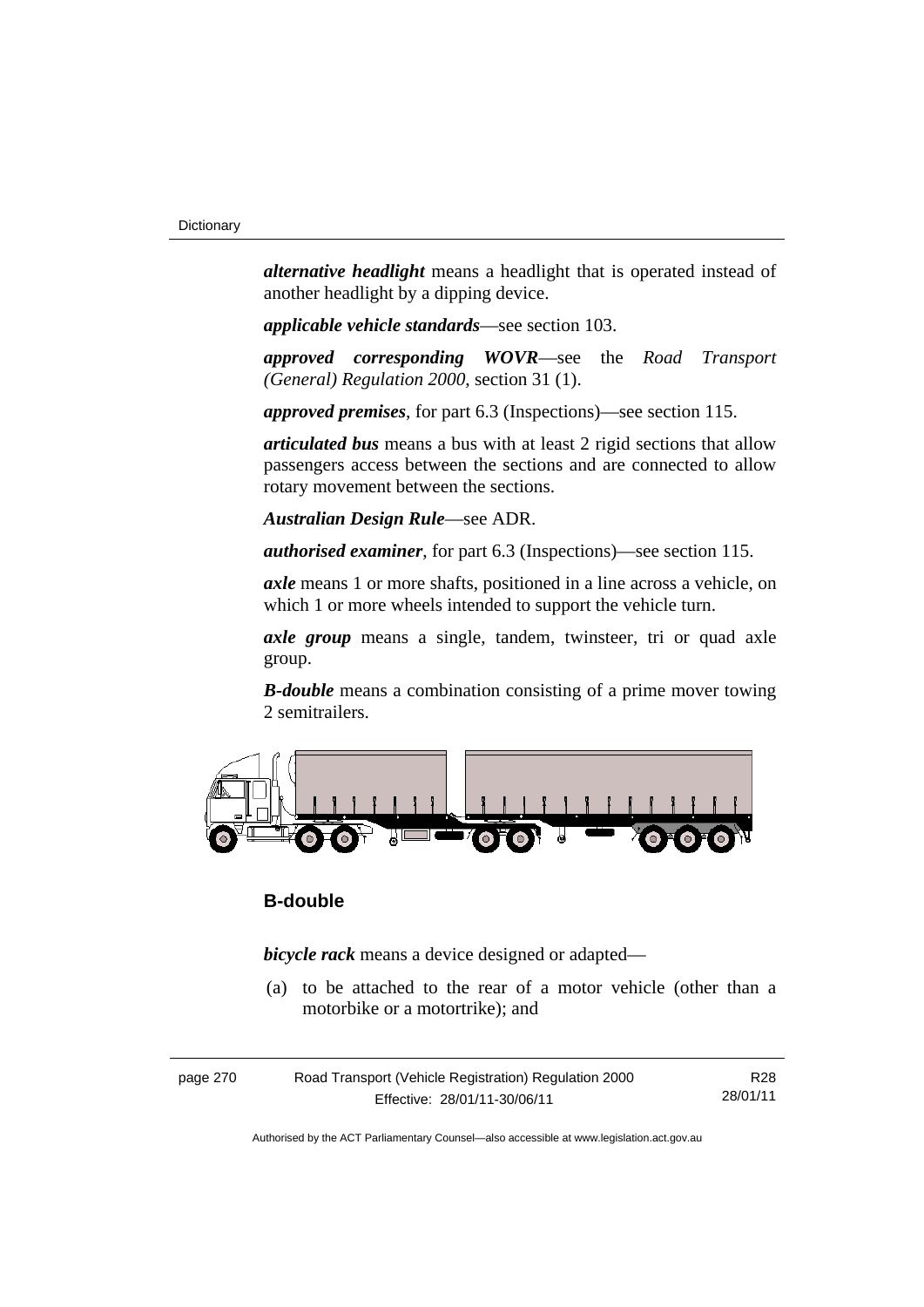(b) to transport bicycles, wheelchairs, invalid chairs or, if approved by the road transport authority, other apparatus or vehicles.

*bicycle rack numberplate* means a numberplate issued by the road transport authority under this regulation to the registered operator of a motor vehicle for display on a bicycle rack on the vehicle.

*brake* means a device for retarding or controlling the rotation of the wheels of a vehicle and for bringing the vehicle to a stop.

*braking system*, of a vehicle, means all the brakes of the vehicle and all the components of the mechanisms by which they are operated.

*British Standard* means a standard approved for publication on behalf of the British Standards Institution.

*Note* Copies of British Standards are available from offices of Standards Australia.

*British Standards Institution* means the institution of that name established under royal charter in the United Kingdom.

*bus* means a motor vehicle built mainly to carry people that seats more than 9 adults (including the driver).

*business address*, for a corporation, includes the address of the corporation's registered office.

*car* means a motor vehicle built mainly to carry people that—

- (a) seats no more than 9 adults (including the driver); and
- (b) has a body commonly known as a sedan, station wagon, coupe, convertible or roadster; and
- (c) has 4 or more wheels.

*car derivative* means a motor vehicle—

- (a) that is of the kind known as a utility, station wagon or panel van; and
- (b) that is of the same make as a factory-produced car; and

| R28      | Road Transport (Vehicle Registration) Regulation 2000 | page 271 |
|----------|-------------------------------------------------------|----------|
| 28/01/11 | Effective: 28/01/11-30/06/11                          |          |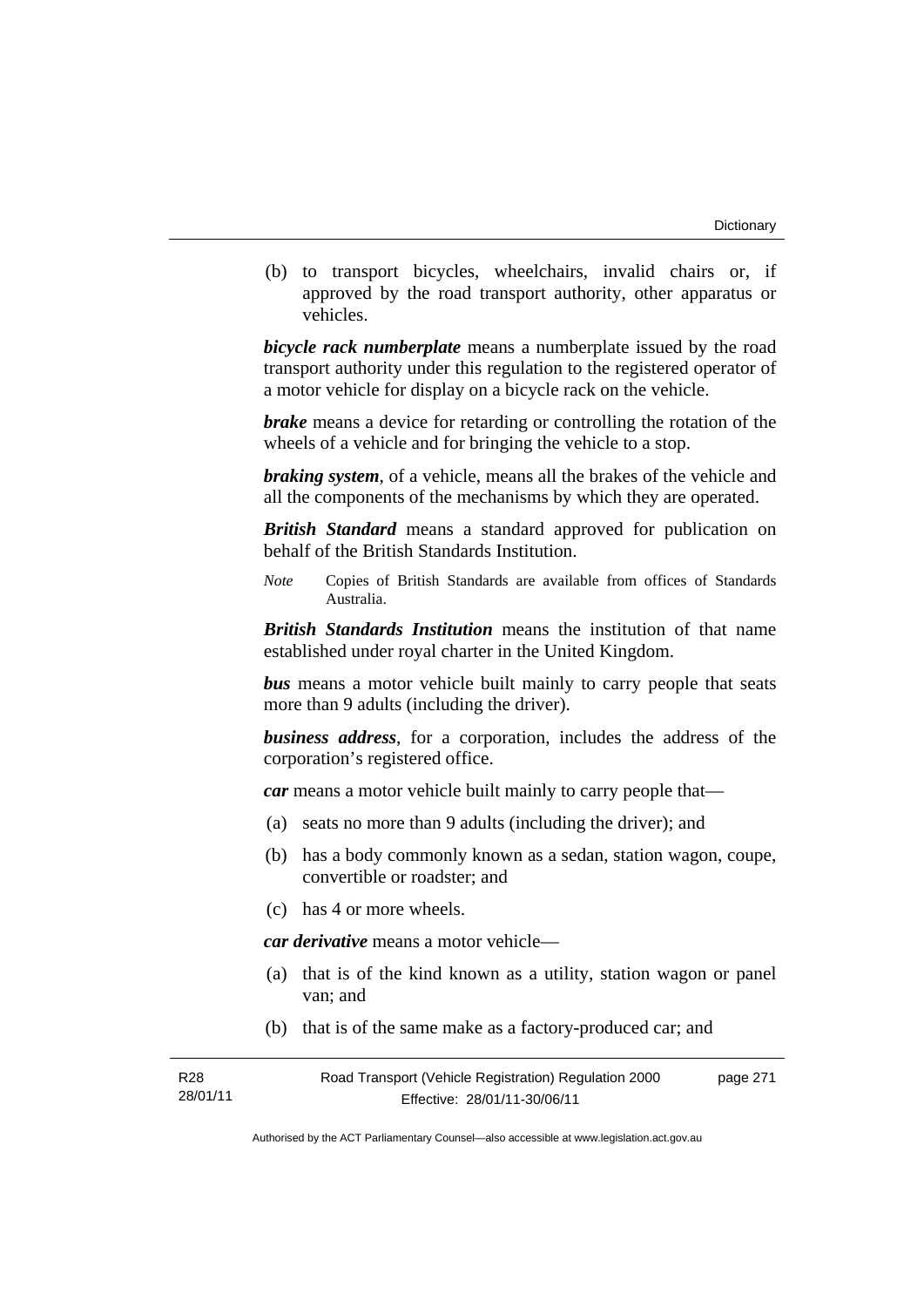(c) in which the part of the body form that is in front of the windscreen, and most of the mechanical equipment, are the same or substantially the same as in a factory-produced car.

*centre-line*, of an axle group, means—

- (a) if the group consists of 2 axles, one of which is fitted with twice the number of tyres as the other axle—a line located  $1/3$  of the way from the centre-line of the axle with more tyres towards the centre-line of the axle with fewer tyres; or
- (b) in any other case—a line located midway between the centrelines of the outermost axles of the group.







| page 272 | Road Transport (Vehicle Registration) Regulation 2000 | R <sub>28</sub> |
|----------|-------------------------------------------------------|-----------------|
|          | Effective: 28/01/11-30/06/11                          | 28/01/11        |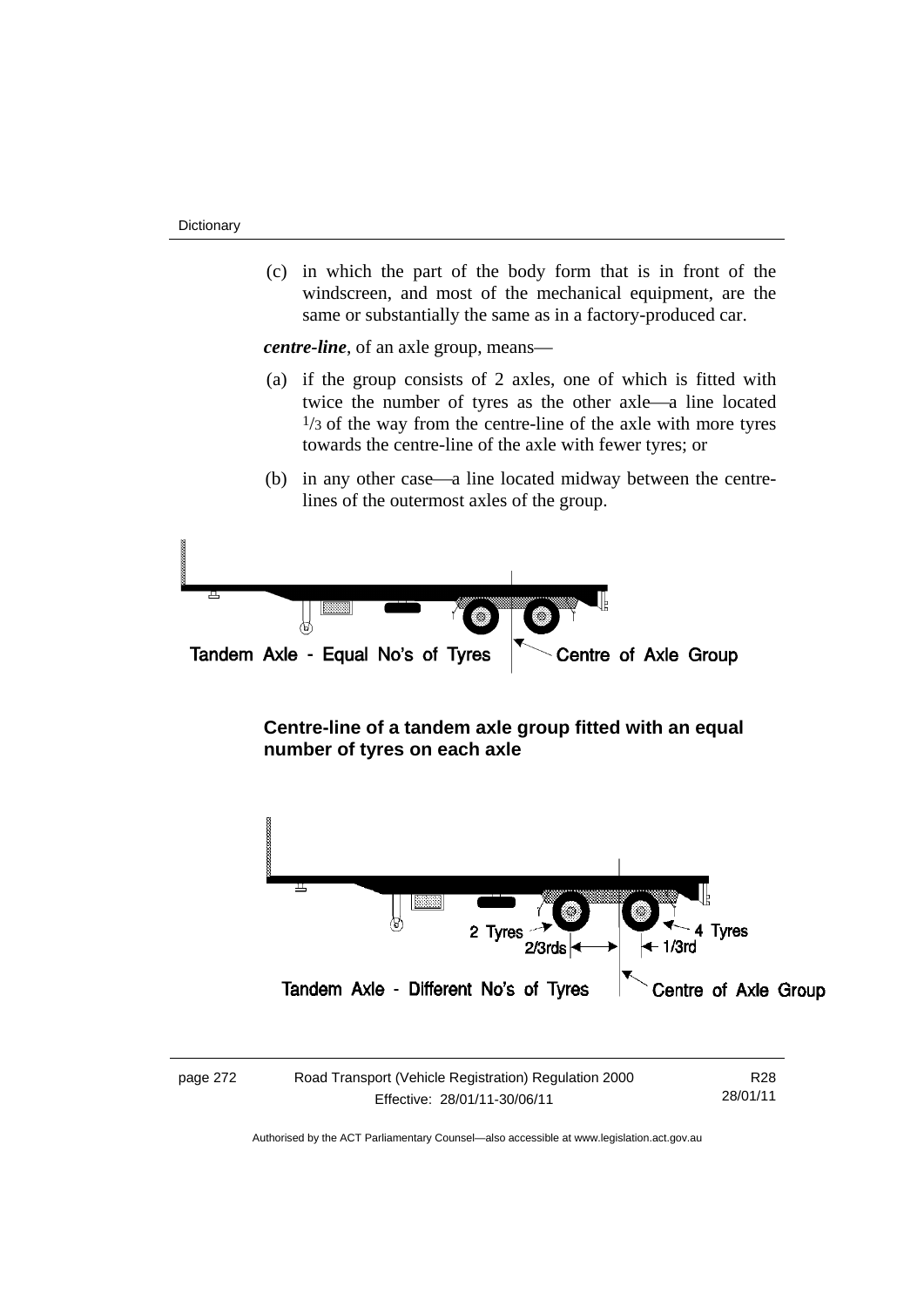

 **Centre-line of a quad axle group** 

*certificate of approval*, for part 6.3 (Inspections)—see section 115.

*certificate of approved operations* means a certificate issued or accepted for a registrable vehicle under section 114 (Installation of operations plates, modification of vehicles etc).

*clearance light* means a light that, when operated, provides an indication of the width of a vehicle, together with any load or equipment on it, when viewed either from the front or from the rear of the vehicle.

R28 28/01/11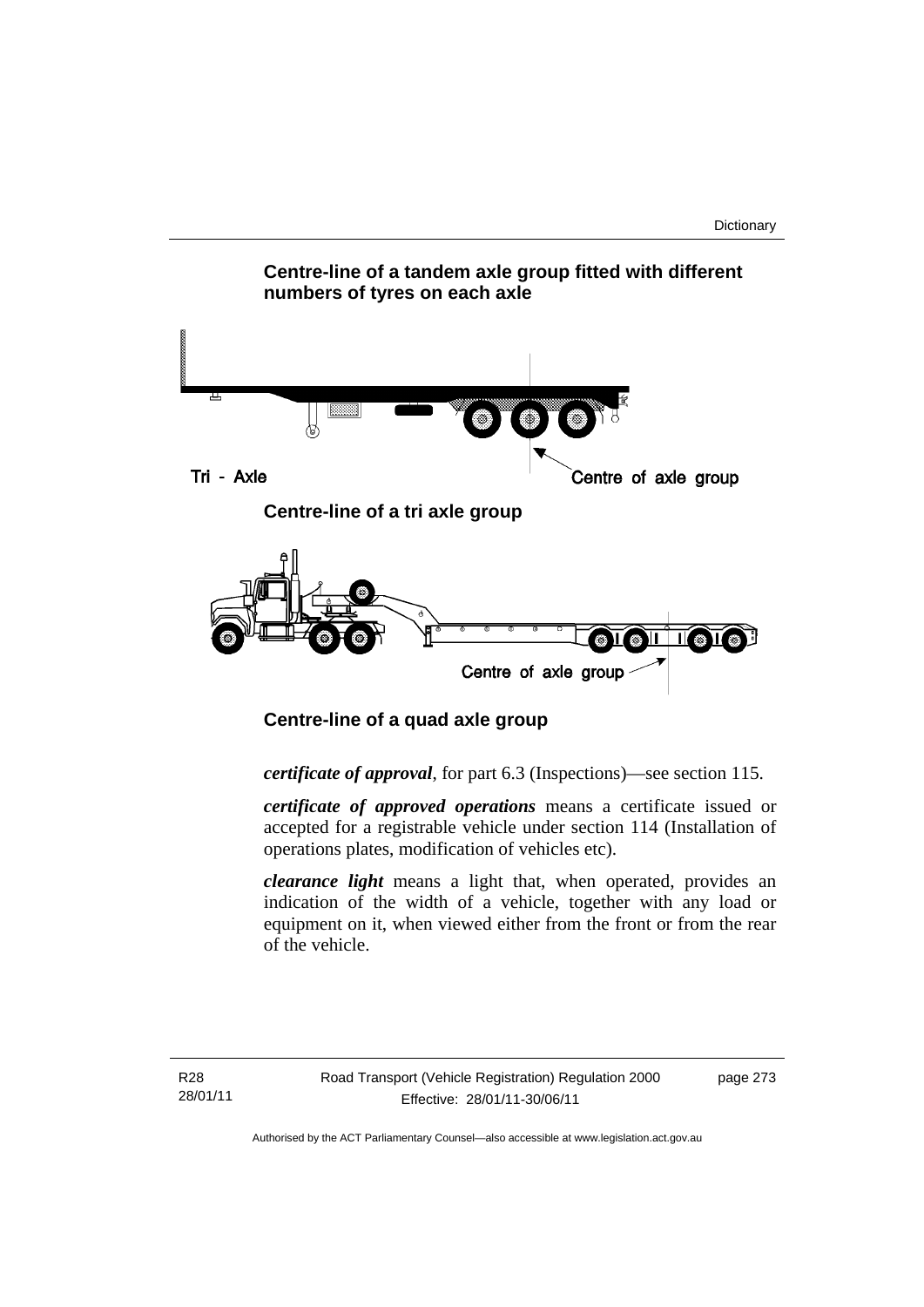*compliance plate* means a plate mentioned in schedule 1 (Vehicle Standards), section 1.62 (Compliance plate to be attached to certain motor vehicles) or section 1.63 (Compliance plate to be attached to certain trailers).

*component identification number*, for a vehicle part of a registrable vehicle—see section 154.

*controlled access bus* means a bus, other than an articulated bus, over 12.5m long.

*converter dolly* means a trailer with 1 axle group or single axle, and a fifth wheel coupling, designed to convert a semitrailer into a dog trailer.



# **Converter dolly**

*daylight* means the period in a day from sunrise to sunset.

*dealer*, in relation to a vehicle, means the holder of a vehicle sale licence under the *Sale of Motor Vehicles Act 1977*.

*defect notice* means a defect notice under the Act, section 25 (4) (a).

*designated place* means a place designated by the road transport authority.

*dipping device* means a device by which the driver of a motor vehicle can, from the normal driving position—

 (a) if the vehicle has 1 headlight—dip the main beam of light projected by the headlight, or turn off the headlight and simultaneously turn on an alternative headlight; or

| page 274 | Road Transport (Vehicle Registration) Regulation 2000 | R28      |
|----------|-------------------------------------------------------|----------|
|          | Effective: 28/01/11-30/06/11                          | 28/01/11 |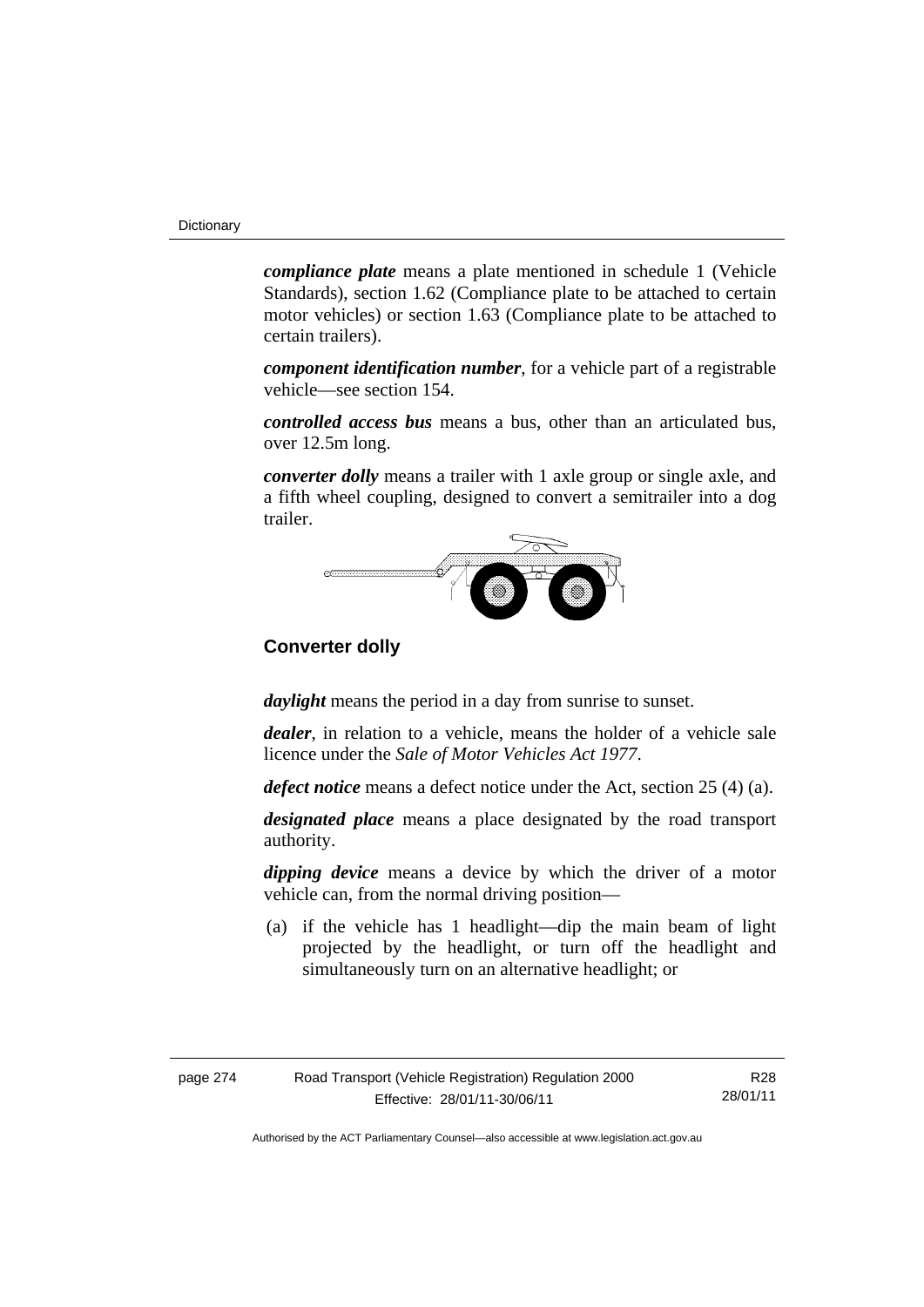- (b) if the vehicle has 2 headlights—dip the main beam of light projected by each headlight, or turn off the headlights and simultaneously turn on 2 alternative headlights; or
- (c) if the vehicle has 4 headlights in sets of 2—turn off the high beam in each set.

*dog trailer* means a trailer (including a trailer consisting of a semitrailer and converter dolly) with—

- (a) 1 axle group or single axle at the front that is steered by connection to the towing vehicle by a drawbar; and
- (b) 1 axle group or single axle at the rear.



# **Dog trailer**

*drawbar* means a part of a trailer (other than a semitrailer) connecting the trailer body to a coupling for towing purposes.

*D-value* means the theoretical horizontal reference force between towing vehicle and trailer.

*eligible vehicle* means a vehicle eligible for registration under section 26.

*emergency brake* means a brake designed to be used if a service brake fails.

*emergency vehicle* means a vehicle driven, or intended to be driven, by an emergency worker driving the vehicle in the course of his or her duties as an emergency worker.

Road Transport (Vehicle Registration) Regulation 2000 Effective: 28/01/11-30/06/11

page 275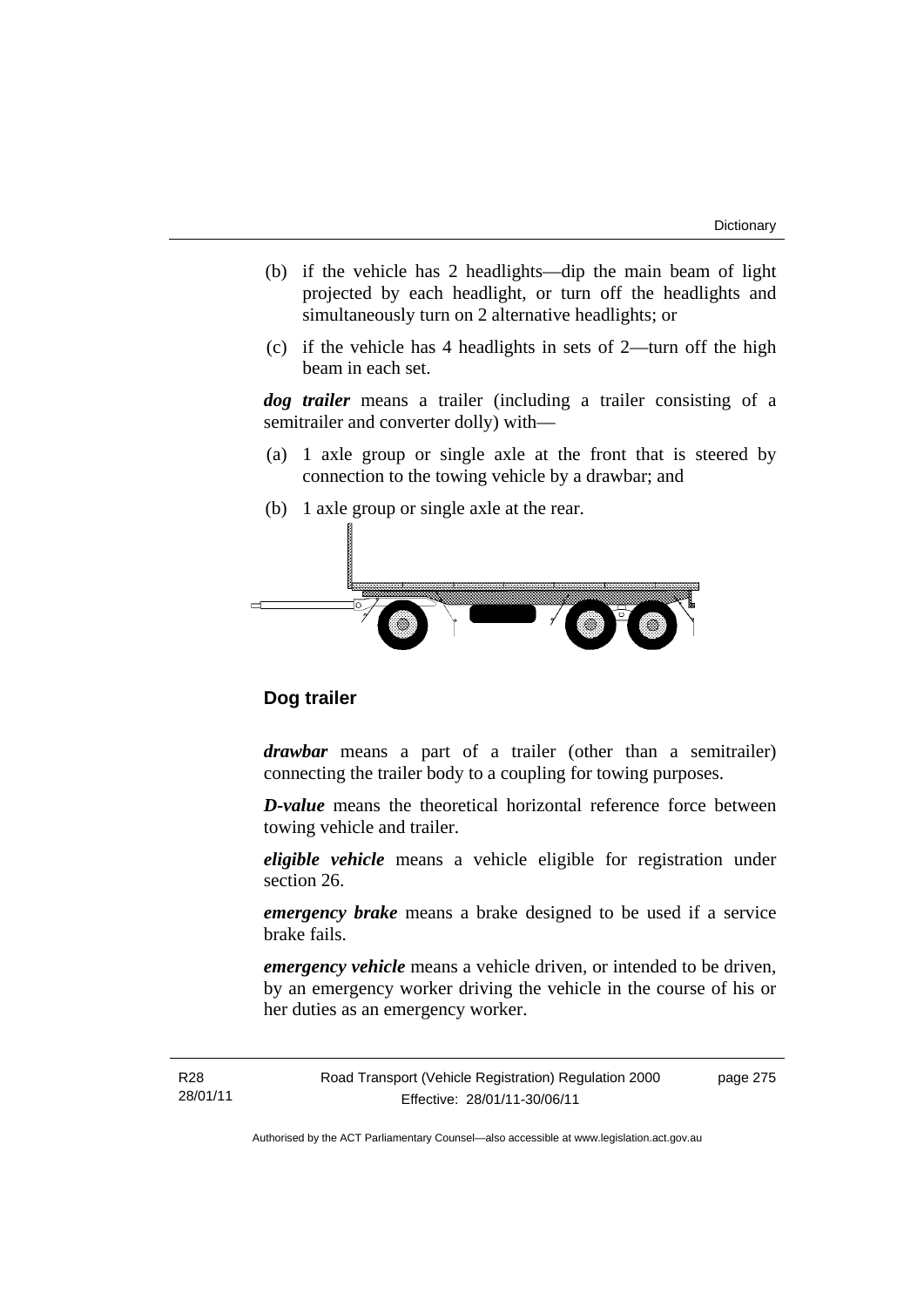*emergency worker*—see the *Road Transport (Safety and Traffic Management) Regulation 2000*, section 33 (1), definition of *emergency worker*.

*examiners register*, for part 6.3 (Inspections)—see section 115.

*fifth wheel coupling* means a device, other than the upper rotating element and the kingpin (which are parts of a semitrailer), used with a prime mover, semitrailer or converter dolly, to allow quick coupling and uncoupling and to provide for articulation.

*fog light* means a front fog light or a rear fog light.

*front fog light* means a light used to improve the illumination of the road in case of fog, snowfall, heavy rain or a dust storm.

*glazing* means material fitted to the front, sides, rear or interior of a vehicle, through which the driver or a passenger can obtain a view of the road, but does not include a coating added after manufacture of the material.

*GTM* (or *gross trailer mass*) means the mass transmitted to the ground by the axles of a trailer when the trailer is loaded to its GVM and connected to a towing vehicle.

*high-beam*, for a headlight or front fog light fitted to a vehicle, means that the light is built or adjusted so, when the vehicle is standing on level ground, the top of the main beam of light projected is above the low-beam position.

*historic vehicle* means a motor vehicle, other than a veteran vehicle or a vintage vehicle, built not less than 30 years before—

- (a) the day it was last registered; or
- (b) if it is unregistered and is to be registered—the date of registration.

*identification label*, for a trader's plate, means an identification label for the plate issued under section 90 (Identification labels for trader's plates) or section 92 (Replacement identification labels).

| page 276 | Road Transport (Vehicle Registration) Regulation 2000 | R28      |
|----------|-------------------------------------------------------|----------|
|          | Effective: 28/01/11-30/06/11                          | 28/01/11 |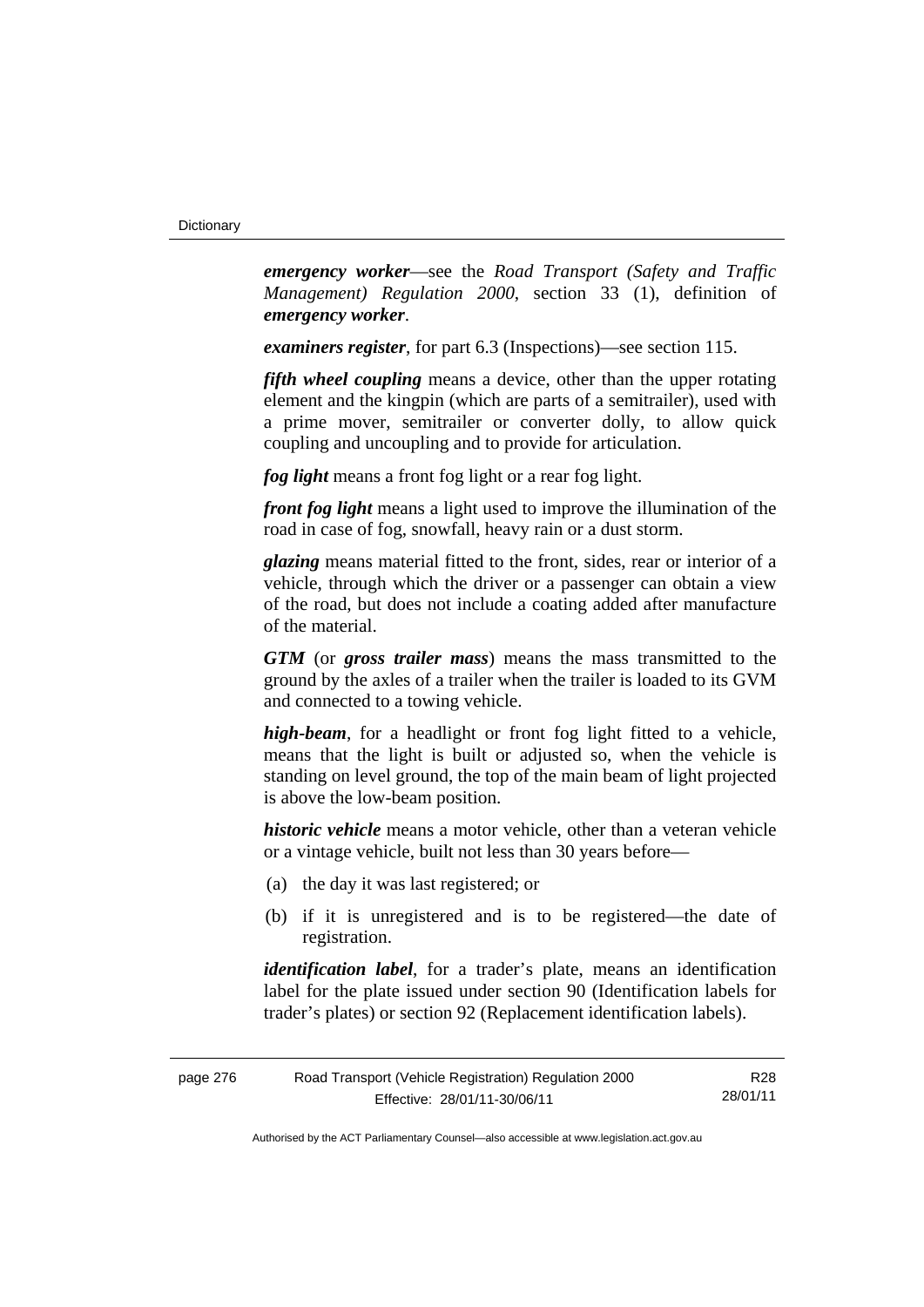*identification plate*, for a vehicle, means a plate authorised to be placed on the vehicle, or taken to have been placed on the vehicle, under the *Motor Vehicle Standards Act 1989* (Cwlth).

*implement* means a motor vehicle that—

- (a) is built—
	- (i) as an excavator, road grader, road-roller, bulldozer, forklift truck or similar item of equipment; or
	- (ii) to perform a function that equipment mentioned in subparagraph (i) can perform; and
- (b) is not built on a chassis of a type normally used in the construction of a truck.

# *infringement notice*—

- (a) means a notice served under the *Road Transport (General) Act 1999*, section 24 (Service of infringement notices generally) or section 36 (Service of infringement notices on responsible persons for vehicles); and
- (b) includes a notice (however described) served on a person under the law of another jurisdiction that gives the person the option of paying an amount for an offence instead of being charged with the offence.

*left*, for a vehicle, means to the left of the centre of the vehicle when viewed by a person in the vehicle who is facing towards the front of the vehicle.

*light vehicle* means a registrable vehicle that is not a heavy vehicle.

*lost* includes mislaid or unable to be found for any reason.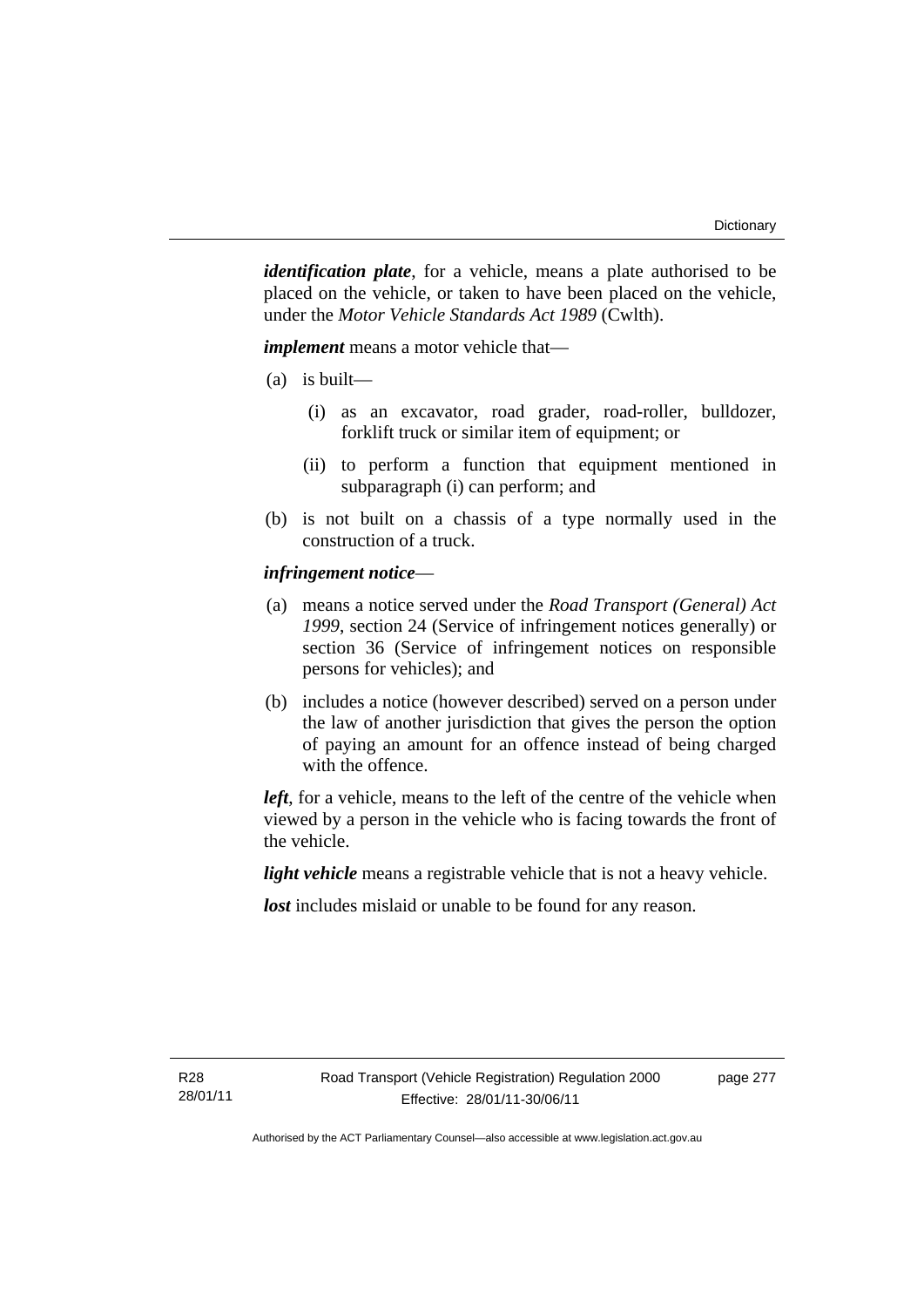*low-beam*, for a headlight or front fog light fitted to a vehicle, means that the light is built or adjusted so, when the vehicle is stopped on level ground, the top of the main beam of light projected is—

- (a) not higher than the centre of the headlight or fog light, when measured 8m in front of the vehicle; and
- (b) not more than 1m higher than the level where the vehicle is standing, when measured 25m in front of the vehicle.



# **A headlight in the low-beam position**

*major defect notice*—see section 159 (1) (a) (Issue of defect notices and formal warnings).

*minor defect notice*—see section 159 (1) (b).

*moped* means a motorbike or motortrike with an engine cylinder capacity of not over 50ml and a maximum speed of not over 50km/h.

*motorbike* means any motor vehicle that has 2 wheels, and includes a 2-wheeled motor vehicle with a sidecar attached to it that is supported by a 3rd wheel.

*motortrike* means a motor vehicle with 3 wheels, but does not include a 2-wheeled motorbike with a sidecar attached to it that is supported by a 3rd wheel.

| page 278 | Road Transport (Vehicle Registration) Regulation 2000 | R28      |
|----------|-------------------------------------------------------|----------|
|          | Effective: 28/01/11-30/06/11                          | 28/01/11 |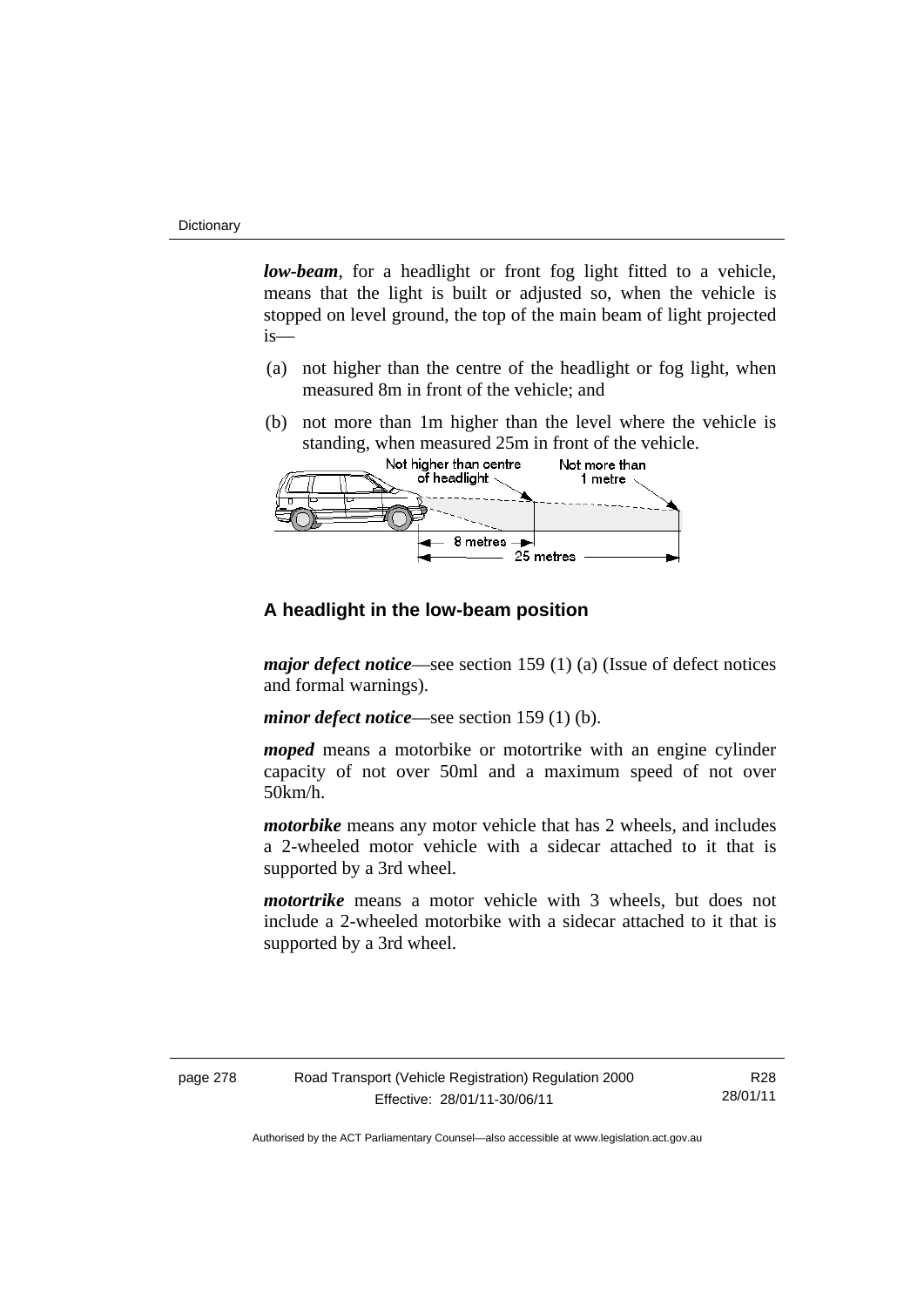*motor vehicle certification board* means the body that—

- (a) is known under the name Australian Motor Vehicle Certification Board; and
- (b) consists of representatives of the Commonwealth, each of the States and the ACT and Northern Territory; and
- (c) has, as an objective, to ensure that vehicles supplied for use in, built in, or imported into, Australia are designed and built to—
	- (i) comply with the requirements of Australian Design Rules; or
	- (ii) provide a level of safety that is equivalent to that provided by Australian Design Rules.

*mudguard* means a fitting or device, with or without a mudflap, that is built and fitted to a vehicle in a way that will, as far as practicable, catch or deflect downwards any stone, mud, water or other substance thrown up by the rotation of the wheel to which the fitting or device is fitted.

*national standard*—see schedule 1, section 1.12 and section 1.13.

*night* means the period between sunset on one day and sunrise on the next day.

*nominated configuration*, for a registration period of a registrable vehicle, means the configuration, nominated by the registered operator, in which the vehicle will operate for the registration period.

*non-standard registration number* means a number that is determined to be a non-standard registration number under section 47.

*number* includes a letter of the alphabet.

*numberplate* means a vehicle numberplate or bicycle rack numberplate.

page 279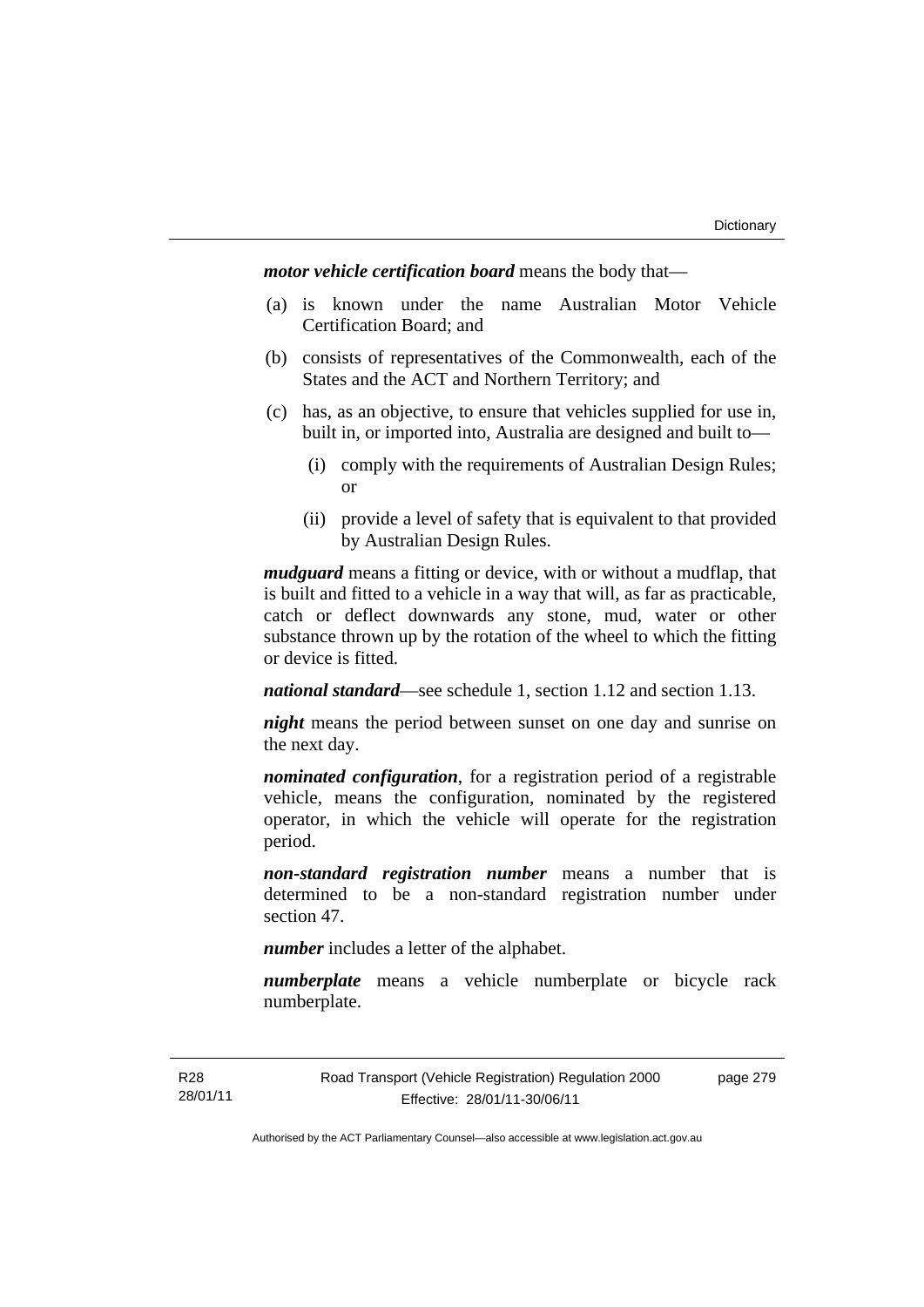*operations plate* means a plate installed on a registrable vehicle in accordance with section 114 (Installation of operations plates, modification of vehicles etc).

*operator*, for part 6.1 (which is about general requirements for vehicle standards)—see section 105.

*owner*—

- (a) of a prescribed right to a non-standard registration number see section 46; or
- (b) of premises—see section 115.

*plate-holder*, of a numberplate—see section 46.

*point of articulation* means—

- (a) the axis of a kingpin for a fifth wheel; or
- (b) the vertical axis of rotation of a fifth wheel coupling; or
- (c) the vertical axis of rotation of a turntable assembly; or
- (d) the vertical axis of rotation of the front axle group, or single axle, of a dog trailer; or
- (e) the coupling pivot point of a semitrailer.



 **Point of articulation—fifth wheel coupling on a converter dolly (forming the front axle group of a dog trailer)** 

R28 28/01/11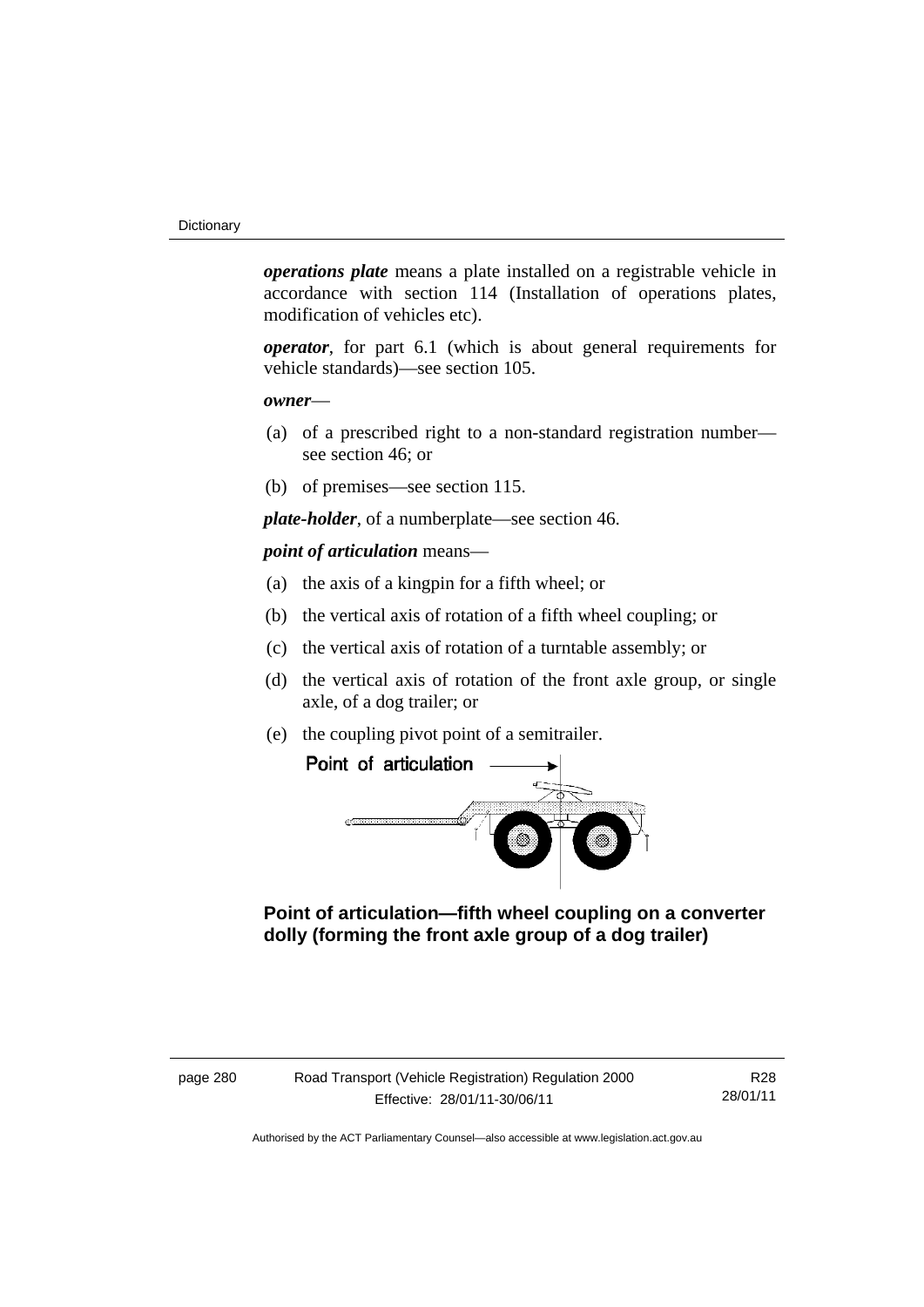



 **Point of articulation—fifth wheel on a prime mover** 



# **Point of articulation—axis of a kingpin for fifth wheel**

*pole-type trailer* means a trailer that—

- (a) is attached to a towing vehicle by a pole, or an attachment fitted to a pole; and
- (b) is ordinarily used for transporting loads, such as logs, pipes, structural members or other long objects, that can generally support themselves like beams between supports.

R28 28/01/11 Road Transport (Vehicle Registration) Regulation 2000 Effective: 28/01/11-30/06/11

page 281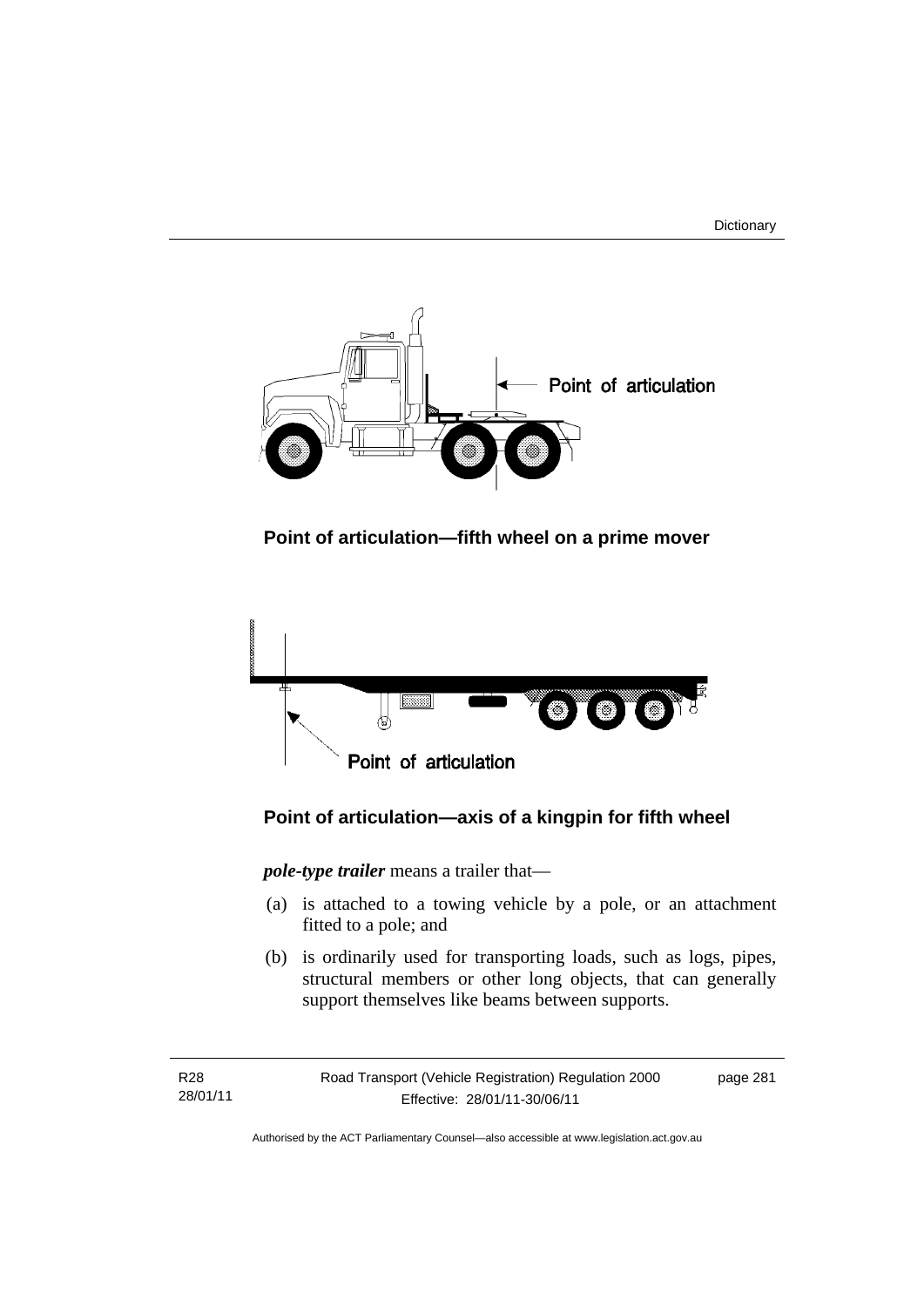**Dictionary** 



 **Pole-type trailer** 

*police vehicle* means a vehicle driven, or intended to be driven, by a police officer in the course of the police officer's duty.

*prescribed requirements*, for premises and equipment on premises—see section 115.

*prescribed right*, to a non-standard registration number—see section 46.

*proprietor*, of premises—see section 115.

*prime mover* means a motor vehicle built to tow a semitrailer.

*public passenger vehicle*—see the *Road Transport (Public Passenger Services) Act 2001*, dictionary.

*quad axle group* means a group of 4 axles, in which the horizontal distance between the centre-lines of the outermost axles is over 3.2m, but not over 4.9m.

*rear fog light* means a light used on a vehicle to make it more easily visible from the rear in dense fog.

*rear overhang*, of a vehicle, means the distance between the rear overhang line and the rear of the vehicle.

*rear overhang line*, of a vehicle, means—

- (a) if there is a single axle at the rear of the vehicle—the centreline of the axle; or
- (b) if there is an axle group at the rear of the vehicle—the centreline of the axle group, decided without regard to the presence of any steerable axle unless all axles in the group are steerable.

| page 282 | Road Transport (Vehicle Registration) Regulation 2000 | R28      |
|----------|-------------------------------------------------------|----------|
|          | Effective: 28/01/11-30/06/11                          | 28/01/11 |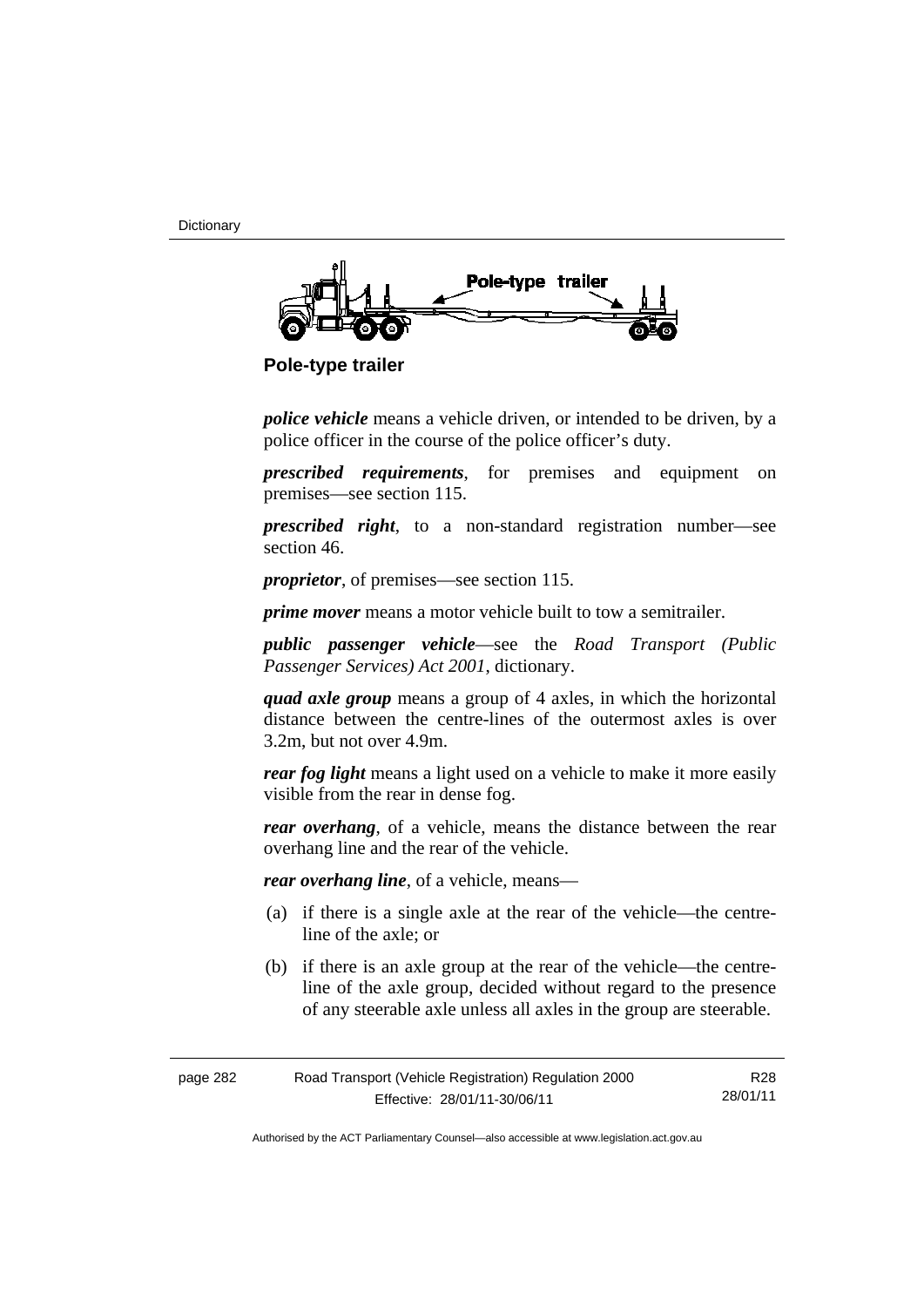**Dictionary** 



 **Rear overhang and rear overhang line—vehicle with tri axle group at rear** 



 **Rear overhang and rear overhang line—motor vehicle** 



| R28      | Road Transport (Vehicle Registration) Regulation 2000 | page 283 |
|----------|-------------------------------------------------------|----------|
| 28/01/11 | Effective: 28/01/11-30/06/11                          |          |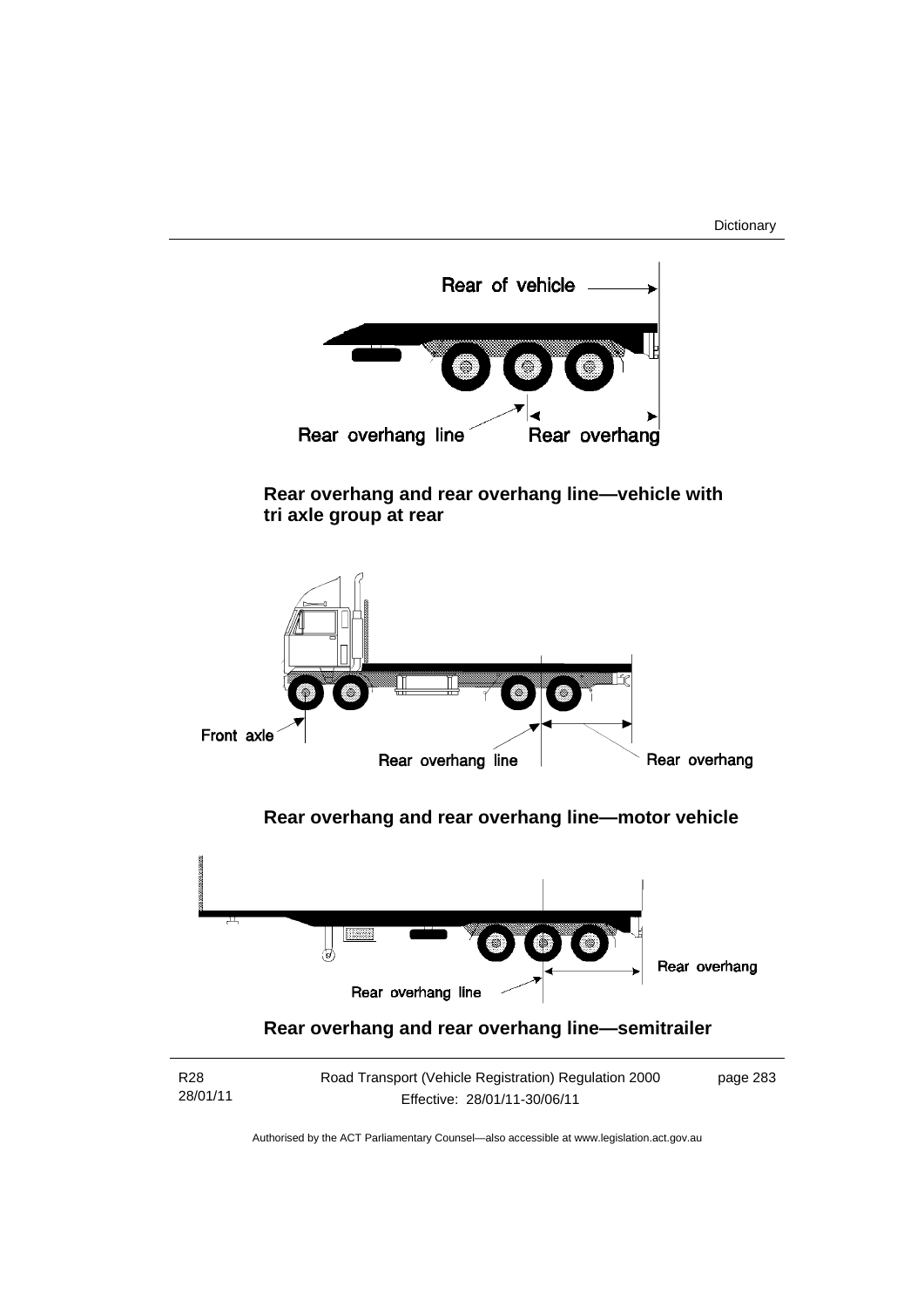*registered vehicle* means a registrable vehicle registered under the Act.

*registration certificate*, for a vehicle, means a registration certificate issued for the vehicle under section 40 (Registration certificates).

*registration charge category* means—

- (a) for a heavy vehicle—the vehicle's type under the *Road Transport Charges (Australian Capital Territory) Act 1993*  (Cwlth); or
- (b) for a light vehicle—the vehicle's category under the current determination of the Minister under the *Road Transport (General) Act 1999*, section 96 determining the fees, charges and other amounts payable in relation to the registration of vehicles.

*registration label*, for a vehicle, means a registration label issued for the vehicle under section 44 (Registration labels).

*registration number*, for a registrable vehicle, means the distinguishing registration number given to the vehicle under section 49 (1) (Vehicle numberplates).

*registration provisions*, for chapter 2 (Application of regulation) see section 6.

*relevant vehicle registration authority* means—

- (a) for a registered vehicle or a vehicle that has been, but is no longer, registered in any jurisdiction—the vehicle registration authority that last registered the vehicle; or
- (b) if the vehicle has never been registered—the vehicle registration authority for the jurisdiction where the vehicle is used or intended to be used.

*responsible person*, for a vehicle—see the *Road Transport (General) Act 1999*, section 10.

| page 284 | Road Transport (Vehicle Registration) Regulation 2000 | R28      |
|----------|-------------------------------------------------------|----------|
|          | Effective: 28/01/11-30/06/11                          | 28/01/11 |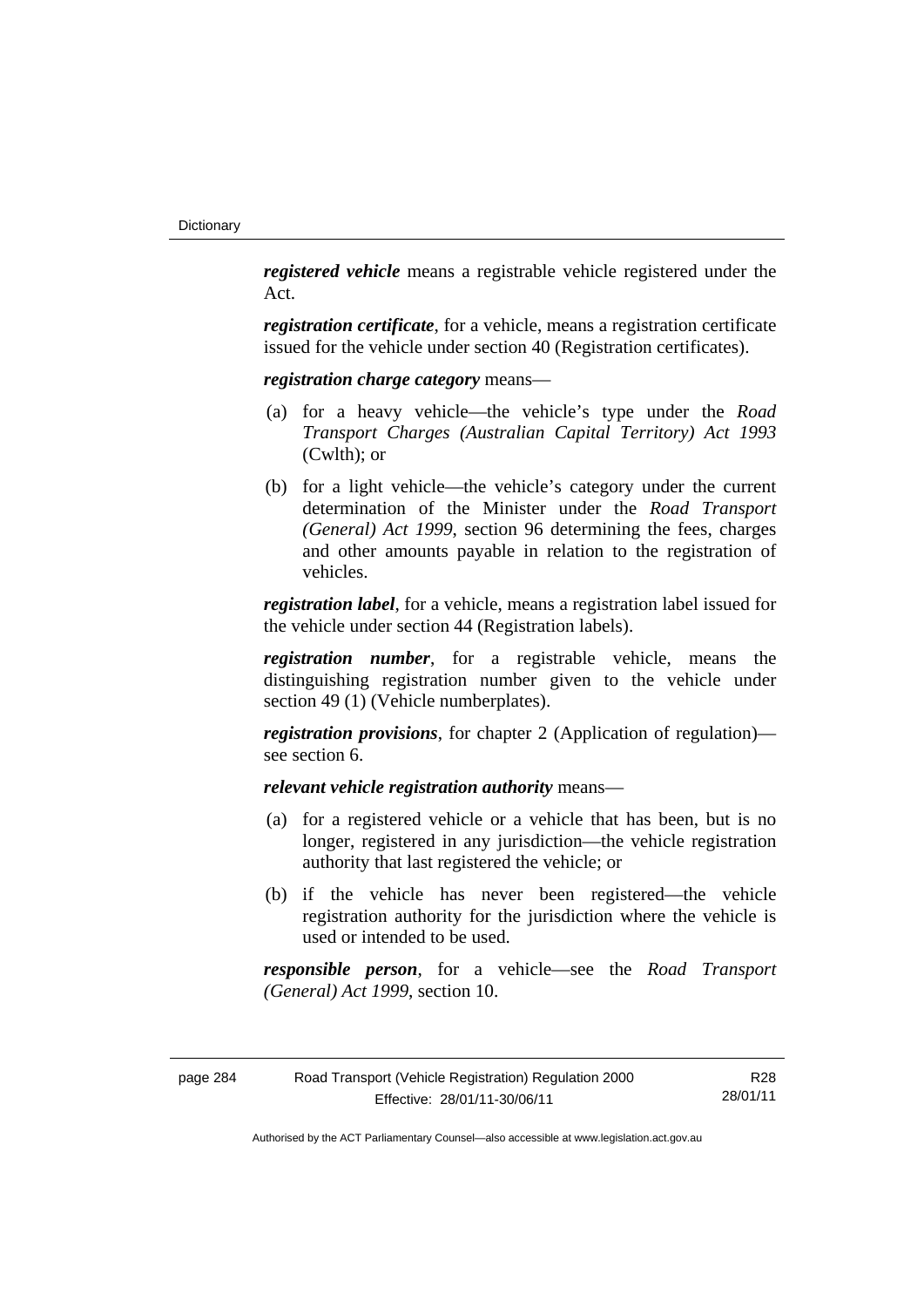*right*—

- (a) to a non-standard registration number—see section 46; and
- (b) for a vehicle—means to the right of the centre of the vehicle when viewed by a person in the vehicle who is facing to the front of the vehicle.

*road tank vehicle* has the same meaning as in the 7th edition of the *Australian Code for the Transport of Dangerous Goods by Road and Rail* published by the Commonwealth.

*road train* means a combination, other than a B-double, consisting of a motor vehicle towing at least 2 trailers (counting a converter dolly supporting a semitrailer as a single trailer).



# **Road train**

*seasonal vehicle* means a vehicle of a kind declared to be a seasonal vehicle under section 31 (Duration of registration) if the vehicle is used during part of the year only.

*seatbelt* means a belt or similar device that is fitted to a motor vehicle and designed to restrain or limit the movement of a person who is seated in the vehicle and wearing the belt or device, if the vehicle suddenly accelerates or decelerates.

*semitrailer* means a trailer (including a pole-type trailer) that has—

- (a) 1 axle group or single axle to the rear; and
- (b) a means of attachment to a prime mover that results in some of the load being imposed on the prime mover.

*service brake*, for a vehicle, means the brake normally used to decelerate the vehicle.

R28 28/01/11 Road Transport (Vehicle Registration) Regulation 2000 Effective: 28/01/11-30/06/11

page 285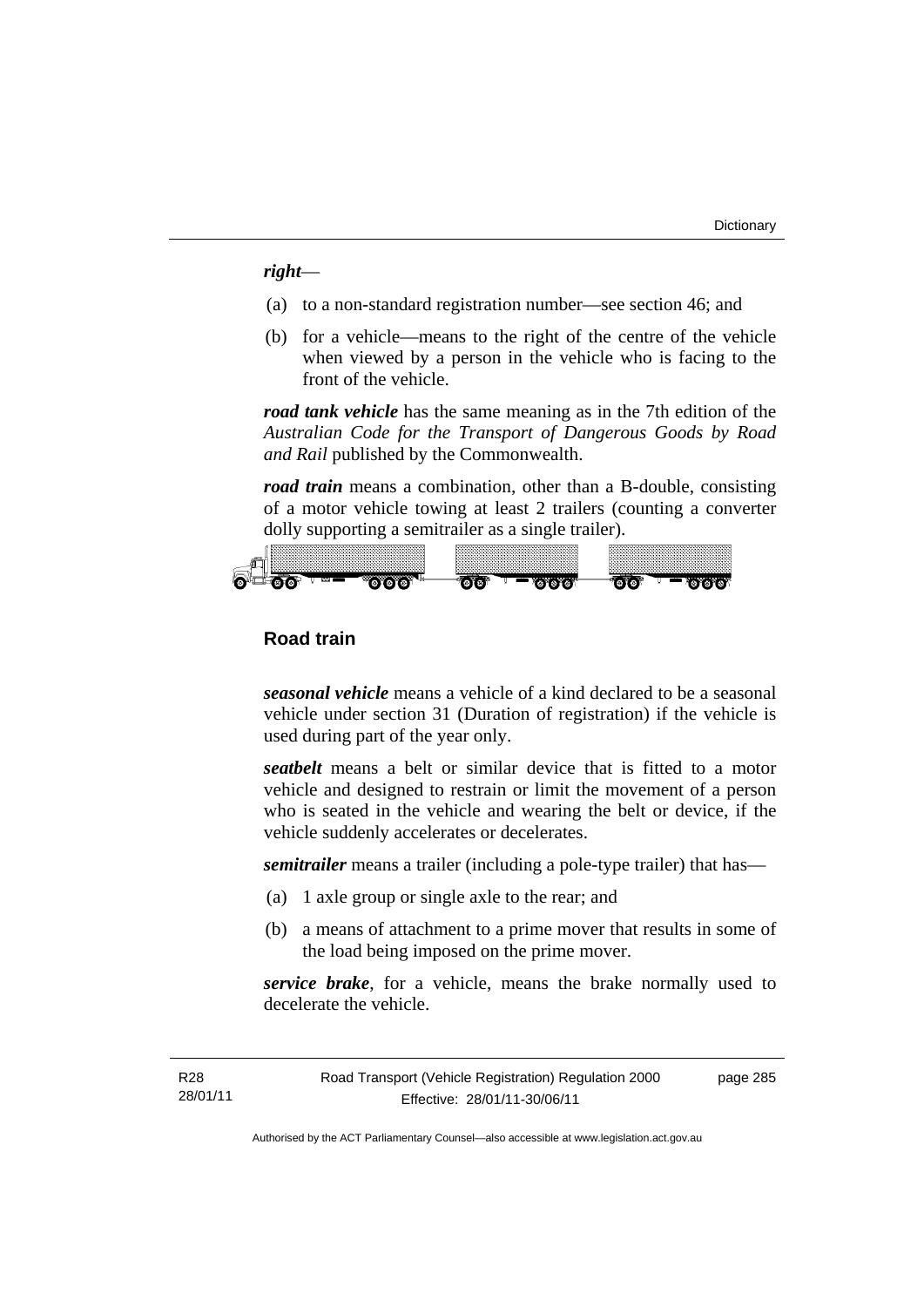*sidecar* means any car, box or other receptacle attached to the side of a motorbike and for the transport of which a 3rd wheel is provided.

*side marker light* means a light that, when operating, is visible from the side of the vehicle where it is attached.

*single axle* means an axle not forming part of an axle group.

*single axle group* means a group of at least 2 axles in which the horizontal distance between the centre-lines of the outermost axles is less than 1m.

*station wagon* means a car—

- (a) in which the part of the body form adjacent to and in front of the front seat or seats, and most of the mechanical equipment, are the same or substantially the same as in a car of the same make; and
- (b) in which the body is carried without significant reduction in height from the front seat or seats to, or substantially towards, the rear of the vehicle; and
- (c) that has an entrance at the rear suitable for loading and unloading goods; and
- (d) that is built with a rear seat or seats that can be folded or removed readily to provide additional floor space for goods; and
- (e) that, when the seat or seats immediately to the rear of the front seat or seats are in position to seat people, the vehicle has a substantial space for goods in proportion to the overall size of the interior of the vehicle.

*steerable axle*, for a vehicle, means an axle the wheels of which are connected to a steering mechanism for the vehicle.

R28 28/01/11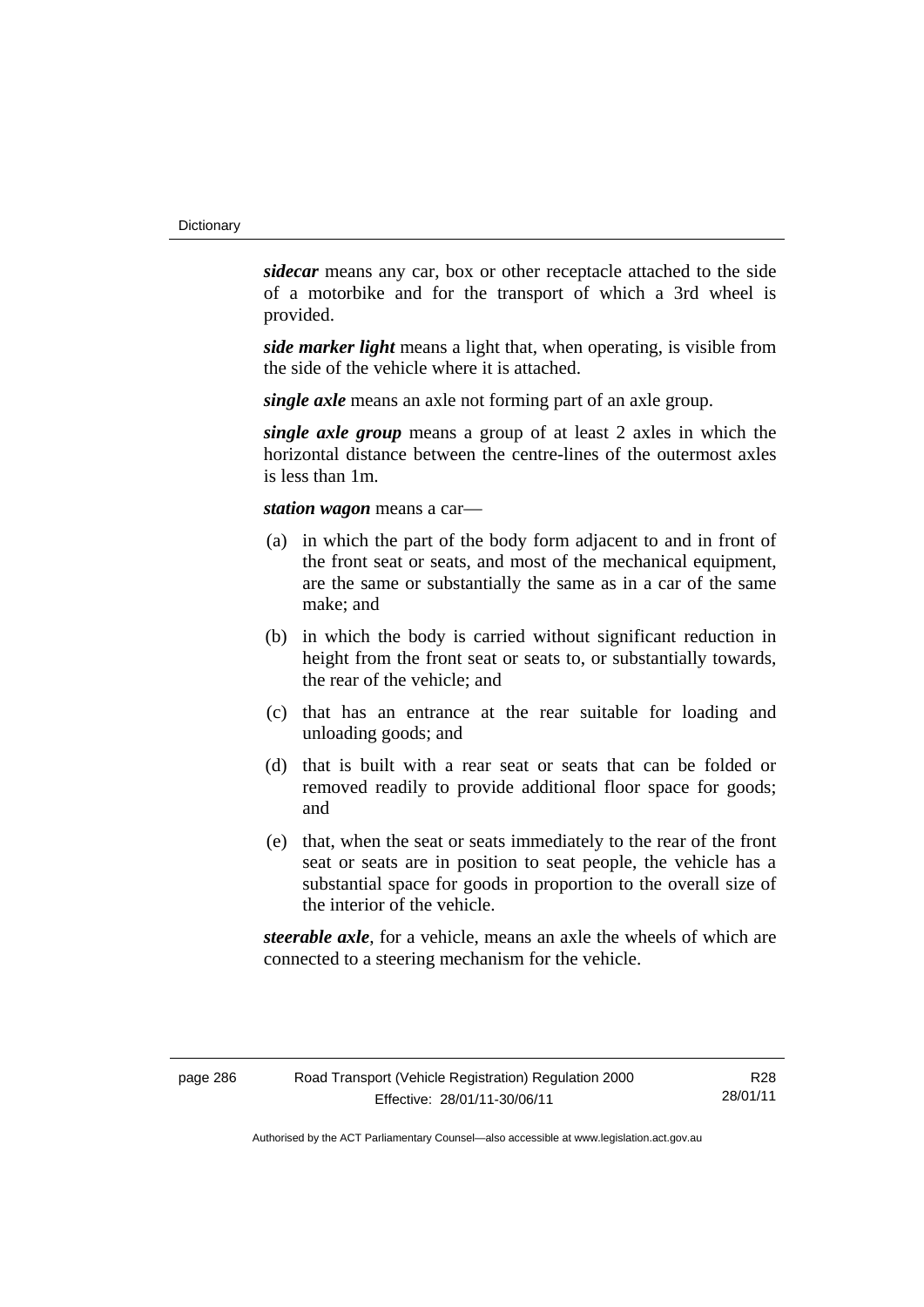*tandem axle group* means a group of at least 2 axles in which the horizontal distance between the centre-lines of the outermost axles is at least 1m, but not over 2m.

*tare mass*, for a motor vehicle, means—

- (a) for a motorbike or motortrike—the mass of the vehicle when ready for use, unoccupied and unladen, with all fluid reservoirs filled to nominal capacity (except the fuel tank which must be empty) and with all standard equipment and any options fitted; and
- (b) for any other vehicle—the mass of the vehicle when ready for use, unoccupied and unladen, with all fluid reservoirs filled to nominal capacity (except for the fuel tank which must contain 10L of fuel) and with all standard equipment and any options fitted.

*third-party policy*—see the *Road Transport (General) Act 1999*, section 158.

*total loss*, in relation to a vehicle—see the *Road Transport (General) Act 1999*, section 83C.

*tow truck* means a truck that—

- (a) is built or used for towing broken-down or damaged vehicles; and
- (b) includes, or has permanently attached to it, a crane or similar apparatus for—
	- (i) lifting a vehicle partly clear of the ground; and
	- (ii) keeping it partly clear of the ground while towing it.

*tractor* means a motor vehicle that—

 (a) is built mainly to supply motive power for machinery or to haul another vehicle; and

page 287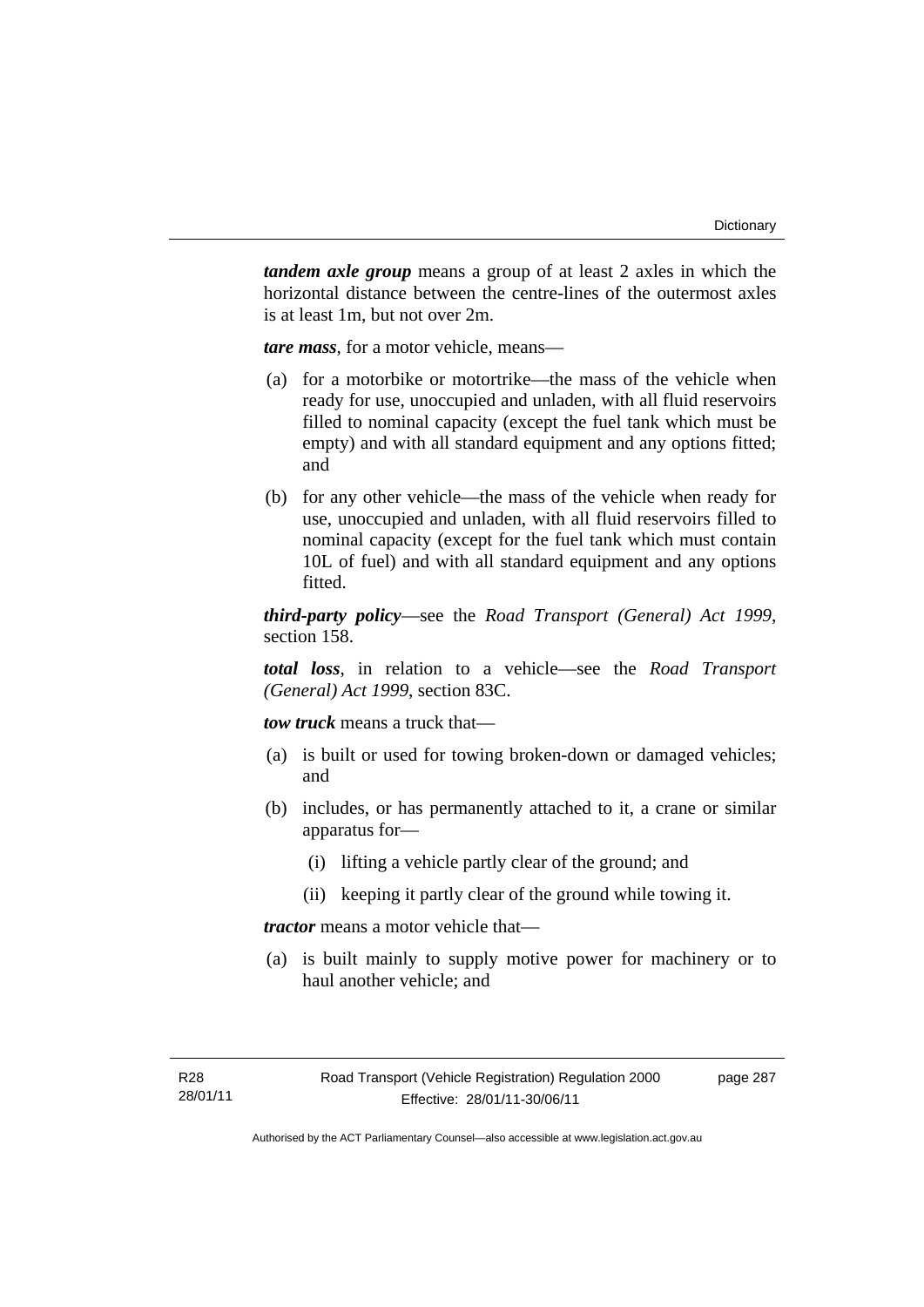(b) cannot carry a load (other than tools, spare parts, fuel, water, oil, or other accessories, necessary for use in connection with the vehicle) or any part of the weight of a vehicle being towed or its load.

*traffic offence detection device*—see the *Road Transport (Safety and Traffic Management) Act 1999*, dictionary.

*transport enforcement vehicle* means a vehicle used by authorised persons to enforce the road transport legislation.

*tri axle group* means a group of at least 3 axles, in which the horizontal distance between the centre-lines of the outermost axles is over 2m, but not over 3.2m.

*truck* means a motor vehicle (whether or not in combination with a trailer) that is built mainly—

- (a) to carry goods or merchandise or to carry materials used in a trade, business or industry; or
- (b) for use in work other than carrying people;

but does not include a motorbike or tractor.

*turntable* means a bearing built to carry vertical and horizontal loads, but does not allow quick separation of its upper and lower rotating elements, and that is used to connect and allow articulation between—

- (a) a prime mover and a semitrailer; or
- (b) the steering axle or axle group of a dog trailer and the body of the trailer; or
- (c) a fifth wheel coupling and the vehicle to which it is mounted.

R28 28/01/11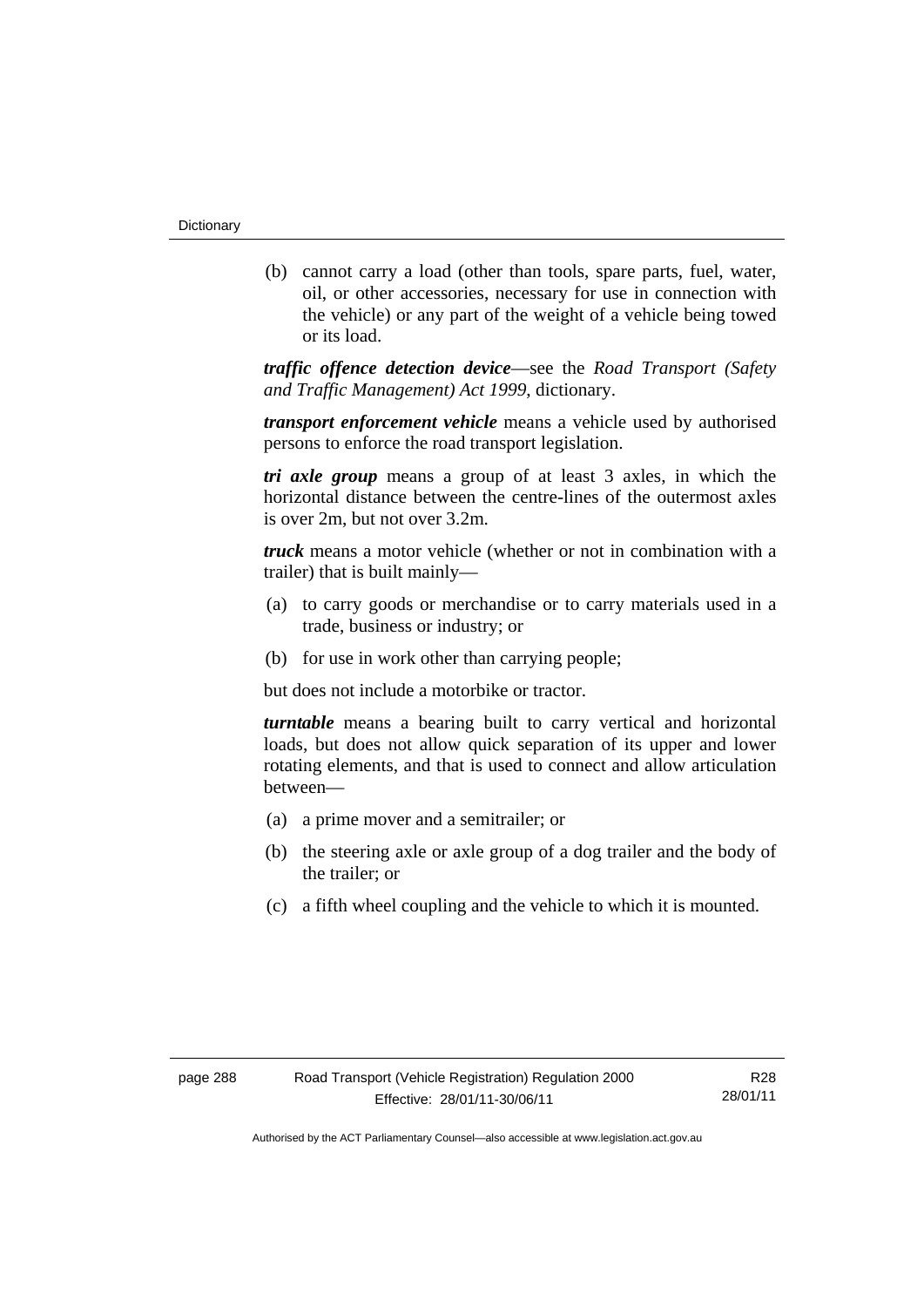page 289

*twinsteer axle group* means a group of 2 axles—

- (a) with single tyres; and
- (b) fitted to a motor vehicle; and
- (c) connected to the same steering mechanism; and
- (d) the horizontal distance between the centre-lines of which is at least 1m, but not over 2m.



Twinsteer axle group

# **Twinsteer axle group on a motor vehicle**

*unleaded petrol motor vehicle* means a vehicle required to be manufactured to operate on unleaded petrol in accordance with the requirements of an applicable ADR.

*unregistered vehicle* means an unregistered registrable vehicle.

*vacuum brakes* means vacuum-operated or vacuum-assisted brakes.

*vehicle identifier*—see the *Road Transport (General) Act 1999*, section 83B.

*vehicle inspection station* means a place operated by or for the road transport authority to find out whether registrable vehicles comply with the applicable vehicle standards for the vehicles.

R28 28/01/11 Road Transport (Vehicle Registration) Regulation 2000 Effective: 28/01/11-30/06/11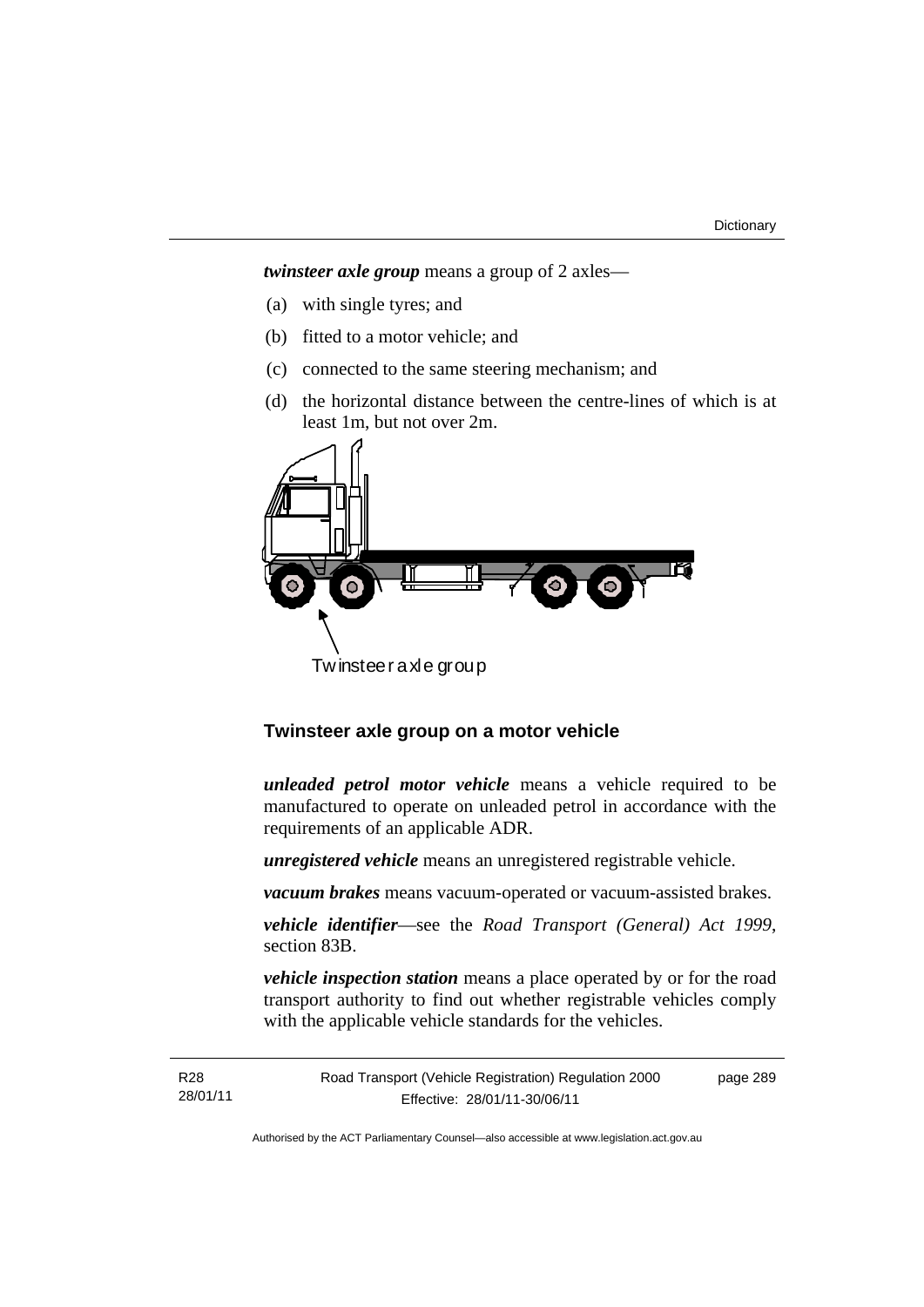*vehicle numberplate* means a numberplate issued by the road transport authority under this regulation other than a bicycle rack numberplate, and, in division 3.5.6 (Damaged, lost, stolen or destroyed numberplates), includes a trader's plate.

*vehicle part*, of a registrable vehicle—see section 154.

*vehicle registration authority* means the road transport authority or the corresponding authority of another jurisdiction.

*veteran vehicle* means a motor vehicle built before 1919.

*VIN*, of a vehicle, means the vehicle identification number allocated to the vehicle in accordance with the ADRs.

*vintage vehicle* means a motor vehicle built after 1918 and before 1931.

*windscreen*, of a vehicle, means the main front windscreen of the vehicle, but does not include a wind deflector or other subsidiary windscreen.

*written-off* vehicle—see the *Road Transport (General) Act 1999*, section 83B.

*written-off vehicles register*—see the *Road Transport (General) Act 1999*, section 83B.

*yellow* includes amber.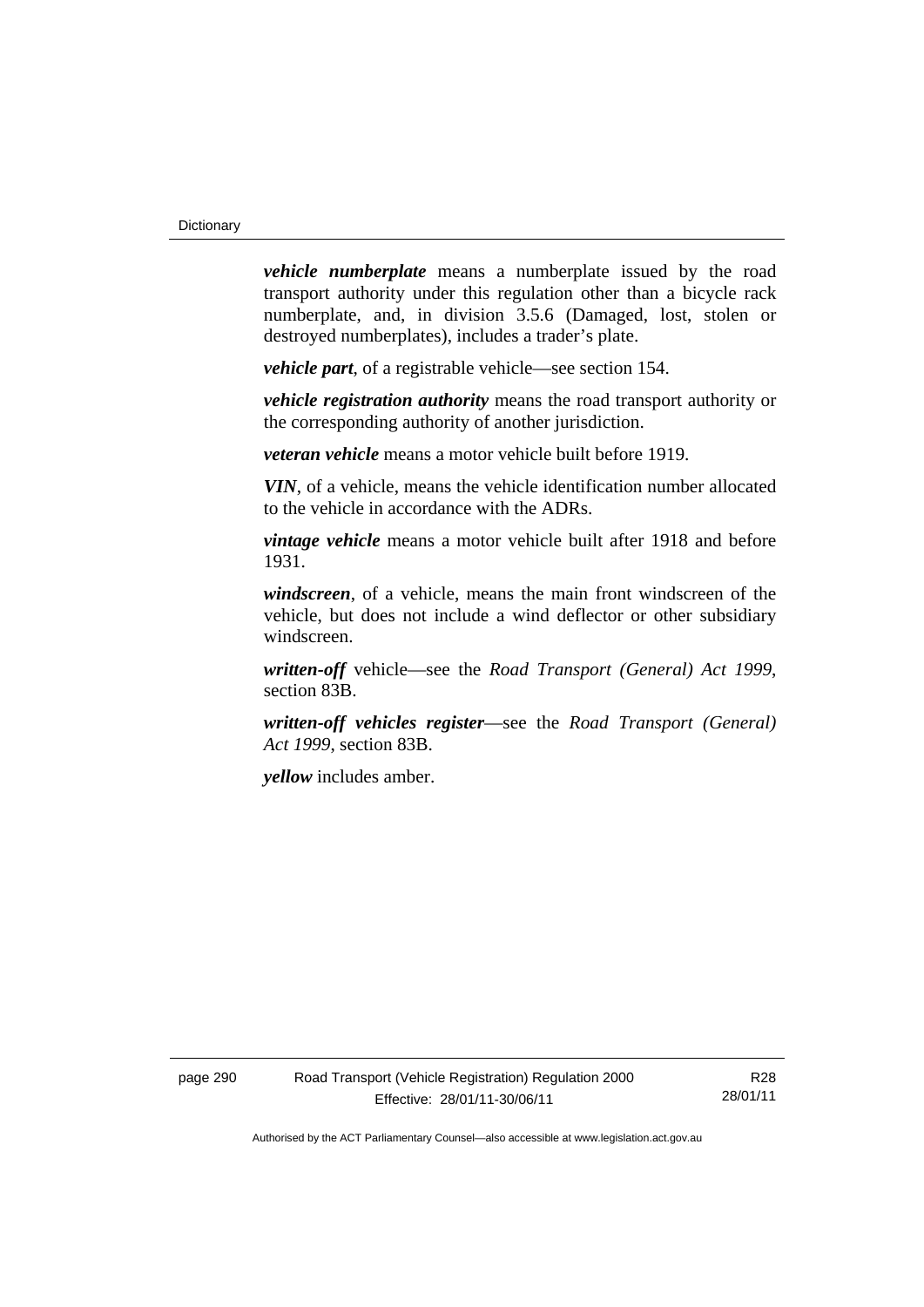# **Endnotes**

# **1 About the endnotes**

Amending and modifying laws are annotated in the legislation history and the amendment history. Current modifications are not included in the republished law but are set out in the endnotes.

Not all editorial amendments made under the *Legislation Act 2001*, part 11.3 are annotated in the amendment history. Full details of any amendments can be obtained from the Parliamentary Counsel's Office.

Uncommenced amending laws and expiries are listed in the legislation history and the amendment history. These details are underlined. Uncommenced provisions and amendments are not included in the republished law but are set out in the last endnote.

If all the provisions of the law have been renumbered, a table of renumbered provisions gives details of previous and current numbering.

The endnotes also include a table of earlier republications.

| $A = Act$<br>$AF =$ Approved form<br>$am = amended$<br>$amdt = amendment$<br>$AR = Assembly$ resolution<br>$ch = chapter$<br>$CN =$ Commencement notice<br>$def = definition$<br>$DI = Disallowable instrument$<br>$dict = dictionary$<br>$disallowed = disallowed by the Legislative$<br>Assembly<br>$div =$ division<br>$exp = expires/expired$<br>$Gaz = gazette$<br>$h dq =$ heading<br>IA = Interpretation Act 1967<br>$ins = inserted/added$<br>$LA =$ Legislation Act 2001<br>$LR =$ legislation register<br>$LRA =$ Legislation (Republication) Act 1996 | NI = Notifiable instrument<br>$o = order$<br>$om = omitted/repealed$<br>$ord = ordinance$<br>orig = original<br>par = paragraph/subparagraph<br>$pres = present$<br>$prev = previous$<br>$(\text{prev}) = \text{previously}$<br>$pt = part$<br>$r = rule/subrule$<br>$reloc = relocated$<br>$renum = renumbered$<br>$R[X]$ = Republication No<br>$RI = reissue$<br>$s = section/subsection$<br>$sch = schedule$<br>$sdiv = subdivision$<br>$SL = Subordinate$ law<br>$sub =$ substituted<br>underlining = whole or part not commenced |
|------------------------------------------------------------------------------------------------------------------------------------------------------------------------------------------------------------------------------------------------------------------------------------------------------------------------------------------------------------------------------------------------------------------------------------------------------------------------------------------------------------------------------------------------------------------|---------------------------------------------------------------------------------------------------------------------------------------------------------------------------------------------------------------------------------------------------------------------------------------------------------------------------------------------------------------------------------------------------------------------------------------------------------------------------------------------------------------------------------------|
| $mod = modified/modification$                                                                                                                                                                                                                                                                                                                                                                                                                                                                                                                                    | or to be expired                                                                                                                                                                                                                                                                                                                                                                                                                                                                                                                      |
|                                                                                                                                                                                                                                                                                                                                                                                                                                                                                                                                                                  |                                                                                                                                                                                                                                                                                                                                                                                                                                                                                                                                       |

# **2 Abbreviation key**

R28 28/01/11 Road Transport (Vehicle Registration) Regulation 2000 Effective: 28/01/11-30/06/11

page 291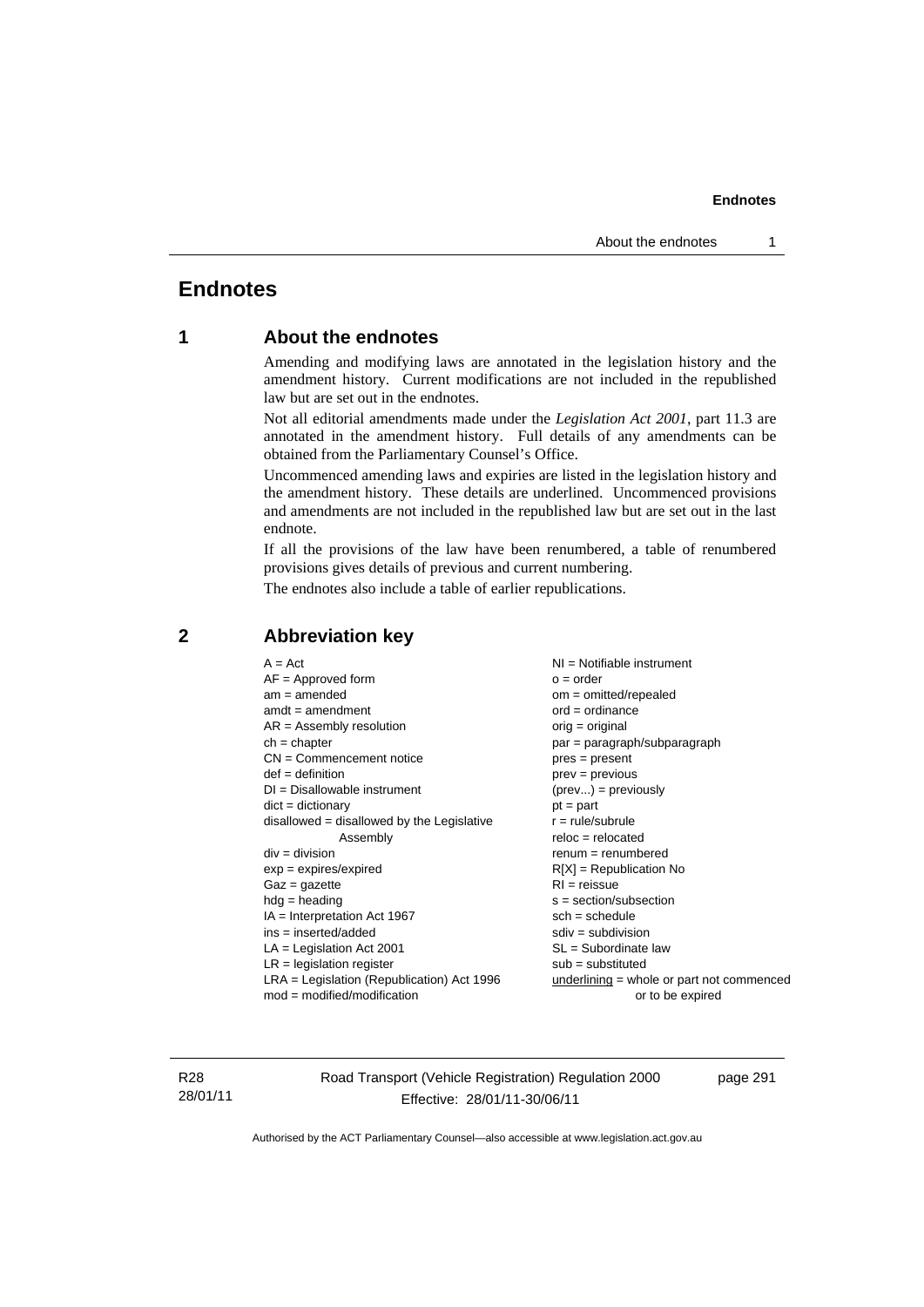| 3 | Legislation history |  |
|---|---------------------|--|
|   |                     |  |

## **3 Legislation history**

This regulation was originally the *Road Transport (Vehicle Registration) Regulations 2000*. It was renamed under the *Legislation Act 2001*.

### **Road Transport (Vehicle Registration) Regulation 2000 SL2000-12**

notified 29 February 2000 (Gaz 2000 No S6)

s 1, s 2 commenced 29 February 2000 (IA s 10B)

remainder commenced 1 March 2000 (s 2 and see Gaz 2000 No S5)

as amended by

### **Road Transport Legislation Amendment Regulations 2000 SL2000-22 pt 3**

notified 18 May 2000 (Gaz 2000 No 20) commenced 18 May 2000 (s 1)

### **Road Transport (Vehicle Registration) Regulations Amendment 2001 SL2001-7**

notified 28 February 2001 (Gaz 2001 No S10) s 1 commenced 28 February 2001 (IA s 10B) remainder commenced 1 March 2001 (s 1) s 9, s 12 disallowed 29 March 2001

# **Road Transport Legislation Amendment Act 2001 A2001-27 sch 4**

notified 24 May 2001 (Gaz 2001 No 21) s 1, s 2 commenced 24 May 2001 (IA s 10B) sch 4 commenced 24 May 2001 (s 2)

### **Legislation (Consequential Amendments) Act 2001 A2001-44 pt 350**  notified 26 July 2001 (Gaz 2001 No 30)

s 1, s 2 commenced 26 July 2001 (IA s 10B) pt 350 commenced 12 September 2001 (s 2 and see Gaz 2001 No S65)

# **Road Transport Legislation Amendment 2002 SL2002-2 pt 7**  notified LR 27 February 2002

s 1, s 2 commenced 27 February 2002 (LA s 75)

pt 7 commenced 1 March 2002 (s 2 and see CN 2002 No 2)

# page 292 Road Transport (Vehicle Registration) Regulation 2000 Effective: 28/01/11-30/06/11

R28 28/01/11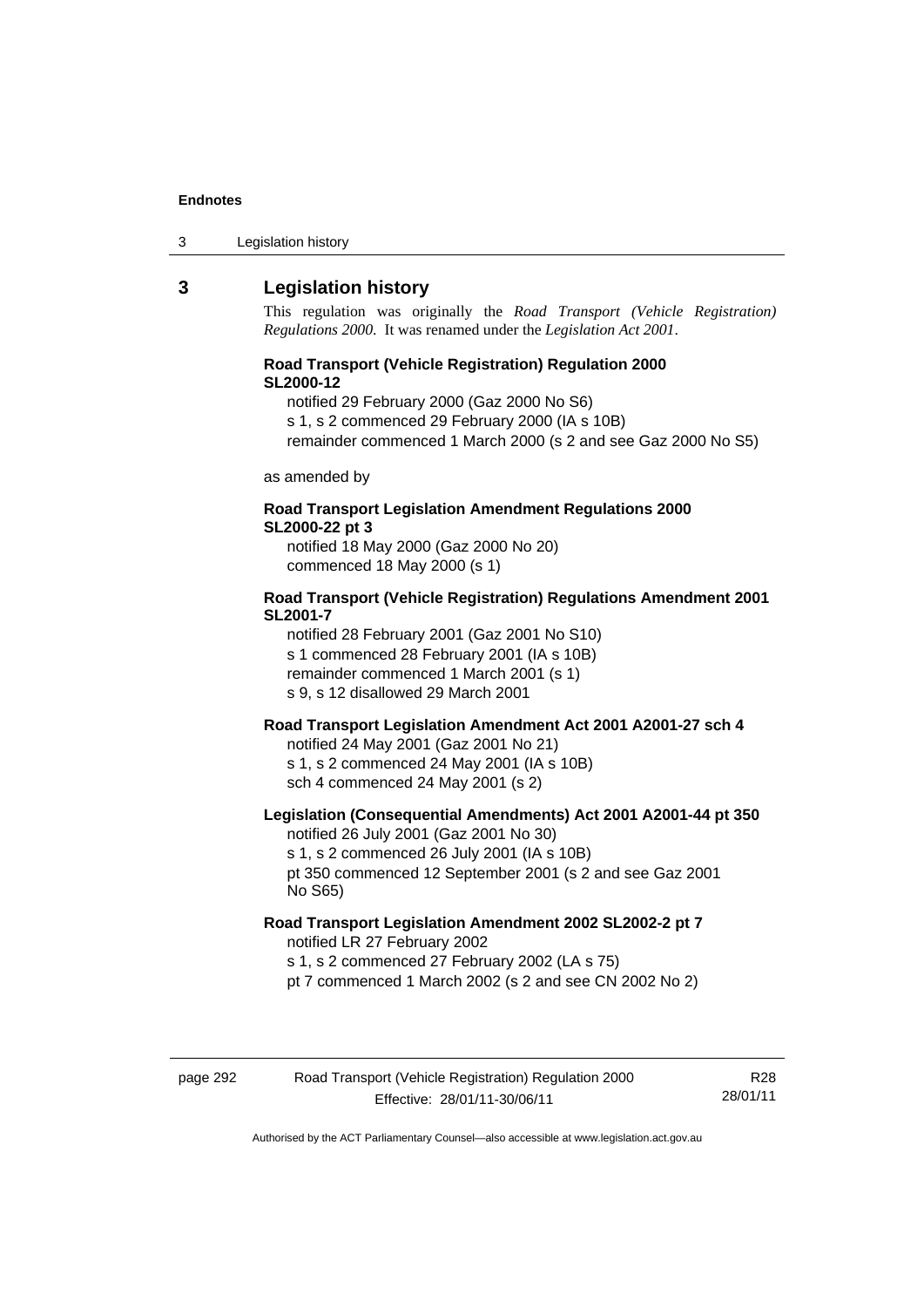## **Road Transport Legislation Amendment Act 2002 A2002-23 ss 15-25**

notified LR 9 September 2002

s 1, s 2 commenced 9 September 2002 (LA s 75)

ss 15-25 commenced 28 January 2003 (s 2 (3) and CN2002-16)

#### **Statute Law Amendment Act 2002 A2002-30 pt 3.75**

notified LR 16 September 2002

- s 1, s 2 taken to have commenced 19 May 1997 (LA s 75 (2))
- pt 3.75 commenced 17 September 2002 (s 2 (1))

#### **Road Transport Legislation Amendment Regulations 2002 (No 2) SL2002-31 pt 6**

notified LR 31 October 2002

s 1, s 2 commenced 31 October 2002 (LA s 75 (1))

pt 6 commenced 28 January 2003 (s 2 (2) and CN2002-16)

#### **Road Transport Legislation (Taxi Services) Amendment Regulations 2003 (No 1) SL2003-32 pt 3**

notified LR 22 September 2003 s 1, s 2 commenced 22 September 2003 (LA s 75 (1))

pt 3 commenced 23 September 2003 (s 2)

### **Emergencies Act 2004 A2004-28 sch 3 pt 3.21**

notified LR 29 June 2004 s 1, s 2 commenced 29 June 2004 (LA s 75 (1)) sch 3 pt 3.21 commenced 1 July 2004 (s 2 (1) and CN2004-11)

#### **Road Transport Legislation Amendment Regulations 2004 (No 1) SL2004-47 pt 6**

notified LR 9 September 2004

s 1, s 2 commenced 9 September 2004 (LA s 75 (1))

pt 6 commenced 10 September 2004 (s 2)

### **Road Transport Legislation (Hire Cars) Amendment Regulation 2005 (No 1) SL2005-4 sch 2 pt 2.6**

notified LR 7 March 2005

s 1, s 2 commenced 7 March 2005 (LA s 75 (1)) sch 2 pt 2.6 commenced 9 March 2005 (s 2 and see Road Transport (Public Passenger Services) (Hire Cars) Amendment Act 2004 A2004-69, s 2 and LA s 79)

Road Transport (Vehicle Registration) Regulation 2000 Effective: 28/01/11-30/06/11

page 293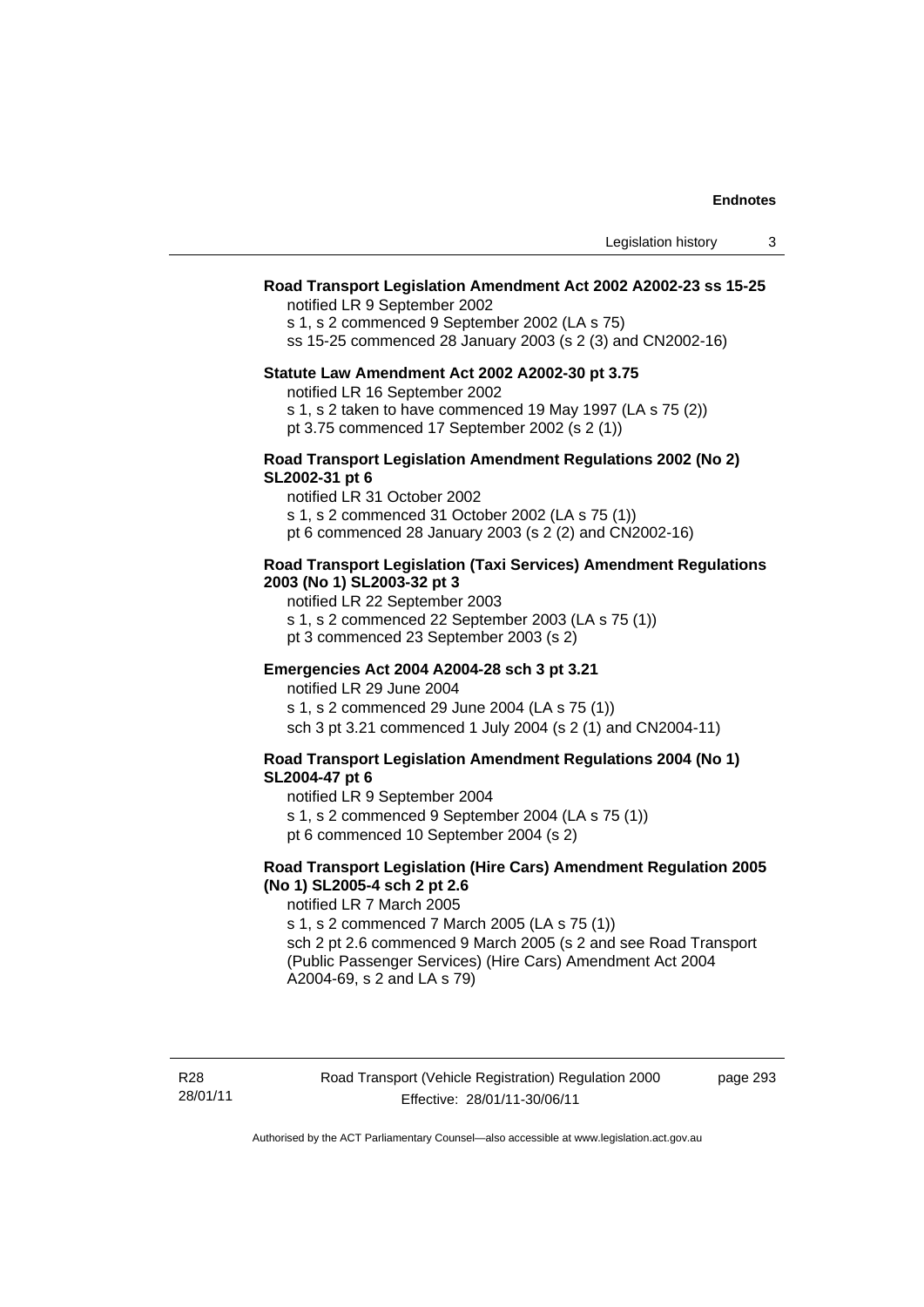| 3 | Legislation history |  |
|---|---------------------|--|
|---|---------------------|--|

## **Statute Law Amendment Act 2005 A2005-20 sch 3 pt 3.60**

notified LR 12 May 2005

s 1, s 2 taken to have commenced 8 March 2005 (LA s 75 (2)) sch 3 pt 3.60 commenced 2 June 2005 (s 2 (1))

#### **Road Transport Legislation Amendment Regulation 2005 (No 1) SL2005-39 pt 5**

notified LR 14 December 2005

s 1, s 2 commenced 14 December 2005 (LA s 75 (1))

pt 5 commenced 15 December 2005 (s 2)

# **Road Transport Legislation Amendment Act 2006 A2006-26 pt 5**

notified LR 14 June 2006

s 1, s 2 commenced 14 June 2006 (LA s 75 (1)) pt 5 commenced 2 July 2006 (s 2 and CN2006-12)

#### **Road Transport Legislation (Accreditation and Licensing) Amendment Regulation 2006 (No 1) SL2006-59 pt 5**

notified LR 18 December 2006

s 1, s 2 commenced 18 December 2006 (LA s 75 (1))

pt 5 commenced 1 January 2007 (s 2 and CN2006-24)

### **Road Transport (Vehicle Registration) Amendment Regulation 2007 (No 1) SL2007-2**

notified LR 24 January 2007 s 1, s 2 commenced 24 January 2007 (LA s 75 (1)) remainder commenced 25 January 2007 (s 2)

#### **Road Transport (Vehicle Registration) Amendment Regulation 2008 (No 1) SL2008-16**

notified LR 17 April 2008 s 1, s 2 commenced 17 April 2008 (LA s 75 (1)) remainder commenced 18 April 2008 (s 2)

### **Road Transport Legislation Amendment Regulation 2008 (No 1) SL2008-30 pt 3**

notified LR 7 July 2008 s 1, s 2 commenced 7 July 2008 (LA s 75 (1)) pt 3 commenced 8 July 2008 (s 2)

R28 28/01/11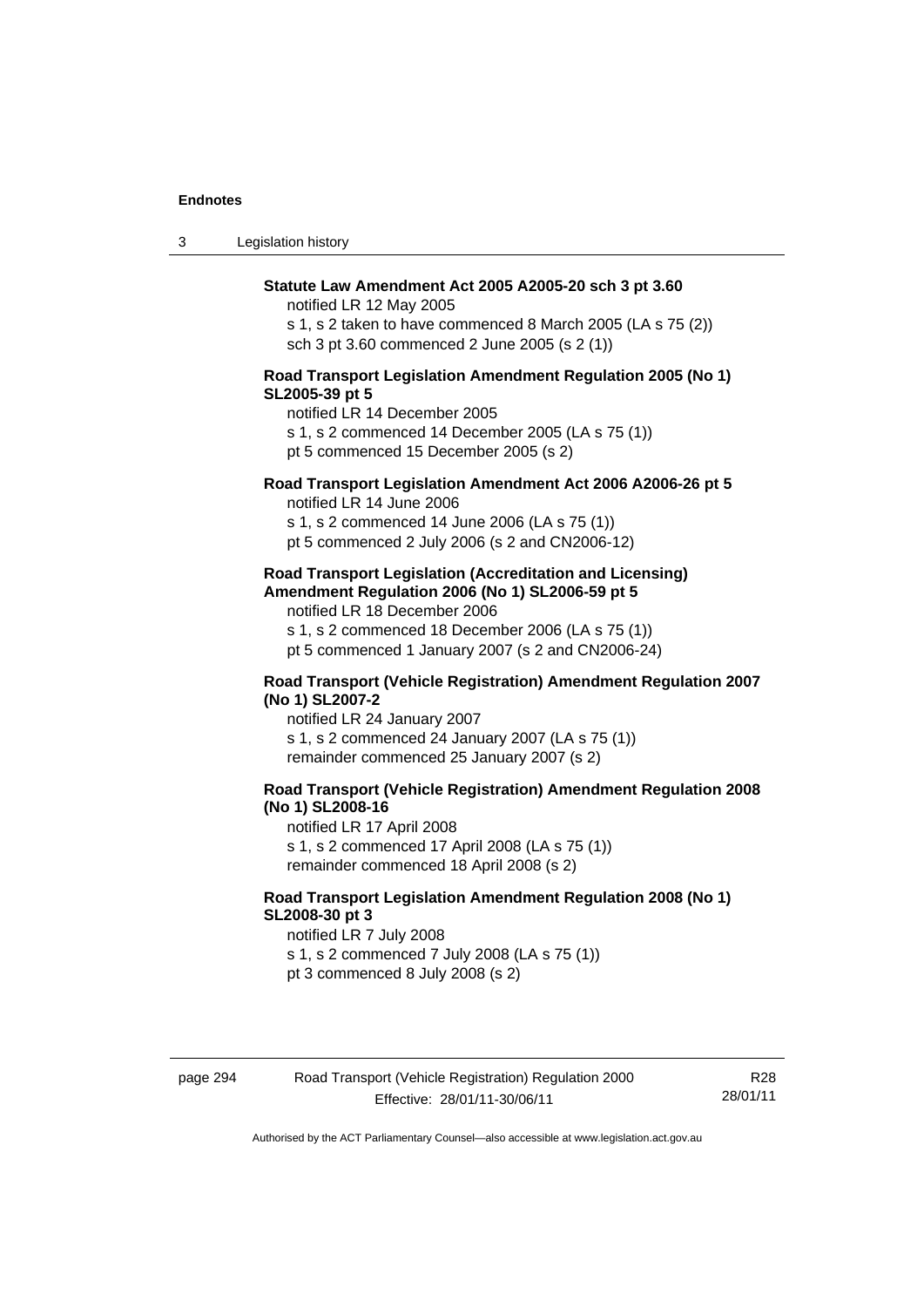## **ACT Civil and Administrative Tribunal Legislation Amendment Act 2008 (No 2) A2008-37 sch 1 pt 1.94**

notified LR 4 September 2008

s 1, s 2 commenced 4 September 2008 (LA s 75 (1))

sch 1 pt 1.94 commenced 2 February 2009 (s 2 (1) and see ACT Civil and Administrative Tribunal Act 2008 A2008-35, s 2 (1) and CN2009-2)

#### **Road Transport Legislation Amendment Regulation 2009 (No 1) SL2009-6 pt 5**

notified LR 11 March 2009

s 1, s 2 commenced 11 March 2009 (LA s 75 (1))

pt 5 commenced 16 March 2009 (s 2 and CN2009-7)

#### **Road Transport (Third-Party Insurance) Amendment Act 2009 A2009-16 sch 3 pt 3.5**

notified LR 30 June 2009

s 1, s 2 commenced 30 June 2009 (LA s 75 (1))

sch 3 pt 3.5 commenced 5 July 2009 (s 2)

#### **Road Transport (Mass, Dimensions and Loading) Act 2009 A2009-22 sch 1 pt 1.13**

notified LR 3 September 2009 s 1, s 2 commenced 3 September 2009 (LA s 75 (1)) sch 1 pt 1.13 commenced 3 March 2010 (s 2 and LA s 79)

#### **Dangerous Goods (Road Transport) Act 2009 A2009-34 sch 1 pt 1.4**

notified LR 28 September 2009

s 1, s 2 commenced 28 September 2009 (LA s 75 (1))

sch 1 pt 1.4 commenced 2 April 2010 (s 2, CN2010-5 and LA s 77 (3))

## **Statute Law Amendment Act 2009 (No 2) A2009-49 sch 3 pt 3.66**

notified LR 26 November 2009

s 1, s 2 commenced 26 November 2009 (LA s 75 (1))

sch 3 pt 3.66 commenced 17 December 2009 (s 2)

# **Road Transport (Mass, Dimensions and Loading) Regulation 2010 SL2010-4 sch 3 pt 3.3**

notified LR 1 March 2010

s 1, s 2 commenced 1 March 2010 (LA s 75 (1)) sch 3 pt 3.3 commenced 3 March 2010 (s 2 and see Road Transport (Mass, Dimensions and Loading) Act 2009 A2009-22, s 2 and LA s 79)

R28 28/01/11 Road Transport (Vehicle Registration) Regulation 2000 Effective: 28/01/11-30/06/11

page 295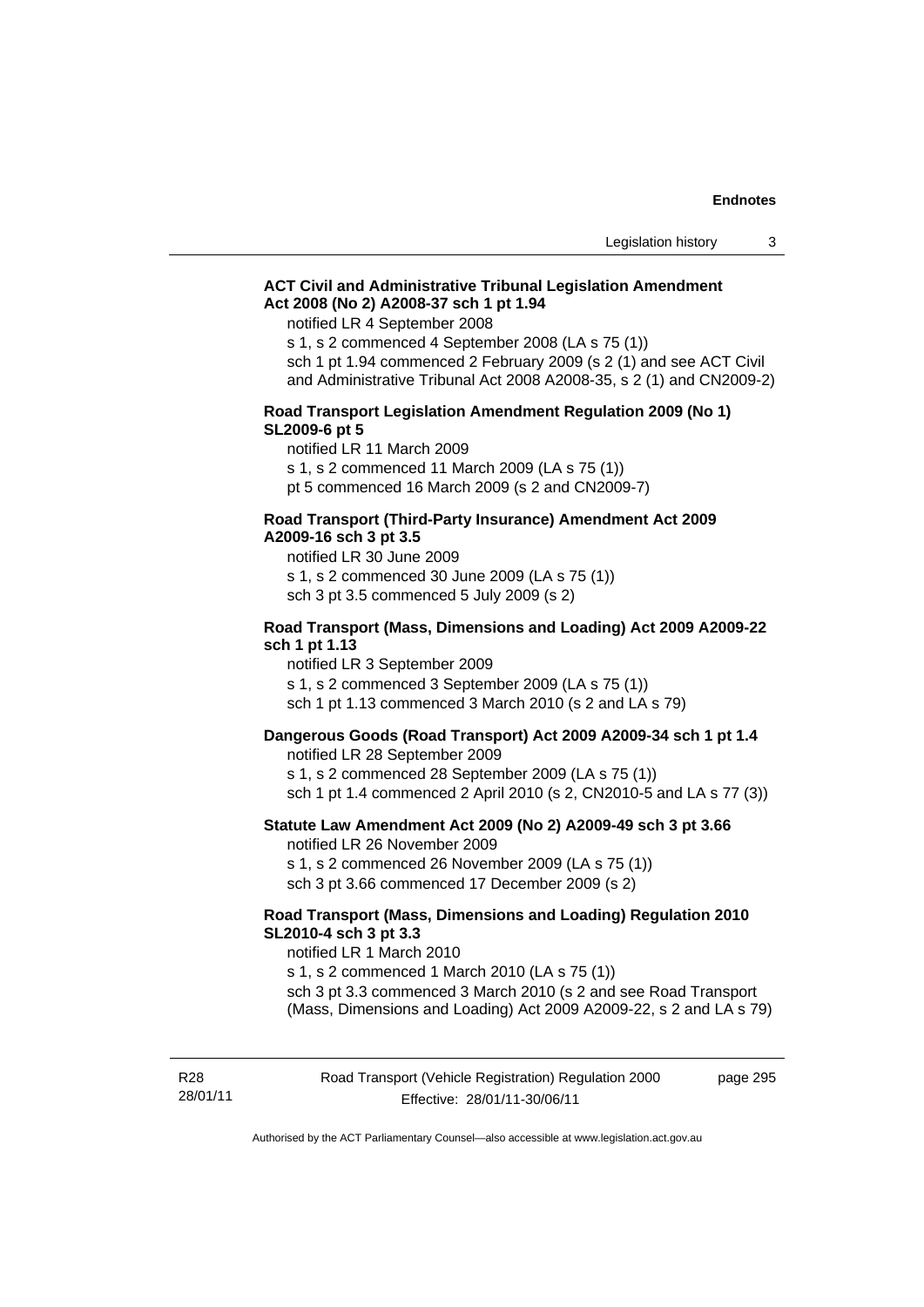| 4 | Amendment history |
|---|-------------------|
|---|-------------------|

# **Road Transport Legislation Amendment Regulation 2010 (No 2) SL2010-7 pt 6, sch 1 pt 1.5**

notified LR 16 March 2010 s 1, s 2 commenced 16 March 2010 (LA s 75 (1)) pt 6, sch 1 pt 1.5 commenced 17 March 2010 (s 2 (1))

# **Statute Law Amendment Act 2010 A2010-18 sch 3 pt 3.25**

notified LR 13 May 2010 s 1, s 2 commenced 13 May 2010 (LA s 75 (1)) sch 3 pt 3.25 commenced 3 June 2010 (s 2)

### **Road Transport Legislation Amendment Regulation 2011 (No 1) SL2011-2 pt 4**

notified LR 27 January 2011 s 1, s 2 commenced 27 January 2011 (LA s 75 (1)) pt 4 commenced 28 January 2011 (s 2)

# **4 Amendment history**

| Name of regulation<br>s 1                                    | am R <sub>10</sub> LA                                                                                                                                  |
|--------------------------------------------------------------|--------------------------------------------------------------------------------------------------------------------------------------------------------|
| Commencement<br>s <sub>2</sub>                               | om Act 2001 No 27 amdt 4.33                                                                                                                            |
| Definitions---the dictionary<br>s 3 hdg<br>s 3               | bracketed note exp 17 September 2002 (s 5 (3))<br>am Act 2001 No 44 amdt 1,3813                                                                        |
| Diagrams---the dictionary<br>s 4 hdg                         | bracketed note exp 17 September 2002 (s 5 (3))                                                                                                         |
| <b>Notes</b><br>s 5 hdg<br>s <sub>5</sub>                    | bracketed note exp 17 September 2002 (s 5 (3))<br>am Act 2001 No 44 amdt 1.3814; Act 2002 No 30 amdt 3.782<br>(2), (3) exp 17 September 2002 (s 5 (3)) |
| Meaning of registration provisions<br>s 6 hdg                | bracketed note exp 17 September 2002 (s 5 (3))                                                                                                         |
| <b>Suspension of exemptions</b><br>s 7 hdg<br>s <sub>7</sub> | bracketed note exp 17 September 2002 (s 5 (3))<br>am SL2010-7 amdt 1.50                                                                                |
| s 8 hdg                                                      | Application of Act, s 18 to pt 2.2 vehicles<br>bracketed note exp 17 September 2002 (s 5 (3))                                                          |
|                                                              |                                                                                                                                                        |

| page 296 | Road Transport (Vehicle Registration) Regulation 2000 | R28      |
|----------|-------------------------------------------------------|----------|
|          | Effective: 28/01/11-30/06/11                          | 28/01/11 |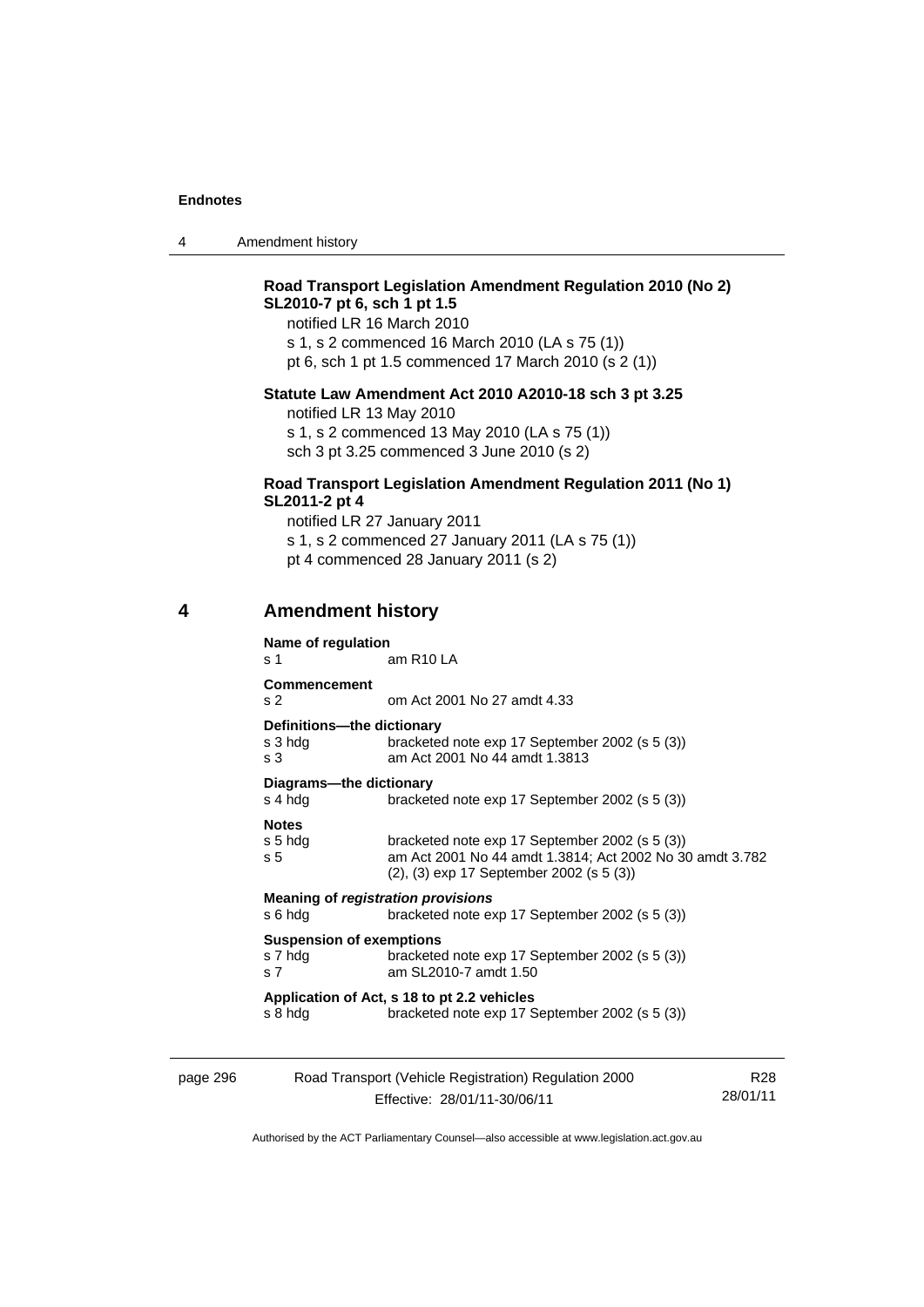|                             | <b>Vehicles on tow trucks</b><br>s 9 hdg                    | bracketed note exp 17 September 2002 (s 5 (3))                                                                                  |          |
|-----------------------------|-------------------------------------------------------------|---------------------------------------------------------------------------------------------------------------------------------|----------|
|                             | Vehicles used for agricultural work<br>s 10 hdg             | bracketed note exp 17 September 2002 (s 5 (3))                                                                                  |          |
|                             | production<br>s 11 hdg                                      | Vehicles using roads or road related areas to a limited extent during primary<br>bracketed note exp 17 September 2002 (s 5 (3)) |          |
|                             | s 12 $hdg$                                                  | Trailers used for road construction and other public works<br>bracketed note exp 17 September 2002 (s 5 (3))                    |          |
|                             | s 13 hdg                                                    | Golf and green keeping vehicles used on roads or road related areas<br>bracketed note exp 17 September 2002 (s 5 (3))           |          |
|                             | Vehicles temporarily in the ACT<br>s 14 hdg                 | bracketed note exp 17 September 2002 (s 5 (3))                                                                                  |          |
|                             | $s$ 15 hdg                                                  | Vehicles registered under Interstate Road Transport Act 1985<br>bracketed note exp 17 September 2002 (s 5 (3))                  |          |
|                             | $s$ 16 hdg                                                  | Trailers exempt from registration in another jurisdiction<br>bracketed note exp 17 September 2002 (s 5 (3))                     |          |
|                             | Vehicles used to fight rural fires<br>s 17 hdg<br>s 17      | bracketed note exp 17 September 2002 (s 5 (3))<br>sub A2004-28 amdt 3.63<br>am A2010-18 amdt 3.109                              |          |
|                             | <b>Police vehicles</b><br>$s$ 18 hdg                        | bracketed note exp 17 September 2002 (s 5 (3))                                                                                  |          |
|                             | Lawn mowers<br>$s$ 19 hdg                                   | bracketed note exp 17 September 2002 (s 5 (3))                                                                                  |          |
|                             | <b>Bicycles with auxiliary motors</b><br>$s$ 20 hdg<br>s 20 | bracketed note exp 17 September 2002 (s 5 (3))<br>am A2010-18 amdt 3.110, amdt 3.111                                            |          |
|                             | $s21$ hdg                                                   | Vehicles used by certain people with disabilities<br>bracketed note exp 17 September 2002 (s 5 (3))                             |          |
|                             | s $22$ hdg                                                  | Vehicles being driven to obtain registration etc<br>bracketed note exp 17 September 2002 (s 5 (3))                              |          |
|                             | Vehicles being inspected<br>s 23 hdg                        | bracketed note exp 17 September 2002 (s 5 (3))                                                                                  |          |
|                             | $s$ 24 hdg                                                  | Self-propelled elevating work platforms<br>bracketed note exp 17 September 2002 (s 5 (3))                                       |          |
|                             | s 25 hdg                                                    | Registered operator of registrable vehicle<br>bracketed note exp 17 September 2002 (s 5 (3))                                    |          |
| R <sub>28</sub><br>28/01/11 |                                                             | Road Transport (Vehicle Registration) Regulation 2000<br>Effective: 28/01/11-30/06/11                                           | page 297 |

Authorised by the ACT Parliamentary Counsel—also accessible at www.legislation.act.gov.au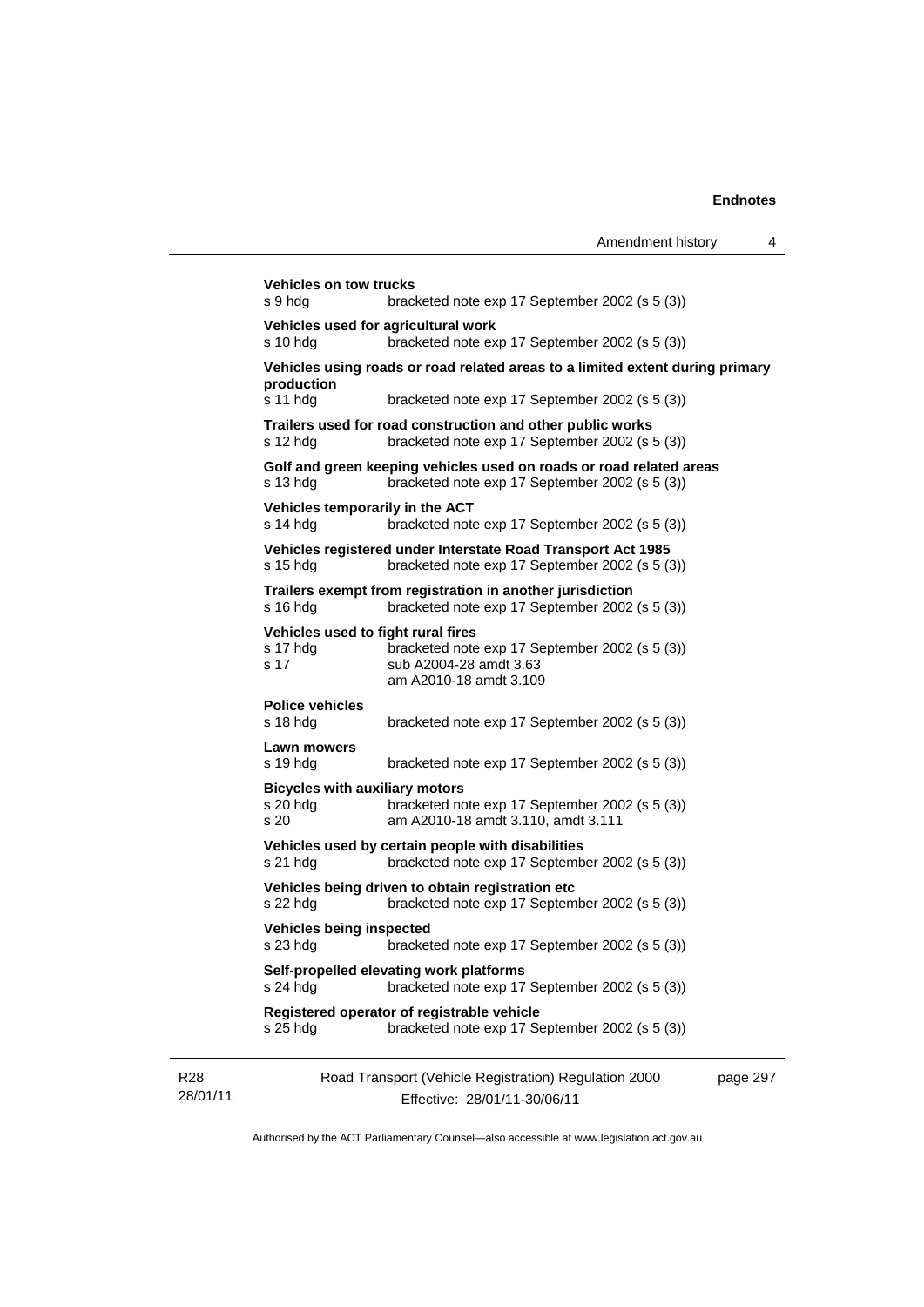page 298

4 Amendment history

| <b>Eligible vehicles</b><br>$s$ 26 hdg<br>s 26      | bracketed note exp 17 September 2002 (s 5 (3))<br>am SL2010-7 amdt 1.51                                                                                                                                     |                 |
|-----------------------------------------------------|-------------------------------------------------------------------------------------------------------------------------------------------------------------------------------------------------------------|-----------------|
| Who may apply for registration?<br>s 27 hdg         | bracketed note exp 17 September 2002 (s 5 (3))                                                                                                                                                              |                 |
| $s$ 28 hdg<br>s 28                                  | Information that may be required for registration application<br>bracketed note exp 17 September 2002 (s 5 (3))<br>am A2009-49 amdt 3.164, amdt 3.165; pars renum R22 LA                                    |                 |
| s 29 hdg                                            | Supporting evidence for registration application<br>bracketed note exp 17 September 2002 (s 5 (3))                                                                                                          |                 |
| s 30 hdg                                            | Giving authority registration application and supporting evidence<br>bracketed note exp 17 September 2002 (s 5 (3))                                                                                         |                 |
| <b>Duration of registration</b><br>s 31 hdg<br>s 31 | bracketed note exp 17 September 2002 (s 5 (3))<br>am 2001 No 7 s 3, s 4; Act 2001 No 44 amdt 1.3815                                                                                                         |                 |
| s 32 hdg<br>s 32                                    | Deciding applications for registration-general<br>bracketed note exp 17 September 2002 (s 5 (3))<br>am 2002 No 2 s 38; Act 2002 No 23 s 16<br>sub SL2003-32 s 19<br>am SL2005-4 amdt 2.51                   |                 |
| s 32A                                               | Deciding applications for registration-written-off vehicles<br>ins Act 2002 No 23 s 17<br>am SL2002-31 s 26, s 27, s 32                                                                                     |                 |
| s 32AA                                              | Deciding applications for registration--public passenger vehicles<br>ins SL2005-39 s 32                                                                                                                     |                 |
| s 32B                                               | Deciding applications for registration-taxis<br>ins Act 2002 No 23 s 17<br>om SL2002-31 s 28<br>ins SL2003-32 s 20<br>am SL2004-47 s 48; par renum R12 LA<br>sub SL2010-7 s 48<br>am A2010-18 amdt 3.112    |                 |
| s 32C                                               | Deciding applications for registration-certain hire cars<br>ins SL2005-4 amdt 2.52<br>(2), (3) (defs original operator, private hire car, small bus),<br>(4) exp 1 July 2010 (s 32C (4))<br>ss renum R27 LA |                 |
| <b>Conditional registration</b><br>s 33 hdg         | bracketed note exp 17 September 2002 (s 5 (3))                                                                                                                                                              |                 |
|                                                     | Road Transport (Vehicle Registration) Regulation 2000<br>Effective: 28/01/11-30/06/11                                                                                                                       | R28<br>28/01/11 |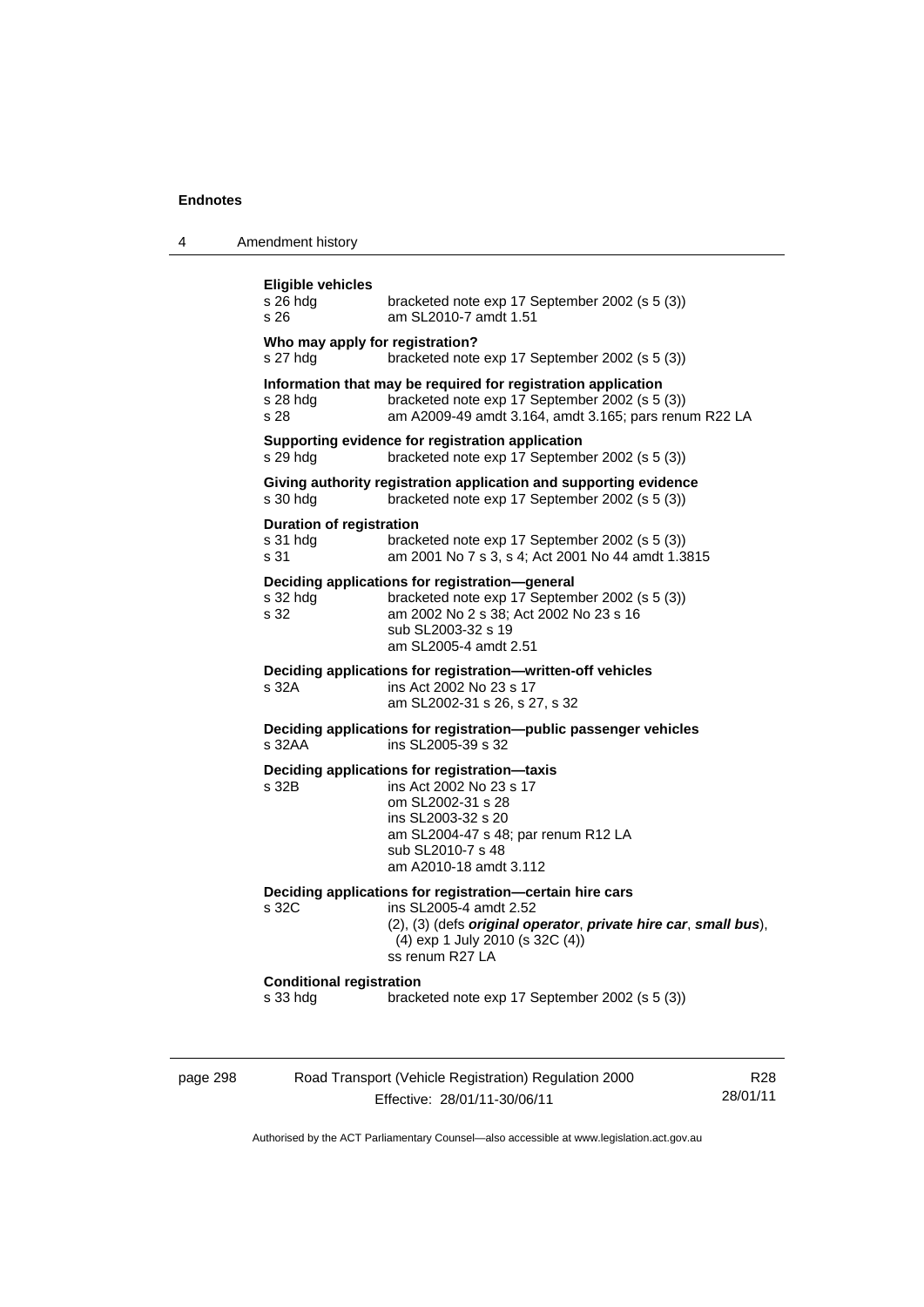| s 51                                                   | sub Act 2001 No 44 amdt 1.3817                                                                                      |  |
|--------------------------------------------------------|---------------------------------------------------------------------------------------------------------------------|--|
| <b>Bicycle rack numberplates</b><br>s 50 hdg           | bracketed note exp 17 September 2002 (s 5 (3))<br>Dimensions, layout etc of numberplates                            |  |
| Vehicle numberplates<br>s 49 hdg<br>s 49               | bracketed note exp 17 September 2002 (s 5 (3))<br>am 2001 No 7 s 7                                                  |  |
| s 48 hda                                               | Application of pt 3.5 to trader's plates<br>bracketed note exp 17 September 2002 (s 5 (3))                          |  |
| s 47                                                   | Determination of non-standard registration numbers<br>sub Act 2001 No 44 amdt 1.3816                                |  |
| Definitions for pt 3.5<br>$s$ 46 hdg                   | bracketed note exp 17 September 2002 (s 5 (3))                                                                      |  |
| s 45A                                                  | <b>Streamlined registration procedures</b><br>ins 2001 No 7 s 6                                                     |  |
| s 45 hda<br>s 45                                       | Using a vehicle without registration label etc<br>bracketed note exp 17 September 2002 (s 5 (3))<br>am SL2007-2 s 4 |  |
| <b>Registration labels</b><br>$s$ 44 hdg               | bracketed note exp 17 September 2002 (s 5 (3))                                                                      |  |
| s 43 hdg                                               | Recovery of lost or stolen registration certificates<br>bracketed note exp 17 September 2002 (s 5 (3))              |  |
| <b>Registration certificates</b><br>$s$ 40 hdg<br>s 40 | bracketed note exp 17 September 2002 (s 5 (3))<br>am 2001 No 7 s 5                                                  |  |
| s 39 hdg                                               | Searches of registrable vehicles register etc<br>bracketed note exp 17 September 2002 (s 5 (3))                     |  |
| s 38 hda                                               | Register to record information over previous 2 years<br>bracketed note exp 17 September 2002 (s 5 (3))              |  |
| s 37 hdg                                               | Changes in description or configuration to be recorded<br>bracketed note exp 17 September 2002 (s 5 (3))            |  |
| <b>Recording of dealing restrictions</b><br>s 36 hdg   | bracketed note exp 17 September 2002 (s 5 (3))                                                                      |  |
| s 35 hdg                                               | Other information that may be recorded in register<br>bracketed note exp 17 September 2002 (s 5 (3))                |  |
| s 34 hda<br>s 34                                       | bracketed note exp 17 September 2002 (s 5 (3))<br>am A2009-49 amdt 3.166, amdt 3.167; pars renum R22 LA             |  |

Authorised by the ACT Parliamentary Counsel—also accessible at www.legislation.act.gov.au

Effective: 28/01/11-30/06/11

R28 28/01/11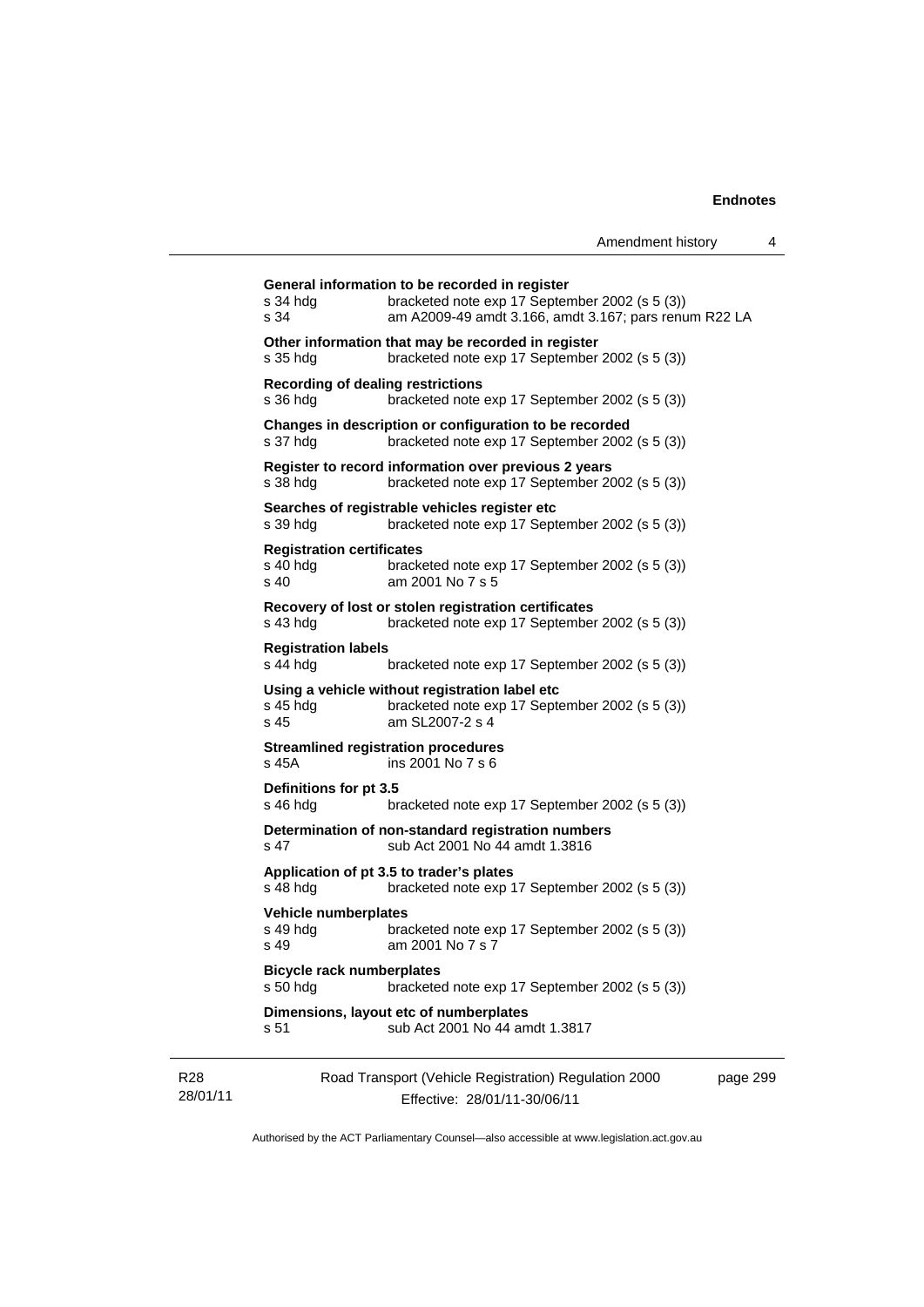| Amendment history |
|-------------------|
|                   |

```
Authority may change registration number 
s 52 hdg bracketed note exp 17 September 2002 (s 5 (3)) 
Nature of prescribed rights 
s 53 hdg bracketed note exp 17 September 2002 (s 5 (3)) 
Selling rights to non-standard registration numbers 
s 54 hdg bracketed note exp 17 September 2002 (s 5 (3)) 
Assignment of rights 
s 55 hdg bracketed note exp 17 September 2002 (s 5 (3)) 
Display of numberplates 
s 59 hdg bracketed note exp 17 September 2002 (s 5 (3)) 
s 59 am 2002 No 2 s 39 
Using vehicle without numberplate etc 
s 60 hdg bracketed note exp 17 September 2002 (s 5 (3)) 
Swapping of numberplates 
s 61 hdg bracketed note exp 17 September 2002 (s 5 (3)) 
Transfer of numberplate to another vehicle 
s 62 hdg bracketed note exp 17 September 2002 (s 5 (3)) 
Exchange of numberplates 
s 63 hdg bracketed note exp 17 September 2002 (s 5 (3)) 
Damaged numberplates 
s 64 hdg bracketed note exp 17 September 2002 (s 5 (3)) 
Lost, stolen or destroyed numberplates 
s 65 hdg bracketed note exp 17 September 2002 (s 5 (3)) 
Recovery of lost or stolen numberplates 
s 66 hdg bracketed note exp 17 September 2002 (s 5 (3)) 
Notice of renewal for registration
s 67 hdg bracketed note exp 17 September 2002 (s 5 (3)) 
s 67 am 2001 No 7 s 8; SL2008-30 s 6 
Renewal of registration 
s 68 hdg bracketed note exp 17 September 2002 (s 5 (3)) 
s 68 am 2001 No 7 s 10, s 11 
                  (2) sub 2001 No 7 s 9 
                  disallowed 29 March 2001 
                  (2A) ins 2001 No 7 s 9 
                  disallowed 29 March 2001 
                  (13) exp 31 March 2002 (s 68 (13)) 
                  am Act 2001 No 44 amdt 1.3818; Act 2002 No 23 s 18, s 19; 
                  SL2002-31 s 29; SL2003-32 s 21, s 22; SL2005-4 amdt 2.53
```

| page 300 |  |  |
|----------|--|--|
|          |  |  |

Road Transport (Vehicle Registration) Regulation 2000 Effective: 28/01/11-30/06/11

R28 28/01/11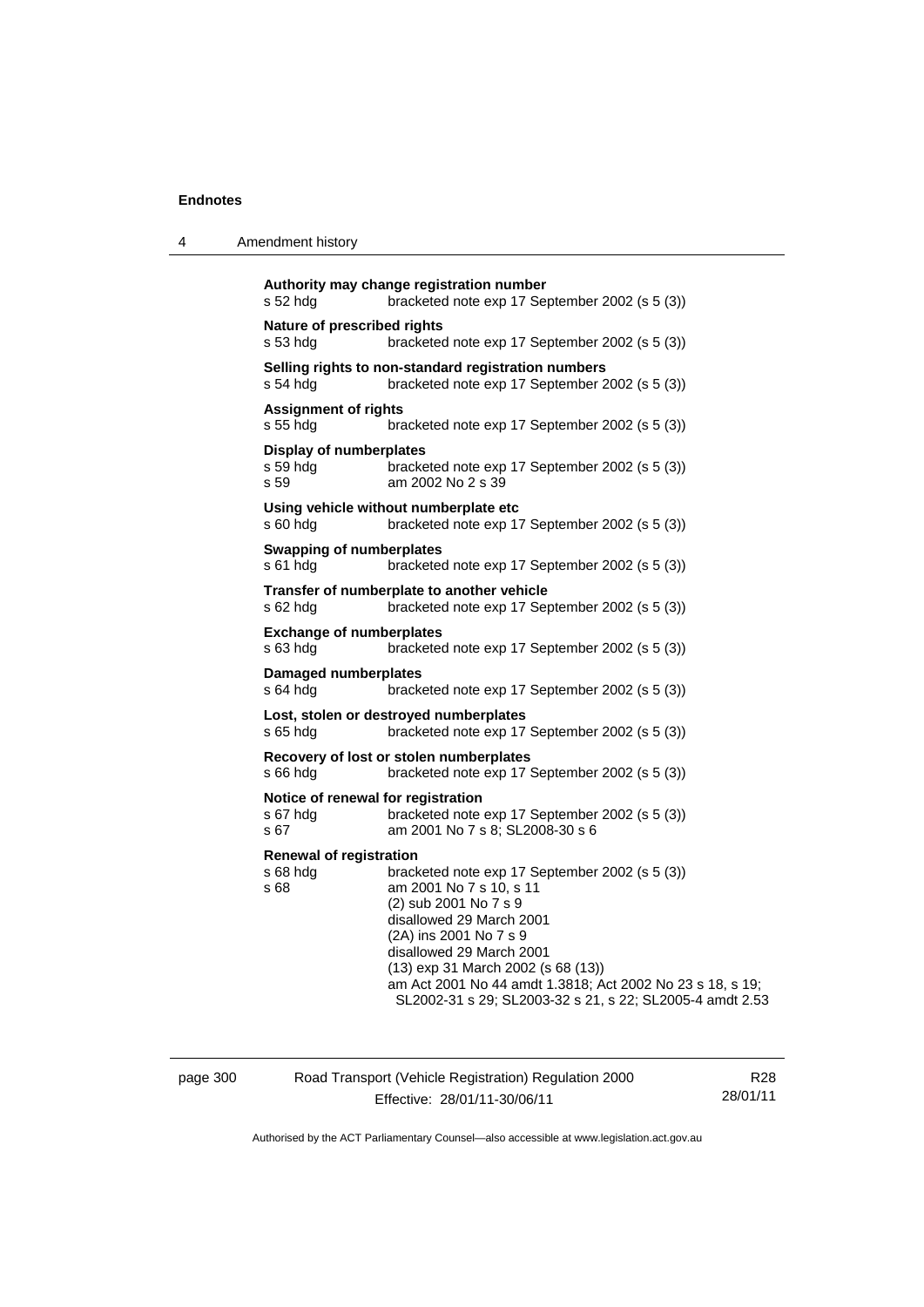|                                                     | Amendment history                                                                                                                                                         | 4        |
|-----------------------------------------------------|---------------------------------------------------------------------------------------------------------------------------------------------------------------------------|----------|
| s 68A                                               | Seasonal vehicles-maximum registration renewal period<br>ins 2001 No 7 s 12<br>disallowed 29 March 2001<br>ins Act 2002 No 23 s 19                                        |          |
| s 69 hdg<br>s 69                                    | Obligation to notify change of name or address etc<br>bracketed note exp 17 September 2002 (s 5 (3))<br>am A2009-49 amdt 3.168, amdt 3.169                                |          |
| s 70 hdg<br>s 70                                    | Obligation to notify if vehicle destroyed or written off<br>bracketed note exp 17 September 2002 (s 5 (3))<br>om Act 2002 No 23 s 20                                      |          |
| s 71 hdg                                            | Obligations in relation to changed vehicles<br>bracketed note exp 17 September 2002 (s 5 (3))                                                                             |          |
| s 72 hdg<br>s 72                                    | Verification of register and monitoring of compliance<br>bracketed note exp 17 September 2002 (s 5 (3))<br>am A2009-49 amdt 3.170; pars renum R22 LA                      |          |
| <b>Obligations of disposers</b><br>s 73 hdg         | bracketed note exp 17 September 2002 (s 5 (3))                                                                                                                            |          |
| <b>Obligations of acquirers</b><br>s 74 hdg         | bracketed note exp 17 September 2002 (s 5 (3))                                                                                                                            |          |
| Interim entry about disposal of vehicle<br>s 75 hdg | bracketed note exp 17 September 2002 (s 5 (3))                                                                                                                            |          |
| <b>Repossession and restoration</b><br>s 76 hdg     | bracketed note exp 17 September 2002 (s 5 (3))                                                                                                                            |          |
| s 77 hdg                                            | Transfer on death of registered operator<br>bracketed note exp 17 September 2002 (s 5 (3))                                                                                |          |
| Transfer of suspended registration<br>s 77A         | ins SL2008-16 s 4                                                                                                                                                         |          |
| s 78 hdg<br>s 78                                    | When transfer of registration may or must be refused<br>bracketed note exp 17 September 2002 (s 5 (3))<br>am 2001 No 7 s 13; Act 2002 No 23 s 21, s 22; SL2002-31<br>s 32 |          |
| s 79 hdg                                            | Action on approval of application for transfer<br>bracketed note exp 17 September 2002 (s 5 (3))                                                                          |          |
| <b>Exemptions from pt 4.2</b><br>s 80 hdg           | bracketed note exp 17 September 2002 (s 5 (3))                                                                                                                            |          |
| <b>Expiry of registration</b><br>s 81 hdg           | bracketed note exp 17 September 2002 (s 5 (3))                                                                                                                            |          |
| s 82 hdg                                            | Return of numberplates if registration expires<br>bracketed note exp 17 September 2002 (s 5 (3))                                                                          |          |
|                                                     | Road Transport (Vehicle Registration) Regulation 2000<br>Effective: 28/01/11-30/06/11                                                                                     | page 301 |

Authorised by the ACT Parliamentary Counsel—also accessible at www.legislation.act.gov.au

R28 28/01/11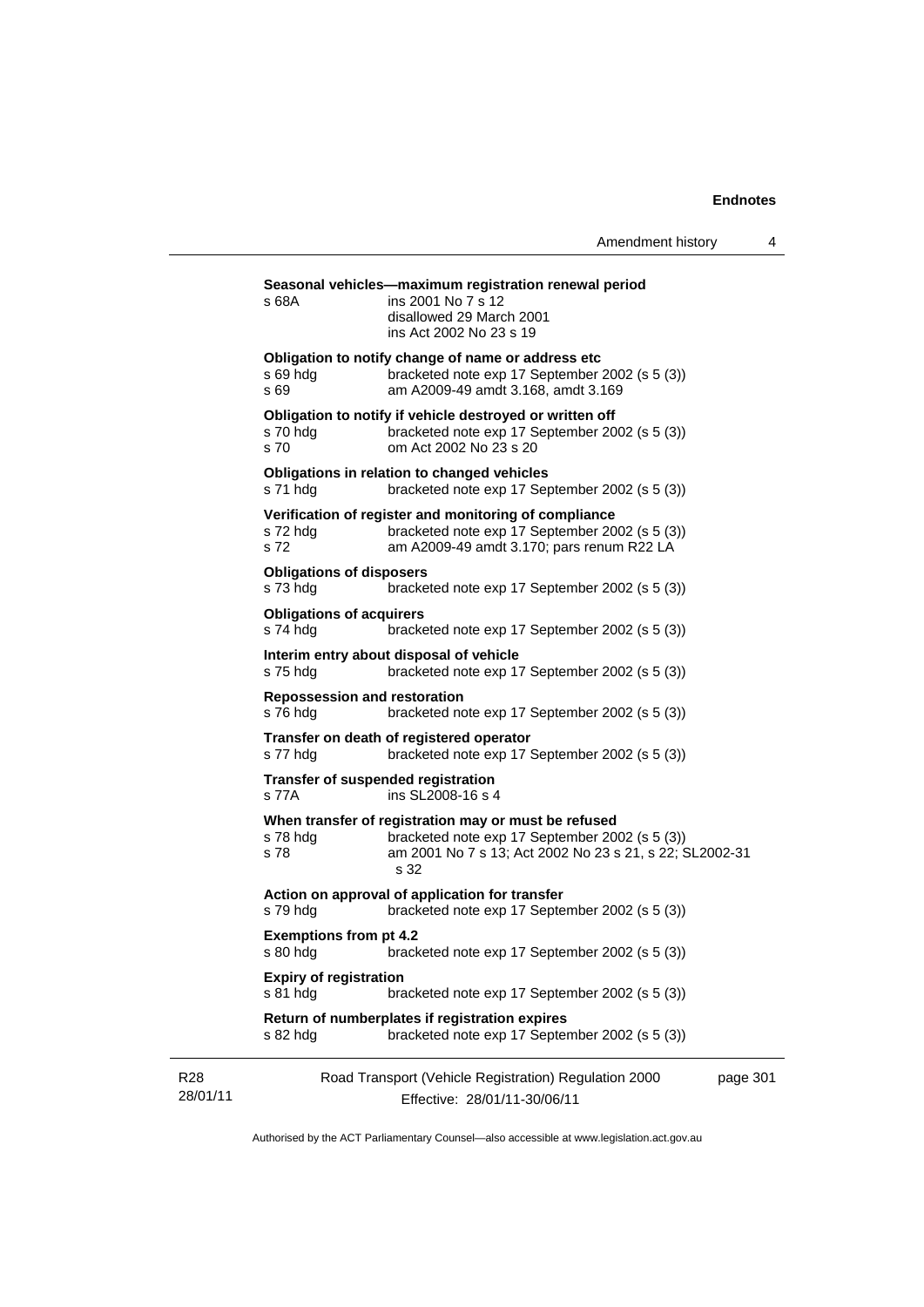| 4 | Amendment history |
|---|-------------------|
|---|-------------------|

| s 83 hdg<br>s 83                                      | Surrender of registration by registered operator<br>bracketed note exp 17 September 2002 (s 5 (3))<br>am SL2011-2 s 11                                                                       |
|-------------------------------------------------------|----------------------------------------------------------------------------------------------------------------------------------------------------------------------------------------------|
| s 84 hdg<br>s 84                                      | Suspension or cancellation of registration<br>bracketed note exp 17 September 2002 (s 5 (3))<br>am Act 2002 No 23 s 23; SL2002-31 s 32; SL2005-39 s 33;<br>SL2010-7 amdt 1.52                |
| s 85 hdg<br>s 85                                      | Procedures for suspension and cancellation of registration<br>bracketed note exp 17 September 2002 (s 5 (3))<br>am Act 2002 No 23 s 24; SL2002-31 s 32; SL2009-6 s 35;<br>SL2010-7 amdt 1.53 |
| s 85A                                                 | Re-establishment of cancelled registration<br>ins SL2008-16 s 5                                                                                                                              |
| s 86 hdg                                              | Issue of unregistered vehicle permits etc<br>bracketed note exp 17 September 2002 (s 5 (3))                                                                                                  |
| s 87 hdg                                              | Obligations of holder of unregistered vehicle permit<br>bracketed note exp 17 September 2002 (s 5 (3))                                                                                       |
| Issue of trader's plates<br>s 88 hdg<br>s 88          | bracketed note exp 17 September 2002 (s 5 (3))<br>am Act 2001 No 44 amdt 1.3819; A2009-16 amdt 3.7                                                                                           |
| s 90 hdg                                              | Identification labels for trader's plates<br>bracketed note exp 17 September 2002 (s 5 (3))                                                                                                  |
| <b>Replacement identification labels</b><br>s 92 hdg  | bracketed note exp 17 September 2002 (s 5 (3))                                                                                                                                               |
| s 93 hdg                                              | Recovery of lost or stolen identification labels<br>bracketed note exp 17 September 2002 (s 5 (3))                                                                                           |
| s 94 hdg                                              | Use of vehicles with trader's plates on road or road related area<br>bracketed note exp 17 September 2002 (s 5 (3))                                                                          |
| <b>Attaching of identification labels</b><br>s 95 hdg | bracketed note exp 17 September 2002 (s 5 (3))                                                                                                                                               |
| Authorised use of trader's plates<br>s 96 hdg<br>s 96 | bracketed note exp 17 September 2002 (s 5 (3))<br>am SL2009-6 s 36; ss renum R20 LA                                                                                                          |
| s 97 hdg                                              | Unauthorised uses of identification labels<br>bracketed note exp 17 September 2002 (s 5 (3))                                                                                                 |
| s 98 hdg<br>s 98                                      | Trader to make, keep and produce records<br>bracketed note exp 17 September 2002 (s 5 (3))<br>am SL2009-6 s 37                                                                               |
|                                                       |                                                                                                                                                                                              |

| page 302 | Road Transport (Vehicle Registration) Regulation 2000 | R28      |
|----------|-------------------------------------------------------|----------|
|          | Effective: 28/01/11-30/06/11                          | 28/01/11 |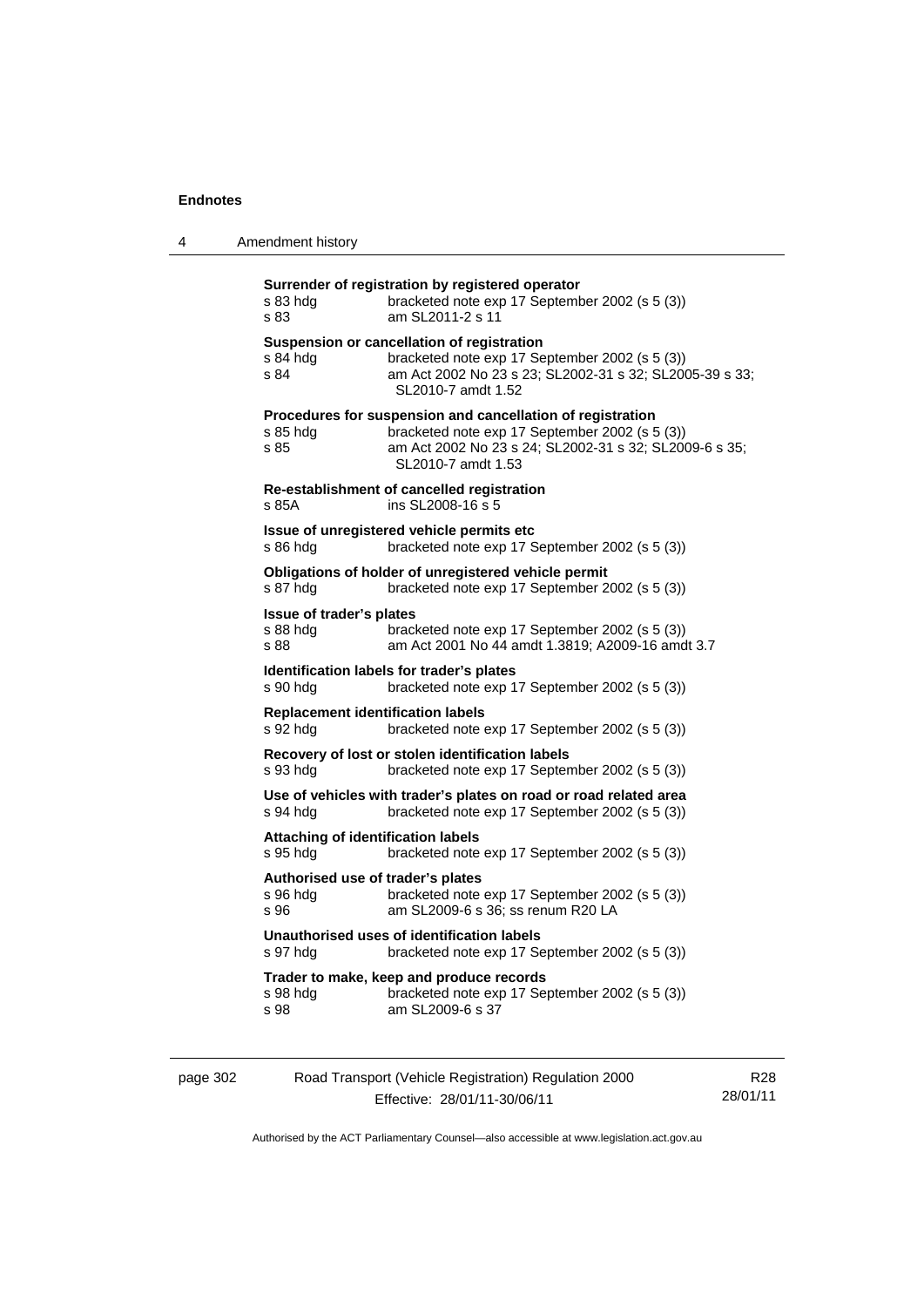| s 99 hdg                              | bracketed note exp 17 September 2002 (s 5 (3))                                                                                                                         |
|---------------------------------------|------------------------------------------------------------------------------------------------------------------------------------------------------------------------|
| s 100 hdg                             | Disposal or cessation of business<br>bracketed note exp 17 September 2002 (s 5 (3))                                                                                    |
| Return of trader's plate<br>s 101 hdg | bracketed note exp 17 September 2002 (s 5 (3))                                                                                                                         |
| s 103 hdg                             | What are the applicable vehicle standards?<br>bracketed note exp 17 September 2002 (s 5 (3))                                                                           |
| s 104 hdg                             | Road transport authority may exempt vehicle etc from certain provisions<br>bracketed note exp 17 September 2002 (s 5 (3))                                              |
| s 107                                 | Motor vehicles and trailers to be properly maintained<br>am SL2009-6 s 38                                                                                              |
| s 108                                 | Emission control systems to be fitted and properly maintained<br>am SL2009-6 s 38                                                                                      |
| s 112 hdg                             | Compliance with applicable vehicle standards<br>bracketed note exp 17 September 2002 (s 5 (3))                                                                         |
| s 113 hdg                             | Noncomplying and non-standard vehicles<br>bracketed note exp 17 September 2002 (s 5 (3))                                                                               |
| s 114 hdg<br>s 114                    | Installation of operations plates, modification of vehicles etc<br>bracketed note exp 17 September 2002 (s 5 (3))<br>am Act 2001 No 44 amdt 1.3820, amdt 1.3821        |
| Definitions for pt 6.3<br>s 115 hdg   | bracketed note exp 17 September 2002 (s 5 (3))                                                                                                                         |
| s 116 hdg<br>s 116                    | Eligibility to apply for authorisation as examiners<br>bracketed note exp 17 September 2002 (s 5 (3))<br>am Act 2001 No 44 amdt 1.3822, amdt 1.3823; SL2006-59<br>s 32 |
| s 117 hdg<br>s 117                    | Application procedure for authorisation<br>bracketed note exp 17 September 2002 (s 5 (3))<br>am SL2003-32 s 23                                                         |
| s 118 hdg<br>s 118                    | When applications for authorisation can be refused<br>bracketed note exp 17 September 2002 (s 5 (3))<br>am 2001 Act No 27 amdt 4.34                                    |
| s 119 hdg                             | Authorisation of examiners and certificates of appointment<br>bracketed note exp 17 September 2002 (s 5 (3))                                                           |
| s 120 hdg                             | Approval of application for additional class of vehicles<br>bracketed note exp 17 September 2002 (s 5 (3))                                                             |

R28 28/01/11 Road Transport (Vehicle Registration) Regulation 2000 Effective: 28/01/11-30/06/11

page 303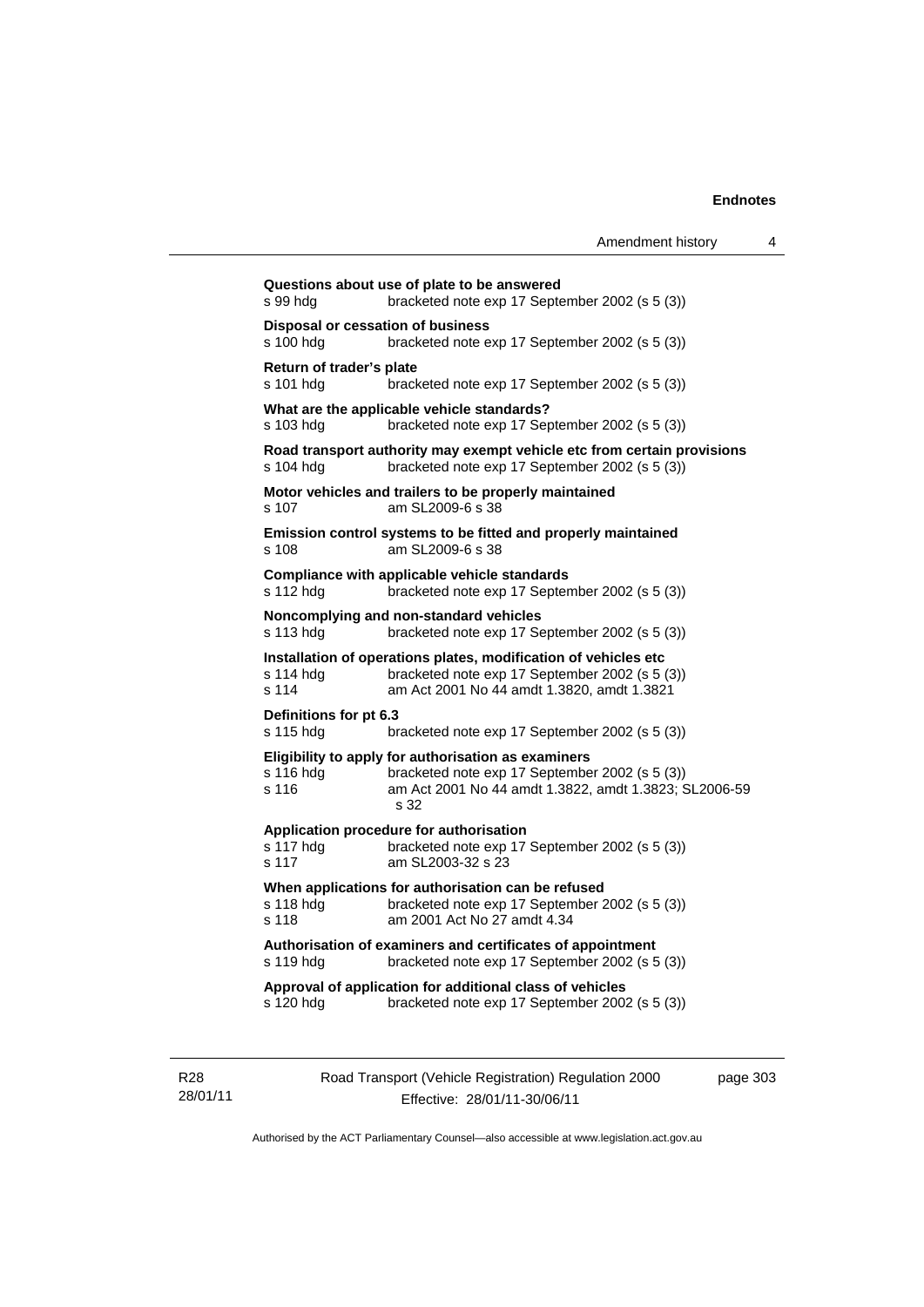| 4 | Amendment history |
|---|-------------------|
|---|-------------------|

|          | <b>Examiners register</b><br>s 121 hdg                                                                                                      | bracketed note exp 17 September 2002 (s 5 (3))                                                                                                                                                |                        |  |  |
|----------|---------------------------------------------------------------------------------------------------------------------------------------------|-----------------------------------------------------------------------------------------------------------------------------------------------------------------------------------------------|------------------------|--|--|
|          | s 122 hdg                                                                                                                                   | Change of name or address of authorised examiner<br>bracketed note exp 17 September 2002 (s 5 (3))                                                                                            |                        |  |  |
|          | s 124 hdg<br>s 124                                                                                                                          | When authority may take action in relation to authorisation<br>bracketed note exp 17 September 2002 (s 5 (3))<br>am 2000 No 22 s 6<br>sub SL2006-59 s 33                                      |                        |  |  |
|          | s 125 hdg<br>s 125                                                                                                                          | Procedures for authority taking action in relation to authorisation<br>bracketed note exp 17 September 2002 (s 5 (3))<br>am 2000 No 22 s 7; A2008-37 amdt 1.442                               |                        |  |  |
|          | s 126 hdg                                                                                                                                   | Return of certificate of appointment on cancellation or suspension<br>bracketed note exp 17 September 2002 (s 5 (3))                                                                          |                        |  |  |
|          | s 127 hdg<br>s 127                                                                                                                          | <b>Eligibility for approval of premises</b><br>bracketed note exp 17 September 2002 (s 5 (3))<br>sub SL2006-59 s 34<br>am SL2006-59 s 35                                                      |                        |  |  |
|          | Application procedure for approval of premises<br>s 128 hdg<br>bracketed note exp 17 September 2002 (s 5 (3))<br>s 128<br>am SL2003-32 s 24 |                                                                                                                                                                                               |                        |  |  |
|          | s 129 hdg                                                                                                                                   | Inspection of premises before approval<br>bracketed note exp 17 September 2002 (s 5 (3))                                                                                                      |                        |  |  |
|          | Approval of premises and certificates of approval<br>s 131 hdg<br>bracketed note exp 17 September 2002 (s 5 (3))                            |                                                                                                                                                                                               |                        |  |  |
|          | Approval of application for additional class of vehicles<br>s 132 hdg<br>bracketed note exp 17 September 2002 (s 5 (3))                     |                                                                                                                                                                                               |                        |  |  |
|          | Automatic cancellation of approval of premises<br>s 134 hdg<br>bracketed note exp 17 September 2002 (s 5 (3))                               |                                                                                                                                                                                               |                        |  |  |
|          | s 135 hdg<br>s 135                                                                                                                          | When authority may take action in relation to approval of premises<br>bracketed note exp 17 September 2002 (s 5 (3))<br>sub SL2006-59 s 36                                                    |                        |  |  |
|          | s 136 hdg<br>s 136                                                                                                                          | Procedures for authority taking action in relation to approval of premises<br>bracketed note exp 17 September 2002 (s 5 (3))<br>am 2000 No 22 s 8; am A2008-37 amdt 1.443; ss renum R19<br>LA |                        |  |  |
|          | Return of certificate of approval on cancellation or suspension<br>s 137 hdg<br>bracketed note exp 17 September 2002 (s 5 (3))              |                                                                                                                                                                                               |                        |  |  |
|          | s 138 hdg                                                                                                                                   | Certificate of approval to be displayed at approved premises<br>bracketed note exp 17 September 2002 (s 5 (3))                                                                                |                        |  |  |
| page 304 |                                                                                                                                             | Road Transport (Vehicle Registration) Regulation 2000<br>Effective: 28/01/11-30/06/11                                                                                                         | <b>R28</b><br>28/01/11 |  |  |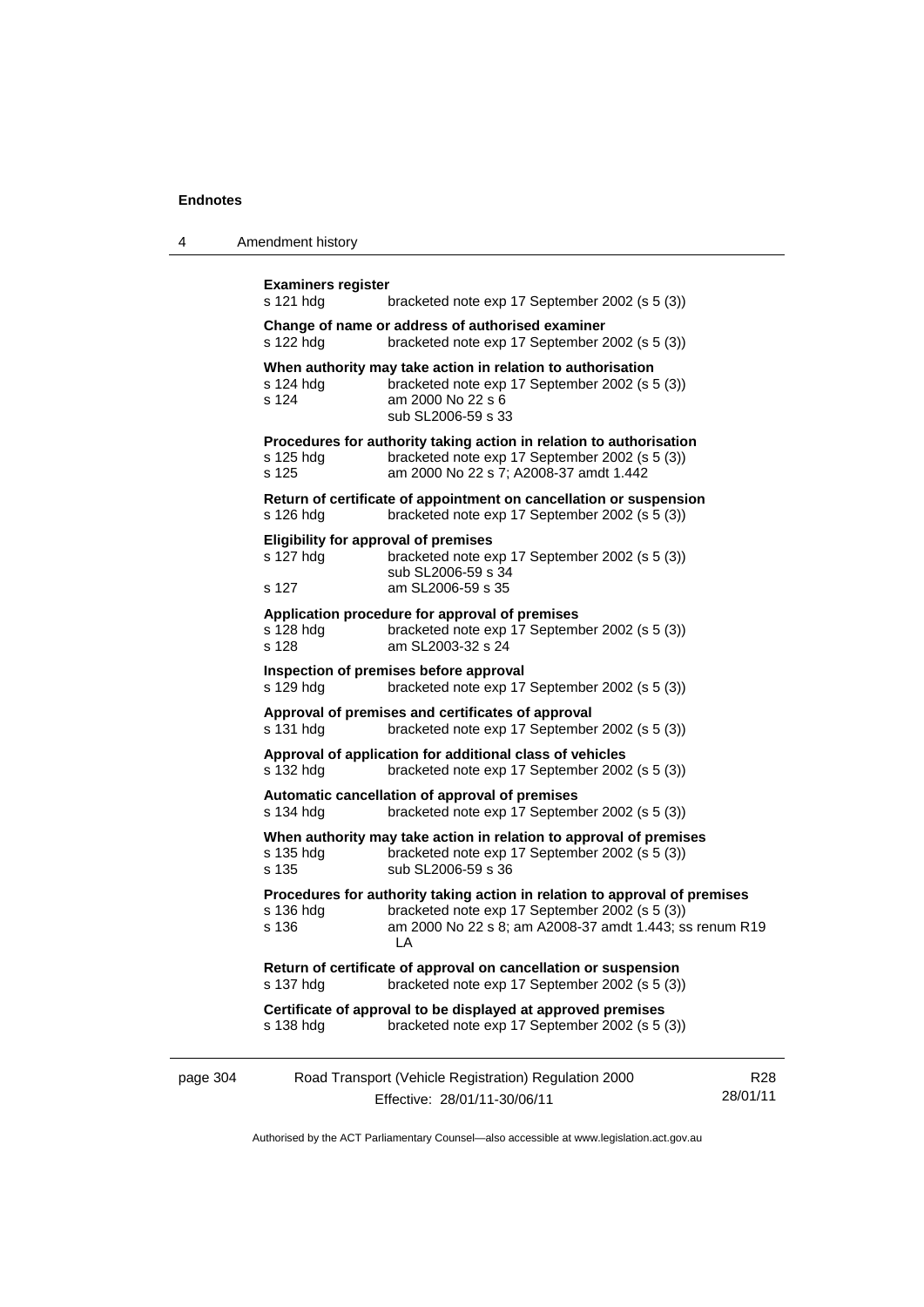|                                                                                                                           |                                                                                                                                      | Amendment history | 4 |  |  |
|---------------------------------------------------------------------------------------------------------------------------|--------------------------------------------------------------------------------------------------------------------------------------|-------------------|---|--|--|
| Manuals and design rules to be kept at approved premises<br>bracketed note exp 17 September 2002 (s 5 (3))<br>s 139 hdg   |                                                                                                                                      |                   |   |  |  |
| s 140 hdg                                                                                                                 | Notice to be displayed at approved premises<br>bracketed note exp 17 September 2002 (s 5 (3))                                        |                   |   |  |  |
| s 141 hdg                                                                                                                 | Proprietor of approved premises to give notice on ceasing to be proprietor<br>bracketed note exp 17 September 2002 (s 5 (3))         |                   |   |  |  |
| s 142 hdg                                                                                                                 | Change of name of proprietor of approved premises<br>bracketed note exp 17 September 2002 (s 5 (3))                                  |                   |   |  |  |
| <b>Inspection of vehicles</b><br>s 143 hdg                                                                                | bracketed note exp 17 September 2002 (s 5 (3))                                                                                       |                   |   |  |  |
| Vehicles to be inspected on request<br>s 144 hdg                                                                          | bracketed note exp 17 September 2002 (s 5 (3))                                                                                       |                   |   |  |  |
| s 145 hdg<br>s 145                                                                                                        | Duties of authorised examiners inspecting and testing vehicles<br>bracketed note exp 17 September 2002 (s 5 (3))<br>am SL2009-6 s 39 |                   |   |  |  |
| Issue of certificates of inspection etc<br>s 146 hdg                                                                      | bracketed note exp 17 September 2002 (s 5 (3))                                                                                       |                   |   |  |  |
| s 147 hdg                                                                                                                 | People by whom inspections may be carried out<br>bracketed note exp 17 September 2002 (s 5 (3))                                      |                   |   |  |  |
| Fees payable on inspection<br>s 148 hdg                                                                                   | bracketed note exp 17 September 2002 (s 5 (3))                                                                                       |                   |   |  |  |
| s 149 hdg                                                                                                                 | Offences relating to unauthorised people and unapproved premises<br>bracketed note exp 17 September 2002 (s 5 (3))                   |                   |   |  |  |
| Review of decision of authorised examiner<br>bracketed note exp 17 September 2002 (s 5 (3))<br>s 150 hdg                  |                                                                                                                                      |                   |   |  |  |
| <b>Inspections</b><br>s 151 hdg<br>s 151                                                                                  | bracketed note exp 17 September 2002 (s 5 (3))<br>om A2006-26 s 41                                                                   |                   |   |  |  |
| s 151A<br>s 151A                                                                                                          | Inspection of approved premises and equipment<br>ins 2000 No 22 s 9<br>om A2006-26 s 42                                              |                   |   |  |  |
| Issue of replacement certificates of appointment and approval<br>s 152 hdg bracketed note exp 17 September 2002 (s 5 (3)) |                                                                                                                                      |                   |   |  |  |
| Minister may determine maximum fees for inspections<br>sub Act 2001 No 44 amdt 1.3824<br>s 153                            |                                                                                                                                      |                   |   |  |  |
| s 153A                                                                                                                    | Authorisation and approval of premises guidelines-relevant offences<br>ins SL2006-59 s 37                                            |                   |   |  |  |
|                                                                                                                           |                                                                                                                                      |                   |   |  |  |

R28 28/01/11 Road Transport (Vehicle Registration) Regulation 2000 Effective: 28/01/11-30/06/11

page 305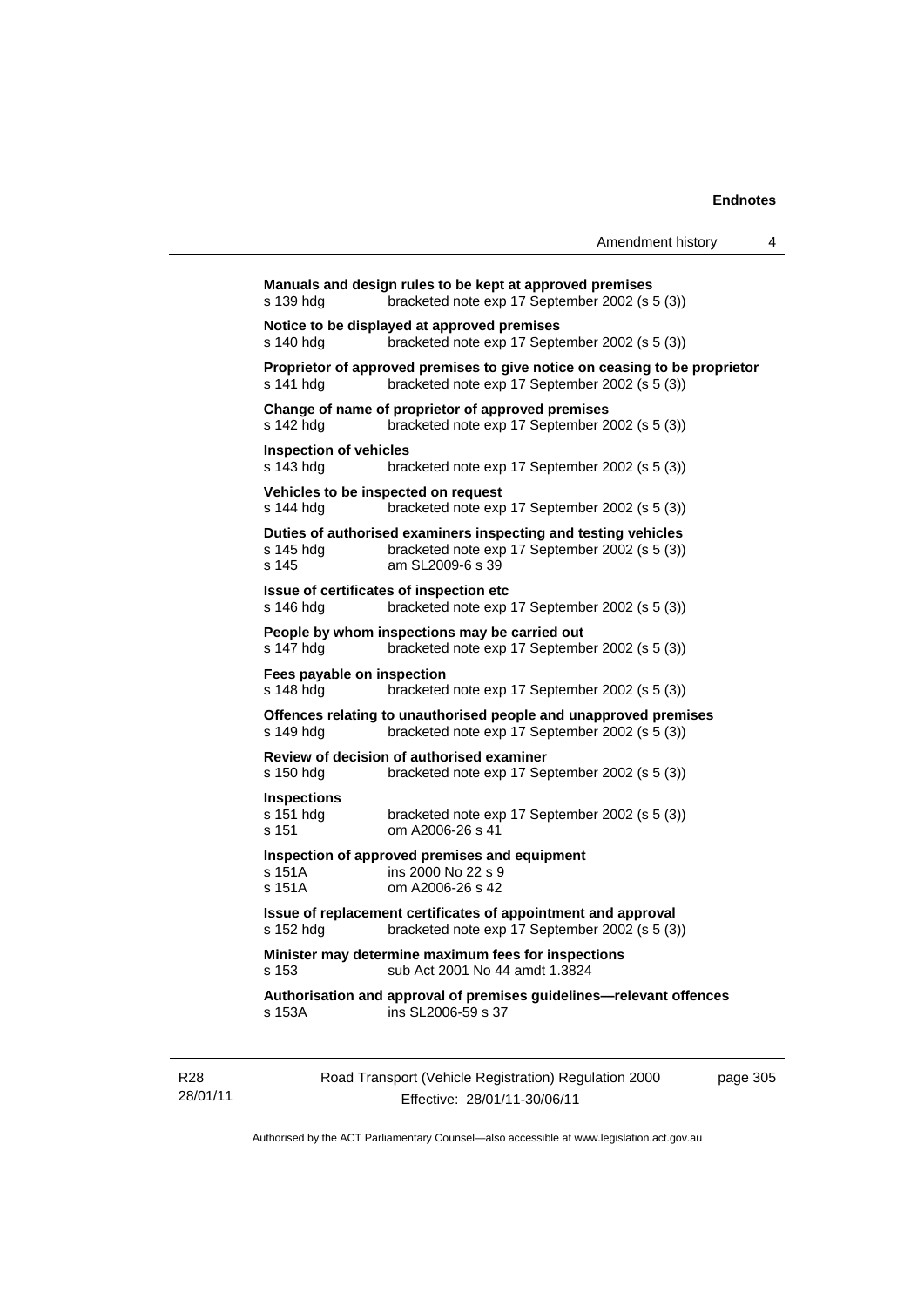| 4 | Amendment history                                                                                                                                                                              |  |  |  |
|---|------------------------------------------------------------------------------------------------------------------------------------------------------------------------------------------------|--|--|--|
|   | Definitions for pt 6.4<br>s 154 hdg<br>bracketed note exp 17 September 2002 (s 5 (3))                                                                                                          |  |  |  |
|   | Allocation of component identification numbers by authority<br>bracketed note exp 17 September 2002 (s 5 (3))<br>s 155 hdg                                                                     |  |  |  |
|   | Stamping component identification numbers without authority etc<br>s 156 hdg<br>bracketed note exp 17 September 2002 (s 5 (3))                                                                 |  |  |  |
|   | Change or replacement of vehicle part<br>s 157 hdg<br>bracketed note exp 17 September 2002 (s 5 (3))                                                                                           |  |  |  |
|   | Authority may authorise interference with component identification number<br>s 158 hdg<br>bracketed note exp 17 September 2002 (s 5 (3))                                                       |  |  |  |
|   | Issue of defect notices and formal warnings<br>bracketed note exp 17 September 2002 (s 5 (3))<br>s 159 hdg<br>s 159<br>am SL2004-47 s 49                                                       |  |  |  |
|   | Recording, clearance and withdrawal of defect notices<br>bracketed note exp 17 September 2002 (s 5 (3))<br>s 160 hdg                                                                           |  |  |  |
|   | Authorised use of vehicles with suspended registration<br>bracketed note exp 17 September 2002 (s 5 (3))<br>s 161 hdg                                                                          |  |  |  |
|   | 2 individuals may be recorded as registered operator of light vehicle<br>s 162 hdg<br>bracketed note exp 17 September 2002 (s 5 (3))                                                           |  |  |  |
|   | Application of the Road Transport (Mass, Dimensions and Loading) Act<br>bracketed note exp 17 September 2002 (s 5 (3))<br>s 163 hdg<br>sub A2009-22 amdt 1.29<br>s 163<br>am SL2010-4 amdt 3.4 |  |  |  |
|   | Special provisions about boat trailers<br>s 164 hdg<br>bracketed note exp 17 September 2002 (s 5 (3))                                                                                          |  |  |  |
|   | <b>Saving and transitional</b><br>ch 8 hdg<br>exp 1 July 2001 (s 178 (1))                                                                                                                      |  |  |  |
|   | Definitions for ch 8<br>s 165<br>exp 1 July 2001 (s 178 (1))                                                                                                                                   |  |  |  |
|   | Certain minors eligible to be registered operators of heavy vehicles<br>s 166<br>exp 1 July 2001 (s 178 (1))                                                                                   |  |  |  |
|   | Existing registered vehicles with interstate garage addresses<br>s 167 exp 1 July 2001 (s 178 (1))                                                                                             |  |  |  |
|   | <b>Authorised examiners and certificates</b><br>exp 1 July 2001 (s 178 (1))<br>s 168                                                                                                           |  |  |  |
|   | <b>Approved premises</b><br>s 169<br>exp 1 July 2001 (s 178 (1))                                                                                                                               |  |  |  |
|   |                                                                                                                                                                                                |  |  |  |

| page 306 | Road Transport (Vehicle Registration) Regulation 2000 | R28      |
|----------|-------------------------------------------------------|----------|
|          | Effective: 28/01/11-30/06/11                          | 28/01/11 |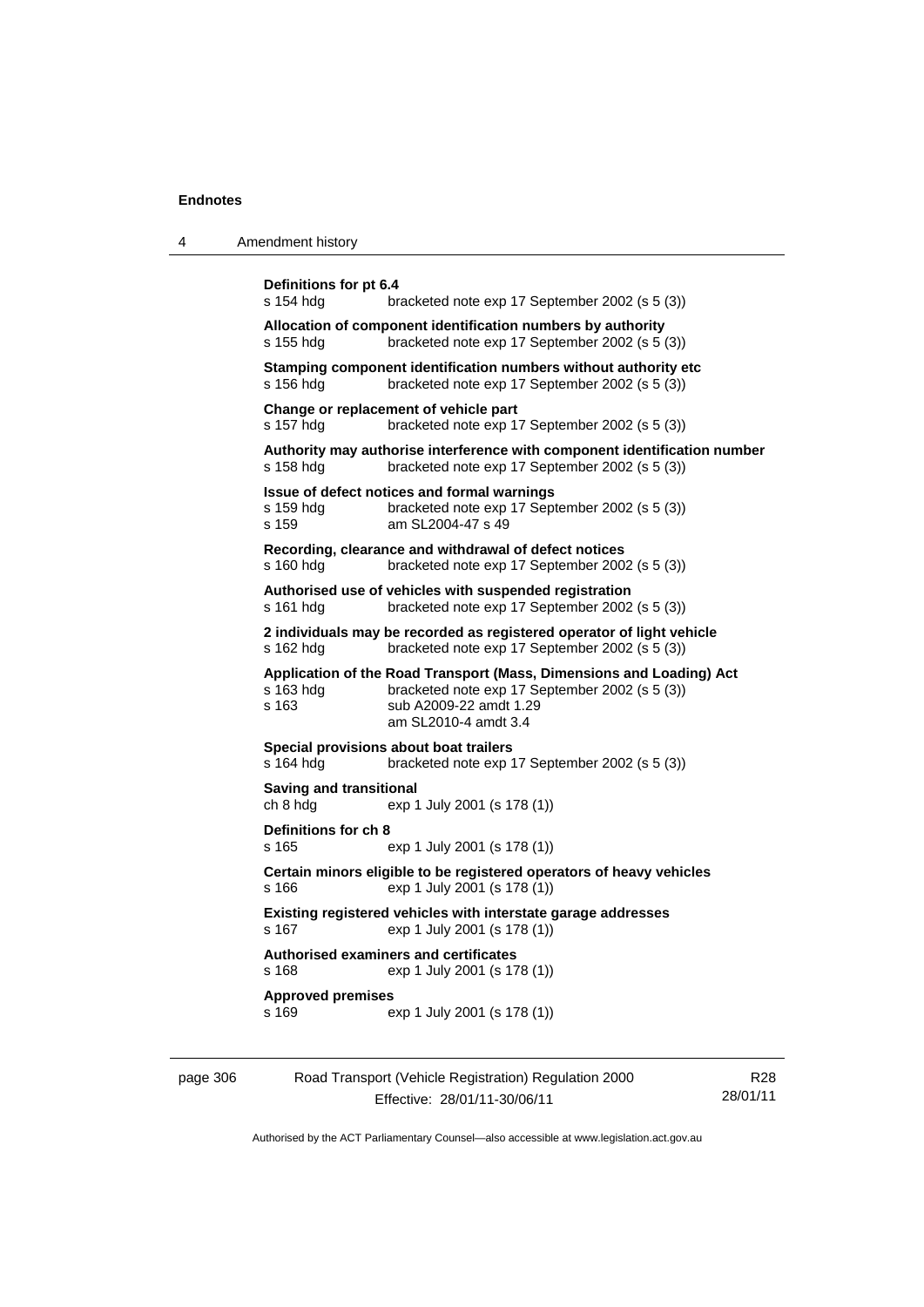**Existing disqualifications**  s 170 exp 1 July 2001 (s 178 (1)) **Existing procedures for revocation of appointment or cancellation of approval**  s 171 exp 1 July 2001 (s 178 (1)) **Existing offences in relation to authorised examiners and approved premises**  s 172 exp 1 July 2001 (s 178 (1)) **Certificates of inspection**  s 173 exp 1 July 2001 (s 178 (1)) **Display of registration labels on certain registrable vehicles**  s 174 exp 1 July 2001 (s 178 (1)) **Existing suspensions**  s 175 exp 1 July 2001 (s 178 (1)) **Rights in relation to previous approved numbers**  s 176 exp 1 July 2001 (s 178 (1)) **Rights in relation to previous special numbers**  s 177 exp 1 July 2001 (s 178 (1)) **Expiry of ch 8**  s 178 exp 1 July 2001 (s 178 (1)) **Vehicle Standards**  bracketed notes exp 17 September 2002 (s 5 (3)) **General**  sch 1 pt 1.1 hdg note 2 sub SL2009-6 s 40 **Object of sch 1** sch 1 s 1.1 am A2005-20 amdt 3.393 **References in sch 1 to provisions**  sch 1 s 1.3 om A2005-20 amdt 3.394 **Additional requirements for public passenger vehicles**  sch 1 div 1.5.3 hdg sub SL2010-7 amdt 1.54 sch 1 div 1.5.3 ins 2002 No 2 s 40 **Public passenger vehicles to have fire-extinguisher**  sch 1 s 1.60A ins 2002 No 2 s 40 sub SL2003-32 s 25; SL2005-4 amdt 2.54; SL2005-39 s 34 **Warning signs for combinations over 22m long**  sch 1 s 1.65 am A2009-22 amdt 1.30; SL2010-4 amdt 3.5 **Vehicle configuration and dimensions**  sch 1 pt 1.7 note am A2009-22 amdt 1.31

R28 28/01/11 Road Transport (Vehicle Registration) Regulation 2000 Effective: 28/01/11-30/06/11

page 307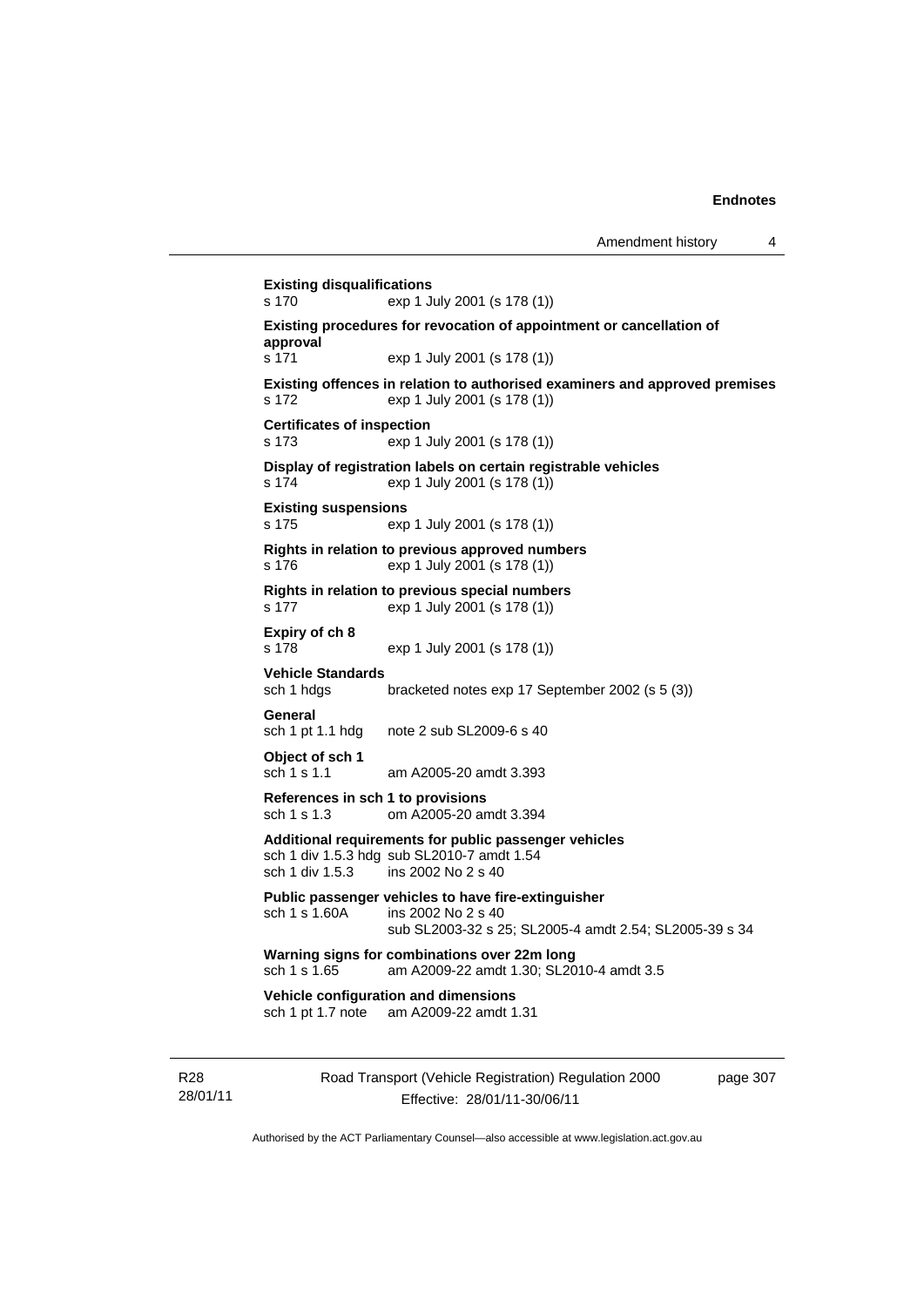4 Amendment history

**Stationary noise levels—car-type vehicles and motorbikes and motortrikes**  sch 1 s 1.158 (3), (4) exp 1 January 2001 (s 1.158 (4)) ss renum R10 LA **Speed limiting**  sch 1 s 1.164 am SL2009-6 s 41 **Dictionary**  dict am Act 2002 No 30 amdt 3.783; A2004-28 amdt 3.64; A2009-49 amdt 3.171; A2010-18 amdt 3.113, amdt 3.114 def *another jurisdiction* om R10 LA def *approved corresponding WOVR* ins SL2002-31 s 30 def *Australian Transport Council* om R10 LA def *authorised person* om R10 LA def *business address* ins A2009-49 amdt 3.172 def *combination* om A2010-18 amdt 3.115 def *corresponding WOVR* ins Act 2002 No 23 s 25 om SL2002-31 s 31 def *drive a vehicle* om R10 LA def *driver* om R10 LA def *emergency worker* sub A2005-20 amdt 3.395 def *garage address* om R10 LA def *GVM* (or *gross vehicle mass*) om R10 LA def *heavy vehicle* om R10 LA def *home address* om R10 LA def *infringement notice* ins SL2003-32 s 27 def *inspector* om R10 LA def *jurisdiction* om R10 LA def *motor vehicle* om R10 LA def *operator* ins SL2005-4 amdt 2.55 def *public passenger vehicle* ins SL2005-39 s 35 def *public vehicle* om 2001 Act No 27 amdt 4.35 def *register* om R10 LA def *registered operator* om R10 LA def *registrable vehicle* om R10 LA def *registrable vehicles register* om R10 LA def *road* om R10 LA def *road related area* om R10 LA def *road tank vehicle* sub A2005-20 amdt 3.396; A2009-34 amdt 1.8 def *road transport authority* (or *authority*) om R10 LA def *road transport legislation* om A2010-18 amdt 3.116 def *seasonal vehicle* ins 2001 No 7 s 14 def *taxi* sub 2002 No 2 s 40 om SL2003-32 s 26 def *the Act* om Act 2001 No 44 amdt 1.3825 def *total loss* ins Act 2002 No 23 s 25 def *trader's plate* om R10 LA

page 308 Road Transport (Vehicle Registration) Regulation 2000 Effective: 28/01/11-30/06/11

R28 28/01/11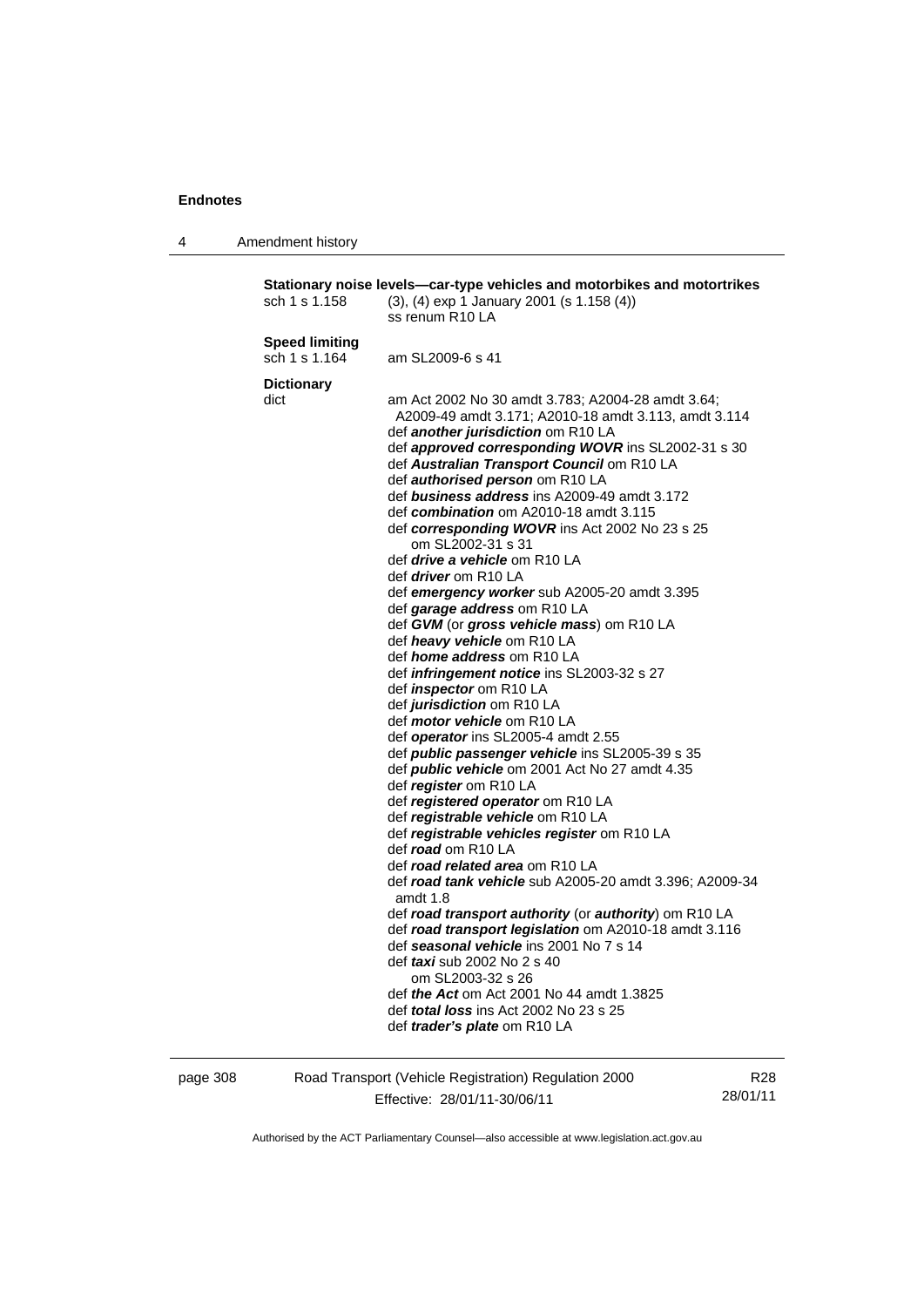```
 def trailer om R10 LA 
def unregistered vehicle permit om R10 LA 
def use om R10 LA 
def vehicle om R10 LA 
def vehicle identifier ins Act 2002 No 23 s 25 
def written-off ins Act 2002 No 23 s 25 
def written-off vehicles register ins Act 2002 No 23 s 25
```
# **5 Earlier republications**

Some earlier republications were not numbered. The number in column 1 refers to the publication order.

Since 12 September 2001 every authorised republication has been published in electronic pdf format on the ACT legislation register. A selection of authorised republications have also been published in printed format. These republications are marked with an asterisk (\*) in column 1. Electronic and printed versions of an authorised republication are identical.

| <b>Republication No</b> | <b>Amendments to</b> | <b>Republication date</b> |
|-------------------------|----------------------|---------------------------|
| 1                       | not amended          | 1 March 2000              |
| $\overline{2}$          | Act 2001 No 44       | 12 September 2001         |
| 3                       | SL 2002 No 2         | 1 March 2002              |
| $\overline{4}$          | SL 2002 No 2         | 1 April 2002              |
| $5^*$                   | Act 2002 No 30       | 24 September 2002         |
| 6                       | SL2002-31            | 28 January 2003           |
| 7                       | SL2003-32            | 23 September 2003         |
| 8                       | A2004-28             | 1 July 2004               |
| 9                       | SL2004-47            | 10 September 2004         |
| 10                      | SL2004-47            | 1 November 2004           |
| 11                      | SL2005-4             | 9 March 2005              |
| 12                      | A2005-20             | 2 June 2005               |
| $13*$                   | SL2005-39            | 15 December 2005          |
| 14                      | A2006-26             | 2 July 2006               |
| 15                      | SL2006-59            | 1 January 2007            |
| 16                      | SL2007-2             | 25 January 2007           |
|                         |                      |                           |

R28 28/01/11 Road Transport (Vehicle Registration) Regulation 2000 Effective: 28/01/11-30/06/11

page 309